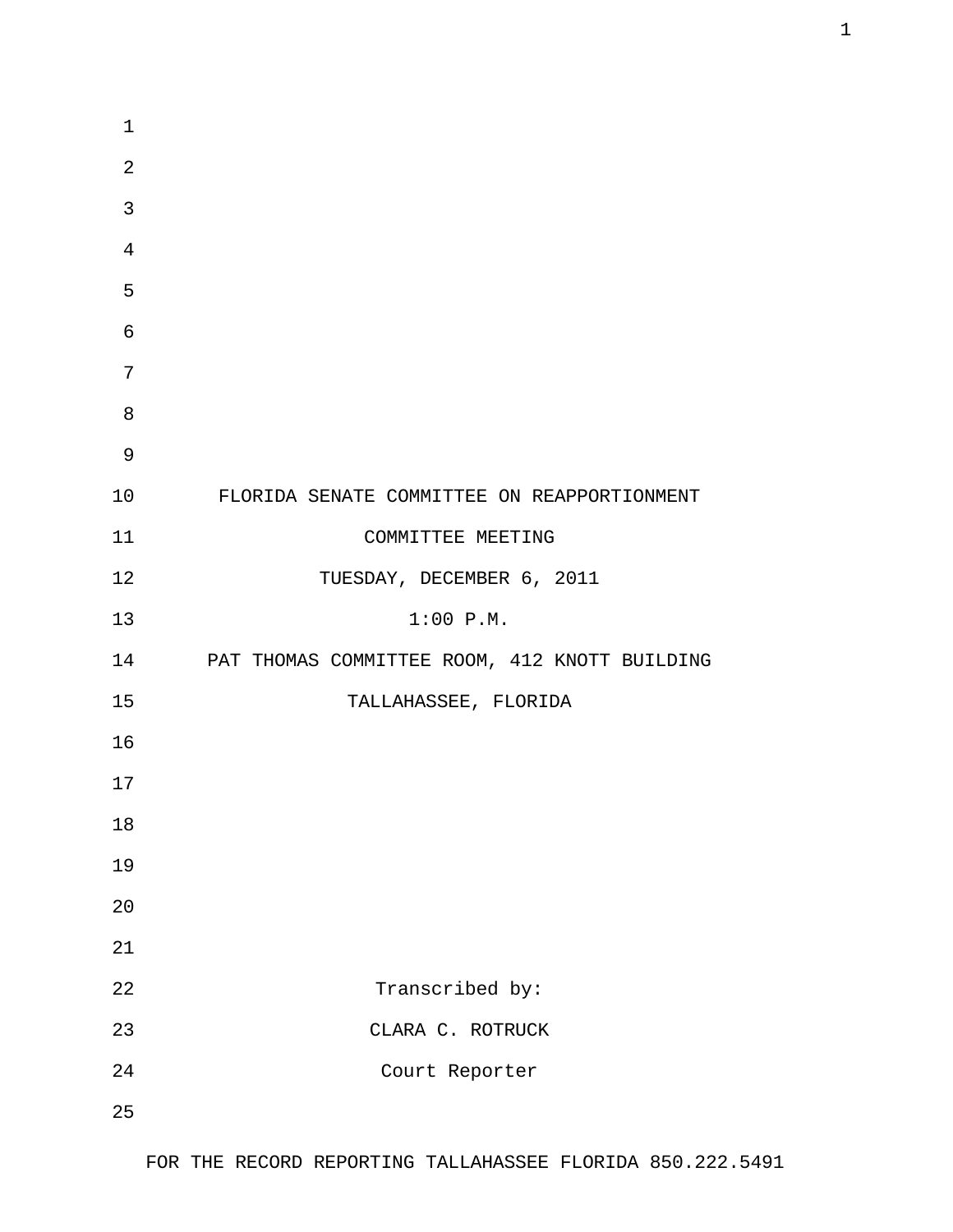| $\mathbf 1$ | TAPED PROCEEDINGS                        |
|-------------|------------------------------------------|
| 2           | SENATOR GAETZ: And have a seat. Will the |
| 3           | secretary please call the roll of the    |
| 4           | committee?                               |
| 5           | THE CLERK: Senator Gaetz?                |
| 6           | SENATOR GAETZ: Here.                     |
| 7           | THE CLERK: Senator Margolis?             |
| 8           | SENATOR MARGOLIS: Here.                  |
| 9           | THE CLERK: Senator Altman?               |
| 10          | SENATOR ALTMAN: Here.                    |
| 11          | THE CLERK: Senator Benacquisto?          |
| 12          | SENATOR BENACQUISTO: Here.               |
| 13          | THE CLERK: Senator Braynon?              |
| 14          | SENATOR BRAYNON: Here.                   |
| 15          | THE CLERK: Senator Bullard?              |
| 16          | Senator Dean?                            |
| 17          | SENATOR DEAN: Here.                      |
| 18          | THE CLERK: Senator Detert?               |
| 19          | SENATOR DETERT: Here.                    |
| 20          | THE CLERK: Senator Diaz de la Portilla?  |
| 21          | SENATOR DIAZ DE LA PORTILLA: Here.       |
| 22          | THE CLERK: Senator Evers?                |
| 23          | SENATOR EVERS: Here.                     |
| 24          | THE CLERK: Senator Flores?               |
| 25          | SENATOR FLORES: Here.                    |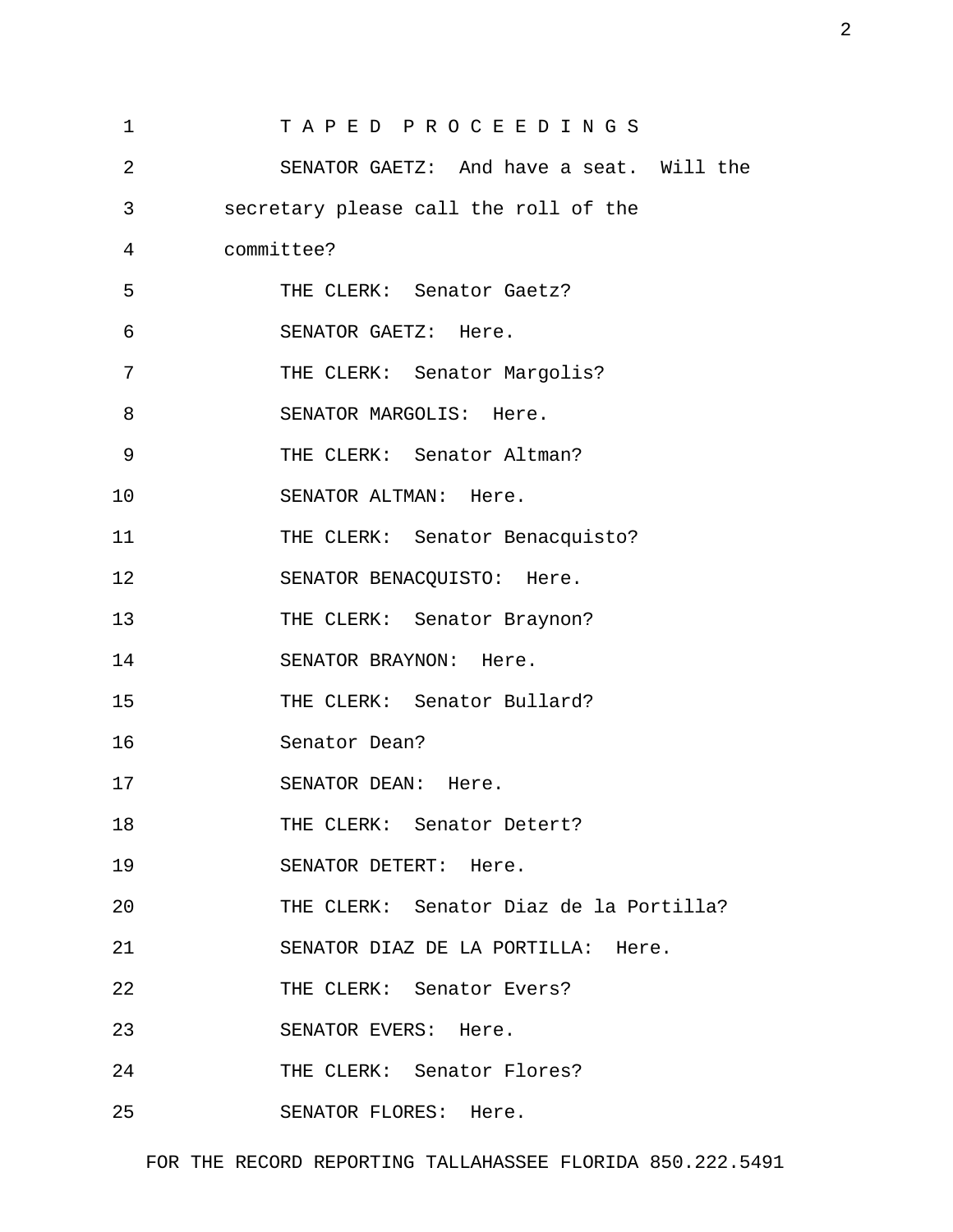| 1  | THE CLERK: Senator Garcia?   |  |
|----|------------------------------|--|
| 2  | SENATOR GARCIA: Here.        |  |
| 3  | THE CLERK: Senator Gardiner? |  |
| 4  | SENATOR GARDINER: Here.      |  |
| 5  | THE CLERK: Senator Gibson?   |  |
| 6  | SENATOR GIBSON: Here.        |  |
| 7  | THE CLERK: Senator Hays?     |  |
| 8  | SENATOR HAYS: Here.          |  |
| 9  | THE CLERK: Senator Joyner?   |  |
| 10 | SENATOR JOYNER: Here.        |  |
| 11 | THE CLERK: Senator Latvala?  |  |
| 12 | SENATOR LATVALA: Here.       |  |
| 13 | THE CLERK: Senator Lynn?     |  |
| 14 | SENATOR LYNN: Here.          |  |
| 15 | THE CLERK: Senator Montford? |  |
| 16 | SENATOR MONTFORD: Here.      |  |
| 17 | THE CLERK: Senator Negron?   |  |
| 18 | SENATOR NEGRON: Here.        |  |
| 19 | THE CLERK: Senator Rich?     |  |
| 20 | SENATOR RICH: Here.          |  |
| 21 | THE CLERK: Senator Sachs?    |  |
| 22 | SENATOR SACHS: Here.         |  |
| 23 | THE CLERK: Senator Simmons?  |  |
| 24 | SENATOR SIMMONS: Here.       |  |
| 25 | THE CLERK: Senator Siplin?   |  |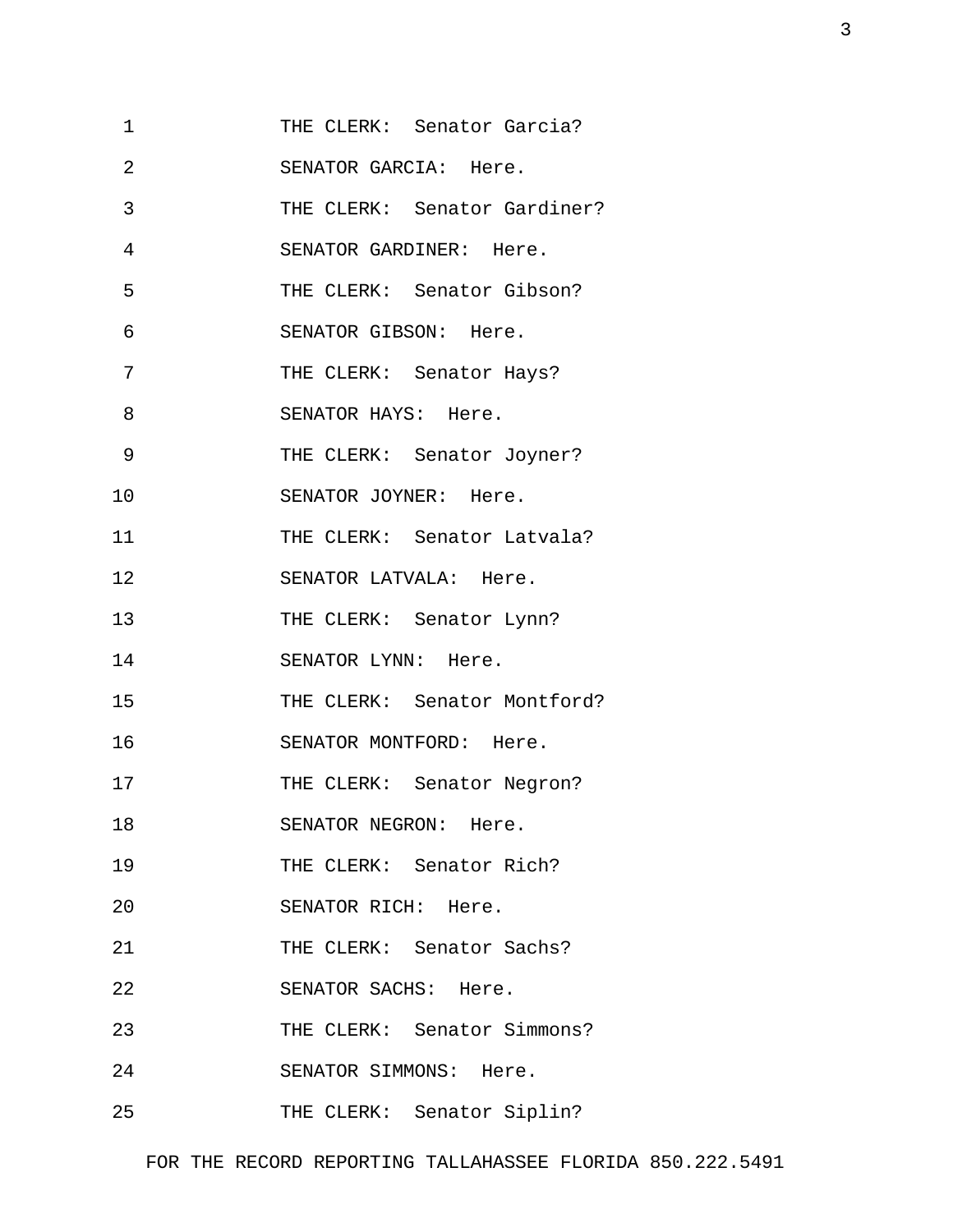1 SENATOR SIPLIN: Here.

2 THE CLERK: Senator Sobel?

3 SENATOR SOBEL: Here.

4 THE CLERK: Senator Storms?

5 SENATOR STORMS: Here.

6 THE CLERK: Senator Thrasher?

7 SENATOR THRASHER: Here.

8 THE CLERK: Quorum present.

9 SENATOR GAETZ: Thank you very much.

10 Quorum being present for the conduct of

11 business, the Committee is called to order.

12 And first we welcome back to our committee 13 and to our deliberations, President Margolis, 14 who has been in training with the Miami 15 Dolphins. I don't know if she brought her 16 weapon with her today, but I will tell you that 17 she has not only recovered exceedingly well, 18 but don't get too close to her when she is 19 swinging that weapon. Madam President, welcome 20 back, and we are delighted to see you in good 21 health and in fighting trim.

22 We as well welcome back Senator Flores. 23 Senator Flores has been busy getting a brother 24 for Maximo, and Maximo now has his brother.

25 And, Senator Flores, are you here, ma'am?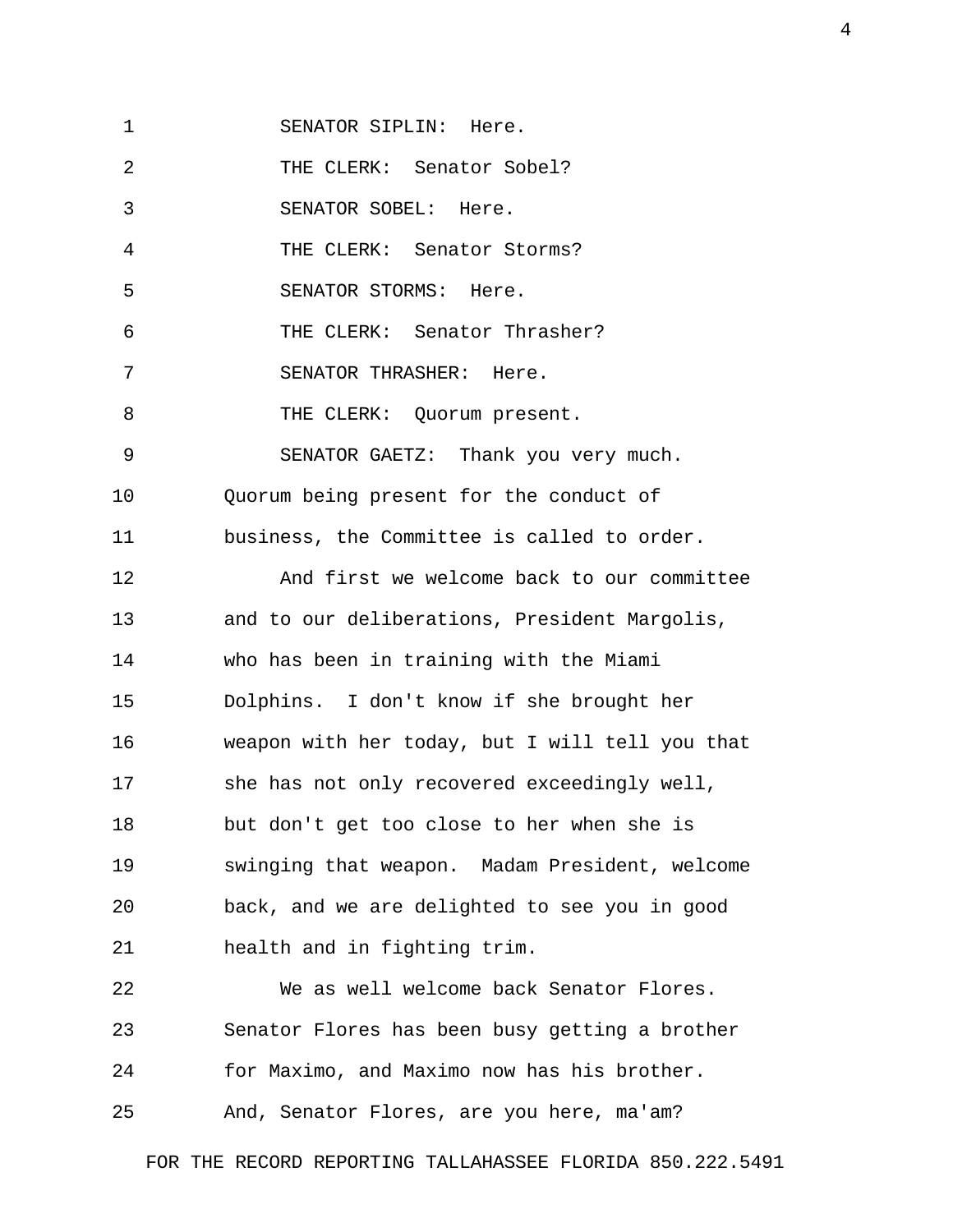1 A VOICE: The baby's with her.

 2 SENATOR GAETZ: The baby is with her. The 3 baby may make an appearance today. But we 4 welcome Senator Flores back.

 5 And, also, we have a new but not 6 unfamiliar individual to welcome to the 7 Committee and to our work today. The 8 President -- President Haridopolos and I have 9 engaged as local counsel to the Committee Pete 10 Dunbar. Pete is with us, and Pete, if you will 11 stand just so that everybody can see you back 12 there. Pete Dunbar will serve as local counsel 13 to the Committee as we move forward into the 14 rest the reapportionment process. Mr. Dunbar 15 served ten years in the Florida House of 16 Representatives, representing Pasco and 17 Pinellas Counties. He served as general 18 counsel, legislative director and Chief of 19 Staff for the Governor of Florida, Governor 20 Martinez. He served as general counsel for the 21 Department of Financial Services. I think very 22 importantly to the work of this Committee, Mr. 23 Dunbar served two terms on the Florida 24 Commission on Ethics and is the former Chairman 25 of the Florida Commission On Ethics. He has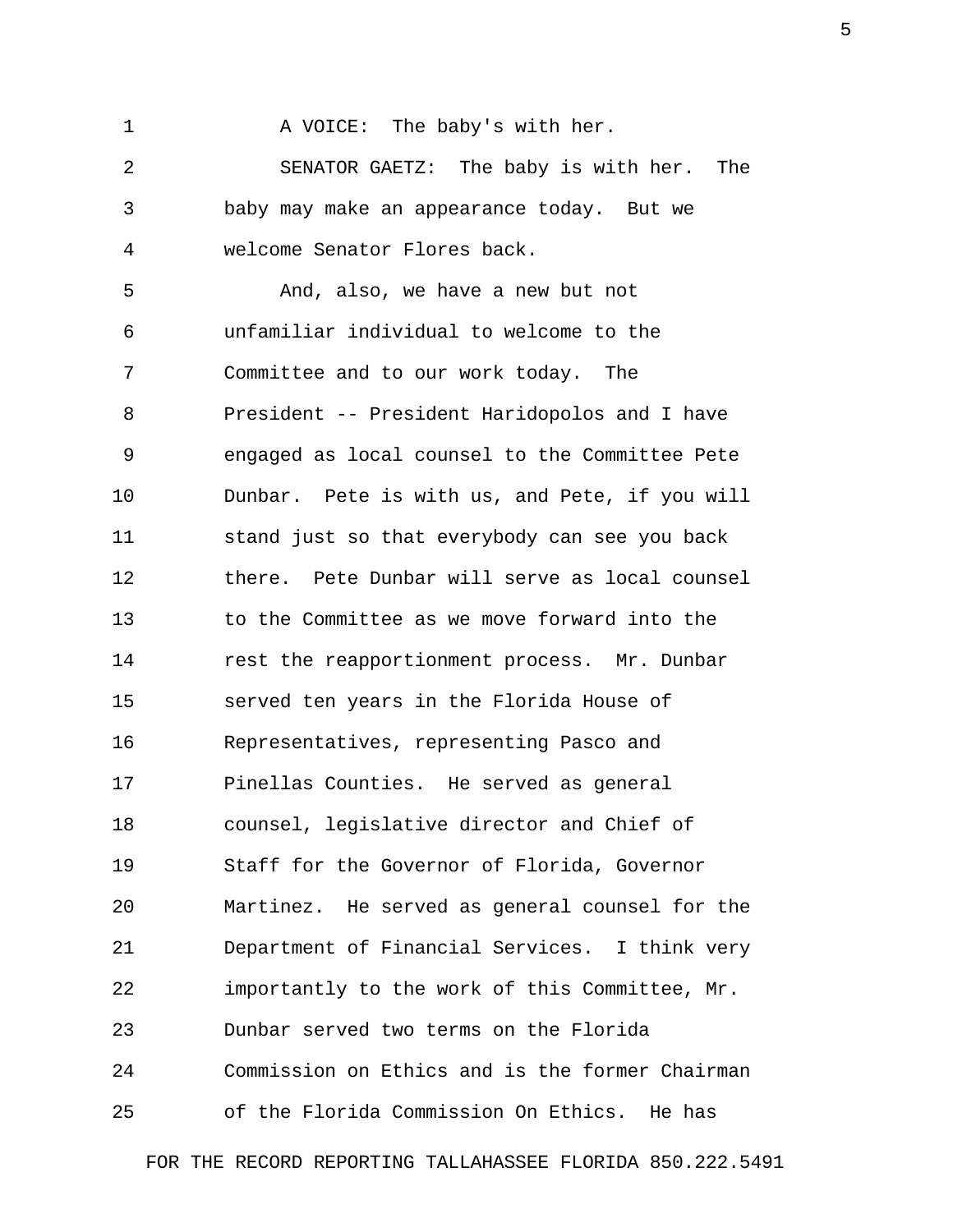1 been involved in redistricting in the '70s, 2 '80s, '90s and in 2010, so he and President 3 Margolis actually can get together with John 4 Guthrie and share the war stories. They've 5 really got the stories they can't tell us. But 6 Pete was staff director for the Minority Office 7 in the Florida House, he served on the 8 redistricting staff during the 1972 9 redistricting process, he served as part of the 10 Legislature's team during the NAACP challenge 11 before the Supreme Court, he served as Chair of 12 the National Council of State Legislatures 13 Ethics, Elections and Reapportionment Committee 14 during the 1990 redistricting process, he was 15 counsel in federal court for the Florida Senate 16 and served as counsel to the 2010 redistricting 17 committee as well. So, Mr. Dunbar, welcome 18 back to the Florida Senate. Thank you for 19 bringing your legal expertise to our efforts 20 and assisting us as we move forward. 21 Senators, today is an important day for 22 the work of our committee, for our work 23 together as colleagues and for the future of

25 have joined us today in the committee room and

24 Florida. We want to thank all of those who

FOR THE RECORD REPORTING TALLAHASSEE FLORIDA 850.222.5491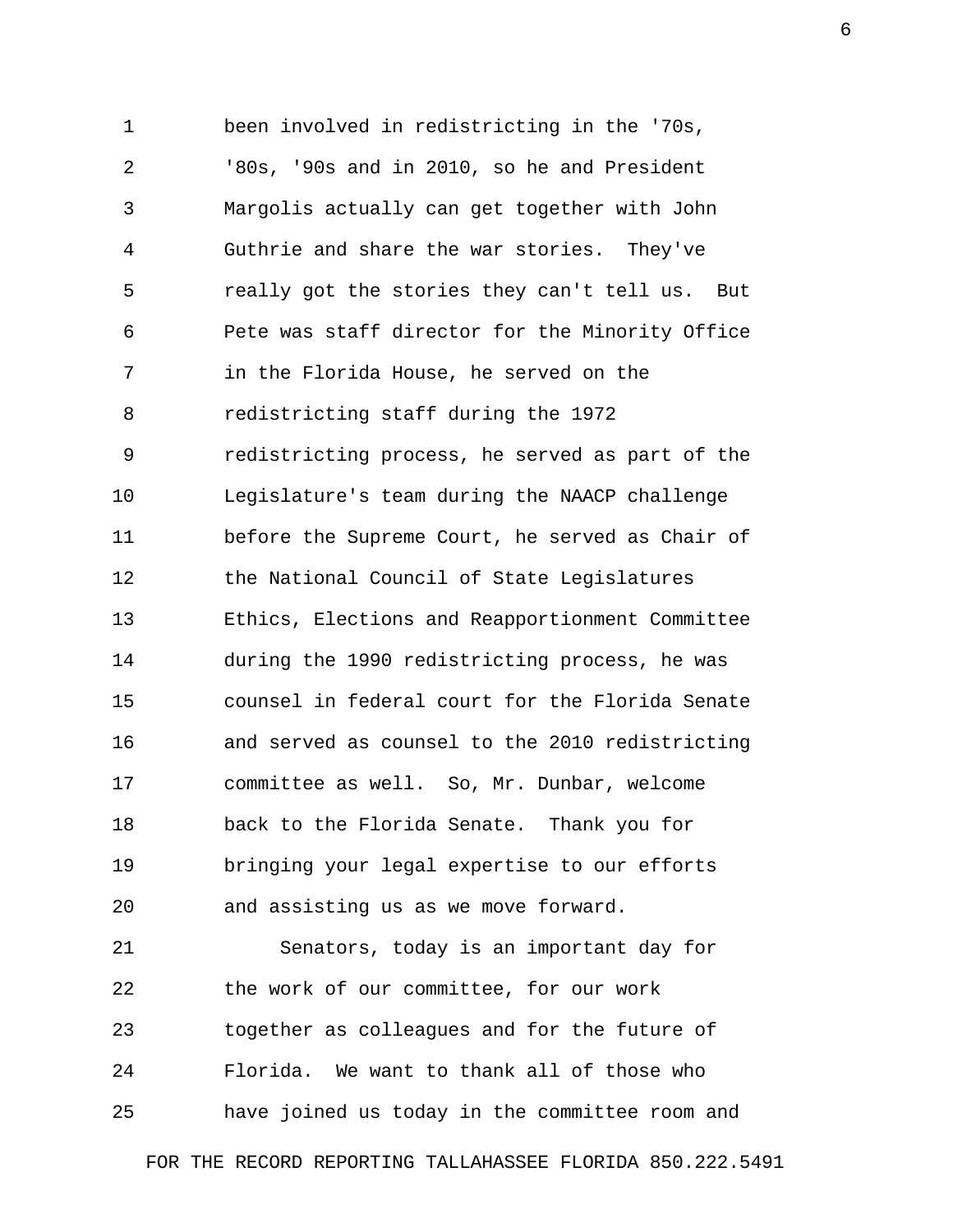1 the many who are participating in our process 2 through The Florida Channel. Today we will 3 take up and vote on the introduction of two 4 proposed committee bills: SPB 7032, which 5 contains a redistricting plan for U.S. 6 congressional districts, and SPB 7034, which is 7 the redistricting plan for the Florida Senate. 8 As you know if you have followed the news 9 reports, the Speaker Designate, Speaker 10 Designate Weatherford, who chairs the 11 redistricting committee in the House, has 12 announced that the House of Representatives 13 will defer to the Senate and will accept the 14 Senate's plan and include it in their bill. 15 And we will defer to the House of 16 Representatives as to the House's plan. So, 17 therefore, we will concentrate on our Senate 18 plan, they on their House plan, and then 19 together we will work out our differences as to 20 congressional redistricting.

21 The plans that will be before you today 22 for an initial vote were developed by the 23 professional staff of your committee based on 24 federal and state laws, based on the testimony 25 of 1,700 Floridians this summer who came to 26

FOR THE RECORD REPORTING TALLAHASSEE FLORIDA 850.222.5491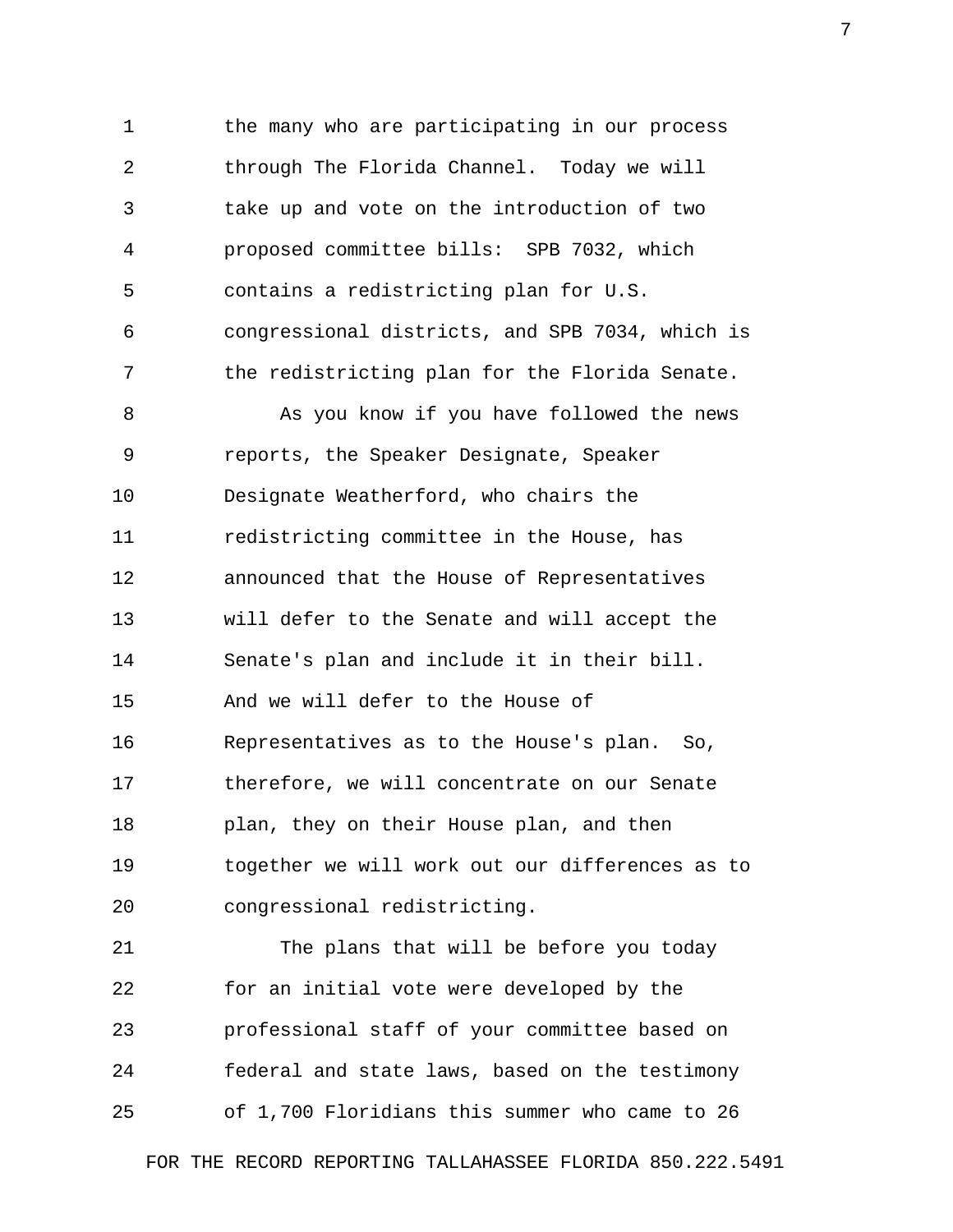1 public hearings, attended by 5,000 people in 2 communities across the state. Our 3 redistricting professional staff also relied on 4 the 157 maps submitted by the public, and 5 relied further on specific direction this 6 Committee has provided to professional staff.

 7 The development of the PCBs has also 8 benefited from the guidance of members of this 9 Committee, Democrats and Republicans alike, who 10 have worked closely with committee staff, 11 insisting that the proposed maps be faithful to 12 Amendments 5 and 6 and state and federal 13 statutes and sound redistricting principles.

14 The maps we will vote on today were posted 15 on the Senate redistricting website on 16 November 28th, more than a week ago. This was 17 done in accordance with the Unanimous Consent 18 Agreement arrived at by this Committee.

19 And as we also agreed at the last meeting, 20 the Committee made an aggressive effort to give 21 the public a second bite at the apple in 22 reviewing and critiquing the proposed committee 23 bills. The Committee re-contacted every person 24 who attended our statewide hearings and left us 25 with contact information. We contacted mayors,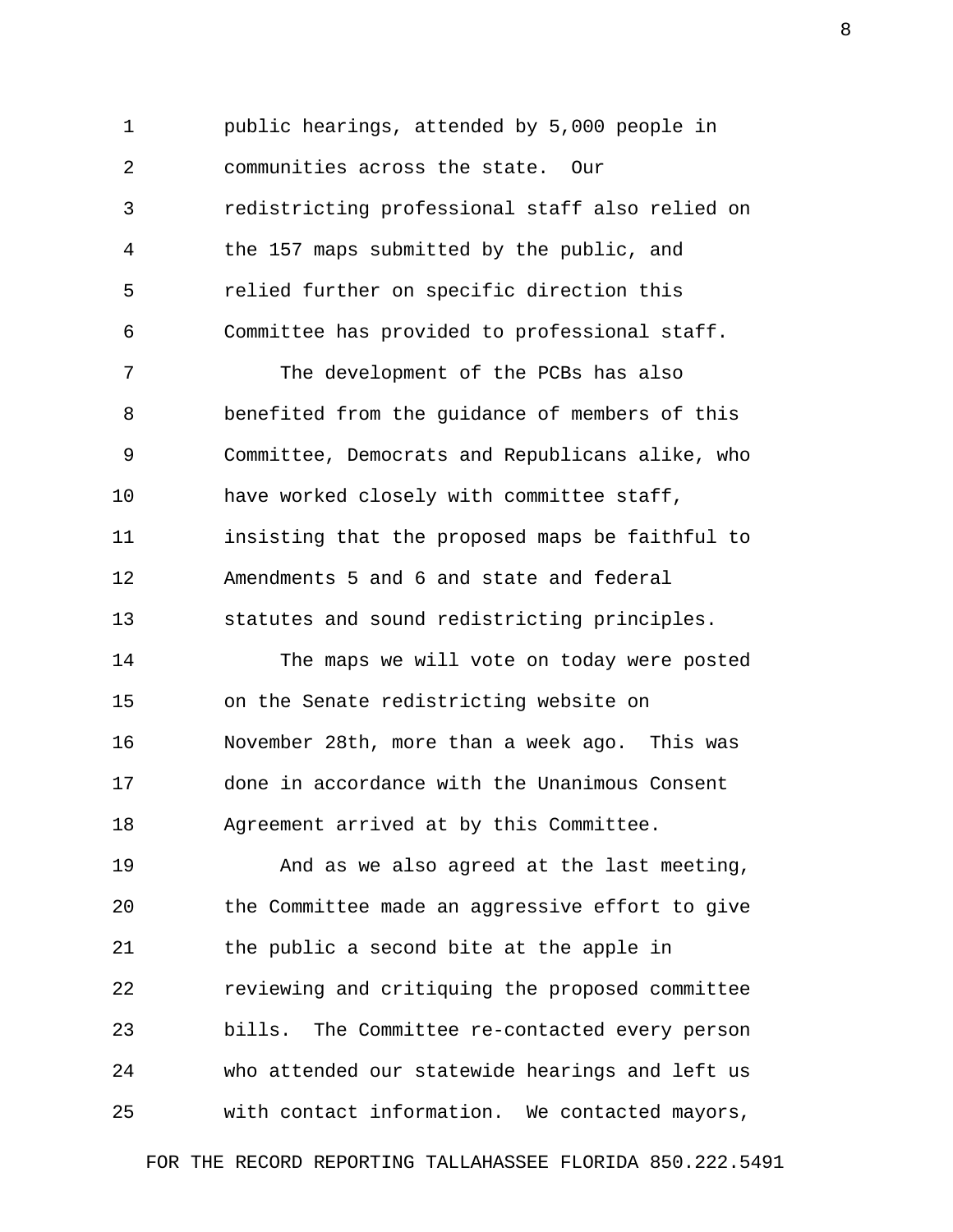1 county commissioners, school board members, 2 officers, local elected officials involved in 3 both political parties in the state, and 4 through the media we contacted the general 5 public to invite further comments now that we 6 have proposed committee bills that were drawn 7 from the input we have already received from 8 the public. More than 500 additional 9 Floridians have responded, on top of those who 10 were heard at our public hearings. All of the 11 comments of these additional Floridians who 12 responded will be posted on the Senate 13 redistricting website, and I would urge all 14 Senators to review all of the comments from 15 those whom we represent. And today we will 16 hear directly from many of those citizens, 17 thanks to a production of The Florida Channel. 18 We will also hear live testimony from 19 individuals who have chosen to travel to be 20 with us today instead of providing their 21 comments by one of the electronic methods the 22 Committee has made available. 23 Unless there is no objection, here is how

24 we will proceed today: In a few moments, I 25 will recognize the Rules Chair, Senator

FOR THE RECORD REPORTING TALLAHASSEE FLORIDA 850.222.5491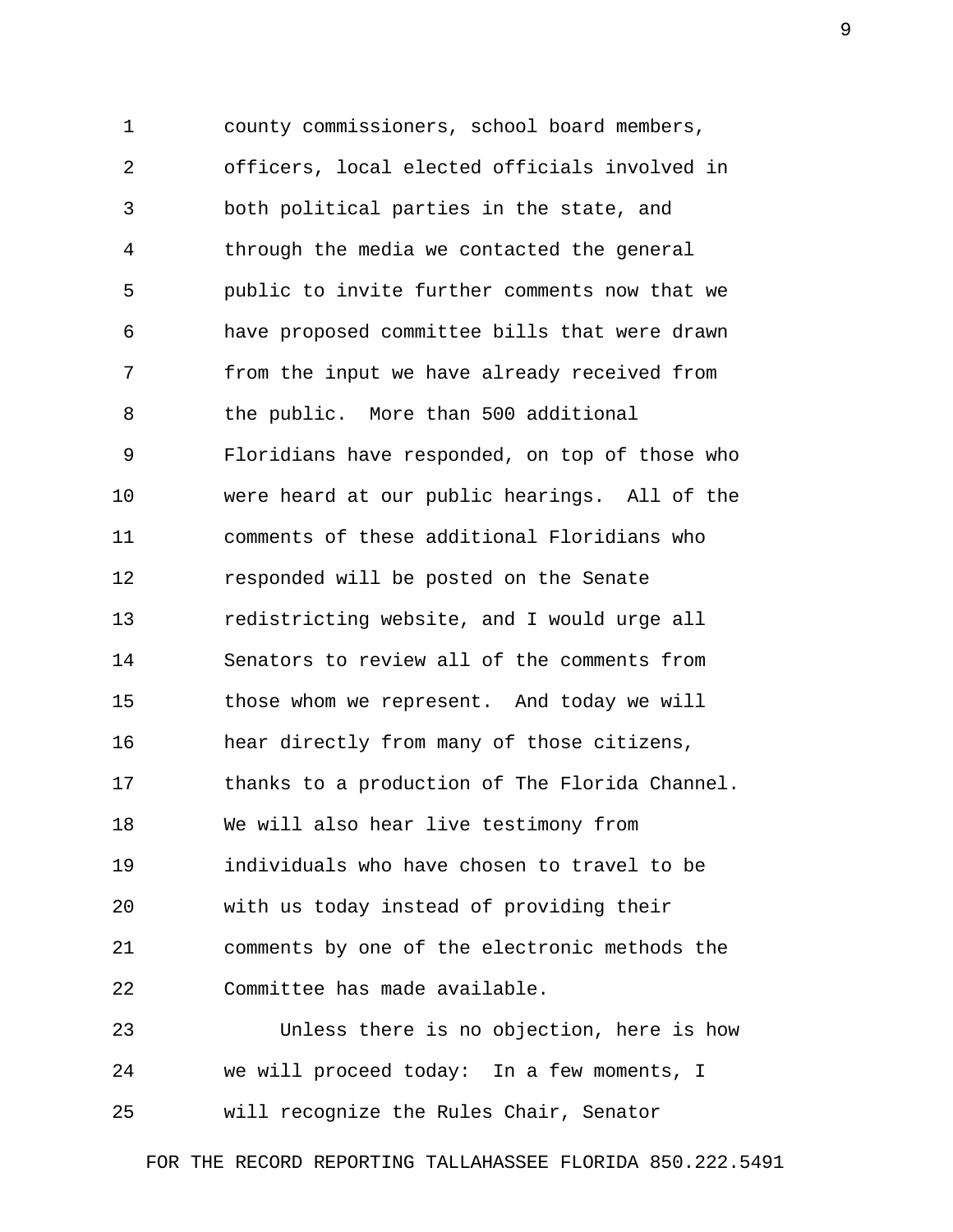1 Thrasher, and Senator Thrasher will place us in 2 the proper posture for a time-certain vote at 3 the end of the meeting. No amendments have 4 been filed to the proposed committee bills, and 5 so, therefore, we will vote up or down on the 6 introduction of those two proposed committee 7 bills.

 8 Prior to that vote, which will come at the 9 end of the meeting, we will hear first from a 10 -- the staff, our professional staff, on the 11 proposed committee bills. Mr. Guthrie will 12 walk us through the bills and walk us through 13 the methodology that was used and the maps. 14 Secondly, the Committee will hear testimony 15 from the public, those who have come here today 16 and are in attendance. And then around 3:30 or 17 so, the Committee will take a short break.

18 **Here is the part that is always tough for** 19 us as Senators. We would ask that you hold 20 your comments -- and I know you will have 21 useful and important comments to make -- and 22 hold your questions until after professional 23 staff has introduced the bills and described 24 them to us and until we have heard from the 25 public. Let's let the public have the first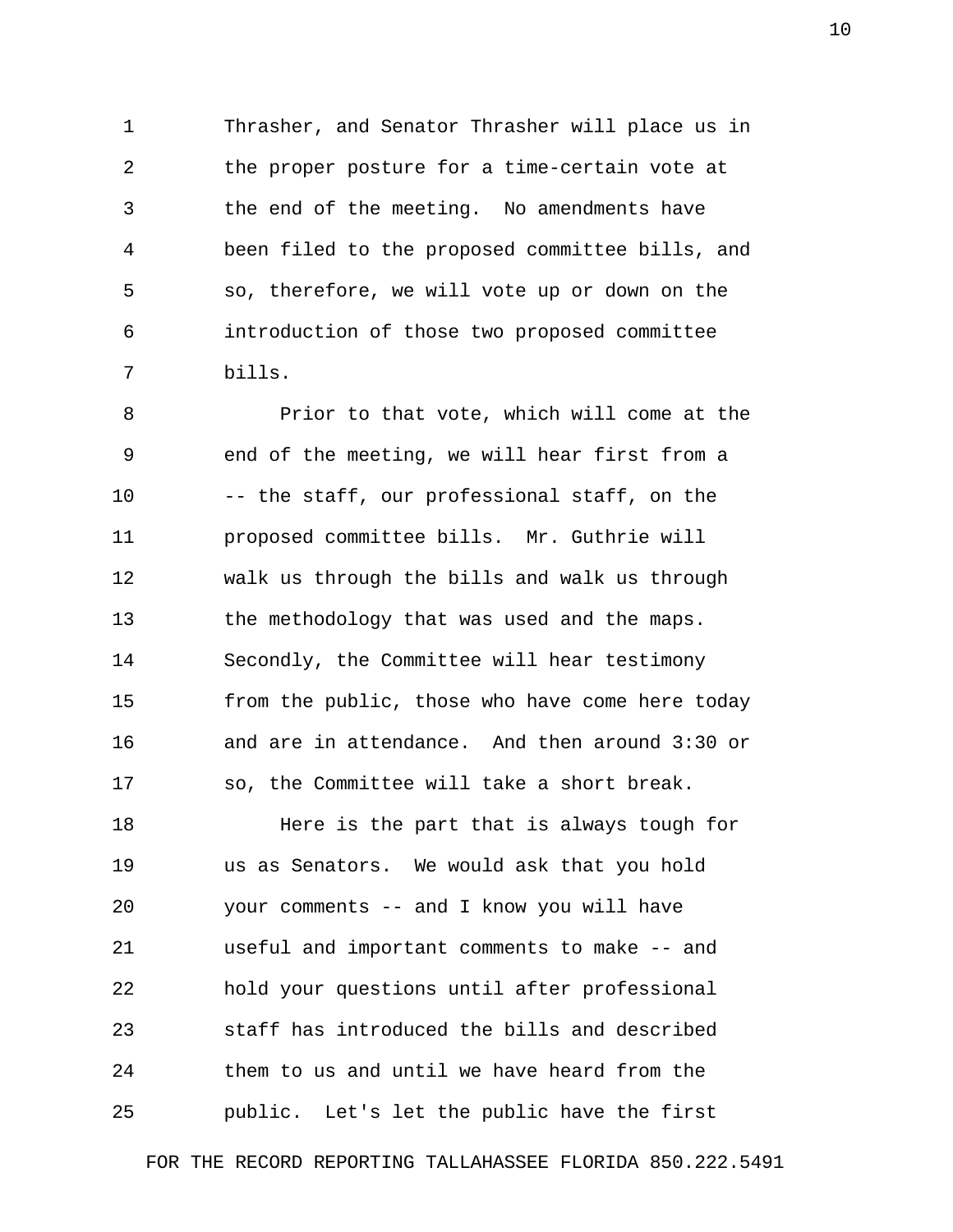1 opportunity to speak, as has been the practice 2 of this Committee as we have done public 3 hearings.

 4 Following our 3:30 break, then The Florida 5 Channel will present a video presentation which 6 assembles into a concise production many of the 7 e-mails, voice mails and other comments 8 received from the public since the publication 9 of the proposed committee bills eight days ago. 10 And we are very grateful to The Florida Channel 11 for putting this together in a professional and 12 unbiased way.

13 Following The Florida Channel 14 presentation, then the Chair will entertain 15 questions and comments and observations from 16 Senators on the Committee about the proposed 17 Senate and congressional redistricting plans. 18 But I ask you to please work with the Chair so 19 that only after we have heard from the public 20 through live testimony and The Florida Channel 21 presentation will we turn to discussion and 22 debate by the Committee.

23 Once discussion has concluded or we have 24 reached the time certain for voting, I will 25 again turn to the Rules Chair, Senator

FOR THE RECORD REPORTING TALLAHASSEE FLORIDA 850.222.5491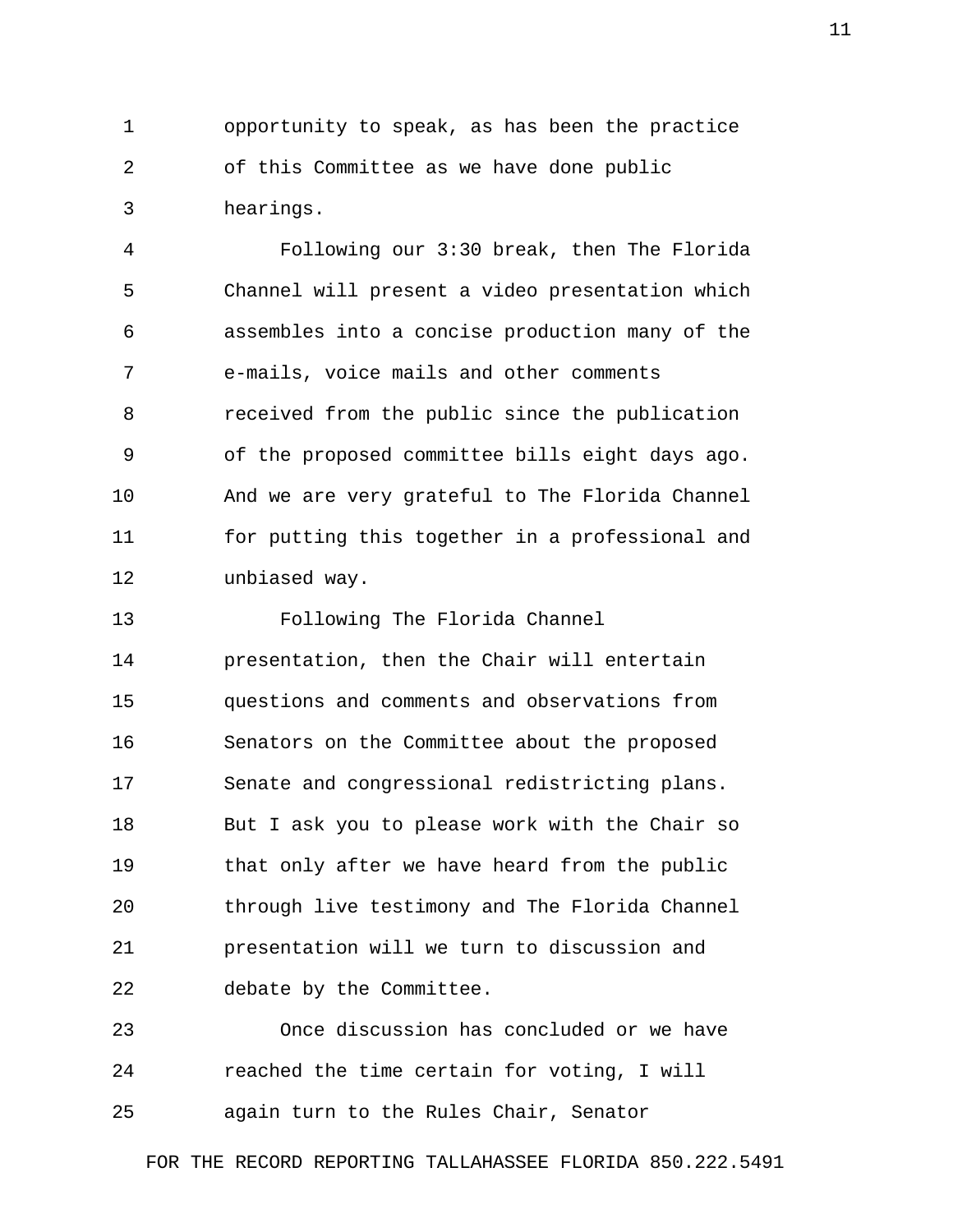1 Thrasher, for a motion on the congressional 2 plan, which is SPB 7032. This motion will be 3 subject to a roll call vote. I will then 4 entertain a second motion from the Rules Chair 5 on the Senate plan, which is SPB 7034, which 6 also will be a roll call vote.

 7 It is important to note that the -- a vote 8 on the introduction of a committee bill is not 9 the last time that we will have the opportunity 10 as a committee to vote on this legislation. If 11 we vote in favor of introducing the proposed 12 committee bills today, then the next part of 13 the procedure is that these two bills will go 14 to our presiding officer, President 15 Haridopolos, and our Rules Chair, Senator 16 Thrasher, for referencing, and we would expect 17 that they would reference a proposed committee 18 bill to the Committee that would have 19 jurisdiction over the matter, which is our 20 committee, and then we would have an 21 opportunity to meet on Wednesday, January 11th, 22 2012, starting at 1:00 p.m. So please mark 23 your calendars, Wednesday, January 11th, 2012, 24 at 1:00 p.m. And then we will take the bills 25 up again, assuming we have gotten that far in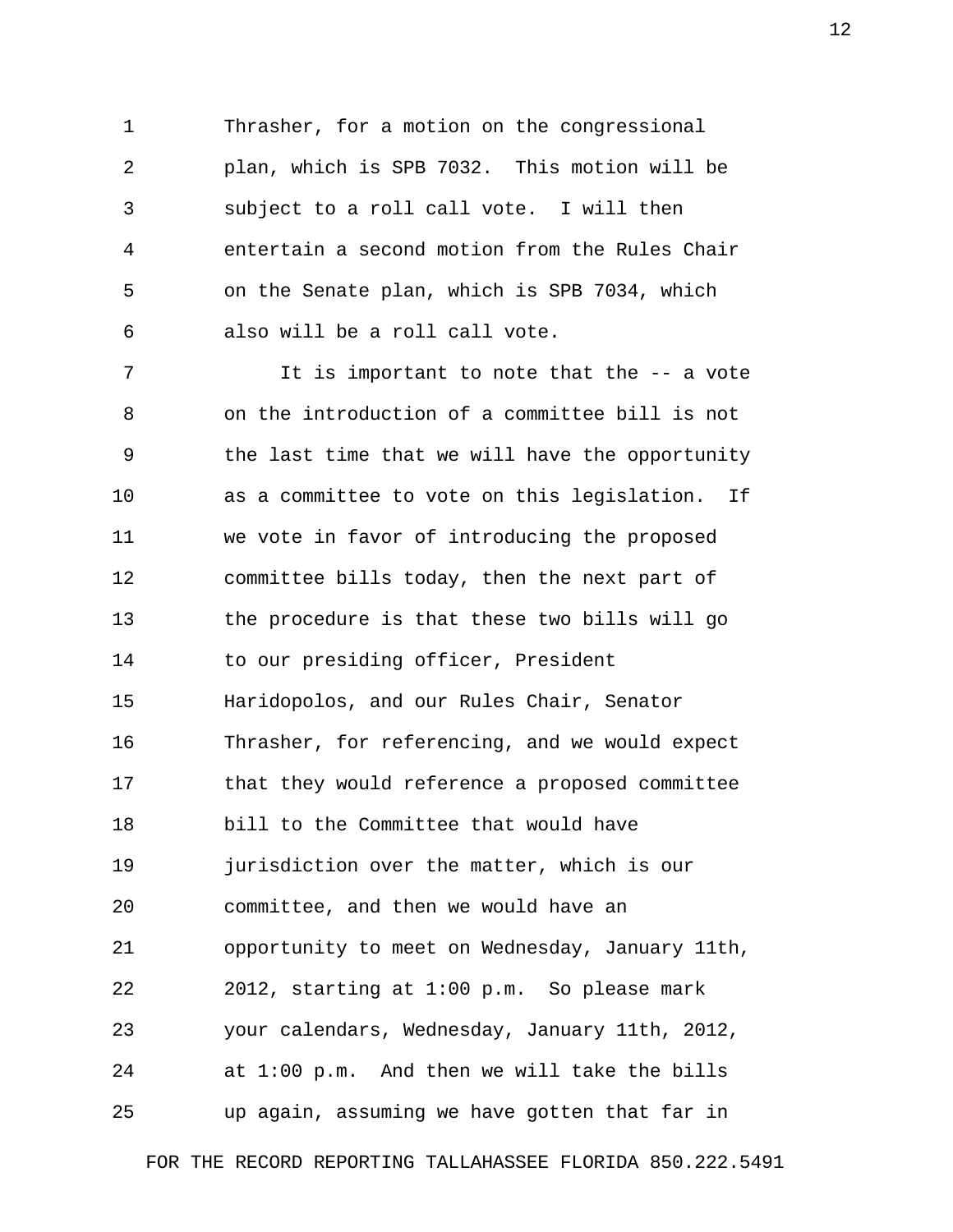1 the process. Amendments will be able to be 2 filed following our Unanimous Consent Agreement 3 that amendments have to be filed 48 -- at least 4 48 hours ahead of time so that there are no 5 midnight surprises, no gotchas, and then we 6 would be in a position at the January 11th 7 meeting to take final votes in this Committee 8 on the proposed plans and take up any 9 amendments and act on those amendments, voting 10 them up or down.

11 We would then get the joint resolution of 12 apportionment and the congressional 13 redistricting bill in a posture to be heard on 14 the floor of the Senate. The President has 15 indicated that he will allow this -- these 16 bills to be brought before the Senate as a 17 special order on the calendar of bills on 18 second reading when the Senate returns from the 19 Martin Luther King holiday on Tuesday, 20 January 17th. So January 11th, this Committee 21 will meet and take up the proposed committee 22 bill, assuming it passes today. And then if we 23 adopt the bill on January the 11th and it is 24 subject to amendment at that time, then we 25 would expect that we will be on the Senate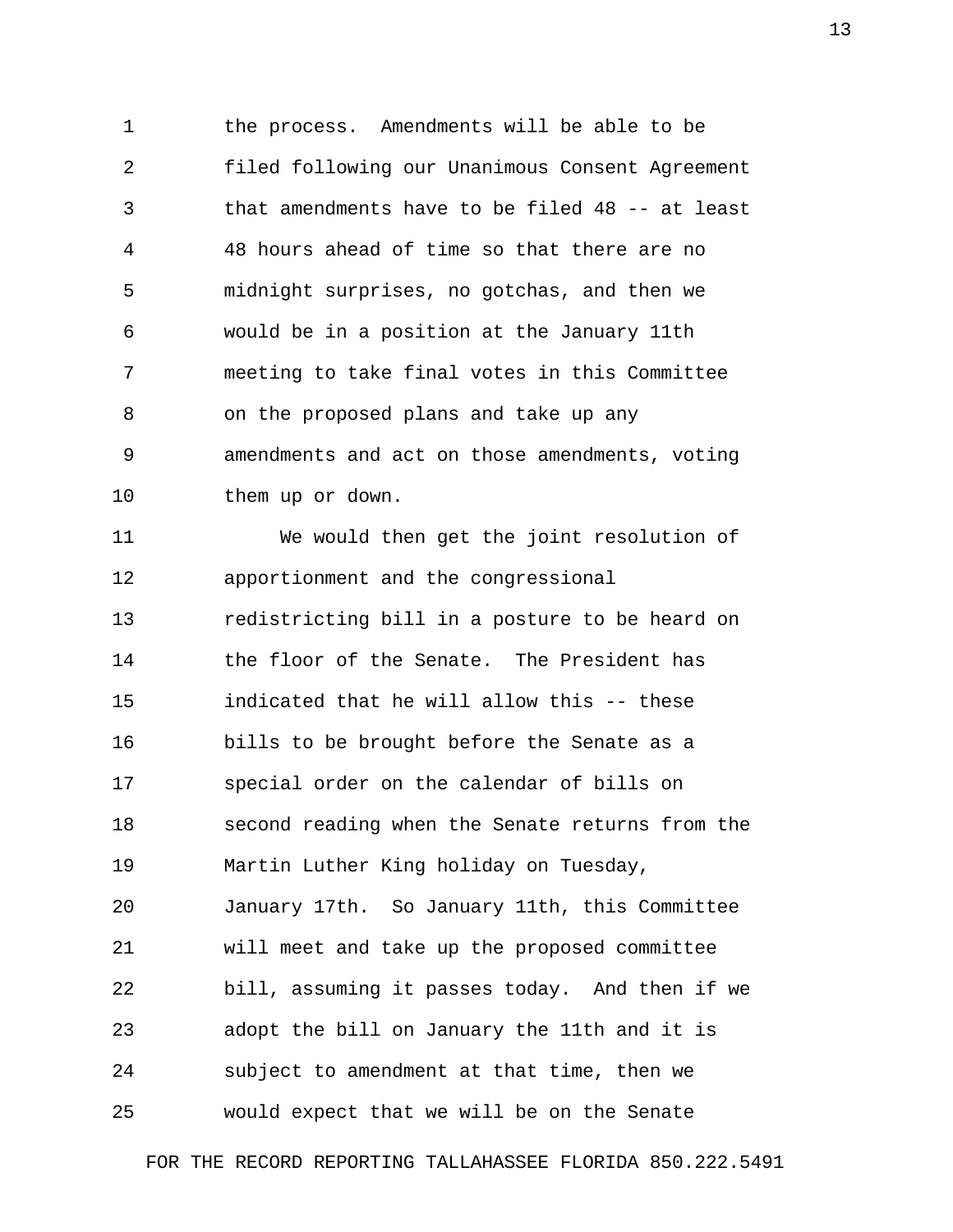1 floor on January 17th. That will be a full two 2 months earlier than the floor vote in the 3 Senate ten years ago. And on the Senate floor, 4 again, we will have a full, open, thorough 5 debate promised to us by the Presiding Officer 6 and by the Rules Chair.

 7 Admittedly, our schedule has been 8 ambitious from the start, Senators, and it 9 remains so. With a remarkable public spirited 10 consensus that we have found on this Committee 11 and with extended time put in by our 12 professional staff for which we are very, very 13 grateful, we have not slipped a nanosecond from 14 the schedule that we have promised the public.

15 The public expects us to continue 16 advancing with all deliberate speed toward 17 adoption of new districts based on the 2010 18 census and the recently added standards to our 19 State Constitution, and that is exactly what we 20 intend to do.

21 Are there any questions about the agenda 22 for today or about our schedule for moving 23 forward? Are there any procedural questions? 24 All right. Then, in a moment, I will 25 recognize our staff director, John Guthrie, to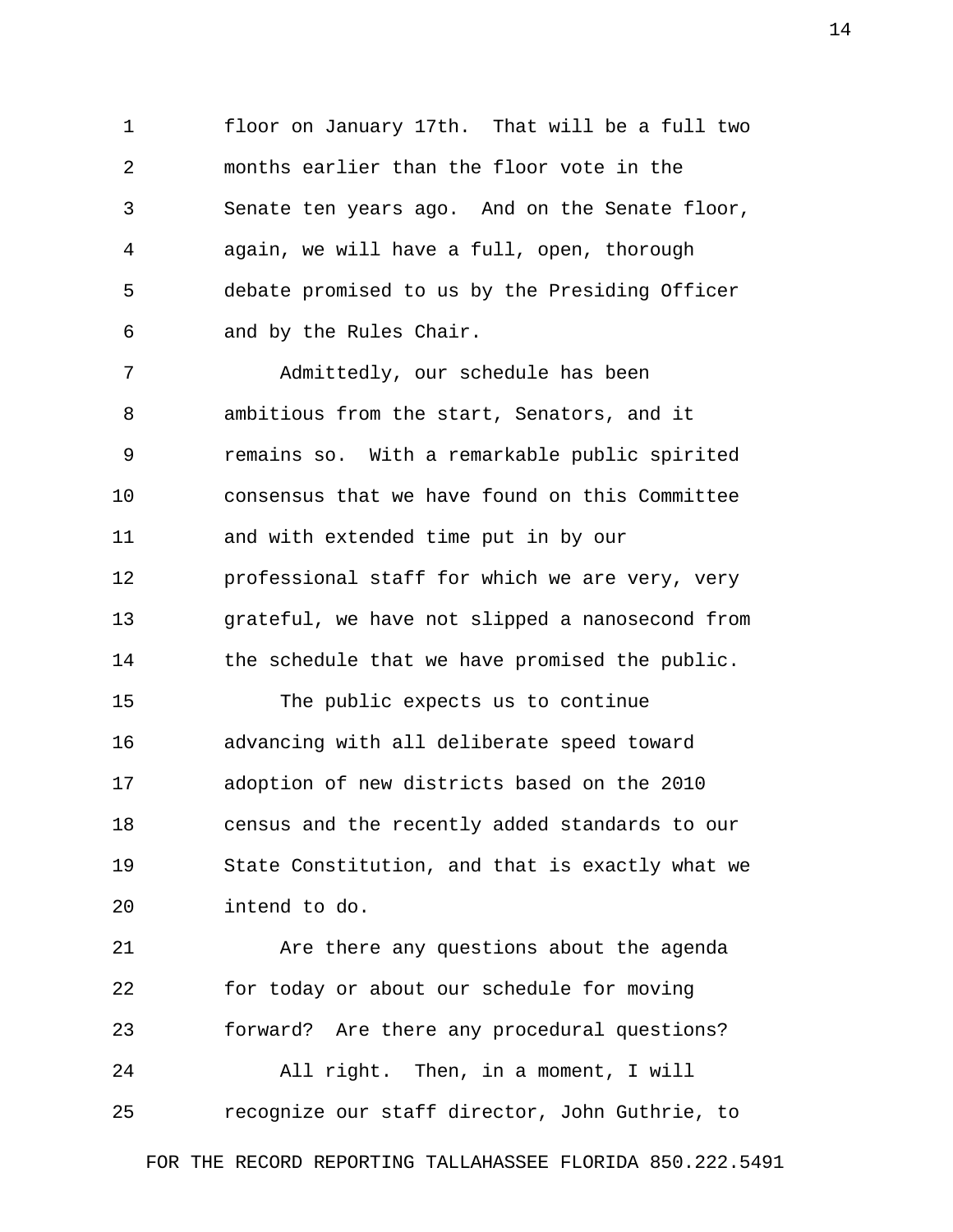1 provide a brief explanation of the two 2 committee bills, but prior to calling on Mr. 3 Guthrie, the Chair recognizes Rules Chair 4 Thrasher for a motion. Rules Chair, you are 5 recognized.

 6 SENATOR THRASHER: Thank you, 7 Mr. Chairman, and thank you, I think again, on 8 behalf of all of us on the Committee, you and 9 the staff, for getting us to this important, 10 pivotal day in this process. I think, 11 Mr. Chairman, the process has been transparent, 12 it's been open and it's certainly been 13 inclusive.

14 And with that, Mr. Chairman, I move that 15 the votes be taken on the introduction of SPB 16 7032 relating to congressional districts at a 17 time certain of no later than 5:45 p.m. today, 18 and a vote be taken on the introduction of SPB 19 7034 relating to Senate districts at a time 20 certain no later than 5:50 p.m. today.

21 SENATOR GAETZ: Is there objection? Is 22 there objection? If not, show the motion 23 adopted by unanimous consent to vote no later 24 than 5:45 p.m. on SPB 7032 and no later than 25 5:50 p.m. on SPB 7034. Thank you, Rules Chair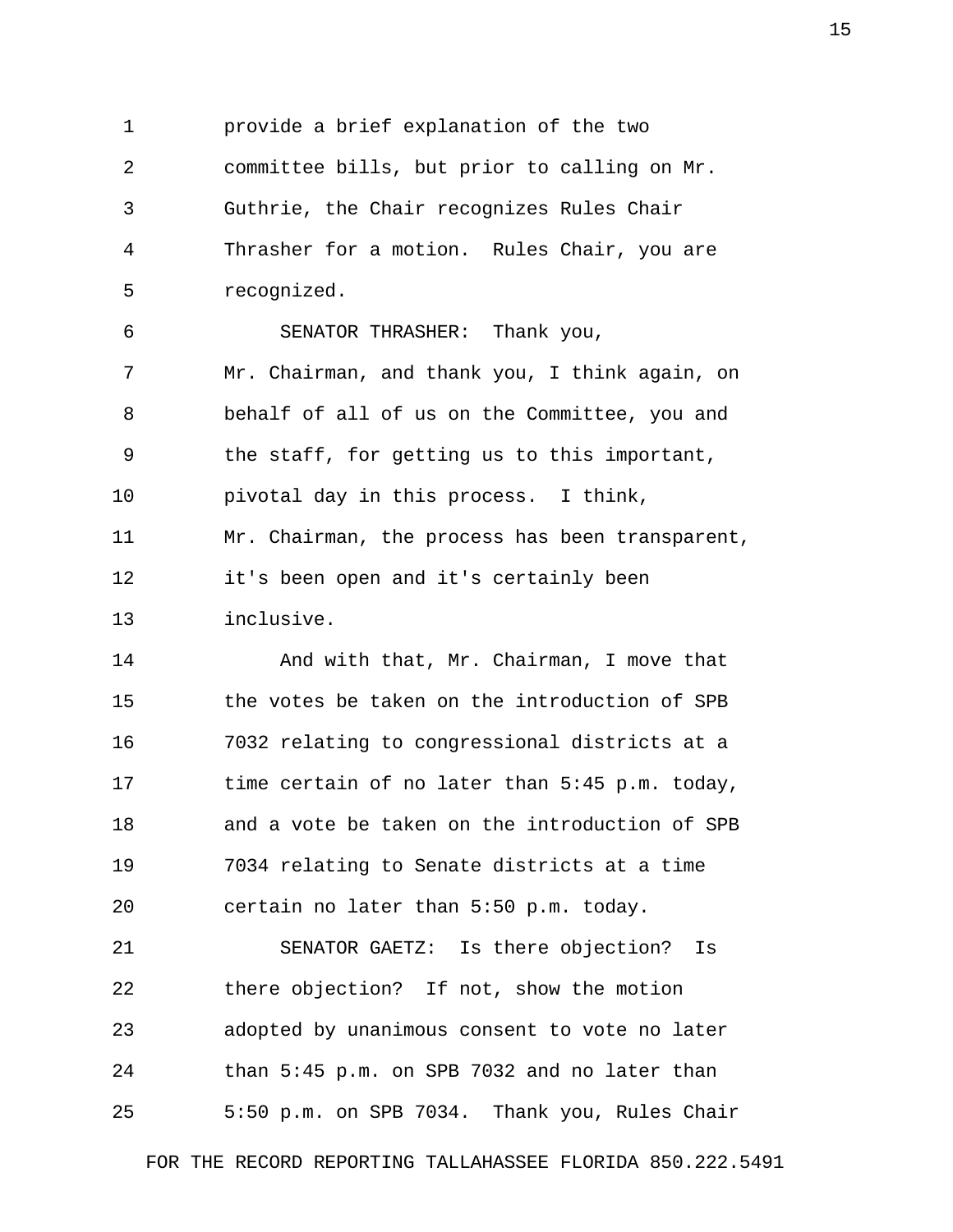1 Thrasher.

 2 And before we turn to Mr. Guthrie, let me 3 ask if our Minority Leader and Majority Leader 4 wish to make any opening comments. Leader 5 Rich?

 6 SENATOR RICH: Thank you, Mr. Chair. I 7 really don't have much to add, except to say 8 that I do appreciate and I think the people of 9 Florida do appreciate the fact that the Senate, 10 under your leadership, has determined that we 11 are going to try and make these maps available 12 as far as what we pass out of this committee 13 and get them through the Senate so that there 14 will be time in the future, if there are issues 15 and core issues, that there will be times, the 16 voters of the state of Florida will know where 17 their districts are when it comes time to 18 qualify -- for candidates to qualify and for 19 people to be able to know what district they 20 are in and who the candidates will be that are 21 running in all the different races. So I think 22 that is a very important factor. And I noticed 23 at the beginning, you know, it was talked about 24 a lot, but you were committed to doing that, 25 and I just want to express appreciation for the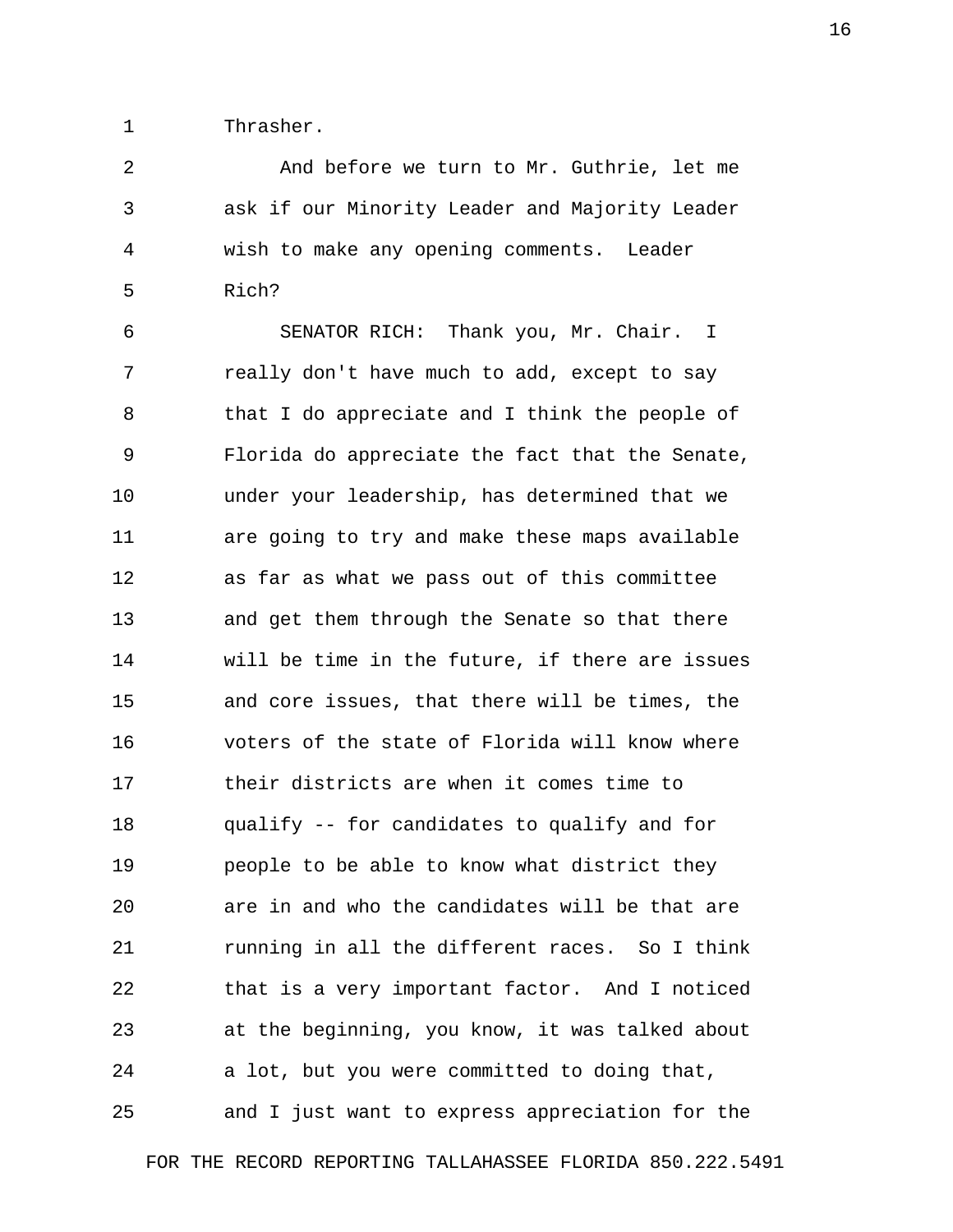1 fact that you have lived up to what you said 2 and I think what the voices of all the people 3 said as we went around the state, that they 4 wanted to make sure that this wasn't going to 5 be kind of a long, drawn-out process and then 6 we would bump up against a timeline where we 7 couldn't have an opportunity to have it run its 8 whole, natural course. So, again, I just want 9 to thank you for that, and, of course, look 10 forward to hearing what the people have to say 11 today around the state and the ultimate result. 12 Thank you. 13 SENATOR GAETZ: Thank you very much, 14 Leader.

15 Leader Gardiner?

16 SENATOR GARDINER: Thank you, 17 Mr. Chairman, and just to echo my colleague, I 18 want to thank you for your leadership on 19 bringing this to where we are today, traveling 20 the state, hearing from constituents all over 21 the state about time and about transparency. 22 As somebody that was part of this process ten 23 years ago, you are absolutely correct, we are 24 way ahead of schedule, and it can only be tied 25 to your understanding and leadership on this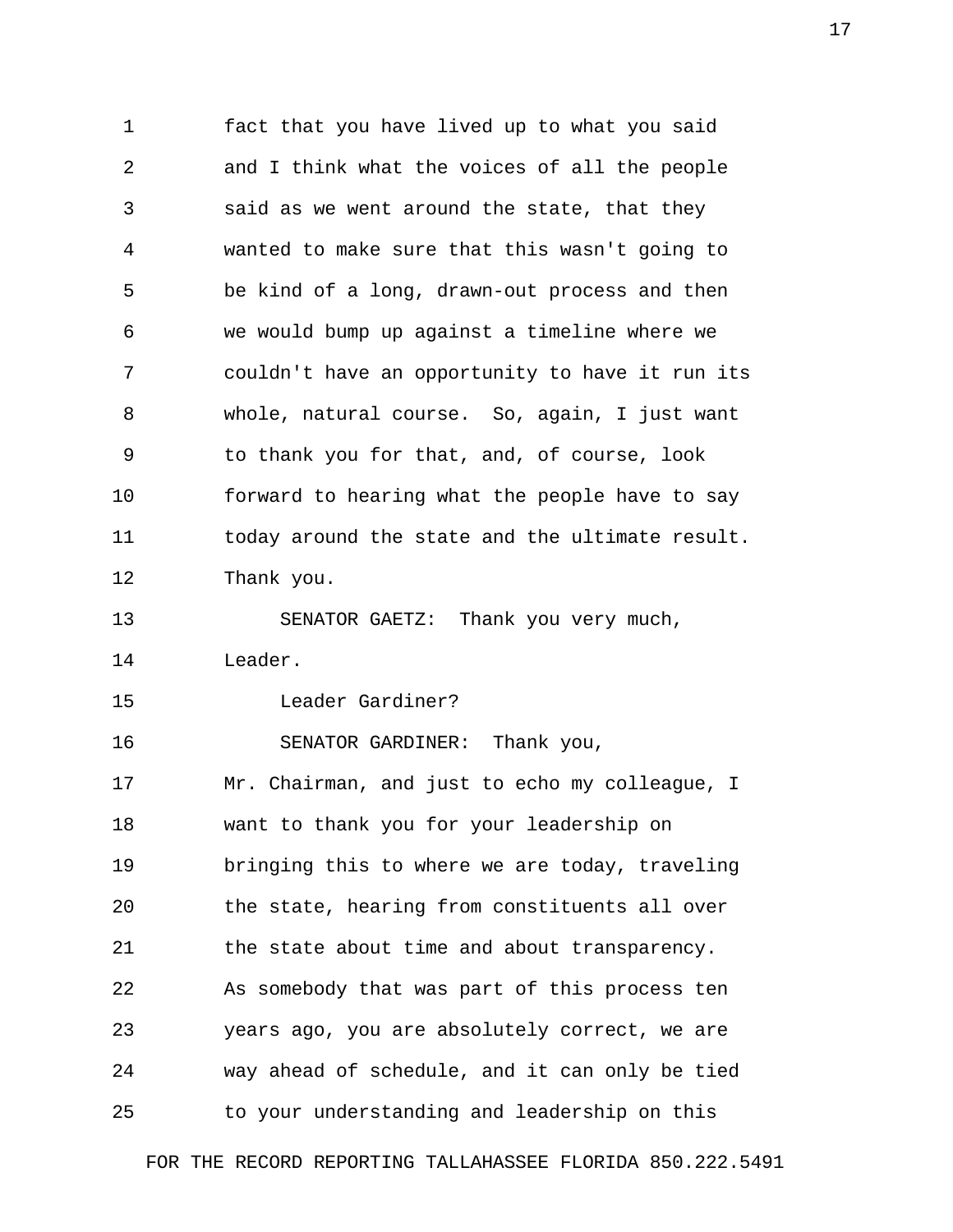1 issue, so I want to thank you for that.

 2 And just to the point that I have made 3 before, that if there are those that are 4 interested in amending, I hope that they will 5 understand that it will have to be a strike-all 6 amendment and it will need to affect all 7 aspects of the state, not just one particular 8 corner of their universe. So we look forward 9 to the discussion and hearing from residents of 10 the state today, and, again, thank you, 11 Mr. Chairman, for your leadership. 12 SENATOR GAETZ: Thank you, Leader Gardiner 13 and Leader Rich, and those who have followed 14 this process historically, and I am sure Mr. 15 Dunbar could reflect on this as well, and that 16 is that in the past, the process has often been 17 rancorous and partisan from the beginning, and 18 today we leave the calm waters of a safe harbor 19 of Unanimous Consent Agreements and we move 20 into votes, and the waves can get a little 21 higher when you get outside the safe harbor and 22 past the buoys, but I will tell you this: The 23 reason we have kept the promise to the people 24 of Florida to move with all deliberate speed, 25 the reason we have managed to meet every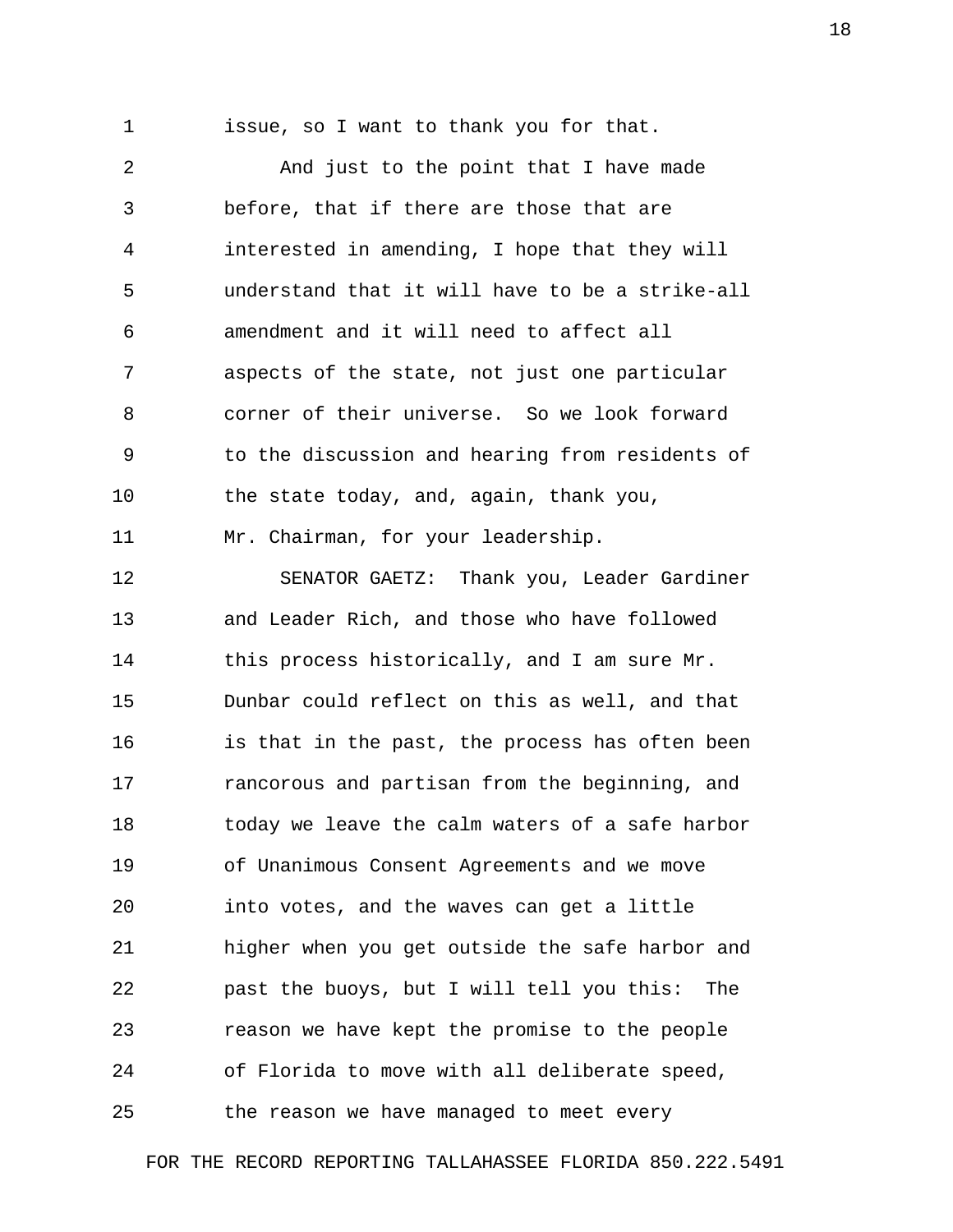1 deadline, the reason that our work has belied 2 the cynics and the critics is because Leader 3 Rich and Leader Gardiner and all the members of 4 this Committee and our Vice-Chair, President 5 Margolis, have kept us to our commitment to the 6 people of Florida, and I thank all of you for 7 that.

 8 With that, Mr. Guthrie, you are recognized 9 to take us through an explanation of the 10 proposed congressional and Senate maps that 11 were published last week.

12 **I'm sorry, we have another baby, and I** 13 apologize, you know, I'm sorry. Hang on for a 14 second here, John. Senator Braynon, do you 15 have something to report to us, sir, in the 16 birth department?

17 SENATOR BRAYNON: I guess you really 18 didn't miss my presence, but I haven't been 19 here for two weeks, for the past two committee 20 weeks, and my wife --

21 SENATOR GAETZ: You were here in spirit. 22 SENATOR BRAYNON: Yes, I was here in 23 spirit, yes. And my wife had our new son, 24 Brandon Glenn Braynon, and he is -- he is doing 25 well. She had him on November 10th, so we are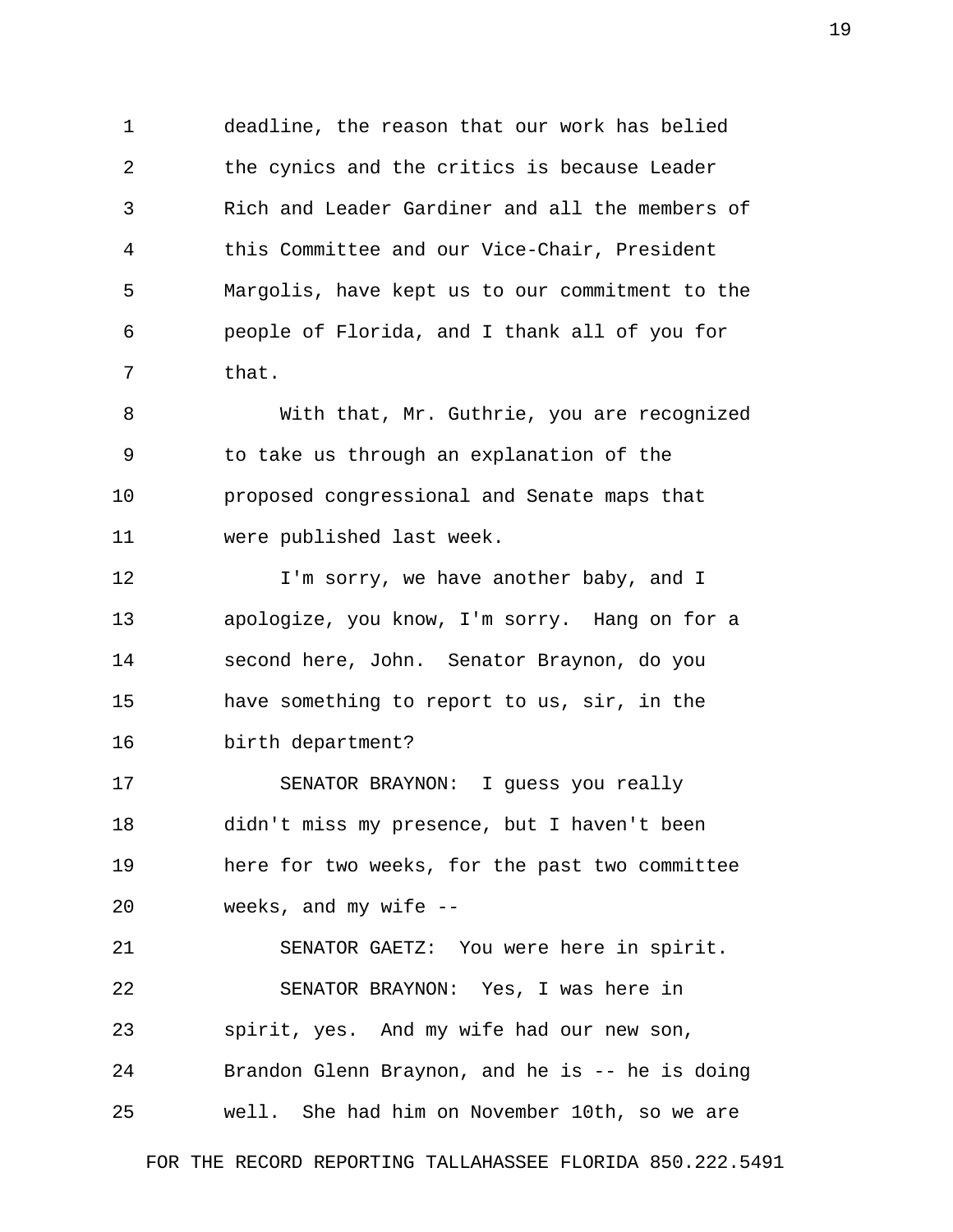1 good, we are good. So --

 2 SENATOR GAETZ: Well, congratulations, 3 Senator.

 4 SENATOR BRAYNON: Thank you. 5 SENATOR GAETZ: And, Senator Flores, we 6 acknowledged the great work that you have done 7 in getting Maximo a younger brother, and did 8 you bring the new member of your family to the 9 committee room today to object at the 10 appropriate times or --

11 SENATOR FLORES: I did hear you. We were 12 watching the committee room, but he is now 13 taking a nap. But we are going to be here for 14 a long time, so maybe he will make an 15 appearance before the end of the Committee, but 16 thank you for the congratulations.

17 SENATOR GAETZ: Well, Senator, thank you. 18 Congratulations. Senator Storms inaugurated us 19 in the Senate, us elderly Senators, I speak 20 only for myself, into the whole world of child 21 care when she was elected, and so we are ready 22 for the next generation.

23 And, therefore, if there's no other 24 announcements, pleasant, wonderful 25 announcements to make, Mr. Guthrie, you are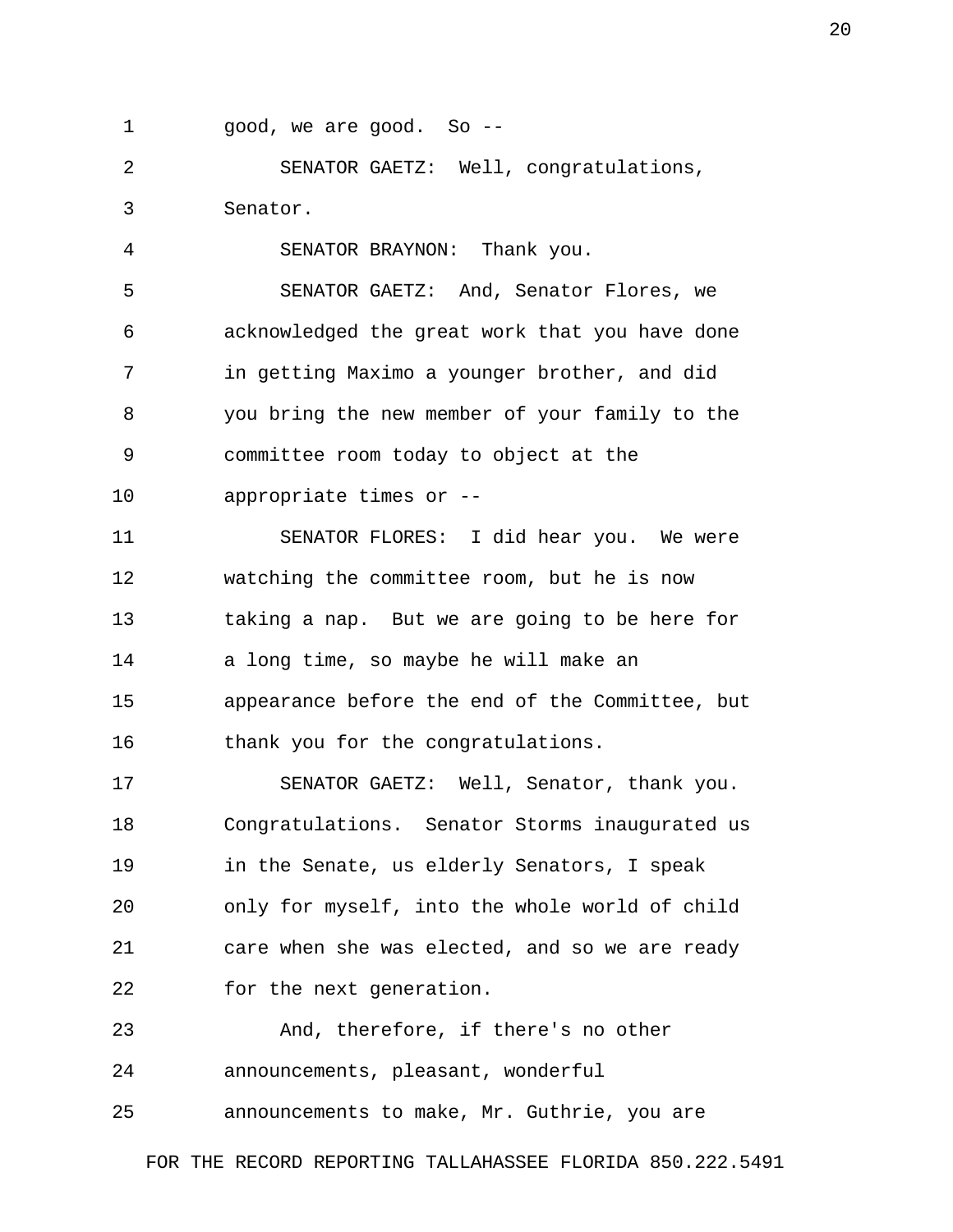1 recognized.

 2 MR. GUTHRIE: Thank you, Mr. Chairman. 3 Ten -- in 2010, the people of Florida 4 added to their Constitution Article III, 5 Sections 20 and 21. Those two new provisions 6 to the Florida Constitution have fundamentally 7 changed the way that we do redistricting in 8 this state. This is my third round of 9 redistricting as staff director of the Senate 10 committee, and I've got to tell you that what 11 the voters put into their Constitution has made 12 a huge difference in how we conduct our 13 business.

14 Let's take a quick look again at what the 15 constitutional standards provide. Number one, 16 no apportionment plan or district shall be 17 drawn with the intent to favor or disfavor a 18 political party or an incumbent. Also, 19 districts cannot be drawn with the intent or 20 result of denying or abridging the equal 21 opportunity of racial or language minorities to 22 participate in the political process or in a 23 way that diminishes their ability to elect 24 representatives of their choice.

25 Districts shall be of contiguous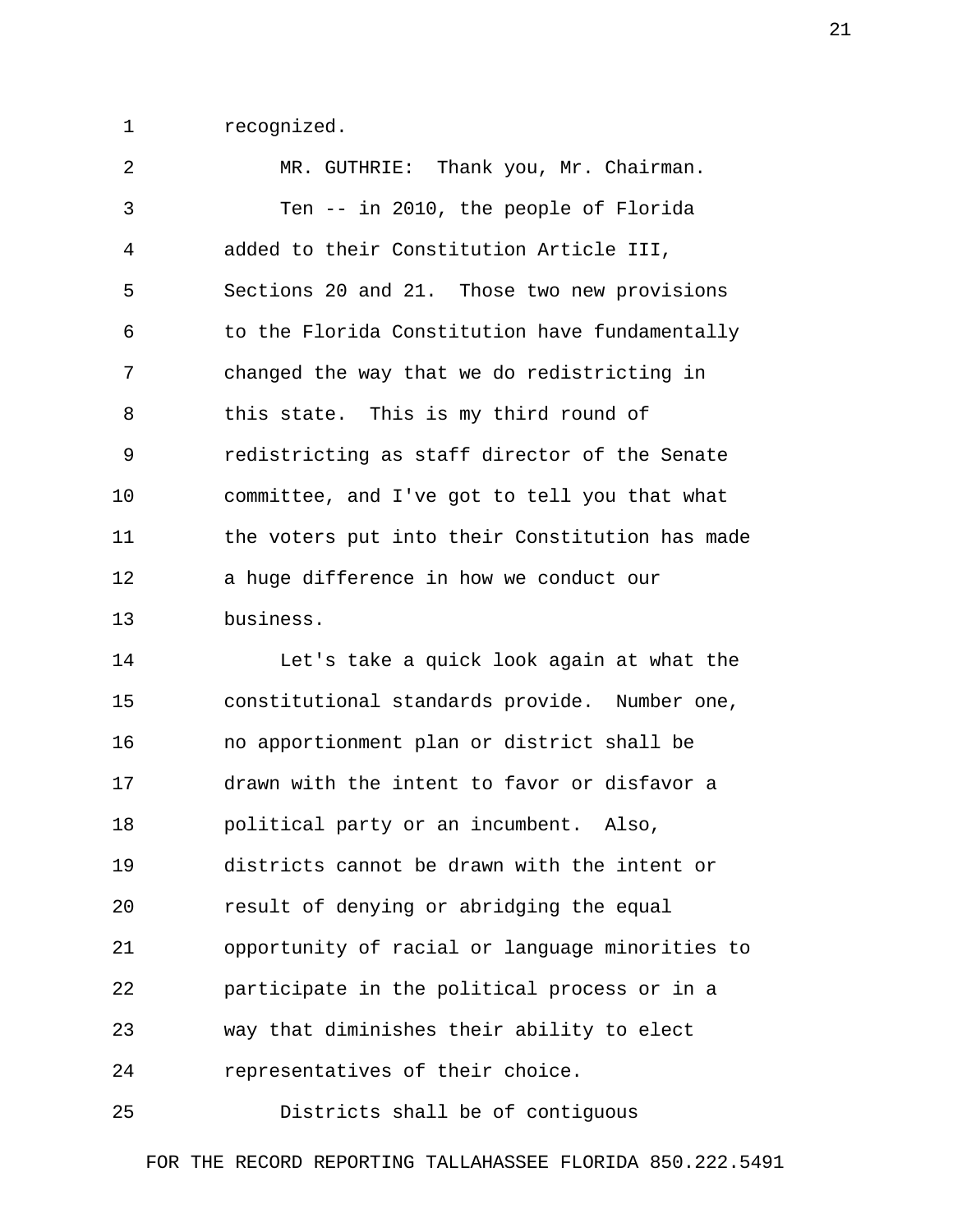1 territory. That actually was a requirement 2 that we had had for ten years, and is not -- 3 and is not new.

 4 Then in subsection b, the new provisions 5 of Article III, Sections 20 and 21, provide 6 that unless compliance with these standards -- 7 or the standards in subsection -- unless 8 compliance with the standards in this 9 subsection conflicts with the standards in what 10 we call the Tier 1 subsection, or with federal 11 law, districts shall be drawn with as nearly 12 equal population as practical, they shall be 13 compact, and they shall, where feasible, use 14 existing political and geographic boundaries. 15 So that is the new constitutional framework.

16 Senator Margolis, who was my President and 17 boss 20 years ago, and Senator Latvala, who was 18 my subcommittee chairman and boss 10 years ago, 19 both remember that Florida and how we practiced 20 redistricting in Florida was quite different 10 21 and 20 years ago than it is today. How 22 districts came to be, admittedly, was all about 23 reds and blues.

24 In 1992, we had the Mack versus McKay 25 race, which was decided by absentee ballots, a

FOR THE RECORD REPORTING TALLAHASSEE FLORIDA 850.222.5491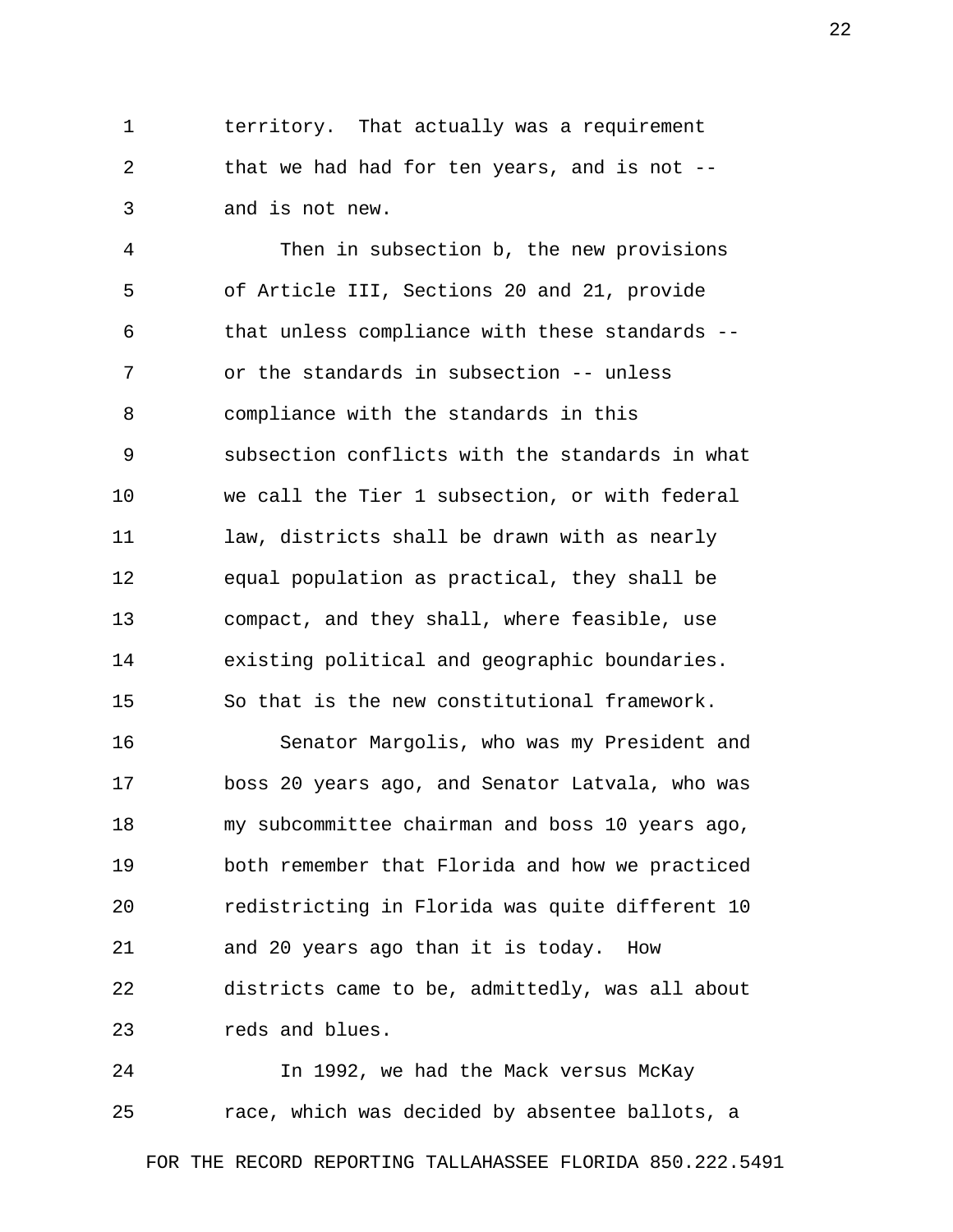1 very, very close election, and that became the 2 metric for deciding how -- the steering how to 3 draw the lines.

 4 Ten years ago, we had Gore v. Bush, an 5 election that was decided by 527 votes, 6 well-remembered by many of us, and that -- 7 those data were used by the Senate and by the 8 House in fashioning the new districts. So all 9 of the maps that we drew were -- behind all of 10 those were shades of red and blue.

11 For this round of redistricting, mindful 12 of the constitutional prohibition against 13 having the intent to favor or disfavor a party 14 or an incumbent, the Chairman and the Committee 15 directed that we not use political data in this 16 process, and we have not. There are no 17 registration data in the Senate redistricting 18 system, there are no elections data in the 19 Senate redistricting system, and I haven't paid 20 one bit of attention to any political 21 considerations in the drawing of these 22 districts as -- as the professional staff 23 who -- in whom you have put the pen for 24 fashioning the districts that are before you 25 today. So that is the Constitution and how it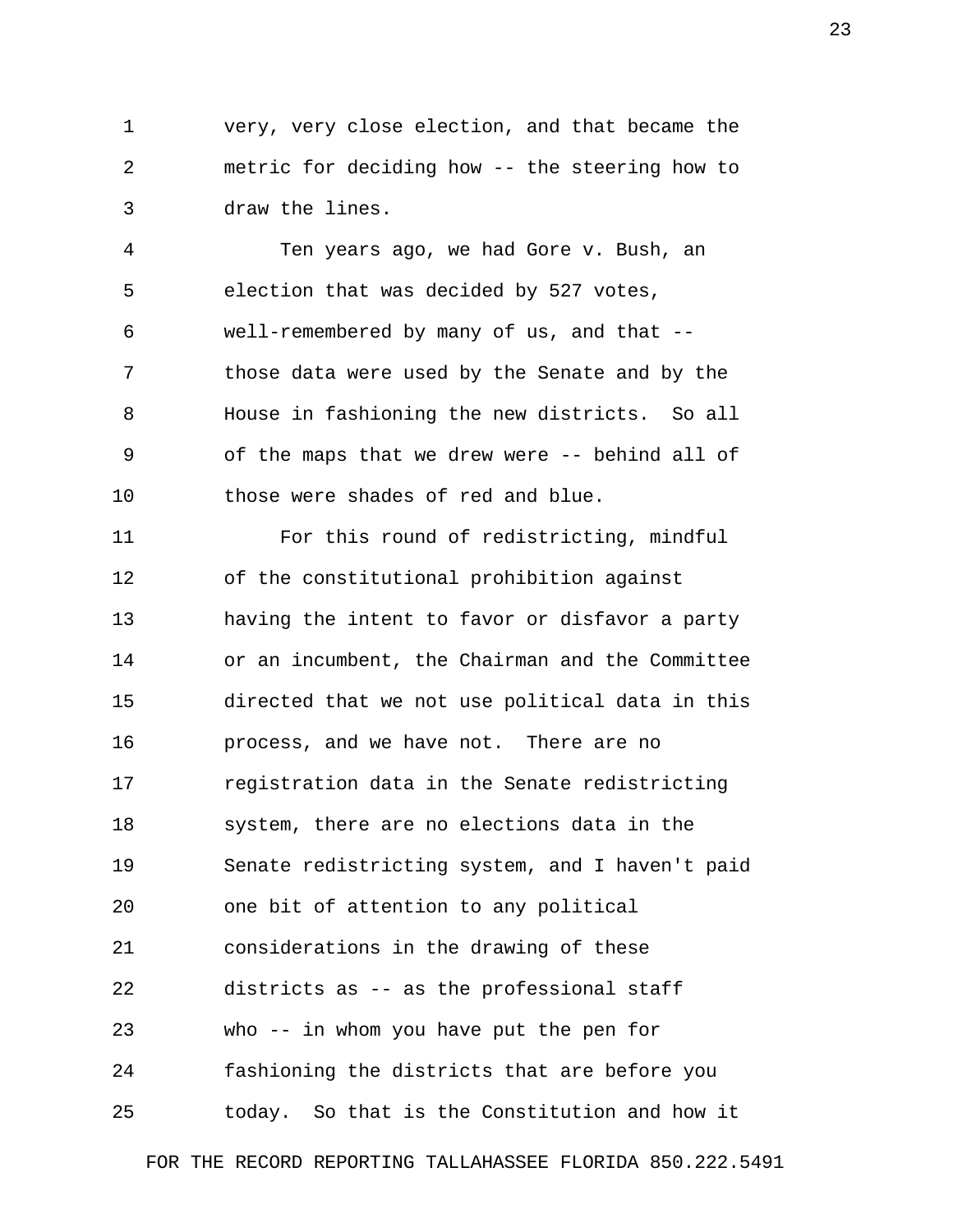1 changed.

 2 I think it is important, too, to look at 3 the variety of public input that this Committee 4 received during the summer. And as I page 5 through these next few slides, what I want you 6 to all harken back to is which of those 7 hearings were the ones that you attend, and 8 think back on the constituents and voters in 9 those areas that you heard from and what they 10 had to say. I know that Chairman Gaetz went to 11 every single one of these hearings and listened 12 to every one of the constituents and voters who 13 came to state their best wishes and desires for 14 how the new districts be drawn, and in 15 counseling me as we have sat around the 16 computer screen in the weeks -- in recent 17 weeks, Chairman Gaetz time and time has come 18 back to, "Well, what you are doing here, tell 19 me how it complies with federal and state law, 20 and tell me how it complies with what I 21 remember about what we heard at all of these 22 hearings," and there are many, many cases where 23 his -- the Chairman's recollections, based on 24 his notes, has actually had an effect on 25 drawing the lines in a manner that is even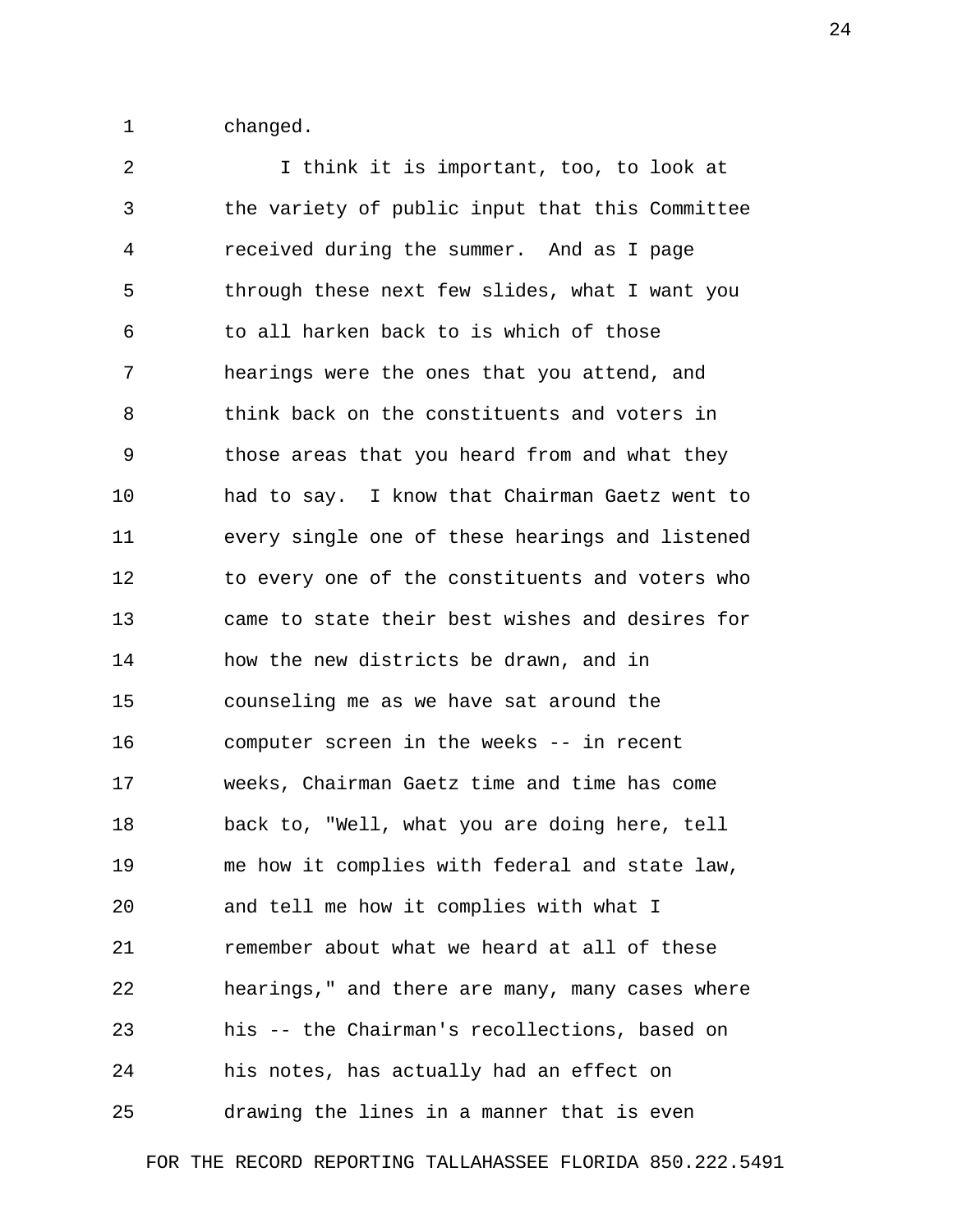1 better responsive to what the public is looking 2 for here.

 3 So we -- our tours -- or our redistricting 4 hearings were broken into five tours. The 5 first was in the Panhandle. The second was in 6 northeast Florida, Jacksonville, St. Augustine, 7 Daytona Beach, The Villages and Gainesville. 8 Then later in July, we went to central Florida, 9 Lakeland, Wauchula, Wesley Chapel, Orlando and 10 Melbourne. The Orlando hearing with 621 people 11 actually recording -- the attendance in all 12 cases were more than what we are showing here, 13 but these are the people who actually filled 14 out the attendance card and left a record of 15 their attendance -- with 621 recorded attendees 16 and 153 speakers, Orlando had -- was sort of 17 the high water mark of public participation. 18 Next we had our southeast hearings in Stuart, 19 Boca Raton, Davie, Miami, South Miami and Key 20 West, and finally the southwest tour in August 21 and ending on September 1st, again, a couple 22 months earlier than we finished the public 23 hearings ten years ago. We had stops in Tampa, 24 Largo, Sarasota, Naples, Lehigh Acres and 25 Clewiston.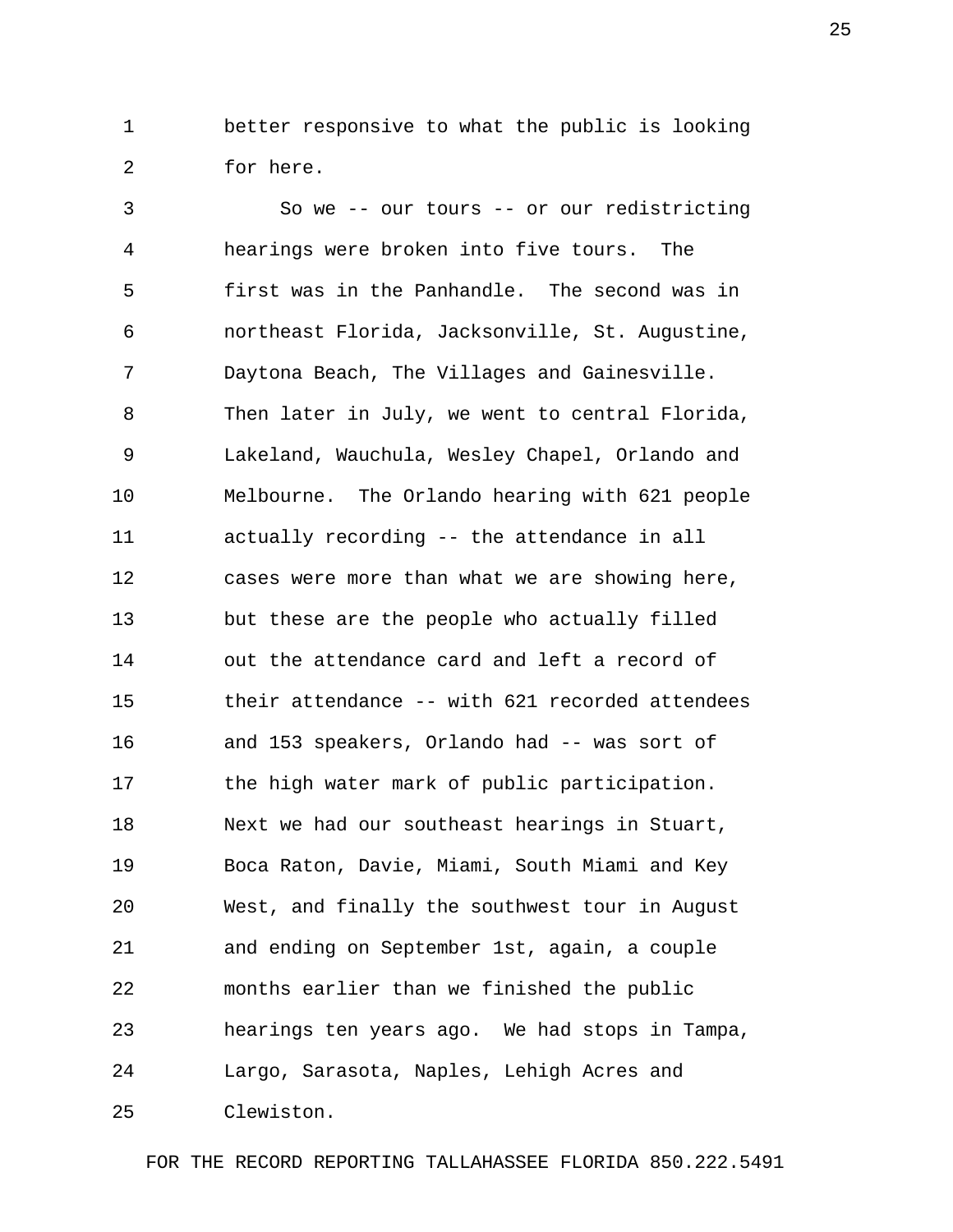1 All in all, as the Chairman mentioned, 26 2 locations, almost 5,000 people signed in forms 3 recording that they were there. Most of those 4 got on our mailing list, and we have continued 5 keeping them apprised of the work of this 6 Committee, and we heard from more than 1,600 7 speakers at the public hearings.

 8 A record of all of the hearings is posted 9 on the Senate redistricting website. We are 10 now, Jay, I believe just one transcript short, 11 and we expect by the end of today or tomorrow 12 to finish out and have transcripts as well as 13 audio recordings and the videos that The 14 Florida Channel provided for us for all of 15 these hearings. So any of us, any of your 16 constituents can go back and refresh yourselves 17 on exactly what occurred at each of those 18 public hearings.

19 We also set new marks nationally. No one 20 anywhere has ever seen the level of public 21 participation in terms of submitting maps for 22 consideration by the Legislature. One hundred 23 fifty-seven maps were submitted before -- by 24 the November 1 deadline that was set by this 25 Committee. One map has been submitted after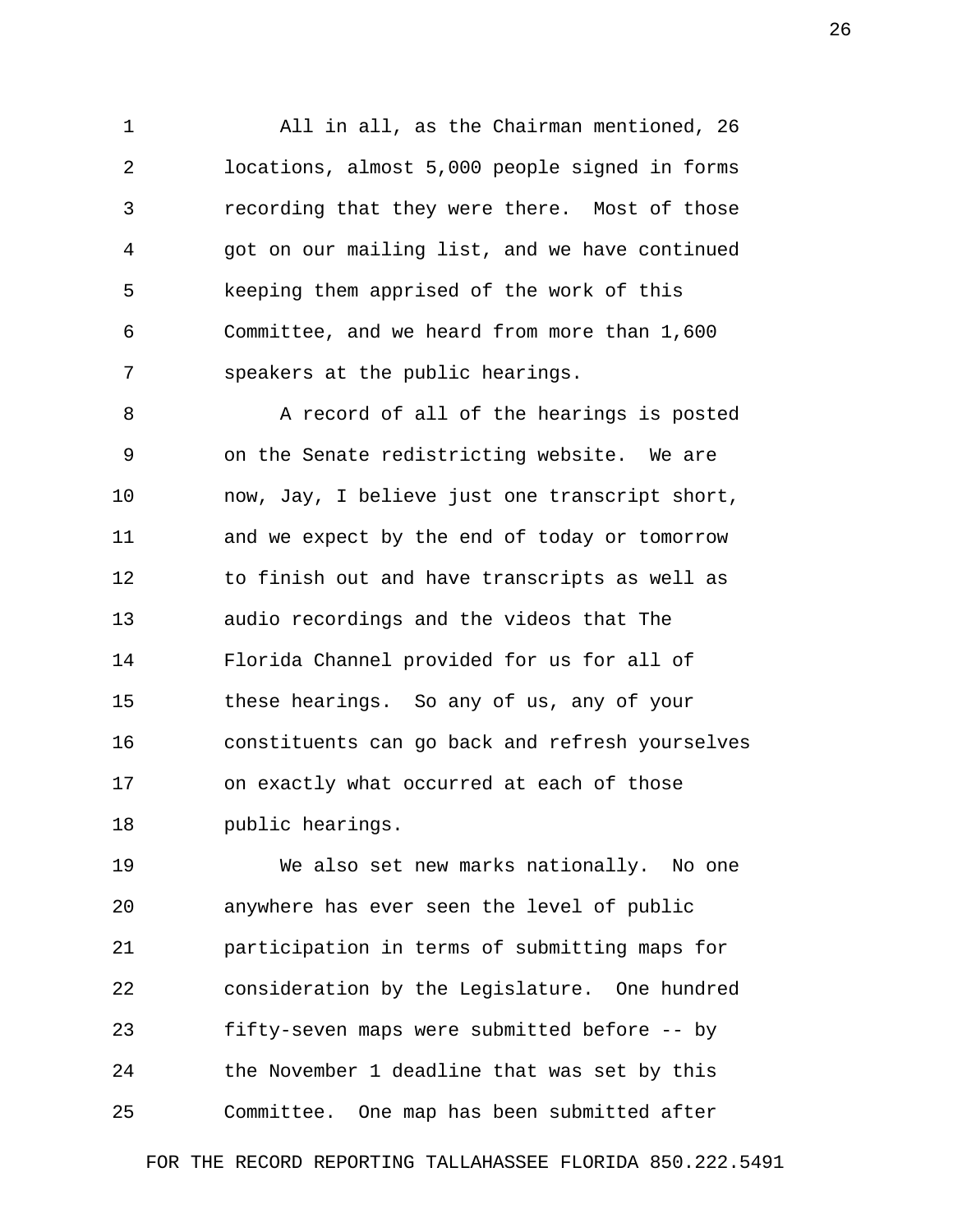1 the deadline. It was in reaction to the PCB 2 that was filed by the Senate, and what it does 3 is reconstitutes some of the Senate districts 4 in the north central Florida area.

 5 The opportunity remains out there, so if 6 the public would like to communicate their 7 input to us by suggesting alternative plans, 8 that is an option that the public has and 9 continues to have.

10 The Chairman mentioned that we have not 11 missed a beat in terms of the timeline this 12 Committee set out for itself. We now are in 13 December of 2011, at the end of the time for 14 our interim committee meetings. As the 15 Chairman said, the goal for the committee today 16 will be to get the joint resolution of 17 apportionment and the congressional 18 redistricting bill both moved as committee 19 bills from this Committee, which would be way, 20 way ahead of where we have ever been before. 21 As you see, looking ahead to 2012, that 22 promises to be an even busier year for this 23 Committee, so it is important that we stick to 24 our schedule.

25 And let's take a look again at the slide FOR THE RECORD REPORTING TALLAHASSEE FLORIDA 850.222.5491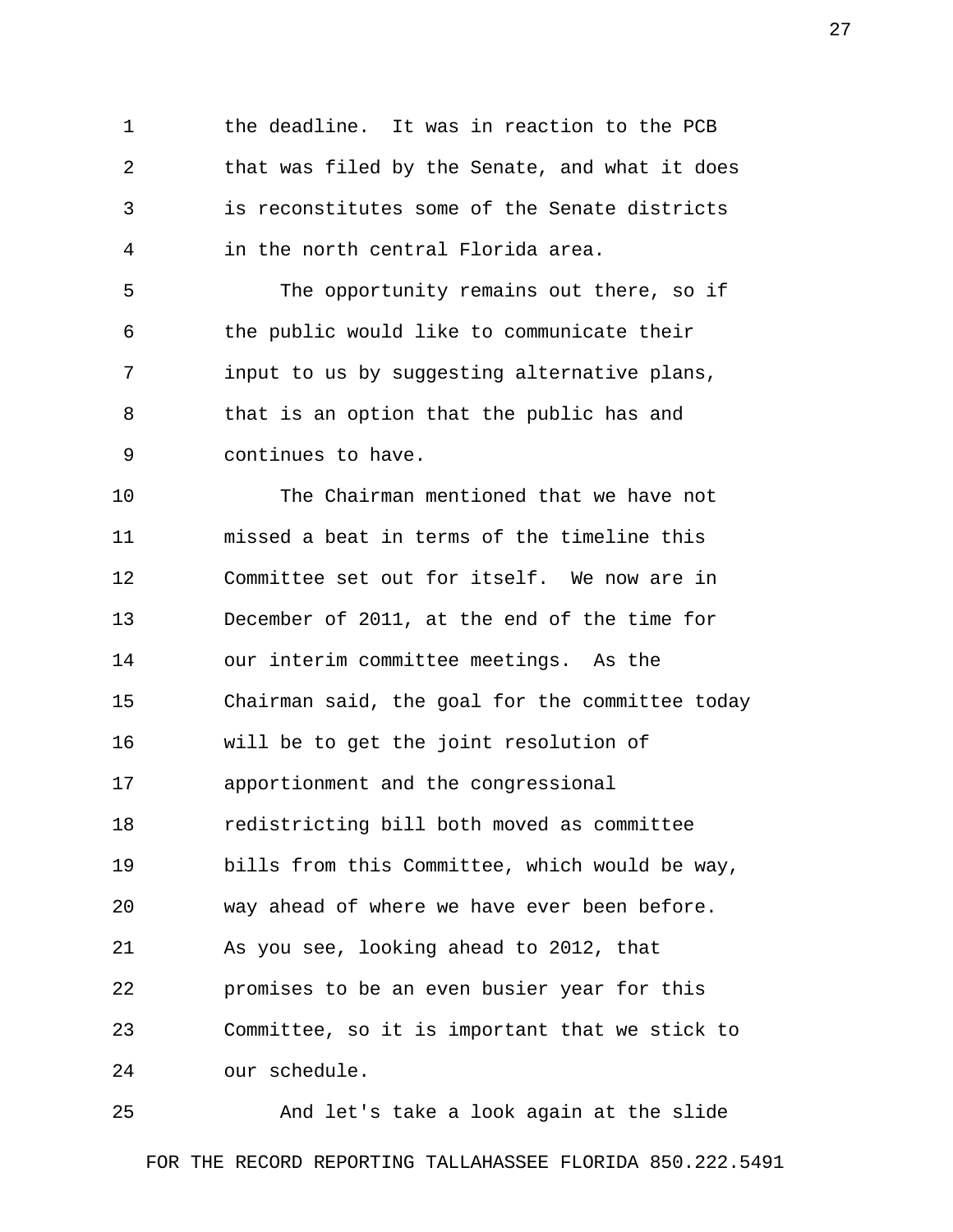1 we saw several months ago of how the time frame 2 set forth in Article III, Section 16, of the 3 Florida Constitution might play out for 4 redistricting session. As the Chairman said, 5 it is his goal to, and the Committee's goal to 6 report the bills out of committee on the 11th 7 of January and off the floor of the Senate by 8 the -- by the second week of session. That 9 would be easily two months ahead of the 10 schedule that we've ever had in the Legislature 11 in terms of completing this work, and it is 12 necessary that we get it done sooner than ever 13 before, because federal and state qualifying is 14 sooner than ever before, and we need to allow 15 the time required by the Department of Justice 16 and the Florida Supreme Court to complete their 17 legal reviews.

18 The predicate for redistricting in 19 2011-2012 is the 2010 census. Based on the 20 2010 census, we learned that the resident 21 population in Florida is 18.8 million people, 22 and what that means is that a size of a 23 congressional district now is going to be 24 696,345 people, and the Committee remembers 25 well that with congressional districts, we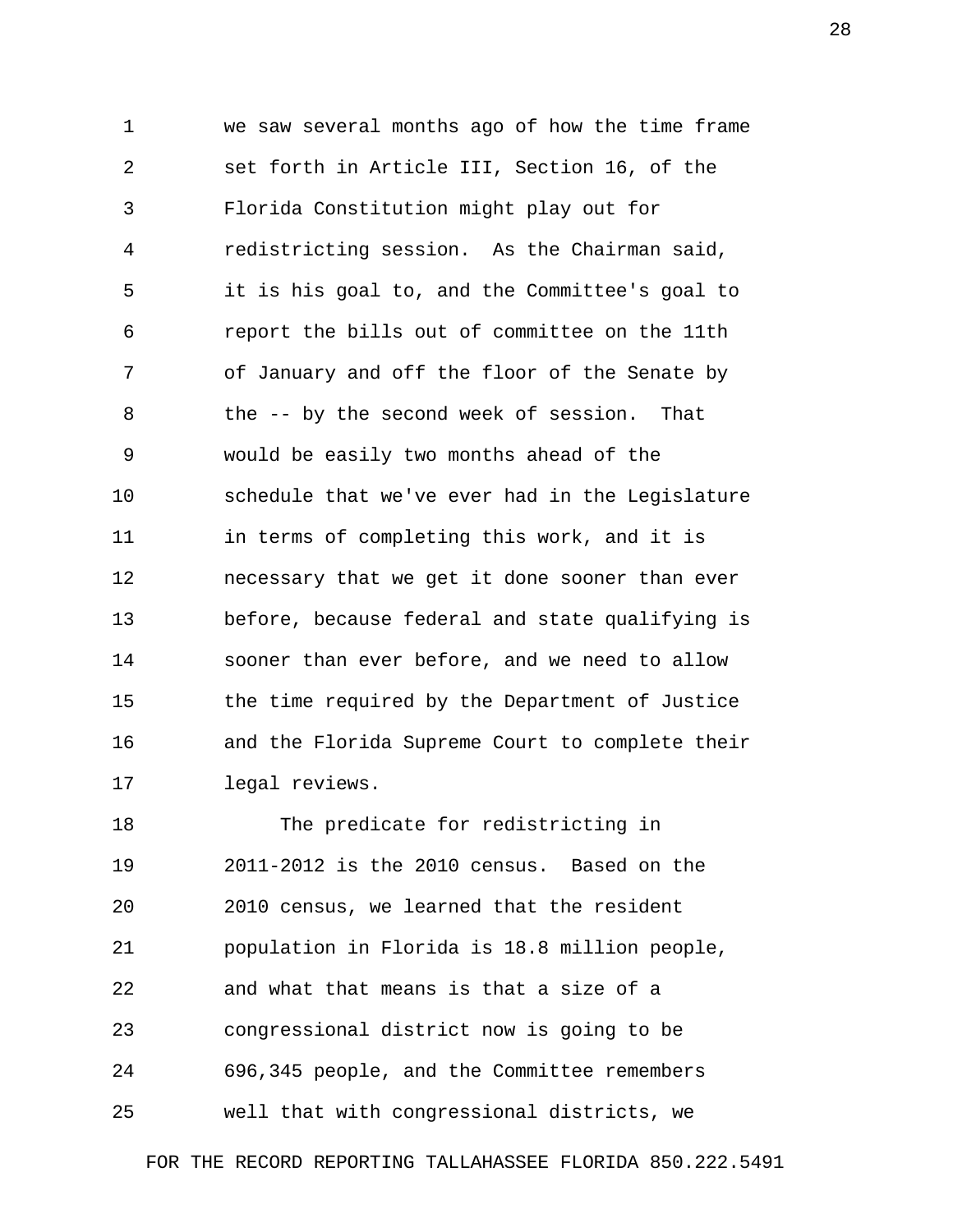1 strive for basically zero deviation. So in the 2 proposed committee bill that we have submitted 3 to you for your consideration today, we have 23 4 districts that have zero deviation relative to 5 the target of 696,345, we have four districts 6 that have a deviation of one person, and that 7 is because the state population is not an exact 8 multiple of 696,345, so there was a remainder 9 of four, which we -- which we spread into four 10 of the districts.

11 For Senate and House districts, the 12 requirement for exactitude is not quite as 13 strong. The target population for a Senate 14 district is about 470,000 persons, and the 15 target population for a House district is about 16 157,000 persons. But the U.S. Census is the 17 basis for the geography and the population 18 figures that are used for redistricting.

19 Also, you may have noticed in your meeting 20 packet we've got now detailed census 21 demographics for all of the proposed and 22 current districts, and these same statistics 23 now are -- yes, now are available on the Senate 24 website for all of the 158 plans that have been 25 submitted by the public. So a huge amount of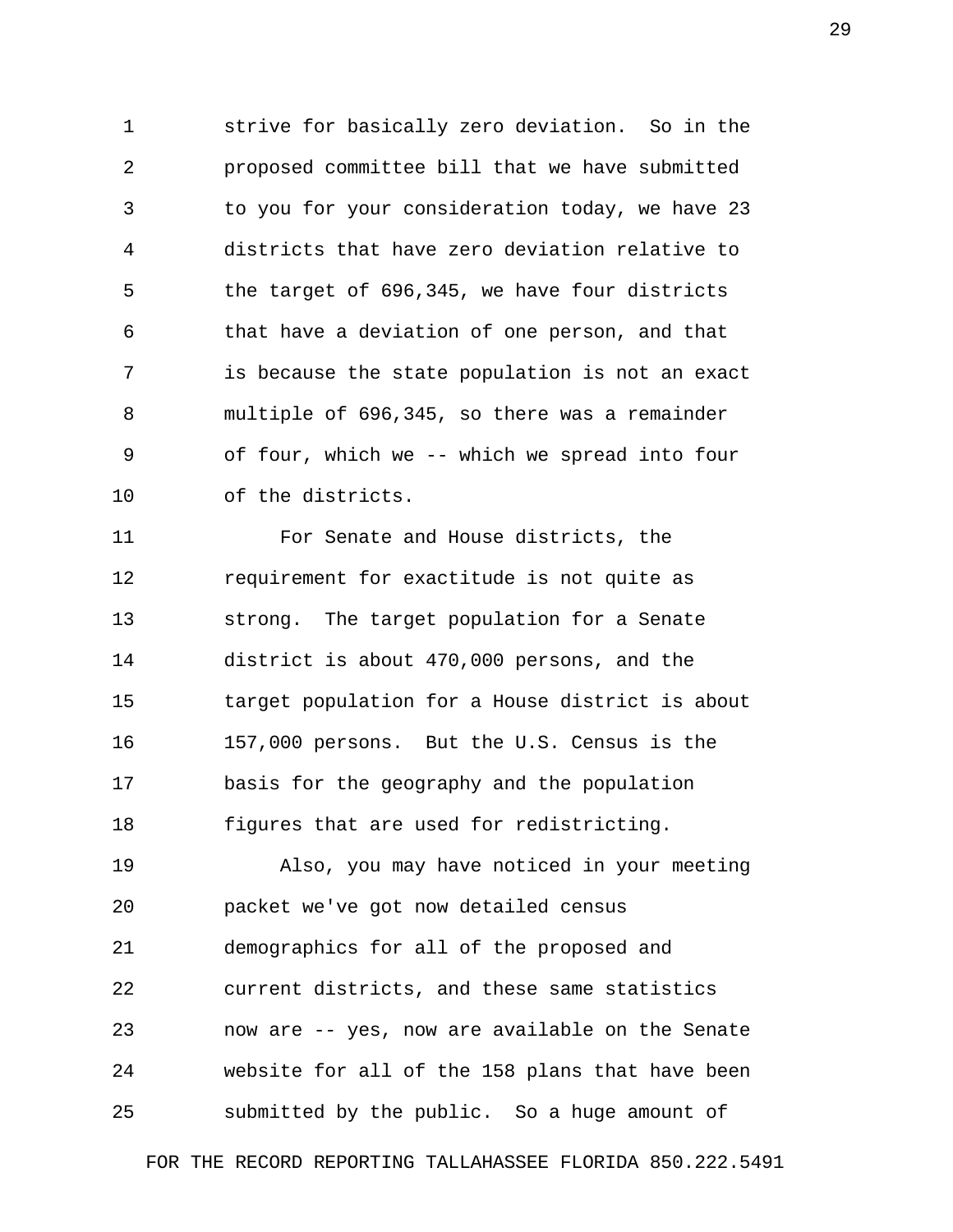1 demographic census information is available for 2 your consideration as you are reviewing all of 3 these plans. And it is really that census data 4 that were the metrics that were used by your 5 professional staff in putting together the 6 proposals that we recommend to you today.

 7 So where did we end up? And what was our 8 approach with congressional and legislative 9 districts? For congressional districts, there 10 are four overriding points that I want to make. 11 Number one is that it was a collaborative 12 effort between your professional staff and the 13 professional staff of the House Redistricting 14 Committee.

15 Secondly, always in our mind was following 16 the standards in federal and state law. We 17 considered the public hearing testimony and the 18 submitted plan, and we received from leadership 19 direction that, if possible, we should add an 20 opportunity district for Hispanic voters in the 21 central Florida area. So those were the 22 guiding principles of your professional staff 23 as we worked at putting together a recommended 24 congressional plan.

25 How did we do? And I said earlier that FOR THE RECORD REPORTING TALLAHASSEE FLORIDA 850.222.5491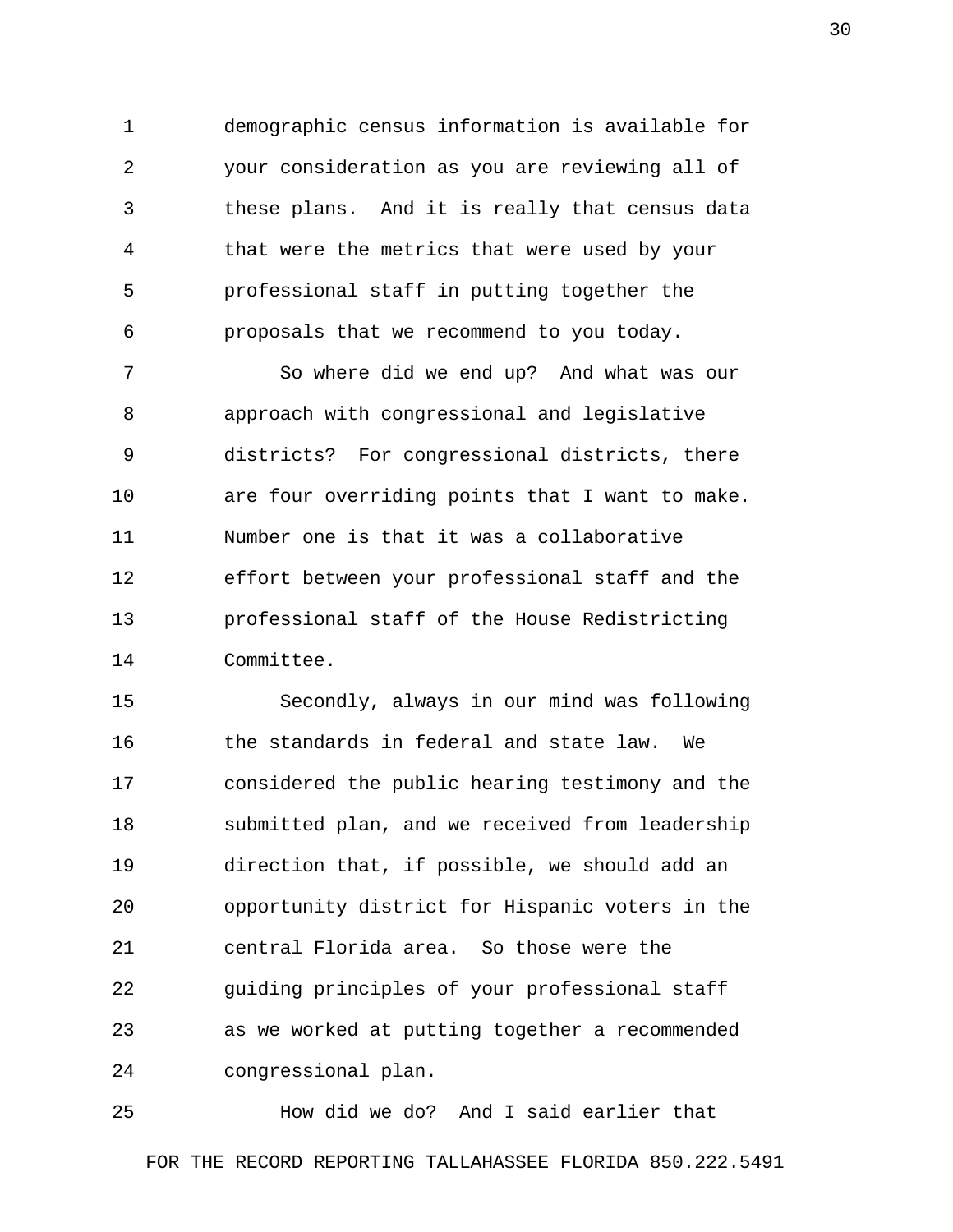1 Amendments 5 and 6, new Sections 20 and 21 of 2 Article III of the Florida Constitution, made a 3 huge difference. It also made a huge 4 difference in the metrics of these plans.

 5 Looking at it, at the plan as a whole, our 6 congressional plan, the delegation has grown 7 based on the apportionment of the United States 8 Congress from 25 members of Congress to 27, a 9 change of eight percent. The number of whole 10 counties in the proposed plan was increased 11 from 37 to 44, a 19 percent increase. The 12 number of split counties in the plan decreased 13 from 30 to 23, a decrease of more than 14 23 percent. The number of county splits -- and 15 what I mean by a county split is if a county is 16 split into two districts, we count that as two; 17 if a county is split into three districts, that 18 counts as three; if it is split into four 19 districts, that counts as four; and we add all 20 those numbers up for all of the counties. The 21 number of county splits in the benchmark or the 22 2002 plan was 83. The number of county splits 23 in the proposed plan is 64, a decrease of 24 23 percent.

25 The number of city splits, which we figure FOR THE RECORD REPORTING TALLAHASSEE FLORIDA 850.222.5491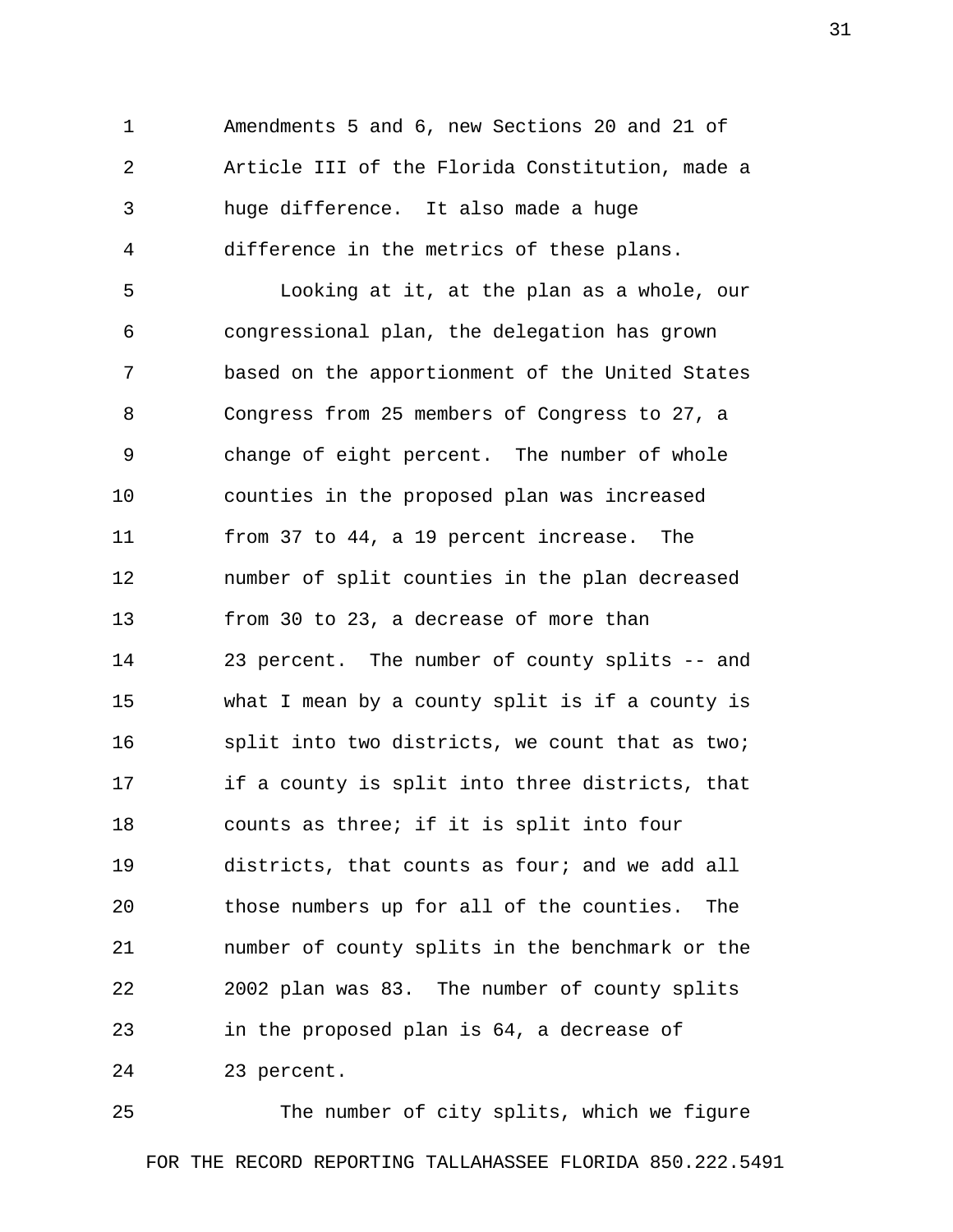1 the same way, how many times are cities split 2 by districts, decreases from 254 in the 3 benchmark plan to 144 in the proposed committee 4 bill, a decrease of 43 percent.

 5 And the average perimeter of a district, 6 and that is walking around the entire district 7 boundaries, so if the district is bordered by a 8 river, that means following every little nook 9 and turn of the river, but tracing -- you know, 10 sort of walking around the entire outer 11 perimeter of the entire district, the average 12 perimeter of congressional districts in the 13 benchmark 2002 plan was 403 miles. The average 14 perimeter in the proposed plan is 313 miles. 15 That is a decrease of 22 percent.

16 So on the -- the congressional plan, we 17 were -- and I would ask you to turn to the 18 S000C9002, the proposed plan in your meeting 19 packet, and I can flip to it here on the screen 20 for you to see -- we were able to create an 21 opportunity district for Hispanic voters in the 22 central Florida area. That is the -- that is 23 the first objective or the first highlight that 24 I would like to mention here.

25 Secondly, we used to have a congressional FOR THE RECORD REPORTING TALLAHASSEE FLORIDA 850.222.5491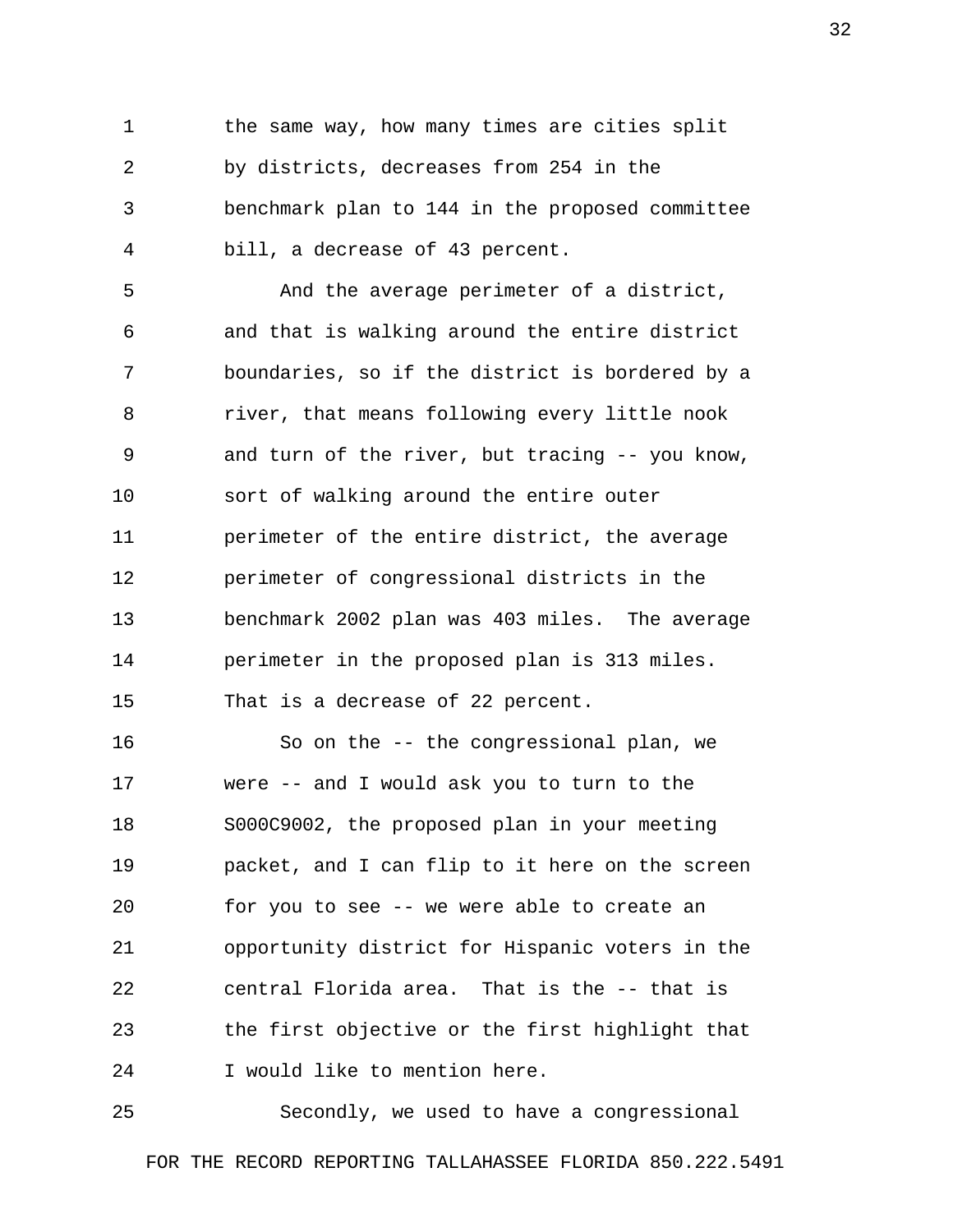1 district that extended from Jacksonville all 2 the way over almost to Tallahassee. That 3 district has been considerably changed so that 4 it is now only in Duval, Nassau and Baker 5 Counties.

 6 Thirdly, we eliminated down in south 7 Florida the coast-to-coast District 16 in 8 response to what we heard from the voters and 9 from a lot of the folks who testified it at our 10 public hearings.

11 Number four, we were able to keep the 12 opportunity district, in fact, make a 13 majority-minority district for African-American 14 voters who live in the Jacksonville, Palatka, 15 Gainesville, Orlando area. And the proposed 16 committee bill does not have any retrogression 17 in Section 5 areas. That would include 18 Congressional District 11 in Hillsborough, a 19 covered county, Hillsborough, Pinellas and 20 Manatee Counties. It also would include 21 District 23, a majority African-American 22 district, which is partially in Hendry County, 23 as well as Palm Beach and Broward Counties. 24 That would include District 21, a Hispanic 25 majority district in Hendry, Collier, two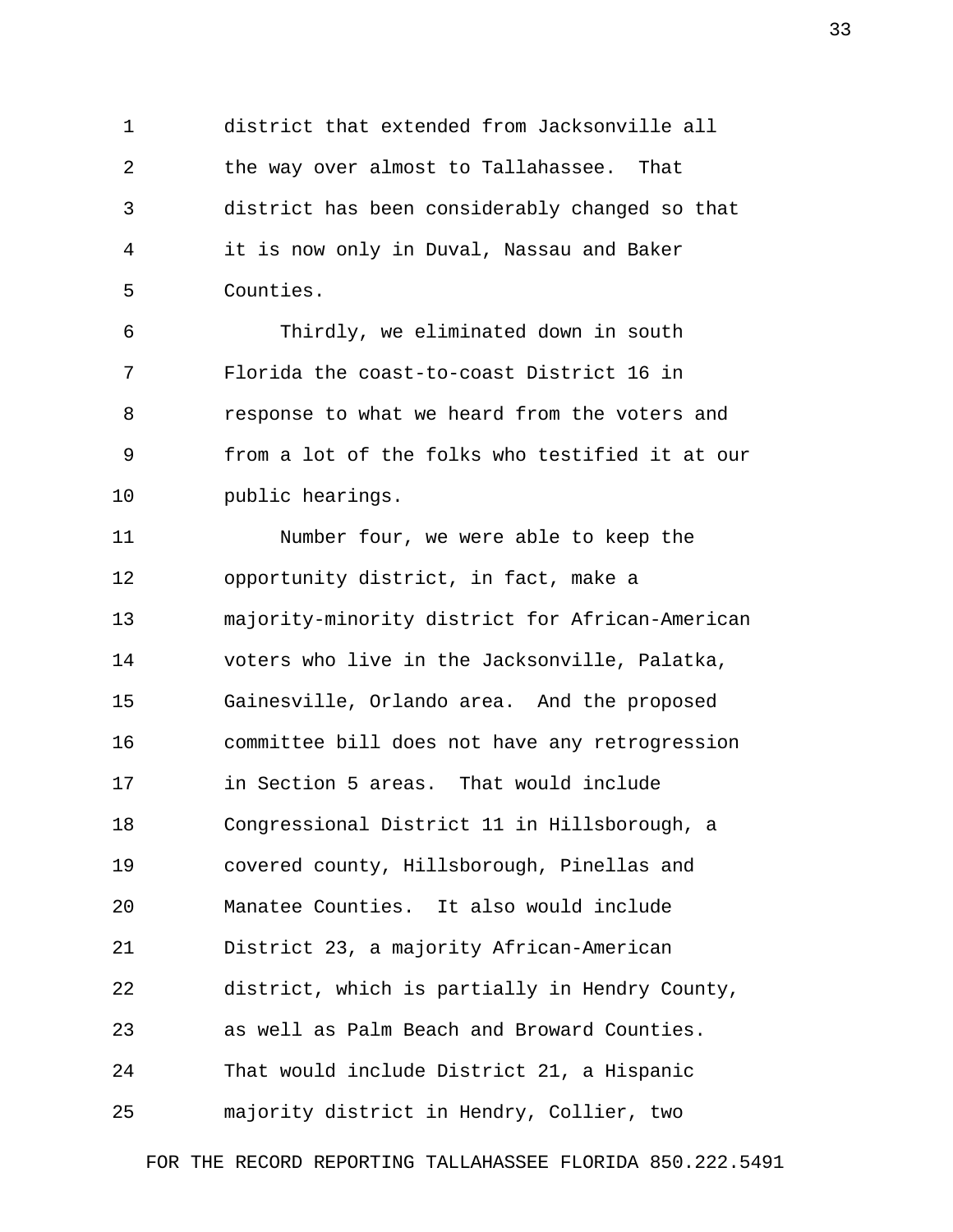1 Section 5 counties, and Miami-Dade County, and 2 it would include Congressional District 18, a 3 Hispanic majority district in Miami-Dade and 4 Monroe Counties.

 5 So with the proposal that is before you, I 6 think we have met the -- or we have made ever 7 effort to follow federal and state law, to heed 8 the advice provided by the public in the 26 9 public hearings and the 157 map submissions 10 that were supplied to us, and to listen to the 11 direction that we got from this Committee 12 during the interim committee meetings that you 13 have provided.

14 Turning now to the Senate plan, what were 15 the objectives of staff as we tackled this 16 assignment? Again, number one, follow the 17 standards in federal and state law; number two, 18 consider public hearing testimony and the 19 submitted plans; and, again, just like with the 20 congressional plan, there was a direction we 21 got from leadership to, if possible, add an 22 opportunity district for Hispanic voters in the 23 central Florida area.

24 Based on that advice, we put -- we came up 25 with a proposal that is in your meeting packet.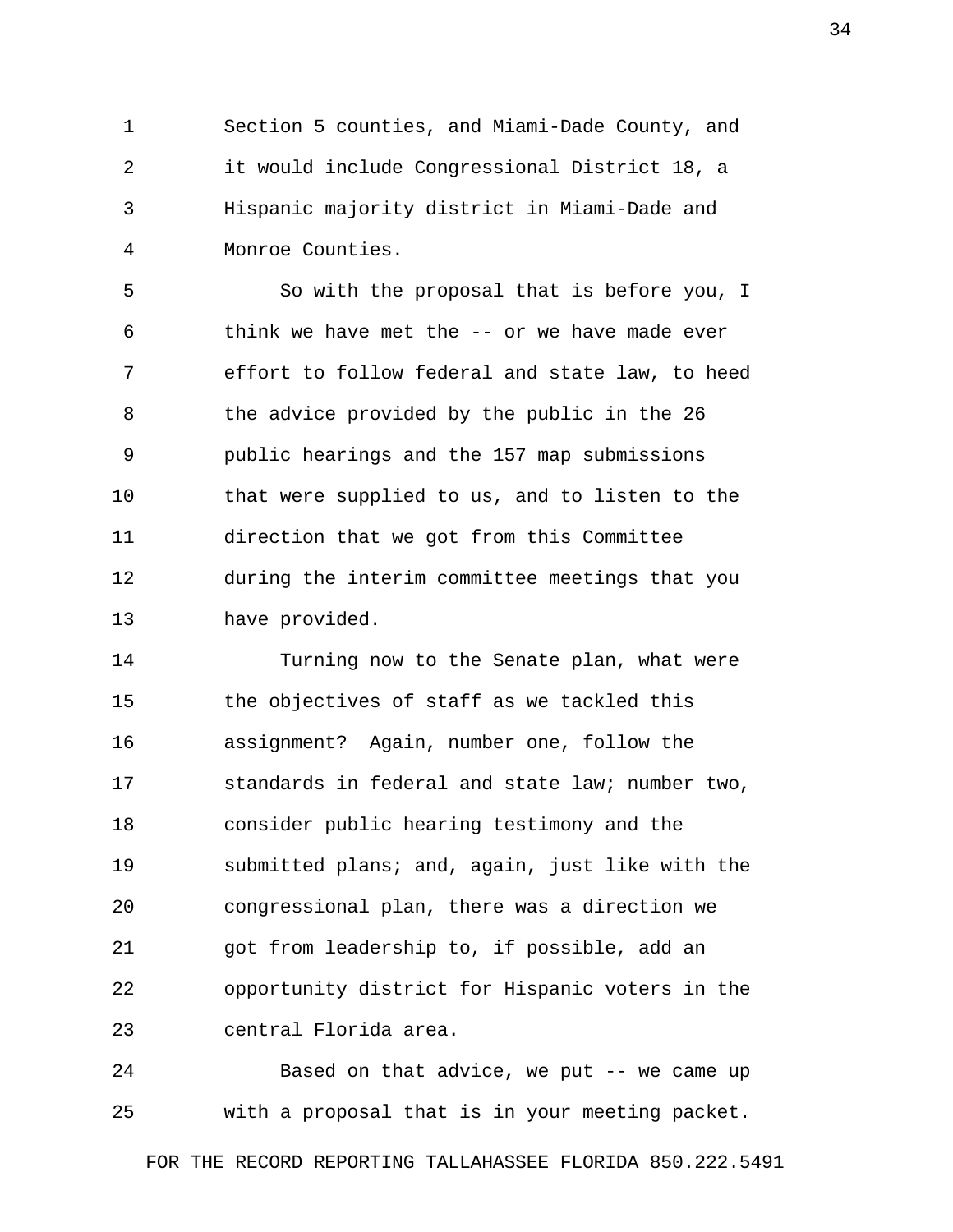1 It is called Senate plan S000S9004, and it is 2 attached to the PCB that this Committee will be 3 considering at its meeting today.

 4 How do the overall statistics rate on this 5 plan? Well, the old plan had 40 districts, the 6 proposed committee bill has 40 districts, no 7 change there.

 8 In terms of whole counties, there were 22 9 whole counties in the benchmark 2002 plan. In 10 the proposed committee bill, there are 36 whole 11 counties, an increase of more than 63 percent.

12 Split counties. In the benchmark plan, 13 there were 45 counties that were split. In the 14 proposed plan, there are 31 counties that are 15 split, a decrease of 31 percent.

16 County splits, the number of times the 17 counties get split by districts. In the 18 benchmark 2002 plan, there were 129 county 19 splits. In the proposed committee bill, there 20 are 87, a decrease of 33 percent.

21 City splits, same story, 300 in the 2002 22 plan, 179 in the proposed committee bill, a 23 decrease of 40.3 percent.

24 And the average perimeter of Senate 25 districts decreased from the benchmark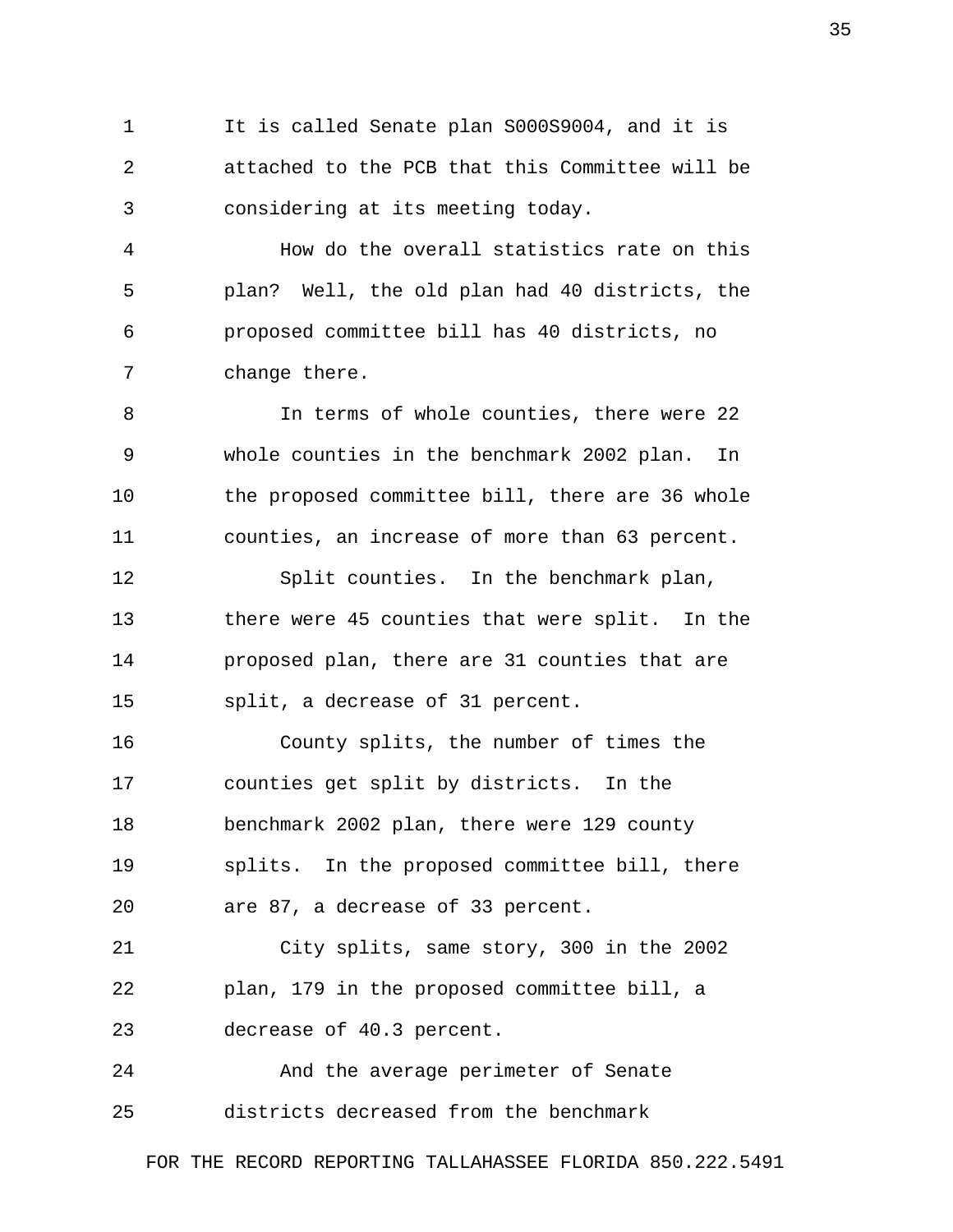1 287 miles to 249 miles in the proposed 2 committee bill, a decrease of more than 3 13 percent.

 4 If you could turn to -- let's all turn to 5 the Senate plan in our meeting packet, and I 6 will pull it up on your screen if you are 7 following along here. So here's the statewide 8 map of the proposed committee bill for Senate 9 districts. A few highlights that I want to 10 bring to your attention here.

11 Number one, on the Emerald Coast, the 12 professional staff followed geographic 13 boundaries to draw a district that respected 14 the coastal and rural interests of northwest 15 Florida.

16 Number two, in the Capital region, we were 17 able to find a way to piece together whole 18 counties, entire whole counties; in fact, there 19 are 11 whole counties in this -- in this 20 proposed district, which comes to about the 21 target population for a Senate district. We 22 also, with District 14 in the proposal found 23 three whole counties that nearly -- or that 24 approximated the target population for a Senate 25 district, so we have a district made entirely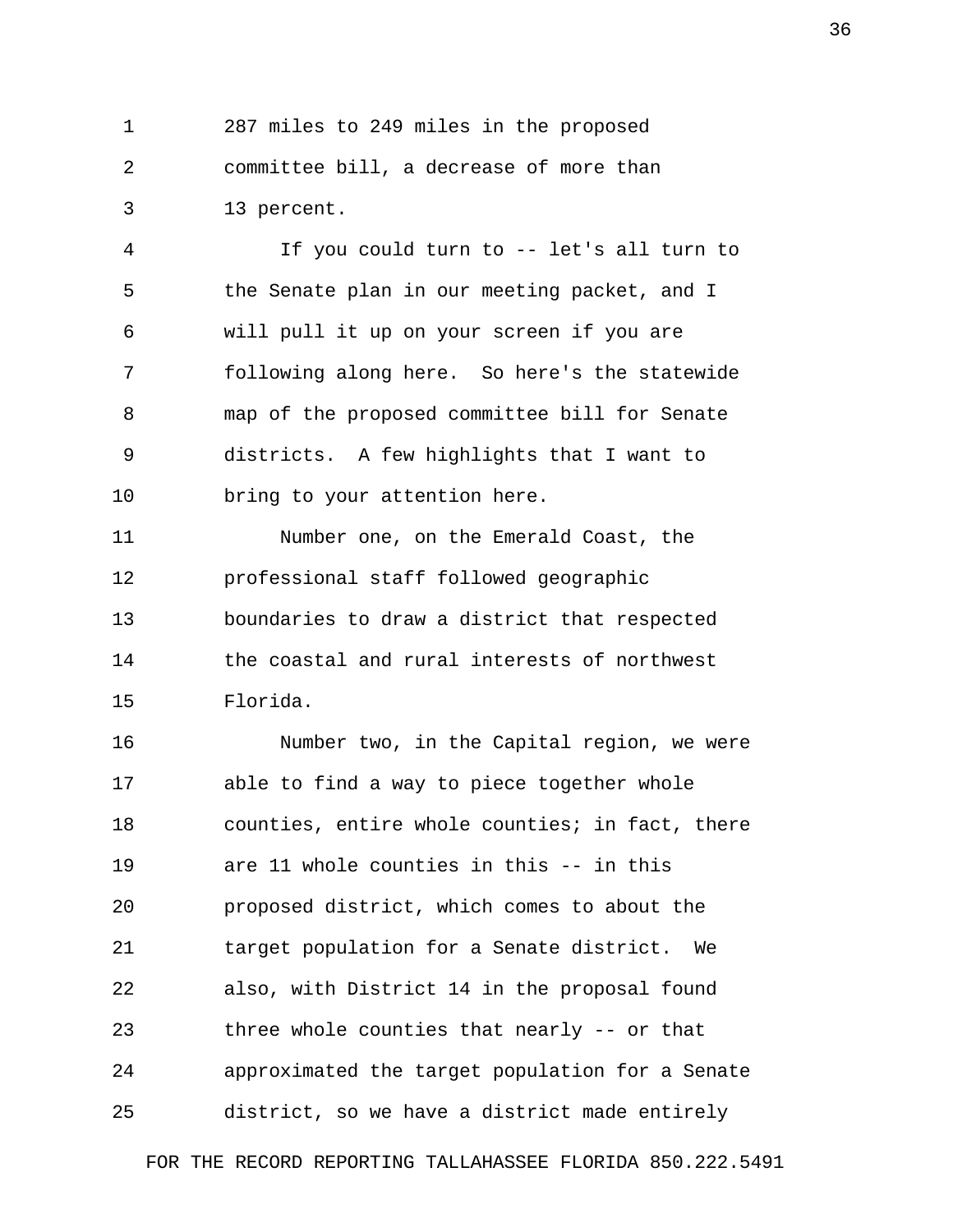1 of whole counties there.

 2 Along the Nature Coast, we heard testimony 3 in our committee meeting that Jefferson, 4 Taylor, Levy -- Dixie, Levy and Citrus and 5 Hernando Counties made up the Nature Coast. We 6 were able to come up with a district. We 7 couldn't put Jefferson and Taylor Counties in, 8 because they were already being used up by 9 District 6 and there really was no reasonable 10 way to include those districts -- or those 11 counties in the district, and so we -- we fit 12 between these two whole county districts and 13 still were able to hold together three of the 14 Nature Coast counties in their entirety in 15 Congressional District 3.

16 With District 5, we've got a district that 17 is entirely in Nassau and Duval County. With 18 District 8, we have a district that ties 19 together the Jacksonville beaches along with 20 beach and coastal interests in St. Johns, 21 Flagler and Volusia Counties. With District 22 20, we have The Villages pretty well held 23 together in a single senate district, which was 24 one of the messages we heard loud and clear at 25 our public hearings.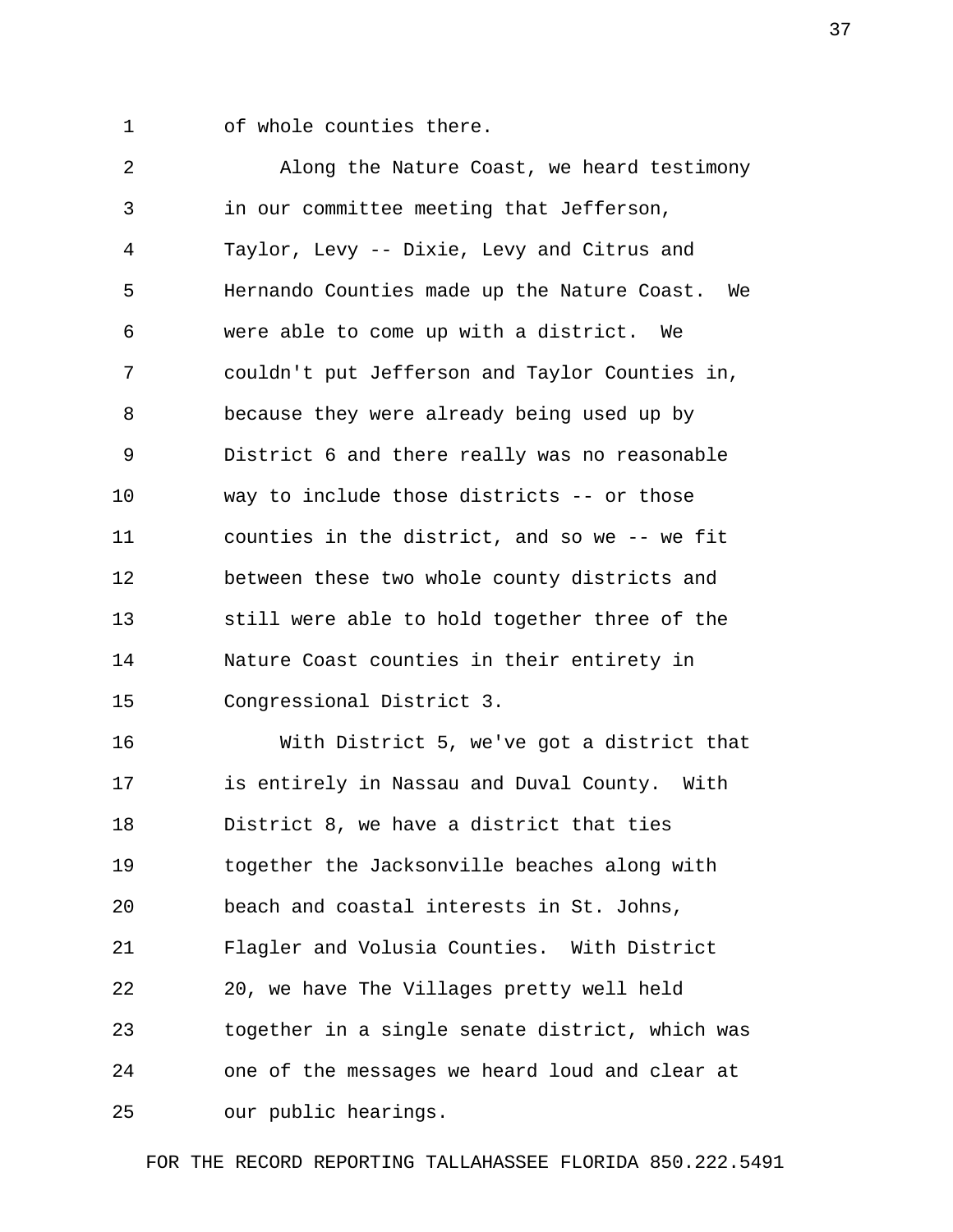1 With congressional -- or Senate District 2 number 19, we were able to increase the 3 minority voting age population of that district 4 from 33 percent to 40 percent. 5 With District 15 here I mentioned is your 6 new Hispanic opportunity district in central 7 Florida. District -- District 24, excuse me, 8 is your new Hispanic opportunity district. 9 Districts 15 and 17 are both predominantly 10 rural districts in the Kissimmee/Lake 11 Okeechobee agricultural region. 12 Senate -- going back down, or going down 13 to the bottom of the state, Senate District 39 14 currently is in Section 5 counties of Hendry, 15 Collier and Monroe Counties. We were able to 16 retain that as a strong majority influence 17 district. In fact, the black voting age 18 population of that district increases from 19 29 percent to 35 percent. 20 We were able to keep three Hispanic 21 majority districts in Miami-Dade County. We 22 were able to keep a beaches district along the 23 coast in Miami-Dade County. That beaches 24 district is now just over 50 percent Hispanic, 25 but it still holds together -- as we heard from

FOR THE RECORD REPORTING TALLAHASSEE FLORIDA 850.222.5491

38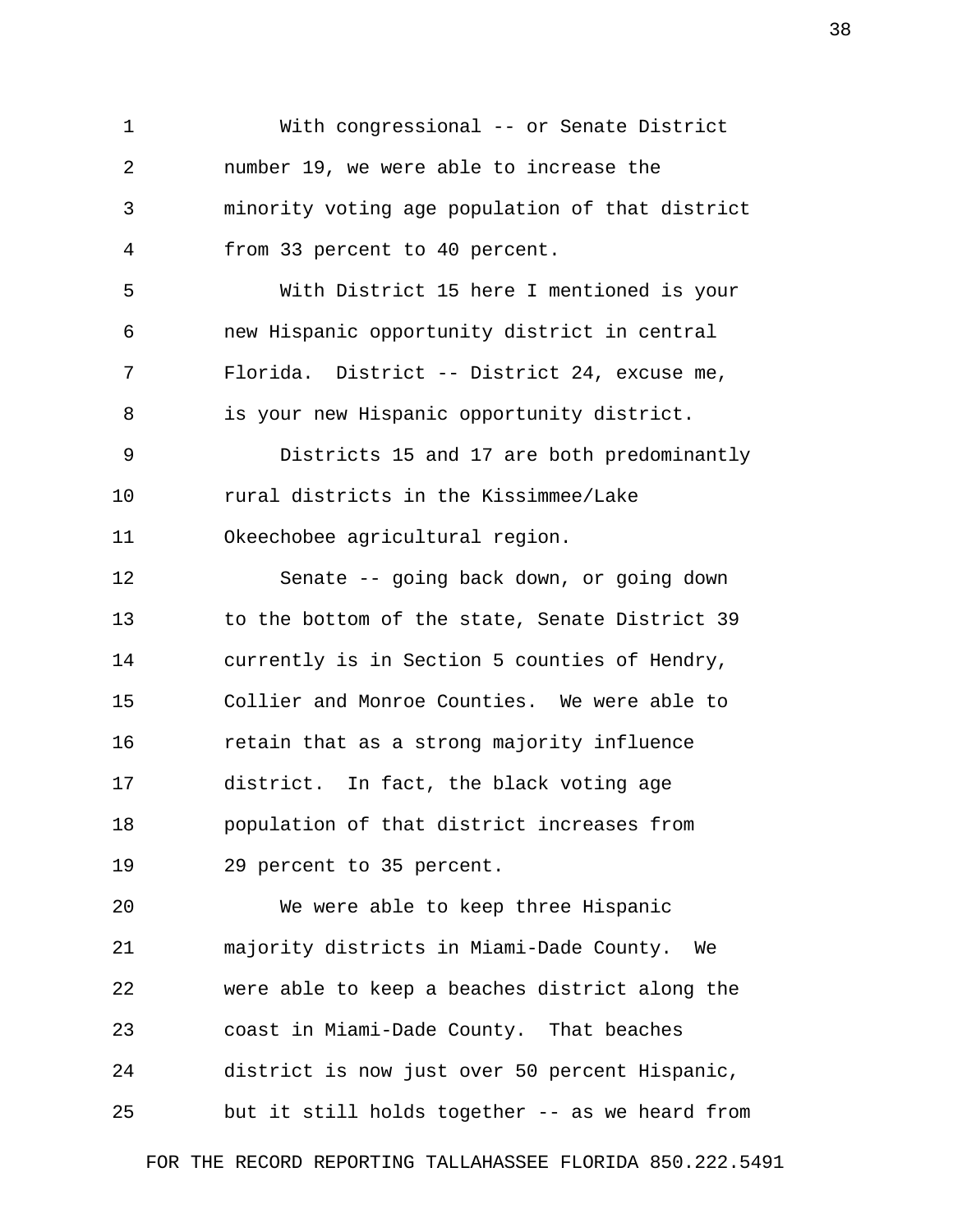1 many of the citizens that they wanted us to do, 2 holds together those coastal interests in 3 Miami-Dade County. And, yes, Chairman, it does 4 include the city of -- oh, my mind is -- 5 SENATOR GAETZ: Miami Shores. 6 MR. GUTHRIE: Miami Shores is held 7 entirely intact and is part of District 35. 8 Thank you.

 9 District 29, another majority-minority 10 district in the benchmark plan, that district 11 was 73,000 under-populated based on the 2010 12 census. What we have done in the proposed 13 committee bill is added areas of Lauderhill, 14 brought that district up to the requisite 15 population without undermining the minority 16 voting opportunities in -- or diminishing 17 minority voting opportunities in that district.

18 Senate District 25 in Broward and Palm 19 Beach Counties is a coastal district to the 20 east of District 29. Districts 30, 31 and 32 21 hold together retirement communities in the 22 Palm Beach and Broward County areas, and I am 23 very happy with the way that those districts 24 sort of came together. District 34 includes 25 the western communities in Palm Beach and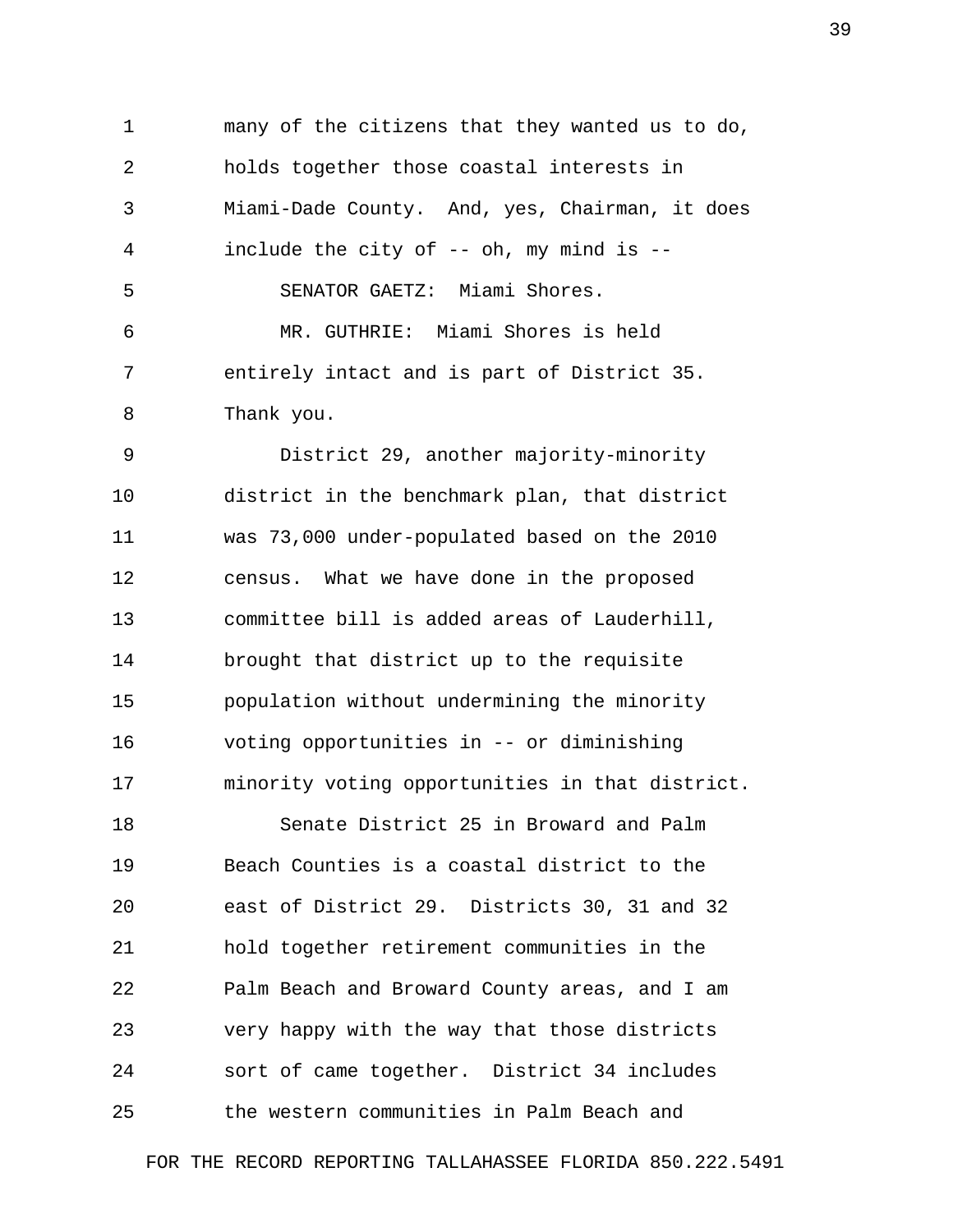1 Broward County, some retirement communities, 2 plus the Everglades agriculture area.

 3 And then moving to the west coast of 4 Florida, you see that District 39, our Section 5 5 county -- or Section 5 district where we did 6 not want to take out any of the voters who 7 currently are participating in electing 8 candidates of their own choosing, so District 9 37, its borders were largely dictated by 39. 10 We included also coastal areas in Lee County, 11 particularly the city of Cape Coral.

12 District 27 used to be a coast-to-coast 13 district, which at our public hearings we heard 14 was something the public would just as soon not 15 see in the future plan, so District 27 is 16 compactly figured in just Lee and Charlotte 17 Counties. District 23 is in Sarasota and 18 Charlotte Counties.

19 And up to the Tampa Bay area, we got 20 direction from this Committee that Pasco was a 21 county that had eastern interests that were 22 different than the coastal community, so most 23 of the coastal community is put in a district 24 with Hernando and Sumter County, whereas the 25 bedroom communities to Tampa are put into a

FOR THE RECORD REPORTING TALLAHASSEE FLORIDA 850.222.5491

40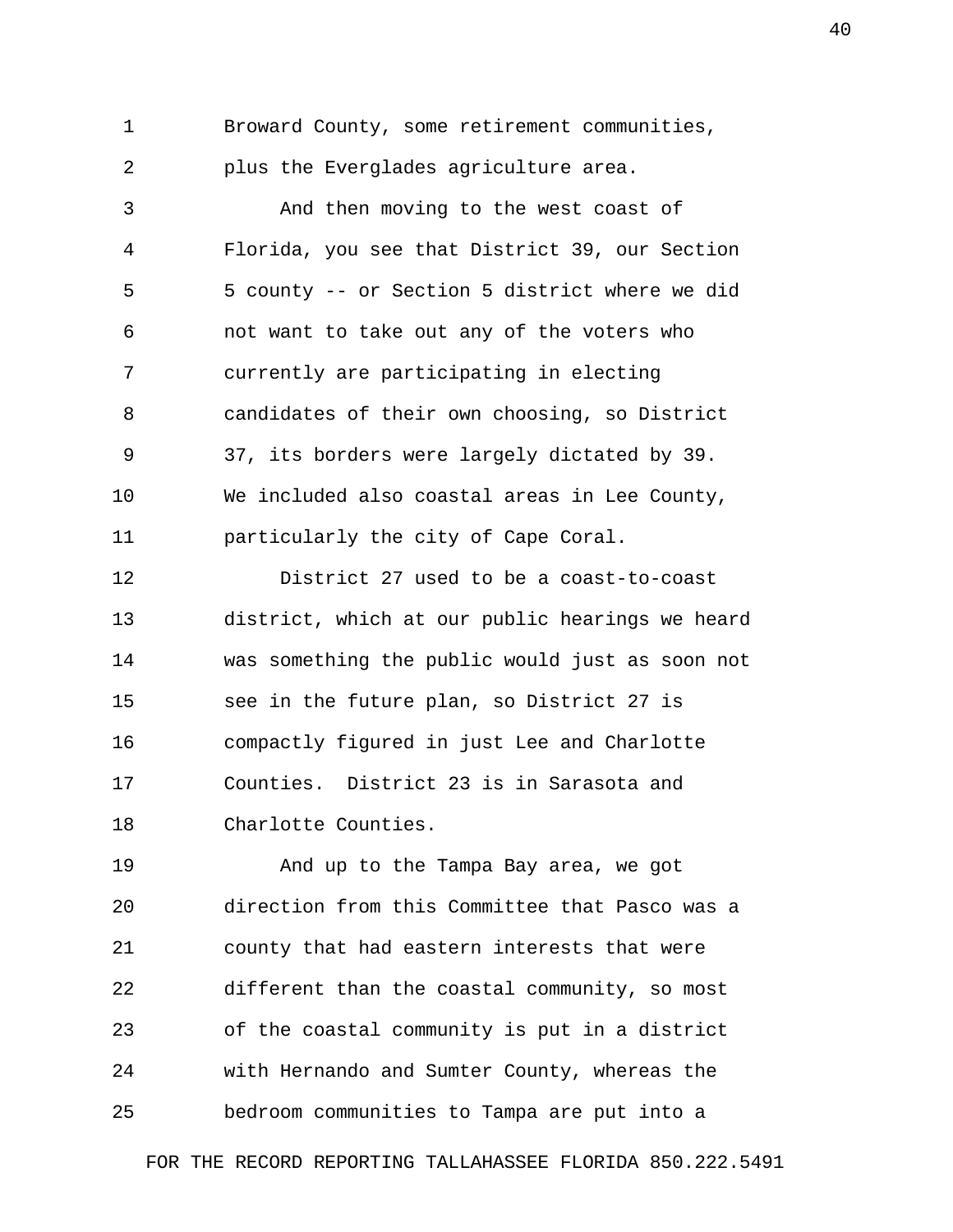1 district with North Tampa.

| 2  | District 10 is put entirely in                  |
|----|-------------------------------------------------|
| 3  | Hillsborough County in a way that it ties       |
| 4  | together Temple Terrace, other communities in   |
| 5  | northern Tampa, as well as greater Sun City     |
| 6  | Center and Apollo Beach and some of the         |
| 7  | requirement communities in south -- south       |
| 8  | Hillsborough County.                            |
| 9  | District 18 remains in this Section 5           |
| 10 | area, a minority opportunity district, avoided  |
| 11 | retrogression with that.                        |
| 12 | And District 21 ties -- it ties together        |
| 13 | the communities of Bradenton and Lakeland,      |
| 14 | Plant City and rural communities in between.    |
| 15 | That is a district that is -- kind of fits in   |
| 16 | between the Section 5 interests that we were    |
| 17 | pursuing in the Tampa Bay area and the Section  |
| 18 | 5 interests that we were following in southwest |
| 19 | Florida. So we got a lot of tidy districts.     |
| 20 | That is not our most tidy district, I will      |
| 21 | concede that at the outset, but I think it does |
| 22 | have a clear advantage of putting together      |
| 23 | communities that are not too far apart and      |
| 24 | not -- and putting them together in a way that  |
| 25 | neither Lakeland nor Bradenton clearly          |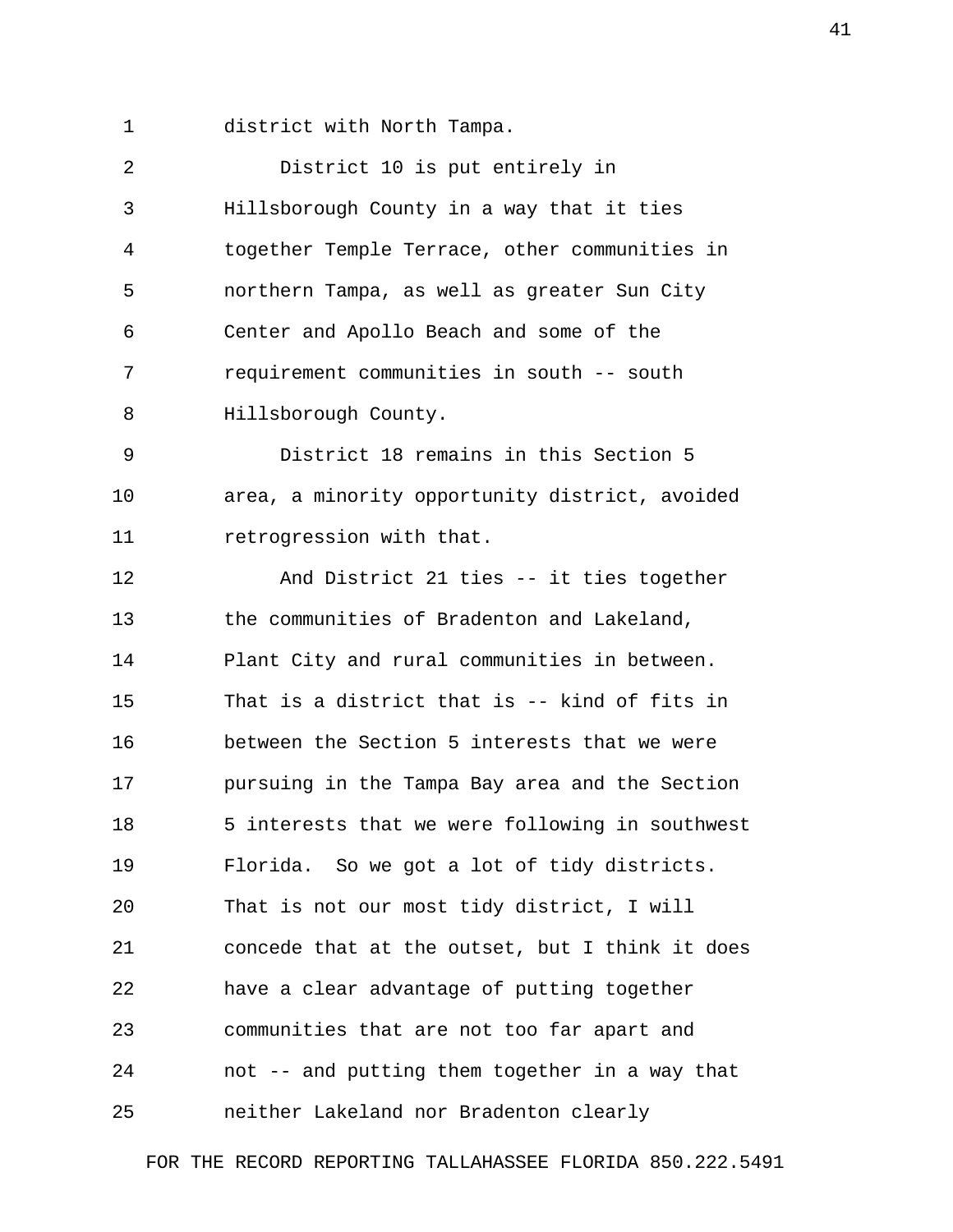1 dominates that district. So we've got a good 2 balance in the area between the Lakeland 3 area -- Lakeland/Plant City area and the 4 Bradenton area, both of which ought to have 5 influence over the elected representative.

 6 The focus here on both your -- the 7 proposed Senate plan and the proposed 8 congressional plan was us trying to come up 9 with ways to follow what we heard from the 10 public about answering their request that these 11 district give them effective representation in 12 the United States Congress, in the Florida 13 Senate, and give every community a voice and -- 14 so that through their ballots, they will be 15 able to elect somebody who will carry their 16 interests to Tallahassee and to Washington, DC. 17 So that is my presentation, Mr. Chairman. 18 SENATOR GAETZ: Thank you very much, Mr. 19 Guthrie.

20 And now we will turn to public testimony. 21 We are delighted that we have had a large 22 number of people who have come. Every time we 23 have had a meeting of the reapportionment 24 committee, we have had very active citizen 25 participation. We are grateful for that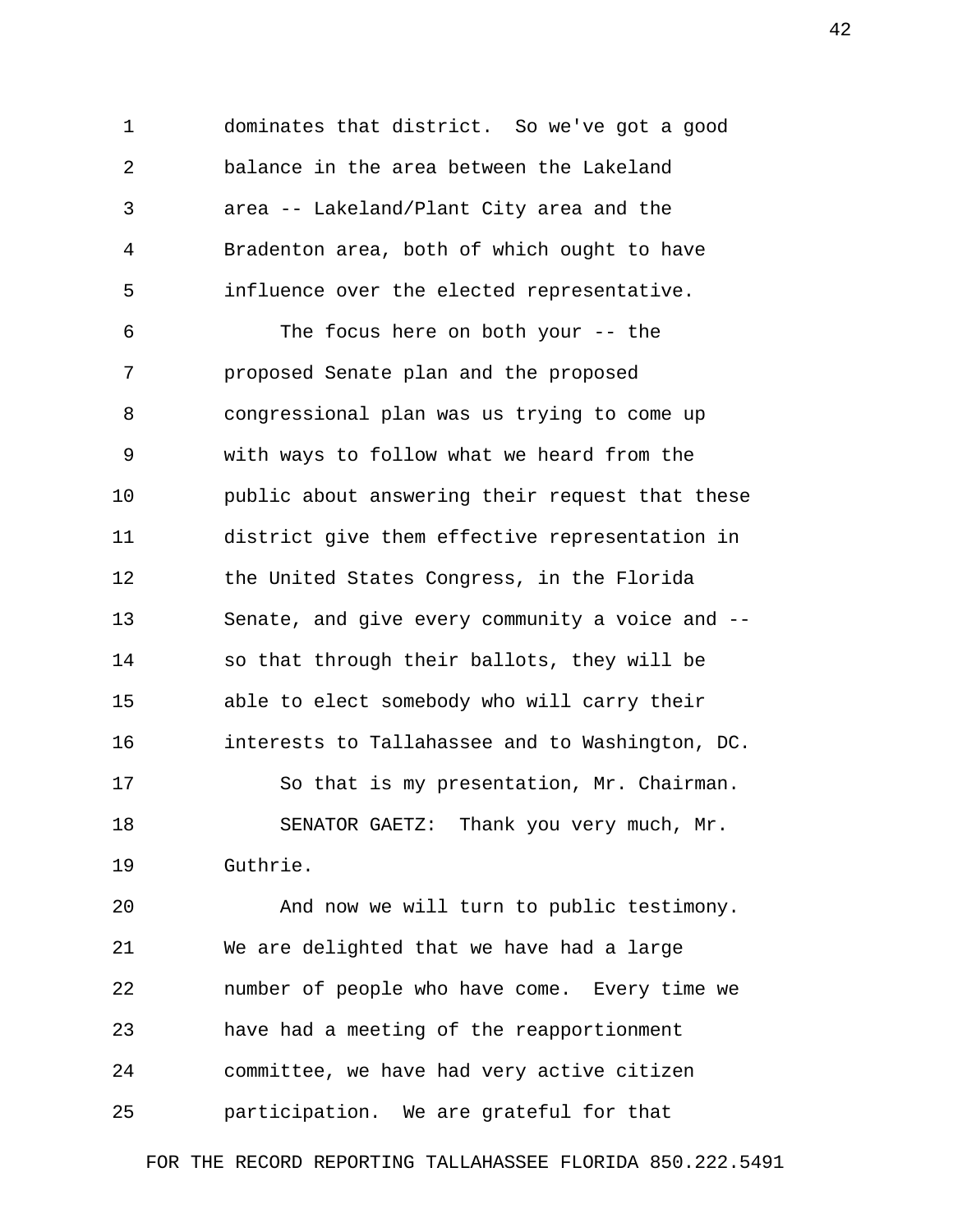1 participation today.

 2 I will call these individuals forward in 3 the order in which their appearance requests 4 were turned in to the secretary of the 5 Committee. The only privilege that the Chair 6 will take is to place lobbyists toward the end 7 of the process so that we are sure that we have 8 an opportunity for all citizens who don't 9 typically lobby the Legislature to be heard 10 today, and I would like to call folks by 11 threes; that way, you know who is next and you 12 can be on deck. And we would like to ask 13 individuals who are testifying today, in 14 respect and deference to those who are behind 15 you who also would like to have a chance to 16 speak, if you could keep your comments to the 17 point, as brief as possible, and if you could 18 keep the comments within about a three-minute 19 range, that would be very helpful to those 20 behind you who would like to speak. 21 With that said, our first three speakers 22 will be Catherine Baer and Joe Wicker and 23 Steven Hunnicutt.

24 And so Catherine Baer, are you here, 25 please, ma'am? Thank you for coming to the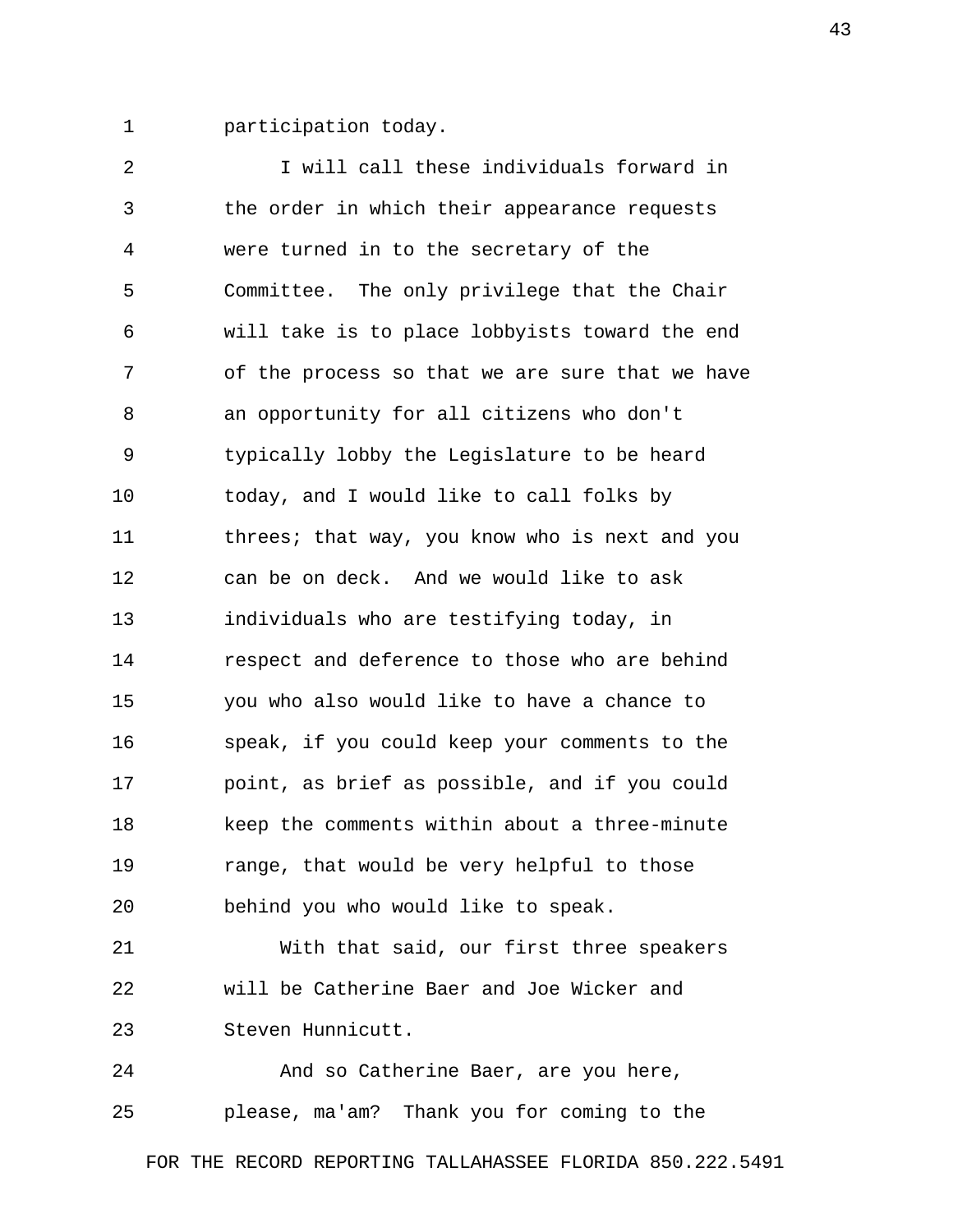1 Florida Senate. Please come forward right 2 there where Mr. Guthrie was speaking. The 3 floor is yours, and we are anxious to hear your 4 views. You are recognized, ma'am.

 5 MS. BAER: Thank you very much for taking 6 the time to listen to the concerns of your 7 constituents. I would also like to express my 8 appreciation for the redistricting hearing and 9 the time and effort that you guys spent in 10 listening to all of our concerns about our 11 representation.

12 12 I have taken a -- my opportunity to look 13 over the proposed maps and to research and 14 educate myself on what is going on with this, 15 and overall, to me, it looks like a good faith 16 effort and within the limits of the federal and 17 state statutes. County lines appear to be 18 followed whenever possible, and I see more 19 contiguous districts than I have seen in the 20 past.

21 The areas along the Panhandle, which I 22 were a little bit concerned about the -- I 23 understand why it was done that way in order to 24 reflect the distinctive communities in that 25 area. I understand that there is no such thing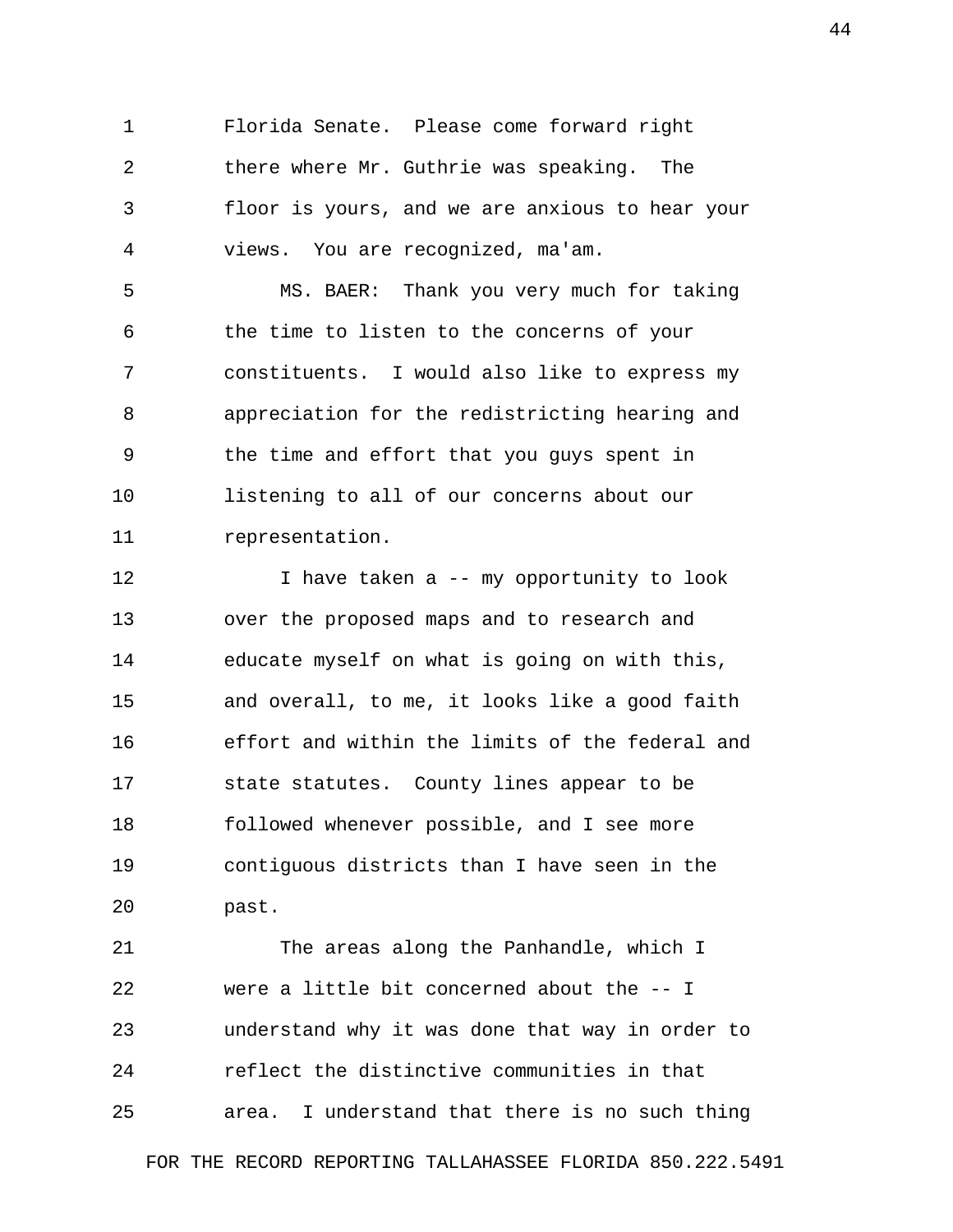1 as a perfect scenario or a perfect map, but 2 this proposal seems to do a good job of 3 protecting minority districts, not favoring 4 incumbents, and following the county lines when 5 possible, so I express my support of this 6 proposal. Thank you for your time. 7 SENATOR GAETZ: Thank you very much, 8 Ms. Baer. Ms. Baer comes from Tallahassee. 9 And now coming from Apollo Beach is Joe 10 Wicker. Mr. Wicker, thank you for driving all 11 this way to be with the Florida Senate today, 12 and you are recognized, sir. 13 MR. WICKER: Thank you, Mr. Chairman and 14 members of the Committee. I was actually 15 traveling back on business, so I just rerouted 16 myself and I am going to catch a ride back with 17 a buddy to Tampa. 18 So I am Joe Wicker. I am a resident of 19 Hillsborough County and a constituent in Senate 20 District 10. And in 2008, I left military 21 service to enter back into the private sector 22 where I was fortunate to be hired by what 23 *Fortune* magazine calls as one of the most

24 admired companies in the forestry industry,

25 International Paper, and we proudly employ

FOR THE RECORD REPORTING TALLAHASSEE FLORIDA 850.222.5491

45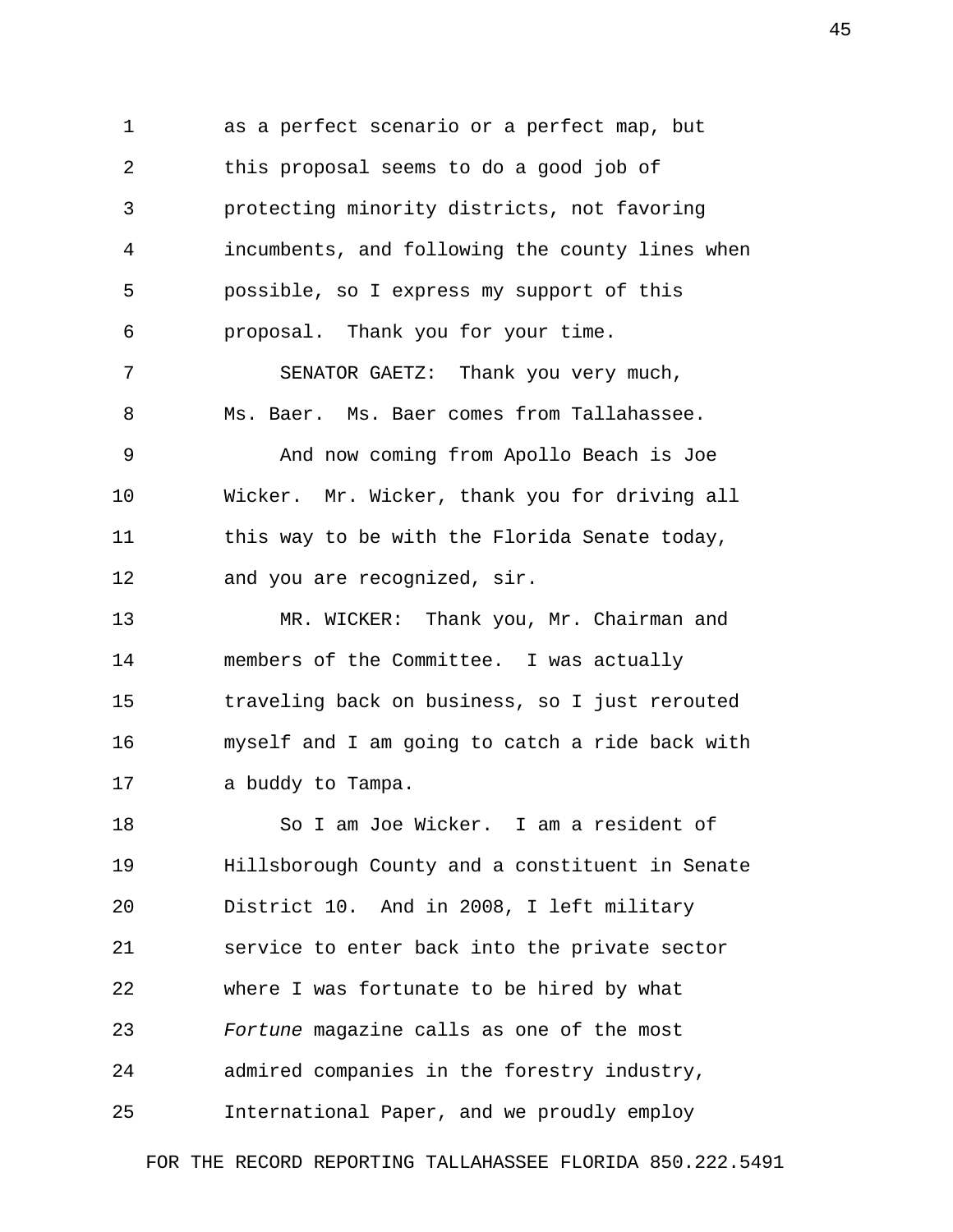1 hundreds of people throughout this state.

 2 I can't say that I envy you for being the 3 ones to hold office at this time of 4 redistricting, because I know that it is a 5 difficult process. I will say that while I do 6 expect to see transparency in government, it is 7 kind of rare to see that in practice in some 8 places throughout the country. Take Illinois, 9 for example, where they drew maps behind closed 10 doors, sent it off, it was signed and that was 11 that. The people in that state should --12 should be outraged. So I was proud to see that 13 we had a statewide public discourse over this 14 issue.

15 Ironically, there are people that are 16 saying that our meetings were a fraud, or your 17 meetings were a fraud and they were a mockery 18 of our system. Yet those very same groups had 19 nothing to say about the short 20 behind-the-scenes process that took place in 21 states like Illinois. 22 So after attending one of those 23 redistricting hearings that you conducted, I 24 realized this was probably one of those times

25 that as an elected official, you are just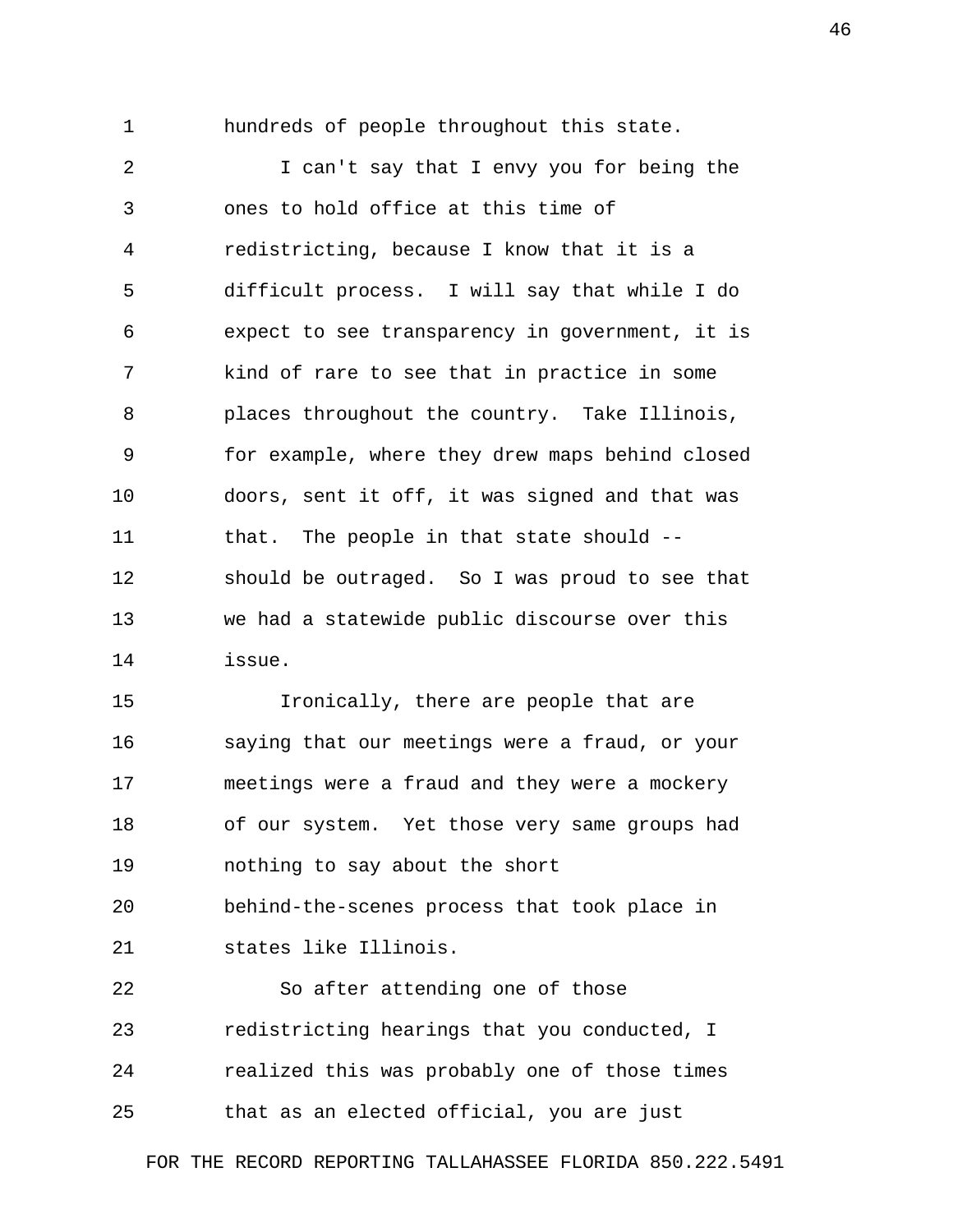1 darned if you do and darned if you don't. The 2 districts are compact in many areas, using 3 county lines effectively, and, of course, some 4 people said that they would only want one 5 Senator in their county, and others like the 6 idea of having two, so it is hard to please 7 everybody.

 8 But in Hillsborough County specifically, 9 given the county lines and the population 10 densities, I will have to say that I feel like 11 it is sufficiently a compact district. You 12 have the difficult task of adhering to the 13 Voting Rights Act, as well as the new state 14 constitutional amendment, and you also manage 15 to recognize a growing Hispanic population in 16 central Florida.

17 So thank you for taking the time to make 18 this process as transparent as possible, and if 19 we find our Legislature's work before the 20 courts, I would implore that the courts to 21 recognize the extent to which the Legislature 22 went to involve the public and adhere to the 23 laws and use common sense. Thank you for your 24 time.

25 SENATOR GAETZ: Thank you very much,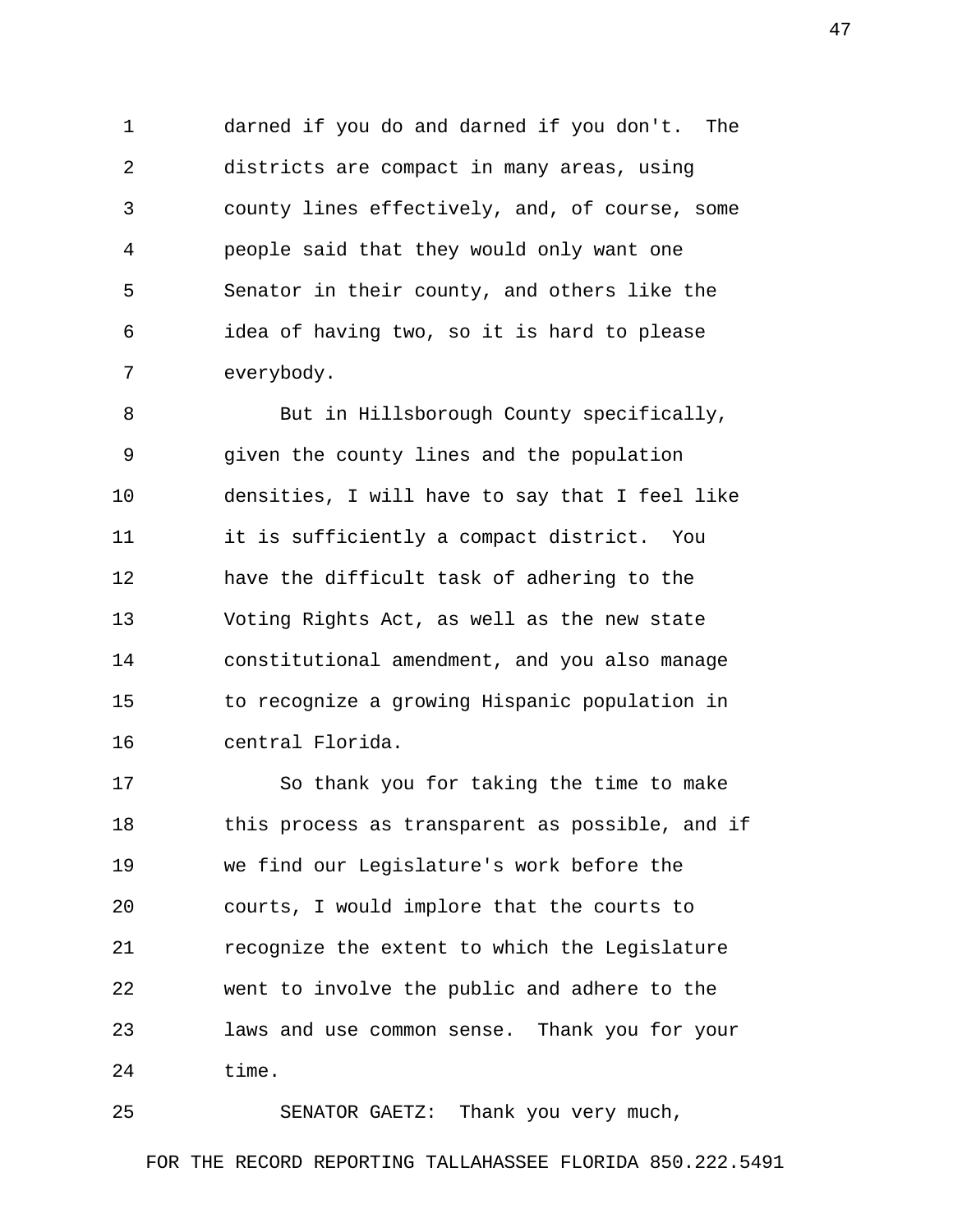1 Mr. Wicker.

| 2  | Next, Steven Hunnicutt, who is a City           |
|----|-------------------------------------------------|
| 3  | Commissioner for the City of Winter Haven.      |
| 4  | Commissioner, thank you for your service to the |
| 5  | people of your community, and you are           |
| 6  | recognized before the Senate.                   |
| 7  | COMMISSIONER HUNNICUTT: Thank you,              |
| 8  | Mr. Chair.                                      |
| 9  | Mr. Chair and gentlemen and ladies of this      |
| 10 | Committee, first of all and foremost, I think   |
| 11 | you all should be commended for your hard work, |
| 12 | your openness and the speed of the process that |
| 13 | you have done so far with the maps.             |
| 14 | I would currently like to show my support       |
| 15 | with my fellow commissioners and residents of   |
| 16 | the city for the proposed Senate map District   |
| 17 | 15 in which we are in.                          |
| 18 | One of the hearings that I attended was         |
| 19 | back on July the 25th at Polk State College in  |
| 20 | Lakeland where there was a discussion of        |
| 21 | keeping Winter Haven whole. I believe that      |
| 22 | after that discussion you have done just that,  |
| 23 | and we agree.                                   |
| 24 | Taking a page out of the guide to               |
| 25 | redistricting, there are comments in there that |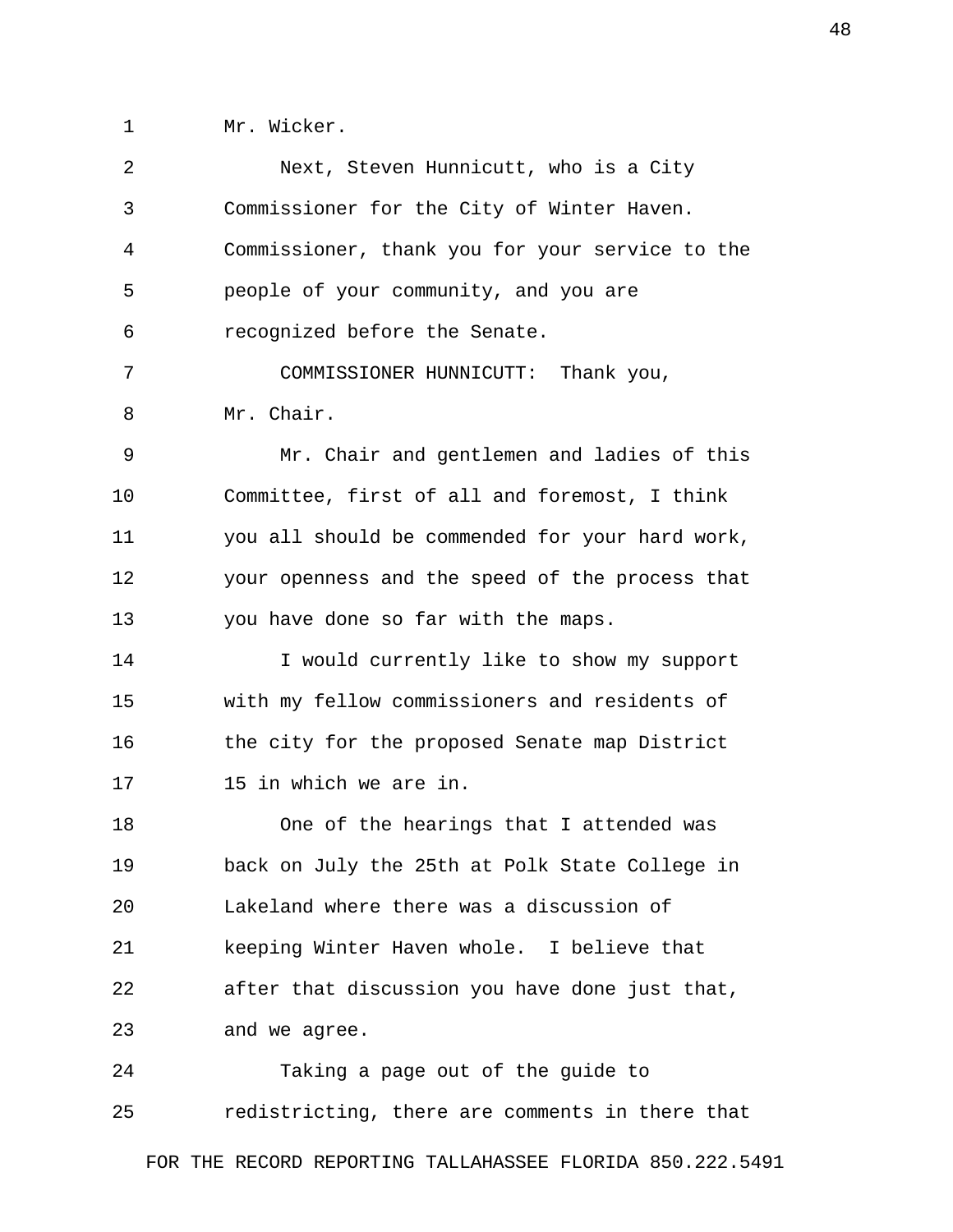1 says, "What do communities of interest play in 2 a redistricting process? A community that 3 would benefit from being maintained in a single 4 district because of shared interests, views and 5 characteristics, so, therefore, we should be 6 kept together." And this proposed Senate map 7 for that district does just that, and that 8 shows that you listened.

 9 I understand that this process is very 10 difficult for our citizens to understand as it 11 sets the landscape for our democracy for the 12 next ten years. The meetings that were 13 proposed and were held show the utmost of 14 transparency and was a benefit to all.

15 I also agree that what is proposed with 16 the Senate map, making us whole is fair, 17 sensible and faithful to the law, and I also 18 believe that is in line with the Voting Rights 19 Act and consistent with the State Constitution 20 Fair District amendments, and, again, that is 21 to do to the Committee's understanding of this 22 process and hard work that you all have put 23 into this.

24 The other two cities, I do have letters 25 here, Mr. Chair, that I would like to leave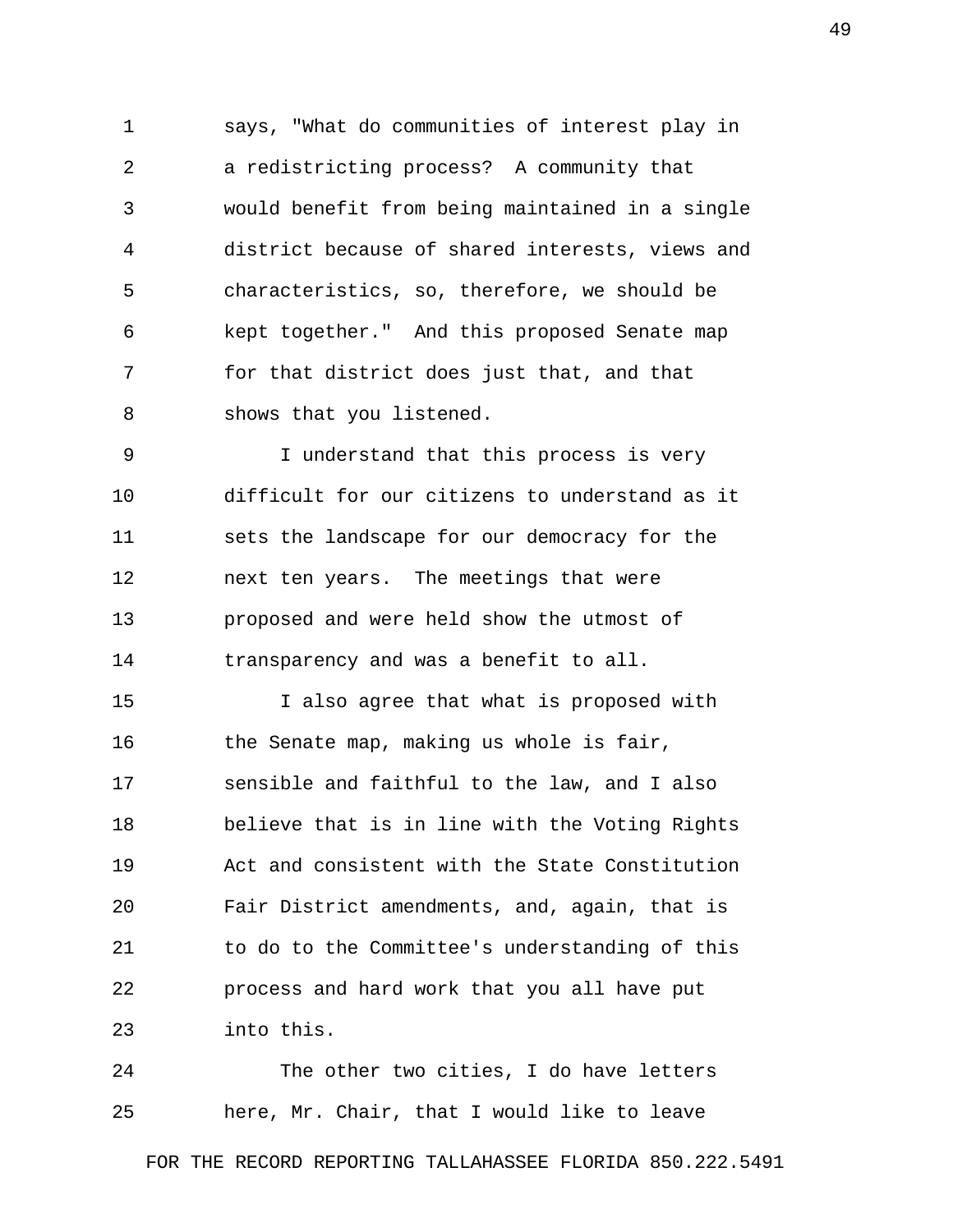1 with you.

| 2  | SENATOR GAETZ: Please do, sir.                  |
|----|-------------------------------------------------|
| 3  | COMMISSIONER HUNNICUTT: The City of Lake        |
| 4  | Alfred is also in support of that, as well is   |
| 5  | the City of Auburndale.                         |
| 6  | Again, like I said, I appreciate your           |
| 7  | time, I appreciate you listening, and you all   |
| 8  | are to be commended. Thank you very much.       |
| 9  | SENATOR GAETZ: Thank you, Commissioner.         |
| 10 | Thank you for your testimony.                   |
| 11 | Next we will hear from Darryl Register --       |
| 12 | thank you, Commissioner -- and then from Graham |
| 13 | Stacy and then from Josh, I believe it is       |
| 14 | Burgin, from Plant City.                        |
| 15 | Mr. Register, thank you for coming to the       |
| 16 | Florida Senate all the way from Macclenny, and  |
| 17 | welcome.                                        |
| 18 | MR. REGISTER: Good afternoon. Thank you,        |
| 19 | Mr. Chair, Committee members.                   |
| 20 | I come here today simply to say thank you.      |
| 21 | I was in Jacksonville at the public listening   |
| 22 | session that was held there, and as I waited my |
| 23 | turn to speak along with several others from    |
| 24 | Baker County, I heard the request, and in some  |
| 25 | cases, the demands that was made on this        |
|    |                                                 |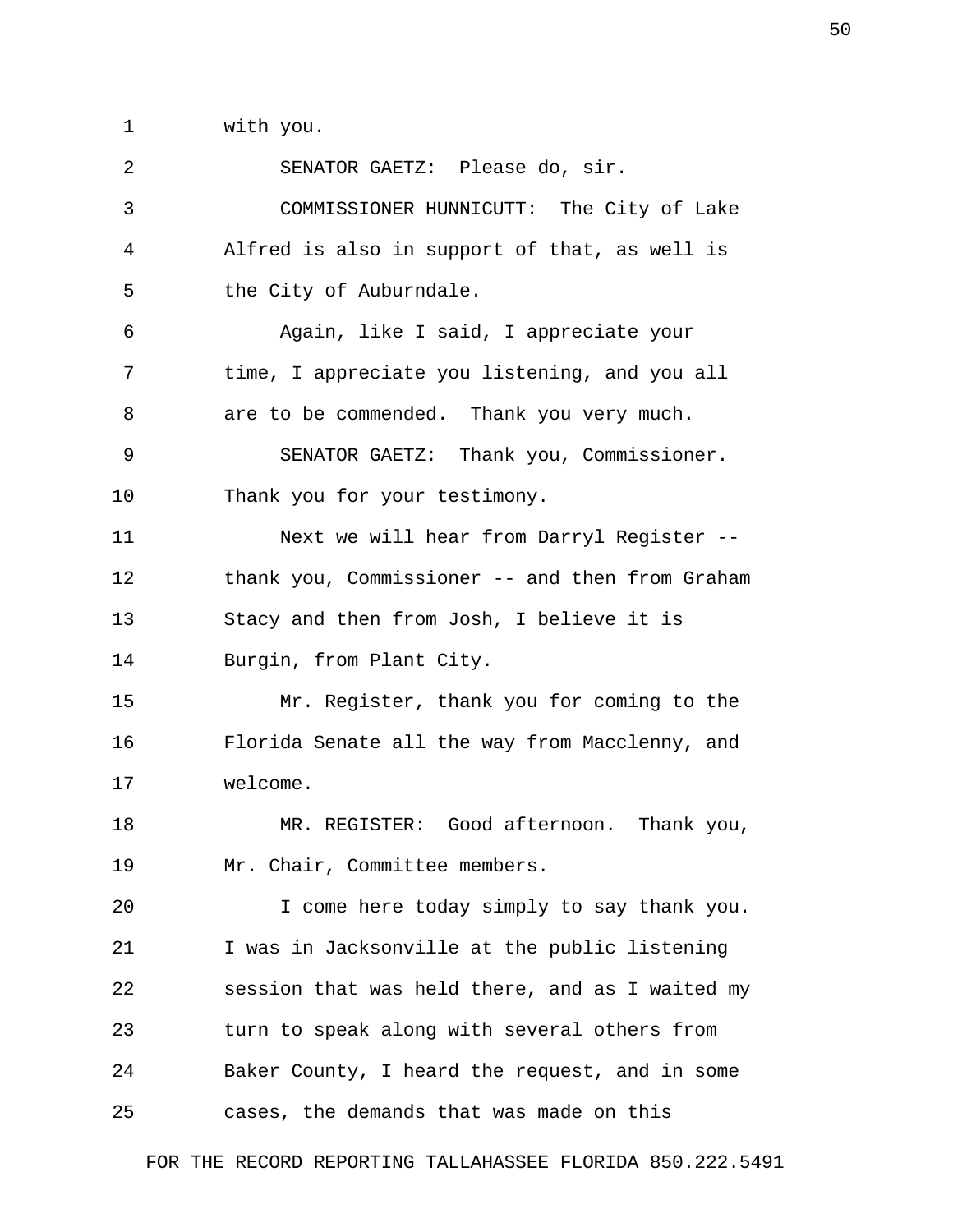1 Committee. But I am here today because I 2 believe this Committee has listened to the 3 request of the people of Florida, and I believe 4 you have acted in the best interest possible of 5 the people of Florida.

 6 In a small rural county like Baker, it 7 would have been easy to shuffle us to one area 8 or the other, but you didn't do that. You 9 listened to our concerns and you addressed them 10 in a way that benefits us and benefits others 11 in our region. Again, I just come here today 12 to say thank you.

13 SENATOR GAETZ: Thank you, Mr. Register, 14 and for the record, Mr. Register is Executive 15 Director of the Baker County Chamber of 16 Commerce.

17 Next, Graham Stacy. Mr. Stacy is from 18 Brandon, Florida. And thank you for being 19 here, sir.

20 MR. STACY: Thank you. Mr. Chairman and 21 members of the Committee, thank you for the 22 opportunity to address you today.

23 Over the summer, I followed the work of 24 this Committee and your counterparts in the 25 Florida House of Representatives. As a school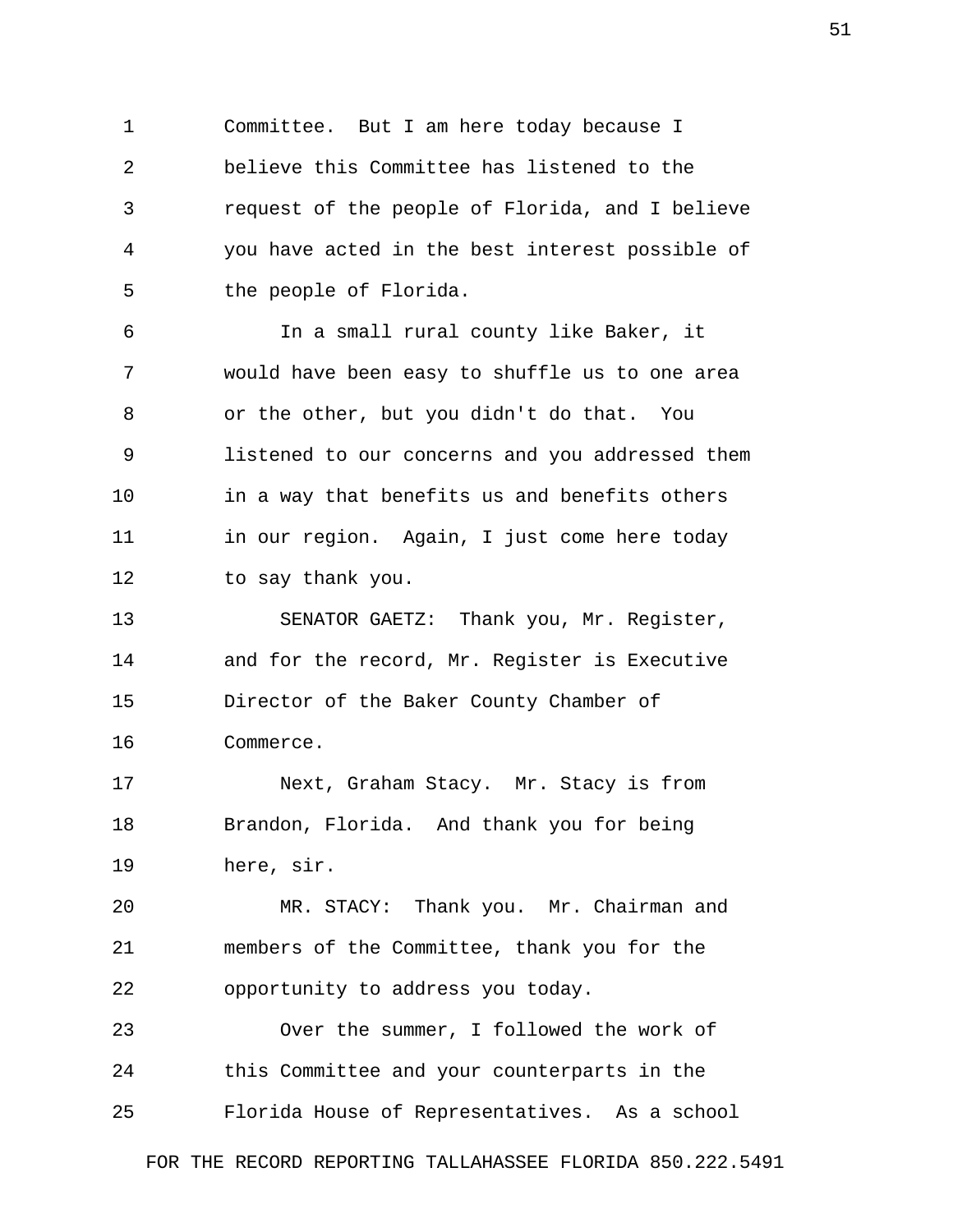1 assignment, I took upon the task of developing 2 maps for the Florida Legislature, which I 3 presented at your meeting in Tampa. As I 4 worked on the maps, I realized the careful 5 balance required to incorporate the guidelines 6 of the Voting Rights Act and Amendments 5 and 7 6. 8 I live in Brandon, and I find the

 9 districts in this map that represent 10 Hillsborough County are very fair and do a 11 sufficient job at keeping the communities 12 together. Having reviewed the Senate's 13 proposed map for the future, I believe that 14 this map meets the requirements, and I am here 15 to support the committed proposed map. Thank 16 you very much.

17 SENATOR GAETZ: Thank you very much, 18 Mr. Stacy, and just for the record, I remember 19 your testimony. Could you recall to the 20 Committee -- and I don't mean to put you on the 21 spot -- what is your age, please? 22 MR. STACY: Fourteen. 23 SENATOR GAETZ: Fourteen years old? 24 MR. STACY: Yes.

25 SENATOR GAETZ: And how many -- how many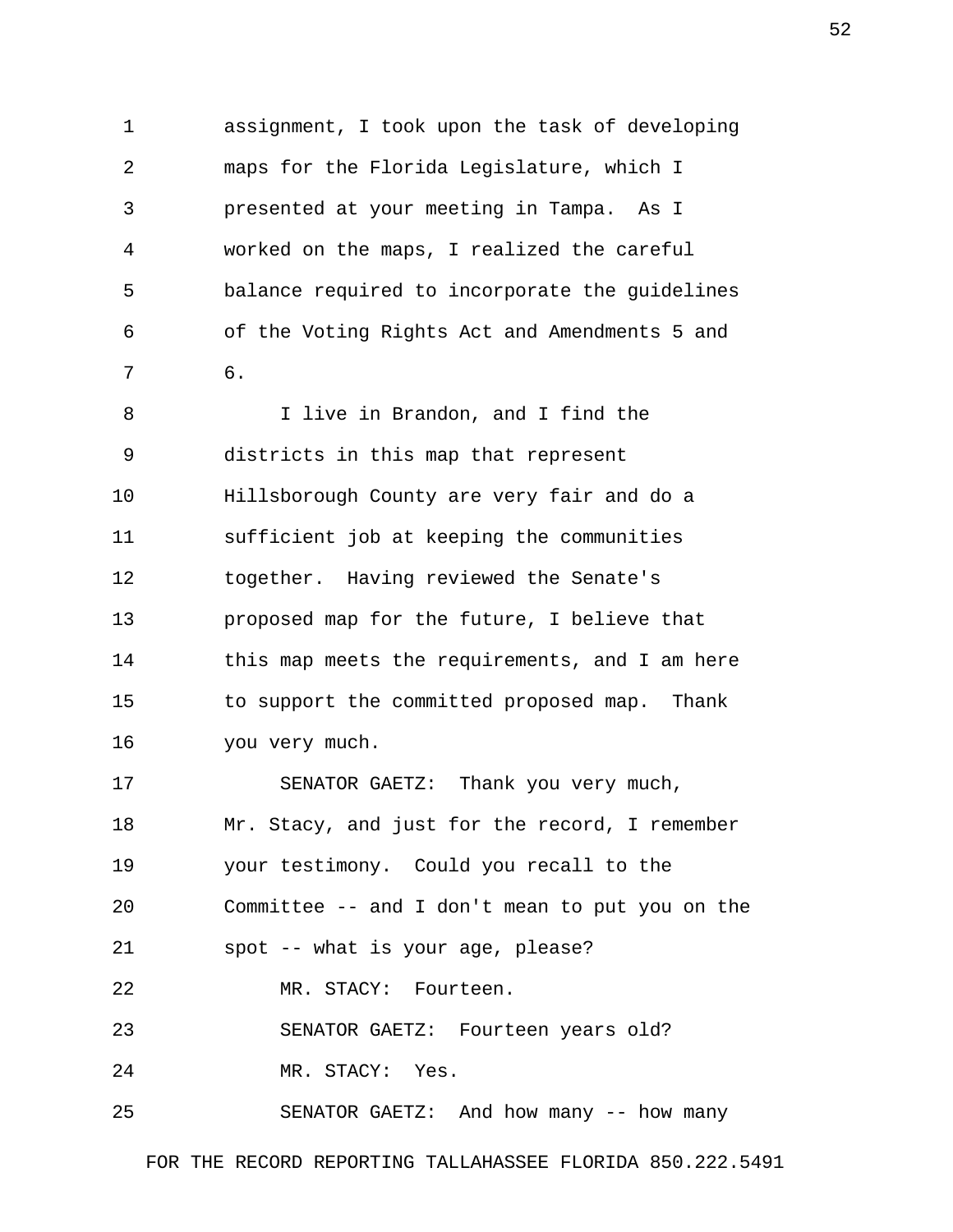1 maps -- you drew statewide maps, as I recall? 2 MR. STACY: I drew two Florida House of 3 Representatives statewide maps, yes. 4 SENATOR GAETZ: Thank you very much. 5 Thank you for taking it on as a school 6 assignment and thank you for being here today, 7 and believe me, your community and your family 8 ought to be very proud of you, young man. 9 MR. STACY: Thank you. 10 SENATOR GAETZ: Thank you, sir. 11 Next is Josh, and I apologize, sir, is it 12 Burgin? 13 MR. BURGIN: It is Burgin. 14 SENATOR GAETZ: Mr. Burgin is from Plant 15 City, and you are recognized, and we are 16 delighted to have you before the Senate today. 17 MR. BURGIN: Thank you, Mr. Chairman and 18 members of the Committee. I appreciate the 19 opportunity to speak with you today. 20 I watched Mr. Stacy with a bit of grin, 21 because I started in the process of let's say 22 politics at about the same age. And watching 23 this redistricting process over the years, I 24 know with absolute certainty that this has been 25 the most open, accessible -- I am not sure what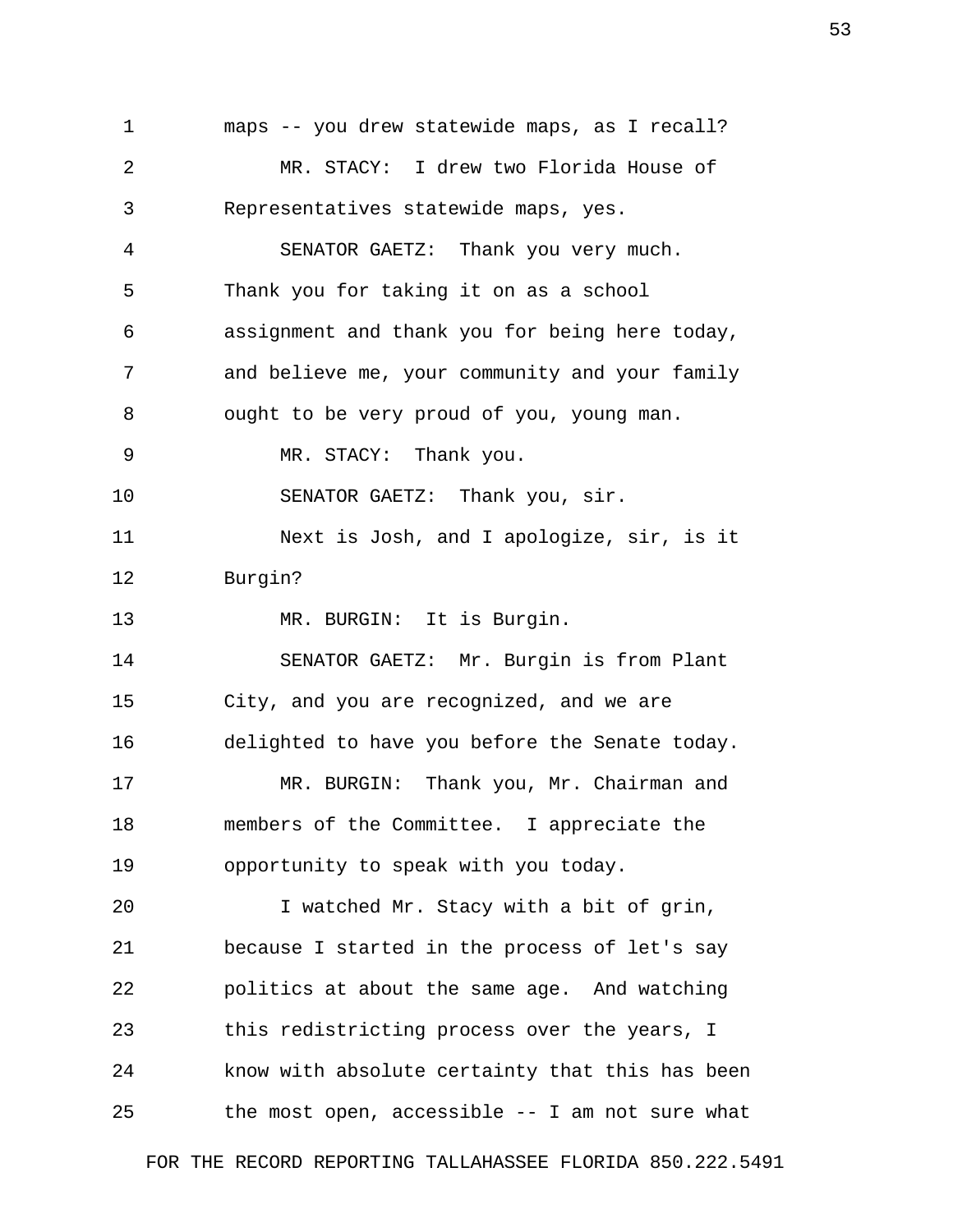1 other superlative sort of words to use, but 2 possible for people like me to get engaged and 3 participate, whether submitting a map as 4 Mr. Stacy did, or others just to follow what 5 you guys are doing as opposed to the old way, 6 which was quiet meetings behind closed doors 7 that never got heard. For that, I want to 8 thank you all, because that took hard work on 9 your part.

10 **I** went to some of those meetings. I know 11 how tedious they were. But in reflecting on 12 that, because of that investment that you quys 13 made, you have made for something that's never 14 happened before, and for that, I want to 15 express my gratitude.

16 But beyond that, I want to point to some 17 of the things that have been alluded to so far. 18 You did have a hard task, beyond just 19 listening, balancing out what exists in federal 20 statute, as well as our new Constitutional 21 requirements. And I think we have come to a 22 point where the map you have put together 23 reflects that well. It has eliminated 24 gerrymandering to a degree we have never seen 25 before. It does take into consideration county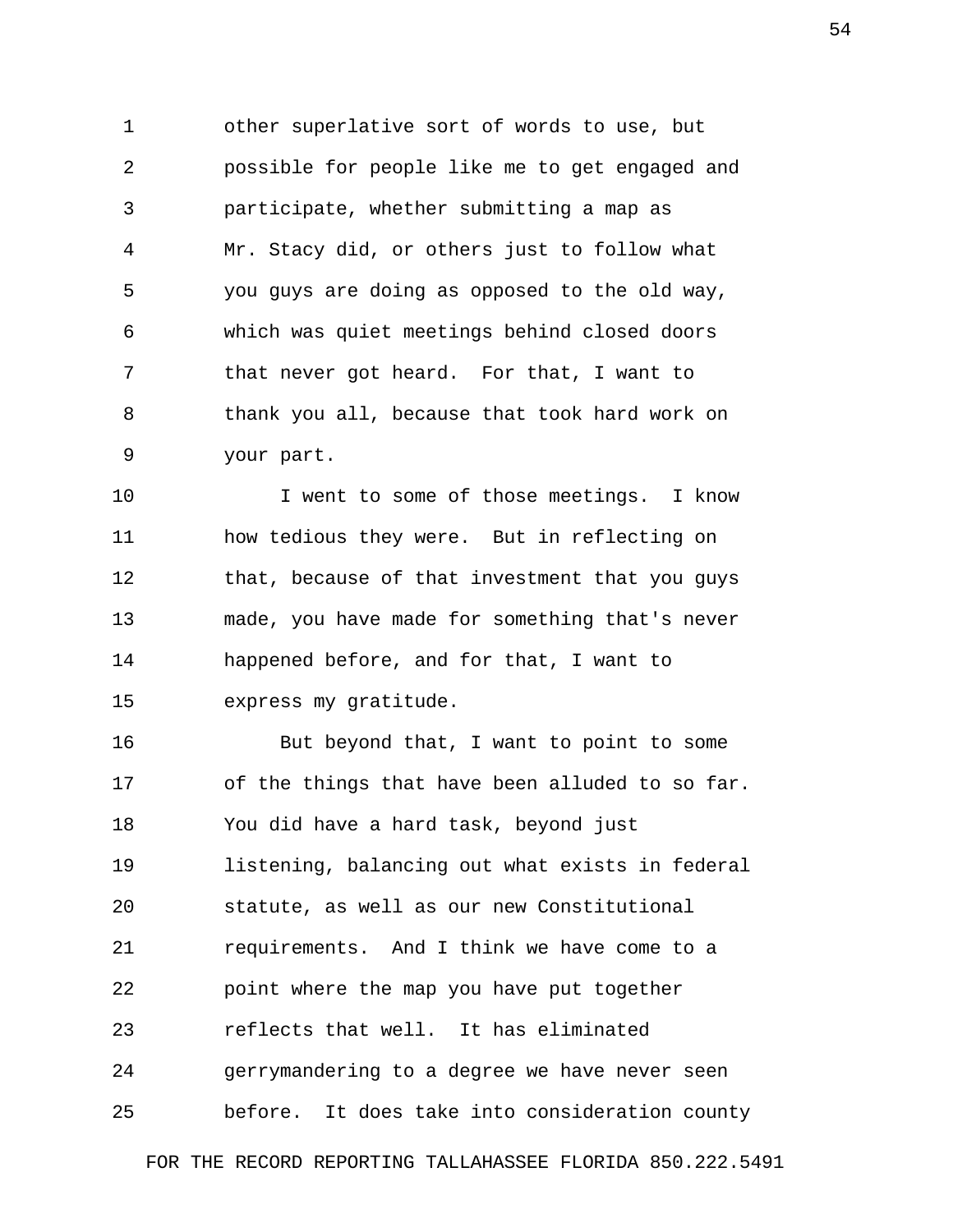1 boundaries and compactness, and for that reason 2 and for these reasons combined, I am supporting 3 your proposal and I wanted to let you guys know 4 that. Thank you.

 5 SENATOR GAETZ: Thank you very much, sir. 6 We appreciate your testimony.

 7 Our next speakers will be Lesley McKinney 8 and Michael Yost and Stephen, I believe it is 9 Fernez.

10 Lesley McKinney here? Ms. McKinney, thank 11 you very much for being here. We look forward 12 to your testimony.

13 MS. McKINNEY: Thank you. I wish to 14 address the proposed Florida Third 15 Congressional District. In Miller, the Supreme 16 Court flatly rejected a purely race-based 17 method of redistricting, regardless of any 18 Gingles conditions, in holding that the 19 district boundary was so bizarre on its face 20 that it was inexplicable on any grounds other 21 than race and that therefore the highest 22 standard of equal protection issues applied, 23 which is strict scrutiny. In other words, not 24 only is it well-known that the government 25 nearly always loses a strict scrutiny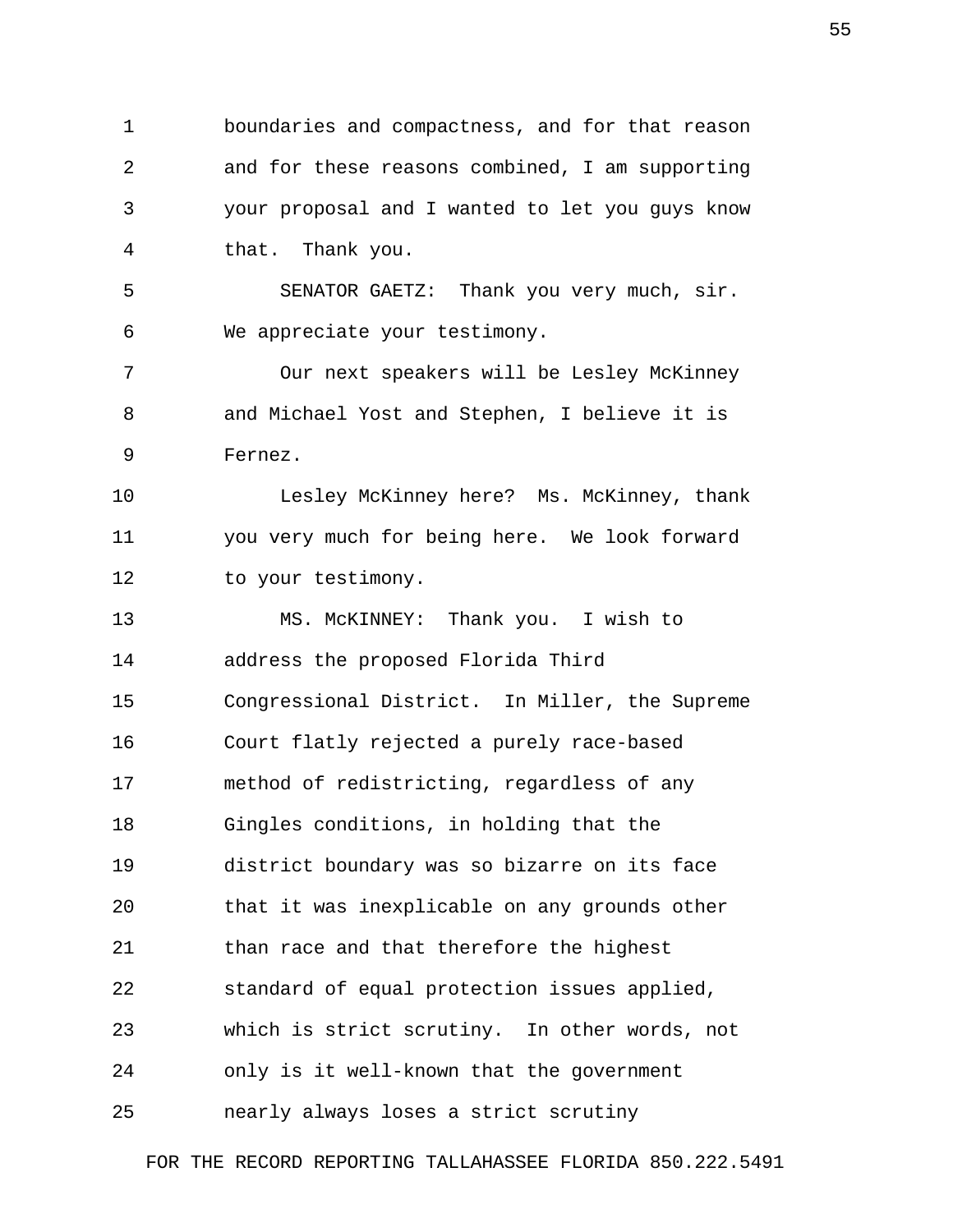1 challenge, but to survive strict scrutiny, must 2 be able to show a distinct and specific harm, 3 and show that the remedy is narrowly tailored 4 to address that specific harm.

 5 The drawing of the proposed Florida Third 6 does not pass the eyeball test. It flies in 7 direct derogation of the requirements of 8 compactness and contiguity and consideration of 9 natural boundaries. When it is overlaid by 10 census data on racial demographics, it is 11 plainly obvious that the boundaries were drawn 12 merely on the races of base -- excuse me, the 13 basis of race.

14 The Equal Protection Clause's central 15 mandate is that neutrality is required in 16 governmental decision-making. Racial and 17 ethnic distinctions are inherently suspect and 18 cannot be upheld unless narrowly tailored to 19 achieve a compelling state interest. The State 20 must have convincing evidence that remedial 21 action is necessary before implementing any 22 affirmative action. And claiming that mere 23 compliance with federal anti-discrimination 24 laws such as the VRA cannot justify race-based 25 districting.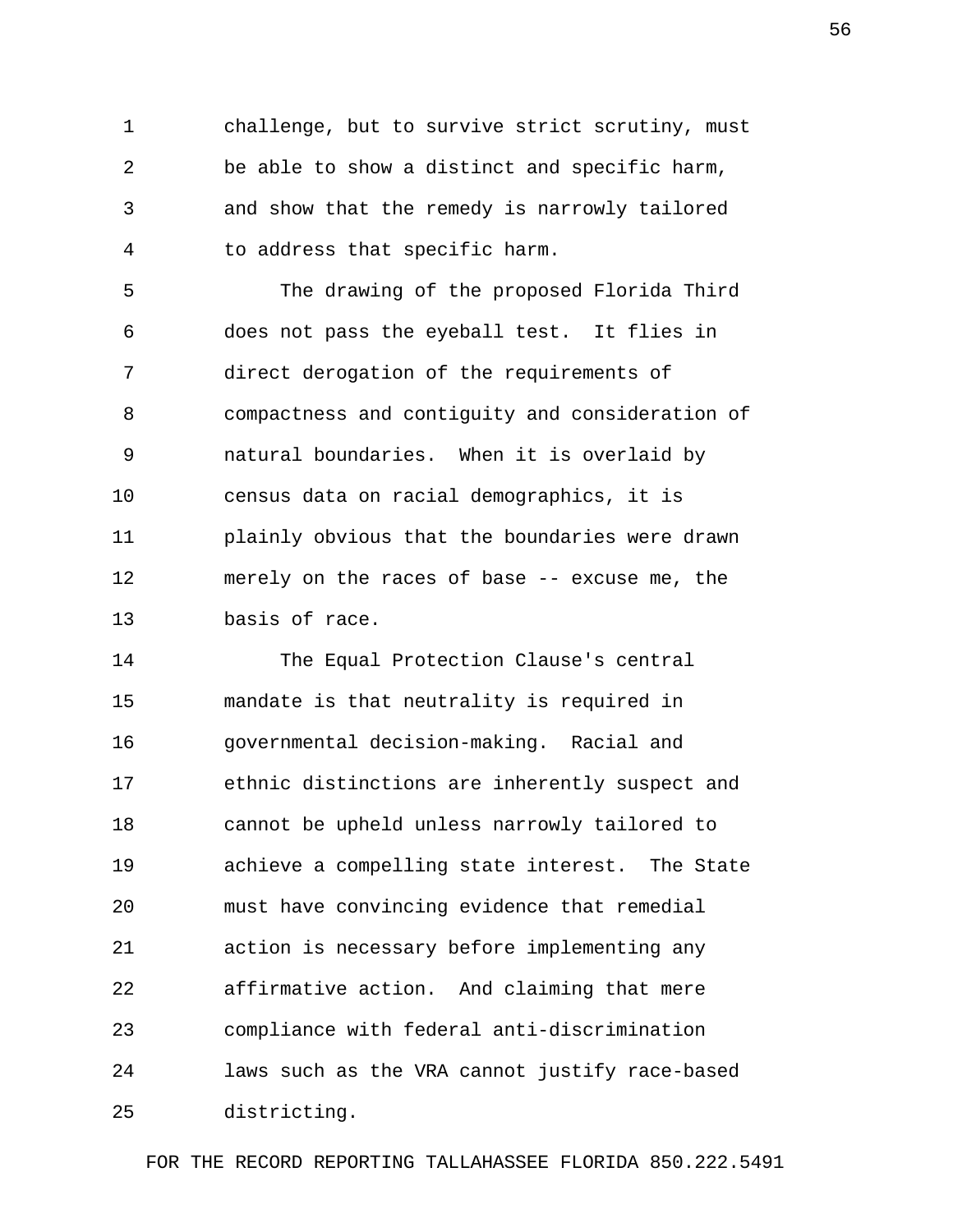1 The heart of the Equal Protection Clause 2 is the command that the government treat all 3 citizens as individuals, not simply as 4 components of any racial or any other class. 5 To do otherwise would be a violation of the one 6 man, one vote ideal.

 7 When the shape of the proposed Florida 8 Third is considered in conjunction with its 9 racial and population densities, it creates a 10 textbook example of racial gerrymandering, and 11 while bizarreness of shape is not necessary 12 element proof in racial gerrymandering cases, 13 it can provide circumstantial evidence that 14 race, for its own sake, and not other 15 districting principles controlled the 16 Legislature's dominant rationale.

17 There are no other defenses to the Florida 18 Third boundaries. Your choice is race-based 19 districting, which would be violation of the 20 14th Amendment's Equal Protection Clause, or 21 what you have denied is political 22 gerrymandering, which would be in violation of 23 Section 20 of Article III of the Florida 24 Constitution.

25 You are faced with a political Sophie's FOR THE RECORD REPORTING TALLAHASSEE FLORIDA 850.222.5491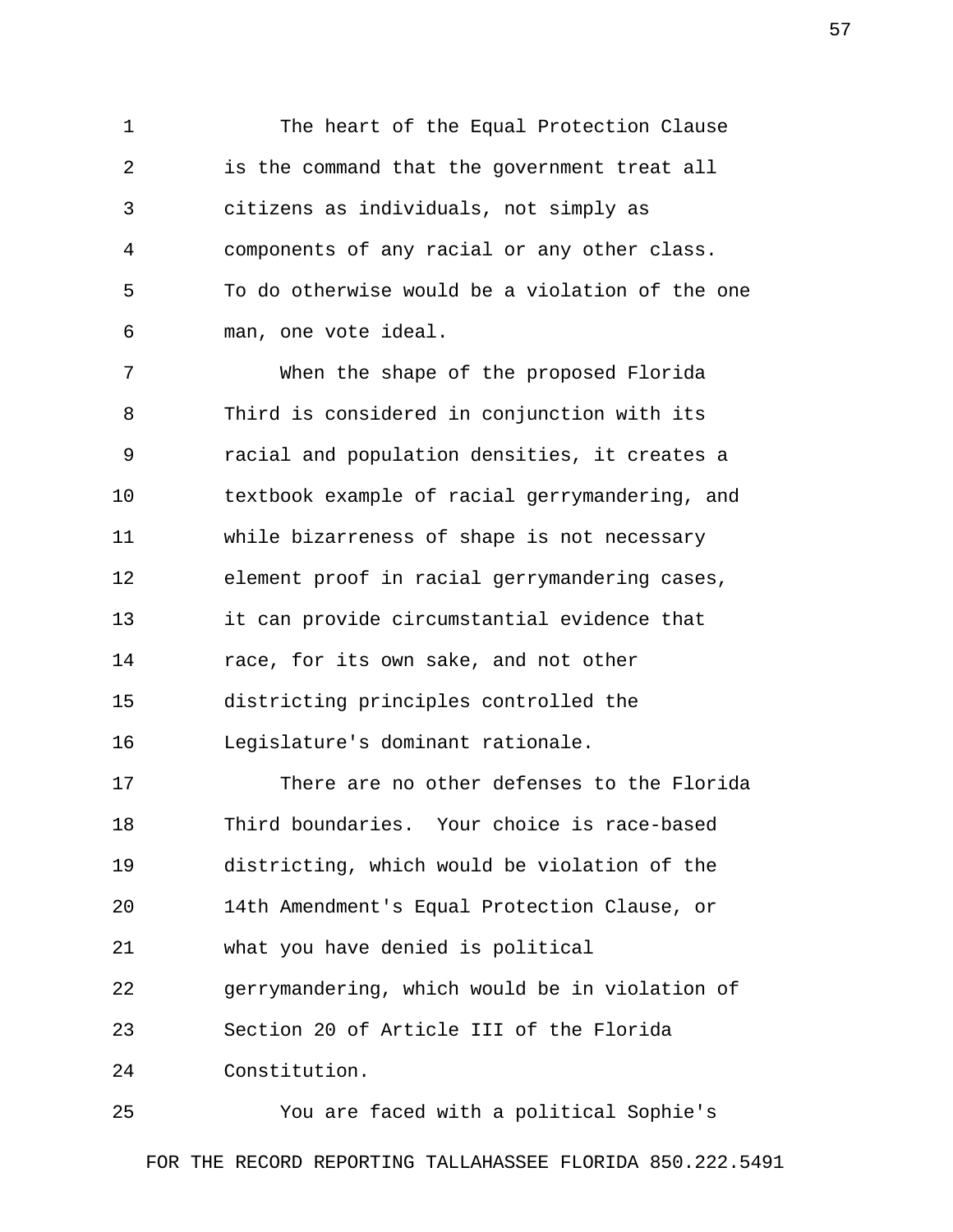1 choice: Faithfulness to the United States 2 Constitution and the true equality embodied in 3 the 14th Amendment, or adherence to the Florida 4 Constitution and the trust that the people of 5 Florida have placed in you. I want to believe 6 that you will do the right thing. I want to 7 have faith in my government. I want to know 8 that my government is color blind and more 9 interested in the protection of individual 10 rights than political expediency. I want to go 11 back to the Florida Third and let the people 12 there know that after all these years, their 13 voice will be heard, they are represented, and 14 one man truly does equal one vote and the fight 15 need go no further. Thank you. 16 SENATOR GAETZ: Thank you, Ms. McKinney.

17 Ms. McKinney comes from Jacksonville. She is 18 an attorney there.

19 Next, Michael Yost, also from 20 Jacksonville. Mr. Yost, thank you for being 21 here, and we look forward to any testimony you 22 may have for us today, sir.

23 MR. YOST: Thank you, Chairman Gaetz. It 24 is good to be back in front of the Committee 25 again. As you know, I testified in July of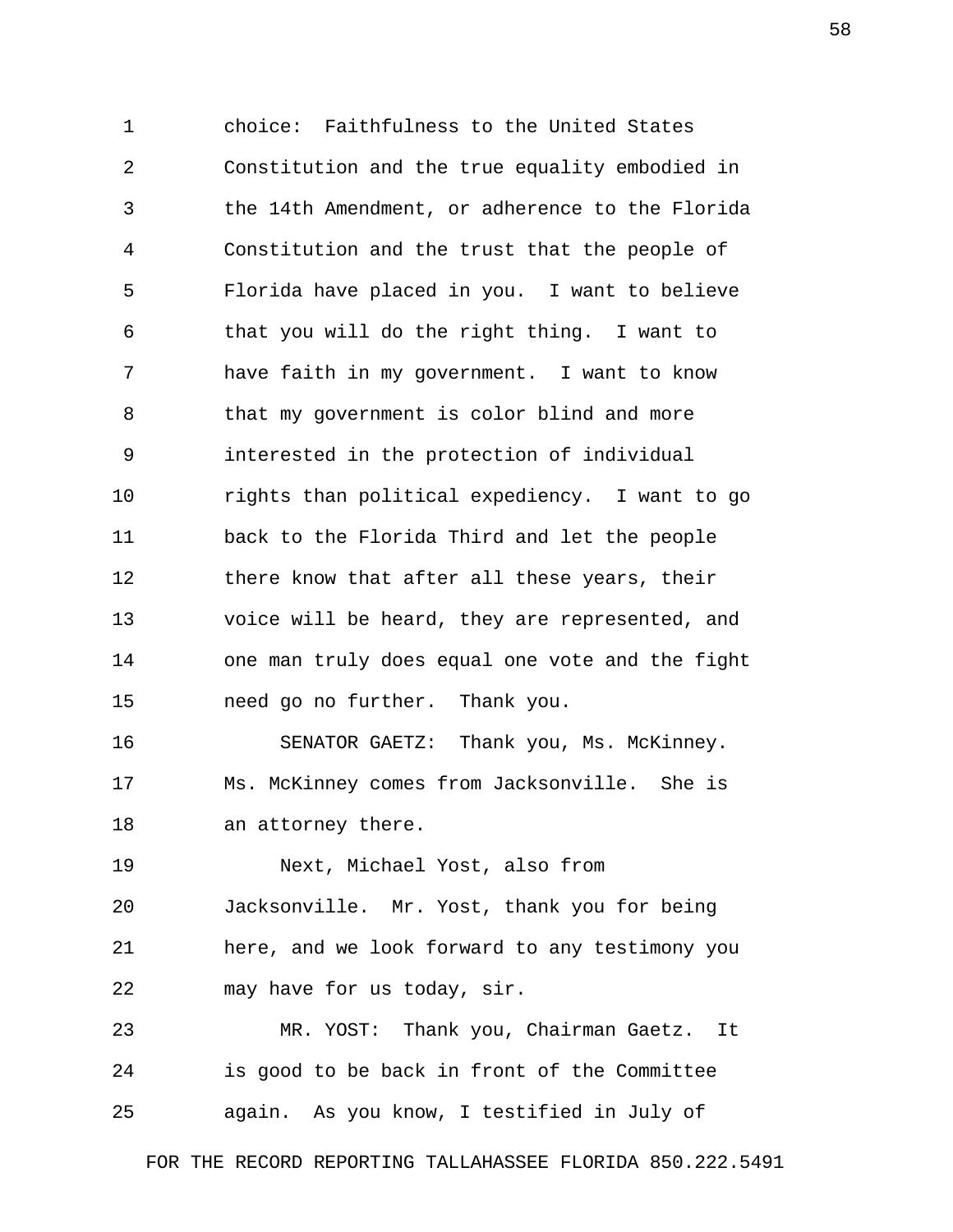1 last year, and I am pleased to say that it is a 2 privilege to be here today.

 3 As you've probably already discovered, 4 this is not an easy process. Redistricting 5 faces many challenges and also much effort to 6 prepare maps that are fair, equitable, meeting 7 the challenges of the law and to fulfill the 8 constitutional requirements.

 9 Please let me remind you that as elected 10 officials of the State of Florida, you swore an 11 oath to uphold and defend the Constitution of 12 the United States as being the Supreme Court of 13 this land.

14 One of the primary reasons that the 15 constitutional Amendments 5 and 6 were passed 16 overwhelmingly, I might say, by voters, lies in 17 the fact that the 2002 redistricting efforts 18 resulted in a heavily gerrymandered districts 19 that resulted in predetermined outcomes for 20 candidates and incumbents. None was more 21 glaring than the Third Congressional District. 22 The Jacksonville hearings in July, several 23 spoke against the continuation of this 24 currently drawn district. One gentleman even 25 stated that he did not feel represented as a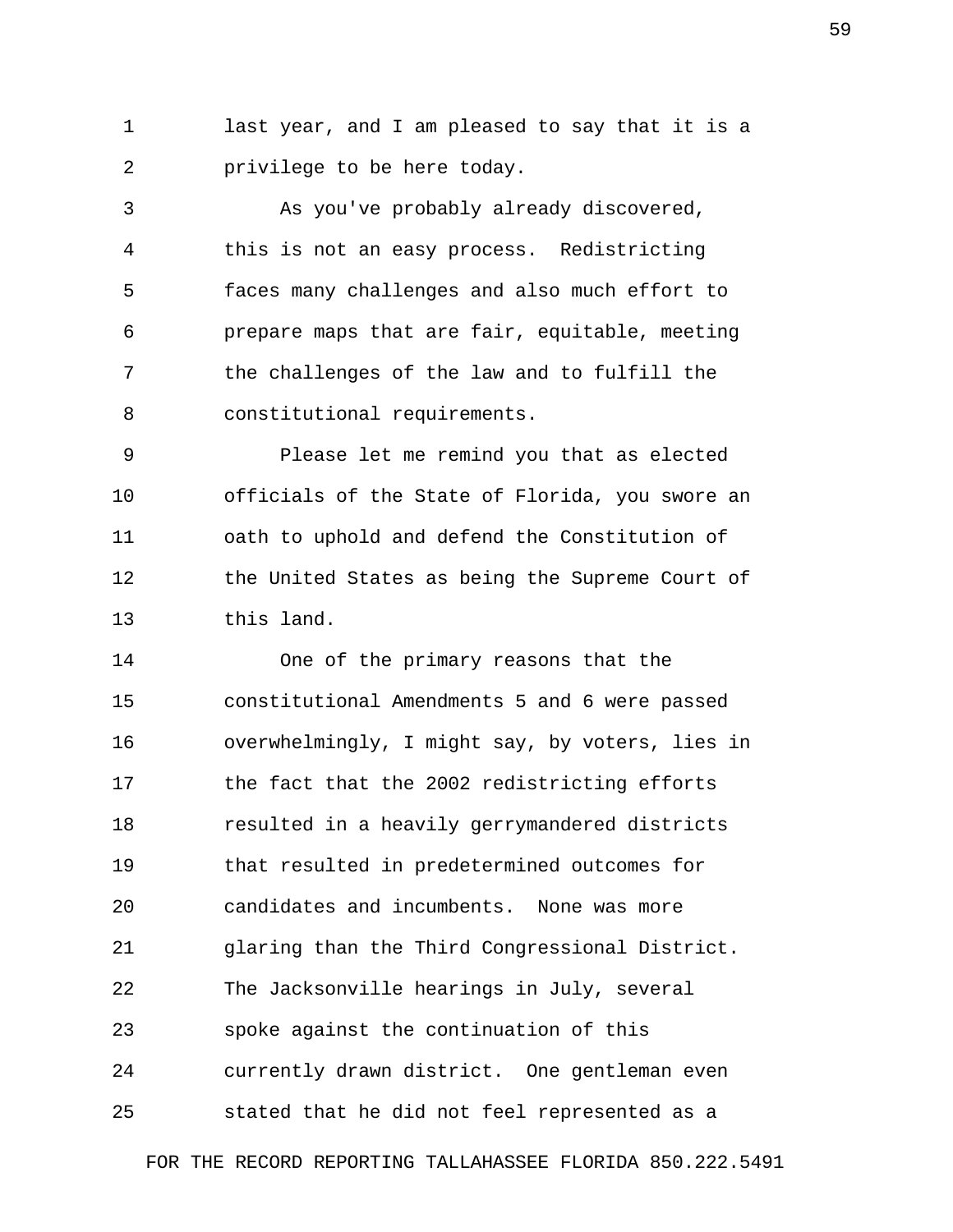1 resident of that district, and in no manner of 2 misunderstood he requested that this 3 legislative body address his concerns.

 4 The question arises then, is the Third 5 Congressional District a racially gerrymandered 6 district? From your own videos and transcripts 7 of these meetings of this Committee, drawing 8 minority districts took precedent over all 9 other factors. Further, on the advice of your 10 own counsel, you also determined that the new 11 state amendments not only permitted that 12 action, but required it.

13 Let me submit to you there is a clause in 14 Section III, Article 20, of the Florida 15 Constitution that states specifically, "c: The 16 order in which the standards within subsections 17 1a and b of this section are set forth shall 18 not be read to establish that any priority of 19 one standard over the other within that 20 subsection."

21 Now, in order to determine on its face 22 whether this district in which race became the 23 primary factor in drawing it, one only needs to 24 look at your own maps. Simply take an overlay 25 of where the racial minorities lie and the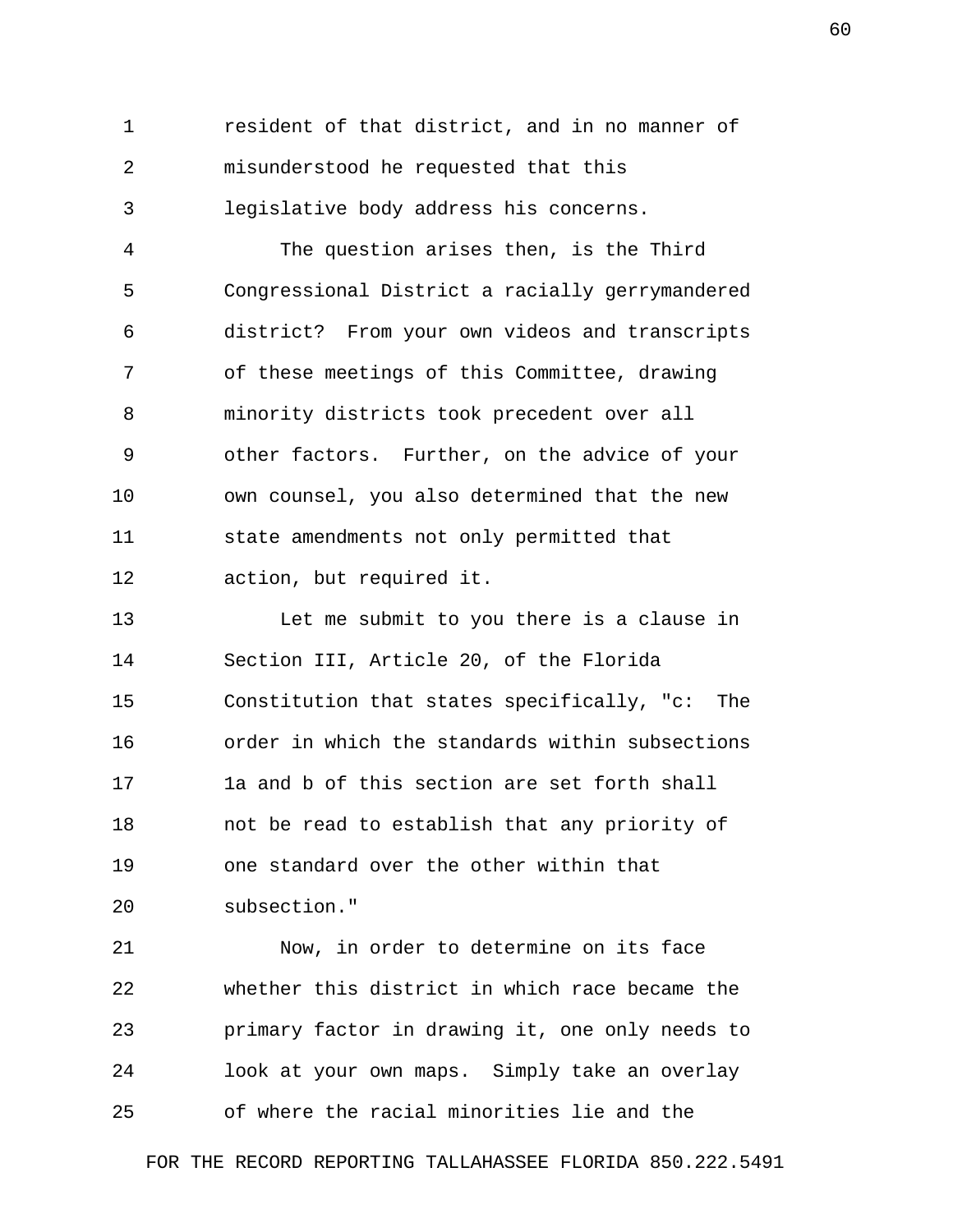1 concentrations thereof are there, and you will 2 find that I've also found a census map, which 3 shows the population density of the entire 4 state of Florida. Florida district has been 5 drawn to reach from Jacksonville to Orlando 6 once again, and into both Alachua and Seminole 7 Counties, and included only those areas of 8 Duval, Alachua, Seminole and Orange Counties 9 where there are as many minority voters as 10 possible, and to exclude as many other voters 11 as possible. What few minority race voters are 12 -- or majority race voters are included, they 13 are located in some of the most sparsely 14 populated areas of the entire state of Florida. 15 Nothing is more blatant than that little small 16 stretch that runs through Clay County, and that 17 there's only -- and the only reason that it is 18 there is to reduce majority voters' access to 19 candidates of their choice, and to reach into 20 the minority access areas in Putnam and Alachua 21 Counties and further south.

22 The entire western edge of Duval County 23 fully excludes any voters who are not 24 minorities, with the exception of two or three 25 precincts.

FOR THE RECORD REPORTING TALLAHASSEE FLORIDA 850.222.5491

61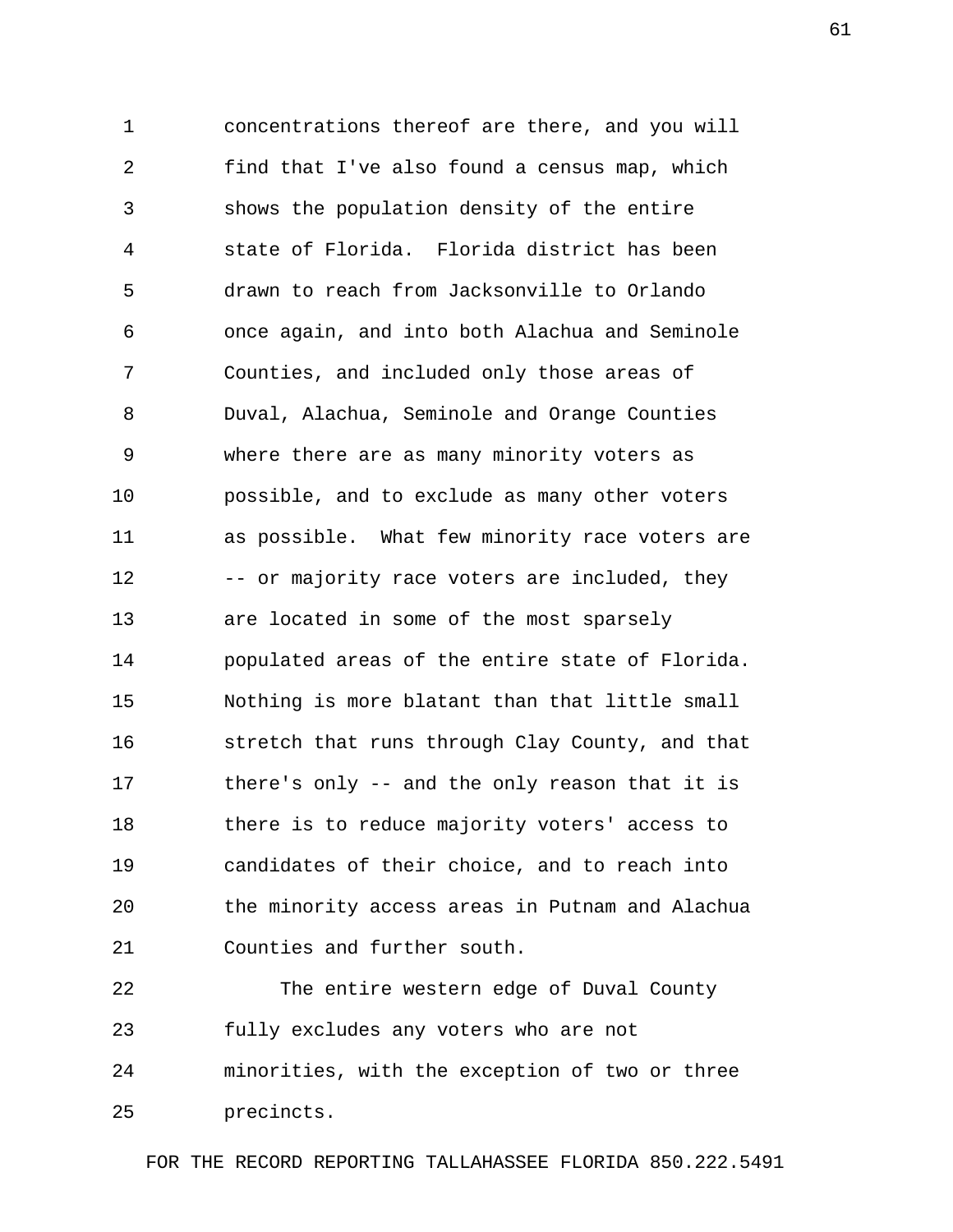1 SENATOR GAETZ: Mr. Yost, I am going to 2 have to ask you to kind of bring it in for a 3 landing just out of respect for the people 4 behind you.

5 MR. YOST: I am getting there.

 6 Also, if you look in Duval County, you 7 will also find that the river was not used. 8 Areas in the Avondale area, Arlington area, 9 excluded natural boundaries from its possible 10 drawing of these boundaries.

11 I want to reference a ruling in Bartlett 12 v. Strickland, and I think it is very proper to 13 read this. Justice Kennedy, writing in the 14 plurality, stated, "Reading Section 2 to define 15 dilution as any failure to maximize tends to 16 obscure the very object of the statute and to 17 run counter to its textually-stated purpose. 18 One may suspect vote dilution from political 19 famine, but one is not entitled to suspect, 20 much less infer, dilution from real failure to 21 guarantee a political feast." He further 22 states in his opinion, "Racial gerrymandering, 23 even for remedial purposes, may balkanize us 24 into competing racial factions. It threatens 25 to carry us further from the goal of a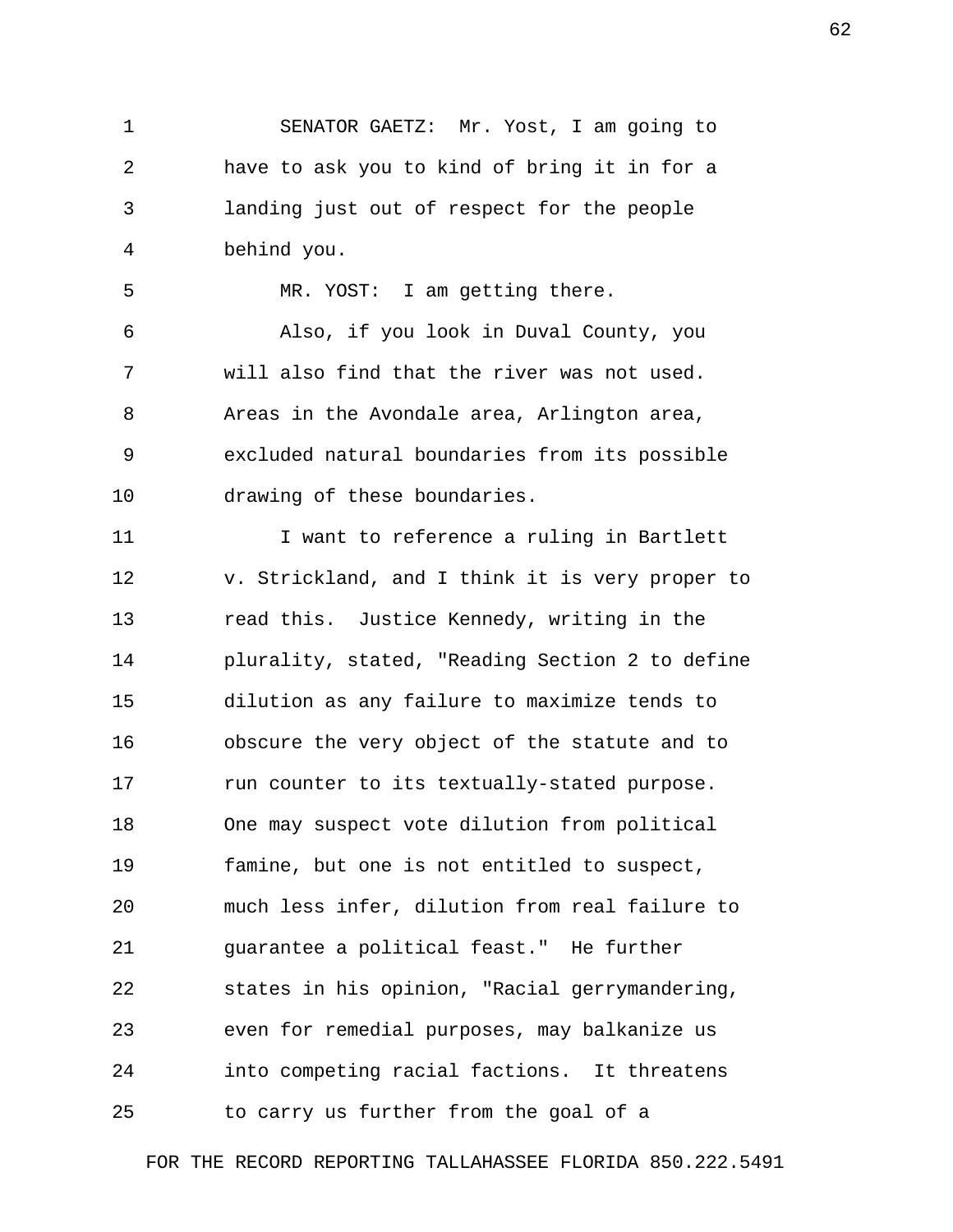1 political system in which race no longer 2 matters, a goal that the 14th and 15th 3 Amendments embody and to which this nation 4 continues to aspire." 5 And even writing in the dissenting 6 opinions, Justice Souter states very plainly in 7 the Bartlett V. Strickland ruling, "Not 8 surprisingly, we have conclusively rejected 9 this approach," speaking of racially 10 gerrymandered districts. 11 SENATOR GAETZ: Mr. Yost, I am going to 12 give you ten seconds to finish up. 13 MR. YOST: Thank you. 14 The VRA was passed to guarantee minority 15 voters a fair game, not a killing. 16 Ladies and gentlemen, you all were 17 entrusted with the opportunity to draw 18 congressional districts that were fair and were 19 for equitable and followed the Constitution and 20 the 14th Amendment of the United States. I 21 challenge you to look back at this Third 22 Congressional District and please redraw this 23 map. Thank you. 24 SENATOR GAETZ: Thank you, Mr. Yost. We 25 are grateful for your testimony.

FOR THE RECORD REPORTING TALLAHASSEE FLORIDA 850.222.5491

63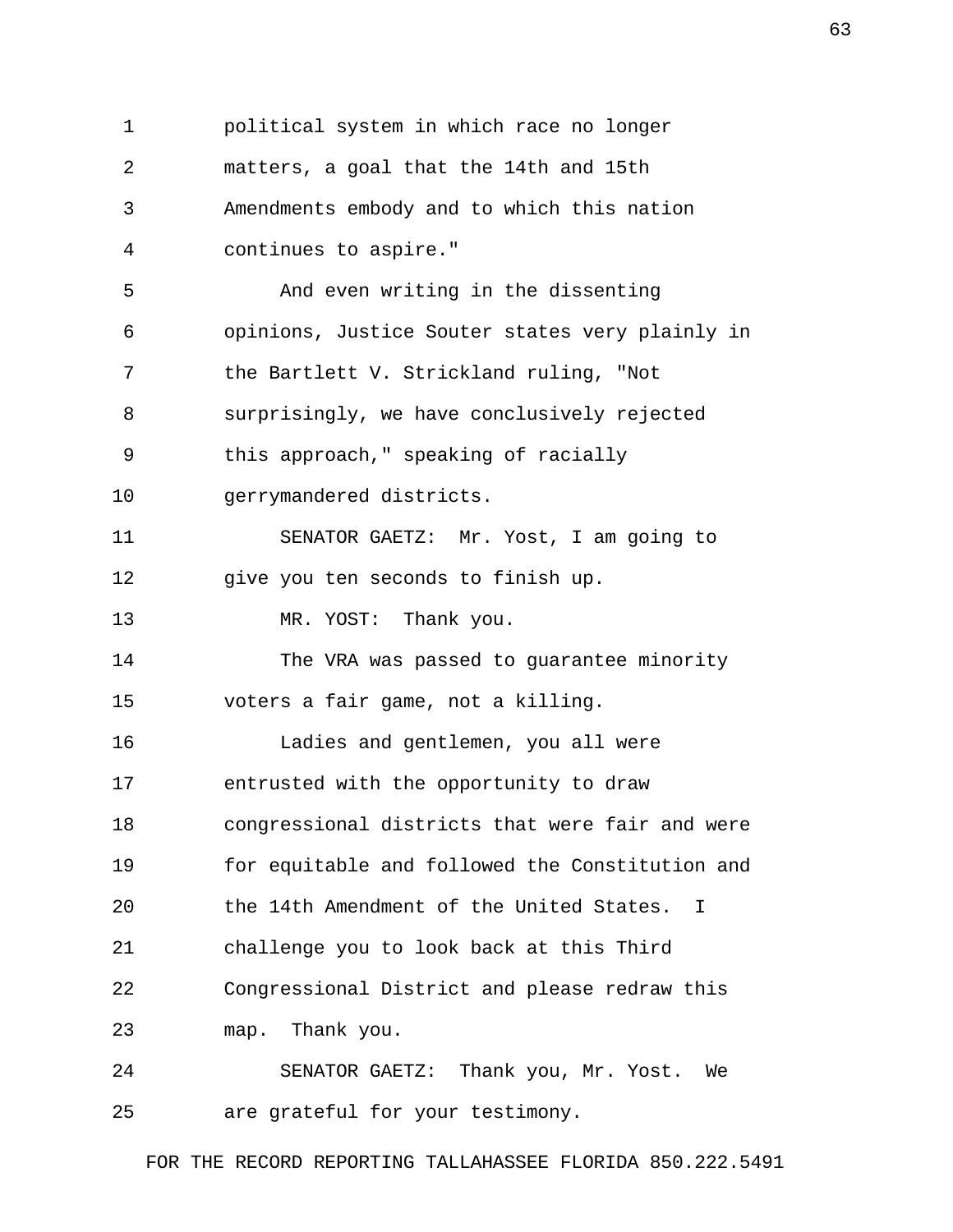| 1  | And next is Stephen, I believe it is            |
|----|-------------------------------------------------|
| 2  | Fernez. Is that correct, sir?                   |
| 3  | MR. FERNEZ: That is correct.                    |
| 4  | SENATOR GAETZ: And you have come all the        |
| 5  | way from Melbourne on Whipple Hollow Road --    |
| 6  | MR. FERNEZ: Yes, sir.                           |
| 7  | SENATOR GAETZ: -- which sounds like a           |
| 8  | fascinating address.                            |
| 9  | MR. FERNEZ: It is --                            |
| 10 | SENATOR GAETZ: Nice place to live.              |
| 11 | MR. FERNEZ: It is, it is.                       |
| 12 | SENATOR GAETZ: You are recognized, sir.         |
| 13 | MR. FERNEZ: Thank you, sir. I took the          |
| 14 | day off to travel here today because this is a  |
| 15 | very important issue to the needs of my county. |
| 16 | I came here today to personally thank each of   |
| 17 | you for keeping the districts compact.          |
| 18 | Specifically coming from a large and very       |
| 19 | diverse county like Brevard, it is very         |
| 20 | appropriate that the lines were drawn to        |
| 21 | properly tend to the needs of the north and to  |
| 22 | the south end of the county.                    |
| 23 | Many residents of Brevard County also           |
| 24 | appreciate the speed and openness during the    |
| 25 | redistricting process, and are thankful that    |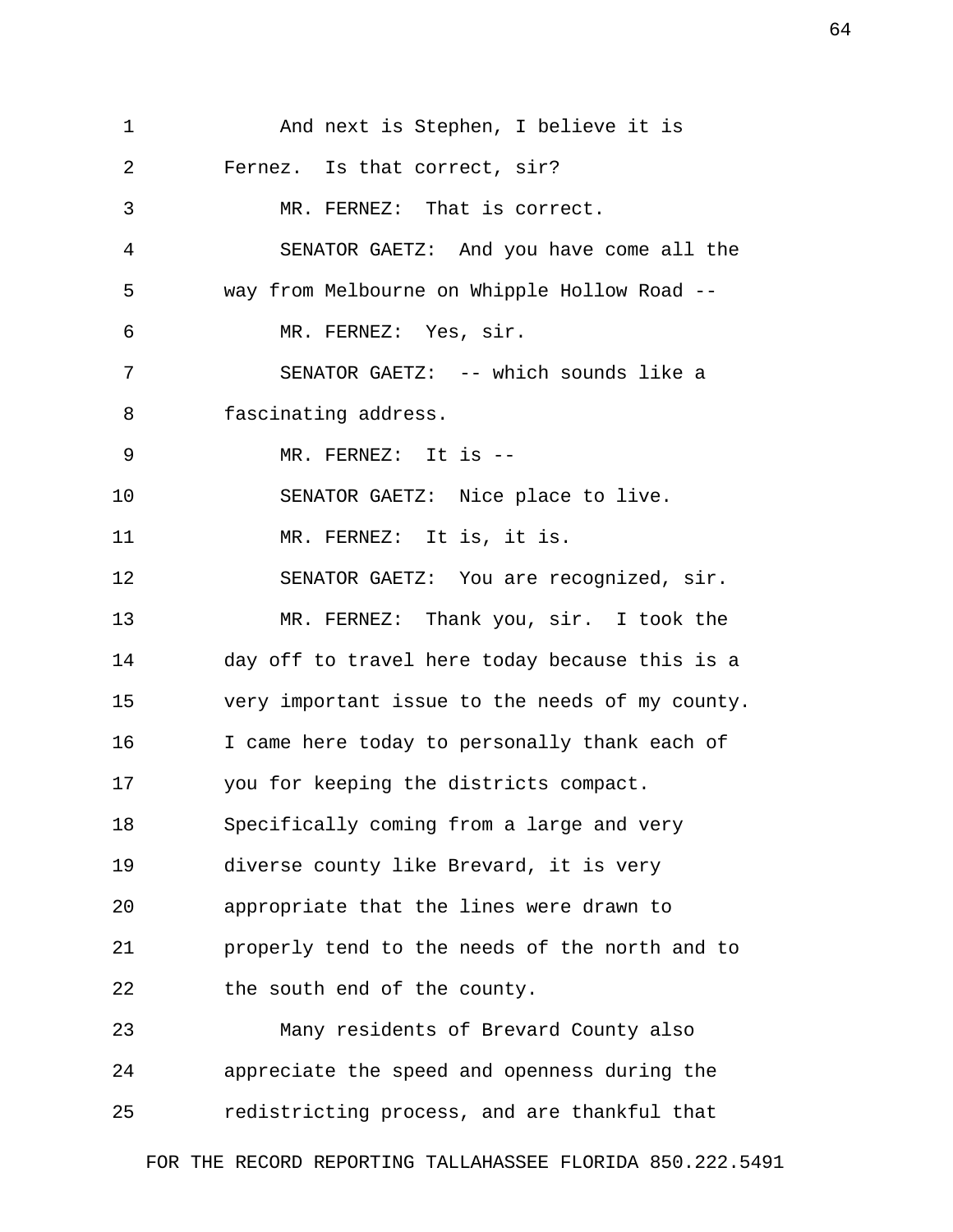1 you took Amendments 5 and 6 seriously and 2 worked hard in keeping the maps close to the 3 new rules.

 4 Finally, we want to thank you for making 5 sure the military installations such as Cape 6 Canaveral and Patrick Air Force Base were kept 7 together in the redistricting and not divided. 8 And that's all I have to say.

 9 SENATOR GAETZ: Thank you very much, sir. 10 Thank you for coming to be with us today from 11 Melbourne.

12 Our next three speakers will be Robert 13 Foster, Jr., from Jacksonville, and Edward 14 Lewis from Gainesville and then Patricia 15 Sullivan, who is from Eustis.

16 Mr. Foster, are you here, sir? Thank you 17 for coming to visit with us today.

18 MR. FOSTER: Thank you for letting me 19 speak.

20 SENATOR GAETZ: And we are delighted to 21 have you, sir.

22 MR. FOSTER: In an effort to be brief and 23 not pedantic and repeat everybody, I just 24 wanted to say thank you. I think it is easy to 25 pull any district, any of the 27 congressional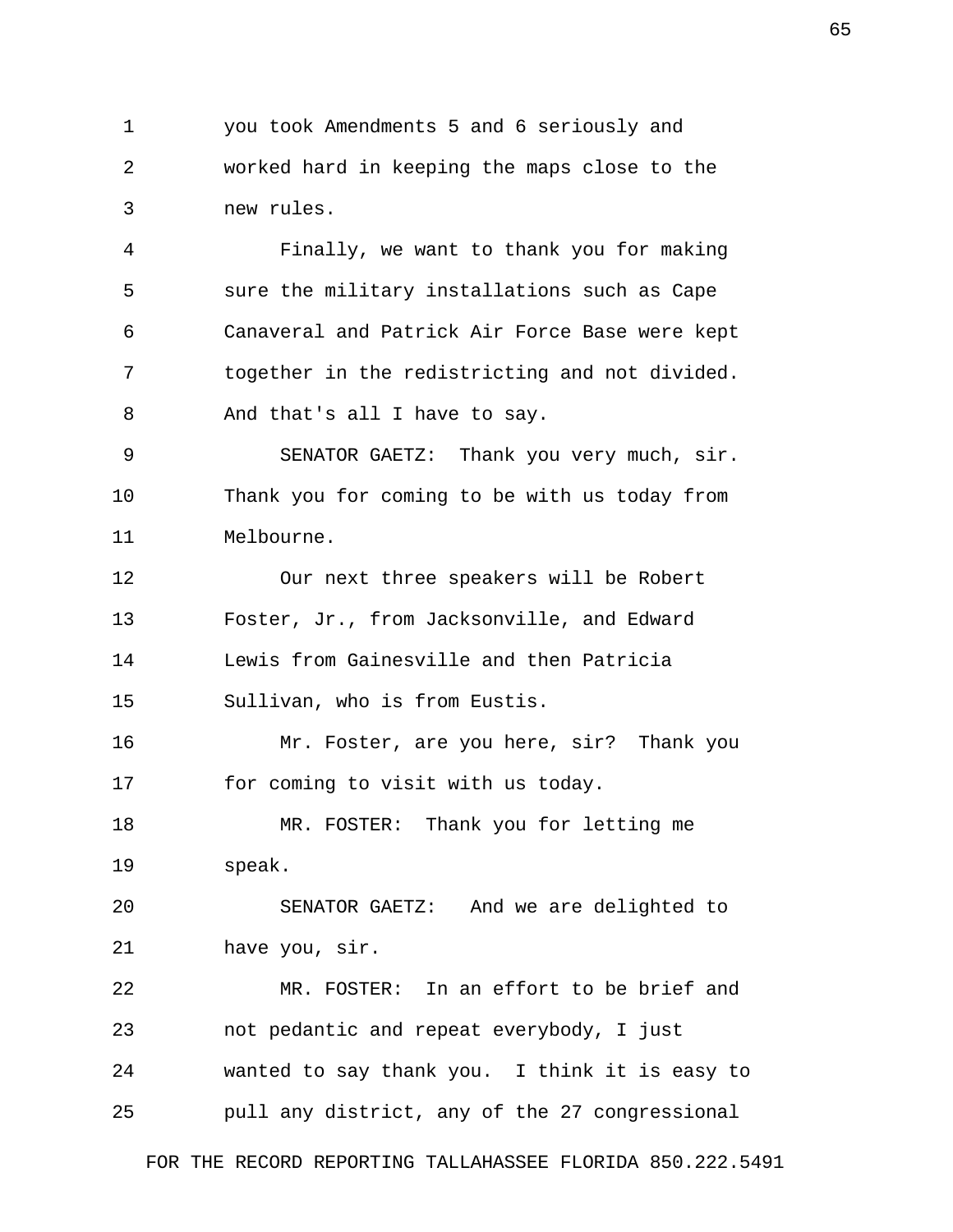1 or 40 Senate districts out and say it doesn't 2 pass the eyeball test without any context, but 3 in the context of municipal boundaries, 4 geographical boundaries, state statute and 5 federal statute, y'all have done a remarkably 6 amazing job, and the finished product is just 7 remarkable.

 8 But not only that, I think the most 9 remarkable thing is the process. I have never 10 -- I have never seen a more open government 11 than the last several months. Something as 12 unsexy as redistricting was all over the 13 *Florida Times Union*, was all over the local 14 news channels, and you could not have possibly 15 not known about the meeting at FCCJ.

16 So y'all have just done a great job as 17 servants to your constituents, and I thank you. 18 SENATOR GAETZ: Thank you very much, sir.

19 We appreciate your being with us.

20 Next we will hear from Edward Lewis, who 21 is the Deputy Clerk in Gainesville. Is that 22 right?

23 MR. LEWIS: Yes.

24 SENATOR GAETZ: That's what it says here. 25 MR. LEWIS: Yes.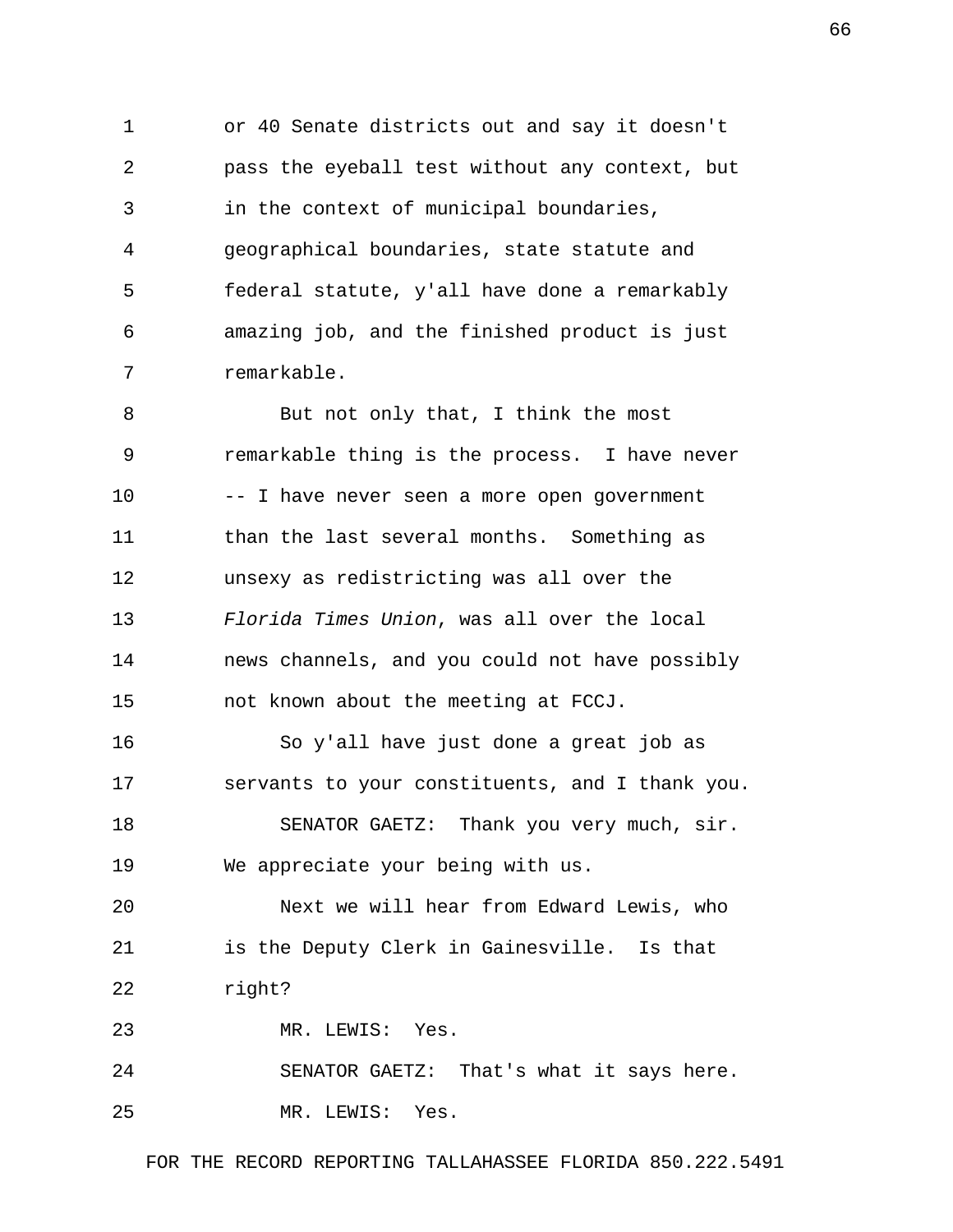1 SENATOR GAETZ: Excuse me, can we have 2 order, please? Thank you.

 3 Mr. Lewis, you are recognized, and thanks 4 for being here.

 5 MR. LEWIS: Thank you, Mr. Chairman and 6 members of the Committee for allowing me this 7 opportunity to address this Committee and 8 express my viewpoints.

 9 This Committee was faced with a pretty 10 tall order. It had to march through some 11 uncharted territory. While the Fair Districts 12 amendment offered good guidelines on keeping 13 districts more compact and intuitive, the 14 questions on how to draw the minority access 15 districts that Section 5 of the Voter Rights 16 Act and court precedence demand from Florida 17 remain unanswered.

18 This Committee attempted to answer these 19 questions in the best way possible by offering 20 these proposed committee bills, which sustain 21 and may even increase the representation of 22 racial and language minority access districts 23 in Florida's congressional delegation and State 24 Senate.

25 This explains the complaints of some FOR THE RECORD REPORTING TALLAHASSEE FLORIDA 850.222.5491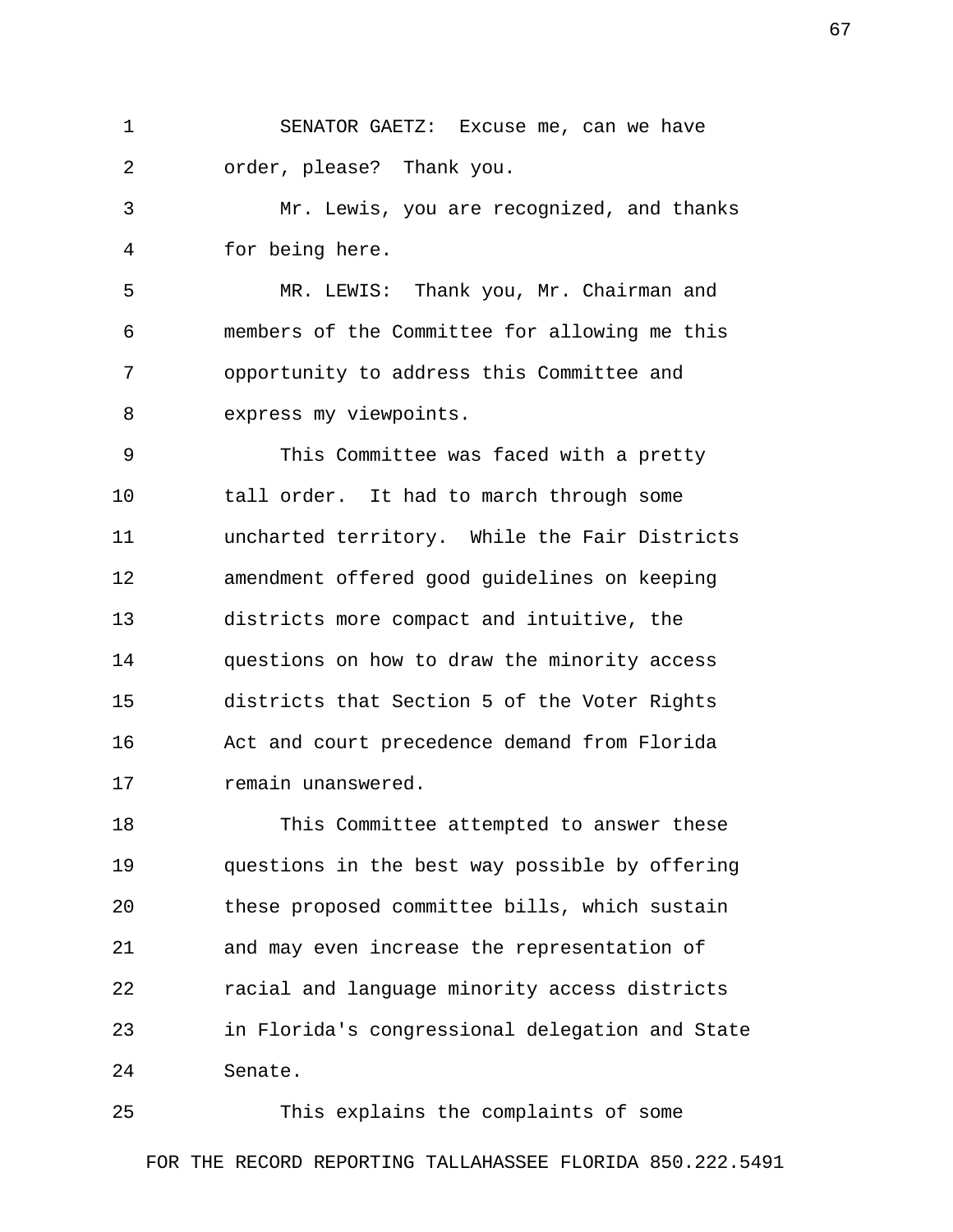1 people speaking today that there are still some 2 oddly-drawn districts in the proposed maps, 3 which will always bring up the charges of 4 gerrymandering. But, in truth, those maps are 5 drawn to ensure that minority representation is 6 not diluted, as called for by the amendments to 7 prevent retrogression, a term nobody really 8 seems to have a definition for yet.

 9 But in trying to balance the need for more 10 compact and more wisely-drawn districts, you 11 will look at the rest of the state and see that 12 Amendments 5 and 6 were followed very well. 13 Districts, even those around minority access 14 districts, follow county lines much better than 15 the current maps do, avoid breaking up cities 16 into multiple districts, and put an end to the 17 random jeux, jukes and jives that were seen and 18 the maps we usually called gerrymandered.

19 I would arque that given the dual 20 challenge of meeting Fair Districts' clear 21 guidelines for district boundaries and 22 answering the unanswered questions of what to 23 do with minority access seats, the proposed 24 committee bill is a key first step to meeting 25 those challenges. If the Chairman is right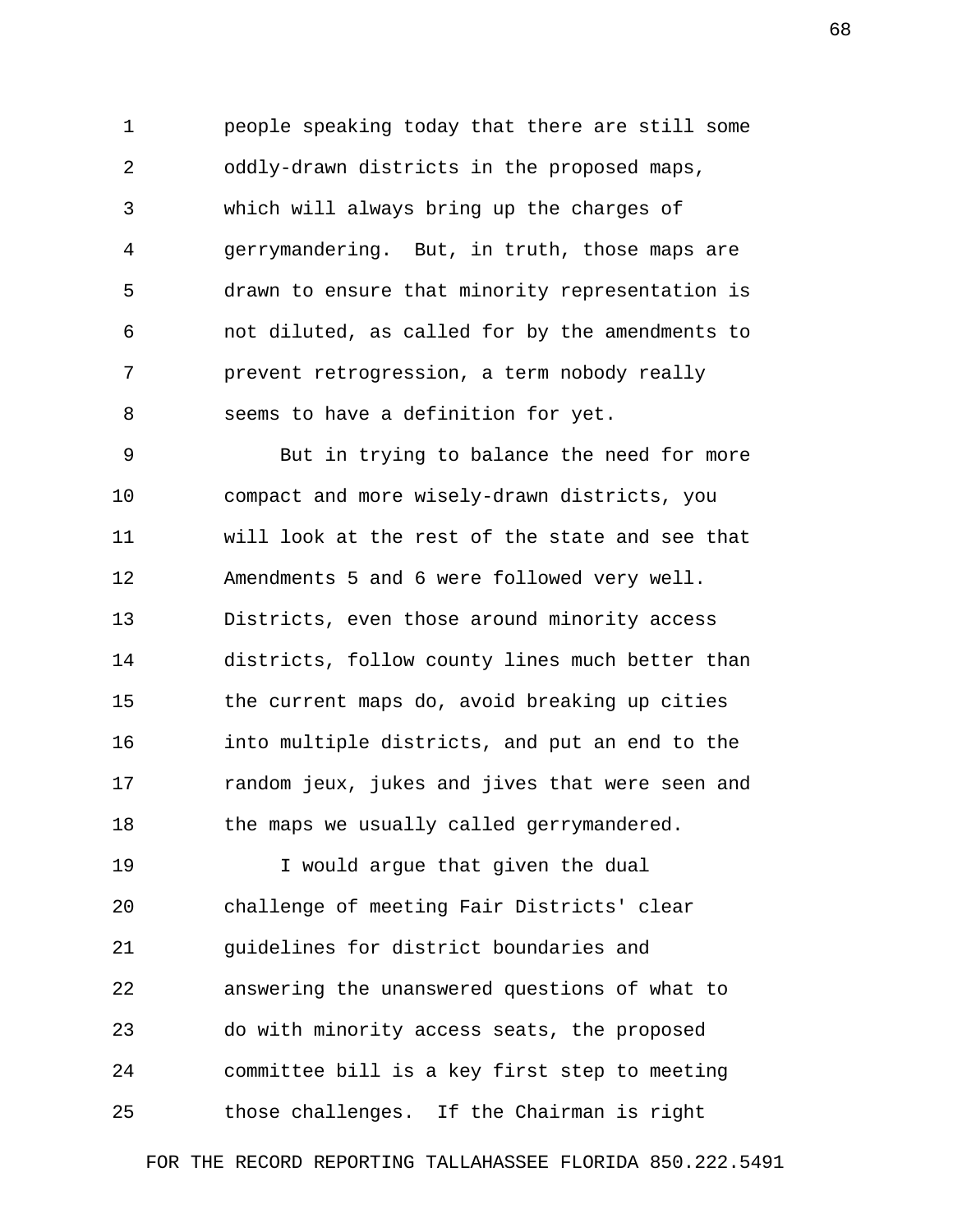1 about this being the first inning of a long 2 ball game, these maps are proof that the 3 Committee has found the strike zone and is on 4 the path to drawing maps the people of Florida 5 will be very comfortable with. Thank you. 6 SENATOR GAETZ: Thank you, Mr. Lewis. 7 Next we will here from Patricia Sullivan 8 from Eustis. Ms. Sullivan, thank you for 9 coming all this way and for sharing your views 10 with the Florida Senate. You are recognized. 11 MS. SULLIVAN: Thank you, Chairman, and 12 thank you, Committee, for the opportunity to be 13 here this morning. I have been participating 14 in the process since the beginning, and I was

15 able to take time away and speak at The 16 Villages when the Committee was there at the 17 hearing, and I have tinkered with the maps, and 18 I have to say that after the maps did come out 19 last week, I was the one that went on and 20 submitted my own version, even though I was 21 extremely tempted to not do that, because Mr. 22 Guthrie and his team and you have done an 23 excellent job at redistricting. It -- when 24 compared to the districts that we have now, it 25 is clear that you have followed what we have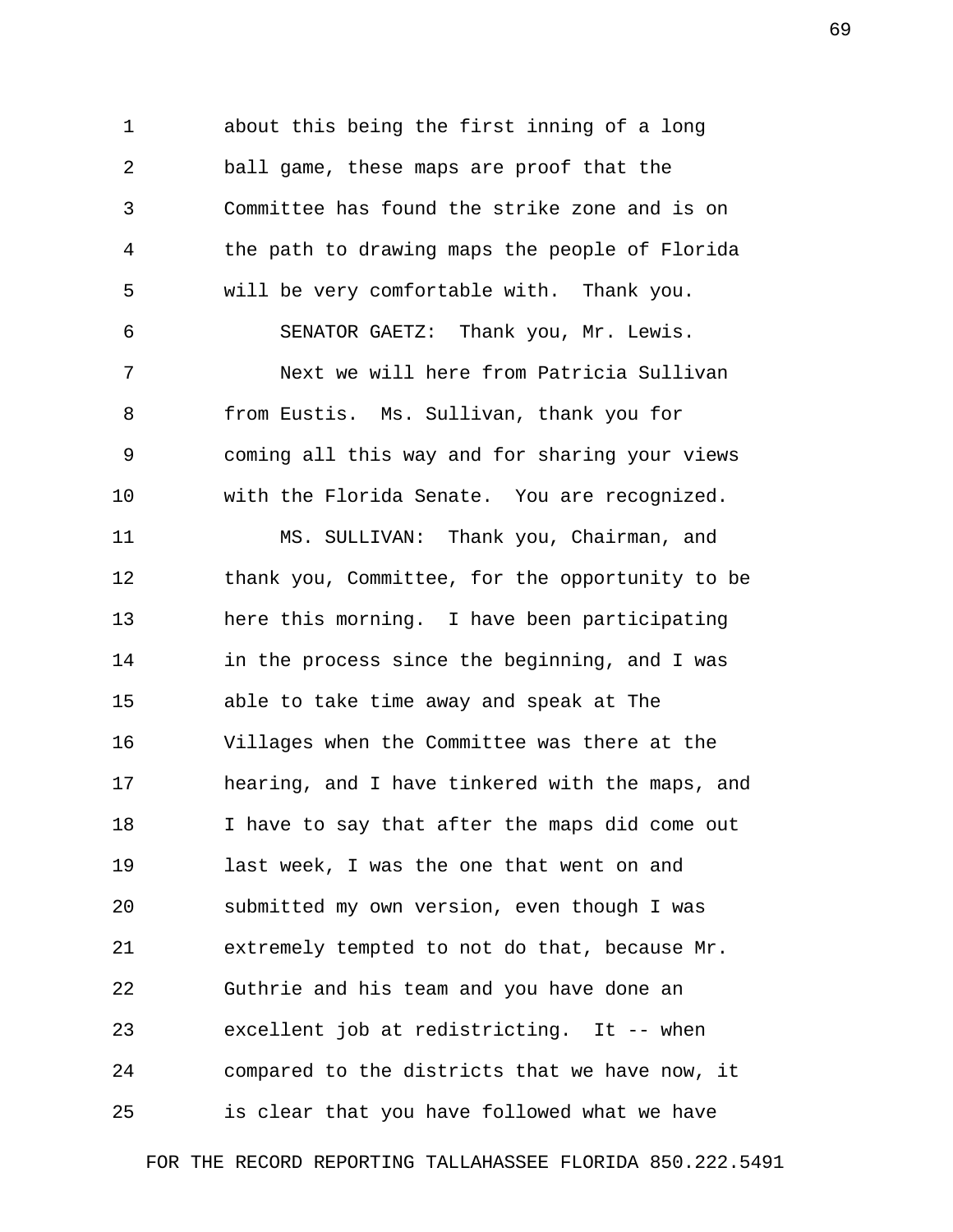1 asked for and that you have mostly followed the 2 spirit of Fair Districting, but I did go ahead 3 and take a stab at it anyway.

 4 It did take me five hours. I did make 5 four phone calls to your office. I would like 6 to report that three of those calls were 7 immediately picked up and I was helped, and one 8 I left a message and got a call back in 15 9 minutes. So what you are doing works, and I 10 appreciate it. It is excellent.

11 There are two points I would like to make 12 on a Senate map and a congressional map, if I 13 may.

14 SENATOR GAETZ: And just for 15 clarification, Mr. Guthrie, are we looking at

16 this young lady's proposal now?

17 Okay. Go ahead, please, ma'am.

18 MS. SULLIVAN: Thank you very much.

19 I do reside in Senate District 20, and in 20 Lake County, I was tempted to selflessly not 21 speak or create another map for the good of the 22 state. However, I feel as a citizen of Lake 23 County, I must do my duty and speak for the 24 other residents of Lake County, and we did get 25 the short end of the stick.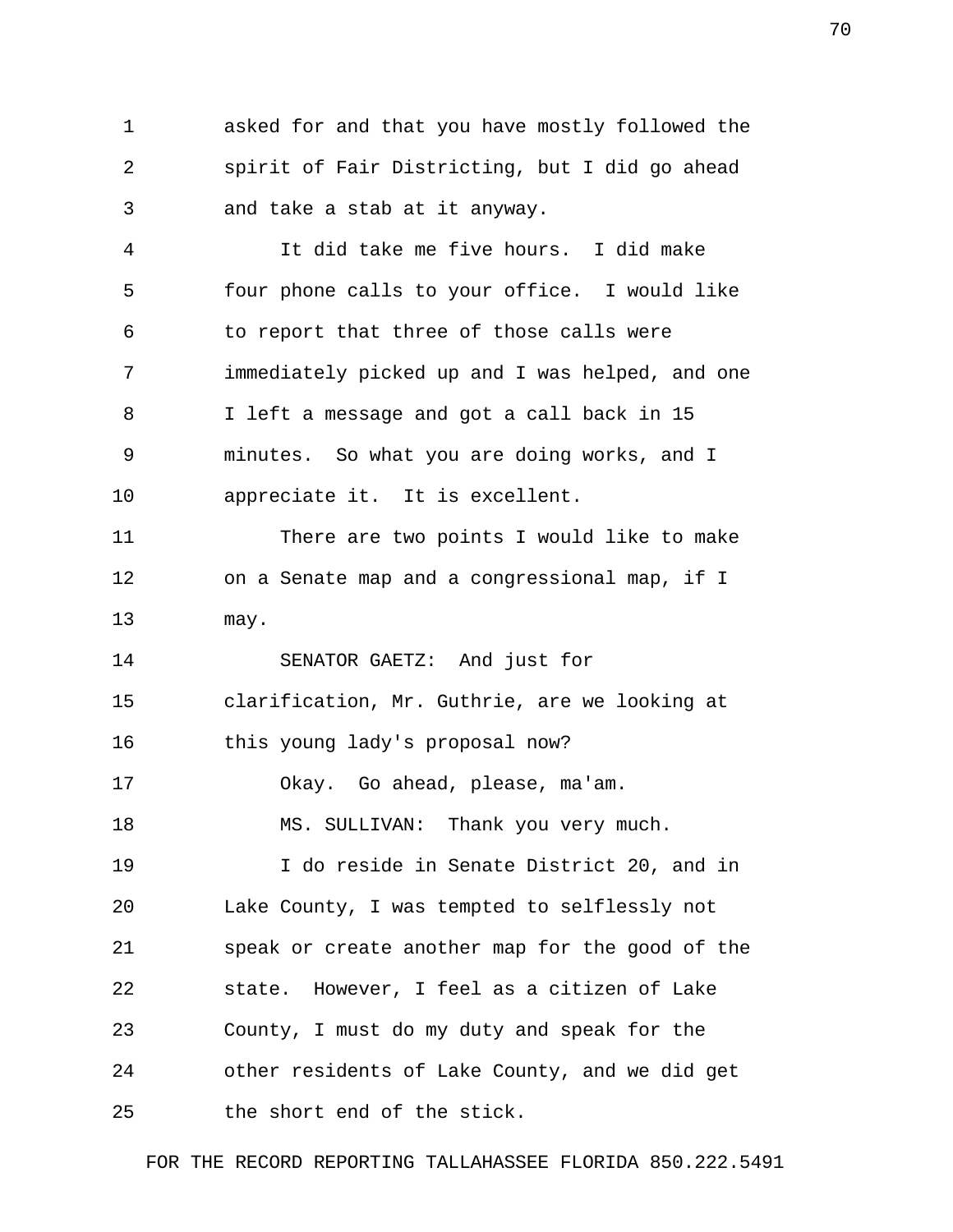1 So I did do a little recreating, and at 2 the same time, I did do some work in Districts 3 1, 16 and 24, and as -- and 9, and as I was 4 doing that, I did keep in mind the Fair 5 Districts language that we are not to diminish 6 the ability for a minority to elect a 7 representative of their choice.

 8 I do a lot of precinct walking, and I have 9 a lot of friends that go out with me to do 10 precinct walkings in several counties, and it 11 became a thought that perhaps by making some of 12 these districts as long, and if you want to use 13 the word "gerrymandered" as they are, that 14 perhaps we are in fact diminishing a citizen's 15 ability to walk in the communities that they 16 live in and influence their peers through this 17 precinct walking to vote for the representative 18 of their choice. So I had a different 19 interpretation of diminish than you did, and I 20 did want to throw that out there to you for 21 your consideration.

22 In the congressional map, I would like to 23 state that the fabulous residents of Lake 24 County, who have been a very, very tiny portion 25 of District 3 for the last ten years, have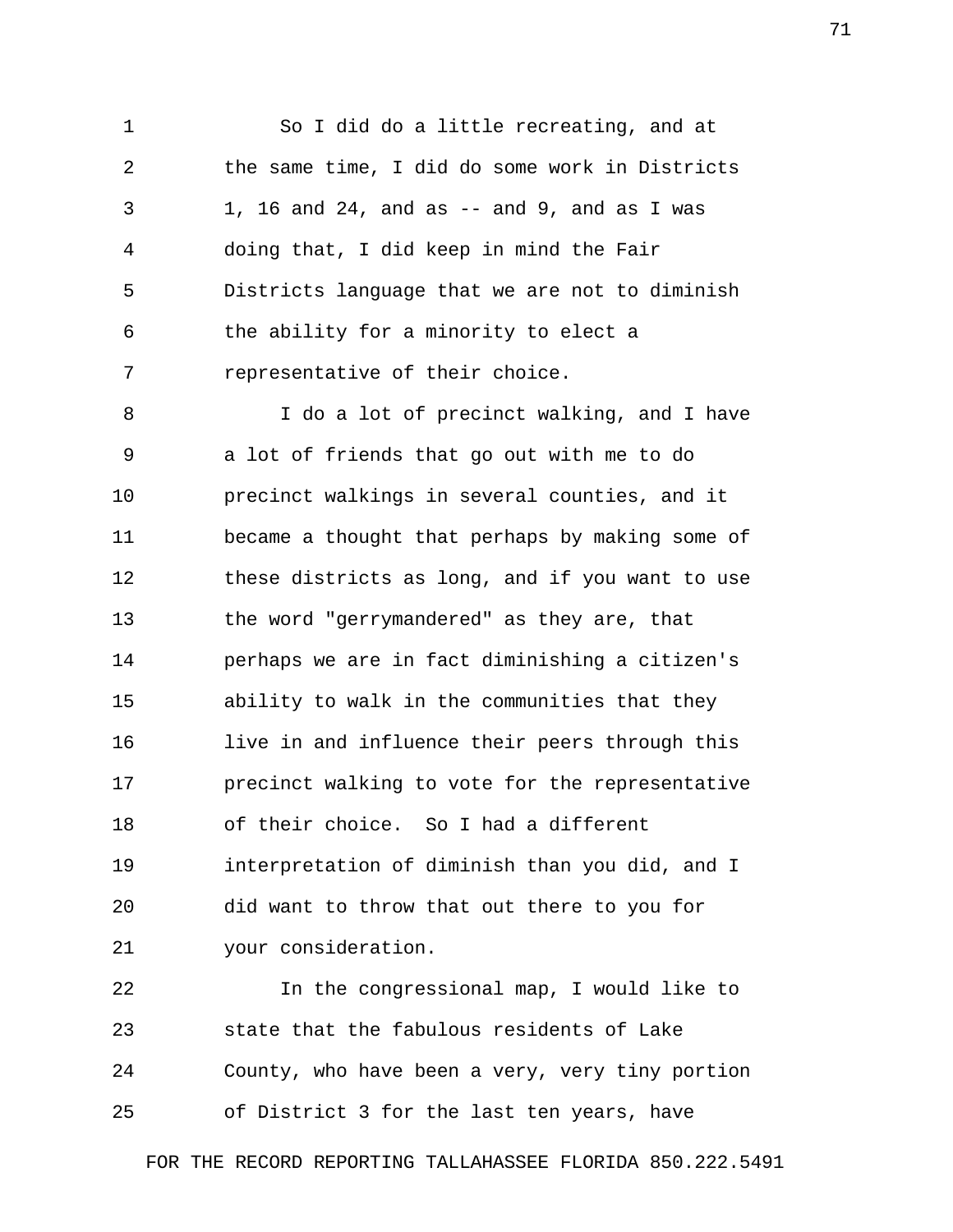1 suffered enough. And I would request that the 2 17,000 people, which is a very small percentage 3 out of that county and a very small percentage 4 of District 3, be allowed to go back into a 5 Lake County congressional district and have 6 representation. I think ten years of not 7 having representation, of being a minute part 8 of a district, is long enough, and it is just 9 17,000 people. And given what Mr. Guthrie has 10 done, and his team, I know and I have great 11 faith that you will be able to accomplish this 12 small task. And kudos to, again, Mr. Guthrie 13 and this Committee and the transparency at 14 which this whole project has taken place, and 15 thank you so much.

16 SENATOR GAETZ: Thank you very much, and 17 thanks for hanging with us throughout the whole 18 process.

19 Our next speakers will be Emilio Perez 20 from Goldenrod and the Honorable John Quiñones. 21 It is nice to see you back, Representative, now 22 a county commissioner. And then we will 23 have -- we will take those two, and then we 24 will go from there.

25 Mr. Perez, thank you for being here today,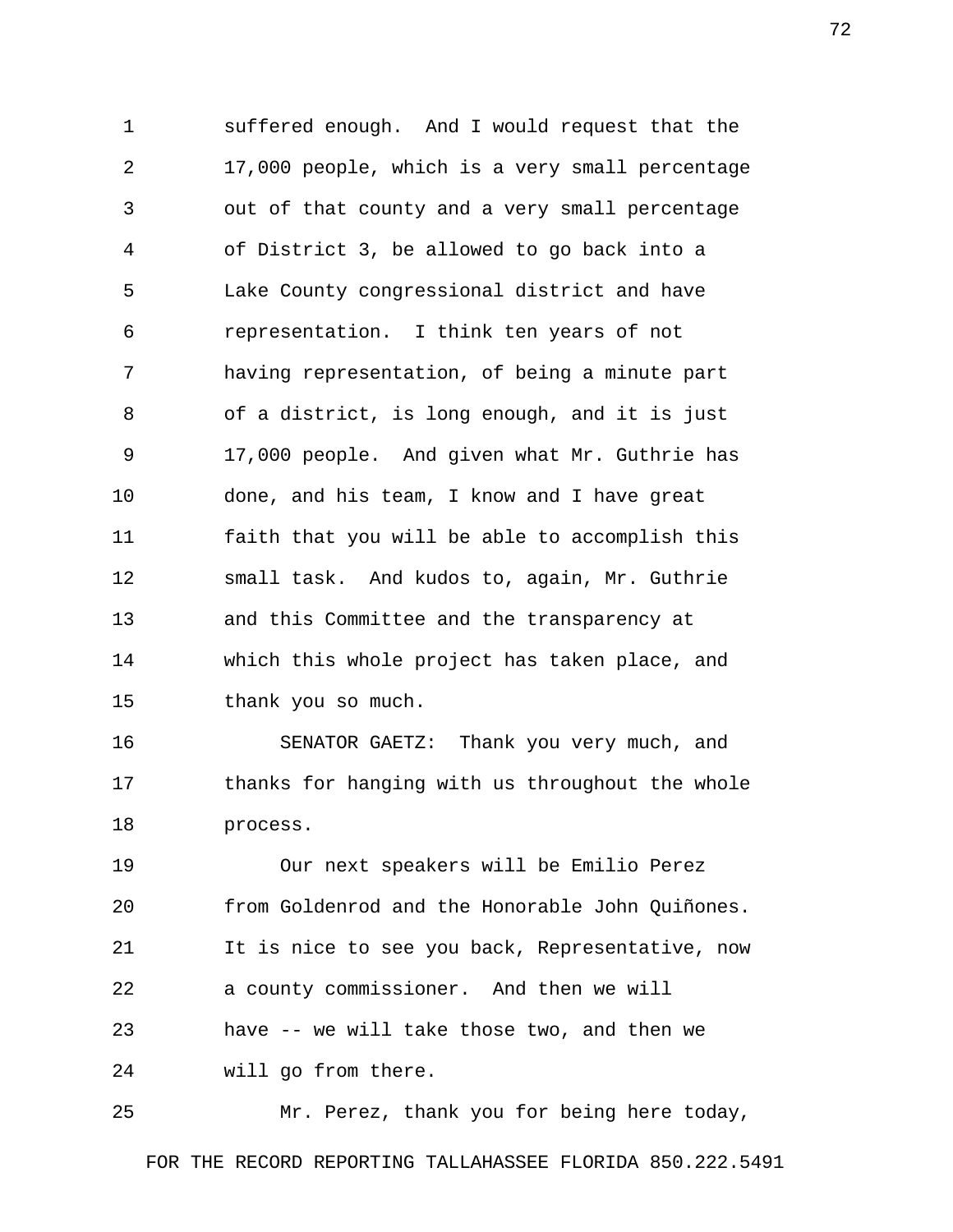1 and we are grateful for your testimony.

 2 MR. PEREZ: Thank you, and good afternoon, 3 distinguished elected officials. How are you? 4 On behalf of the Central Florida Redistricting 5 Council, we want to say thanks, and also job 6 well done.

 7 The last time we met it was back in August 8 when we -- at the Orlando public hearing, and 9 we proposed to this Committee a congressional 10 district with majority Latino. I notice that 11 of all the presentation made that day, ours was 12 the only one that -- with an actual proposed 13 district, and not only you listened to us, but 14 you acted on it, and we really appreciate that.

15 It was important that we get recognized 16 for our growth, because as I mentioned back in 17 August, it was because of the growth of the 18 Latino community in central Florida that 19 Florida gained two new congressional seats.

20 Again, we, the Central Florida 21 Redistricting Council, will support you in all 22 your efforts to make sure that this seat will 23 be protected against any potential lawsuits or 24 any other suggested violations that anyone can 25 mention against it. We will see this as an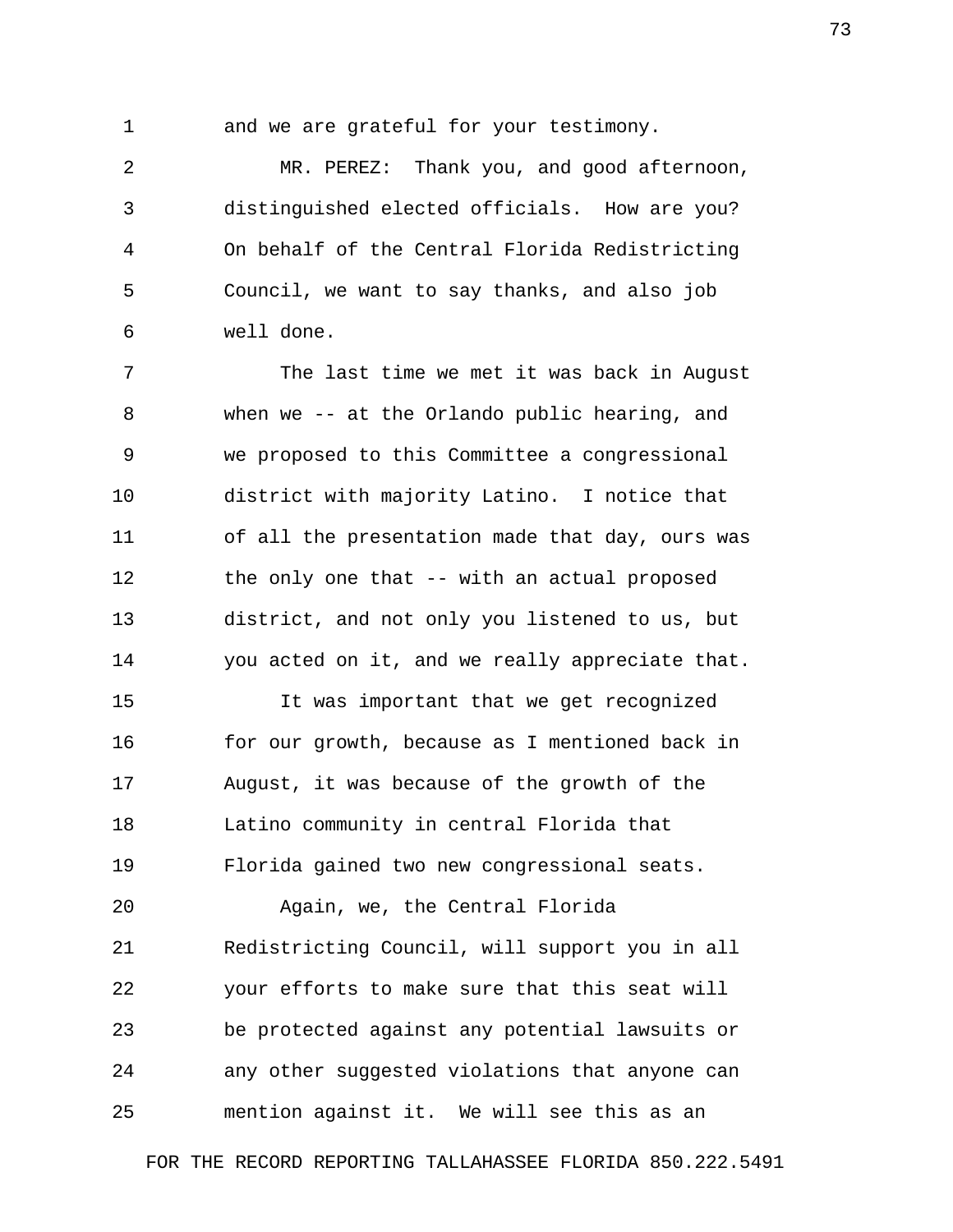1 attack against our community.

 2 That said, I would like to make a quick 3 correction, if it is possible, to District 27 4 on the north side. It will take about two 5 minutes. So that it looks more cleaner -- I am 6 talking about District 8 specifically, that 7 corner right here of -- yes, keep going up. 8 And what I would like to do is to add an area 9 of District 27 to eliminate that corner of 8, 10 that top corner of 8, makes it more compact, it 11 makes 8 more compact, 27 more compact, 12 everything much cleaner. And I would like to 13 add 27 all the way to University Boulevard, 14 which is probably three streets up, and then 15 24, take it down. So they will meet halfway 16 through that top square that you have up there. 17 That way, it will look more compact and it 18 would really be more representative of all 19 communities around the area. That is my only 20 suggestion.

21 Other than that, we really, really 22 appreciate what you have done. Thank you for 23 listening to us. A lot of people bet against 24 it and -- but they lost. Thank you very much. 25 Thank you.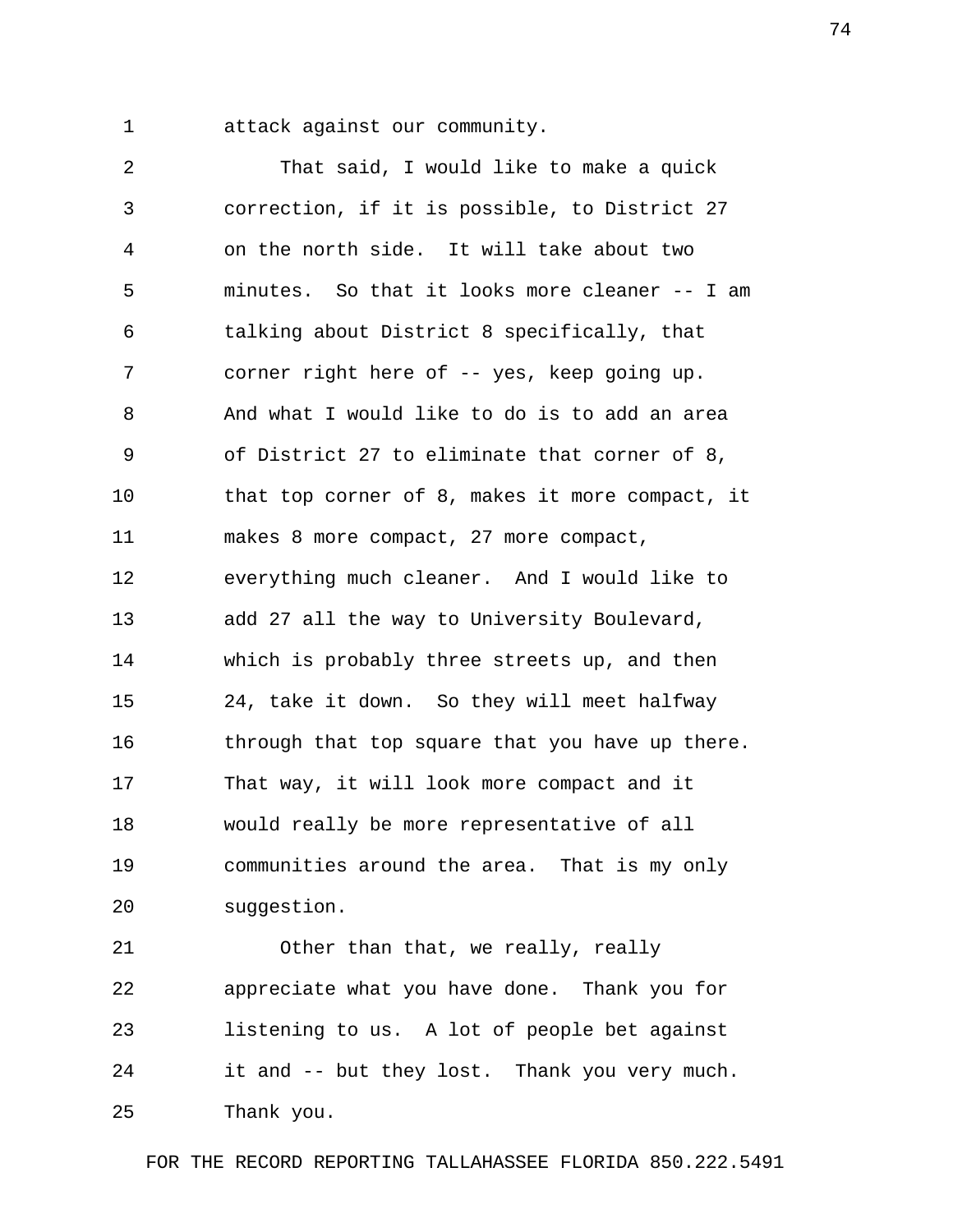1 SENATOR GAETZ: Thank you, Mr. Perez. 2 Thank you for coming all the way from central 3 Florida.

 4 Commissioner Quiñones, and following the 5 commissioner, Patricia Sullivan, please, and 6 then Delena May.

7 The is good to see you back.

 8 COMMISSIONER QUINONES: Thank you, and it 9 is an honor to be here, and I am happy to be 10 back and see some faces that I recognize. And, 11 actually, I didn't expect to hear so many 12 supporters and -- but I guess I should have 13 known better.

14 Typically when we were in Orlando and I 15 spoke, there was a lot of people that were 16 skeptic about the ability to listen and draw 17 districts. I was not. I saw the openness that 18 you all conducted yourselves. And I am here in 19 my capacity as an individual, even though I do 20 represent a district in District 2 in Osceola 21 County, I am the Chairman of the county 22 commission.

23 The fact is that for Osceola purposes, for 24 Osceola County, the way that the maps have been 25 drawn are appropriate and one that I personally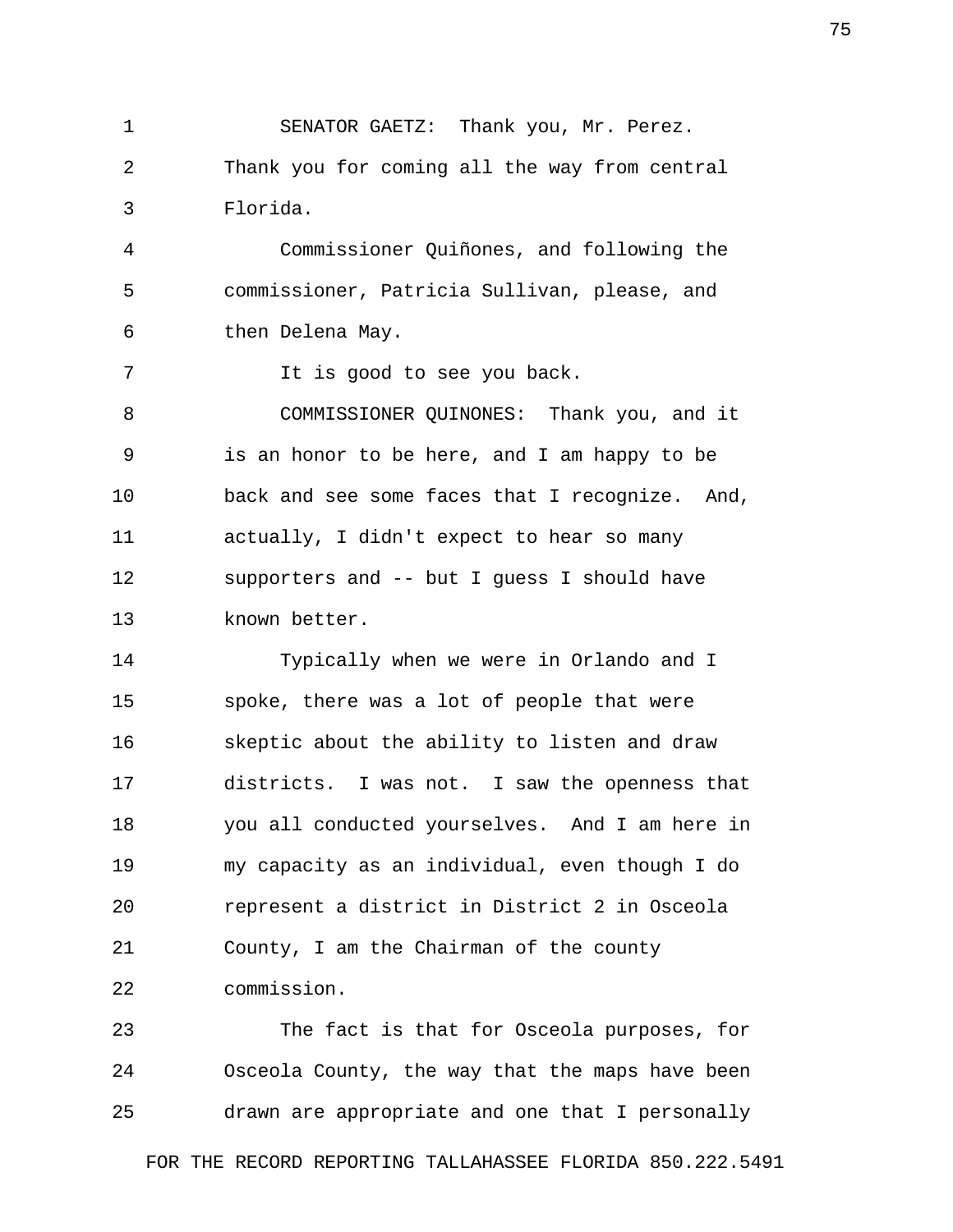1 support, and I want to thank you for taking 2 into account the residents of Osceola County.

 3 I was also at the central Florida 4 redistricting meeting and when we spoke about 5 the growth that had taken place not only in 6 Osceola, but southern Orange, and, boy, did you 7 listen. I mean, it is, to me, so rewarding, 8 Mr. Chairman, specifically you and the others 9 that were there, how intently you listened to 10 the testimony, and I believe you have taken it 11 into account. I believe that in the spirit of 12 Madison and Jefferson and Franklin and all 13 those founders that were there during the 14 constitutional convention, you have followed 15 the spirit. And unlike the secrecy that they 16 had to undergo because of the oppression that 17 they were under, you did not take into -- that 18 secrecy into account. You were as open as you 19 could have been, and it really has shown in the 20 way that this district has -- has developed in 21 central Florida.

22 And so I am here just as a humble servant 23 to support you and to say that you have done a 24 good job in taking into account the growth and 25 the constituency in the area that I represent.

FOR THE RECORD REPORTING TALLAHASSEE FLORIDA 850.222.5491

76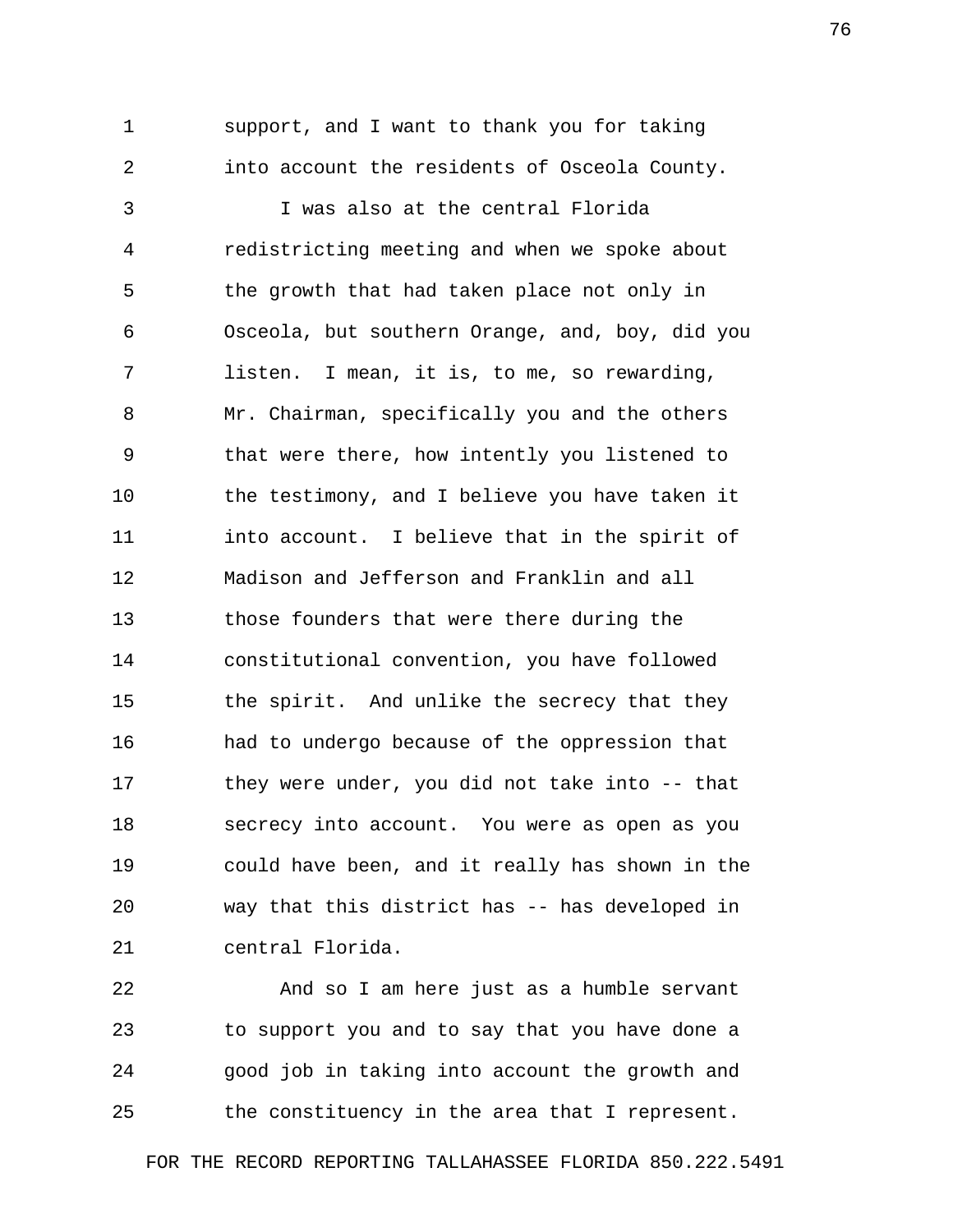1 Thank you very much.

| 2  | SENATOR GAETZ: Thank you, Commissioner.         |
|----|-------------------------------------------------|
| 3  | And John Guthrie worked with Madison, Jefferson |
| 4  | and Hamilton on the first redistricting maps,   |
| 5  | so I know he appreciates hearing from his old   |
| 6  | friends.                                        |
| 7  | Next we will have Patricia Sullivan, and        |
| 8  | following Ms. Sullivan, Delena May and then     |
| 9  | Jeffrey Carman.                                 |
| 10 | Patricia Sullivan, are you here? I'm            |
| 11 | sorry, I -- we are giving you a second chance.  |
| 12 | No, that is -- I'm sorry, I reshuffled my deck  |
| 13 | here.                                           |
| 14 | Delena May. Ms. May, thank you very much        |
| 15 | for coming and spending time with us today.     |
| 16 | MS. MAY: No, thank you. Thank you for           |
| 17 | coming to Gainesville in July. I had the        |
| 18 | privilege of speaking before you. I put aside   |
| 19 | anything I had in mind to say when I saw how    |
| 20 | rude so many people were, to just say thank     |
| 21 | you, thank you.                                 |
| 22 | I am amazed at the transparency that this       |
| 23 | state is enjoying when we see, as someone       |
| 24 | mentioned, in Illinois, when we see what is     |
| 25 | happening in Washington. I am just thrilled to  |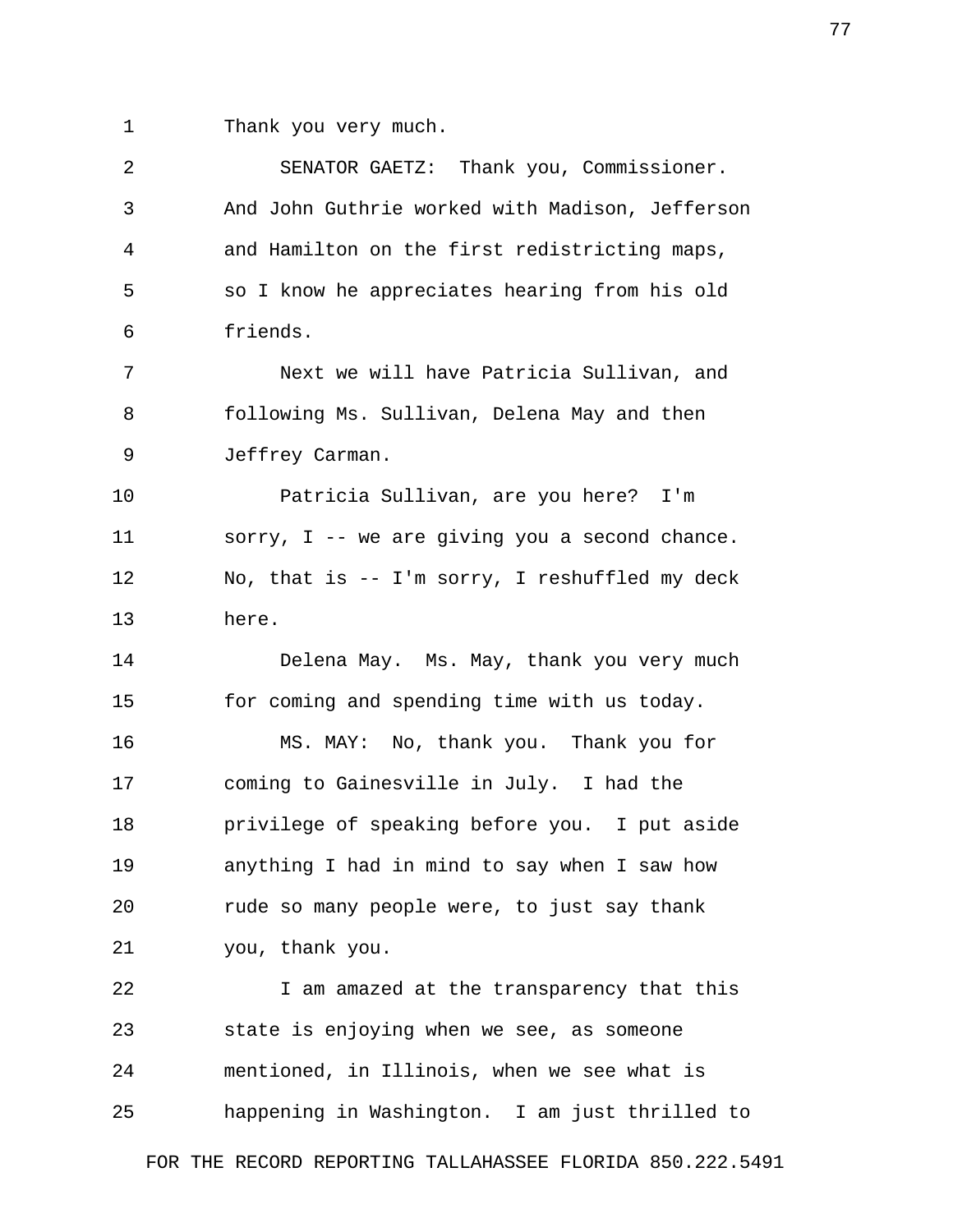1 be a part of Florida at this time and what you 2 have done.

 3 I really wanted to come today to make that 4 trip back to Tallahassee from Gainesville, 5 because I expected some of those rude people 6 that were in Gainesville to be here, and I 7 thought I might be the lone voice to stand up 8 and say well done, thank you. Actually, I am 9 pleased that I haven't seen any of those 10 people. And if any of them are here, I will 11 come back and say a word after they give you 12 what for.

13 But it is, it is amazing to look at the 14 maps and see how much better they are. Living 15 in Gainesville, I am unfortunately on the cusp 16 in that District 3. I have suffered for that. 17 I am one mile from Cliff Stearns' office, and 18 one and a half hours from the District 3 19 offices. I have managed fine, cliff has taken 20 me under his wing like a stepchild, and I do 21 follow what happens in the Congress through his 22 office. So I can -- I can only say that that 23 is -- that's worked all right for me, and I 24 guess if I need anything, I will just run over 25 there to Cliff's office and see what happens,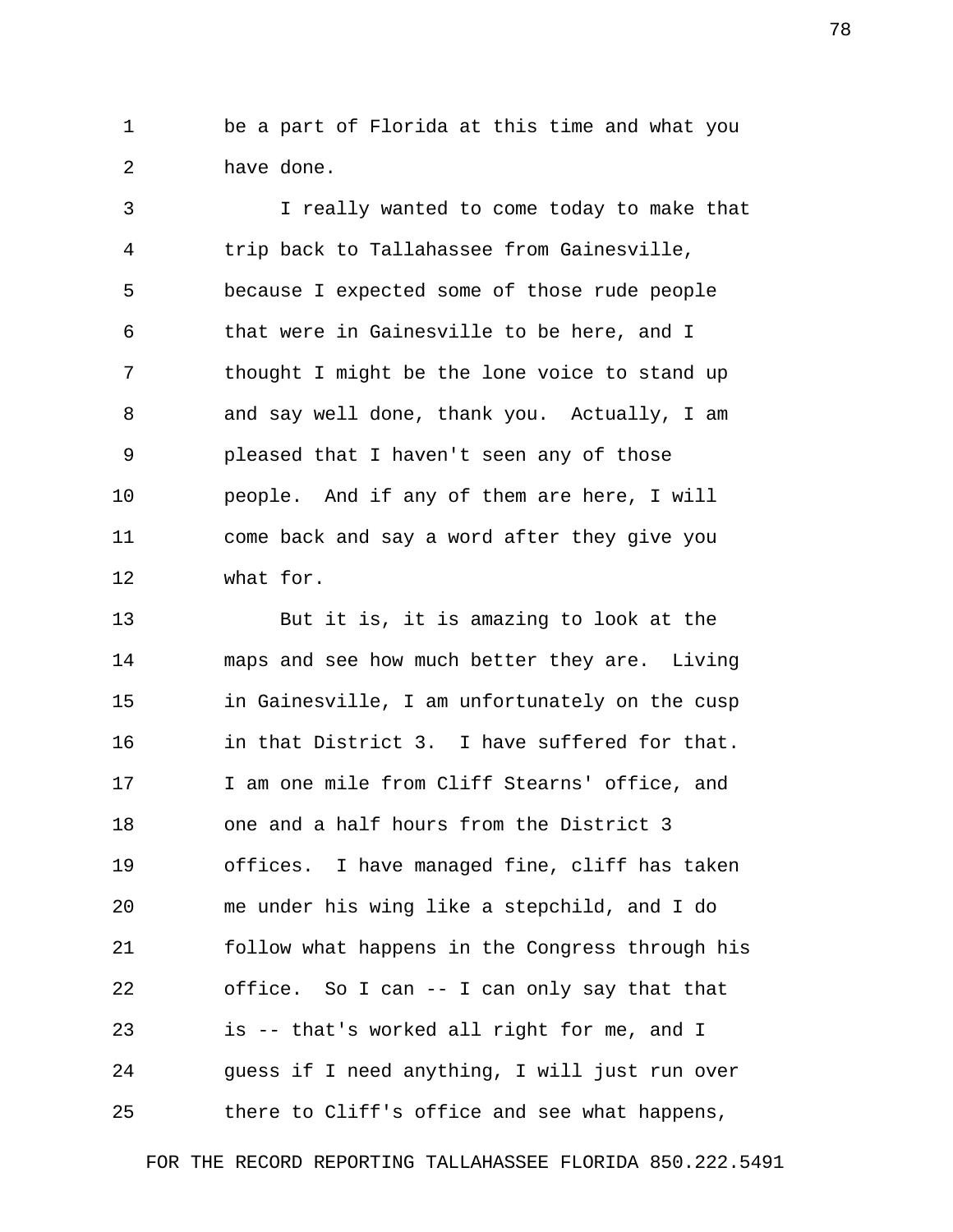1 and whoever makes his -- gets his district, 2 gets Gainesville, I am sure -- you know, we all 3 work together, we are all Americans and we've 4 got a lot to do that doesn't include any 5 bickering over the maps. 6 A well-done job, I am just thrilled, and 7 thank you. 8 SENATOR GAETZ: Thank you, ma'am, thank 9 you. 10 MS. MAY: And if anybody stands up and 11 harasses you, I will be back. 12 SENATOR GAETZ: That is okay. We get paid 13 to be harassed, too. 14 MS. MAY: Not enough. 15 SENATOR GAETZ: Not harassment or not 16 enough pay? It depends on your point of view. 17 Jeffery Carman from Longboat Key is our 18 next speaker, and then Lee Ann Thomas from Polk 19 County. 20 Mr. Carman, thank you for being here 21 today, and you are recognized, sir. 22 MR. CARMAN: Thank you, Mr. Chairman, 23 members of the Committee and staff. The reason 24 why I mentioned I am from Longboat Key is I am 25 in one of those weird circumstances where we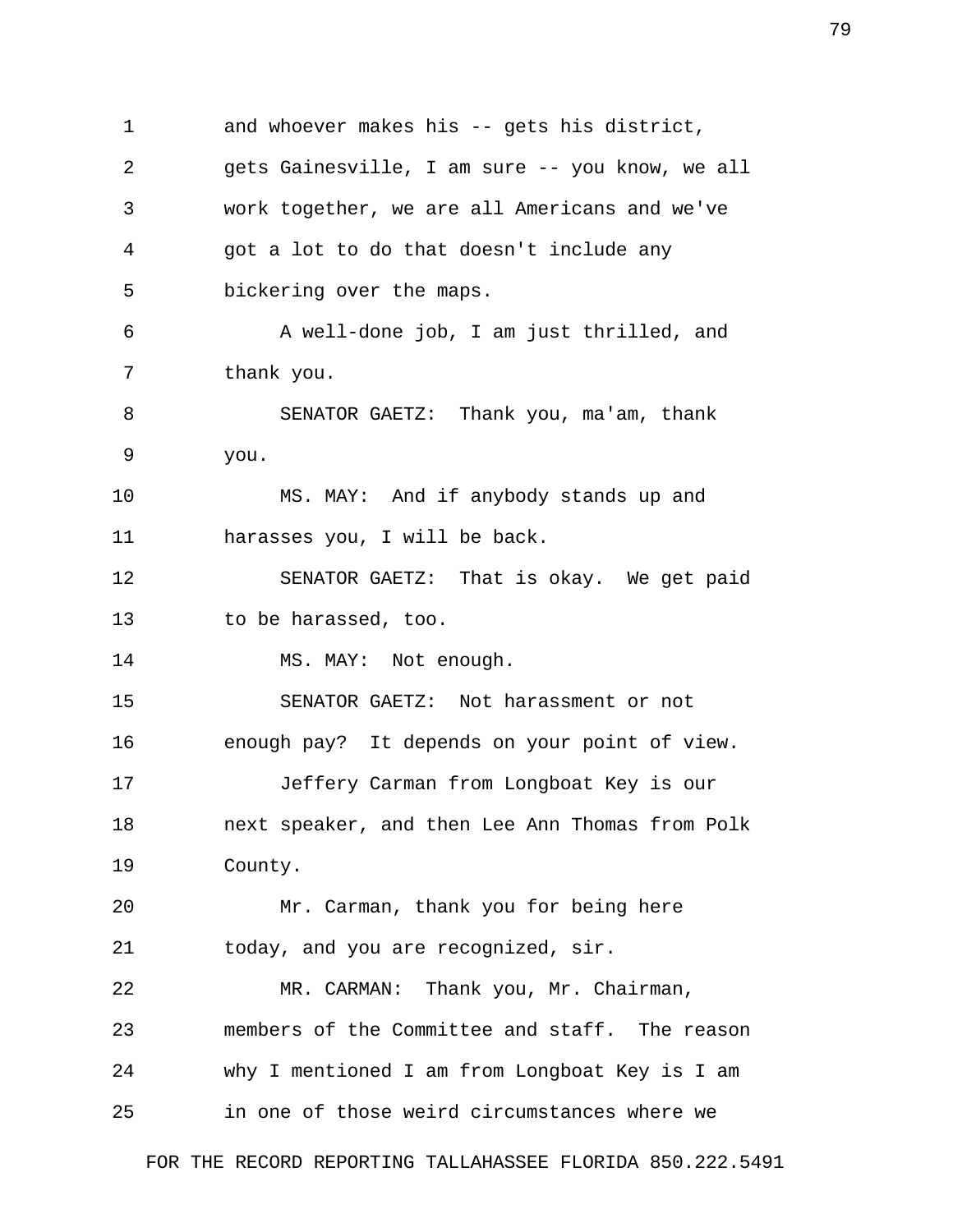1 have a municipality that is split in two 2 counties, one of three in the state. And some 3 of the concerns I have regarding the Senate 4 district -- for the Senate maps concern that.

 5 I will just make a quick comment and say 6 that as far as the congressional districts go, 7 I was the author of three proposals, which I 8 sent to you, and I am amazed that Mr. Guthrie 9 and staff would get down to within four people 10 of having all of the districts the same, so I 11 think mine came out to be like 291 or 300 12 people. So he has done an amazing job, and you 13 should commend him for that.

14 Regarding the Senate districts, I like 15 what I see. I like that you call it that there 16 is an opportunity district for Hispanics in 17 central Florida, and that we have the three 18 Cuban (inaudible) that will be representative 19 in Miami-Dade. Most districts follow county 20 lines, and with the representation that staff 21 member Guthrie gave, I can see why some of the 22 districts have to be the way they are based on 23 certain mandates that are given by the state 24 and federal government.

25 And as far as the Senate districts go -- FOR THE RECORD REPORTING TALLAHASSEE FLORIDA 850.222.5491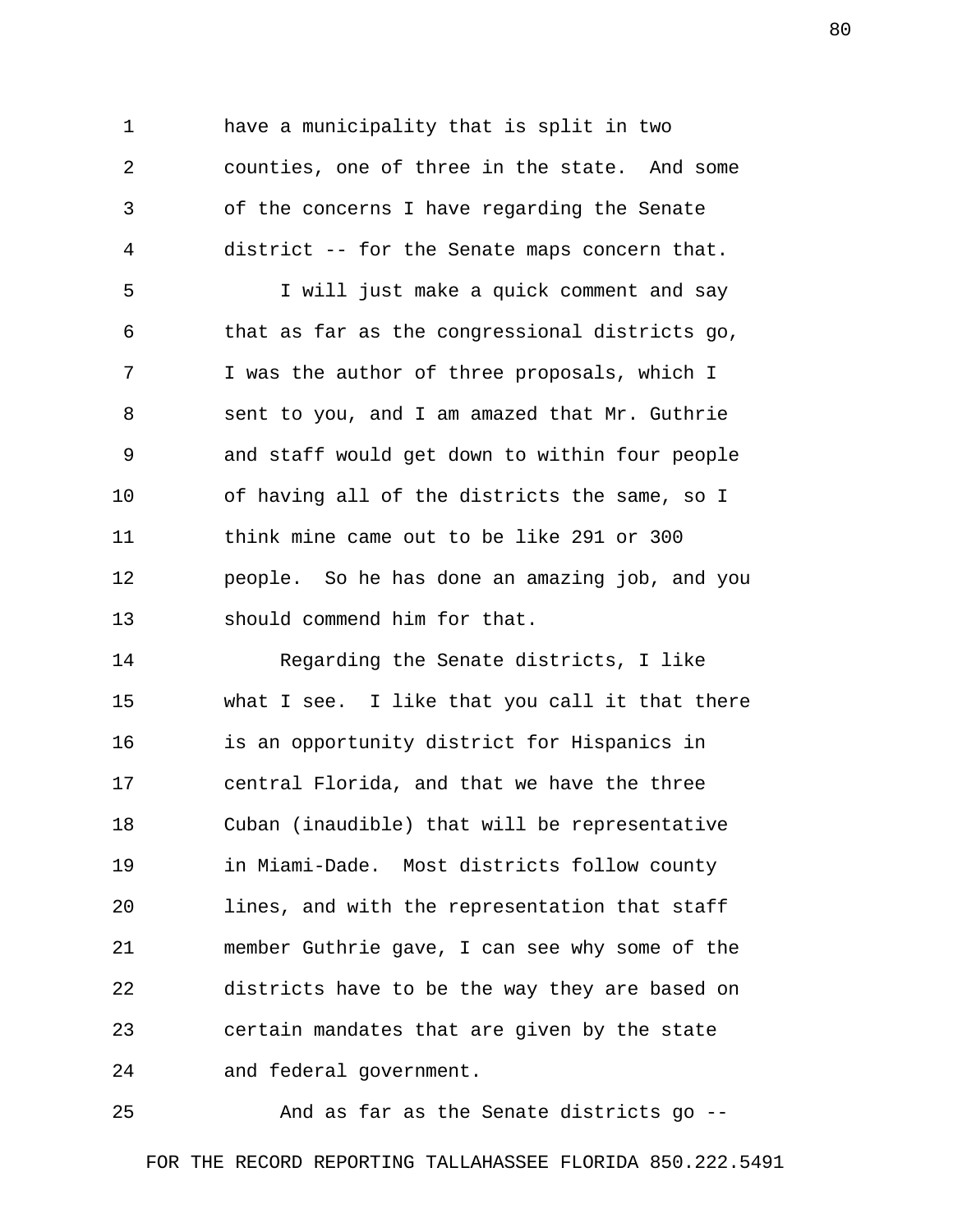1 they said Congressional District 13, which I 2 currently reside, and we like to have our 3 congressional districts compact, and 4 Congressional District 13 has both Sarasota and 5 Manatee County, and we like that. As far as 6 the State Senate districts, which would be 7 Districts 21 and 23, I like currently the way 8 the proposal is, because it is split. District 9 21 and 23 are now more compact than they have 10 been, District 23 in particular. And as an 11 example of representation, Ms. May, who just 12 spoke before me, was talking about her House 13 member for the Congress being an hour and a 14 half away. In our Senate district, I am in 15 that -- the one district of Manatee County that 16 is in current District 23, and Senator Detert, 17 who is my Senator, has her offices 20 miles 18 away, where Senator Bennett has his offices in 19 District 21, five miles away. So I think the 20 current plan does compensate for that, even 21 though it does have to count -- or even though 22 it has to split our municipality in two, which 23 the county lines do already, I do see the 24 proposals both in the Senate district and the 25 congressional districts a big improvement over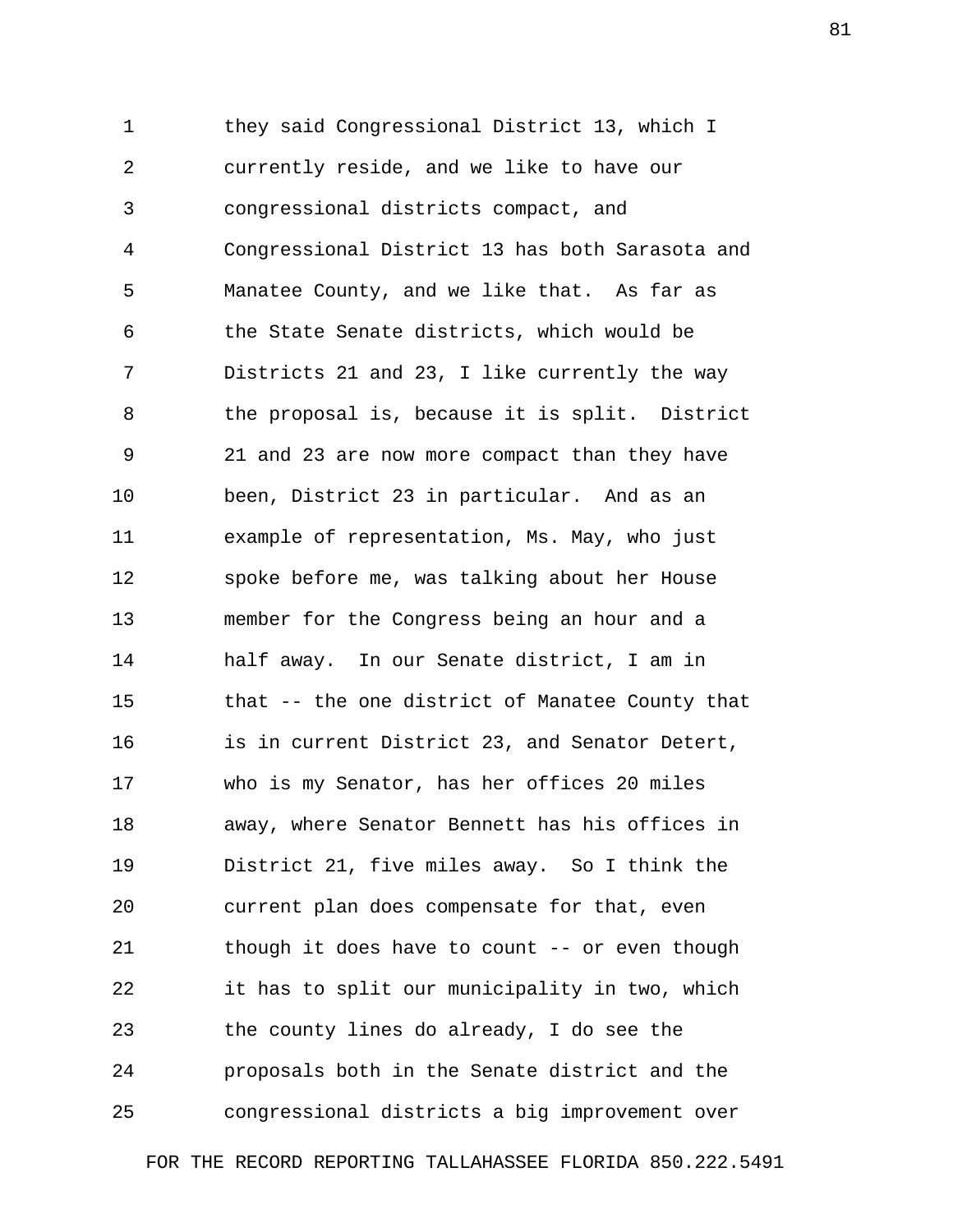1 what we have had in the past, and I commend you 2 and your staff for the great job you have done, 3 and I would like to say that I like the 4 districts you have and congratulate you for 5 your work.

 6 SENATOR GAETZ: Thank you very much, sir, 7 and thank you for your submission of maps.

 8 Next we will hear from Lee Ann Thomas, who 9 is the Assistant County Manager in Polk County, 10 and she comes from Bartow. Ma'am, thank you 11 for your service to your community, and you are 12 recognized.

13 MS. THOMAS: Thank you, and good 14 afternoon.

15 Senators, having been involved in the 16 redistricting of our county commission seats, I 17 appreciate the work involved in this process, I 18 know it is not easy, and obviously it is on a 19 much larger scale. And, Mr. Guthrie, I enjoyed 20 your presentation, well done. However, Polk 21 County is one of the untidy counties that you 22 mentioned.

23 The Board of County Commissioners passed a 24 resolution drafted in conjunction with our 25 delegation requesting the Legislature pursue a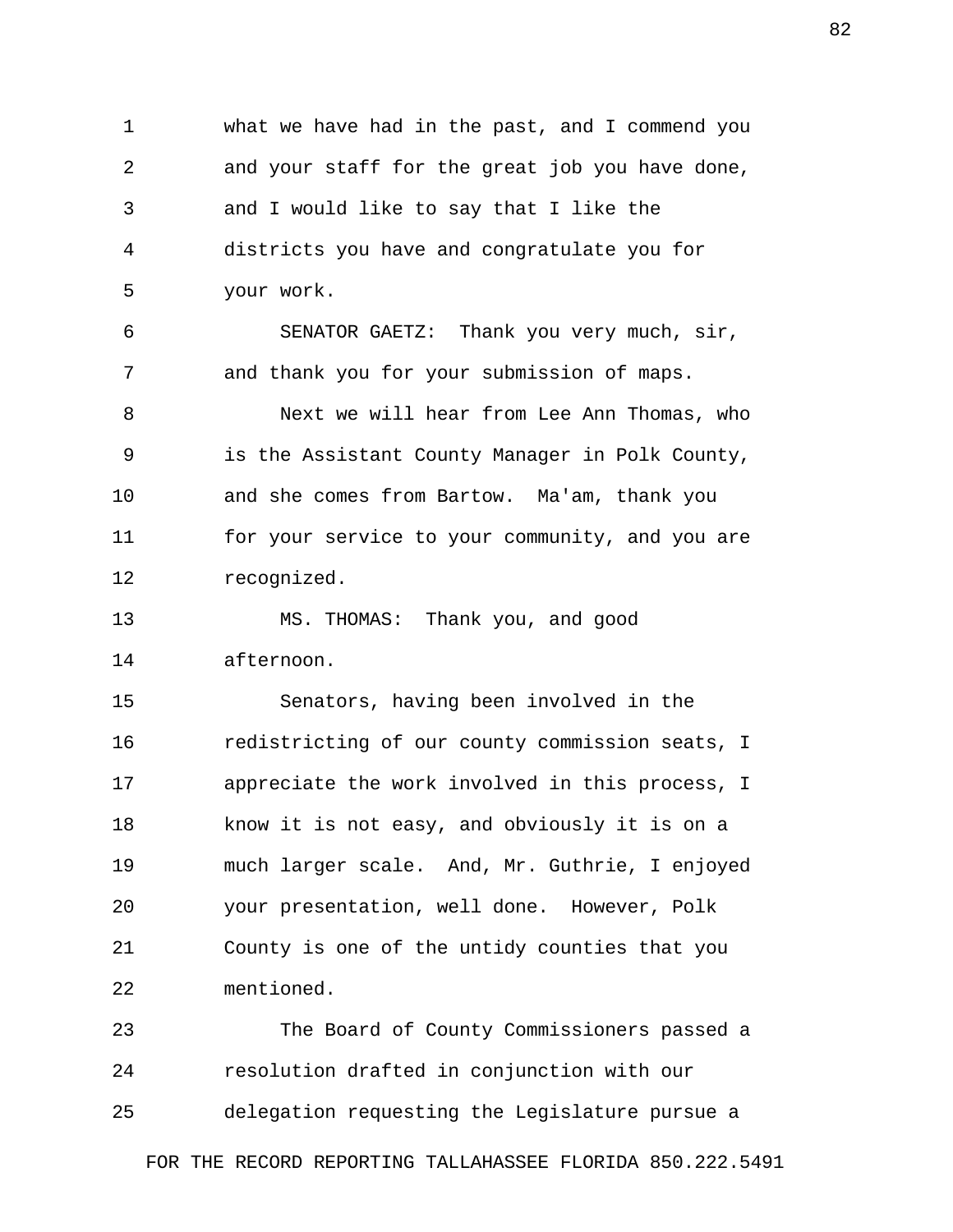1 redistricting plan that results in Polk County 2 keeping a minimum of two Polk County-based 3 State Senators and keeping a minimum of one 4 Polk County-based U.S. Congressman. This 5 proposal does not allow for either two Polk 6 County-based State Senators or one Polk 7 County-based U.S. Congressman. Therefore, 8 while Polk County supports, along with our 9 friends in Winter Haven, Auburndale and Lake 10 Alfred who spoke earlier in support of State 11 Senate District 15, we request consideration of 12 a way to make Polk County a tidy county for the 13 State Senate and our U.S. congressional 14 districts. Thank you for your time.

15 SENATOR GAETZ: Is there anyone else who 16 would like to testify publicly and who did not 17 have the opportunity to fill out an appearance 18 card? Is there anyone else who would like to 19 testify publicly? If not -- sir, if you will 20 come forward, we would be delighted to hear 21 from you, and we would ask that you fill out an 22 appearance card and maybe if you would tell us 23 your name and where you are from just when you 24 get started. You are recognized, sir.

25 MR. FREEMAN: Mr. Chairman, my name is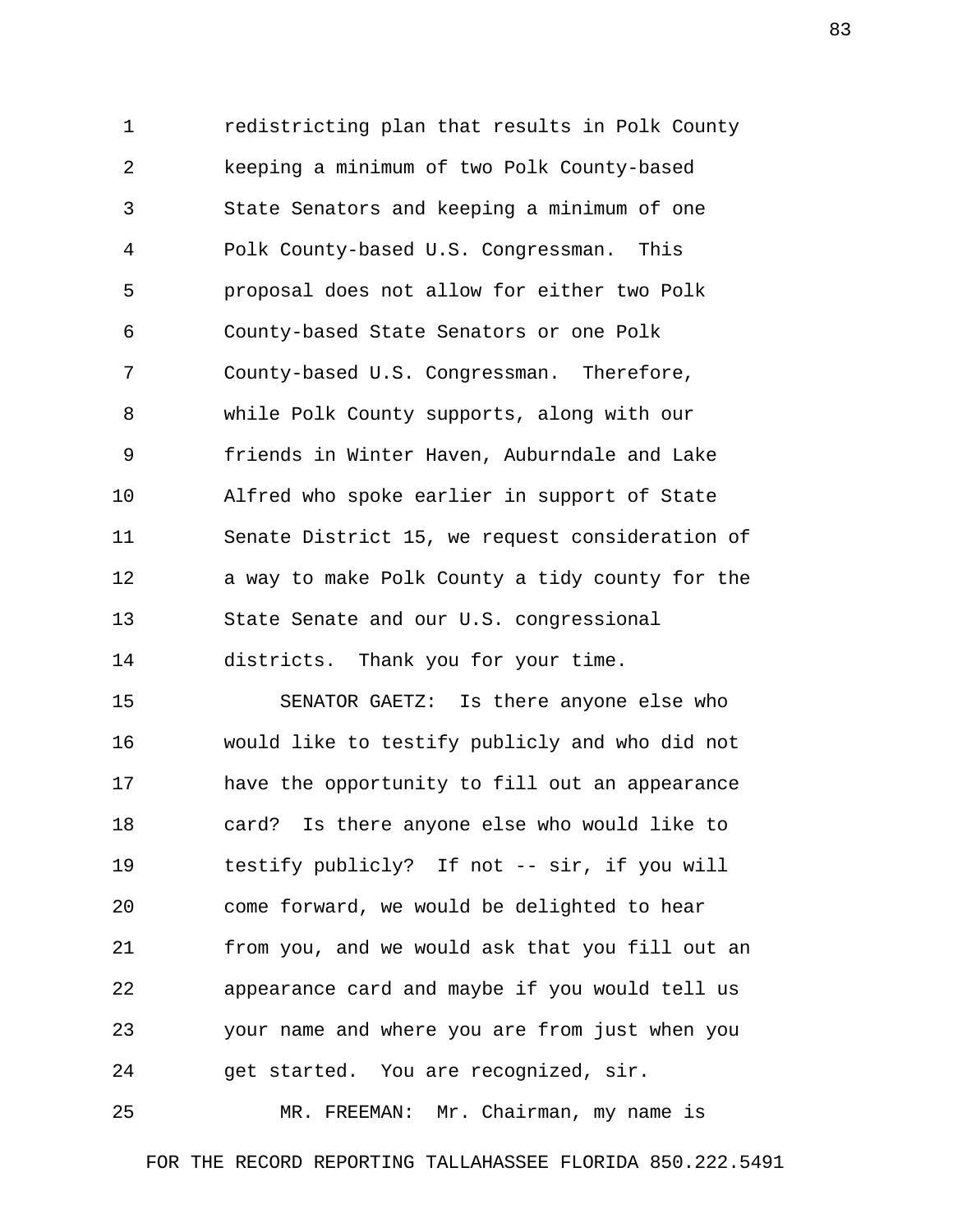1 Clarence Shahid Freeman, and I am from Palm 2 Beach County. I had the privilege of going 3 before this Committee at the beautiful Lynn 4 University. And, Mr. Chairman, I want to say 5 that I know that this job is very, very hard, 6 and I know that you all took a lot of flack. I 7 was there that day, and I saw the bombs coming 8 from Republicans and Democrats and everybody 9 else.

10 But in the final analysis of things, I 11 want to say that I appreciate the communication 12 that I got. When I had some questions to be 13 asked, I got my answers back the same day, 14 which is sometimes very unusual when you are 15 dealing with politicians.

16 I want to say that we are pleased to see 17 that there is a -- everybody is not happy, but 18 I believe the majority is happy. And I just 19 wanted to come before this Committee and say 20 thank you very, very much for the professional 21 job that you have done. I am glad to see 22 people that's talking for once that government 23 is open to the public. So thank you very, very 24 much. That is a big win for the state of 25 Florida.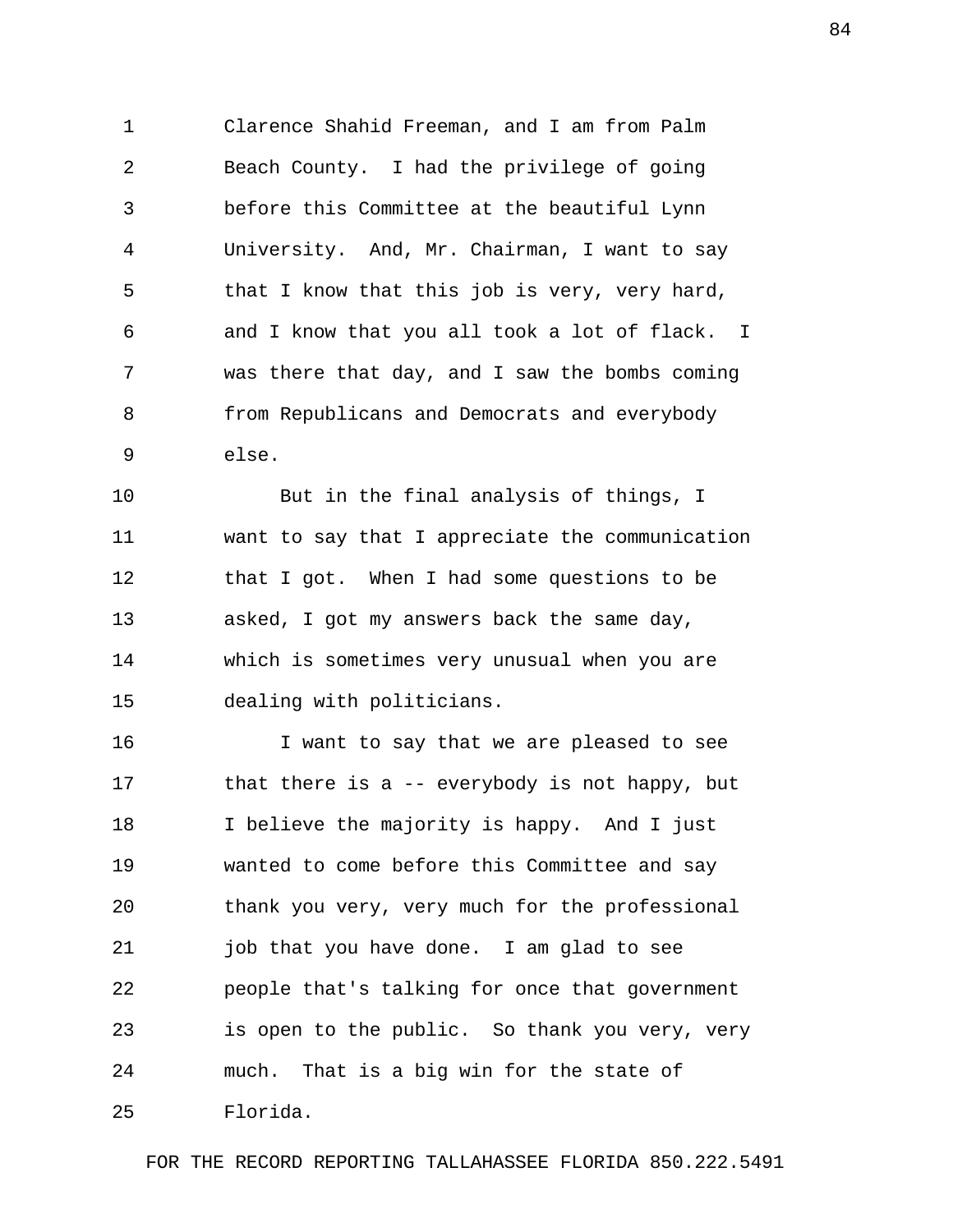1 SENATOR GAETZ: Thank you very much, sir, 2 appreciate your testimony.

 3 Is there anyone else who did not have the 4 opportunity to testify who would like to 5 testify before the Committee on this topic? 6 If not, then the next order of business 7 will be The Florida Channel's compilation of 8 comments and critiques that we received over 9 the Internet and by phone and other electronic 10 means, and while that is being keyed up, 11 President Margolis moves that we stand in 12 recess until the hour of 3:15 to give members 13 an opportunity to return phone calls and to tee 14 up The Florida Channel presentation. Without 15 objection, that motion is adopted. 16 (Brief recess taken.) 17 SENATOR GAETZ: Committee members, please 18 take your seats. Members of the audience, 19 please take your seats. 20 Our next order of business is a video 21 presentation of comments, suggestions and 22 criticisms we have received through e-mail, 23 voice mail, Twitter, Facebook and other

24 electronic means. All together more than 500

25 Floridians chose to accept our invitation to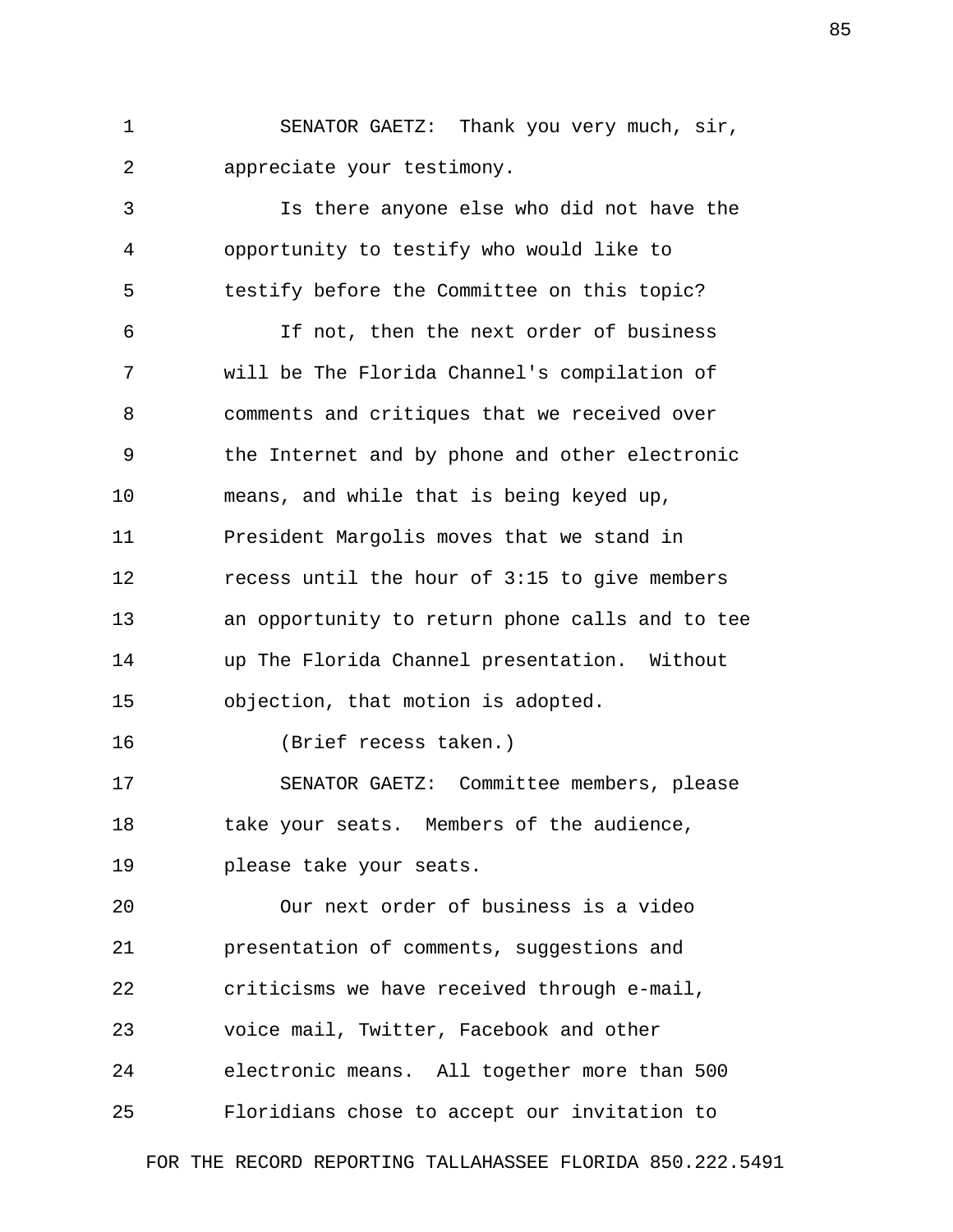1 provide additional comments. And to put that 2 in perspective, at our public hearings this 3 summer, we heard from an average of 67 speakers 4 at each public hearing.

 5 President Haridopolos has given us a 6 mandate that we be as open and transparent as 7 possible. I hope there has been ample evidence 8 that that has been the case.

 9 Staff tells me that feedback during the 10 past eight days was split between those who 11 favored the proposed plans and those who 12 objected, with an edge going to those who 13 supported the PCBs. However, we will show you 14 a sampling that was developed and produced by 15 The Florida Channel so that there will be a 16 fair representation of the comments that have 17 been received.

18 Because we received more feedback than we 19 have time to hear today, we have asked 20 professional staff to give priority to the more 21 specific suggestions and the more pointed 22 criticisms, and then to provide a balance 23 sampling of general comments for and against 24 the proposed plans, and that is what you will 25 see.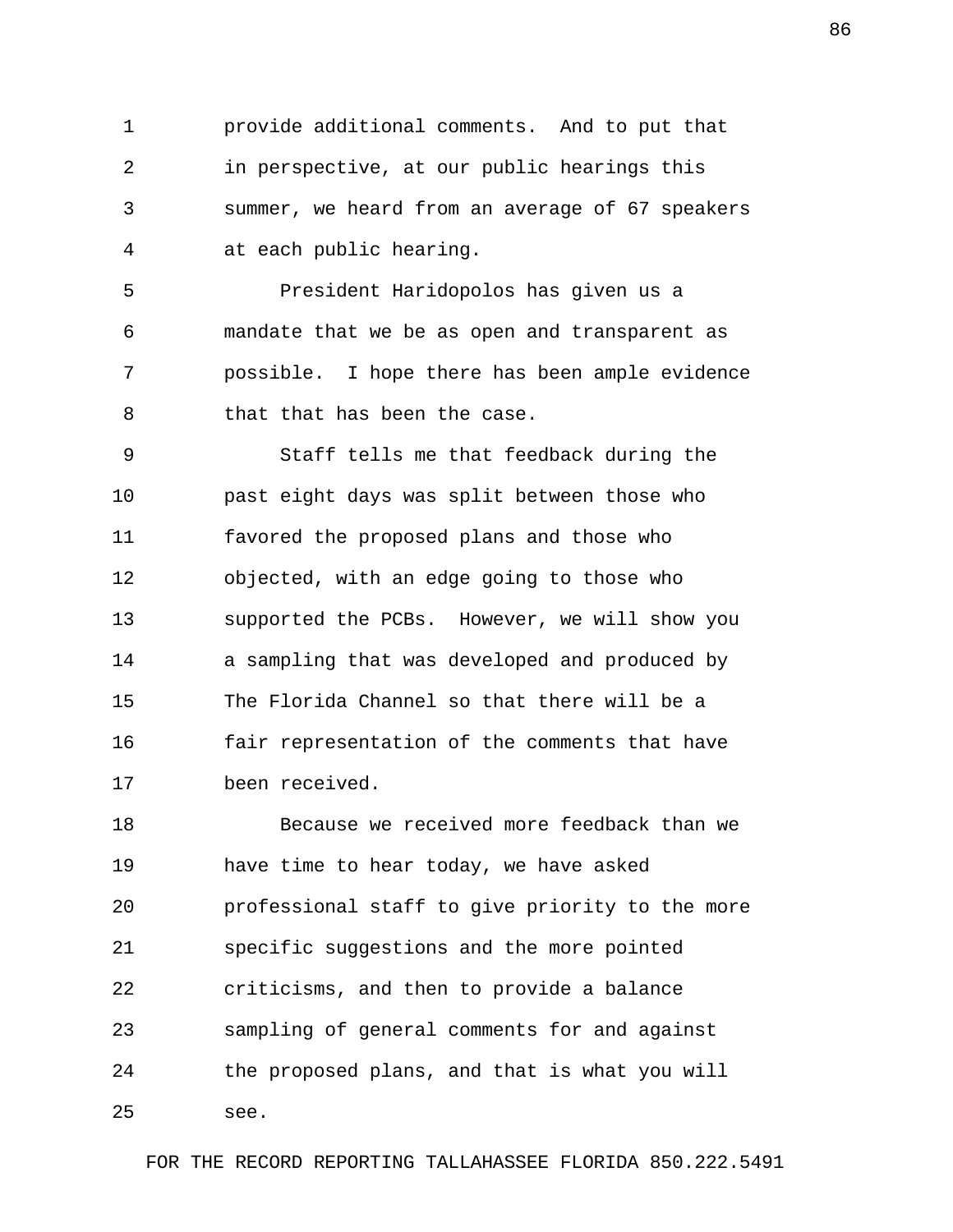1 Many of the more specific comments were 2 directed at particular areas, and a portion of 3 the presentation will focus on the Panhandle, 4 proposed Congressional District 3, the Tampa 5 Bay area, Polk County, Orange and Osceola 6 Counties, the Space Coast and Charlotte County, 7 and then we will conclude with more general pro 8 and con submissions.

 9 I wish to underscore for members of the 10 public, as well as the Committee, that comments 11 sent to us -- all comments sent to us, pro or 12 con, no matter in how -- in what fashion they 13 were phrased, will be posted on the Senate's 14 redistricting web page by next week. We also 15 will post the transcripts from our interim 16 meetings, as Mr. Guthrie explained. So I would 17 encourage all committee members to please visit 18 the site. I know you have been reviewing all 19 of the transcripts and documents that we have 20 had available, but please review all of the new 21 public comments that have come in as well.

22 Thanks to our friends of The Florida 23 Channel for helping our professional staff put 24 together this video record of the testimony we 25 have received on the PCBs, and I would like to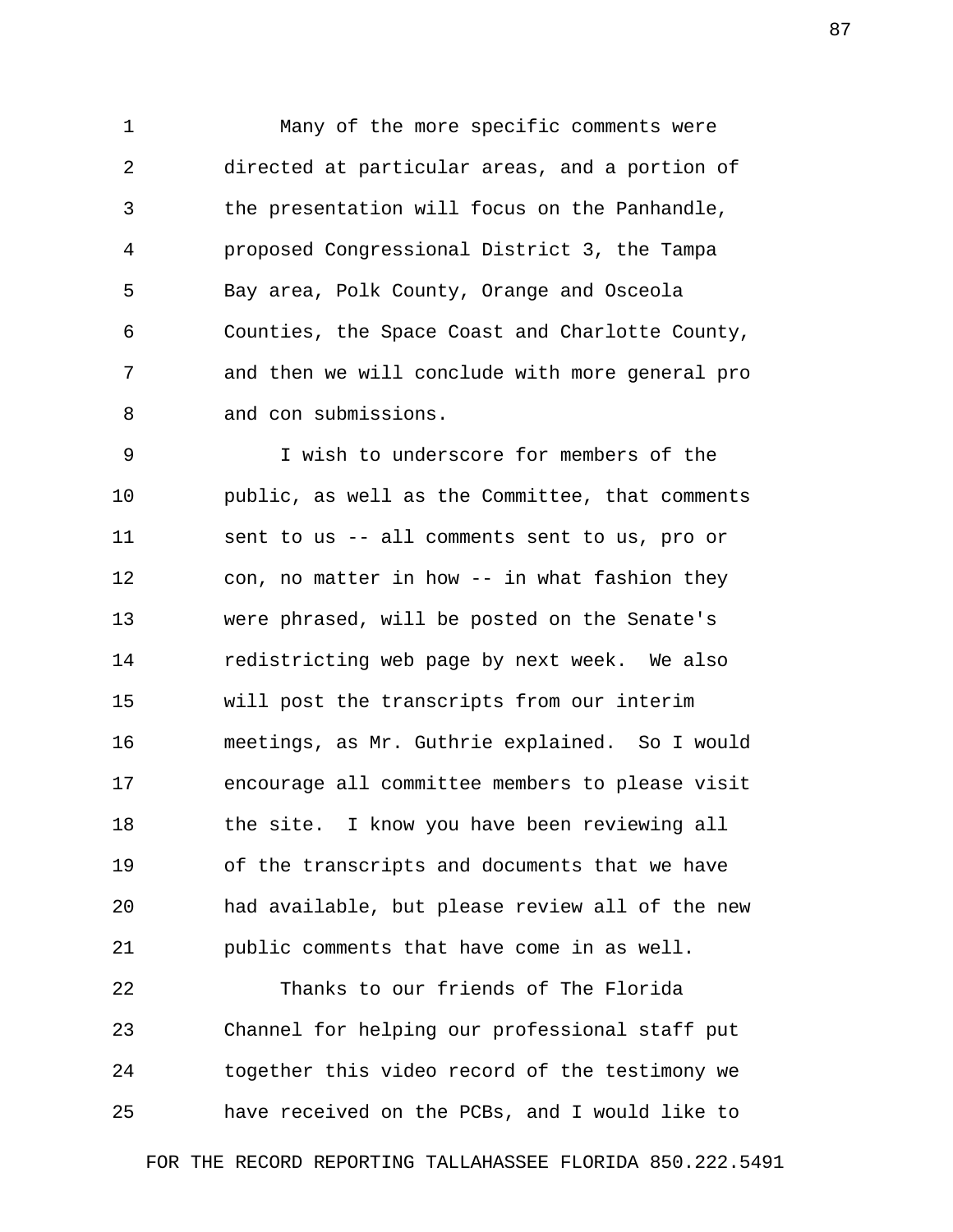1 ask Mr. Guthrie if he would introduce any other 2 comments on The Florida Channel presentation, 3 and then we will watch it. Mr. Guthrie? 4 MR. GUTHRIE: Thank you, Mr. Chairman. I 5 believe the video is ready to run. It kind of 6 speaks for itself. What we did is sent out a 7 request to, as you said earlier, to all of the 8 citizens who had participated in the 26 public 9 hearings, as well as most local officials in 10 Florida, inviting them to communicate by 11 e-mail, by Twitter, by Facebook, by YouTube 12 videos or by calling 1-855-FLAMAPS. We've got 13 something on the order of 500 responses. We 14 are going to hear a sampling of about 140, 150 15 of those today. The ones you are going to hear 16 today are, I think, the -- a best -- best of 17 breed of the comments that have come in to 18 date, and as you said, the others will all be 19 available on the website.

20 So I think we can listen to the 21 presentation. Thanks again to The Florida 22 Channel for helping us put it together.

23 SENATOR GAETZ: Well, then let's listen to 24 The Florida Channel presentation, these are our 25 constituents, and following that we will open

FOR THE RECORD REPORTING TALLAHASSEE FLORIDA 850.222.5491

88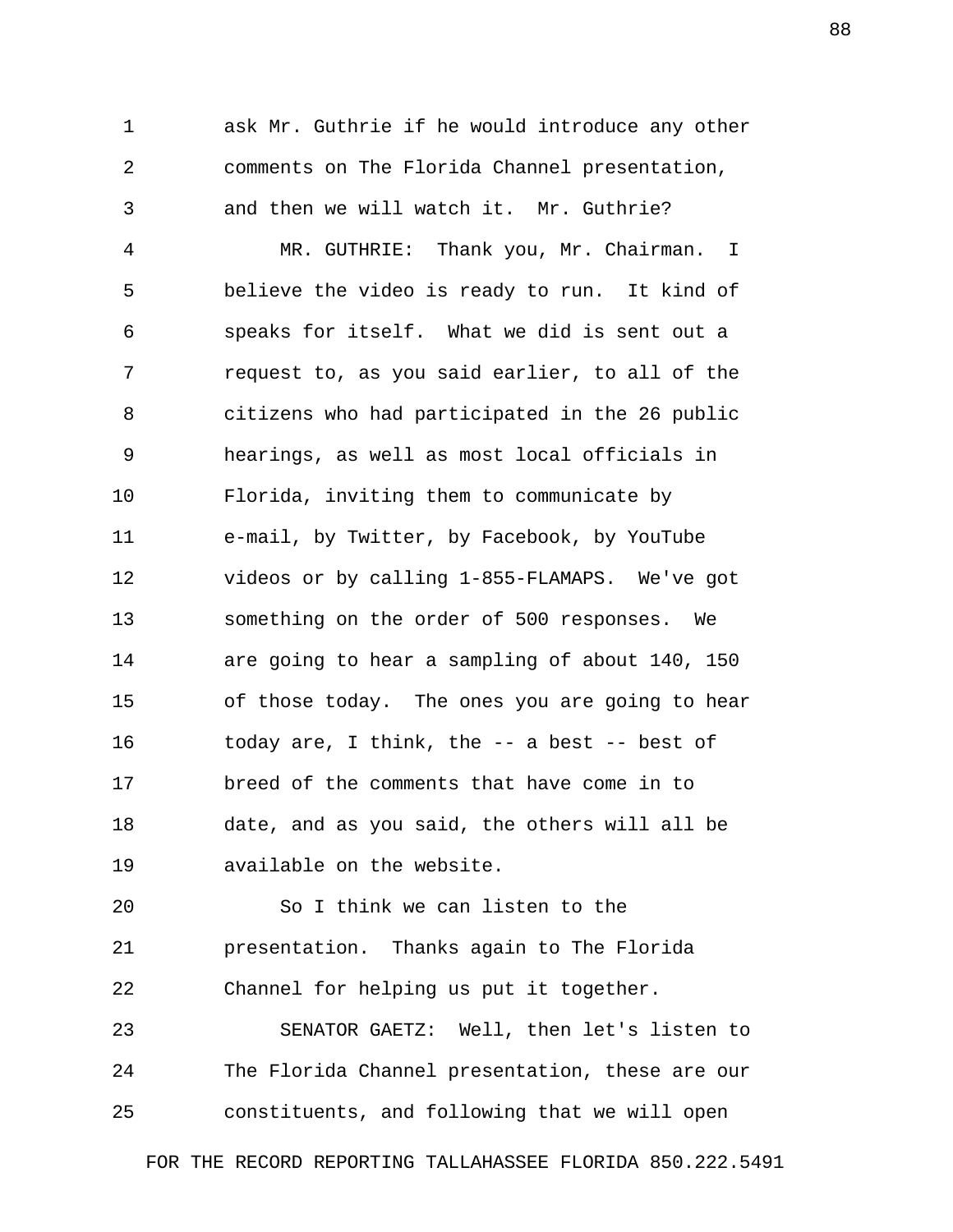1 for debate prior to taking up these matters and 2 voting them. And so let the cameras roll. 3 (Whereupon, the video presentation began.) 4 MR. CAMPBELL: My name is Joe Campbell. I 5 am the Supervisor of Elections in Highlands 6 County. I live in Sebring, Florida. 7 And I am looking at the plans for the 8 State Senate and congressional, State Senate 9 plan number S000S9004 and congressional 10 S000C9002. I love both plans. It keeps 11 Highlands County all intact, all in one 12 congressional and one state Senate district, 13 and I think it is a great plan. I just wanted 14 to let you know that, and I thank you for the 15 hard work y'all have been doing. I know it has 16 been a lot of work going on all around the 17 state like you have been doing, and I 18 appreciate it. Thank you, bye. 19 MR. KULSCAR: Hi, there. My name is David

20 Kulscar, I am from Tampa. I (inaudible) of the 21 Third District and the district of south 22 Florida, the 23rd.

23 Your districts are drawn simply to try and 24 make sure that African-Americans have a 25 majority of the population. I would say that

FOR THE RECORD REPORTING TALLAHASSEE FLORIDA 850.222.5491

89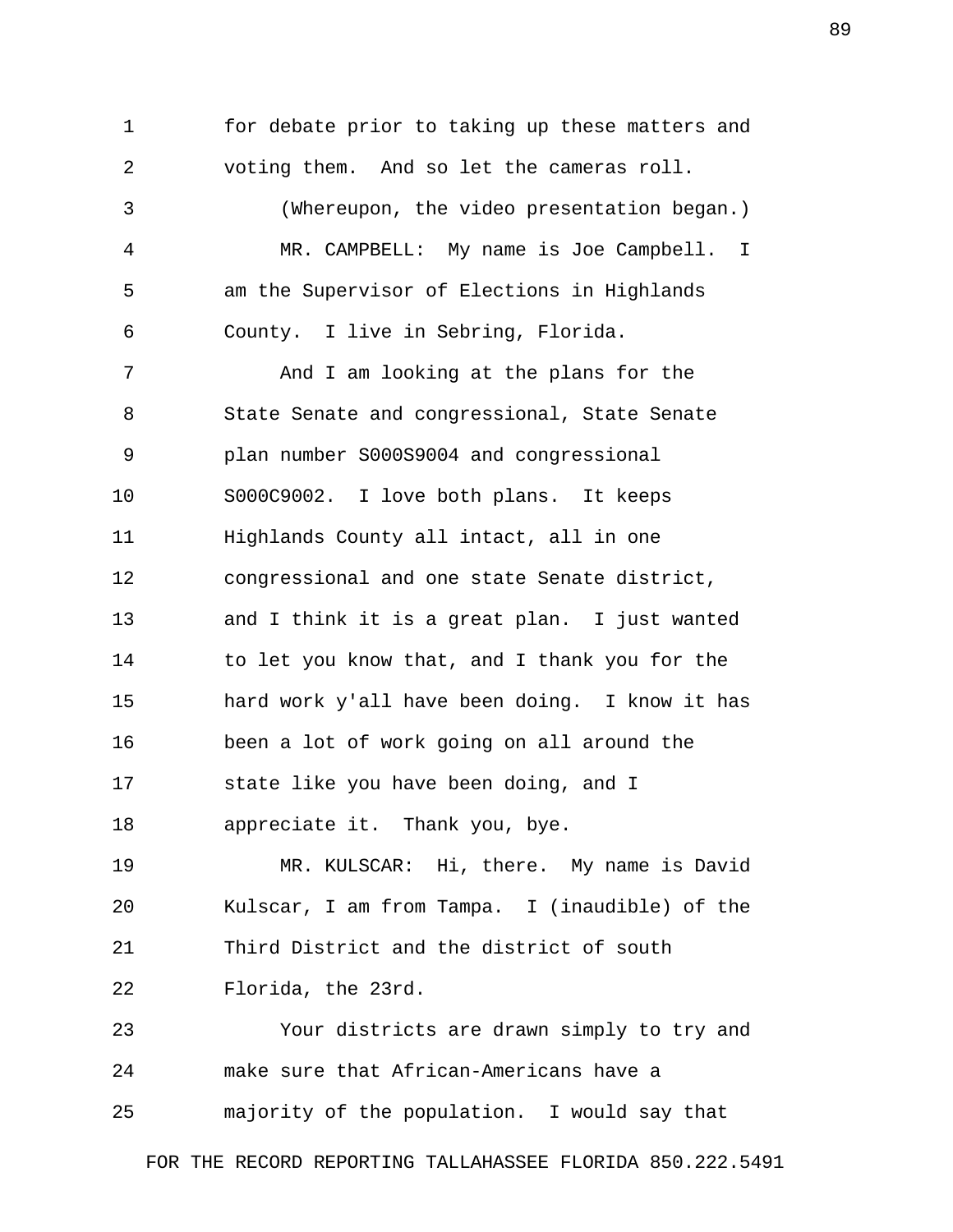1 those districts, you know, they are against the 2 amendments, the Constitution, State 3 Constitution, the Fair Districting amendment, 4 and you've (inaudible) seriously forget the 5 case of Georgia v. Ashcroft that affirmed that 6 blacks and other minority groups would best be 7 served if they were put into the same 8 districts, that they can possibly vote for a 9 candidate of their choosing, and it doesn't 10 have to be a district that has to be a majority 11 of the population that the minorities are, it 12 can simply just be a district that doesn't have 13 a chance of electing people or income level. 14 And also it seems like you guys are using 15 the Fair Districts simply as a vote 16 (inaudible), and that district is not compact, 17 and it is all done for the enrichment of, I 18 think, the incumbents. So please consider 19 redrawing these districts. 20 For the most part, I think you guys did an

21 all right job representing some districts, like 22 the one -- the new 26 and new 27. I do think 23 that you should try harder to try and get rid 24 of the Third District and the 23rd and the 25 Tampa district needs to be made to be in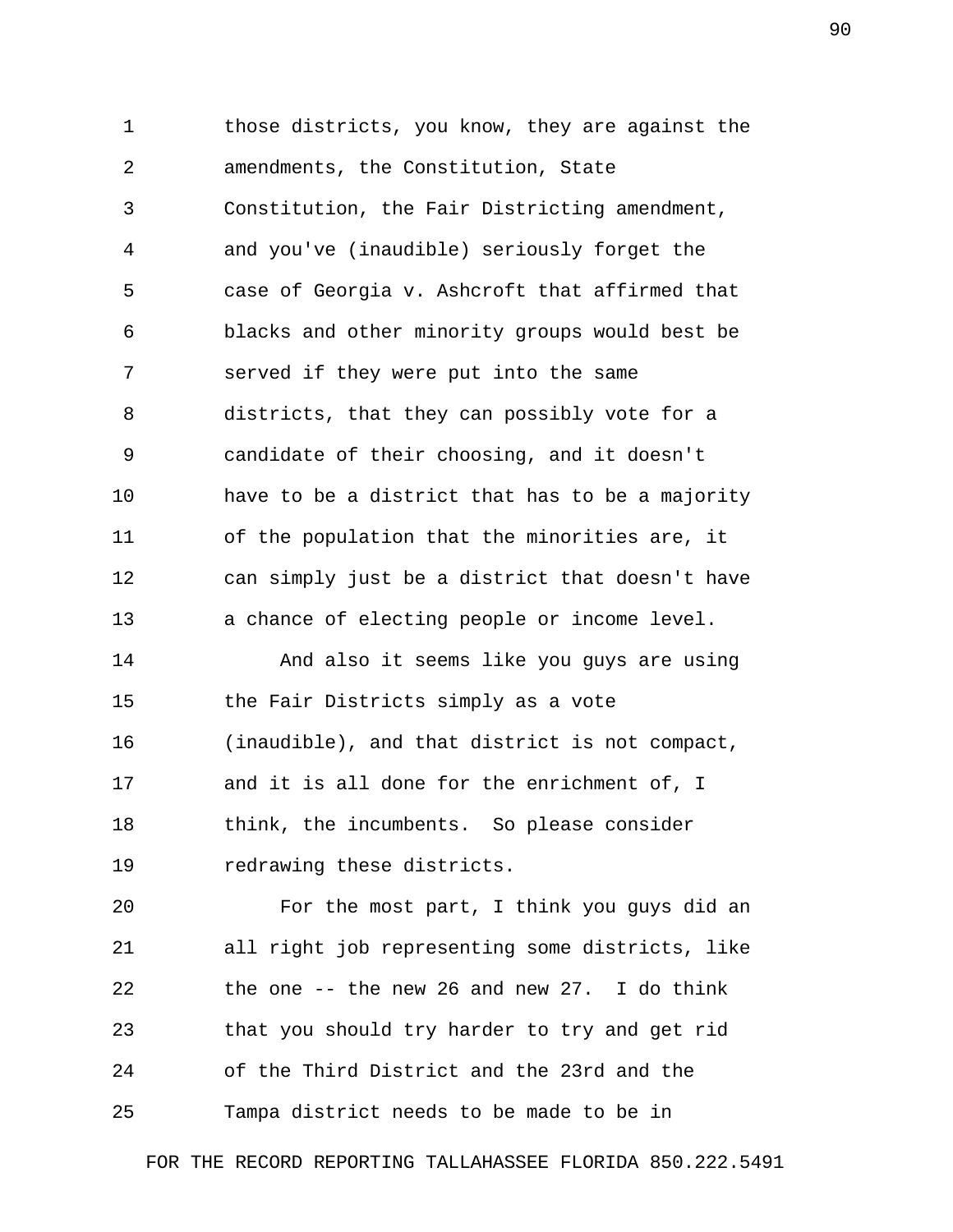1 Hillsborough only. Thank you, bye.

 2 MS. WIGGINS: This e-mail from Carolyn 3 Wiggins: Looking at your map of State Senate 4 districts S000S9004, it looks reasonable. 5 As a Jacksonville resident, I haven't been 6 happy with the way our districts are currently 7 drawn, but I do like what your new maps do. It 8 looks as though you've tried to follow the 9 county lines whenever possible. As a voter, I 10 appreciate your respecting our communities and 11 keeping us together. Thank you for listening 12 to us at your hearings earlier this year. 13 MR. CARLINER: From Facebook, this from 14 Louis Carliner: The initial maps that appeared 15 in today's *St. Petersburg Times* is a gross 16 perversion of the spirit and letter of the 17 constitutional amendment. It does to Lakeland 18 what the last redistricting plan did to Temple 19 Terrace. It is obvious that the current Senate 20 cannot be trusted to obey the law, and 21 responsibility for devising the plan needs to 22 be rested from the Florida Senate and House and 23 given to a truly independent body set up by the 24 Florida Supreme Court.

25 MR. PATTON: An e-mail from Alex Patton: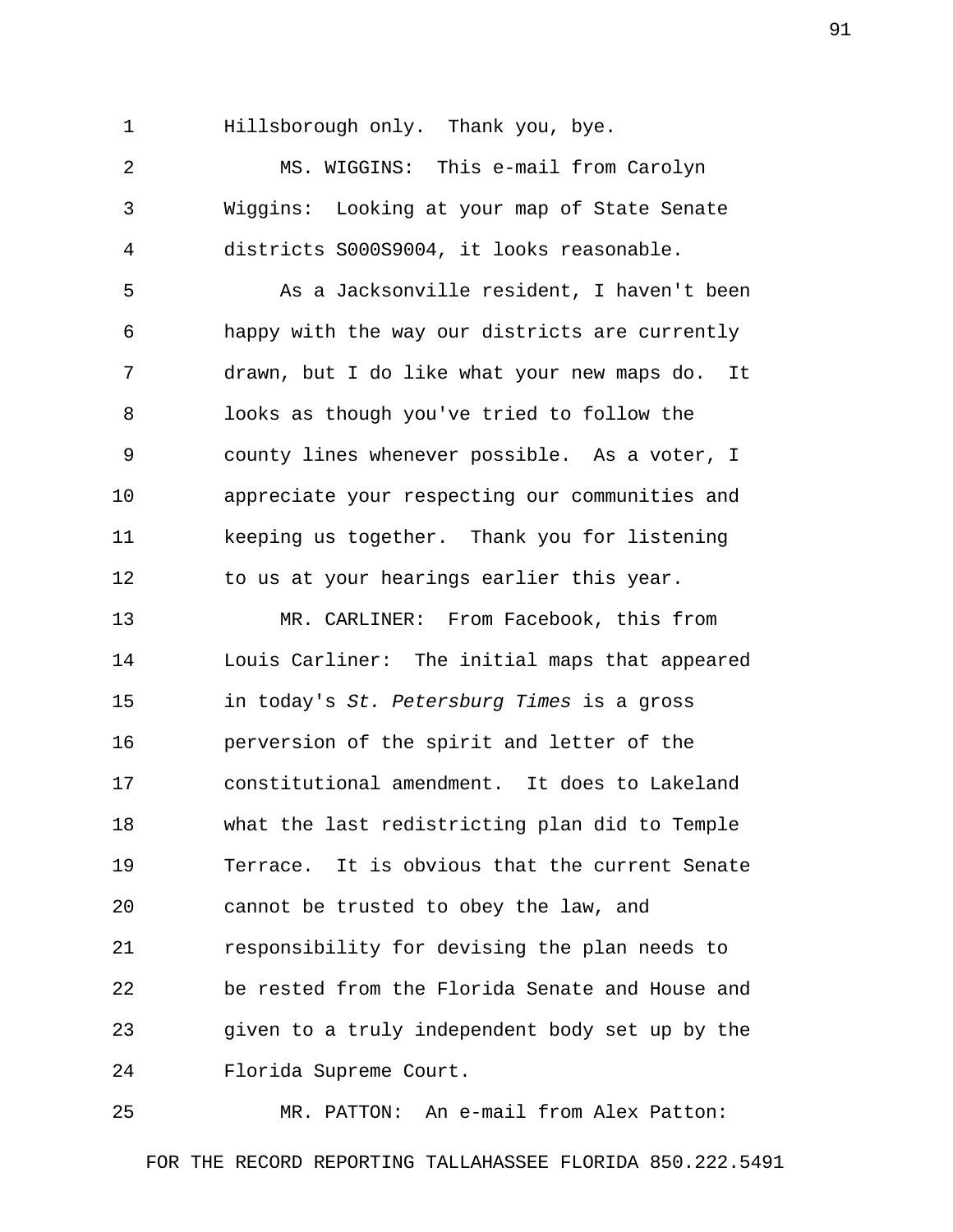1 First, thank you for allowing citizens to 2 participate in this redistricting process. As 3 a person that submitted a map for review after 4 hours of fun, I appreciate the chance to have 5 my voice heard. I also appreciate how tedious 6 and difficult this work is, so I would like to 7 send a special thank you to all the staff and 8 to the members of the Committee.

 9 When I started to draft my own maps for 10 submission, it was important to me to predict 11 the gains made by minorities over the past 20 12 years and to ensure compliance with the Voting 13 Rights Act. It is from personal experience 14 that I understand just how important minority 15 access seat is to Florida's minority 16 communities. Therefore, my goal was to draw 17 these seats first, protecting minority voting 18 rights. I believe the proposed map achieves 19 this goal.

20 Next I started in the Panhandle and drew 21 districts eastward. My one criticism of the 22 proposed maps is the splitting of the Panhandle 23 counties into beach and non-beach districts. I 24 think people of a county have more in common, 25 especially when it comes to a funding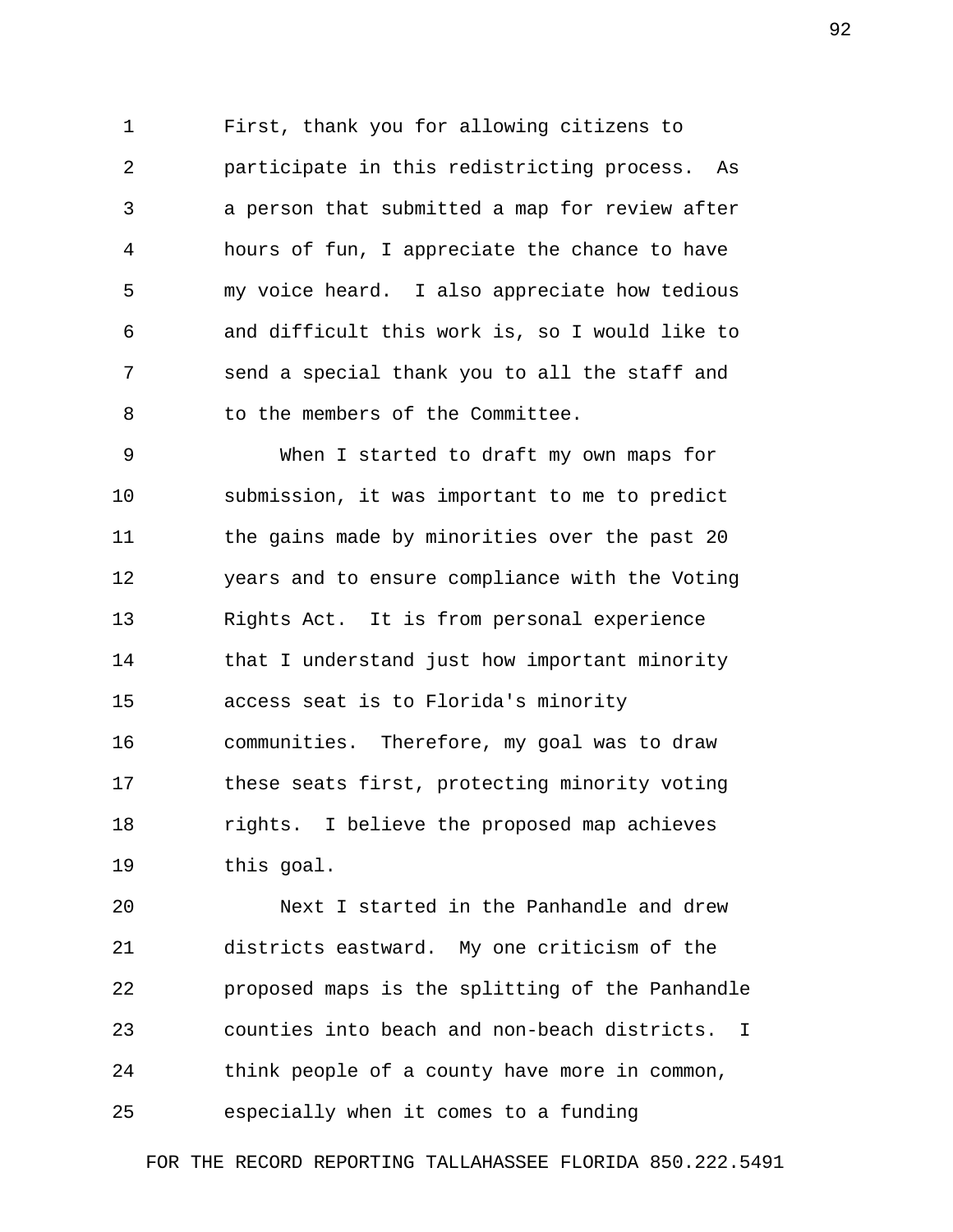1 mechanism, such as federal funding, than people 2 of a split county into north-south districts as 3 in the proposed Districts 2 and 4.

 4 I think the proposal does an adequate job 5 in the very difficult areas of Hillsborough and 6 south Florida, and I especially appreciate the 7 elimination of districts that transverse the 8 entire peninsula of Florida as currently 9 exists.

10 In summary, I think the proposed maps meet 11 the goal of protecting minority voting rights, 12 and for that I again thank the Committee and 13 staff for their work.

14 MR. YODER: From John Yoder: I am looking 15 over the map proposed for redistricting 16 Florida, and I'm wondering if the Committee 17 really listened to the participants and 18 speakers when it met with Sarasota citizens 19 recently. The fact that they did not may be 20 expected given the Committee's obvious bias, 21 but to fail to respond to the legal mandate of 22 the voter-approved constitutional amendment is 23 a disappointing in the extreme.

24 The proposed map seems designed to 25 perpetuate Florida's reputation as the most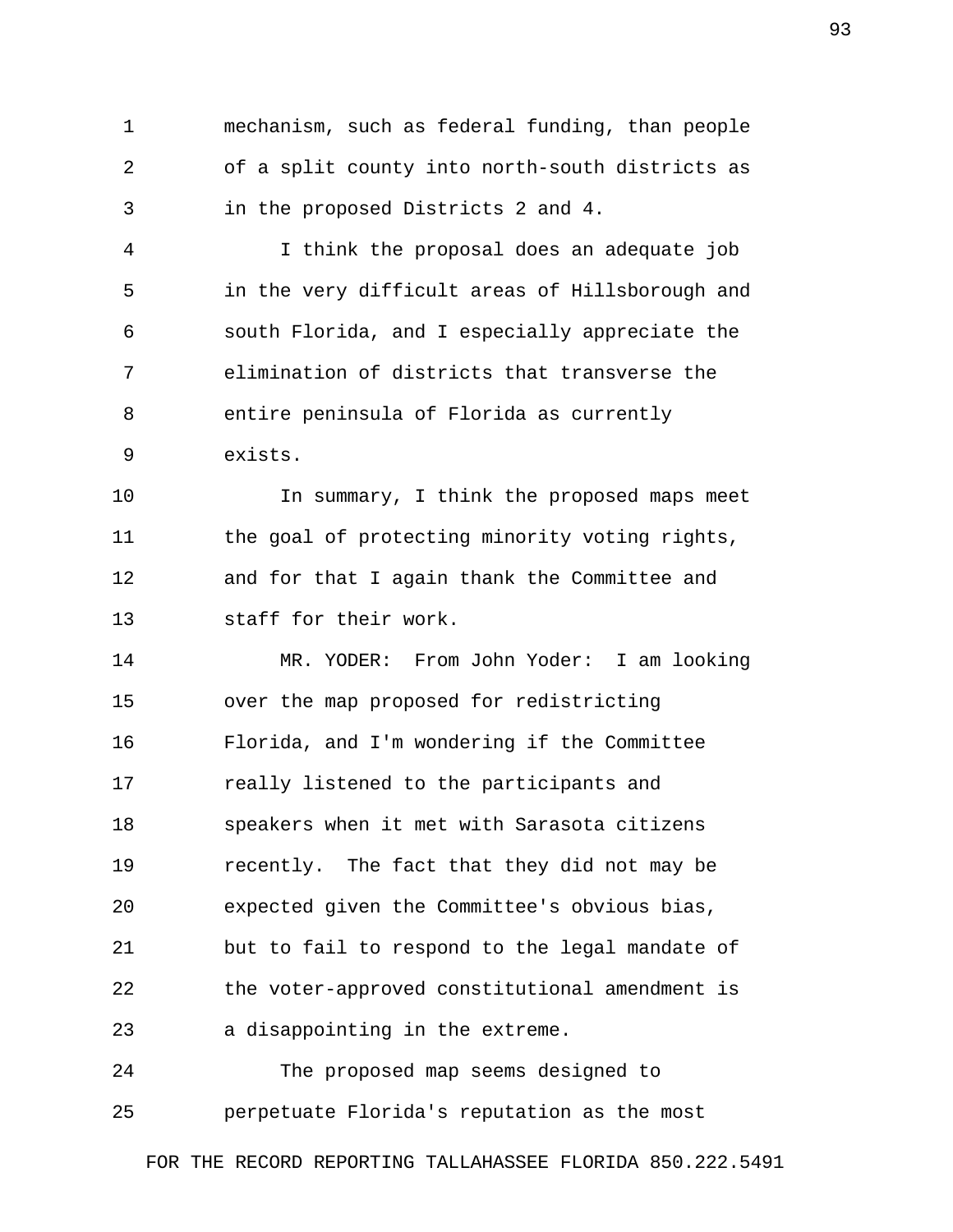1 gerrymandered state in the Union. You can do 2 better. You could start by separating Manatee 3 and Sarasota Counties as separate, independent 4 voting districts.

 5 MS. GRAVES: From Jacksonville, this 6 e-mail from Cindy Graves: You have done an 7 excellent job in redistricting Florida. I 8 attended the meeting in my area and can see 9 that you have addressed the concerns of my 10 fellow citizens and helped to ensure a fair 11 election process for Florida's future.

12 Our family is especially impressed with 13 your adherence to Amendment 5 and 6. We also 14 appreciate that you seemed to follow the county 15 lines where you could. Most especially, I 16 can't recall any public measure that requested 17 so much input.

18 Thank you for your time and effort and 19 especially for keeping this entire process in 20 the sunshine. I enjoyed participating in this 21 historic moment using technology and the public 22 hearings. You are to be commended as our 23 community has been well served.

24 MR. GILMAN: Good day, my name is James 25 Gilman. I am in Duval County, I live in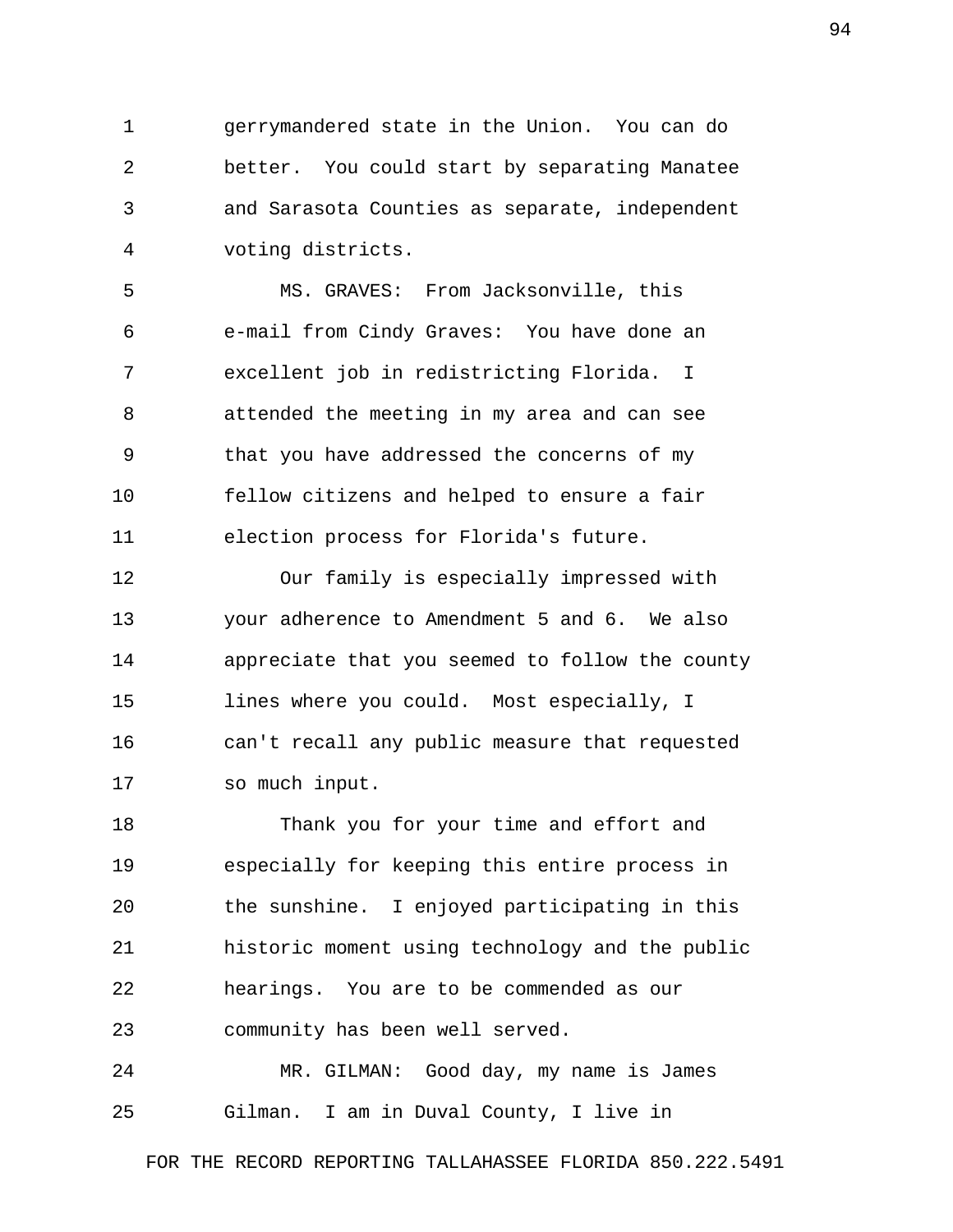1 Jacksonville. I am -- have been a resident 2 here for the last ten plus years. I am calling 3 in reference to the congressional districts. I 4 was in District 3. It appears that I am still 5 in District 3.

 6 District 3 is -- it doesn't matter whether 7 I am in 3, 4 or 5; however, I voted for the 8 Fair Districts amendment, and if I am reading 9 this map correctly, it seems no different than 10 it was before, even to we might have a few more 11 congressional districts, but it is -- I would 12 say you did not listen to the voters in drawing 13 these things, and I am quite displeased with 14 it. If at anything, it looks more 15 gerrymandered than before.

16 MS. WHITE: From Imogene White in Orlando: 17 I have reviewed the proposed redistricting maps 18 for the Florida Senate and the Florida 19 congressional districts. I think that these 20 proposed maps appear to be fair representation 21 of Florida's population.

22 The proposed districts in both of these 23 maps appear to be compact. These districts 24 follow county lines and geographical landmarks, 25 which are very sensible.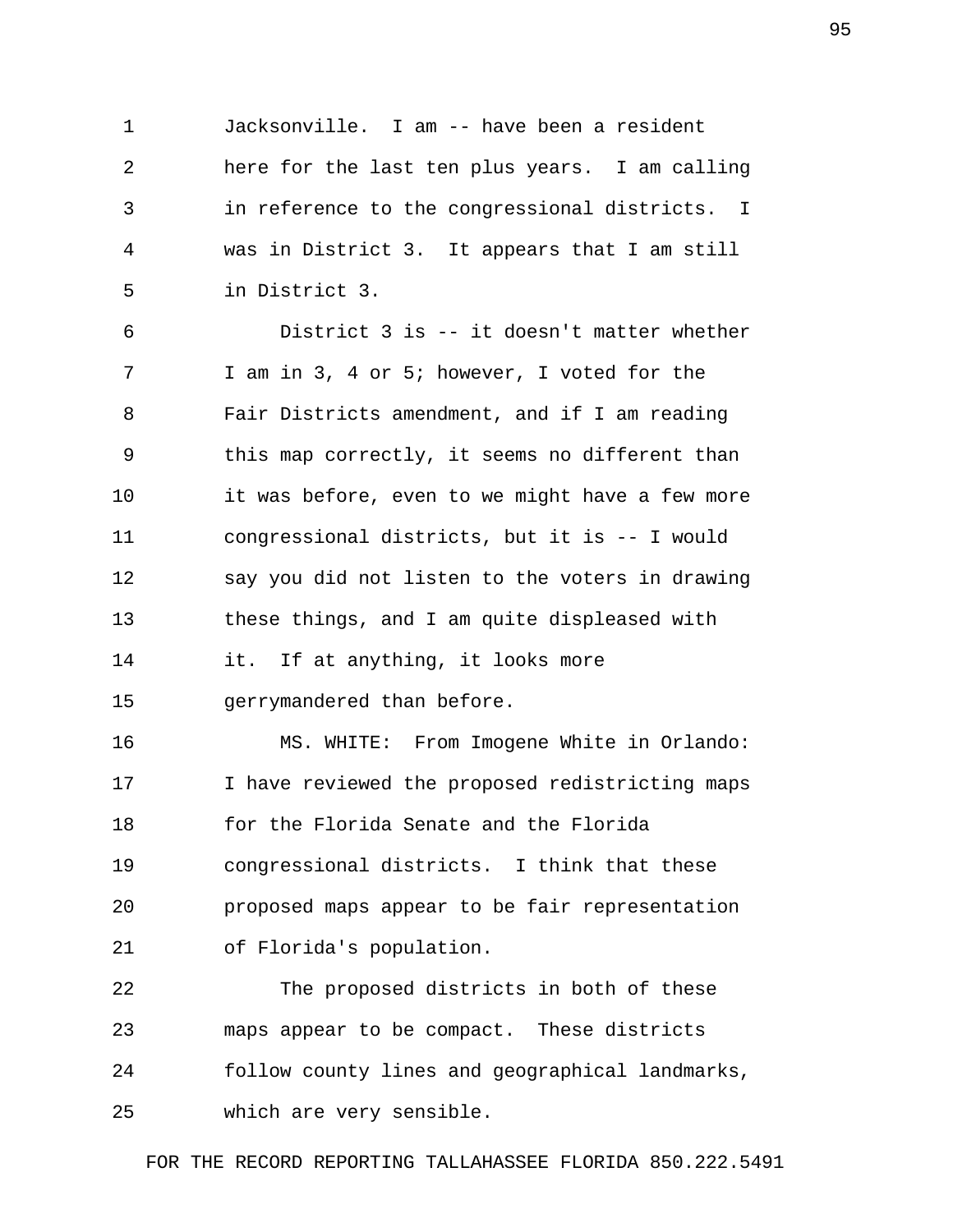1 This has been a daunting task, and I think 2 the Senate Committee on Reapportionment 3 produced two well-balanced plans in Senate plan 4 S000S9004. Thank you for your efforts. 5 MR. STEFFENS: Nick Steffens Tweeted: I 6 am glad Florida Dems are upset now about 7 redistrict 2012 and Florida Senate maps, but 8 how great would it have been if we'd have had a 9 map of our own? 10 MS. STEVENS: Sandy Stevens writes: 11 Comments regarding district lines drawn in the 12 Panhandle area. District 6 lines are fully 13 inclusive of the counties to which it 14 represents. The Senate has done its due 15 diligence in creating a solid district that 16 does not split representation within 17 communities. Tallahassee and surrounding areas 18 will be well represented. 19 MR. BRITON: Yes, this is Kenny Palm 20 Briton in Perry, Florida. I am calling in 21 reference to the Senate congressional map and 22 the Senate redistricting map. Both of them are 23 out of proportion for the big view. You are 24 giving Leon County 58 percent of the vote in 25 the Senate map. That is unfair to the small

FOR THE RECORD REPORTING TALLAHASSEE FLORIDA 850.222.5491

96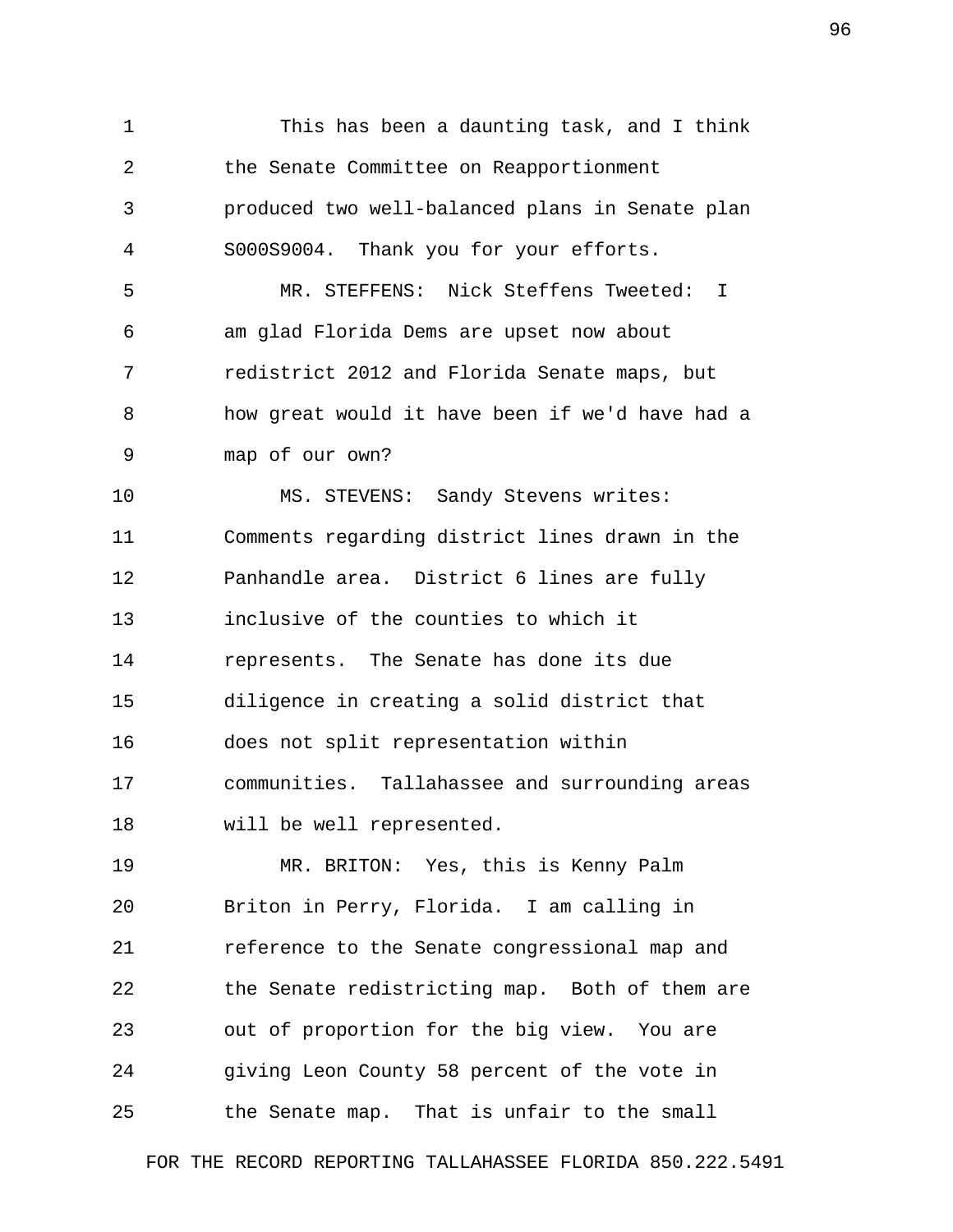1 rural counties.

 2 If you are going to draw a district in the 3 big population centers, you need to give the 4 small counties an equal opportunity to make the 5 candidate of their choice and not have to live 6 with what one county decides they want to 7 elect.

 8 The congressional map also you have given 9 between Bay County and Leon County almost 10 60 percent of the vote, and it gives one-third 11 to the small rural counties, and that should be 12 addressed also. The big population centers, 13 again, should be busted up so the small 14 counties can have a voice to say in who they 15 want to elect as their representative and not 16 have to have -- put up with a choice somebody 17 else makes.

18 Also, Taylor County has more in common in 19 Lafayette, Dixie, Madison, Hamilton, Suwannee 20 Counties than we do with Franklin, Wakulla, 21 Leon, Gadsden, Jackson, Liberty and Calhoun 22 Counties and Gulf Counties, and it doesn't make 23 sense to put us in a district with them. It is 24 unfair. You can do better. Thank you.

25 MR. HAGAN: Morgan Hagan from Tallahassee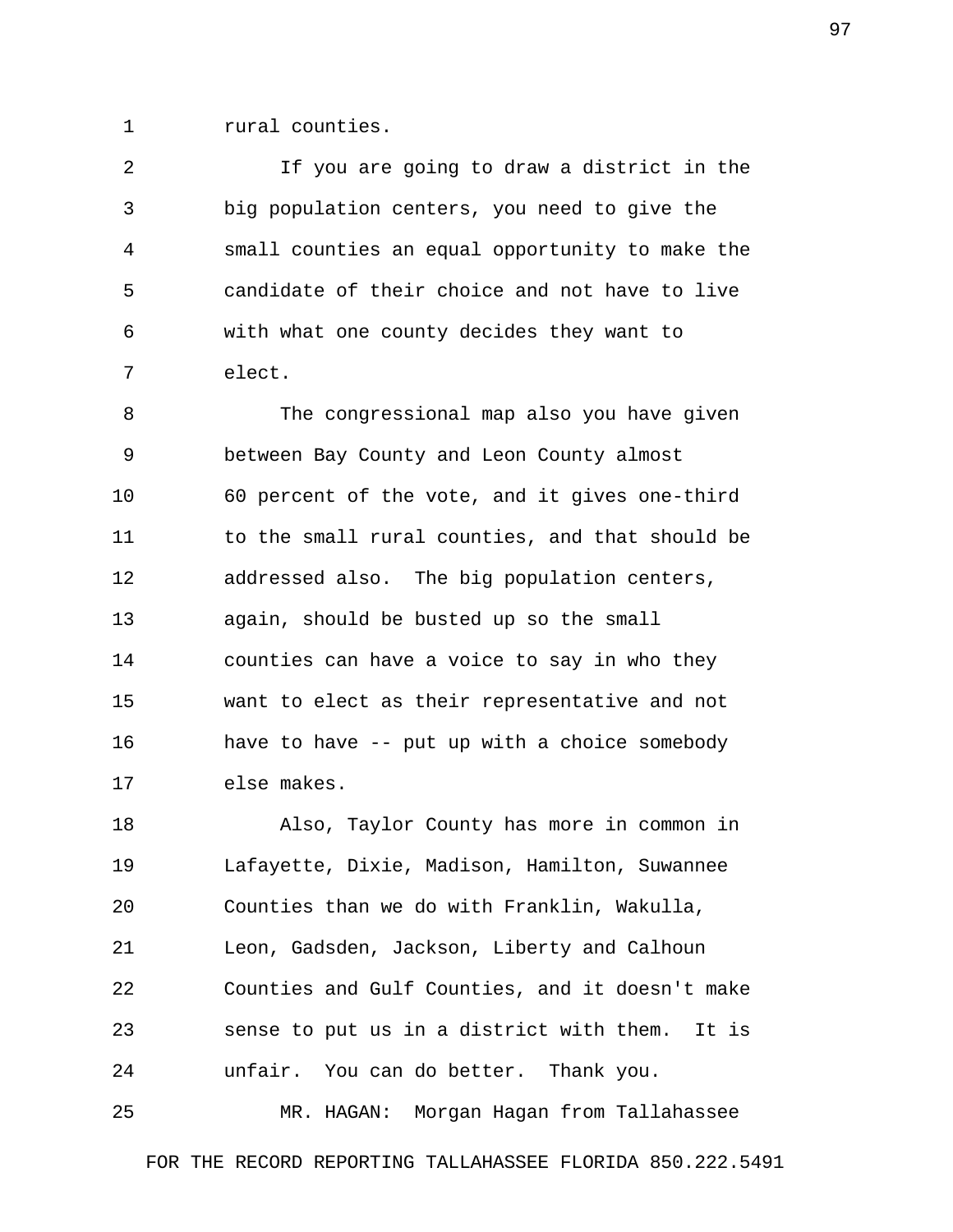1 writes: I really, really liked how you drew my 2 home district, 6. I mean, it is a perfectly 3 drawn, fair district, no county lines broken, 4 whole district following county lines, keeps 5 Leon County together. I have no complaints 6 here. Really good job.

 7 MR. MARSH: My name is Stephen Marsh, and 8 I would like to voice my dissatisfaction with 9 congressional redistricting plan S000C9002. I 10 consider District 3 to be an affront to the 11 integrity of the redistricting process. I am 12 truly appalled by the lack of willingness to 13 follow the voters' intent and the Florida 14 Constitution to redistrict with regard to 15 continuity and compactness of districts. Even 16 other submitted plans which have preserved the 17 elongation and likely the majority-minority 18 nature of District 3, like congressional plan 19 SPUBC0154, have trended toward compactness in 20 other areas.

21 I urge you to reconsider the plan and use 22 another model as a template, like congressional 23 plan HPUBC0151, which can be modified after the 24 fact to ensure majority-minority districts.

25 This plan is complete, compact, follows many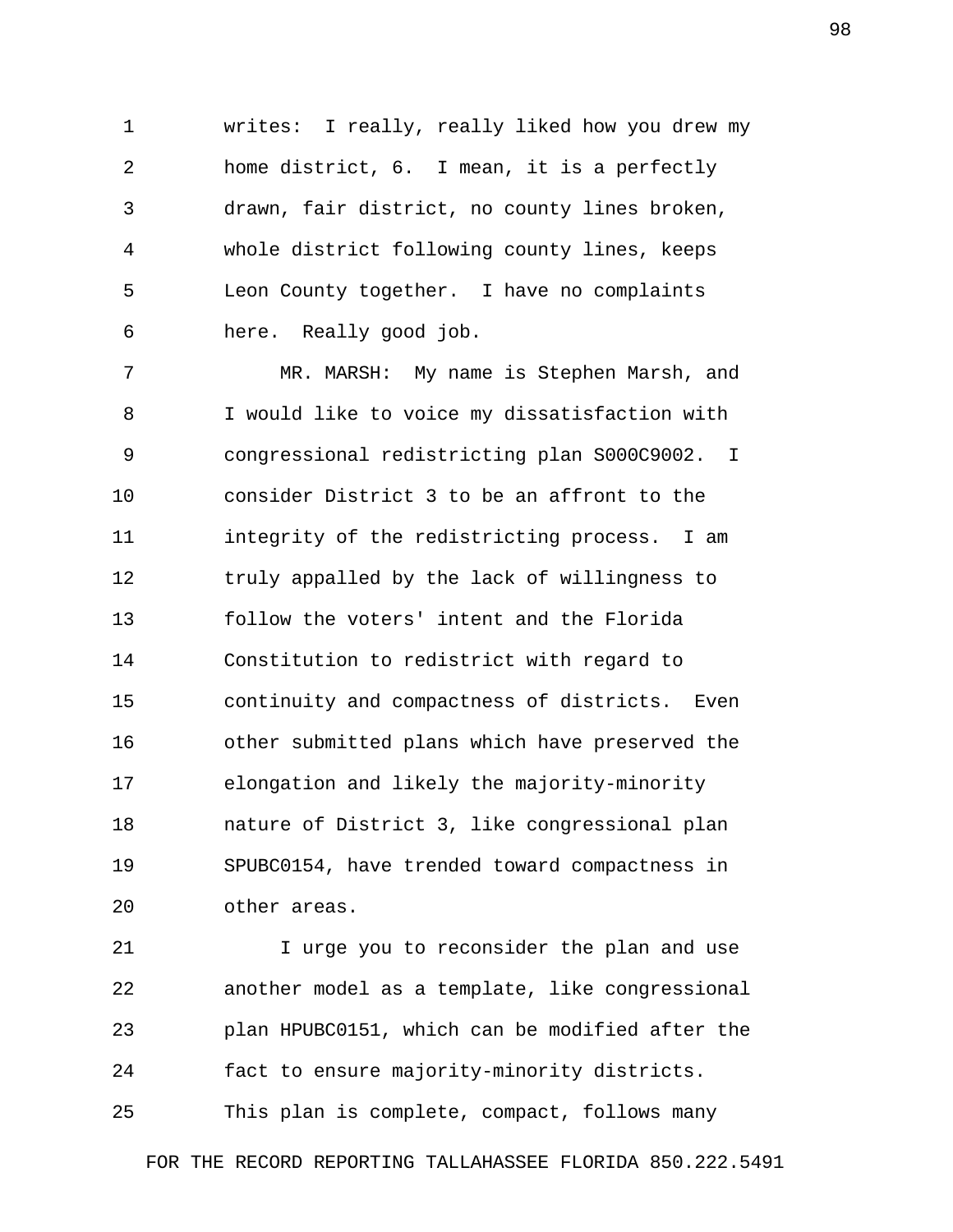1 existing county and river boundaries, and 2 respects the voters' demands and the Fair 3 Districts constitutional reforms.

 4 Redistricting requires a sacred trust, as 5 your decisions will outlive any current 6 incumbent's terms. We have given you that 7 trust, and it is time for you to honor it. 8 Stephen Marsh.

 9 MR. AND MRS. RICHARDSON: From James Allan 10 Richardson and Dorothy Gayle Richardson, 11 formerly of Jacksonville: Both plans still 12 gerrymander minority and other likely 13 democratic voters into snake-like districts. 14 Congressional District 3 and Senate District 1 15 seem to be unchanged.

16 MR. AFTOORA: Albert Aftoora of Ponte 17 Vedra Beach writes: How can the Florida Senate 18 possibly support the District 3 plan? It is an 19 insult to the people of Florida who voted for a 20 rationally-developed redistricting plan. This 21 gerrymandered district will continue to keep 22 Florida in the political limelight as a 23 laughingstock. I was naïve enough to believe 24 that two constitutional amendments would stop 25 this kind of political favoritism.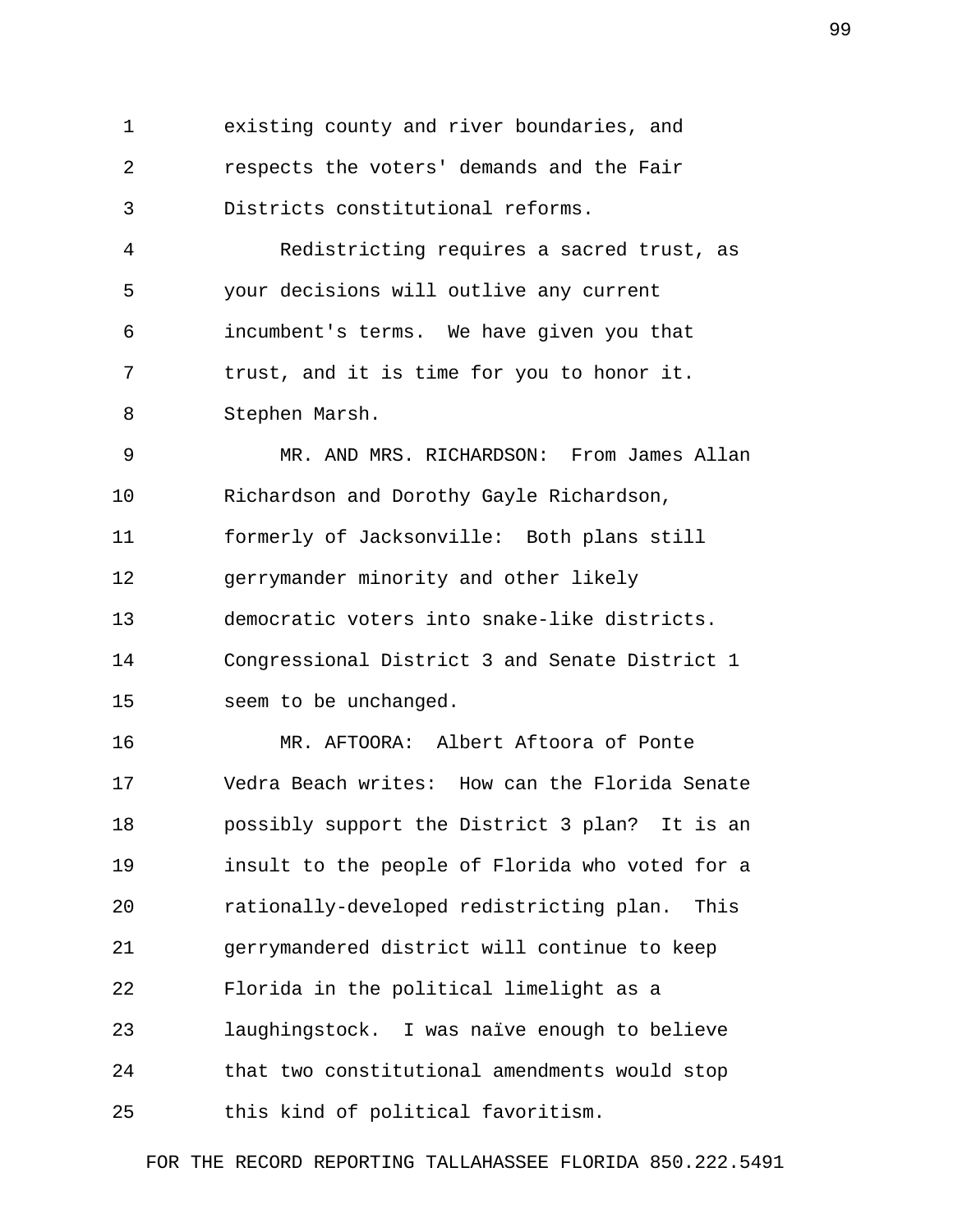1 MJL62: A Tweet from MJL62: I live in 2 Orlando. Why am I still in the same district 3 with people in Jacksonville? This is insanity. 4 MR. BISHOP: From William Bishop in 5 Jacksonville: I have reviewed the proposed 6 senatorial and congressional reapportionment 7 maps, and generally I believe they look very 8 good. However, I would like to point out one 9 area where I hope a change can be made. It is 10 the area in Jacksonville bounded by the 11 Arlington Expressway on the north, the St. 12 Johns River on the west and the Arlington River 13 on the south and east. This is a neighborhood 14 known as Clifton. It is in the heart of my 15 council district and happens to be in my 16 neighborhood. In the proposed congressional 17 map, it remains in District 3, which would doom 18 it for another ten years without congressional 19 representation as it is not aligned in any way 20 with that of the balance of District 3. It 21 would be much better served as a part of 22 District 4.

23 With regards to the proposed State Senate 24 map, it has been shown split between the 25 proposed revised Districts 1 and 5, with the

FOR THE RECORD REPORTING TALLAHASSEE FLORIDA 850.222.5491

100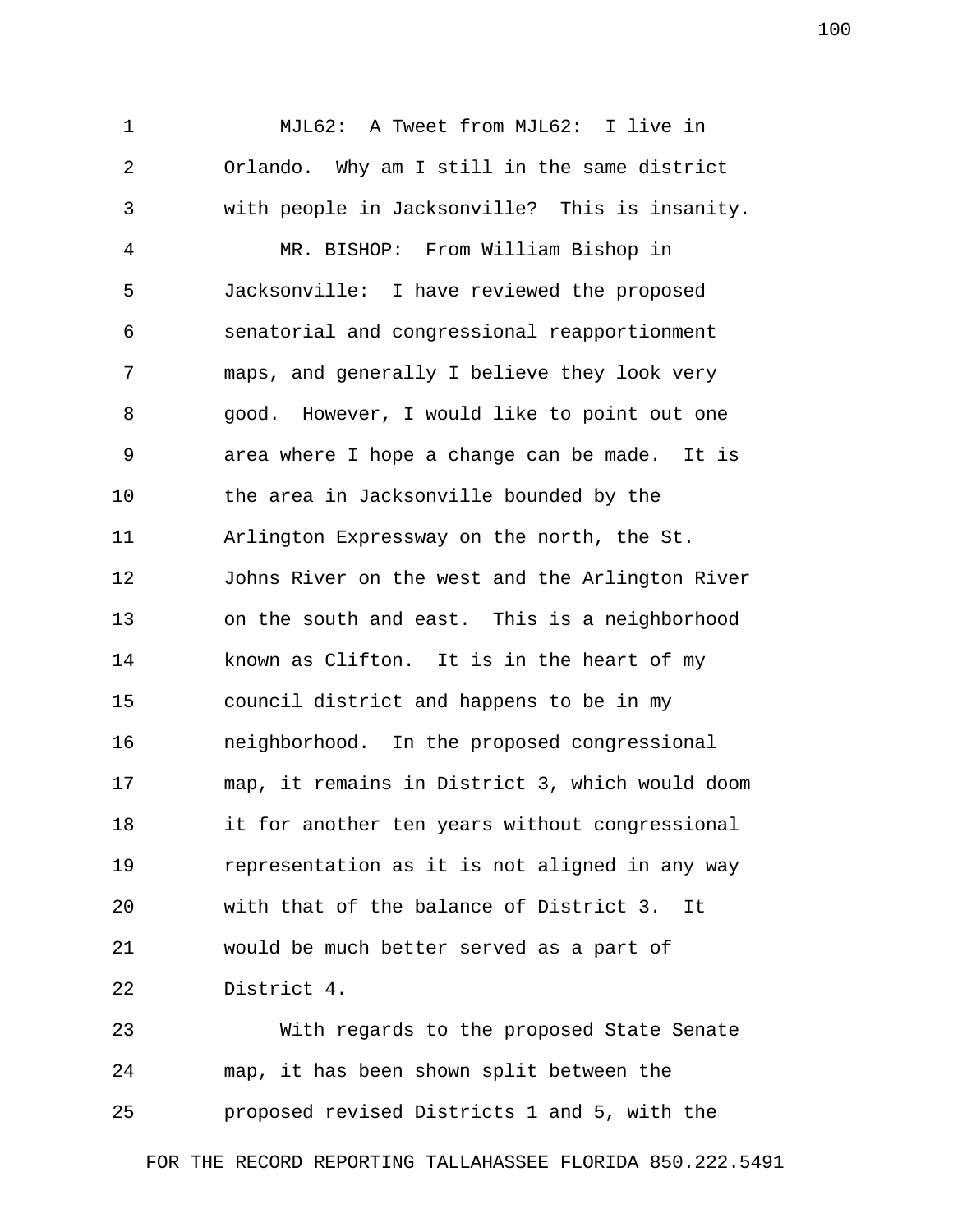1 majority of the neighborhood in District 5. 2 This neighborhood has much more in common with 3 District 4 than with 1. The neighborhood as a 4 whole would be much better served by keeping it 5 entirely within District 4.

 6 I have a text map showing the proposed 7 revisions discussed above. Please feel to 8 contact me if you have any questions. Your 9 consideration of these proposed changes would 10 be greatly appreciated.

11 MR. GALBRAITH: This e-mail from Pat 12 Galbraith of Satellite Beach: Most districts 13 look to be contiguous. Several could use 14 squaring up. Who drew District 3? Talk about 15 gerrymandering. This is designed to make only 16 one candidate possible. Guess who? That is 17 not the spirit nor intent of Amendments 5 and 18 6.

19 MR. AND MRS. KERN: From Carl and Klara 20 Kern in Port Orange: These three districts 21 look like more of the same old, same old. 22 District 3 in particular looks ready made for 23 someone to be a shoe-in. Southeast Volusia 24 County has zero in common with St. Johns County 25 and for the Putnam area, and only a bit more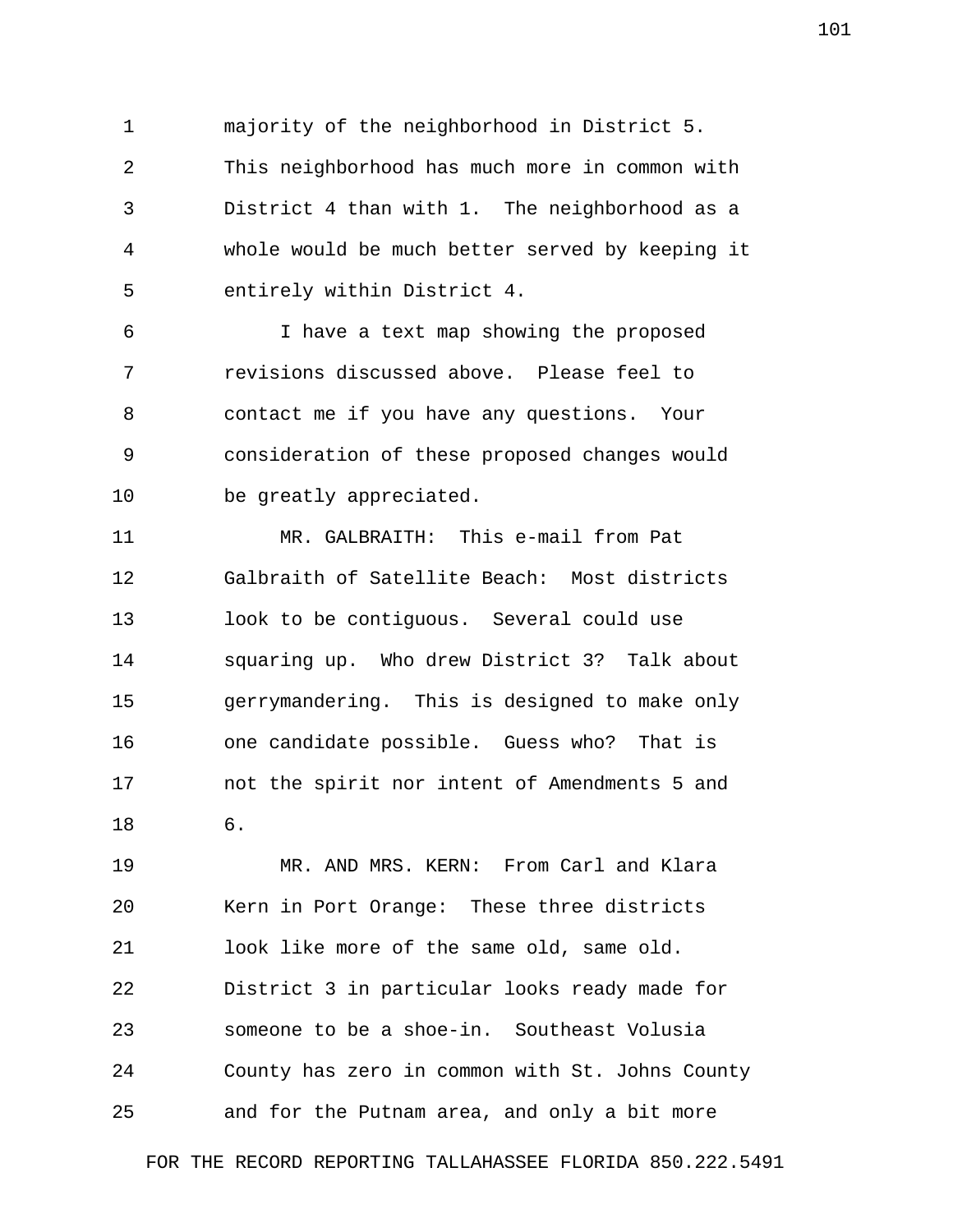1 with Flagler County. District 24 is not bad, 2 except that east jutting finger.

 3 MR. ROBERTS: Gerald Roberts of 4 Jacksonville, Florida, writes: How can you 5 think that the redistricting plan for District 6 3, currently represented by Corrine Brown, can 7 possibly meet the requirement of the 8 constitutional amendment passed in 2010? 9 The new amendments require that voting 10 districts, one, not be drawn with the intent of 11 favoring or disfavoring one candidate or 12 political party; two, protect access to the 13 political process for racial and language 14 minorities; three, be as nearly equal in 15 population as practical and contain the entire 16 district in one area, called being contiguous;

18 county and geographic boundaries where

17 and four, follow existing, current, city,

19 feasible.

20 This district looks exactly like it did 21 before and certainly does not meet requirements 22 one or four above. Are you seriously 23 suggesting that you can't draw a district that 24 doesn't gerrymander all the way from 25 Jacksonville to Orlando? This needs to be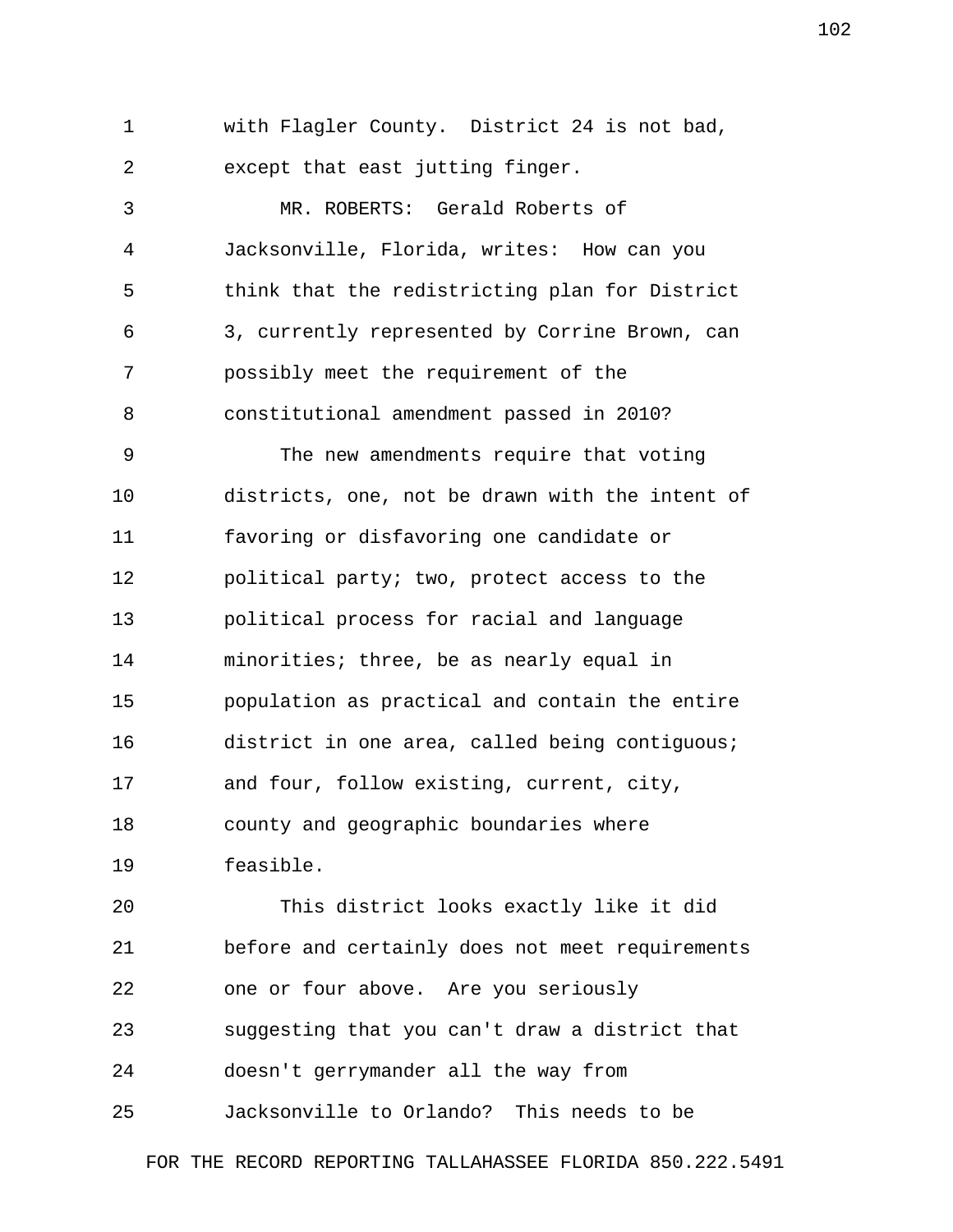1 changed.

 2 MR. HOOPER: George Hooper of Orlando 3 writes: Until Corrine Brown's district is 4 entirely redrawn, no supporter of the Fair 5 Districts amendment will take your plans 6 seriously.

 7 MR. STEPHENS: Paul Stephens writes: I 8 spent a short time looking at the redistricting 9 maps and spreadsheets. The first thing that I 10 noticed was District 3 in S00C9002, a long, 11 skinny district meandering between several 12 other districts. What a strange shape for a 13 district. No apparent boundaries to make it 14 conform to that shape. Then I look at the 15 spreadsheet and find out that 50 percent of the 16 voting population is black. How many other 17 districts like this one are gerrymandered? I 18 don't have the time to go through each and 19 every district, but if I can find one that is 20 so obvious, how many others would I find if I 21 had the time to look? Can you honestly say 22 that this meets the intent of the language in 23 Amendment 5, quote, compact and as equal in 24 population as feasible, end quote?

25 I would ask that the Commission that took FOR THE RECORD REPORTING TALLAHASSEE FLORIDA 850.222.5491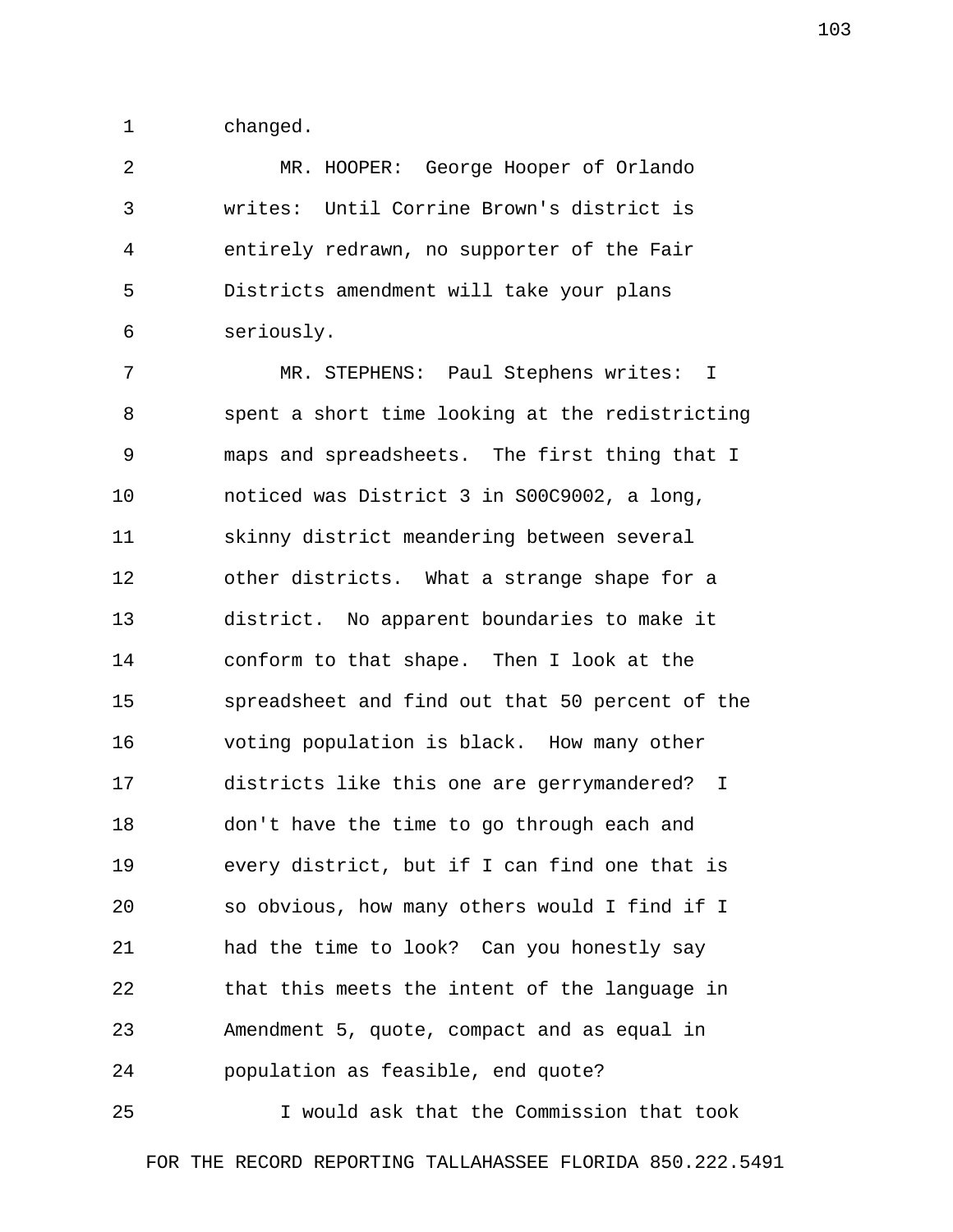1 on the task of defining districts go back and 2 do the job that was required of them by the 3 amendments approved in last year's elections. 4 Let's get the politics out of this process once 5 and for all. 6 MR. ARENDALL: Michael Arendall writes: 7 My city, Gulfport, a small municipality of 8 Pinellas County, has just over 12,000 9 residents. It has been in the Tenth 10 Congressional District for a long while. Under 11 your newly released proposal, why do you 12 propose splitting this small city with 13 identical interests and needs straight down the 14 middle into two different congressional 15 districts, the tenth and the eleventh? This 16 idea is puzzling and begs an explanation. 17 Gulfport needs to stay in the Tenth District in 18 its entirety. 19 MR. CUENCA: Hi, my name is Roberto

20 Cuenca. I live in Tampa, here in Hillsborough 21 County, and I fully support the congressional 22 and Senate maps that your committee has put up. 23 Thank you very much, bye.

24 MR. NURSE: Karl Nurse writes: Jumping 25 over Tampa Bay for two State Senate seats and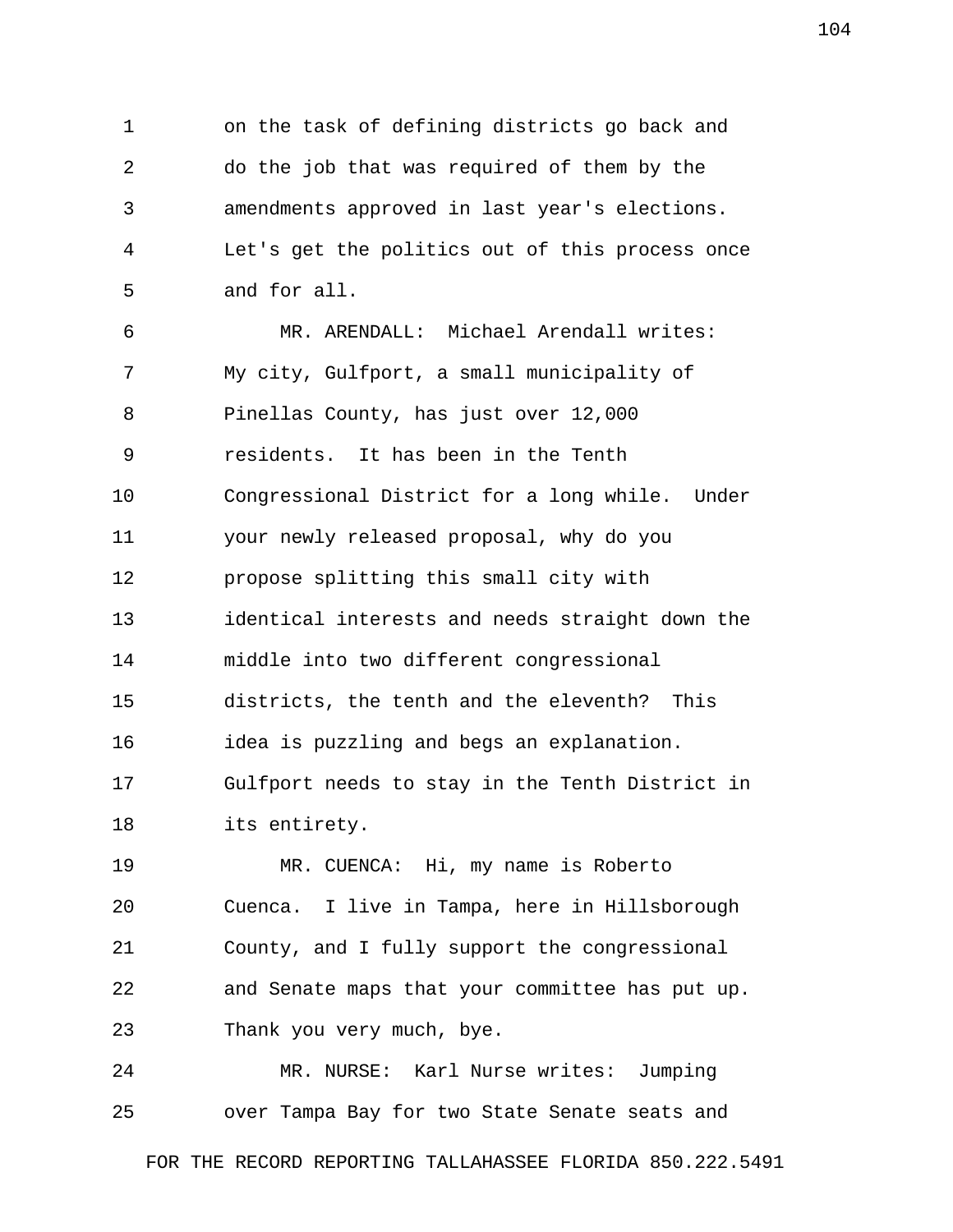1 one congressional district flies directly in 2 the face of the Fair Districts requirement of 3 compact districts. The public hearings in 4 Pinellas County were overwhelming in our desire 5 to stop the gerrymandering by having two pieces 6 of districts separated by ten miles of water.

 7 MR. ROWLEY: This e-mail from Aiden 8 Rowley: I want to commend you for your Senate 9 plan that was released this week. As someone 10 who lives in Hillsborough County, I was very 11 happy to see a district contained entirely 12 within county boundaries. I am also encouraged 13 by your protection of minority districts as 14 well. Your process was fair and you listened 15 to the voters before you drew your maps. These 16 maps look much better than the ones we 17 currently have. Thank you for your time.

18 MR. McLEAN: Mike McLean writes: Why is 19 northern Manatee County in the southern 20 Hillsborough County district? The people of 21 northern Manatee County are more connected 22 socially and economically and physically to 23 Manatee and Sarasota Counties than they are to 24 St. Pete and Tampa.

25 An amendment was passed to have districts FOR THE RECORD REPORTING TALLAHASSEE FLORIDA 850.222.5491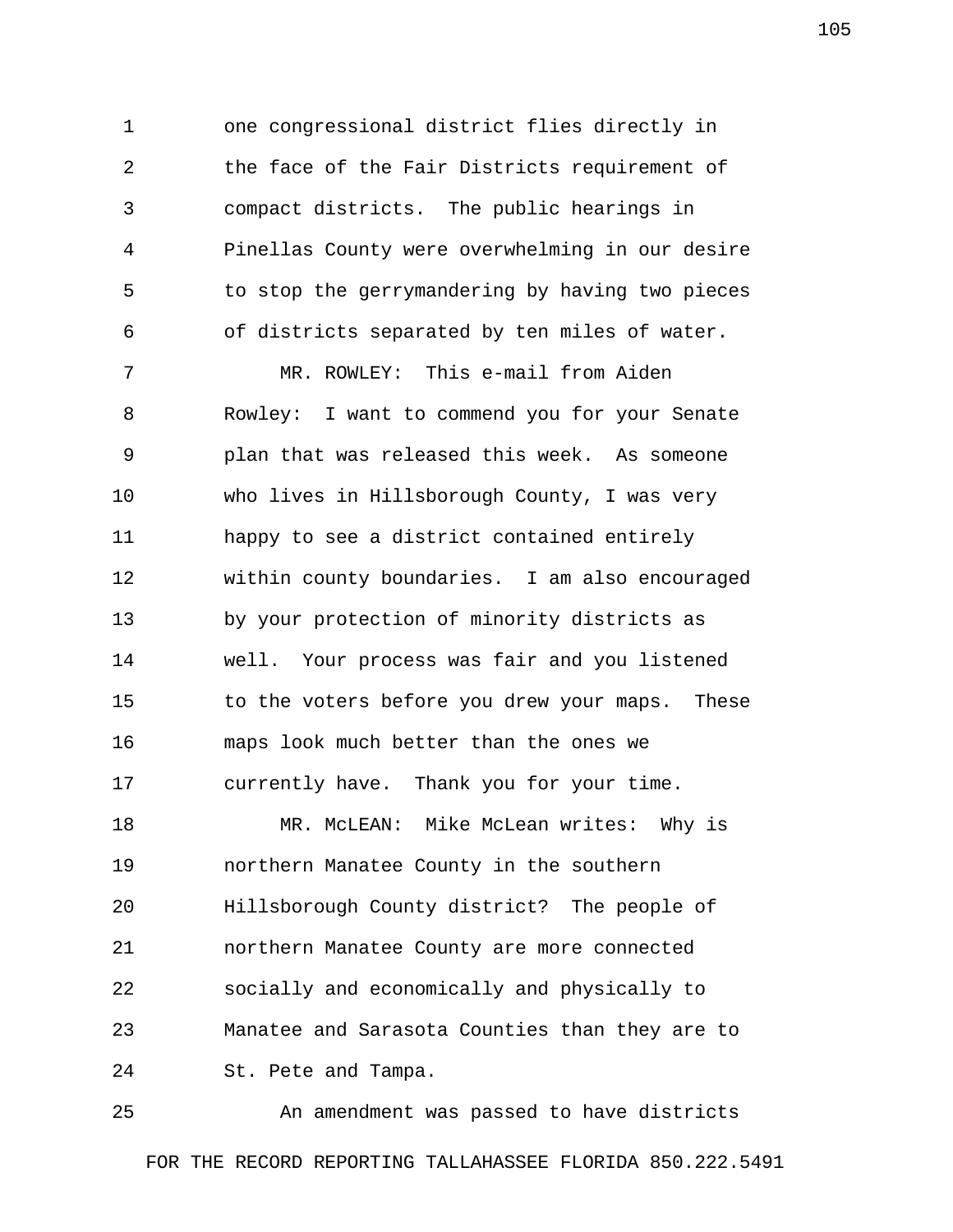1 follow geographical boundaries. Instead, this 2 district crosses the large Tampa Bay. Our 3 elected officials continue to represent 4 themselves rather than the citizens. The only 5 course of action is to vote out an incumbent.

 6 MS. DeCAMP: Dena DeCamp from Lakeland 7 writes: Thank you so much for all your hard 8 work on the maps. I know this is not an easy 9 job. I have great concerns after seeing that 10 Polk County is being divided up into four 11 different areas. I feel this will lessen any 12 voice Polk County has in any election. I 13 appreciate your attention to this.

14 MR. CONNER: This e-mail from Nat Conner: 15 I have seen the proposed new districts map and 16 once again feel there is something wrong with 17 these ideas from our government. Please think 18 first before making so many obvious discretions 19 for personal gain.

20 I hoped that the lines would be more 21 congruent with whole counties being together or 22 split into two districts, not four as Polk 23 County. I live in Polk County and feel the 24 districts are very easily defined. If you want 25 to split it in four, make a cross and divide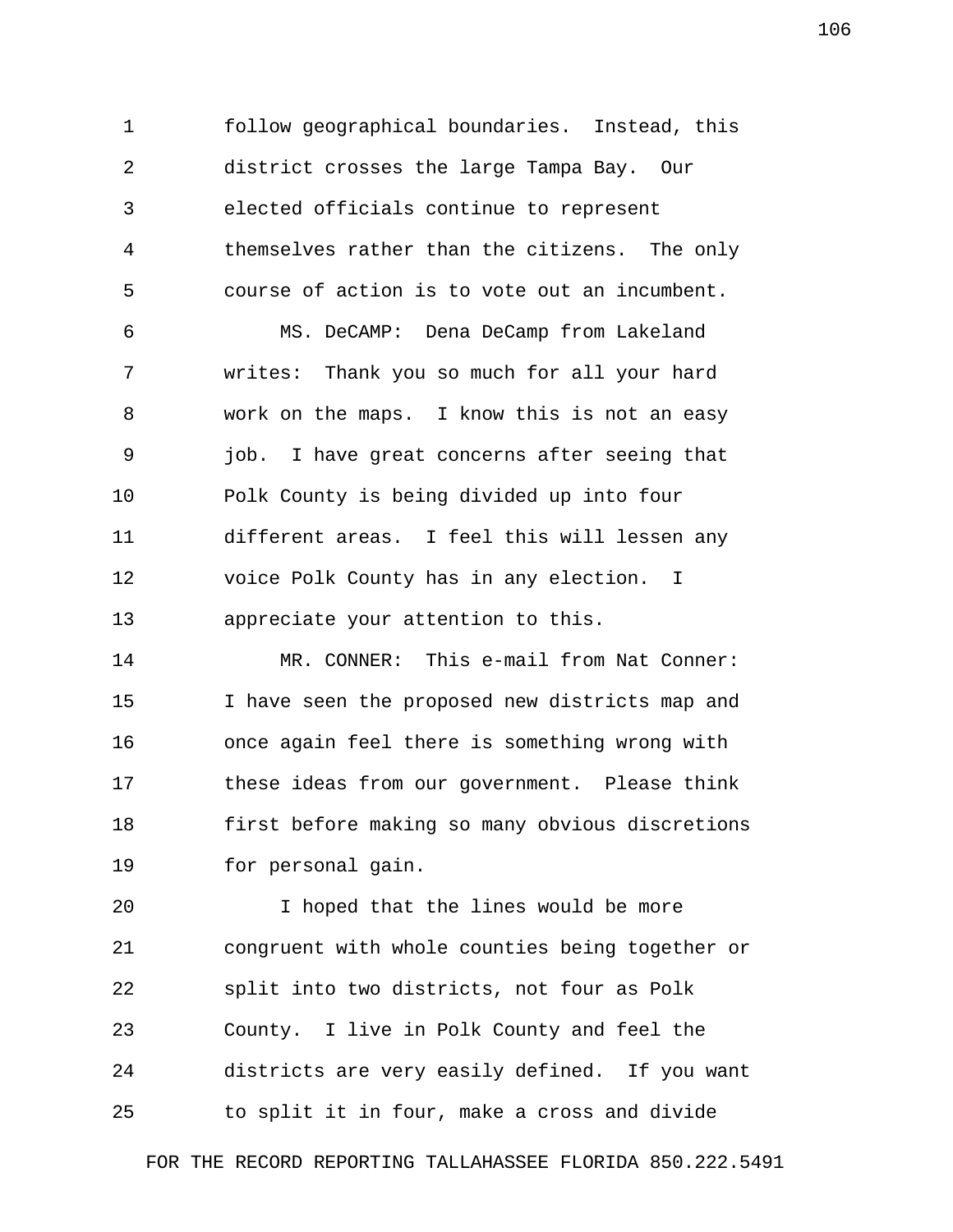1 into four equal parts.

| 2  | MR. BRUNNOCK: Sean Brunnock writes:             |
|----|-------------------------------------------------|
| 3  | Please don't divide Polk into four districts.   |
| 4  | My Representative is Rich Nugent, and he never  |
| 5  | visits Lakeland.                                |
| 6  | MS. COAN: Vinette Coan of Solivita              |
| 7  | writes: I am a resident of Solivita, Polk       |
| 8  | County, Florida, civically active in my         |
| 9  | community and county. I am appalled at the      |
| 10 | proposed District 27 that removes this area of  |
| 11 | Polk County from District 12 in order to create |
| 12 | a minority-majority area.                       |
| 13 | I understand that you heard from 1,600          |
| 14 | people in 26 cities to get voter insights. You  |
| 15 | have not heard from those who live in this      |
| 16 | unincorporated area. We have no interest in     |
| 17 | becoming part of a district that doesn't        |
| 18 | account for our best interests.                 |
| 19 | I will repeat to you that I live in Polk        |
| 20 | County in an unincorporated rural area.<br>The  |
| 21 | manipulation of the map to assure that future   |
| 22 | voting is skewed away from us is, at the very   |
| 23 | least, discrimination. Amendments 5 and 6       |
| 24 | create districts giving minority blocks a       |
| 25 | majority in the voting booth.                   |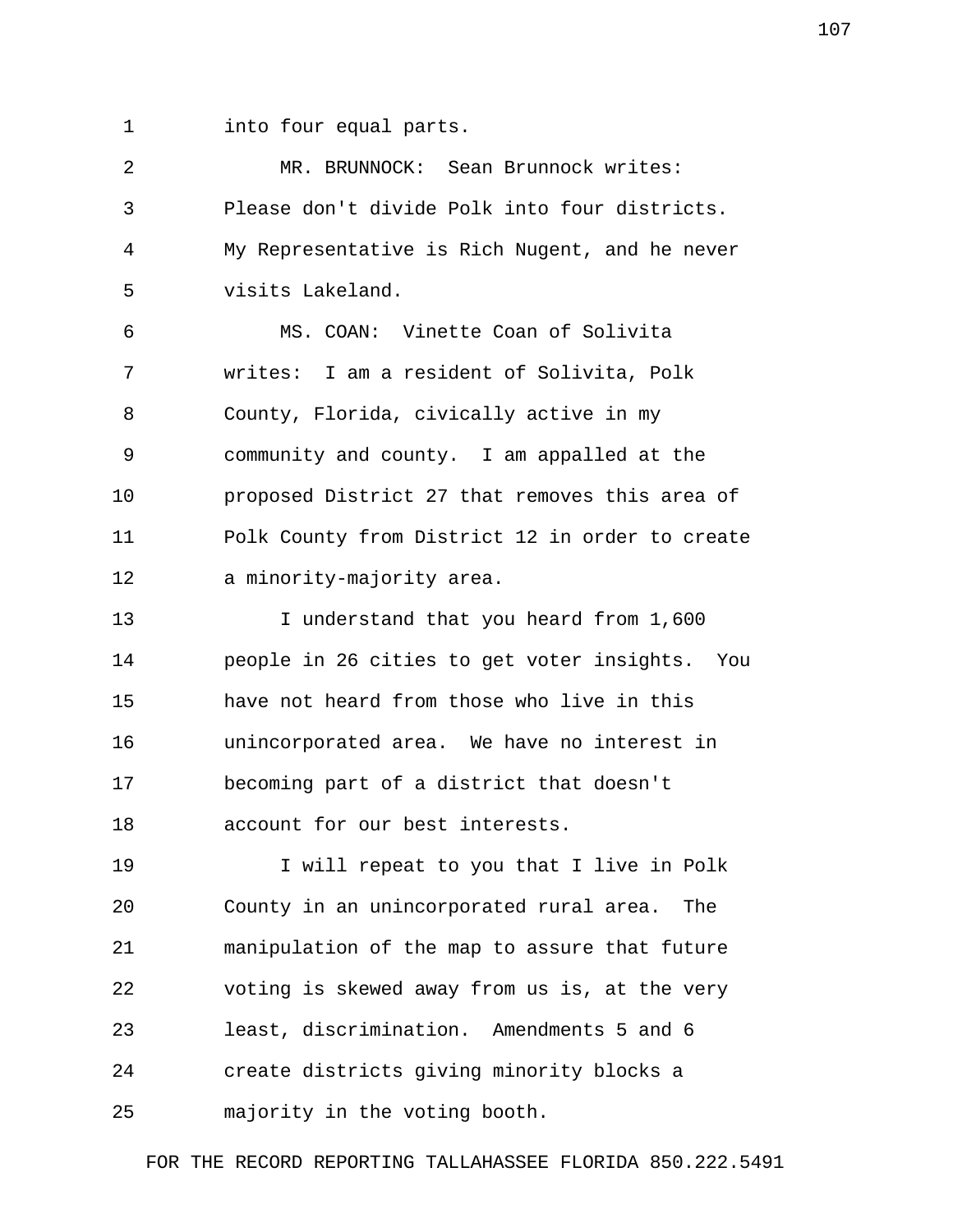1 MR. WRIGHT: Donald Wright of Kissimmee 2 writes: I am a resident of Solivita, a 55-plus 3 retirement development in unincorporated Polk 4 County. I recently read where we, Solivita, 5 have been included within a new district, 27, 6 across county lines with Poinciana in Osceola 7 County.

 8 I have been active in our community and 9 take exception to being removed from the 10 district and elected officials that I and my 11 neighbors had supported. Please do not group 12 or clump us into Poinciana in Osceola County, a 13 community that we had rigorously opposed during 14 an incorporation cross county line venture back 15 in 2009.

16 We are also considered to be part of 17 Kissimmee, a city that is across the border in 18 Osceola County and is 15 miles away from 19 Solivita. Please follow the county lines in 20 the instance of Osceola and Polk Counties. 21 MR. MARTY: My name is Steve Marty, and I 22 live in eastern Polk County. I work in 23 downtown Orlando in Orange County. Until now, 24 I have not felt truly represented locally and 25 nationally, because I have had to vote very far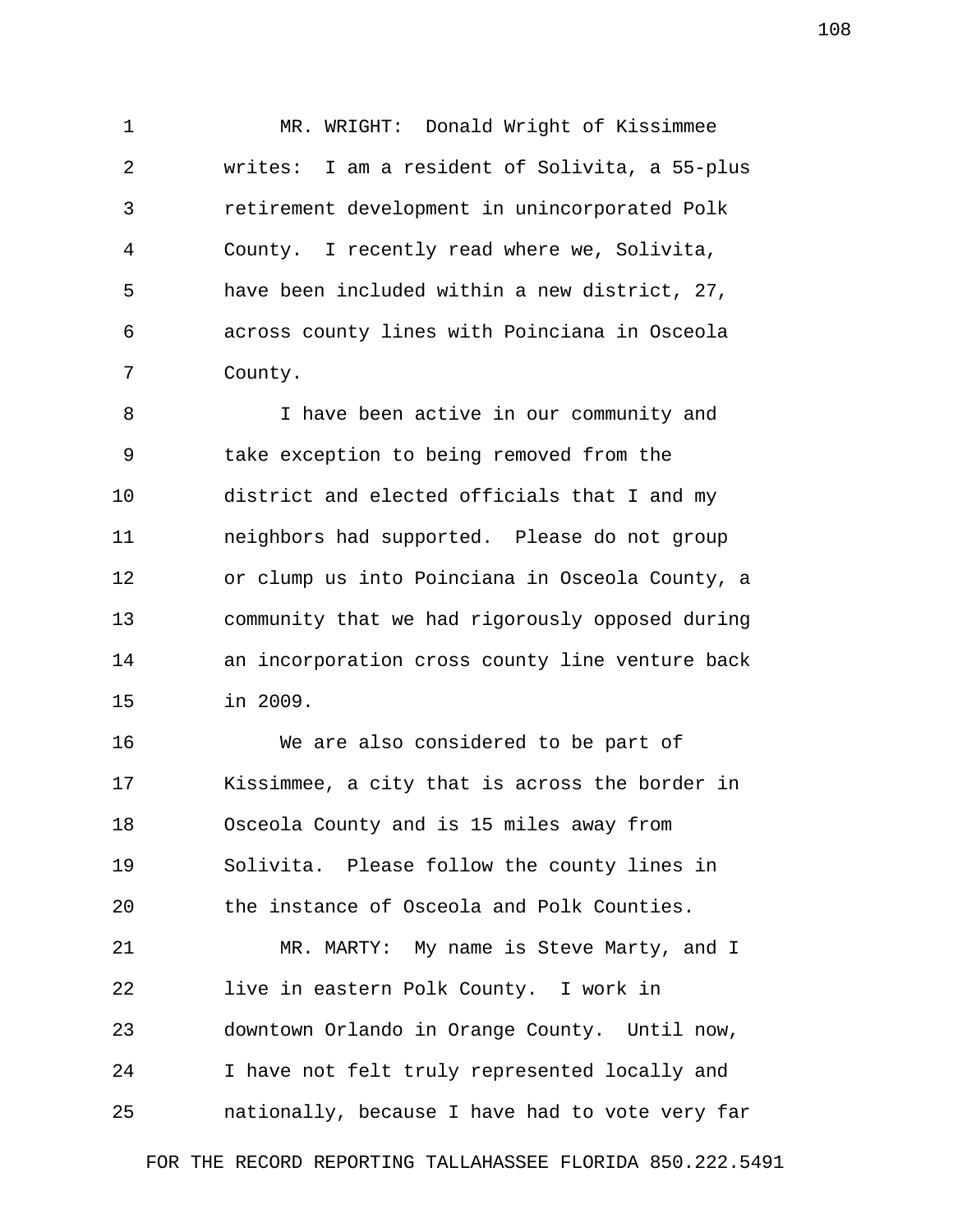1 from where I spend the majority of my time and 2 money. I earn my wage and pay my license taxes 3 in Orange County and have no option for 4 government input regarding policies and fees 5 due to my distant home address. 6 I approve of the redistricting map as 7 shown here in 8 flsenate.gov/session/redistricting since I will 9 now have local and national representation 10 encompassing both my home and work locations. 11 Thank you to all the members of the Florida 12 House and Senate and their staffers for their 13 Herculean task of redistricting. Your efforts 14 are highly appreciated. 15 MR. BUE: Hi, my name is Jamie Bue. I 16 live in Orlando, Florida, currently District 17 24, that would be Congressional District 24, 18 Representative Sandy Adams' District. 19 I am calling about the plans SC00C9002 and 20 S000S9004. I am very confused about how these 21 -- these maps actually fit the Florida 22 constitutional amendments for compactness and 23 preserving county and municipal boundaries. I 24 am looking at the S9004 map and the C9002 map, 25 and both of them gerrymander the crap out of

FOR THE RECORD REPORTING TALLAHASSEE FLORIDA 850.222.5491

109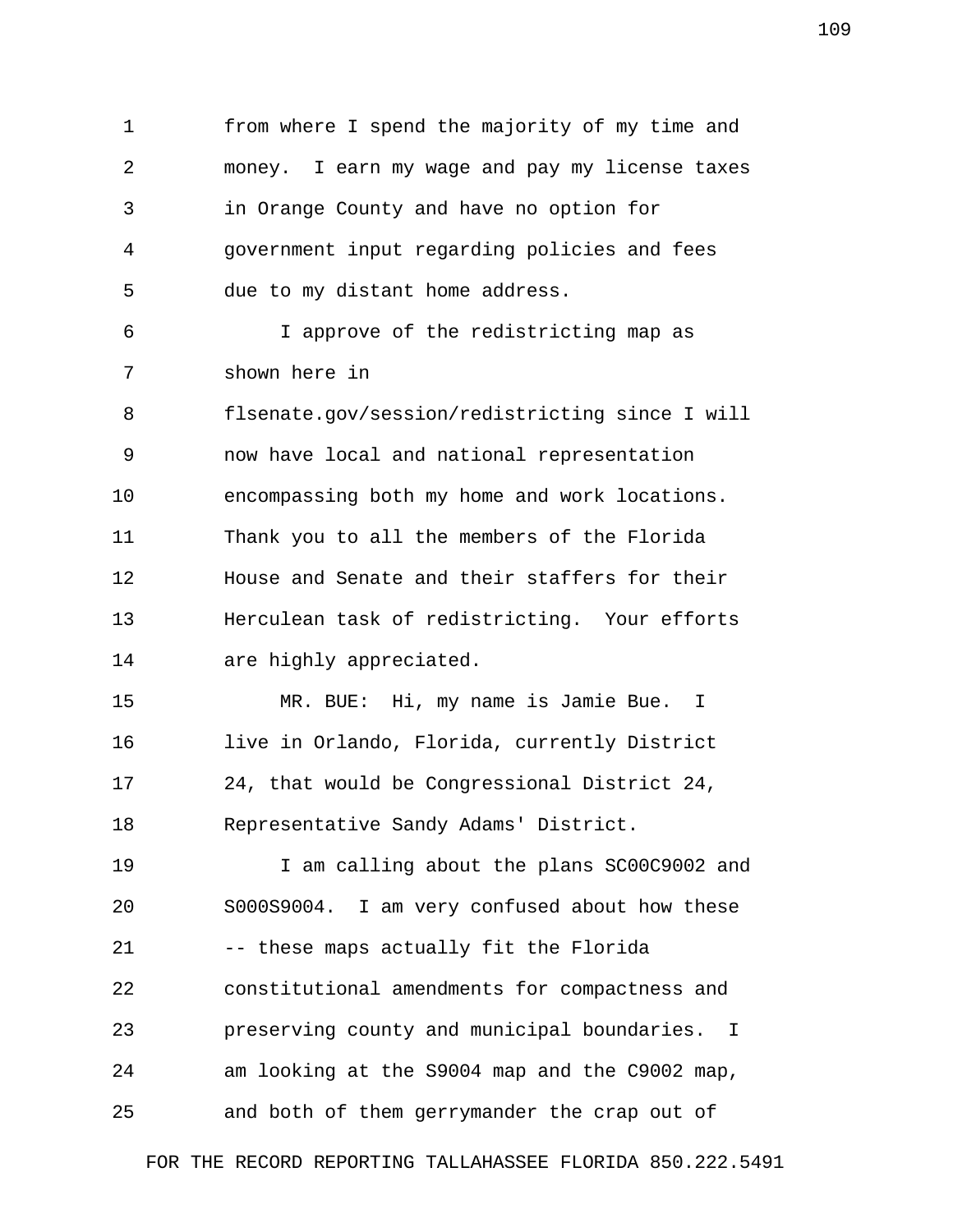1 Orlando.

 2 The S9004 map also, there's this little 3 sliver of a district that runs from West Palm 4 all the way down to Ft. Lauderdale that I can't 5 even tell how this is supposed to be a compact 6 district. It looks like it runs for a good 7 40 miles at least, but it is all of like three 8 miles across. I am really -- I am at a loss to 9 understand how these districts you think are 10 going to hold up in any kind of Florida Supreme 11 Court case, and especially that C9002 map. 12 There is a district in the middle here that I 13 am guessing from here is District 3. It runs 14 all the way from Orlando through the Ocala 15 National Forest and then up as high as 16 Jacksonville in parts. There is no way that 17 that is holding up in court. You guys are 18 going to have to go back and revisit all this, 19 because, I'm sorry, you can't have 20 gerrymandering like this and think that there 21 is anyway that this is going to hold up. I -- 22 you guys have just got to bite the bullet here 23 and realize that when you start drawing 24 districts, you can't be favoring little areas, 25 little pockets, to keep your constituencies.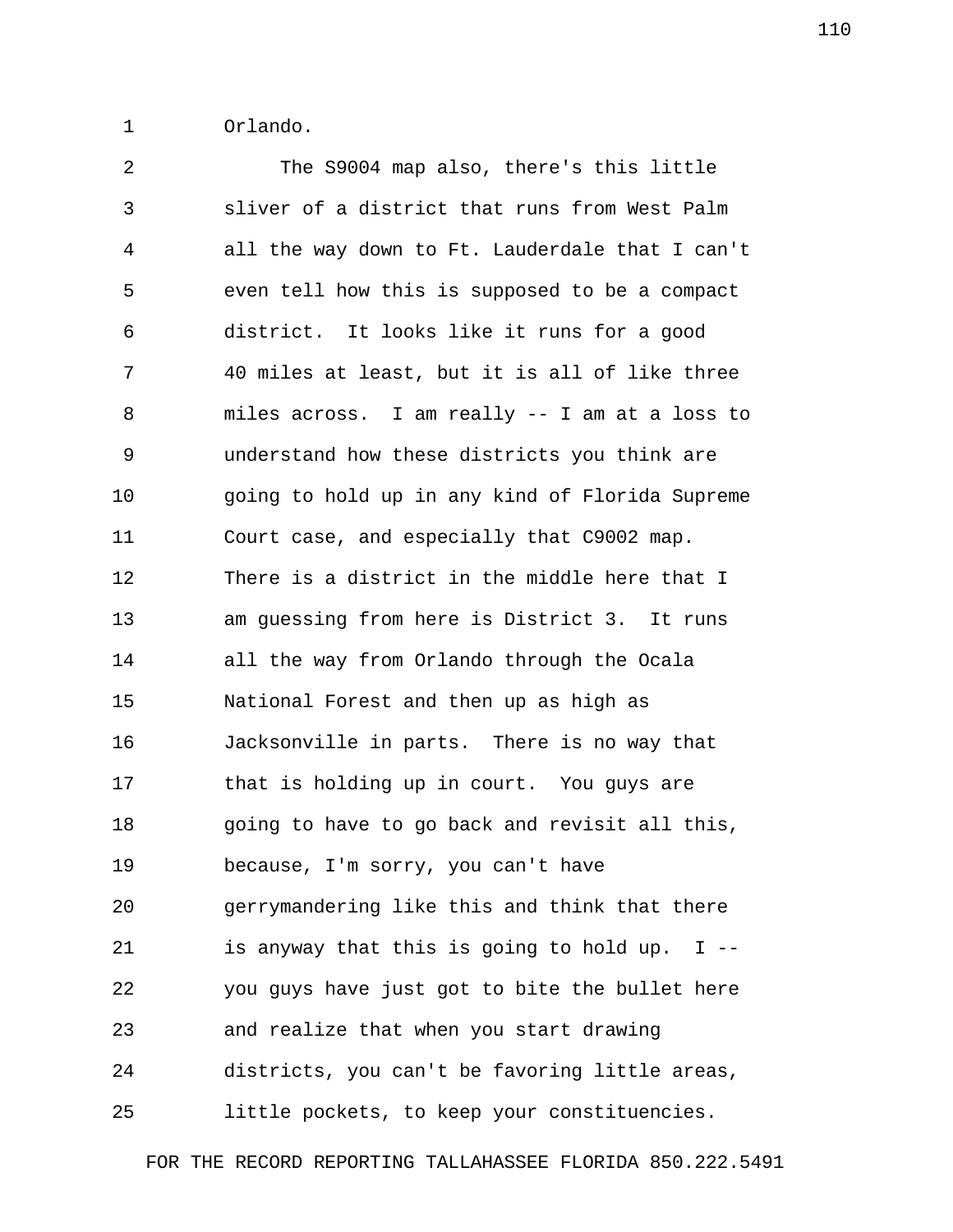1 You have got to bite the bullet and hope that 2 you end up winning elections on your own merit, 3 not on which voters you can squeeze in. The 4 purpose of those amendments was so that the 5 voters picked their representatives, not the 6 other way around.

 7 Again, my name is Jamie Beau. I live in 8 Orlando, Florida. I vote, I am not afraid to 9 tell you this.

10 MR. URENA: Hello, my name is Matthew 11 Urena. I live in 1220 Oklawaha Drive, Orlando, 12 Florida 32828, and I say I just wanted to let 13 you guys know that I support the congressional 14 maps drawn up by your committee. Thank you, 15 have happy holidays, bye.

16 MR. TART: Michael Tart writes: I live in 17 Mt. Dora, and originally I thought I wouldn't 18 like the new maps, but after looking at them, I 19 do believe you made a great effort to follow 20 the new Fair District requirements. The 21 districts, both congressional and Senate 22 district, look much more compact than before, 23 and I like both the new congressional district 24 that I live in and I like the new Hispanic 25 districts. The minority districts still look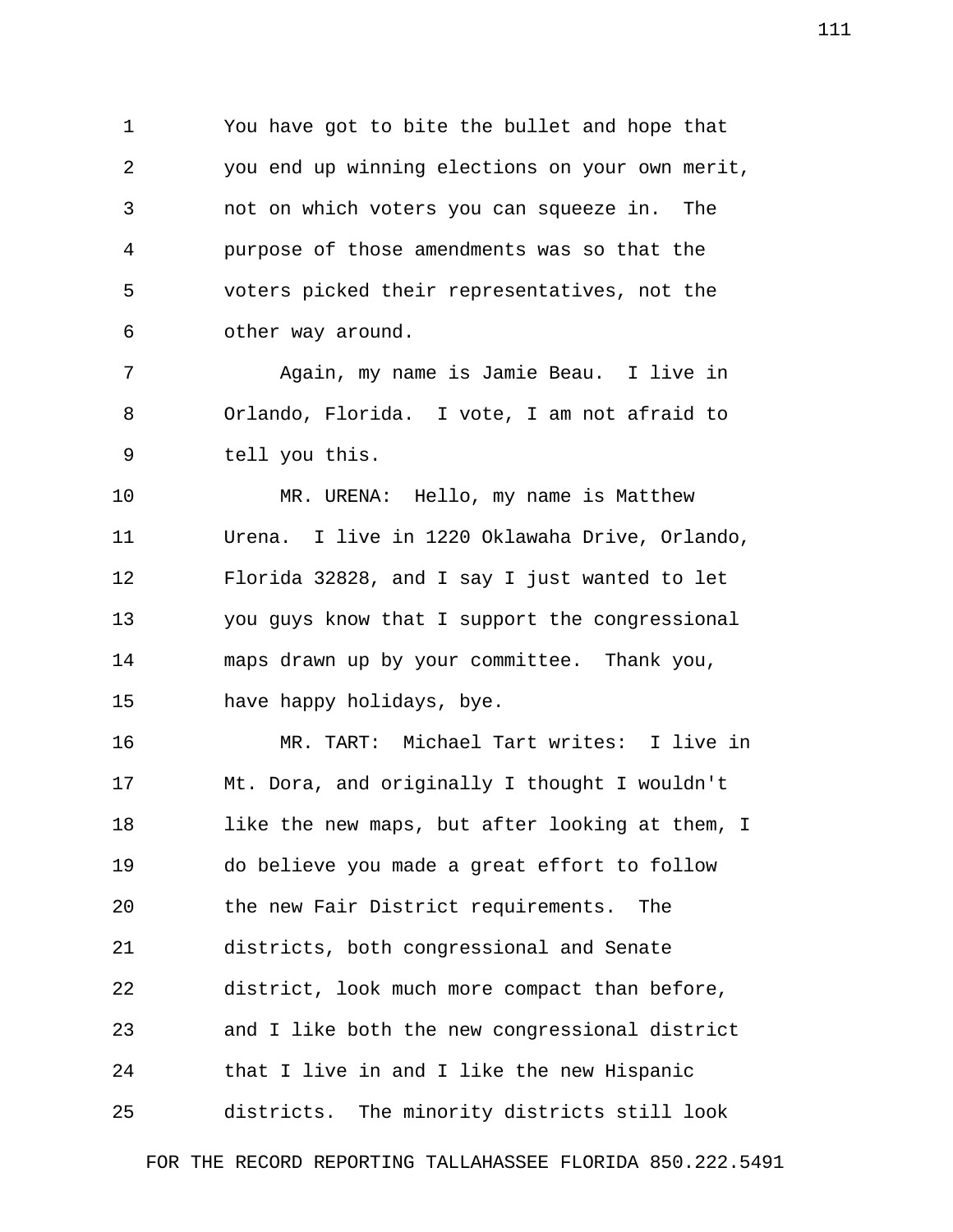1 awful, but I know that the Constitution 2 requires that they be protected. So be it. 3 MR. SULLIVAN: Patrick Sullivan writes: I 4 want to thank you for Senate plan S000S9004. I 5 was very happy to see you created a Hispanic 6 district in Orange County and in central 7 Florida. With the growth of Latinos in central 8 Florida, it is appropriate for Hispanics to 9 have representation. Thank you, and please 10 support this plan. 11 MS. RENTAS: Hello, my name is Wanda 12 Rentas, R-e-n-t-as, and I am calling in support 13 of the congressional map and also the Senate 14 map. 15 The congressional map that I am in favor 16 of, that I support is S000C9002, and the Senate 17 map that I am also in favor of is S000S9004. 18 I hope that we get good response and that 19 we support this. We need to make sure that our 20 people are heard and that this is something 21 that plays out the right way for the people and 22 not for any special interest. I encourage that 23 we all take a good look at what is happening 24 and we make the right decision and that the 25 support is for the congressional map and the

FOR THE RECORD REPORTING TALLAHASSEE FLORIDA 850.222.5491

112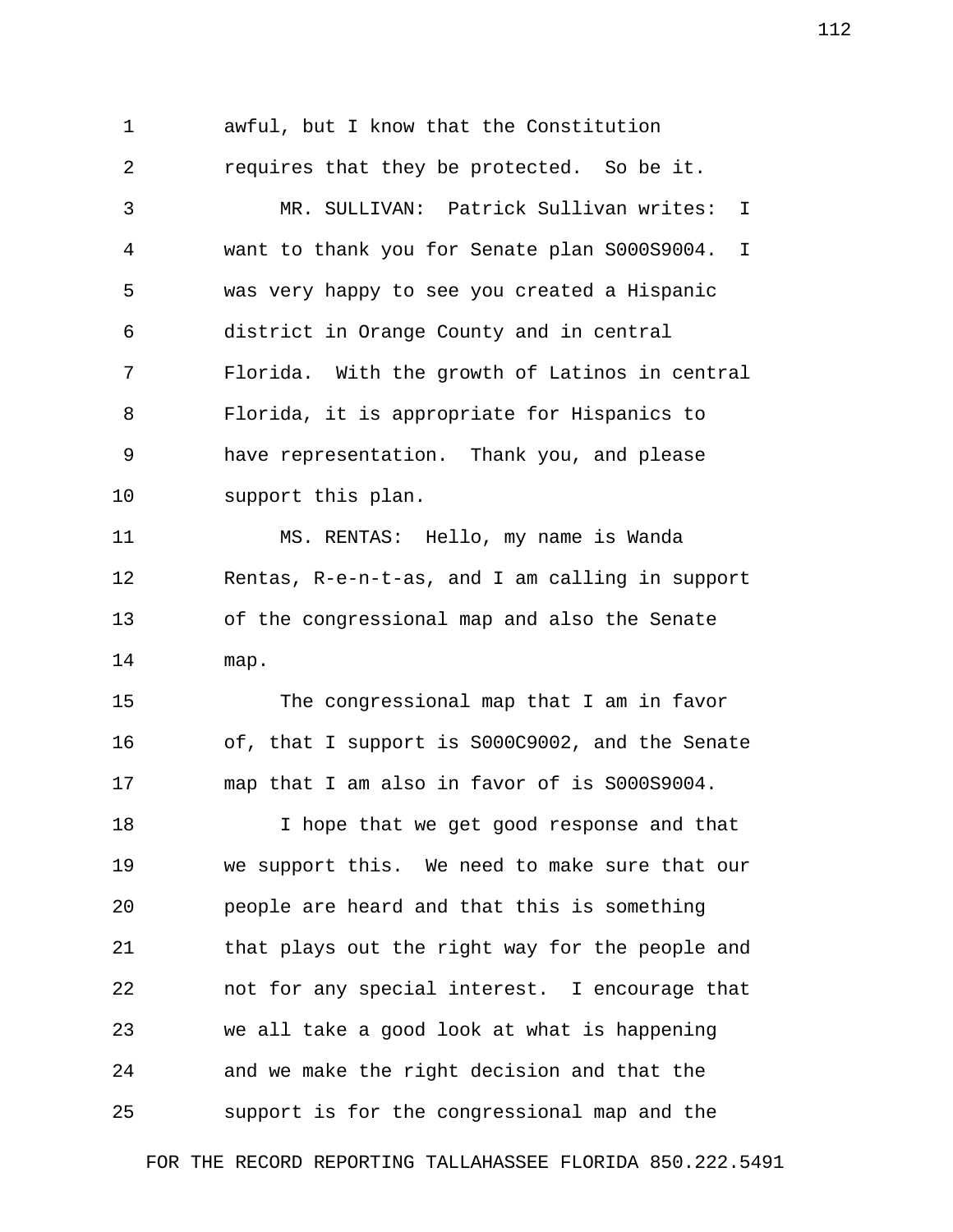1 Senate map and which I just referred to. Thank 2 you so much and have a good day, bye.

 3 MR. MELENDEZ: This is George Melendez 4 from Kissimmee, Osceola County. I am here in 5 support of both the congressional map and also 6 Senate map that the Committee had decided for, 7 and I just want to let you know that Osceola 8 County for the first time created the proposed 9 maps, especially the congressional map is 10 38 percent of a congressional seat, which can 11 allow it to have somebody potentially, the 12 possibility of a Representative from Osceola 13 County, or to have a greater degree of 14 influence on who that person is going to 15 represent. And also we appreciate the fact 16 that all of Osceola County is as a whole to try 17 to respect the Fair District amendment that the 18 original constitutional amendment was trying to 19 attempt at the state level. So we do 20 appreciate both the congressional and the 21 Senate maps that were created by the Committee. 22 MR. WARREN: Jay Warren of Orange County 23 writes: I wanted to tell the Committee that 24 your proposed maps for Congress and the Florida 25 Senate look much better than the maps we have

FOR THE RECORD REPORTING TALLAHASSEE FLORIDA 850.222.5491

113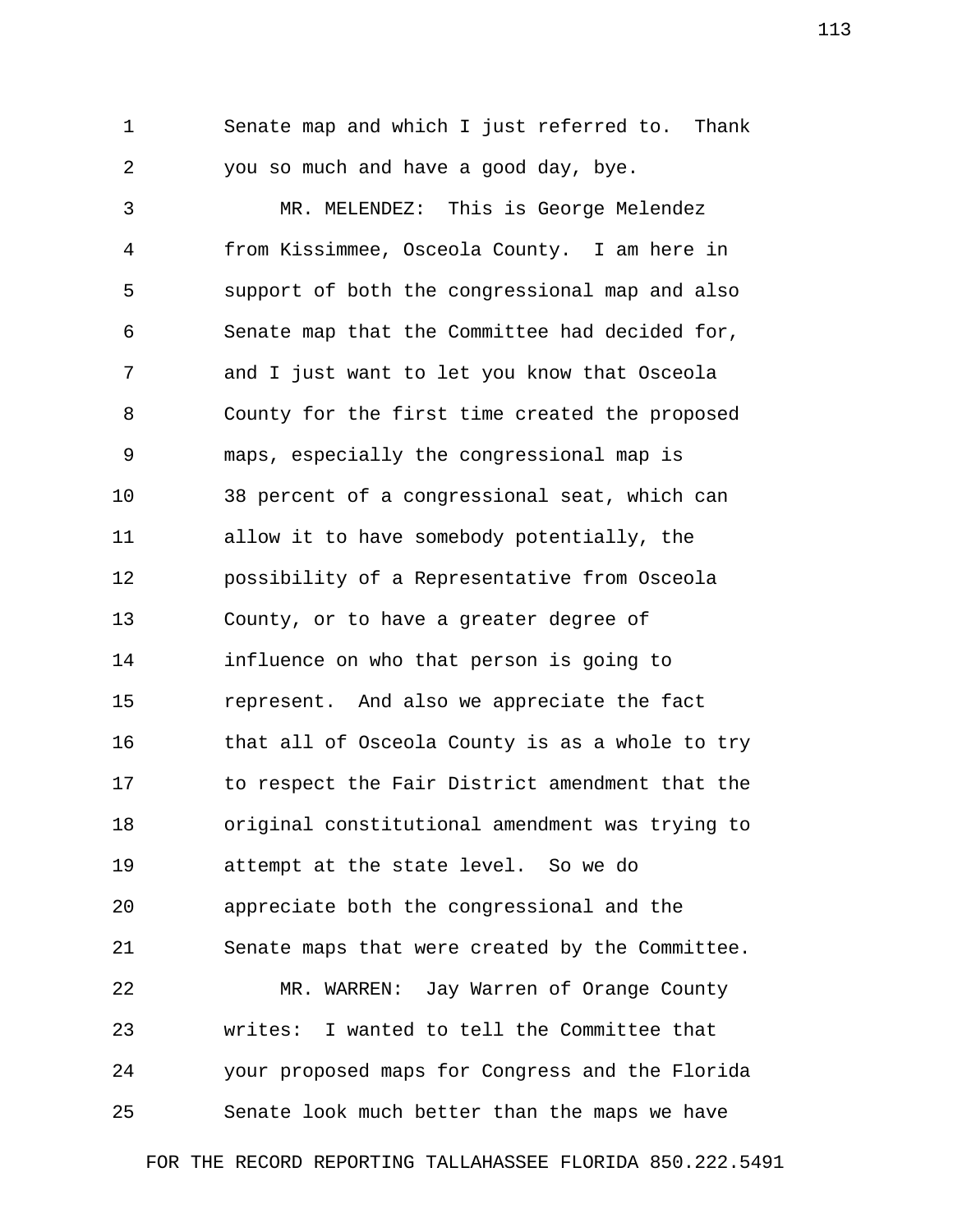1 now.

| 2  | I know you were under a lot of pressure to      |
|----|-------------------------------------------------|
| 3  | follow the Fair Districts amendments, and while |
| 4  | the minority access seats still look strange,   |
| 5  | the rest of the districts follow those          |
| 6  | amendments very, very well, even around the     |
| 7  | Orlando area where I live.                      |
| 8  | Thanks for the good work, and I hope the        |
| 9  | final product continues to follow the spirit of |
| 10 | Amendments 5 and 6, as you have clearly         |
| 11 | attempted to do.                                |
| 12 | MR. CARRERO-SUNE: In November 2010,             |
| 13 | Floridians voted two to one to set new          |
| 14 | constitutional standards for how lawmakers are  |
| 15 | to draw fair voting districts. Two Fair         |
| 16 | Districts amendments require lawmakers to draw  |
| 17 | voting districts that better reflect the        |
| 18 | interests of Florida's communities. The new     |
| 19 | amendments require that voting districts not be |
| 20 | drawn with the intent of favoring or            |
| 21 | disfavoring one candidate or political party,   |
| 22 | protect access to the political process for     |
| 23 | racial and language minorities, be as nearly    |
| 24 | equal in population as practicable and contain  |
| 25 | the entire district in one area, called being   |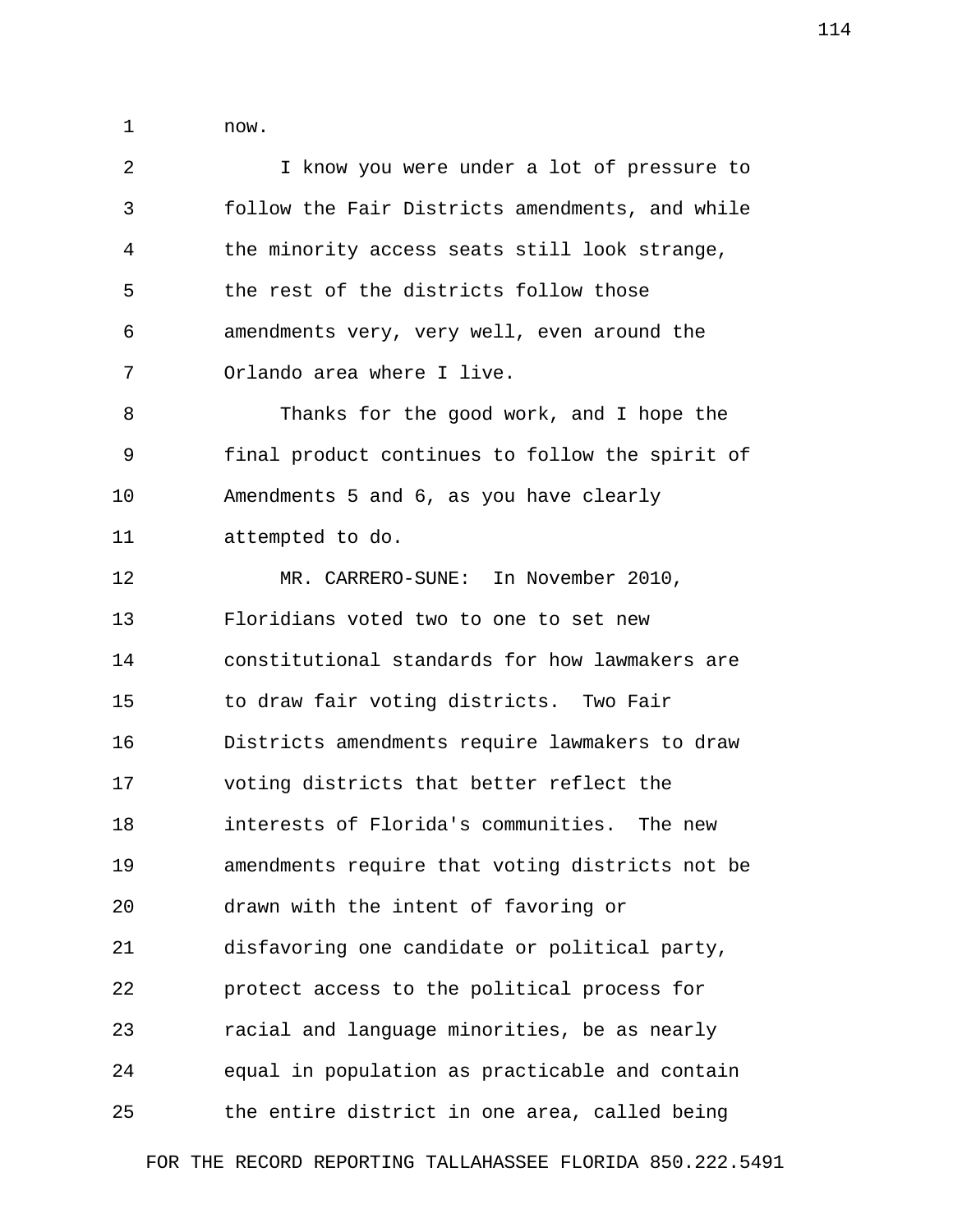1 contiguous, follow existing, current city, 2 county or geographic boundaries where feasible. 3 As a Latino voter, I ask that you please 4 adhere to these standards, and in particular 5 that you protect our access to the political 6 process. 7 MR. WEILER: John Weiler e-mails: The 8 redistricting for Brevard County, particularly 9 the State Senate district, is acceptable. I 10 know this was a difficult task, and we 11 appreciate your efforts. 12 MS. PARRATTO-WAGNER: Nanette 13 Parratto-Wagner wrote on Facebook: S000S9004 14 is really not a good idea if you live in the 15 southeast Orange County communities of Avalon 16 Park, Stony Brook and Eastwood. 17 MR. BRAIDER: Tim Braider from Melbourne 18 writes: I wanted to offer my congratulations 19 to the Committee for putting together a good 20 pair of initial maps for Florida's 21 redistricting process. I don't know if they 22 are quite good to go or just lawsuits waiting

23 to happen, but they both do a great job with

24 Brevard County, especially in keeping the

25 county together on the congressional map, and

FOR THE RECORD REPORTING TALLAHASSEE FLORIDA 850.222.5491

115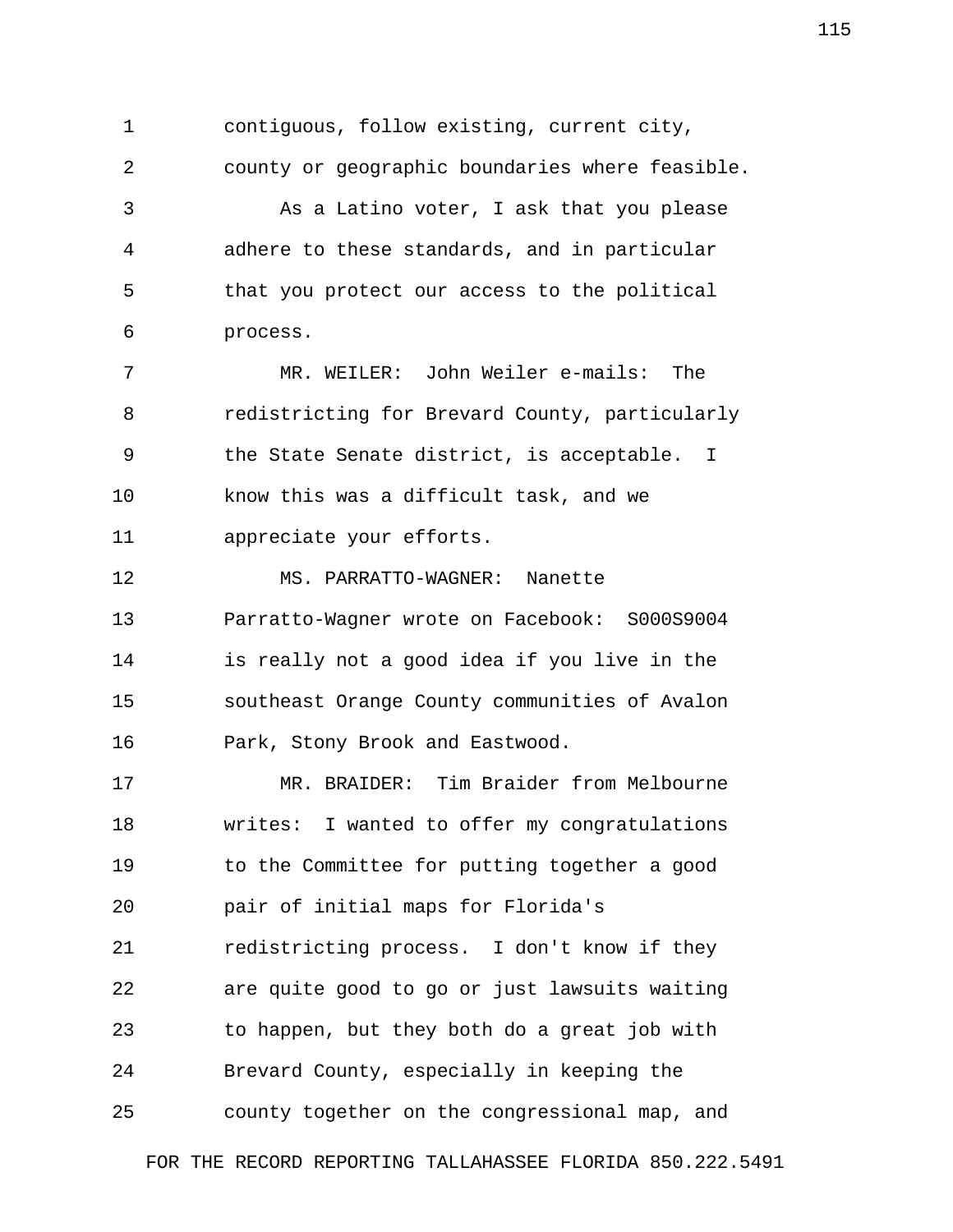1 divided along a major highway rather than 2 cutting every which way but loose. I like what 3 you have done with the maps so far and hope 4 things go well in your meeting next week. 5 MR. JOLLETT: Barry Jollett from Punta 6 Gorda writes: Thank you for sending me the 7 proposed S9002 redistricting plan. I am a 8 resident of Punta Gorda in Charlotte County, 9 currently in Congressional District 16. 10 Under the proposed plan, most of Charlotte 11 County has been lumped into new Congressional 12 District 12. Most of the population of 13 Charlotte County is located west of I-75 and is 14 coastal in nature. All of the coastal area 15 from Anna Maria Island to the Everglades is 16 represented by Congressional District 14 and 17 Congressional District 13, except Charlotte 18 County, which is placed in an agricultural 19 district. We have been the stepchild in the 20 current Congressional District 16. Tom Rooney 21 has been great and accessible here, but he is 22 on the east coast of Florida. I really 23 expected that western Charlotte County would be 24 represented along with the other coastal areas 25 of southwest Florida.

FOR THE RECORD REPORTING TALLAHASSEE FLORIDA 850.222.5491

116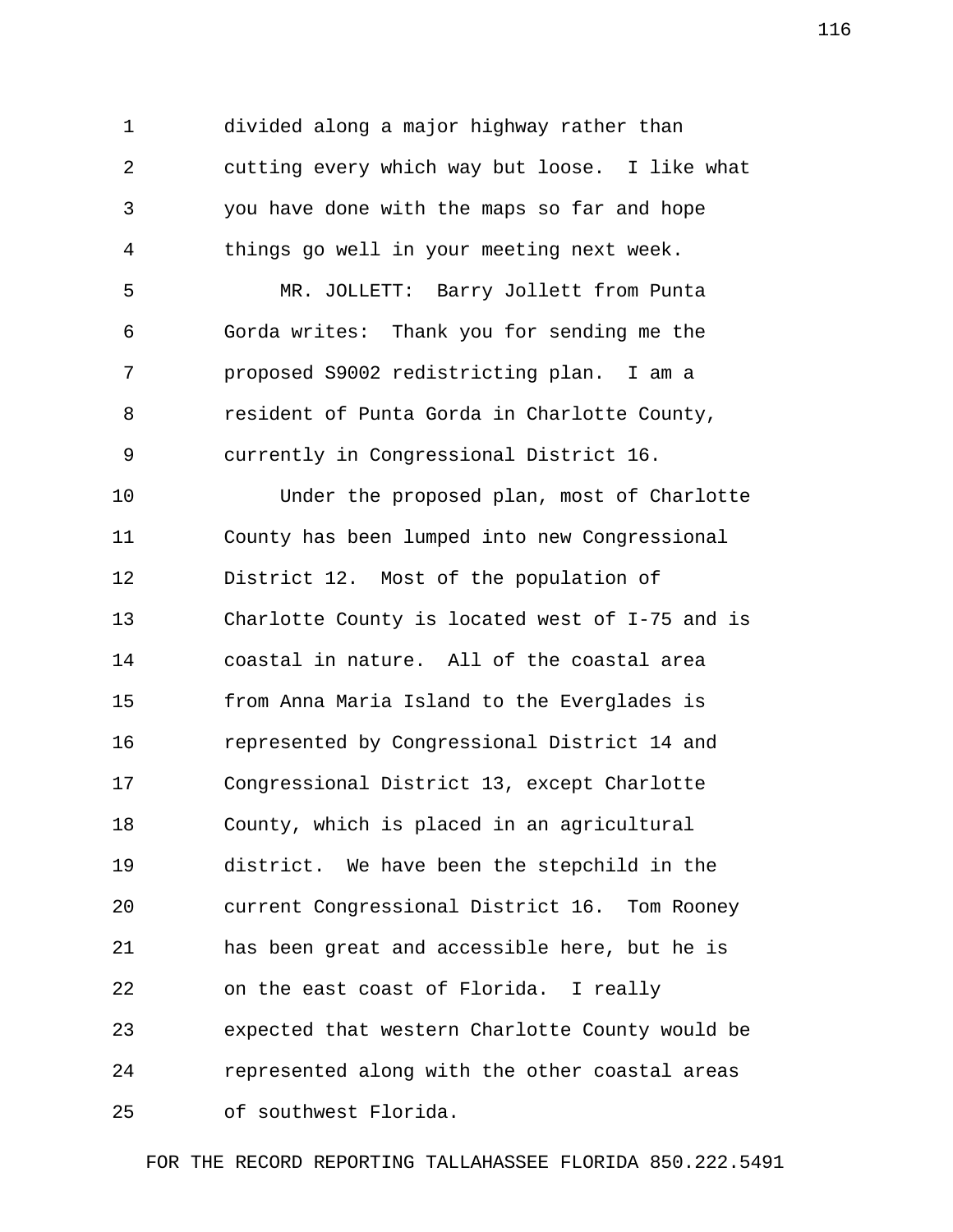1 Please review your plan and give western 2 Charlotte County the local representation it 3 deserves. These are my personal comments, but 4 I am a subcommittee Chairman of the Charlotte 5 County REC and Second Vice-President of the 6 Charlotte County Republican Club. Thank you 7 for your consideration.

 8 MS. CANJA: Tess Canja writes: I have now 9 viewed maps S00C9002 and S00S9004, and am 10 stunned that contrary to substantial testimony 11 from Charlotte County citizens at three 12 redistricting meetings, myself included, 13 Charlotte County in the Florida Senate map is 14 still divided into three Senate districts, and 15 the congressional district still spreads across 16 the state, aligning Charlotte County with 17 agricultural interests when our preponderant 18 orientation is to Gulf Coast issues.

19 For a county that has had to live with 20 severe gerrymandering for at least ten years, 21 that has had no State Senator within its 22 boundaries, nor a Congressman on the Gulf side 23 of the state, the time has certainly come to 24 recognize that Charlotte County for its growth, 25 prosperity and well-being needs state and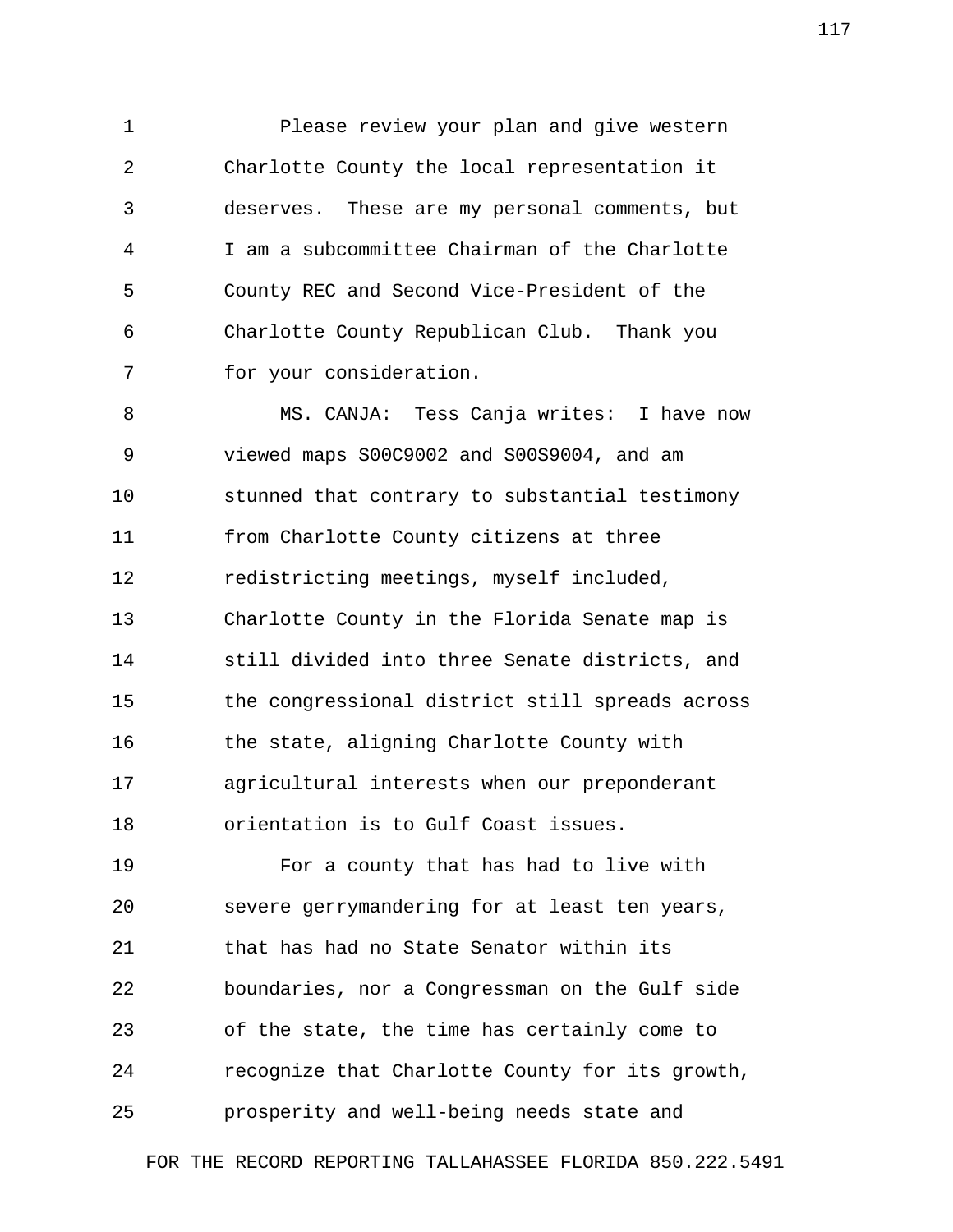1 congressional representatives who live among 2 us, are accessible and who understand the 3 unique needs, challenges and potential of our 4 locality. I thank you for this opportunity to 5 comment.

 6 HAROLD AND ALETHA: Harold and Aletha 7 write: Why would anyone think that Port 8 Charlotte people would have anything in common 9 with those in the center of the state? Our 10 newspapers cover Punta Gorda, North Port, 11 Venice and Sarasota. Sometimes Arcadia is 12 mentioned, but not very often. We have nothing 13 in common with that part of the state. Please 14 put us in the area with those we have something 15 in common.

16 MTUNA37: This e-mail from MTUNA37: 17 Neither the Senate nor the House redistricting 18 plan is reasonable, because it puts the western 19 half of Charlotte County, which is urban and 20 suburban, in with agricultural communities. 21 Charlotte County, once again, is divided into 22 multiple districts, which was not the intent of 23 the state mandate.

24 MR. STARR: Robert Starr of Charlotte 25 County writes: I have reviewed the proposed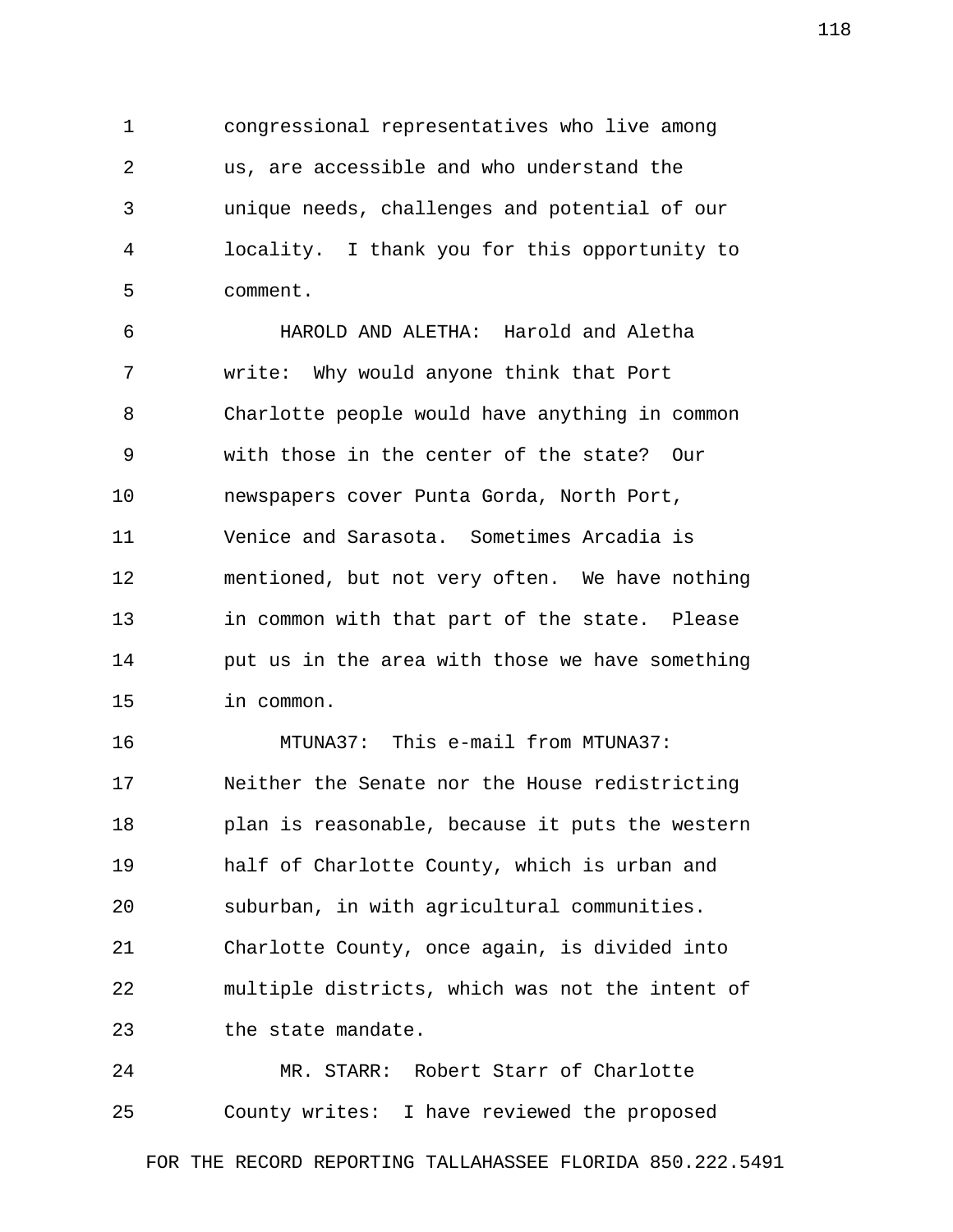1 redistricting maps. I am totally surprised and 2 disappointed with the results for Charlotte 3 County.

 4 Since the last redistricting ten years 5 ago, Charlotte County has dealt with a 6 gerrymandered congressional district, 7 Congressional District 16, which stretched from 8 coast to coast. We were represented by three 9 United States House members. The Florida House 10 and Senate districts produced three Florida 11 House Representatives and three Florida Senate 12 Representatives. This situation resulted in 13 fragmented and ineffective representation for 14 our county. Once again, it appears Charlotte 15 County will be faced with the same situation.

16 The Florida voters mandated compact, 17 sensible districts. The proposed plan for 18 Charlotte County is in direct opposition to 19 this voter mandate. We are not in an 20 agricultural community. We are a coastal 21 community with miles of beach and the 22 second-largest harbor in the state, Charlotte 23 Harbor. Our interests would be better served 24 with a district combined with our coastal 25 neighbors, Sarasota, Lee and Collier County.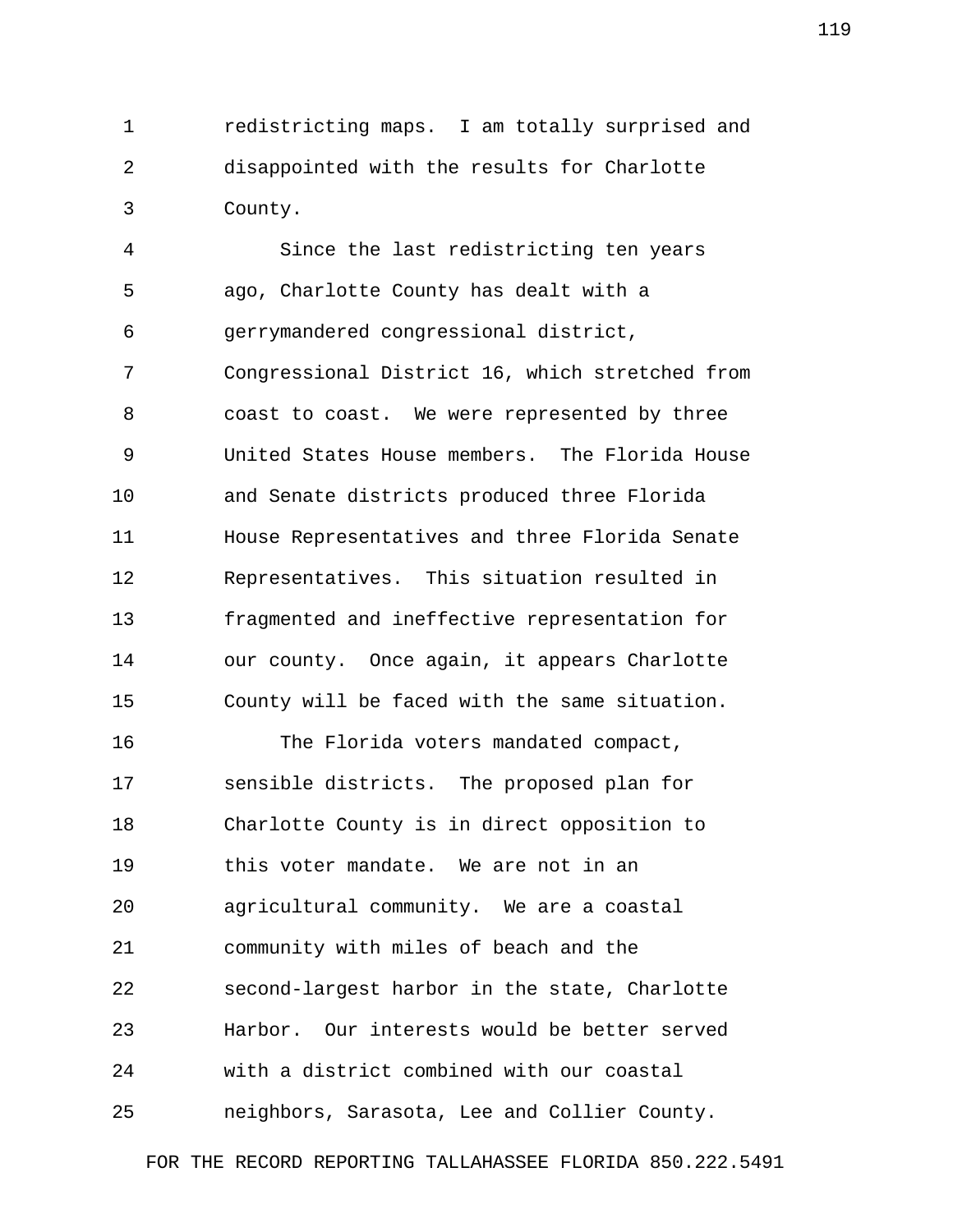1 The Senate proposed action will not only 2 be a disservice to the 160,000 residents of 3 Charlotte County, but will be detrimental to 4 the inland communities with which we are being 5 joined. I would encourage your consideration 6 for redrawing the district lines for Charlotte 7 County.

 8 SEYMOUR2012: Seymour2012 Tweets: Please 9 do not put Eustis and Grand Island into FL 26's 10 proposed congressional district. We are 11 nothing like The Villages.

12 MS. PHIPPS: This e-mail from Lisa Phipps: 13 I want to commend your State Senate plan 14 S000S9004. I like the way your new play 15 respects county and geographical boundaries. 16 The worst part about our current districts too 17 often touch multiple counties in odd ways and 18 split into four or more districts. Your plan 19 is a reasoned attempt to make our districts 20 more understandable. Thank you for your hard 21 work and being fair.

22 MS. McNEW: From Jane McNew: After 23 studying the proposed maps of southwest 24 Florida, I believe the borders, while ever so 25 slightly better, nevertheless have demonstrated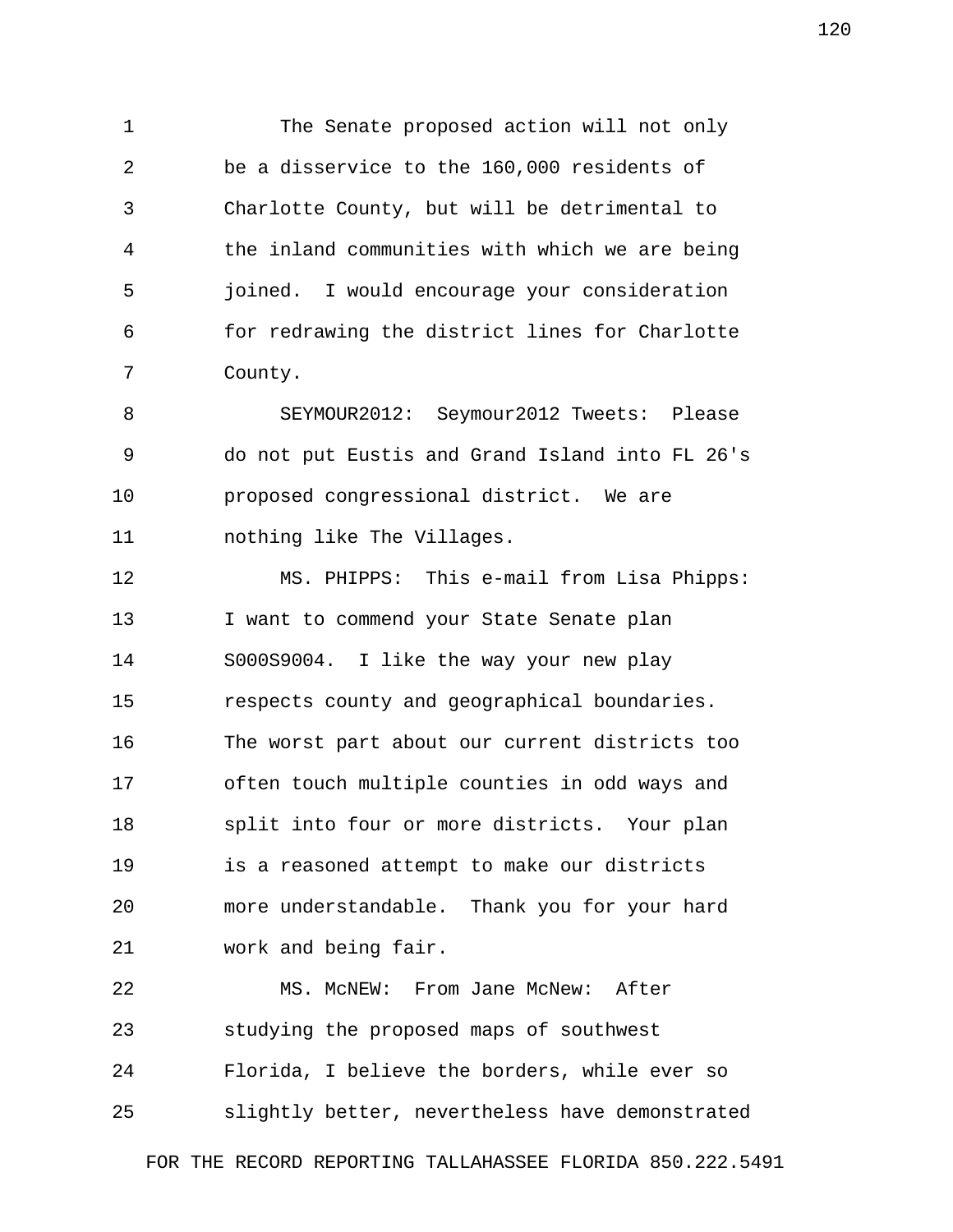1 that gerrymandering is alive and well. I urge 2 you to stop trying to put out the flame of 3 democracy and instead give it oxygen and a 4 strong wick to burn ever brighter.

 5 For example, it is easy to see the 6 continuance of safe seat districts, especially 7 Republican districts. It is easy to see the 8 lines follow large developer interests. I find 9 such continued chicanery a blatant derivation 10 of the law. Needless to say, I think the 11 overall effort is a shabby affront to us all 12 Floridians, 99 percent.

13 MR. SIEGMEISTER: Curt Siegmeister writes: 14 Thank you for your candid and open reception to 15 feedback from us Floridians. The new maps just 16 make sense. You no longer have districts 17 spanning the entire width of the state and 18 grossly transcending geographic and demographic 19 boundaries.

20 As a citizen and a voter, I appreciate the 21 hard work you have put forth and your openness 22 to the concerns of the Floridian public.

23 MR. JIRIK: Good morning. My name is Ron 24 Jirik, J-i-r-i-k. My address is 820 Haulover, 25 H-a-u-l-o-v-e-r, Drive, Altamonte Springs,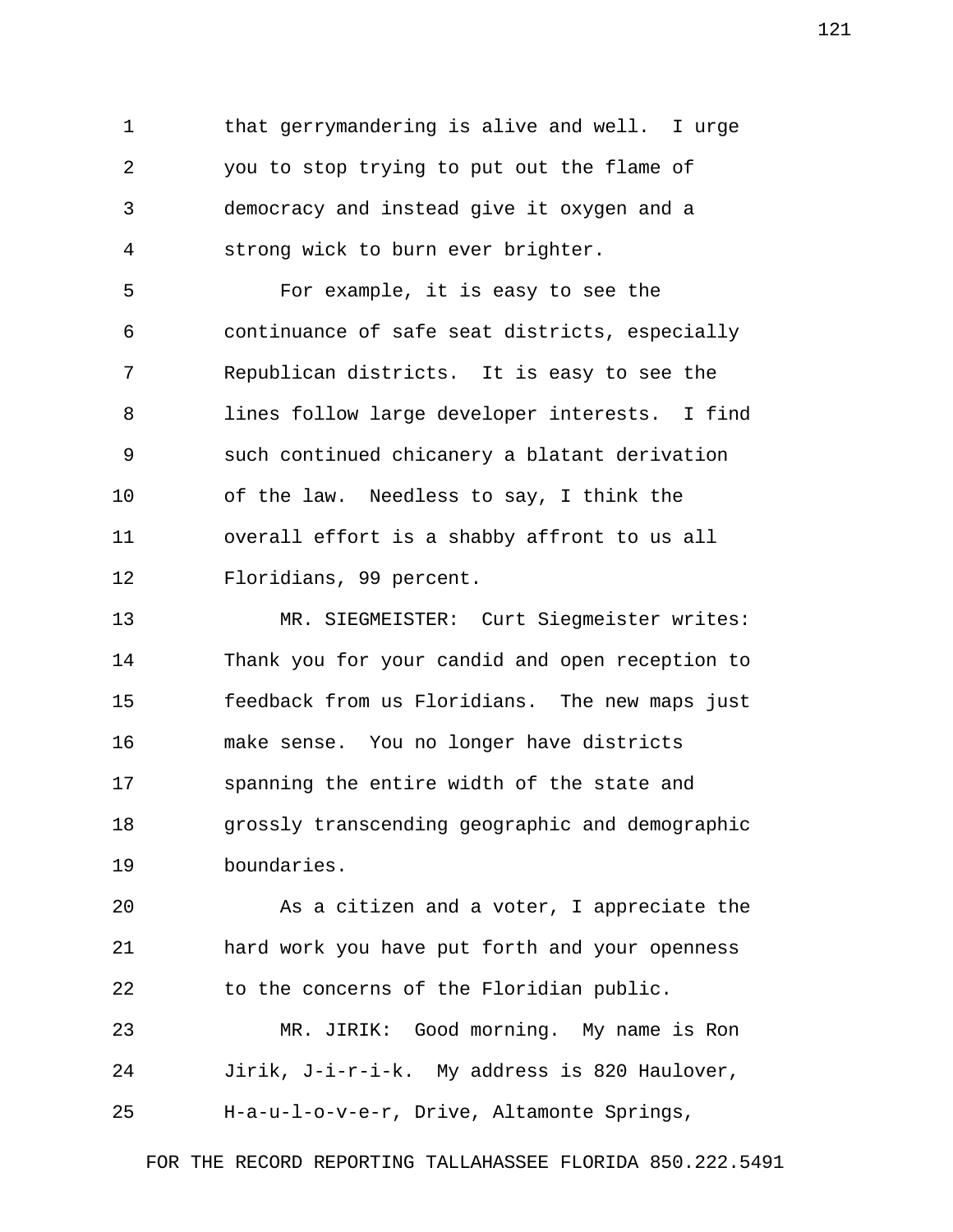1 32714.

| $\overline{2}$ | I am dismayed at the maps that are being        |
|----------------|-------------------------------------------------|
| 3              | drawn for the redistricting. I don't believe    |
| 4              | you listened to the constituents at all, and I  |
| 5              | find that appalling. Have a nice day.           |
| 6              | MS. COLLETTE: Eva Collette writes: Just         |
| 7              | had a chance to go over all the hard work your  |
| 8              | team did with the redistricting of Florida. I   |
| 9              | am so pleased with your efforts. I know you     |
| 10             | will never please everyone, that is impossible; |
| 11             | however, you did a great job in trying to.      |
| 12             | I have a better understanding of the            |
| 13             | history of redistricting and think of all the   |
| 14             | times this has been done, you have managed to   |
| 15             | stay true to the intent of the process.         |
| 16             | MS. NEWLIN: I would have expected them to       |
| 17             | be more even and concise. Although improved,    |
| 18             | looks like we have a ways to go. Why not        |
| 19             | simply use roads and/or ZIP codes to make it    |
| 20             | better? Looking forward to hearing your         |
| 21             | response. Yours in good reasonable Florida      |
| 22             | districts, Kim Newlin.                          |
| 23             | MR. GEIGER: Christopher Geiger e-mailed:        |
| 24             | I understand that no maps will be perfect and   |
| 25             | be populated with simple geometry due to        |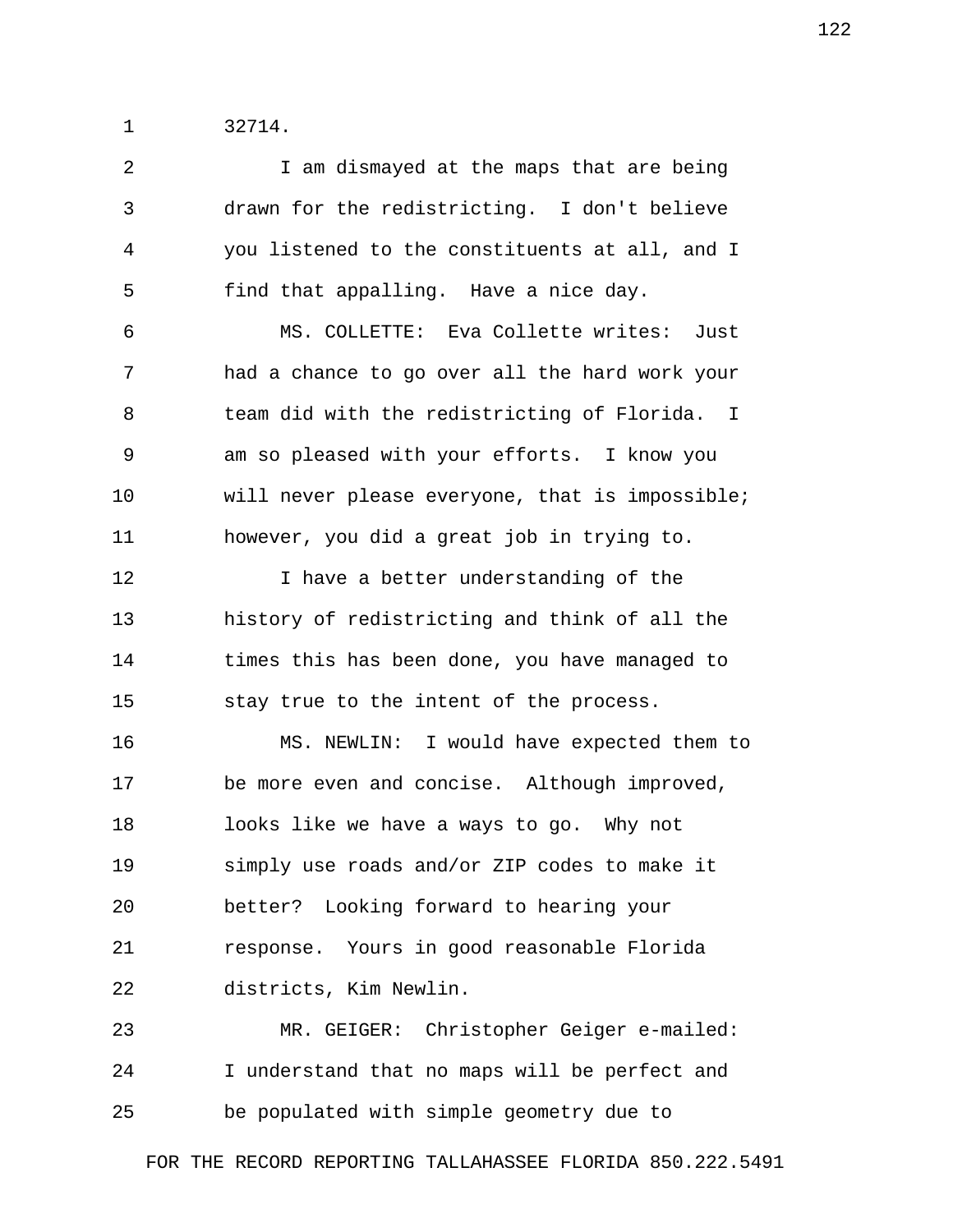1 existing local boundaries and federal

 2 decisions, but these newly proposed maps, 3 Senate Bills PCB7032 and 7034 are a step in the

4 right direction. Good job.

 5 STEVE: Hello, I am Steve from West 6 Melbourne in Brevard County, Florida. I like 7 the way the current Senate maps are drawn, 8 because -- or the district is drawn, because 9 the old ones are obviously gerrymandered, and 10 currently in Brevard County, the one that you 11 have drawn up now keeps the cities contiguous, 12 so I hope that stays in the final draft. Thank 13 you.

14 MS. GILDEA: Julie Gildea from Ruskin 15 writes: Regarding the above subject, I find 16 your efforts to be somewhat fair to both 17 political parties and voters. The job you did 18 will never have 100 percent approval. However, 19 given the rules governing the process, I don't 20 think you could have done any better, and you 21 could have done a whole lot worse.

22 I really think the districts should always 23 be set up using the county borders only. That 24 is the most fair to all parties. So the rules 25 governing the process would need to be changed,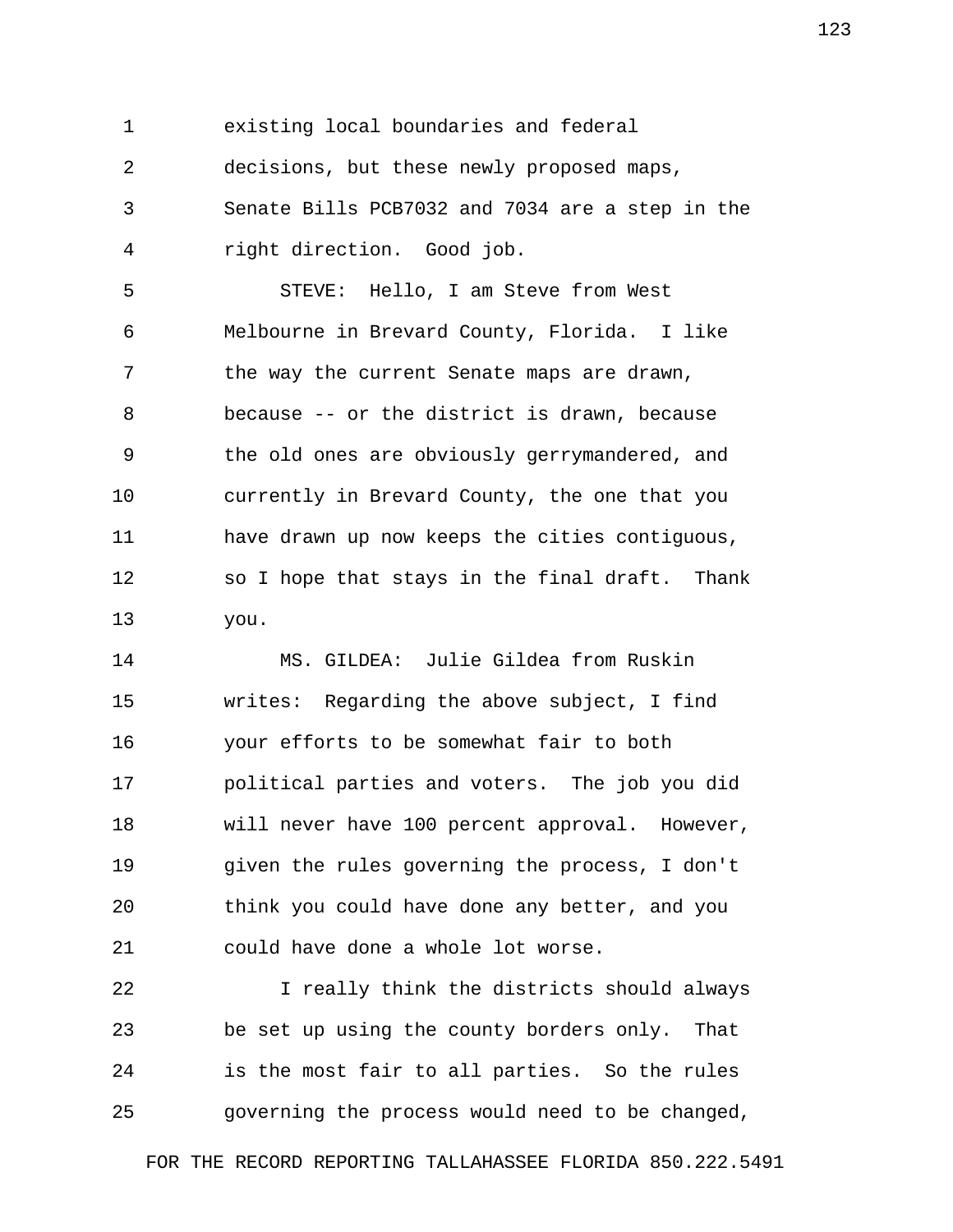1 but it would take someone with tremendous 2 courage to challenge the status quo. Not sure 3 anyone like that runs for office. Think of the 4 time, effort, hassle, money, avoiding lawyers' 5 fees and lawsuits, and party bickering that 6 would be avoided.

 7 Complicated processes always lead to 8 obfuscation. In fact, in most cases, that is 9 the whole reason for having the complicated 10 processes, and it also keeps lawyers employed. 11 Signed, me, a disillusioned voter.

12 MS. TELFORD: Ellie Telford writes: The 13 new maps are not at all acceptable to me. They 14 are still just favorable to the incumbents. 15 They do not do what the people of Florida voted 16 for in the 2010 election. It would be a 17 disaster if the districts are not changed to be 18 fair to all groups. They need to be redrawn to 19 follow what the people asked for last year.

20 MR. AND MRS. BRIGGS: Gerald and Catherine 21 Briggs write: Looking at the Senate map 22 S000S9004 you released this week, we were 23 pleased to see normal-looking districts that 24 followed county lines. We understand that some 25 were odd-looking because of minority rights.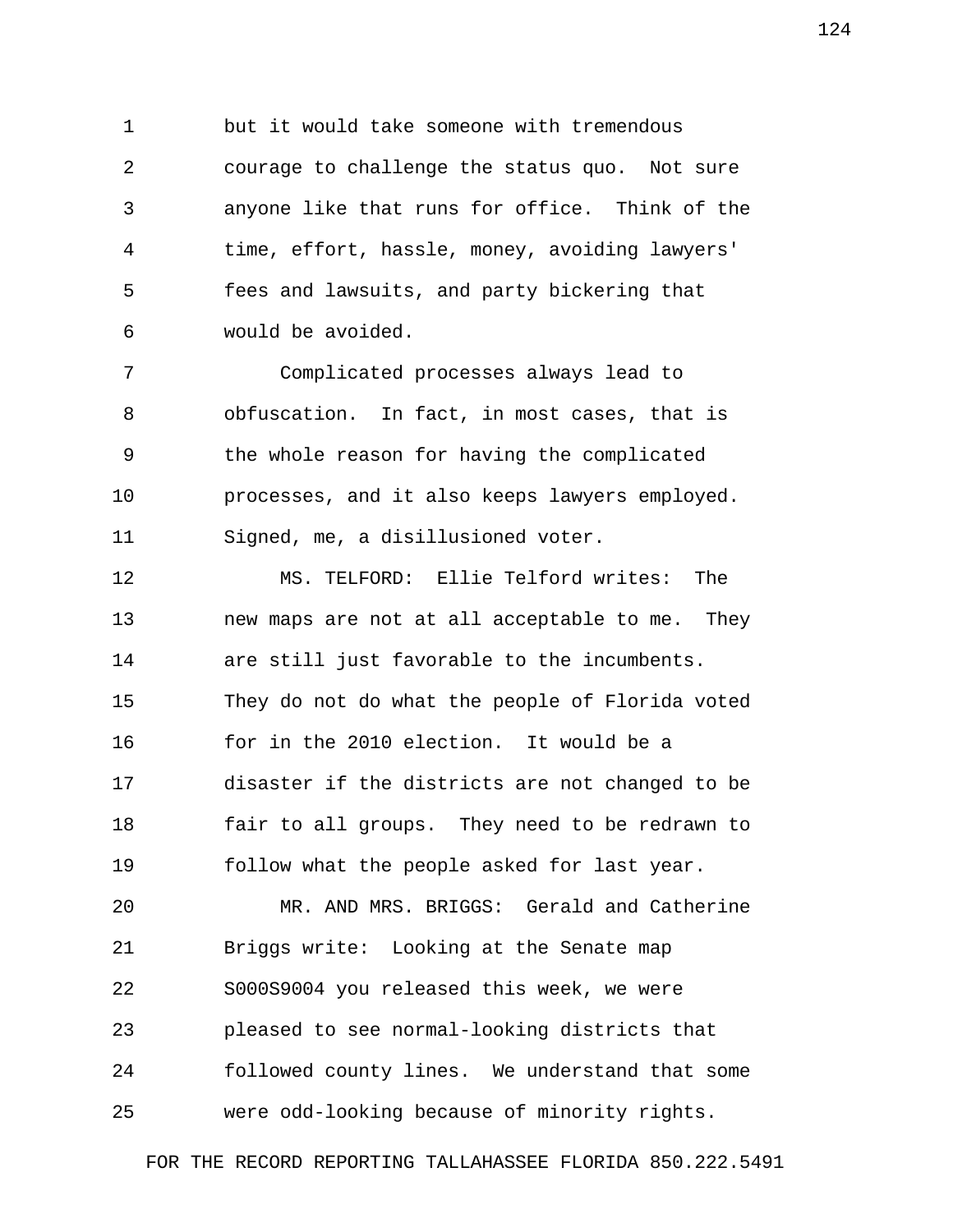1 We are particularly pleased with our district 2 here in Leon County.

 3 SOCCERCANE19: Soccercane19 Tweets: This 4 is not what the Florida Constitution now 5 demands. No way a state with 500,000 more 6 Democrats should have more Republican seats. 7 Against the law.

 8 MR. FRIGERI: My name is Arnold Frigeri. 9 I live in Sun City Center in Hillsborough 10 County, and I am calling to express a very 11 serious negative reaction to the Senate 12 redistricting plan as published in today's 13 newspaper. I think it is terrible and you 14 should go back to work and make a fair, more 15 balanced map than what you have done so far.

16 So my reaction in short is, no good, do it 17 over again.

18 MS. HARTWELL: Mary Hartwell of St. Johns 19 writes: Thank you for all of your hard work on 20 the reapportionment plan for Florida. I have 21 reviewed the plan and map, and agree that this 22 plan looks both fair and balanced. I agree 23 with the boundaries for both the congressional 24 and legislative districts. Thank you for a 25 fair plan for Florida's future.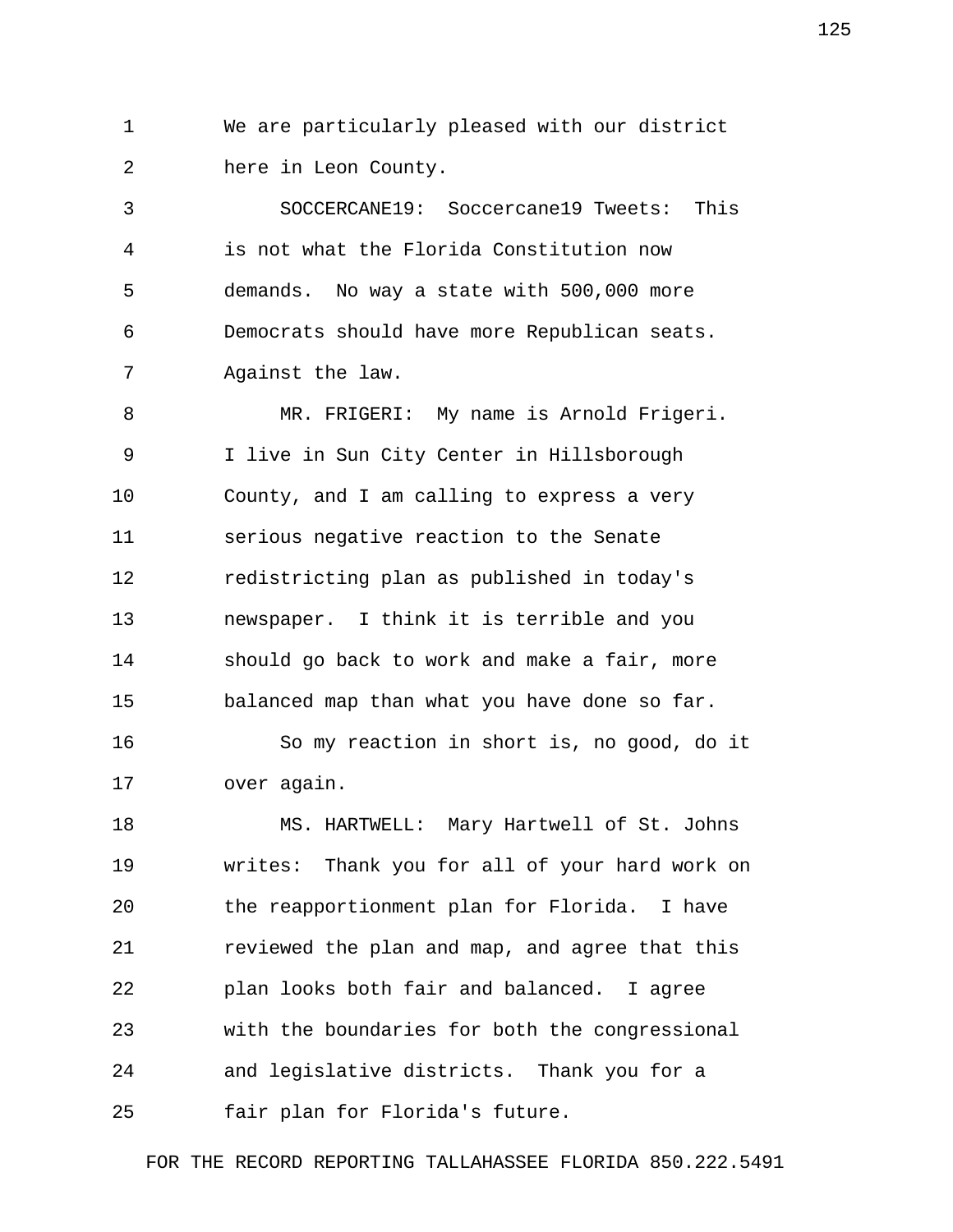1 MR. SASIADEK: Alfred Sasiadek in Miami 2 writes: I just got my first looks at the 3 proposed new district that we must live with 4 until the next census. I am very disappointed 5 with this attempt to circumvent the prime 6 directives of Amendments 5 and 6 that the 7 districts be contiguous and compact. With just 8 a very cursory look, one can easily see that 9 these U.S. House districts are not compact: 3, 10 11, 19, 20, 22, 23. District 23 is so bad that 11 it is almost circular, with District 19 in the 12 center. 13 The State Senate districts are almost as 14 bad. These districts are not compact: 1, 18,

15 19, 24, 25, 29 and 39. You must do much better 16 for these to pass muster with the courts. 17 MR. HOOPFER: This e-mail from Matt 18 Hoopfer: I am very pleased with the new 19 district lines that have been drawn. They are 20 very fair and seem to represent Florida's 21 populous well. I look forward to seeing the 22 new districts revealed when it is all said and 23 done.

24 MR. DANVERS: This is Dave Danvers, 25 Gainesville, Florida. I attended the meeting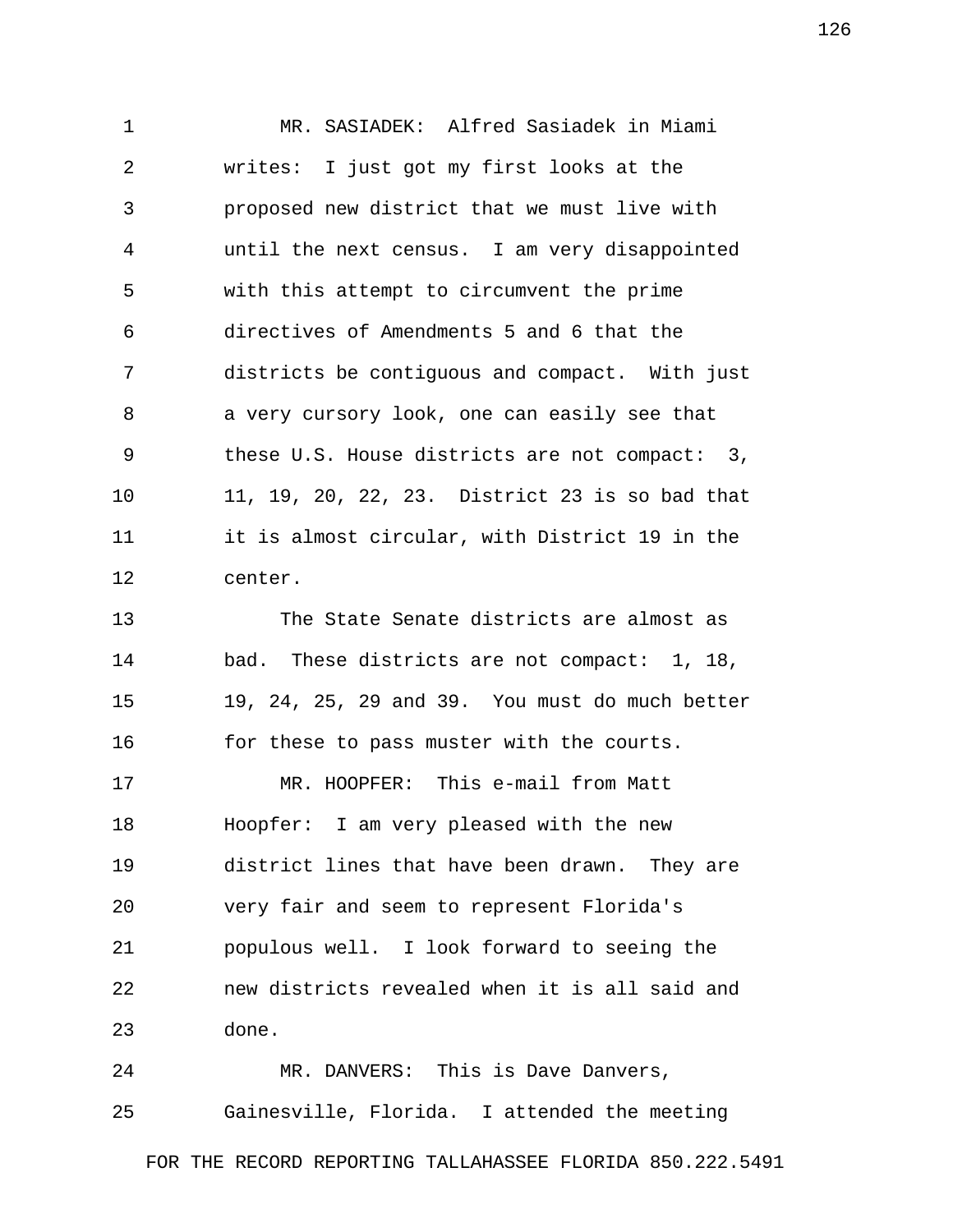1 that was held here in the summer. As I stated 2 at that meeting, I appreciate the Committee 3 being able to conduct public forums throughout 4 the state, especially the one here.

 5 I have looked over the various suggestions 6 for all of the districts. I encourage the 7 Committee to do everything to get the 8 Legislature to pass the redrawn districts 9 without any lawyers taking it to court. Keep 10 it out of the courts. That is a waste of time 11 and a great deal of money. Thank you for 12 hearing my thoughts.

13 MS. HODGES: This e-mail from Angela: I 14 would like to comment on map S000S9004 for the 15 record. I feel they look fair to both 16 Democrats and Republicans, and they seem to be 17 drawn according to county lines.

18 MR. MARKHAM: This e-mail from Willie 19 Markham: I will keep my comment very brief. 20 The congressional plan looks fair; however, the 21 Senate plan is very unbalanced. The high 22 income areas are consistently separated from 23 the rest of the counties. This will result in 24 homogenous districts, rich or poor, white or 25 colored, which do not represent the actual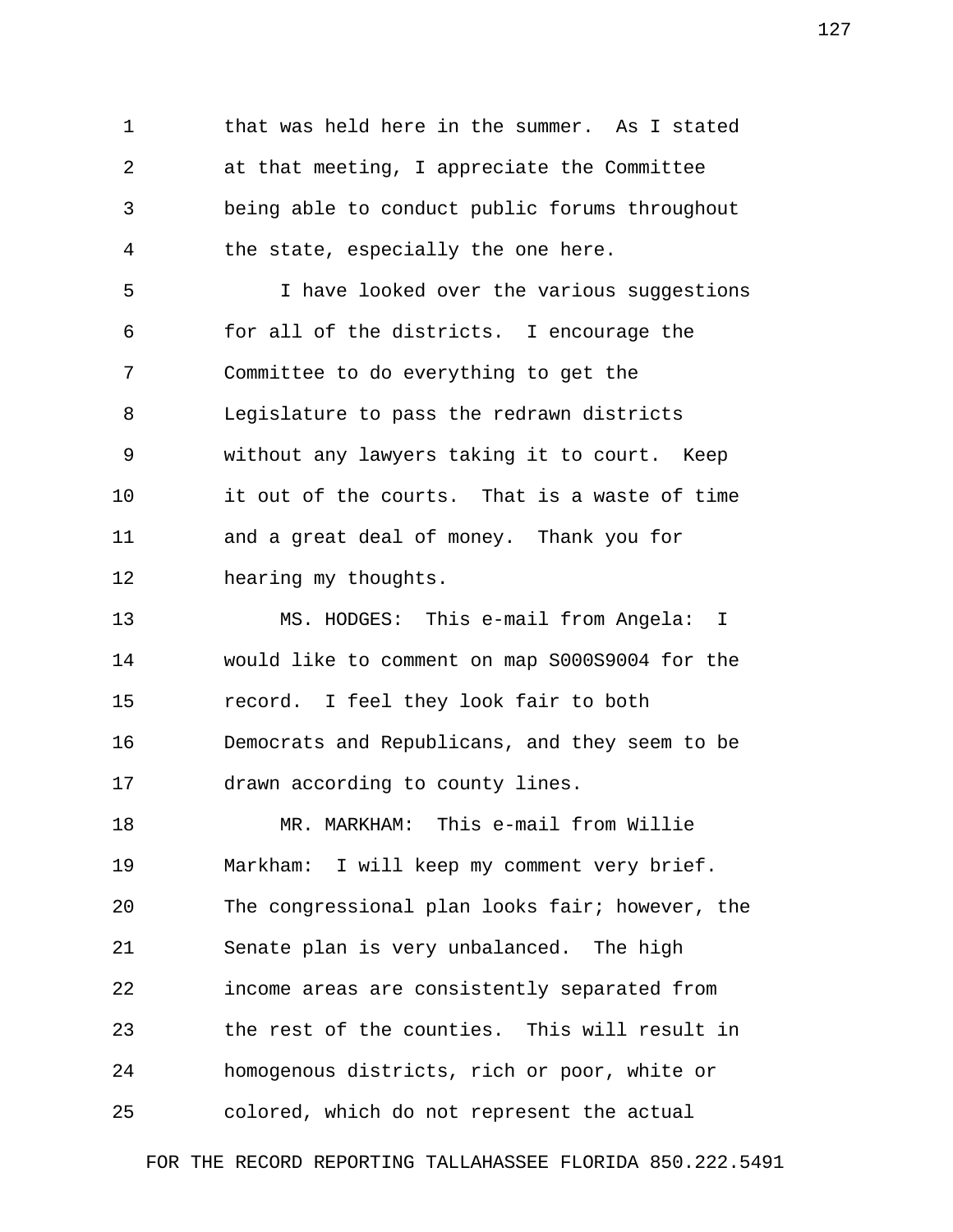1 Florida that I live in. I would like to see 2 that my counties are not divided by income or 3 race. We are one people, and our 4 representatives should represent all of us. 5 This will make the representative's job more 6 challenging, but that is what will bring us 7 together as Floridians, not separate us by 8 income or race. If race and income were 9 factored into the creation of the maps, I would 10 like to see how that was done. Thank you. 11 By the way, I am a resident of St. Lucie 12 County. 13 MR. HOSEY: Jerry Hosey writes: I just 14 wanted to say that I think the maps look great. 15 I was wondering how you guys were going to be 16 able to fit two new districts into the 17 equation, but you did a fine job with it. Good 18 *job*, everyone. 19 MR. LEO: Hello, this is Frank Leo, a 20 World War II vet who fought for this country to 21 make it free. I am in Ormond Beach, Florida. 22 I am just reading this Florida Hispanic 23 congressional district proposed. I think that 24 is a crime. As a life-long Democrat, I feel 25 this country is going downhill and it is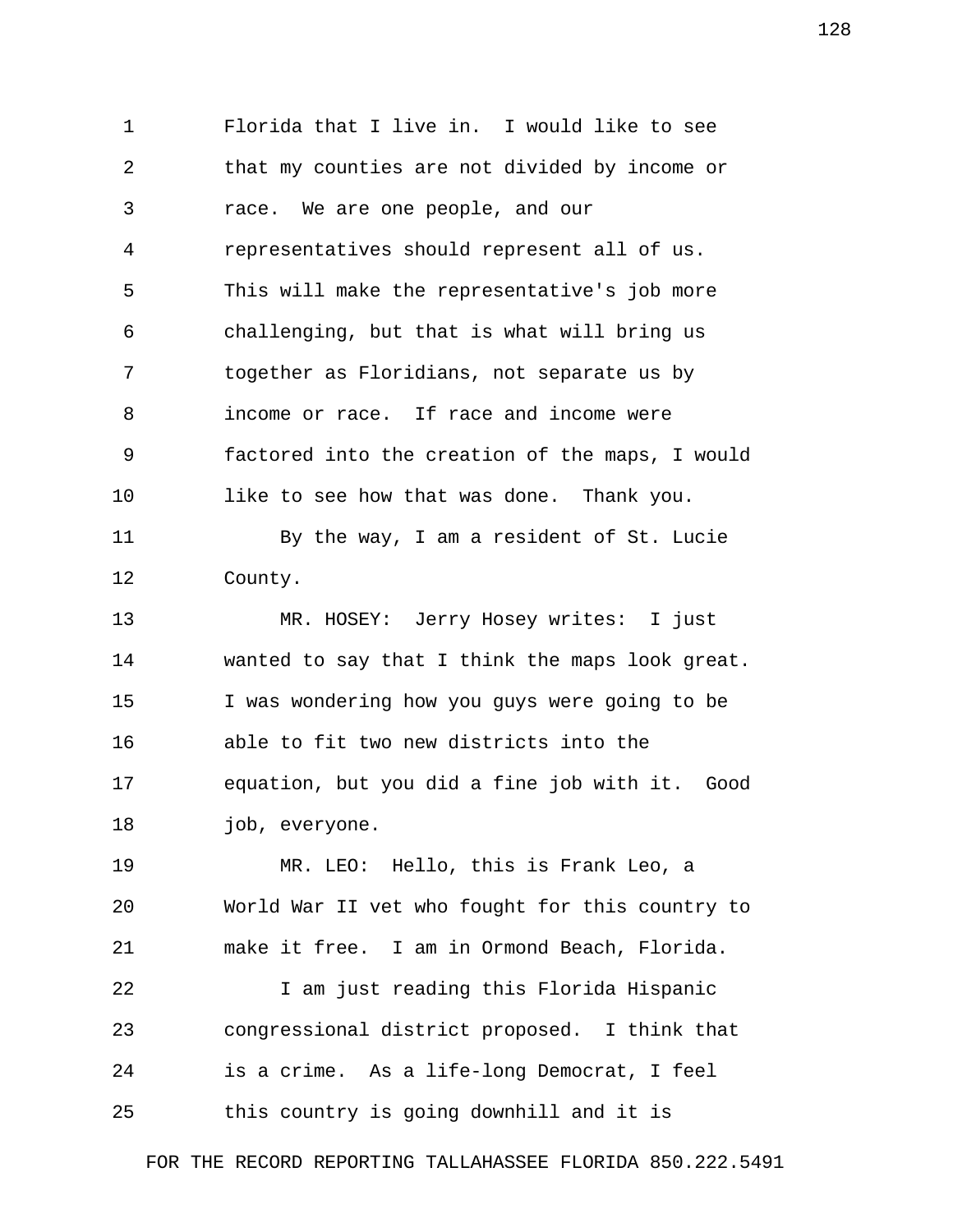1 because of things like this. Why are you doing 2 districts based on minorities or anybody else?

 3 Districts are districts, and they should 4 be left as districts, not voting districts, but 5 districts. They should be in a very concise, 6 orderly way of distributing the sections so 7 that the equal amount of people are in each 8 district. It makes no difference what you are, 9 we are all Americans, and you people are trying 10 to pull all this junk to put people against 11 each other. We are all Americans, that is why 12 we live here. And stop distinguishing between 13 black and white and other minorities and the 14 Americans. We are all Americans, and make the 15 districts in accordance to that, please do. 16 Thank you.

17 MR. AND MRS. STRASSER: From Julie and 18 Stephan Strasser: I am a citizen of Fernandina 19 Beach. My husband and I just saw the new 20 proposed district lines. We finally see one 21 that seems fair. Please move forward to make 22 these our new Florida voting districts.

23 BORRIS: My name is Borris. I am calling 24 in regards to the congressional map. I live in 25 Tampa, Florida, in U.S. Congressional District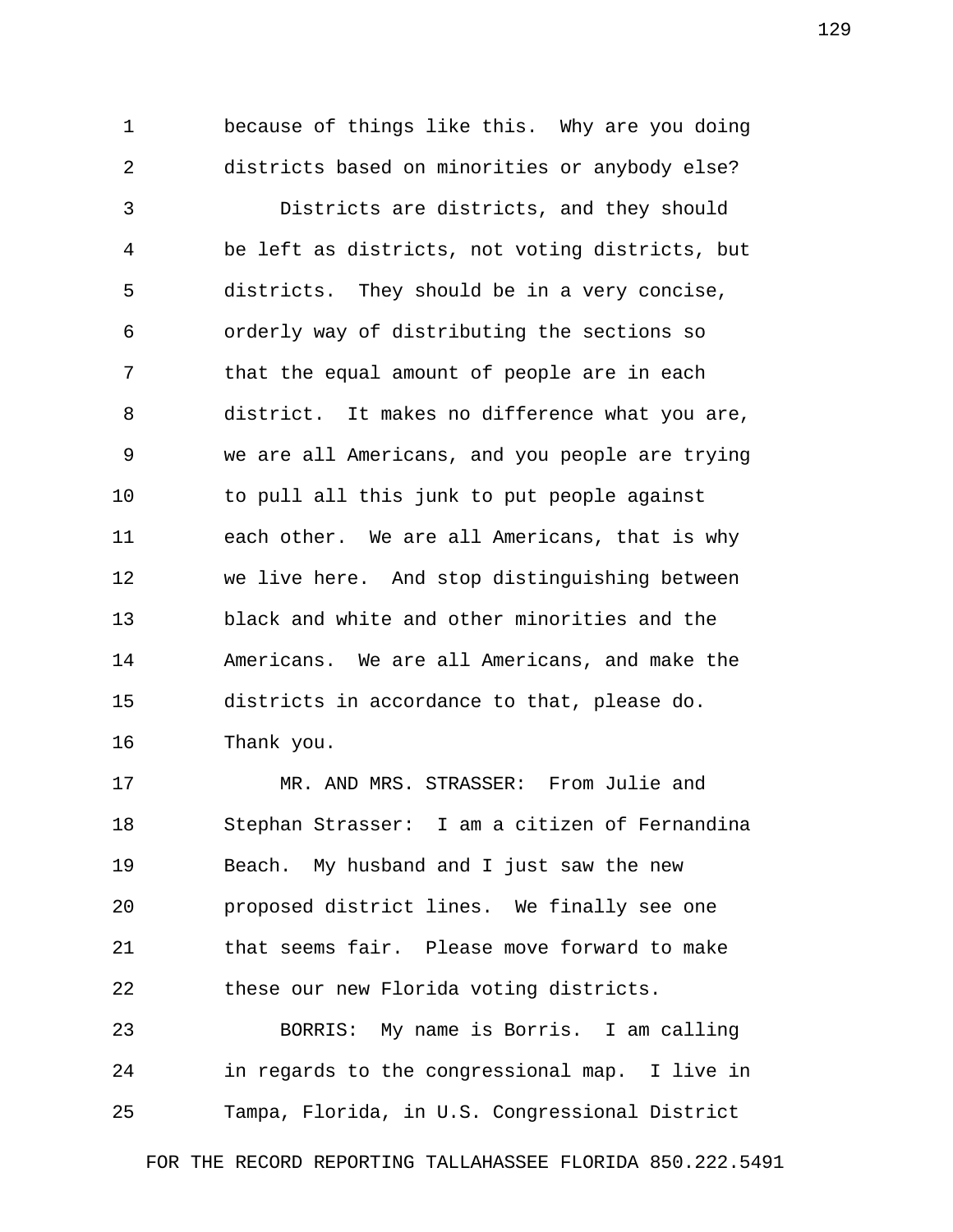1 11.

 2 My question is, I don't see that you have 3 made any changes to Congressional District -- 4 U.S. District 11, and I thought you were 5 supposed to make the district 50/50, or close 6 to 50/50, and it looks to me like it is the 7 same thing that it was previously, which was 8 70/30.

 9 MR. KRIZNER: From William Krizner, this 10 e-mail: I want to thank you for taking your 11 time and actually talking with real voters 12 before drawing your new maps. After looking at 13 Senate map S000S9004, it looks pretty fair and 14 balanced. You followed county lines as best 15 you could.

16 MR. HUSEREAU: Hello, my name is Robert 17 Husereau. I live in Plant City, Florida, and I 18 don't see where the districts that have been -- 19 voting districts that have been drawn on any of 20 the three different map systems are 21 nonpartisan. They have to follow what the new 22 amendments stated when we voted them in. They 23 are not doing that. They are partisan. Change 24 them.

25 MS. BROWN: Marsha Brown of Orlando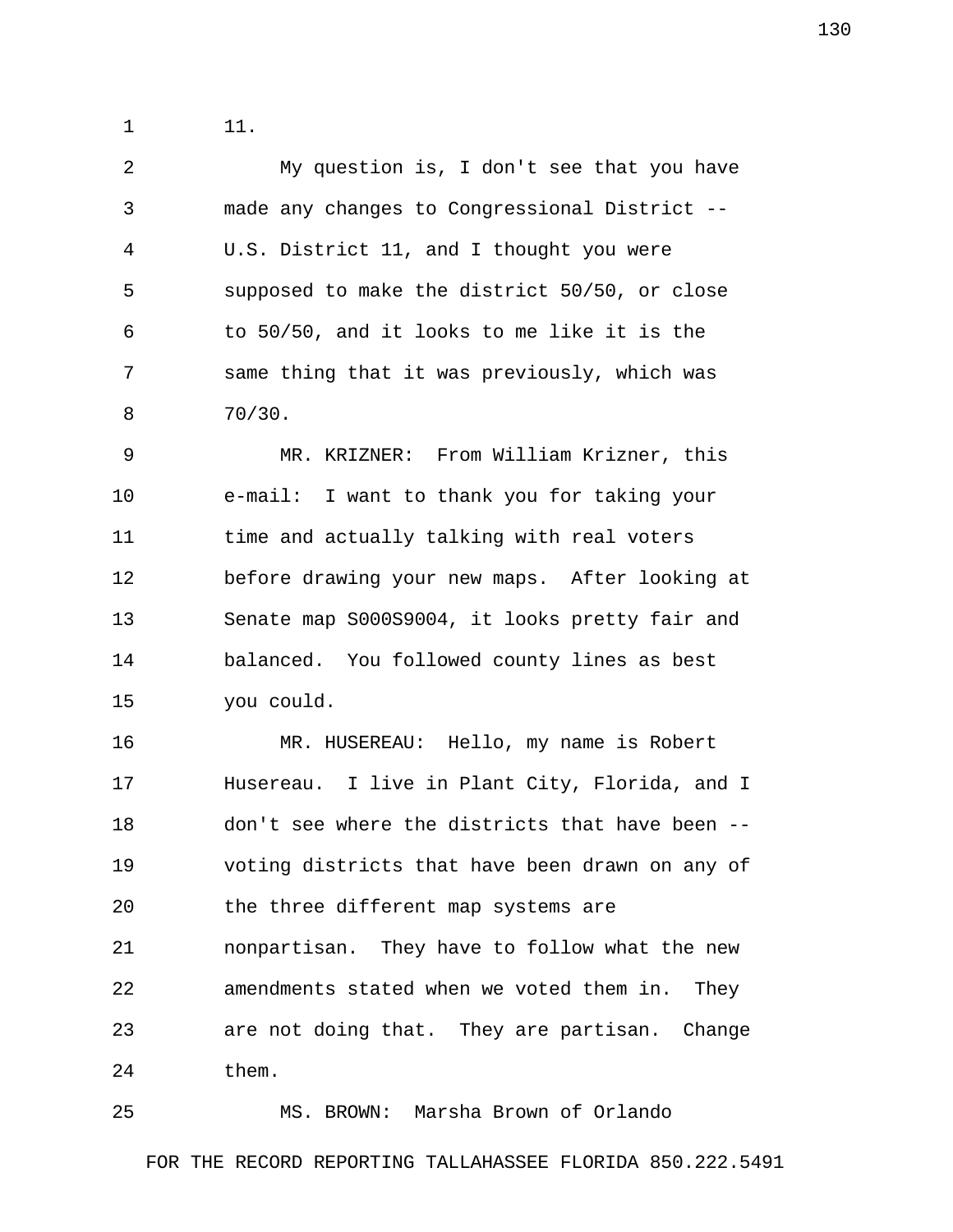1 writes: Just a note to let you know that I 2 approve of the Senate Committee on 3 Reapportionment's initial proposals for 4 redrawing fair and common sense congressional 5 and state legislative district boundaries. 6 Good work, and congratulations to all who 7 participated.

 8 MS. GUADALUPE: On Facebook, this comment 9 from Adele Guadalupe: This redistricting plan 10 still separates the wealthy east of the 11 Intracoastal from the rest of the population 12 just like the previous one did. This seems 13 like discrimination to me.

14 MS. SHANK: This e-mail from Constance 15 Shank: You've all done a fine job in keeping 16 districts together, and the maps look fair and 17 balanced. Following county lines when possible 18 is most helpful. Thank you for doing an 19 excellent job.

20 MR. DREXLER: Frank Drexler from St. 21 Petersburg writes: In November 2010, 22 Floridians voted to set new constitutional 23 standards for how lawmakers are to draw fair 24 voting districts. The standards require you as 25 lawmakers to draw voting districts that better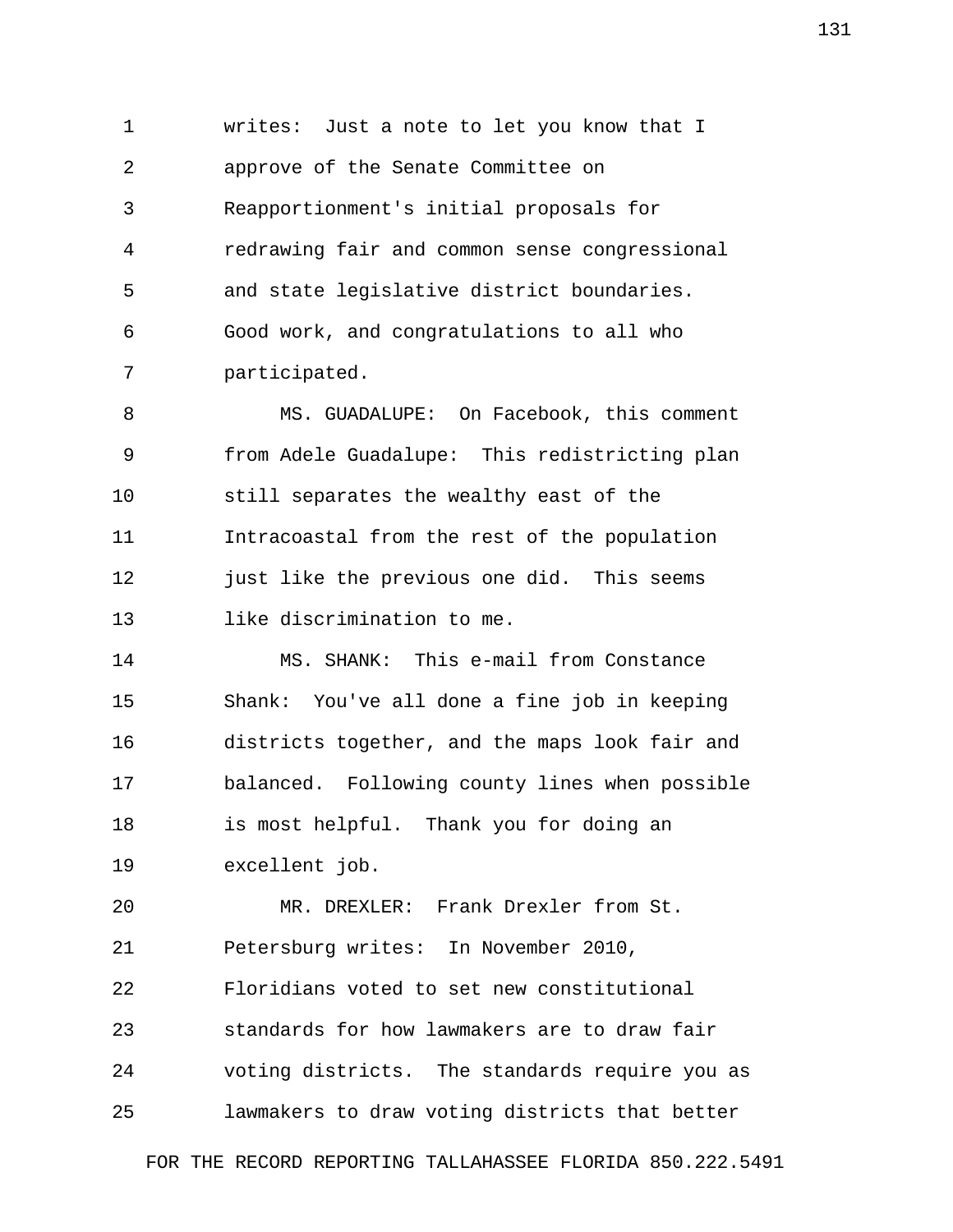1 reflect the interests of Florida's people. You 2 have not done so in the new maps you have 3 recently released. It is time you set aside 4 your political agenda and did the right thing 5 for Florida. The new amendments require that 6 voting districts be fair. We will remember how 7 you treated this issue and the will of the 8 majority the next time we go to the polls.

 9 MS. WALKER: Rebecca Walker from Nassau 10 County writes: Thank you for all your hard 11 work in redistricting. I appreciate all the 12 hard work and effort that this entailed. You 13 have done a fantastic job. Well done.

14 MR. GIBNEY: Ken Gibney from Land O'Lakes 15 writes: The Senate's redistricting plan is 16 outrageous. Using minority representation as 17 an excuse to load up Republican districts 18 elsewhere is scornful of Florida voters.

19 Racial gerrymandering is a magician's 20 trick to hide its true intent. Voters, 21 including myself, will not abide with this 22 heavy-handed deceitfulness. I hope courts, 23 public opinion and the House will send this 24 really bad proposal to the trash heap where it 25 belongs.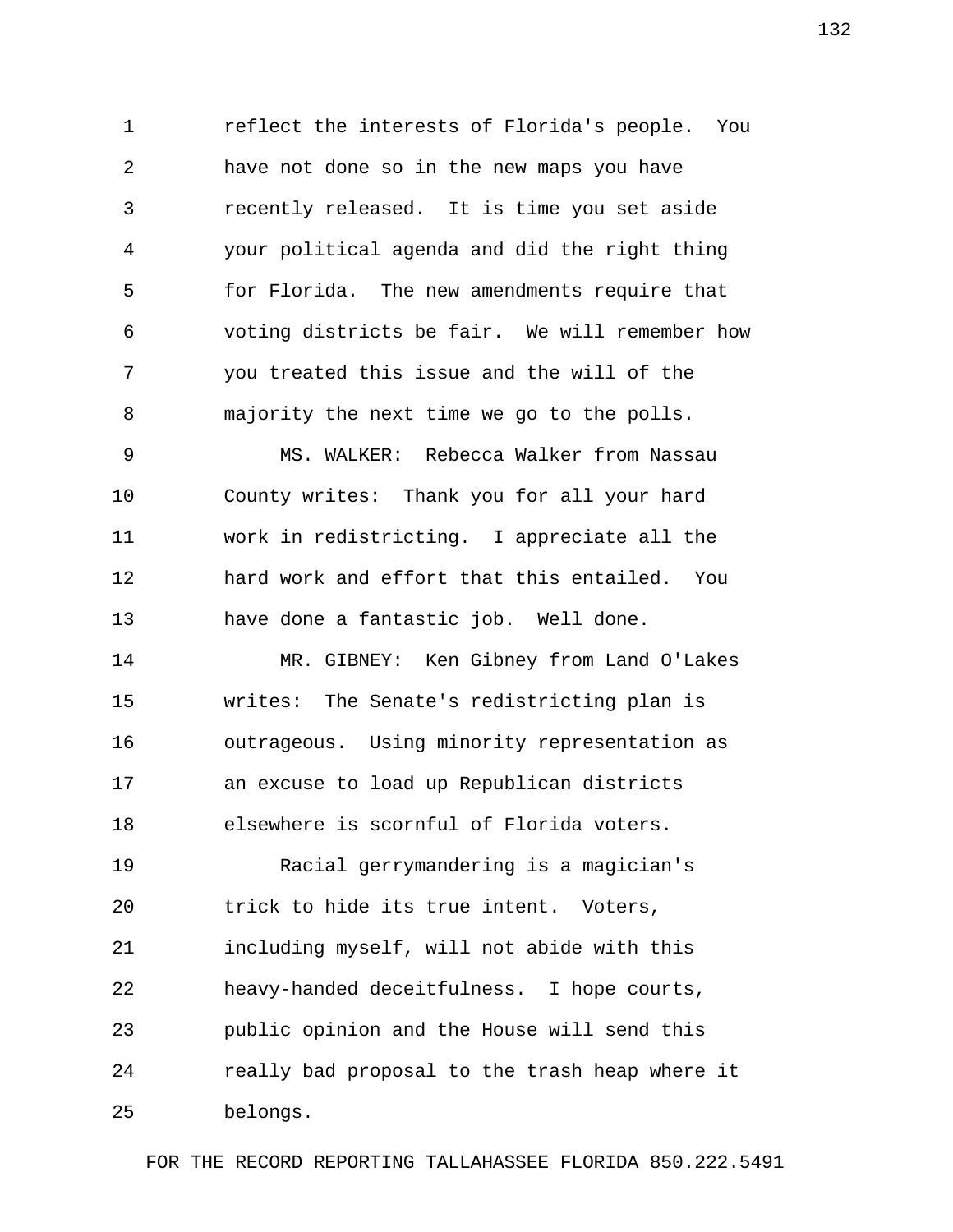1 MS. ANGULO: Lauren Angulo writes: I 2 think the new redistricting lines are very 3 fair. I am pleased with the outcome. Good job 4 for once. 5 JAK613: JAK613 Tweeted: Make sure you 6 redistrict according to the law and the will of 7 the people in a fair, nonpartisan way. Make 8 our votes count. 9 MR. McGEHEE: On Facebook, Paul McGehee 10 posted: Please do not change Highlands, 11 Glades, Hendry and Okeechobee from House 12 District 16. These areas are ag based, and 13 Congressman Rooney represents us very well on 14 the ag committee. 15 MR. BARFIELD: From John Barfield of 16 Deltona: I am writing in favor of 17 redistricting plan S000S9004, which I feel more 18 closely represents the voters' intent in 19 adopting fair districting planning, now 20 challenged by sitting incumbents. 21 I have long been concerned about current 22 House District 3. While noble in intent, it 23 certainly meets all definitions of

24 gerrymandering. The current Senate proposal

25 alleviates that embarrassment while better

FOR THE RECORD REPORTING TALLAHASSEE FLORIDA 850.222.5491

133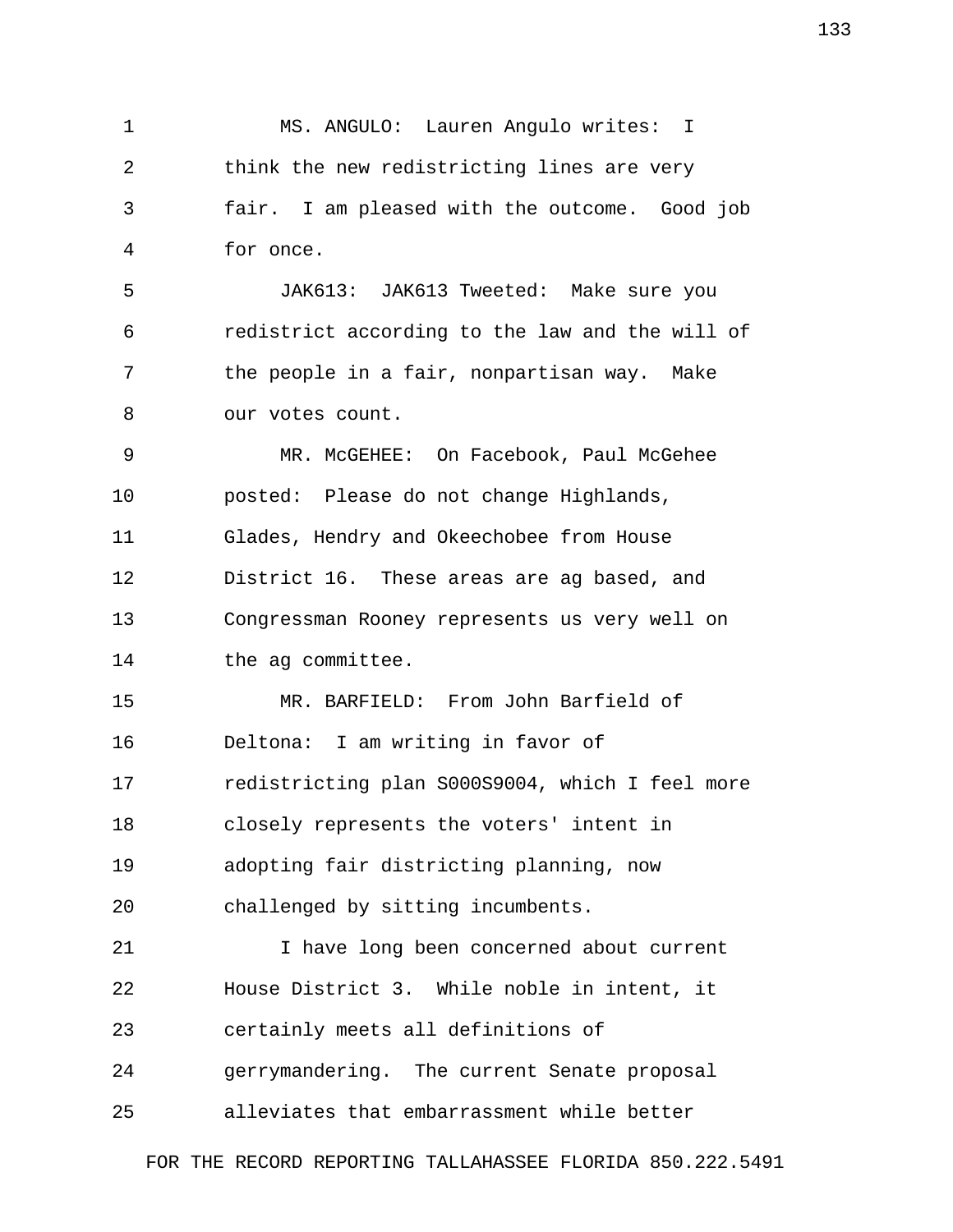1 assuring contiguous population groups are 2 fairly represented.

 3 MR. BAYARD: Steve Bayard writes: The 4 districts redrawn seem much more focused on 5 protecting existing legislators and their 6 parties than they do on complying with the 7 requirements of the Fair District amendments 8 approved by two-thirds of the voters.

 9 It is time to go back to the drawing 10 boards and do the responsible thing: Honor the 11 direction of the voters. All we ask for is 12 fair elections, not rigged ones.

13 MS. MIRANDA: Angela Miranda writes: I 14 support the Senate map. It is much better than 15 the current map. I particularly like how 16 Hillsborough County is drawn.

17 MS. HENK: My name is Frances Henk. My 18 husband and I, Eugene, suggest to the Senate 19 that they focus on fair districts, not politics 20 as usual. We have had far too much of this 21 gerrymandering, and I want them to be fair and 22 not just political and not try to make it just 23 for the Republicans to vote. Thank you.

24 I live in Bradenton, Florida, and my ZIP 25 is 34203. Thank you.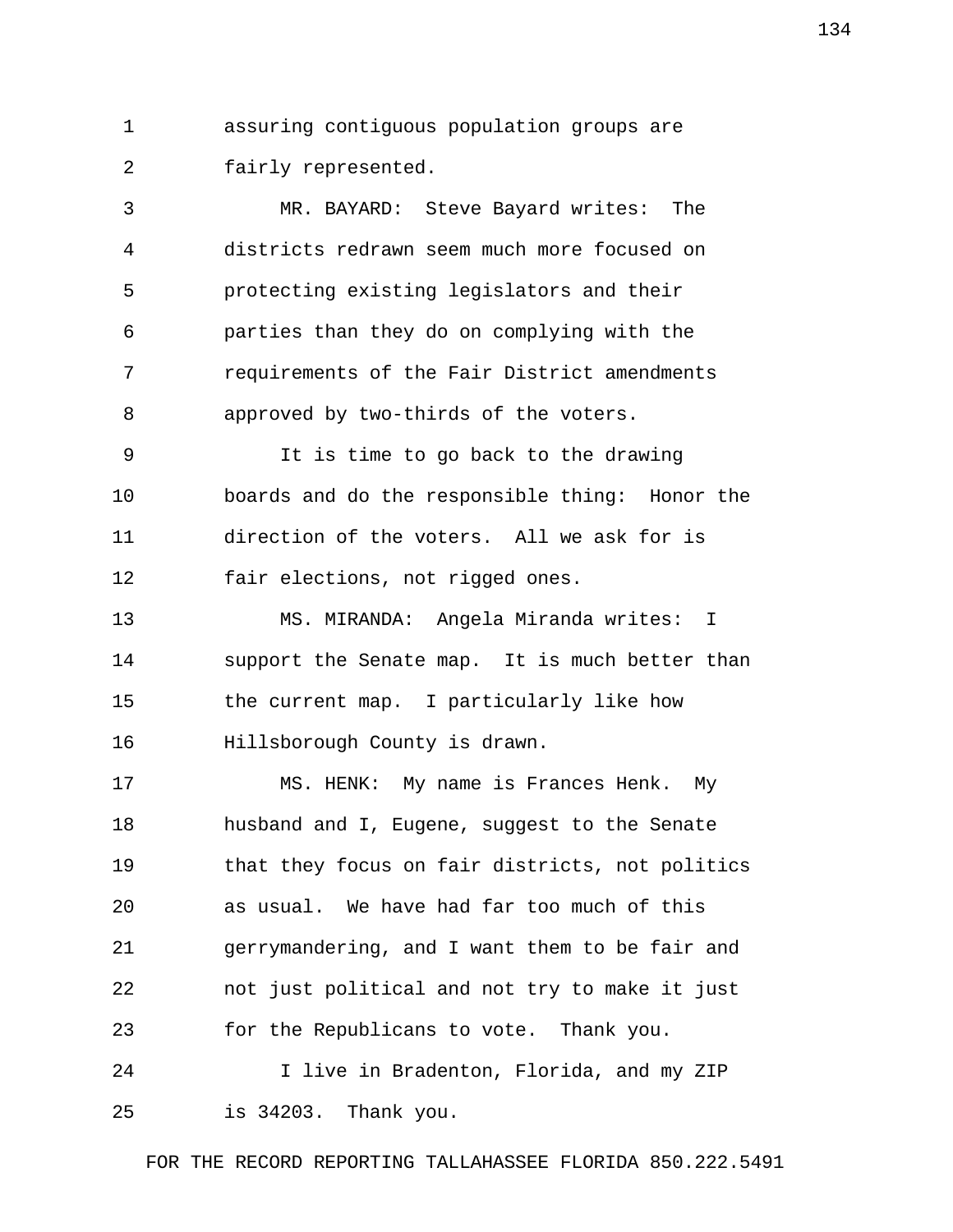1 MR. WHITAKER: Ronald Whitaker writes: 2 Just my two cents as a Floridian and a 3 registered voter, I like the Senate maps, they 4 look fair to me. Especially like the Panhandle 5 districts and the split into beach and rural 6 districts. Good work.

 7 MR. BLOSSEY: This e-mail from Erich 8 Blossey of Winter Park: Having attended 9 meetings in Orlando on reapportionment and 10 viewing some of the maps that the above bills 11 referenced, I have difficulty in viewing the 12 maps and what the people of Florida passed as 13 reapportionment amendments last election. 14 While some districts have been squished and 15 elongated to appear as though things are 16 different, I can't help but see the artistic 17 work of old gerrymander coming to the rescue of 18 certain political parties in power.

19 For example, S9004, District No. 9 does 20 not appear to be contiguous on my map. This is 21 but one of many districts that do not appear to 22 be drawn according to the spirit of the 23 amendments.

24 The major concern of the electorate last 25 year during the election and this summer with

FOR THE RECORD REPORTING TALLAHASSEE FLORIDA 850.222.5491

135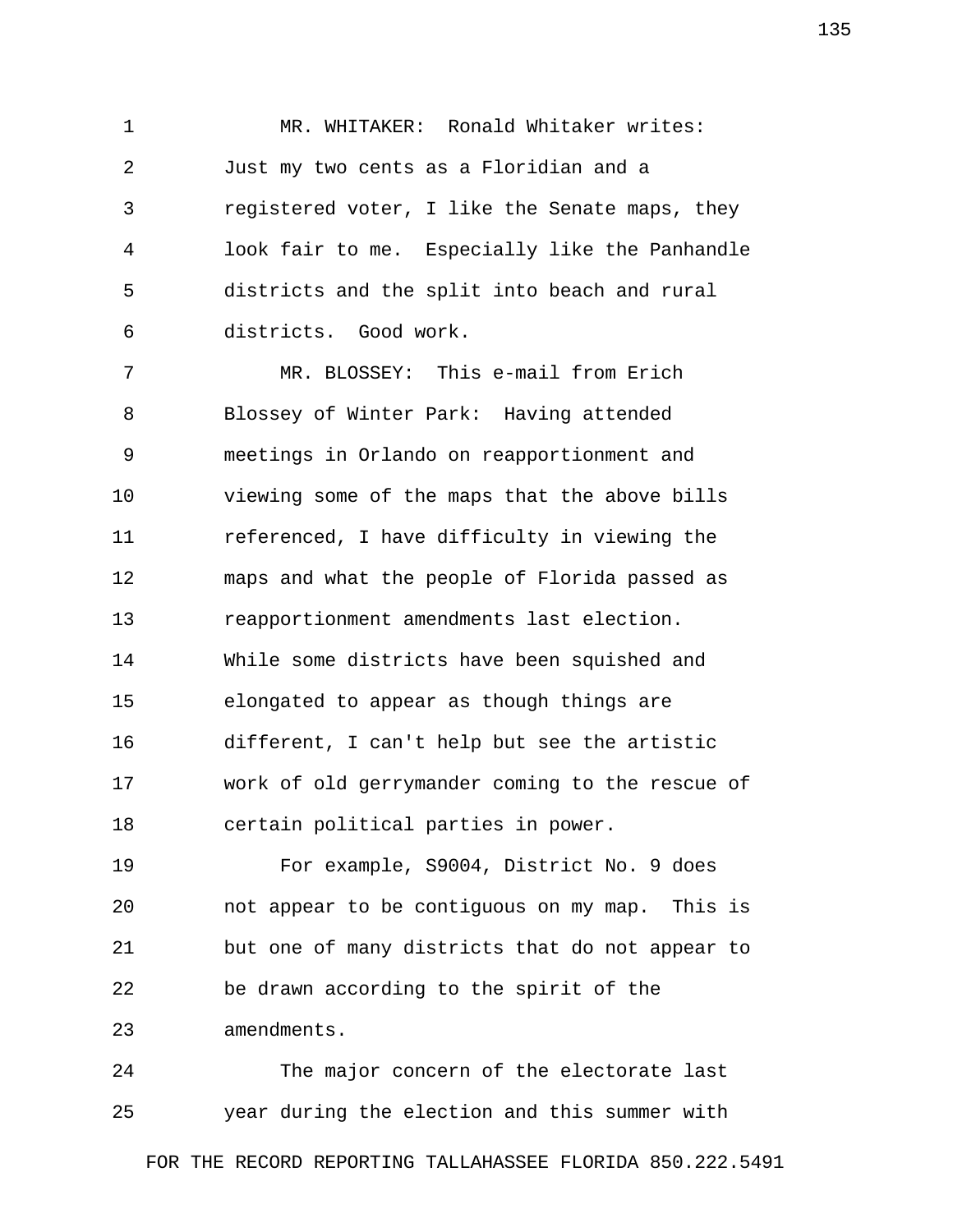1 the meetings with the reapportionment committee 2 was that the drawing of boundaries for 3 districts have to be fairly drawn. I am not 4 sure any of the maps seen to date have met the 5 true spirit of what the people of Florida voted 6 for and want enacted. It is unfair to all the 7 groups who worked so hard to enable fair 8 districting that they will have to wait until 9 next election to rectify the situation or to 10 rely on our court system to render a decent 11 outcome.

12 MS. LAWLER: Mary Katharine Lawler sent 13 this from her iPhone: I think the districts 14 should fall on community lines and be fair.

15 STEPHEN: This e-mail from Stephen: I 16 have to say that the maps shown on the news 17 tonight are a clear example of partisan 18 gerrymandering. It is time for you to do the 19 proper job that Florida voters expect of you. 20 Otherwise, you will feel the ramifications at 21 the polls. This latest Republican power grab 22 will continue to highlight Florida as a bad 23 example of democracy.

24 MS. WINGATE: This e-mail from Ashley 25 Wingate: I wanted to let you know that the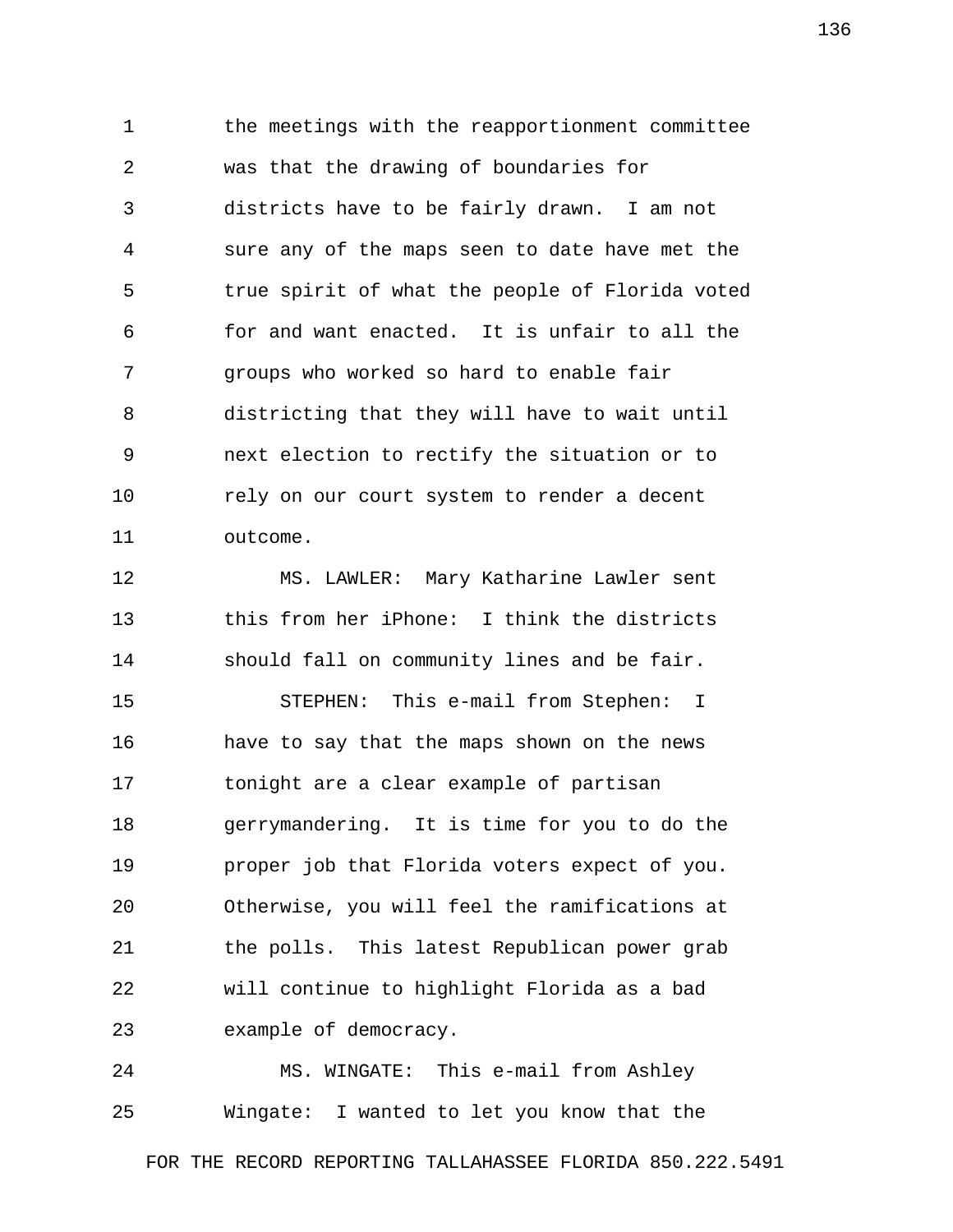1 Palm Beach County Senate districts were very 2 thoughtfully drawn. Coastal areas were kept 3 together while also protecting the more 4 suburban western regions. Kudos.

 5 MR. BRAHA: James Braha from Longboat Key 6 e-mails: Will you please do the redistricting 7 of Florida counties in a fair way rather than a 8 political way? This is a horrible mess, what 9 has been done in the past.

10 MS. McKOWN: Mia McKown in Tallahassee 11 writes: First I thank the Senate and its 12 redistricting committee for the very open, 13 transparent and interactive process they 14 adhered to in developing the proposed 15 redistricting maps. From what I have read and 16 reviewed, the proposals are fair, sensible and 17 faithful to the law. In particular, incumbents 18 are not favored, and new seats were created to 19 recognize the rise in Florida's Hispanic 20 population.

21 Again, I thank the Committee for their 22 hard work, and urge you to adopt the proposed 23 redistricting plans.

24 MR. WRIGHT: Bernard Wright of Gulfport 25 writes: I feel that any group that draws up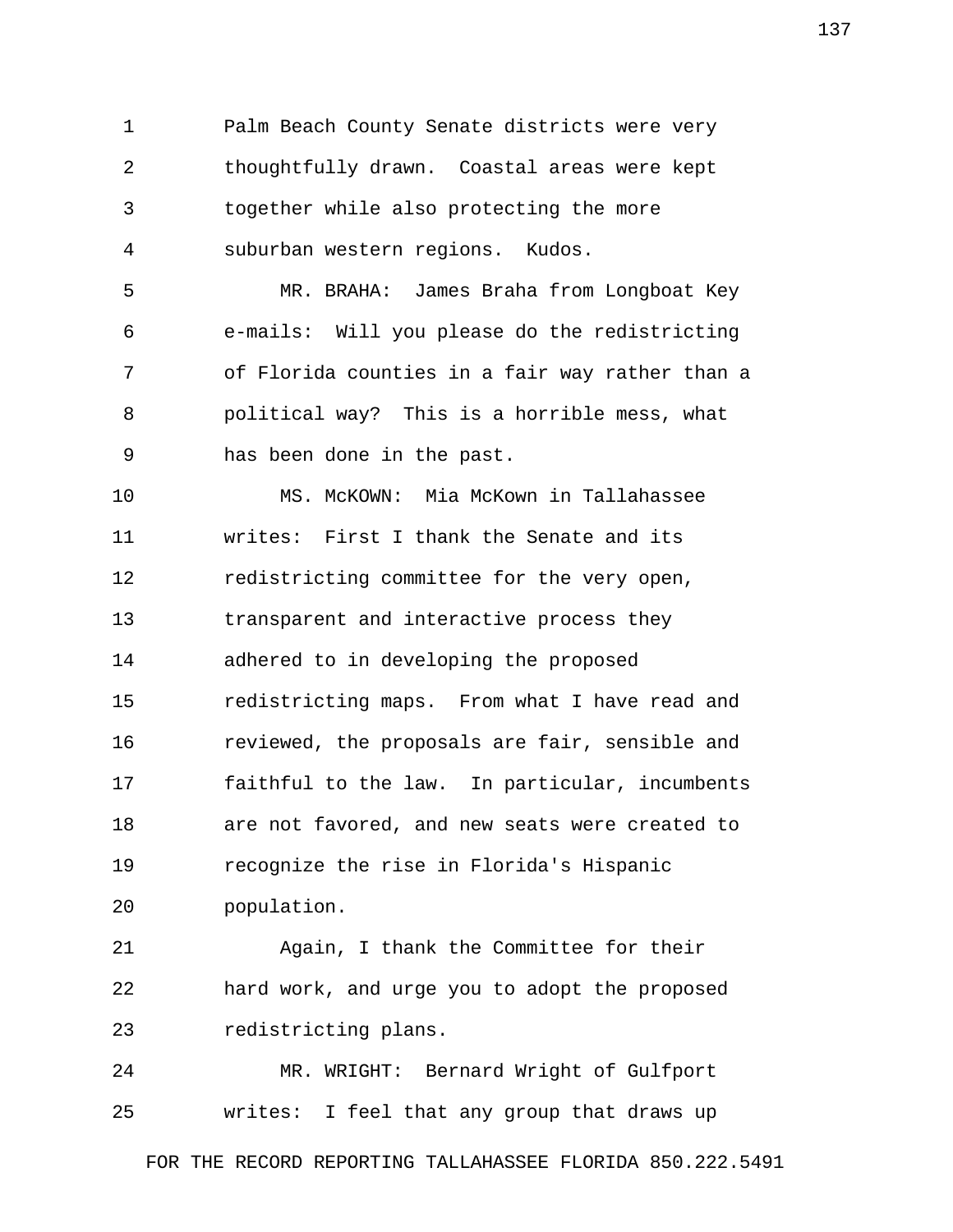1 boundaries to suit the outcome of any election 2 is sabotaged against our democracy. Please 3 review this procedure and make this a true 4 democracy. Many have fought and died for this 5 right.

 6 MR. WARD: Zac Ward from Tallahassee 7 writes: The current plan you have in place 8 seems to be about as close to optimal that 9 current law allows. Keeping the county lines 10 as intact as possible, and I understand one 11 must work around the minority districts, and 12 having the districts make some geographic sense 13 seems to be the proper approach. Thanks, and I 14 wish you the best of luck.

15 MR. D'ALEMBERTE: From Josh D'Alemberte, 16 this e-mail: Please make sure the new 17 districts for our state are drawn fairly, 18 without favoring any political party, and that 19 the maps attempt to keep communities together. 20 The Florida voters decided to amend our 21 State Constitution because we thought

22 gerrymandering was unfair. As our

23 representatives, you cannot ignore our will in

24 the Constitution. Sixty-three percent of

25 Florida's voters supported Amendments 5 and 6.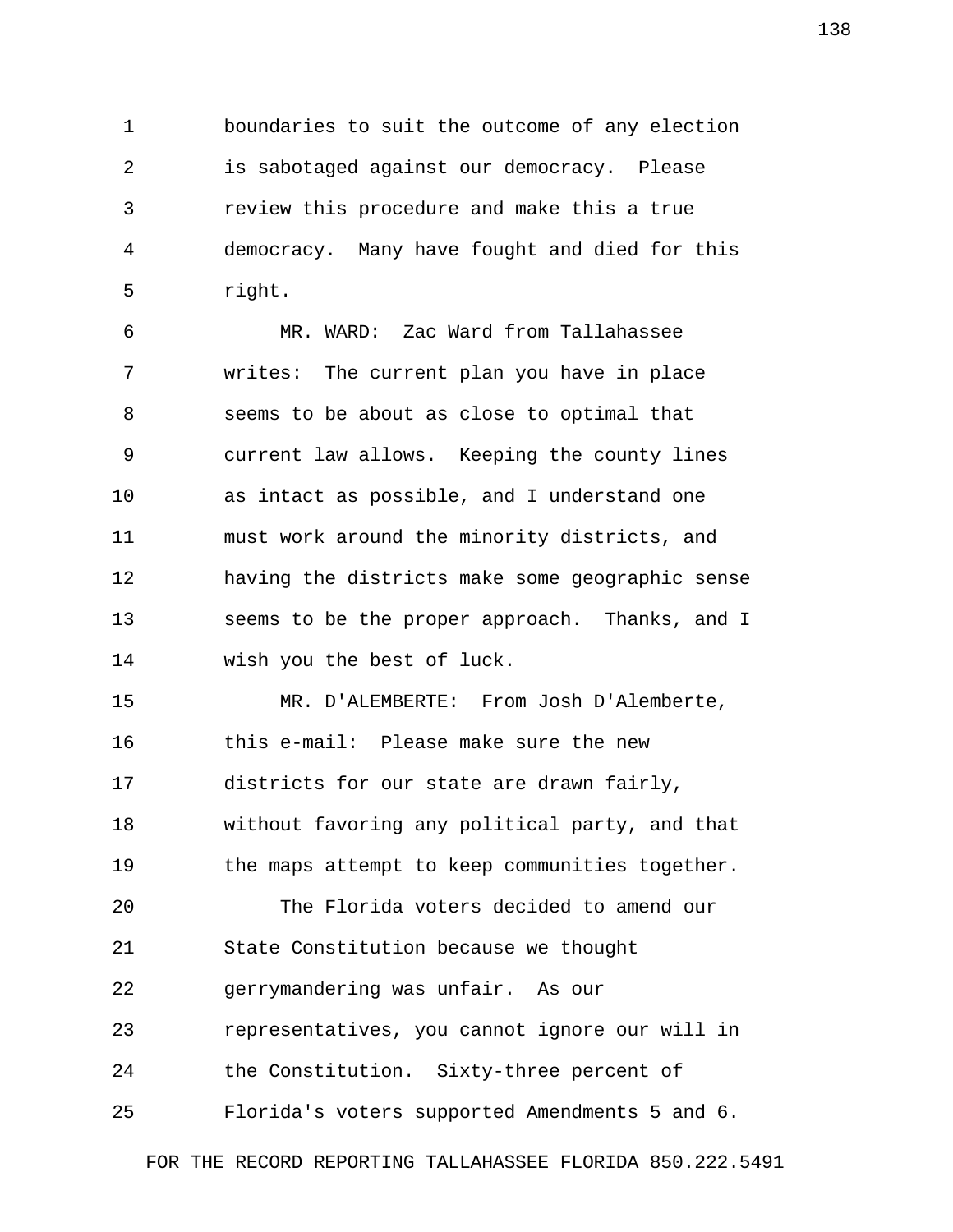1 Our state has received a bad reputation 2 for ignoring the will of the voters recently. 3 By drawing districts that favor one political 4 party, you would add to this negative 5 reputation.

 6 You have a chance to change the culture of 7 state politics. Use it. Do not misuse this 8 process to keep your district, your job or 9 favor one political party. If all politics is 10 local, then communities deserve to be 11 represented by one representative.

12 The districts that have been drawn in the 13 past are ridiculous. Any child can look at 14 some of them and see that they are unfair. 15 Districts should not span several counties if 16 they do not need to. If they can be kept in 17 one county or even one city, they should. Each 18 voter deserves to have a choice and to have 19 their vote counted. If you predetermine for me 20 that my district will or should elect someone 21 from one political party or another, you are 22 taking my rights away.

23 Additionally, the representative who is 24 elected can better serve those who he or she 25 represents if the districts are compact and do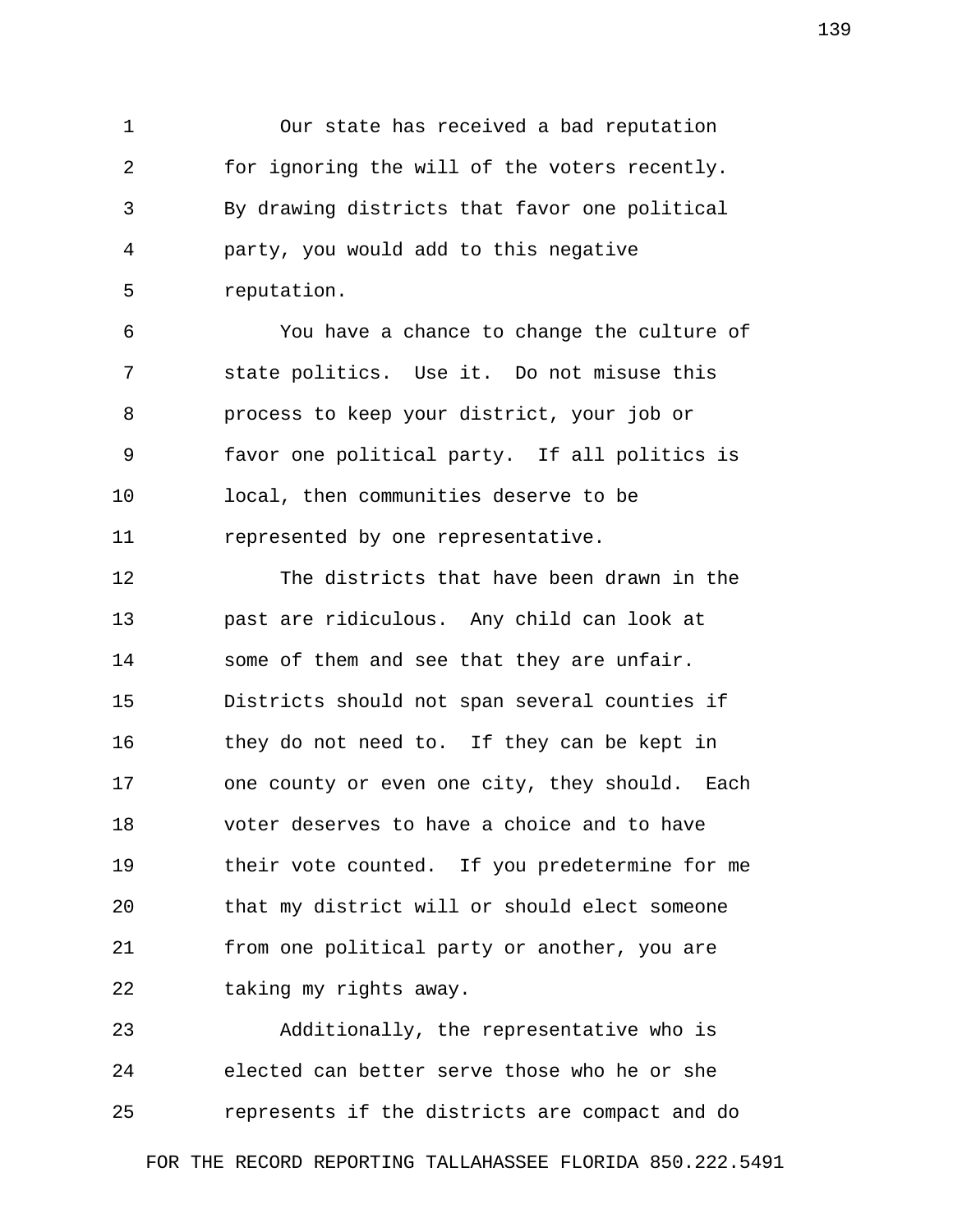1 not span for many unnecessary miles. They can 2 then better travel through the district, 3 communicate with its residents and understand, 4 then represent its issues and concerns to the 5 government. This is how representatives are 6 supposed to work.

 7 Draw the districts differently than the 8 unfair way of the past, please. To do so would 9 be to follow the law and the Constitution of 10 this great state and to listen to what the 11 voters, your constituents, have clearly showed 12 you they support.

13 We are watching you during this process, 14 and we who vote will remember if you take 15 advantage of this important process. We know 16 that in the past some districts have been 17 packed full of voters from the minority party 18 to keep them out of the other districts where 19 the majority party can count on winning for the 20 next ten years. Please do the right thing and 21 do not support a district map that is drawn to 22 favor one political party or that unnecessarily 23 divide communities.

24 As a social studies teacher, it is 25 disappointing to have to explain to my students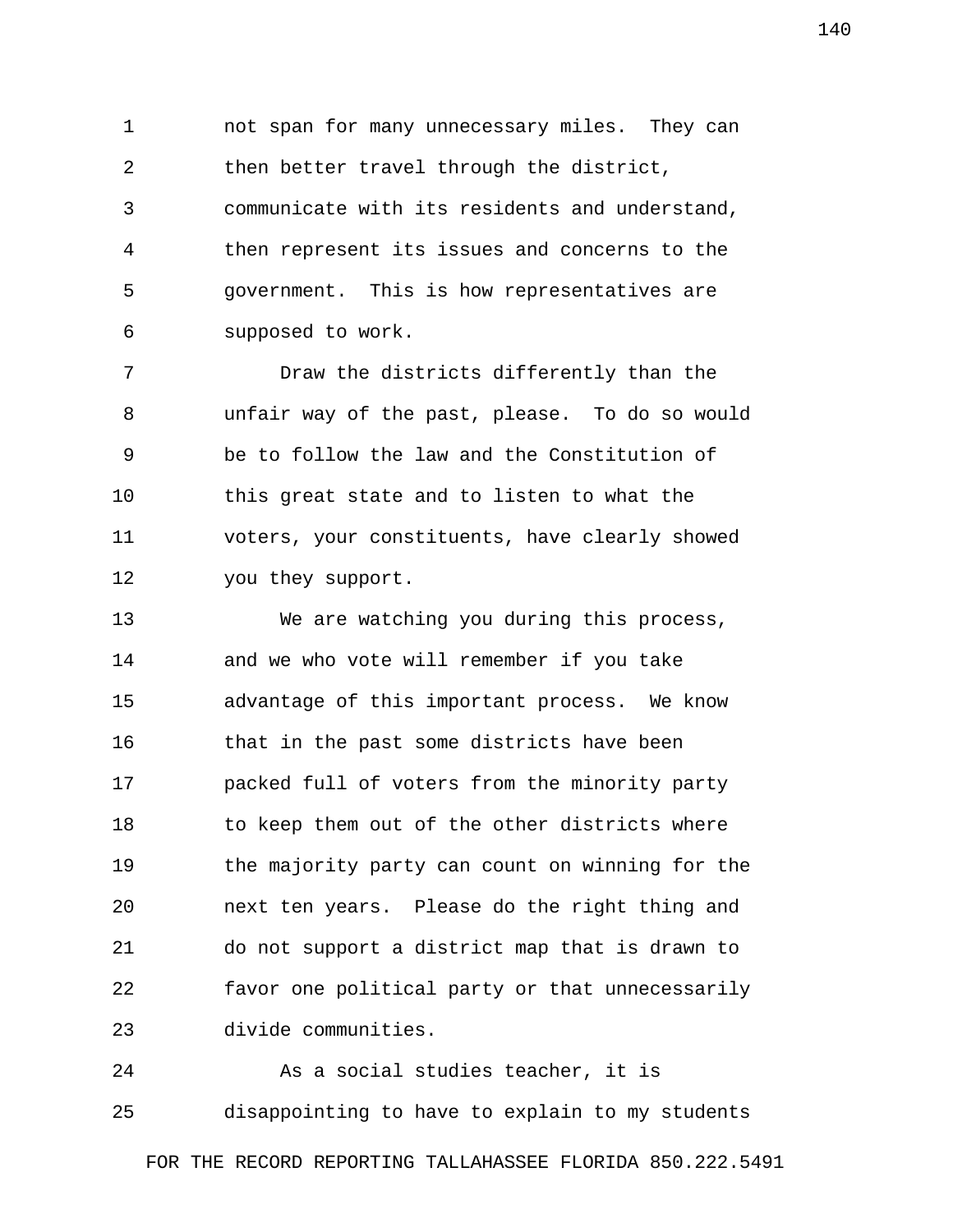1 that whichever party is in power usually uses 2 this power to advantage their particular party. 3 It makes them cynical about government and the 4 world around them. I would really enjoy 5 reporting to them soon that the brave leaders 6 of Florida have chosen to break with the unfair 7 practice and advocated for fairness and the 8 rights and interests of all Floridians by 9 drawing compact districts using community 10 borders and without regard to political party.

11 MS. ODOM: Hello, my name is Kelly Odom, 12 and I am calling regarding the Senate map that 13 has been redrawn for Florida, and I want to 14 tell you that it is wonderful. Thank you for 15 listening to the concerns of the constituents 16 here and for taking heed to Amendment 5 and 6. 17 I appreciate your effort and your hard work, 18 and will continue to support this type of fair 19 and balanced action. Thank you.

20 MS. RUSSELL: From Etta Jane Russell in 21 Naples: It does not seem to me that the intent 22 of the voters in Florida have been met by the 23 redistricting as is currently proposed. You as 24 politicians have once again chosen to try to 25 manipulate things so that you can determine how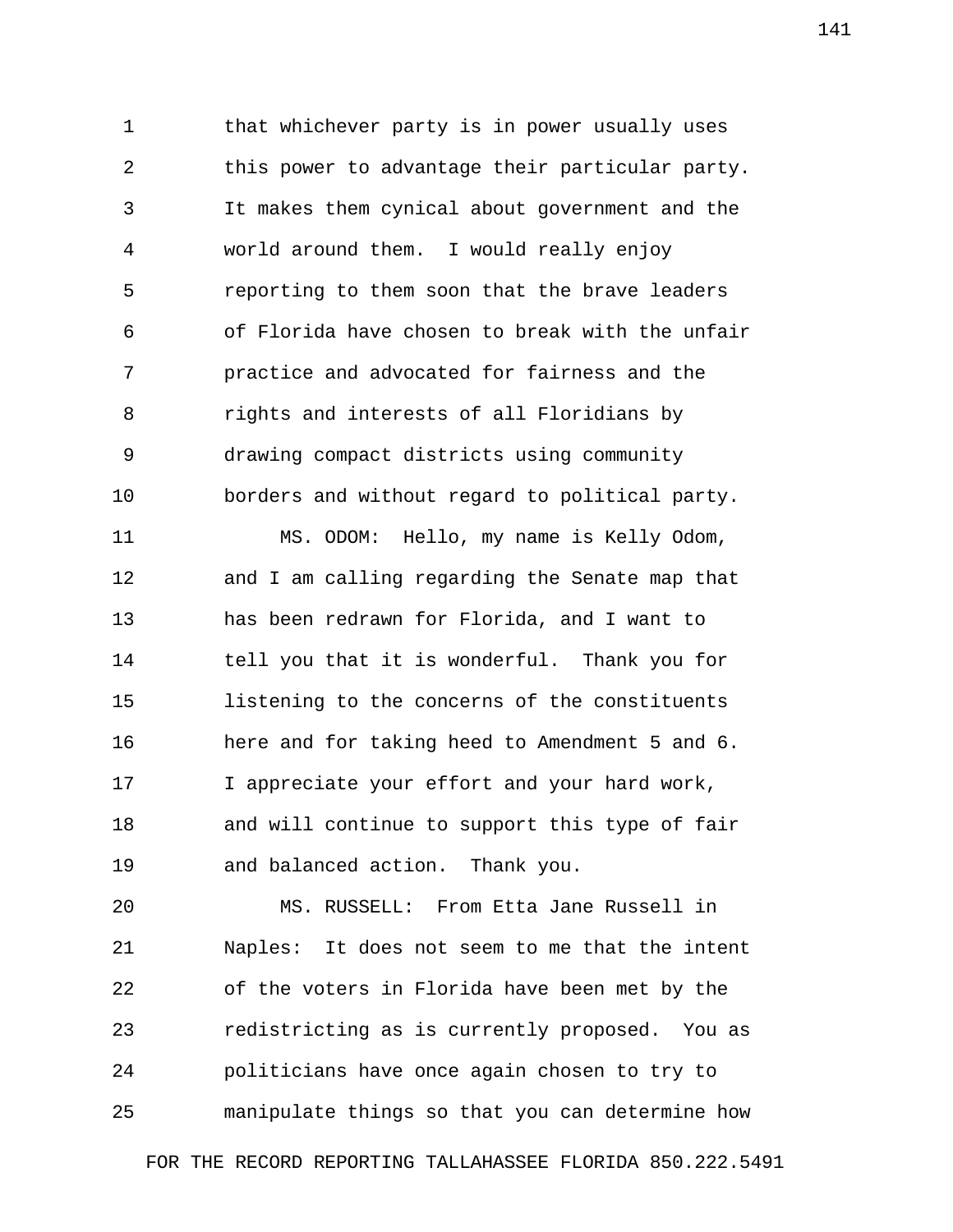1 voters in a particular district will vote. 2 Incumbents will be protected and partisan 3 advantages will continue. Where is the 4 independent group that should have done this 5 based on proper population numbers? This needs 6 to be looked at again.

 7 MR. HOLZBACH: From Alex Holzbach: After 8 reviewing the redistricting maps, I would like 9 to make it known to the Committee that I like 10 the maps and believe they are most certainly 11 fair.

12 MS. BUCHHOLTZ: Nadine Buchholtz writes: 13 The map I have seen is crazy, makes no sense 14 other than it favors political parties. You 15 can do better.

16 MS. HUEGLI: From Kaytlin Huegli: As a 17 concerned and active participant in politics, I 18 am pleased to inform you that I am happy with 19 the redistricting lines. The lines appear to 20 be fair, which is something that is always 21 needed in the realm of politics. Thank you. 22 MS. JACOBS: From Quida Jacobs: I am very 23 disappointed with the proposed redistricting 24 maps. They are supposed to be drawn

25 geographically, not the same old corny system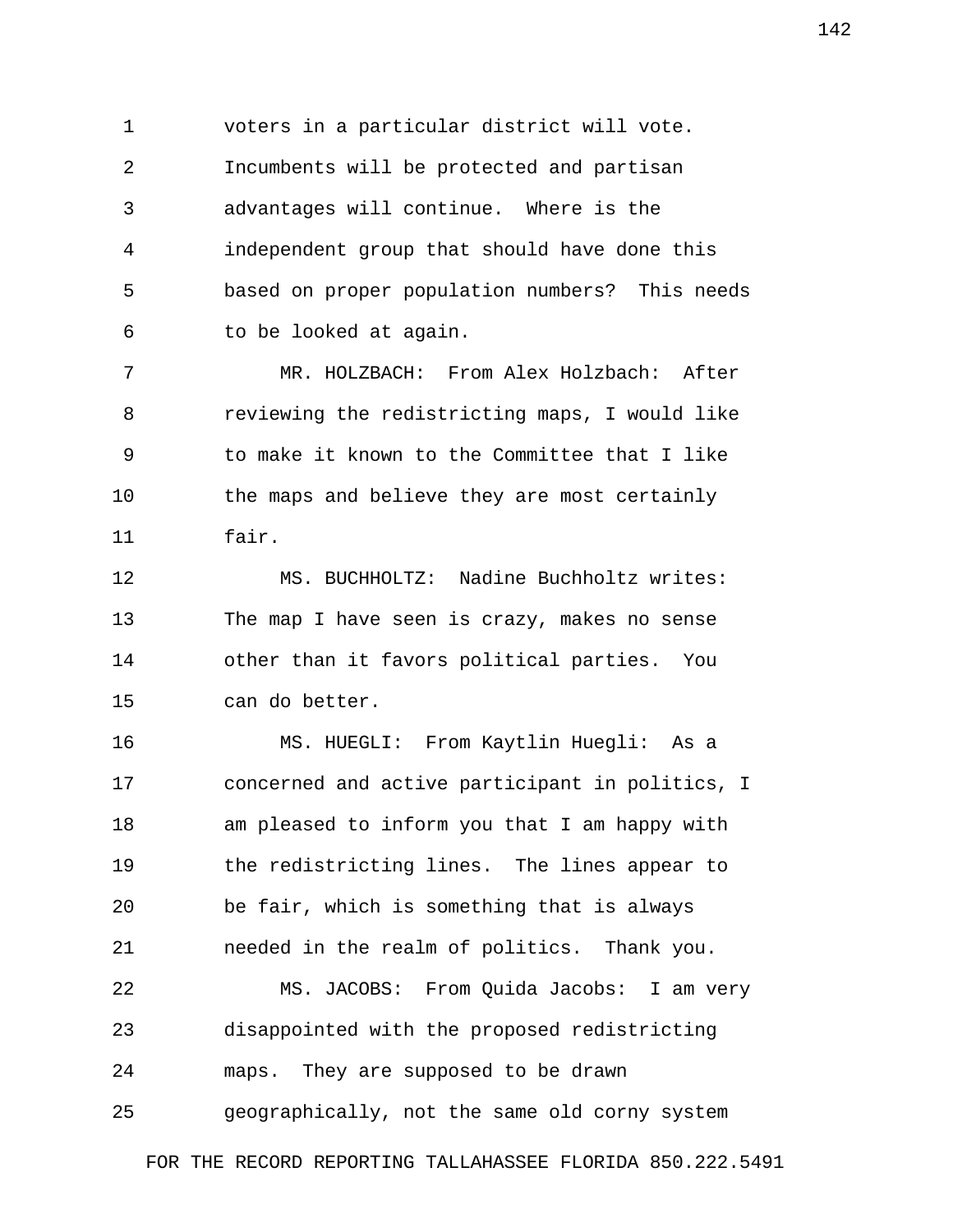1 that these amendments were intended to do away 2 with. Follow the law that was passed by the 3 voters of Florida and not political parties' 4 interests.

 5 MR. McCOWN: Good evening. My name is 6 Bobby F. McCown. I live in Tallahassee, 7 Florida, and I am calling to encourage the 8 approval of the congressional and Senate maps 9 for redistricting to be approved as soon as 10 possible.

11 Anyway, I totally support the 12 redistricting. I have been involved in a lot 13 of this over time, I'm recently retired, but 14 anyway, I support the congressional and the 15 Senate redistricting. Thank you.

16 MS. TERRY: This e-mail from Joan Terry: 17 Your maps do not follow the laws passed by the 18 people. They must be redrawn to meet the will 19 of the people.

20 MS. FAIRCLOTH: Lauren Faircloth e-mails: 21 As a concerned voter, I looked at the 22 redistricting plan from the perspective of 23 whether it was fair to voters, that it made 24 districts less gerrymandered and more compact. 25 I think it does, even though I am not an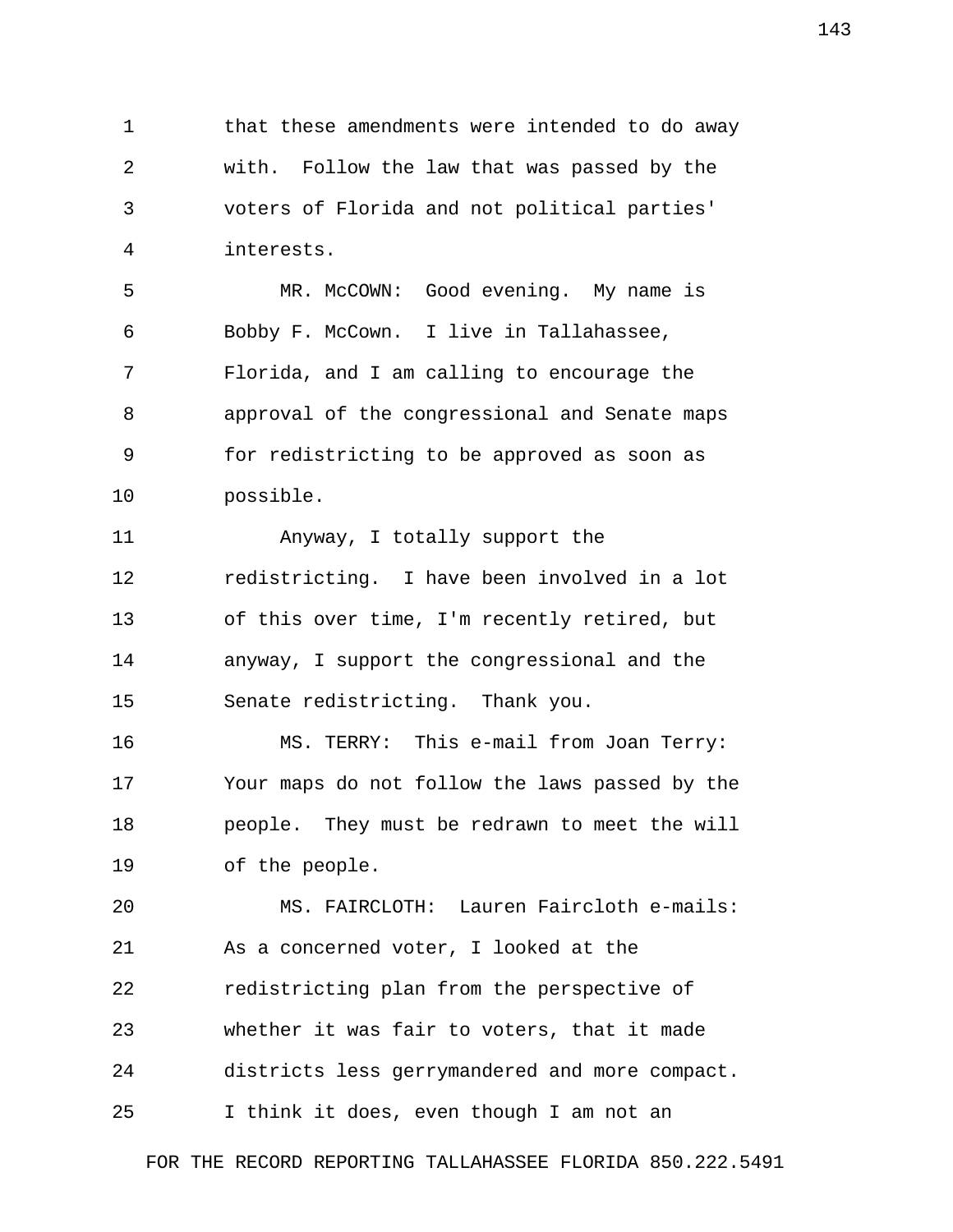1 expert. With Florida growing so much, I think 2 a plan that is fair to Republicans and 3 Democrats would look a lot like the plan we see 4 here from the Florida Senate.

 5 MR. DE LA CRUZ: From Alberto de la Cruz: 6 The first set of proposed voting district maps 7 for Florida's congressional districts do not 8 meet the new constitutional requirements for 9 Florida local jurisdictions and communities of 10 interest. The new amendments require that 11 voting districts not be drawn with the intent 12 of favoring or disfavoring one candidate or 13 political party, protect access to the 14 political process for racial and language 15 minorities, be as nearly equal in population as 16 practicable, and contain the entire district in 17 one area, called being contiguous, follow 18 existing current city, county and geographic 19 boundaries where feasible. You are violating 20 our votes.

21 MR. CAUTHON: Ray Cauthon, III, writes: I 22 wanted to write to let you know that I like 23 what you did in Alachua County with respect to 24 the redistricting plan. In particular I like 25 the fact that the plan calls for compact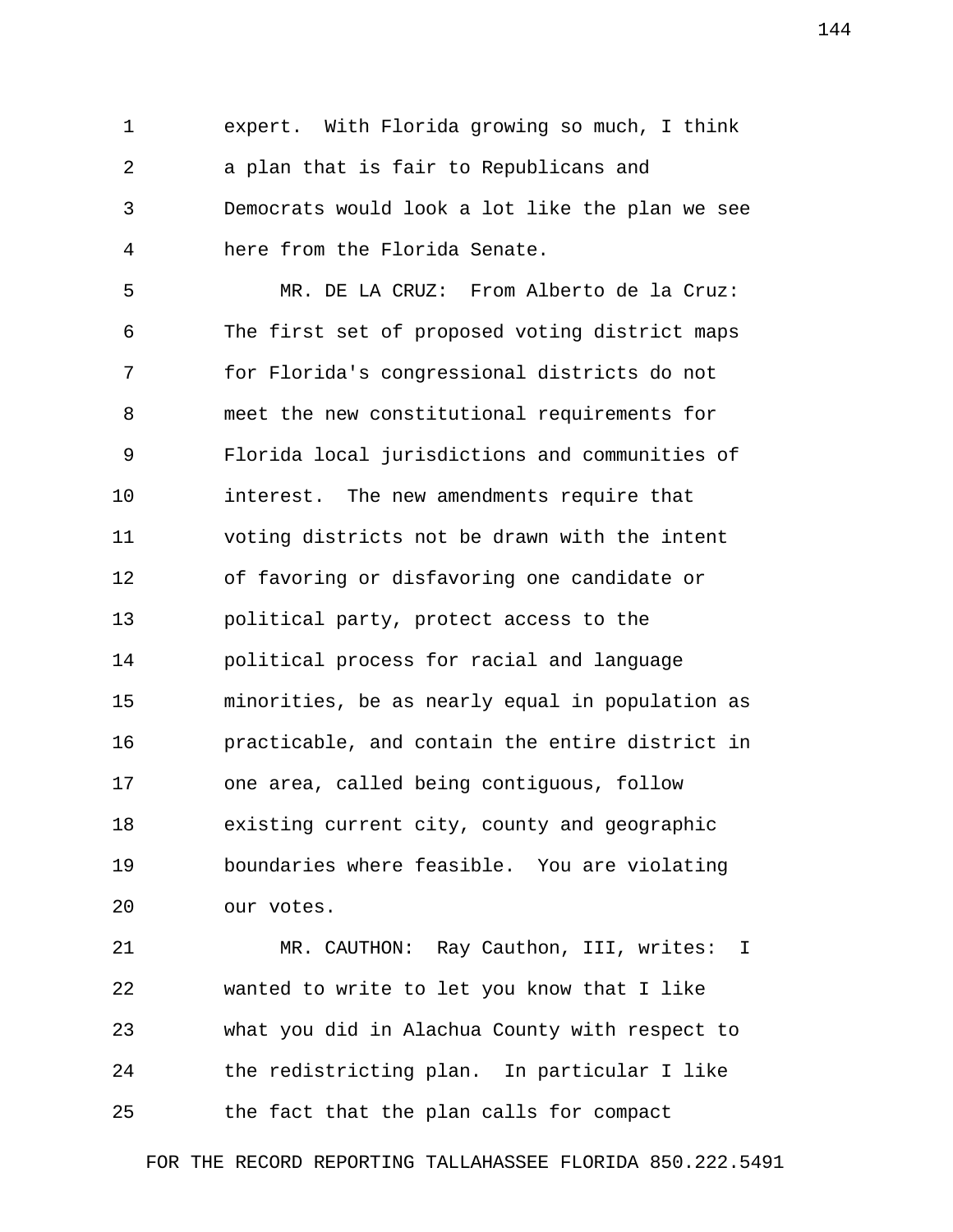1 districts which follow county lines. I 2 appreciate your effort to keep common 3 communities together. Thank you.

 4 MR. MAKASHAY: Ira Makashay from Lake 5 County writes: I looked at the redistricting 6 maps and found a few districts that look like 7 they meet only one requirement: Protect access 8 to the political process for racial and 9 language minorities. They seem to be favoring 10 one candidate or party, are not contiguous, do 11 not follow city, county or geographic 12 boundaries. There should be a better way.

13 If made more compact, perhaps whichever 14 group is trying to be favored would have a 15 chance in two districts instead of being given 16 what I assume is a guarantee to win one 17 district.

18 Congressional District 3 and 23 should be 19 redone, as should Senate Districts 1, 18, 19, 20 24 and 29. This obviously would mean changes 21 to some bad edges in adjacent districts. These 22 look like the worst kind of gerrymandering that 23 existed before the amendments.

24 MR. NEUMAN: From Dave Neuman: I just 25 wanted to let you know that the lines in which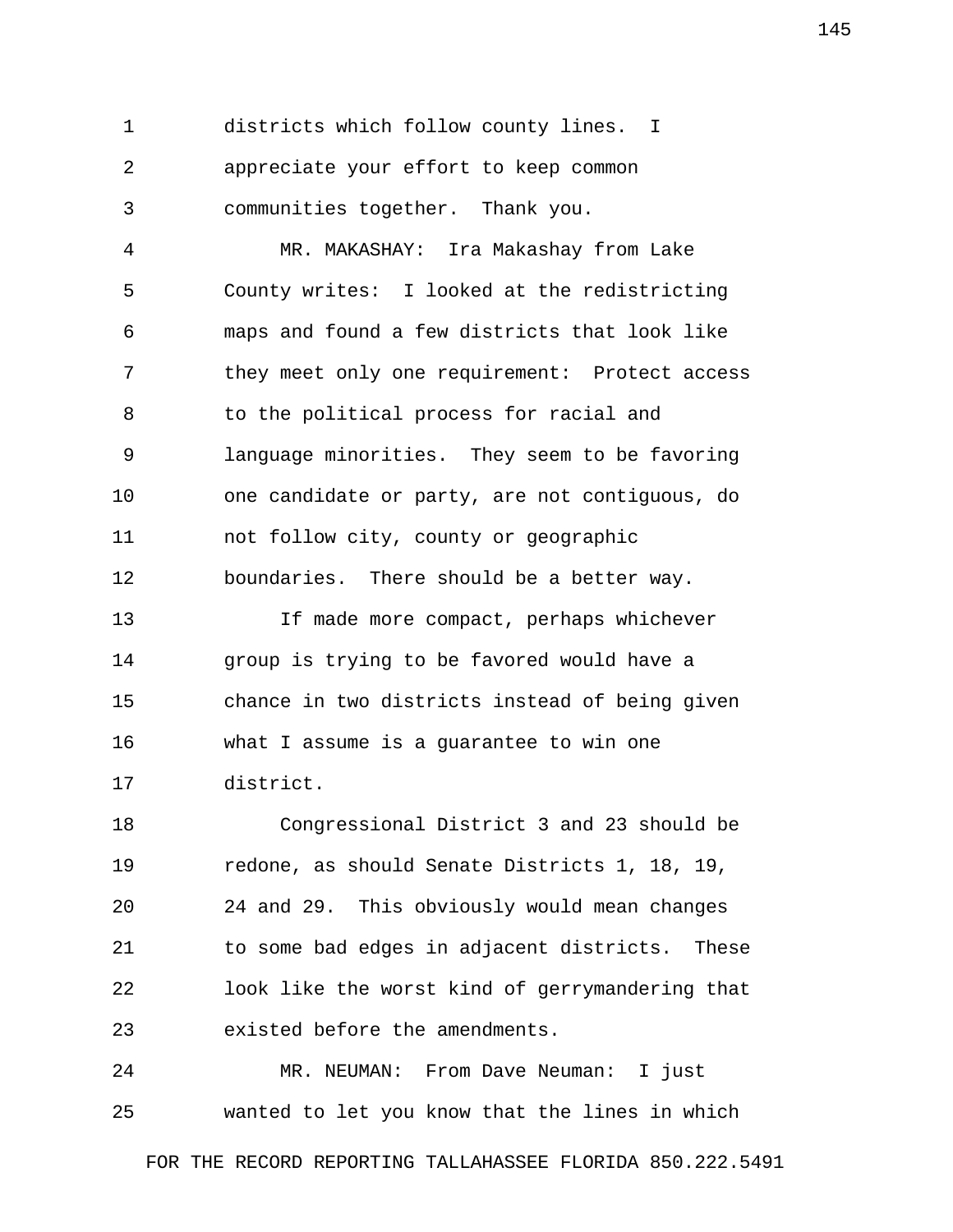1 the Florida Legislature has drawn for the state 2 are fair for all parties. I think that this 3 new set of districts will make Florida a 4 stronger state based on how elections should be 5 run in the future.

 6 Competitive races make our state stronger. 7 They follow the laws that have been created to 8 protect the people, and these lines serve the 9 people of the state of Florida well.

10 MR. POOLE: From Richard Poole in 11 Longwood: What don't you understand about 12 gerrymandering? Get a seventh grade math 13 class, they are obviously more qualified than 14 you.

15 MS. GOSSOM: This e-mail from Joyce Gossom 16 in Ft. Walton Beach: Although slightly 17 different from redistricting plans submitted, 18 snail mailed, but not received, the state and 19 U.S. maps presented make sense and are easily 20 defined. Especially appreciated is the removal 21 of slivers and extensions that were confusing 22 and made no sense.

23 Thank you for the opportunity to have 24 participated in the process. I look forward to 25 seeing the proposed State House map.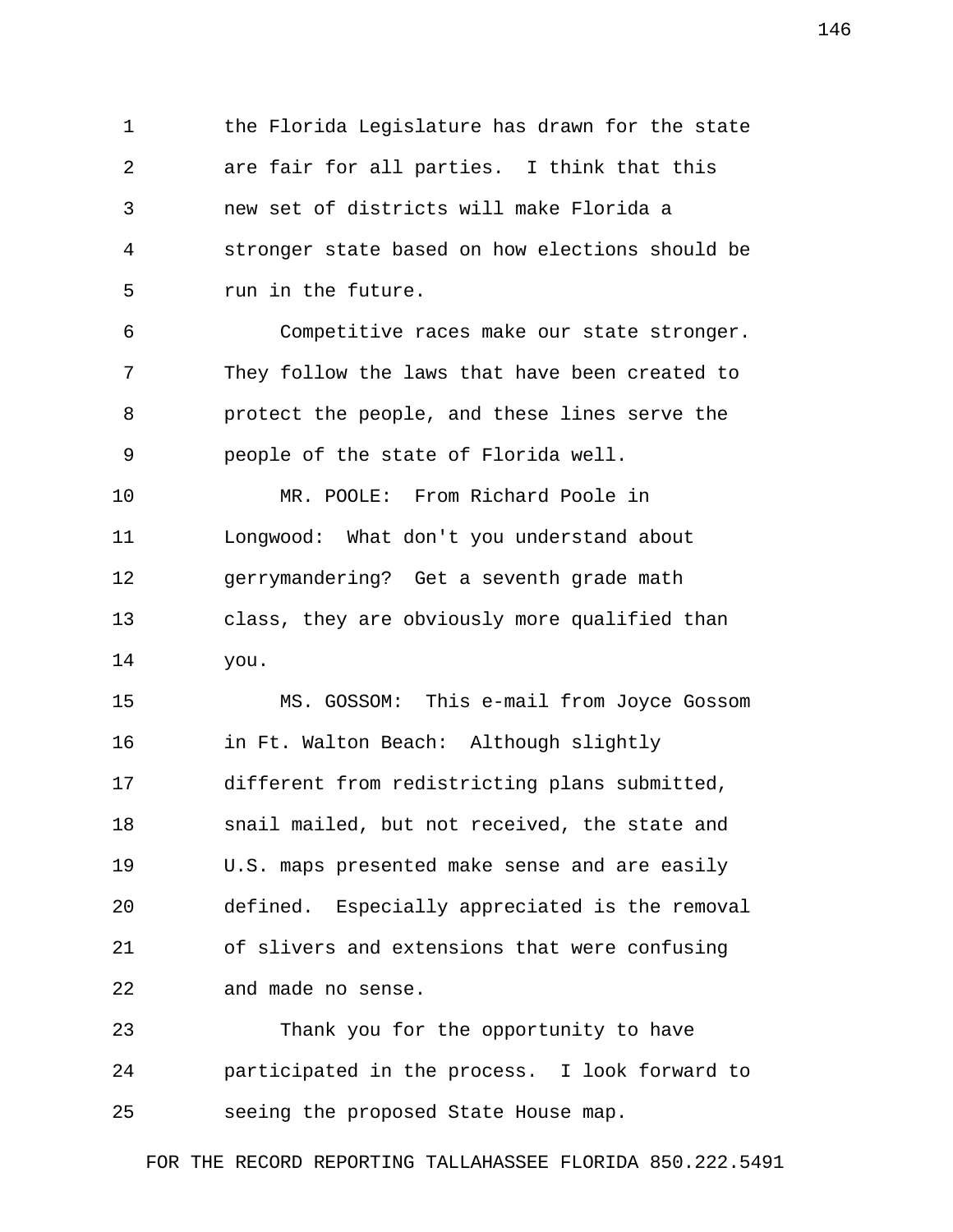1 MS. BENEDIX: Joan Benedix writes: I 2 would really like to be a non-gerrymandered 3 district. Currently I am in a long, skinny 4 district that goes from Palm Beach through to 5 Broward to Pompano Beach the total distance of 6 probably 50 miles. By any stretch of the 7 imagination, this is wrong. A voting district 8 should be centralized. It is time to make it 9 fair. That is what we, the citizens of 10 Florida, voted for, and it is time to listen to 11 your voters. Stop ignoring us since currently 12 through gerrymandered districts you steal 13 elections.

14 MS. RENCIS: Hi, my name Lauren Rencis. I 15 live in Kissimmee, Osceola County, Florida, and 16 I am in support of congressional map S000C9002 17 and Senate map S000S9004.

18 MR. WILLNER: This e-mail from Gary 19 Willner: I do not understand this proposed map 20 at all. No one at the hearing in Wesley Chapel 21 proposed anything like this. People on the 22 west coast of Pasco have nothing in common with 23 people in Dade City. A more realistic line 24 would have been along the Suncoast Highway.

25 I have no problems with the maps for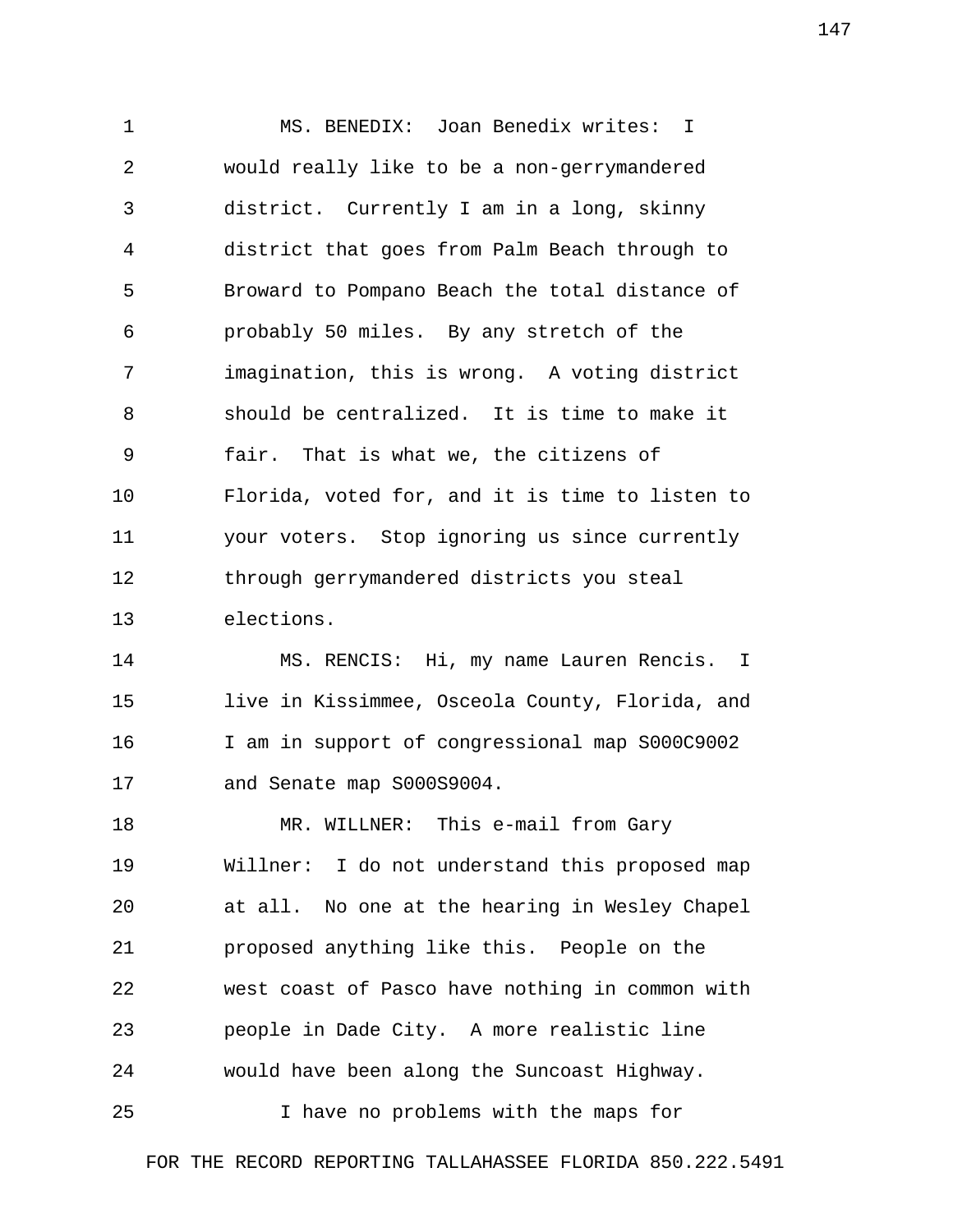1 Congress, except I would not be represented by 2 Gus Bilirakis.

 3 MR. FREAS: William Freas from St. 4 Augustine writes: I have been following the 5 redistricting process over the last year, and 6 even attended a hearing that was held in St. 7 Augustine a few months back. As a citizen and 8 a voter, I wanted to write to express my 9 support for Senate plan S000S9004. It is 10 obvious the redistricting committee listened to 11 the voters, because this plan is much more 12 compact and does not gerrymander districts as 13 past maps have.

14 I applaud the Committee for making a good 15 faith effort to adhere to Amendments 5 and 6 16 while at the same time protecting minority 17 outreach seats. I implore all members of the 18 Legislature to put aside partisan differences 19 and support this plan.

20 MR. KEEGAN: On Facebook, Brendan Keegan 21 posted: Maybe the Senate should focus on 22 legislating rather than gerrymandering.

23 Absolutely ridiculous. Do your jobs. Just an 24 idea.

25 MR. ALSID: Brett Alsid side writes: I am FOR THE RECORD REPORTING TALLAHASSEE FLORIDA 850.222.5491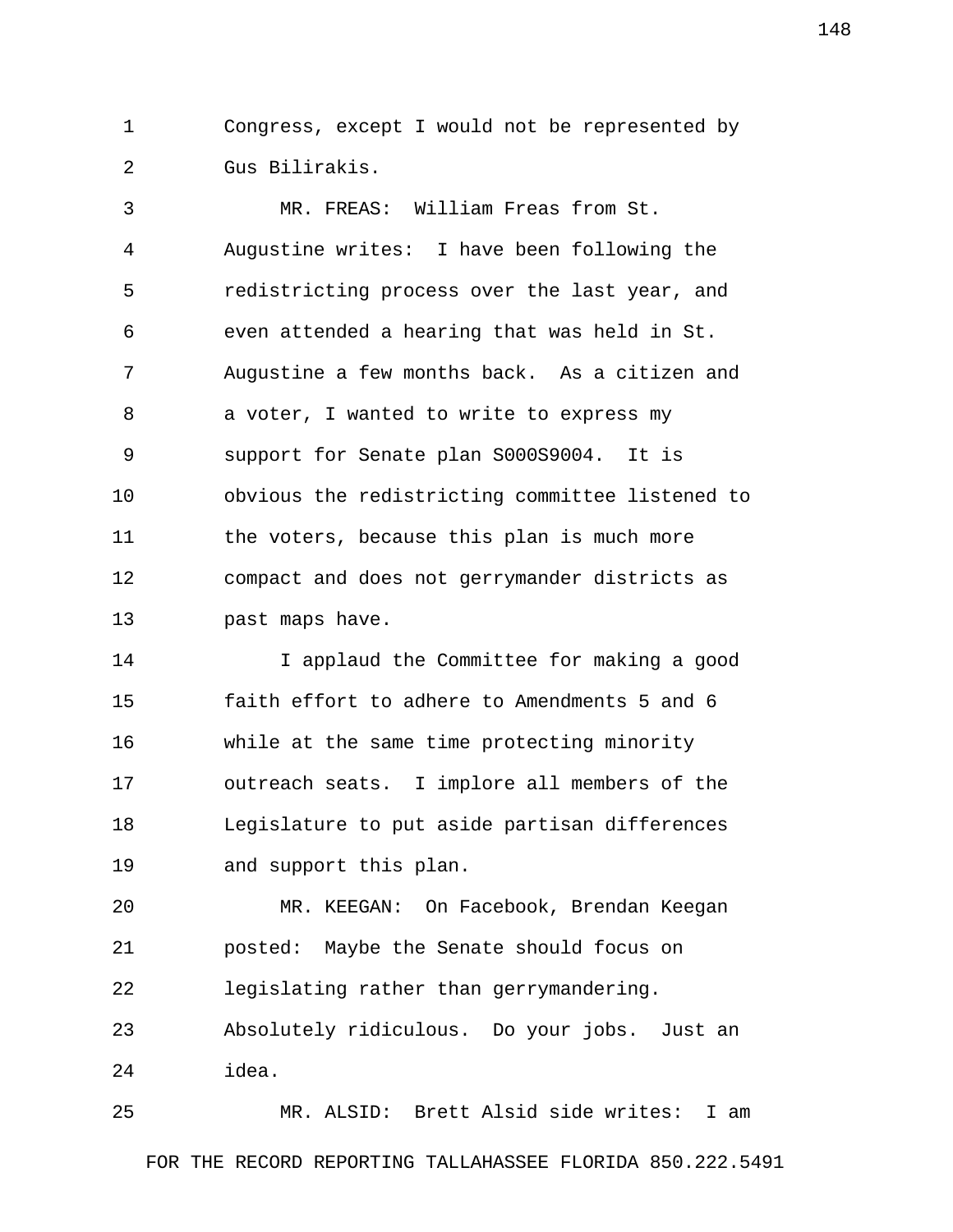1 writing to voice my support of the recently 2 formatted district lines. The voters of 3 Florida have chosen their respective citizens 4 to represent them in the redistricting process, 5 thus allowing for a fair and just system. 6 Since there appears to be much support in the 7 Legislature for the proposed format, the 8 citizens of the state of Florida have 9 representatively voiced their support as a 10 whole for the legislation, therefore allowing 11 for what should be a smooth and easy transition 12 toward the new district map. 13 MR. JOHNSON: Peter Lars Johnson had this

14 post on Facebook: The gerrymandering of 15 Alachua and Marion County is just the same as 16 in 2002. Who came up with these maps? 17 MR. HAGAN: This e-mail from Roger Hagan 18 of Chipley, Florida: I recommend the subject 19 plan for the following reasons: As surely as 20 we often hear, there are two Floridas, 21 northwest and the rest of the state. Just that 22 surely, there are two Panhandles, District 2 23 and District 4. The division of the Panhandle 24 runs east and west and separates us into north 25 and south.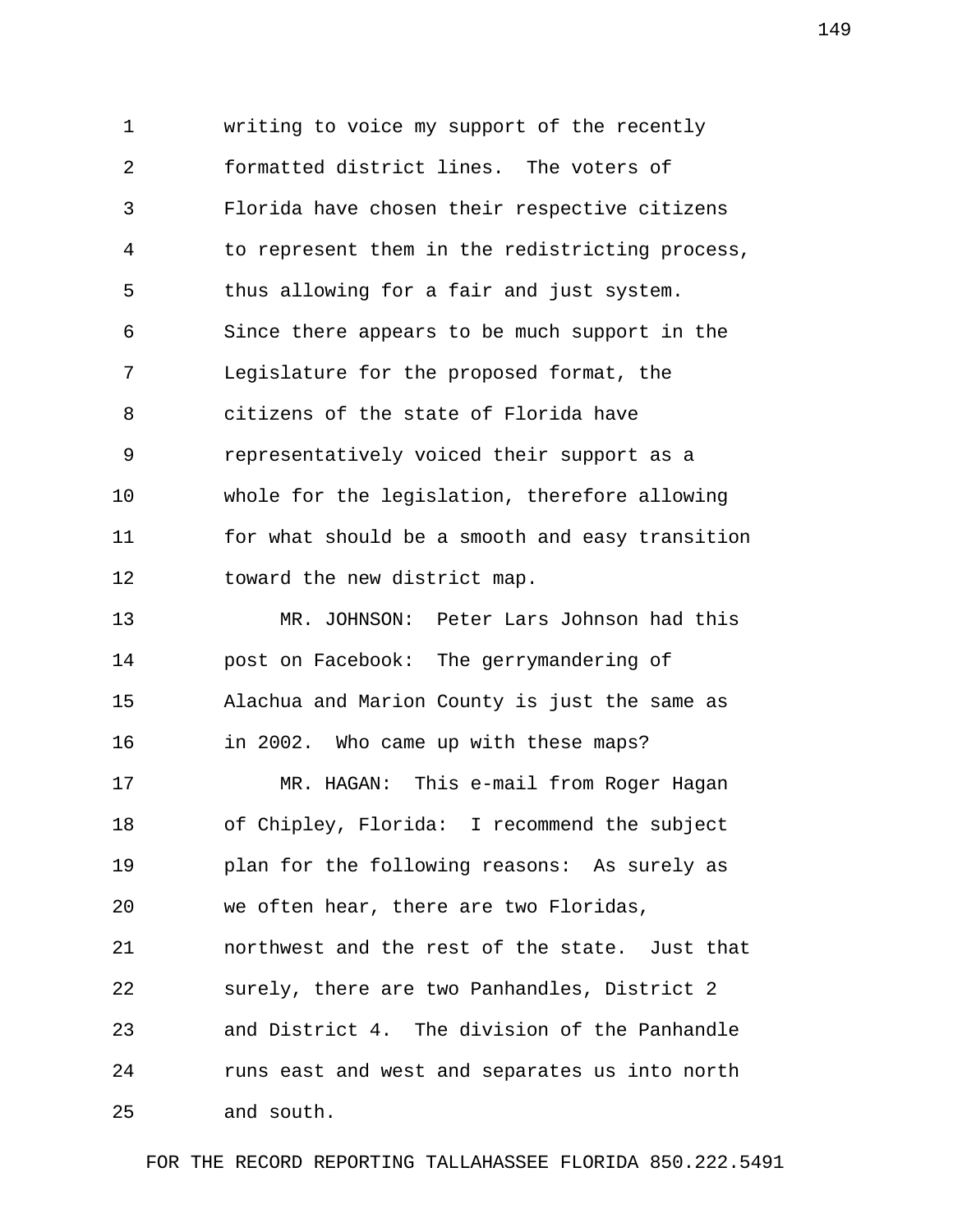1 As Public Safety Director for the past 15 2 years, County Manager for 20 years before that 3 and currently as Mayor of the small town of 4 Wausau, I will tell you that on every level I 5 have more in common with Marianna in Jackson 6 County, Bonifay in Holmes County, Paxton in 7 Walton County, Baker in Okaloosa County, 8 Century in Santa Rosa County and Walnut Hill in 9 Escambia County than I do with Pensacola, Ft. 10 Walton Beach, Destin, Panama City Beach and 11 Panama City. They have a strong tourist base, 12 military installations, convention centers and 13 auditoriums, large shopping destinations, 14 high-end restaurants, hotels and motels. We 15 have open spaces, large acreage holdings, as 16 opposed to subdivisions and high-rises, numbers 17 of penal institutions and family farm-related 18 employment.

19 Plan S000S9004 makes a very good divide 20 for these attributes to stay lumped within 21 common interests and identities.

22 I acknowledge one drawback to this plan. 23 The districts would be long, drawn out. But 24 then many of us remember when Bob Sikes and Dan 25 Fuqua covered almost everything from Escambia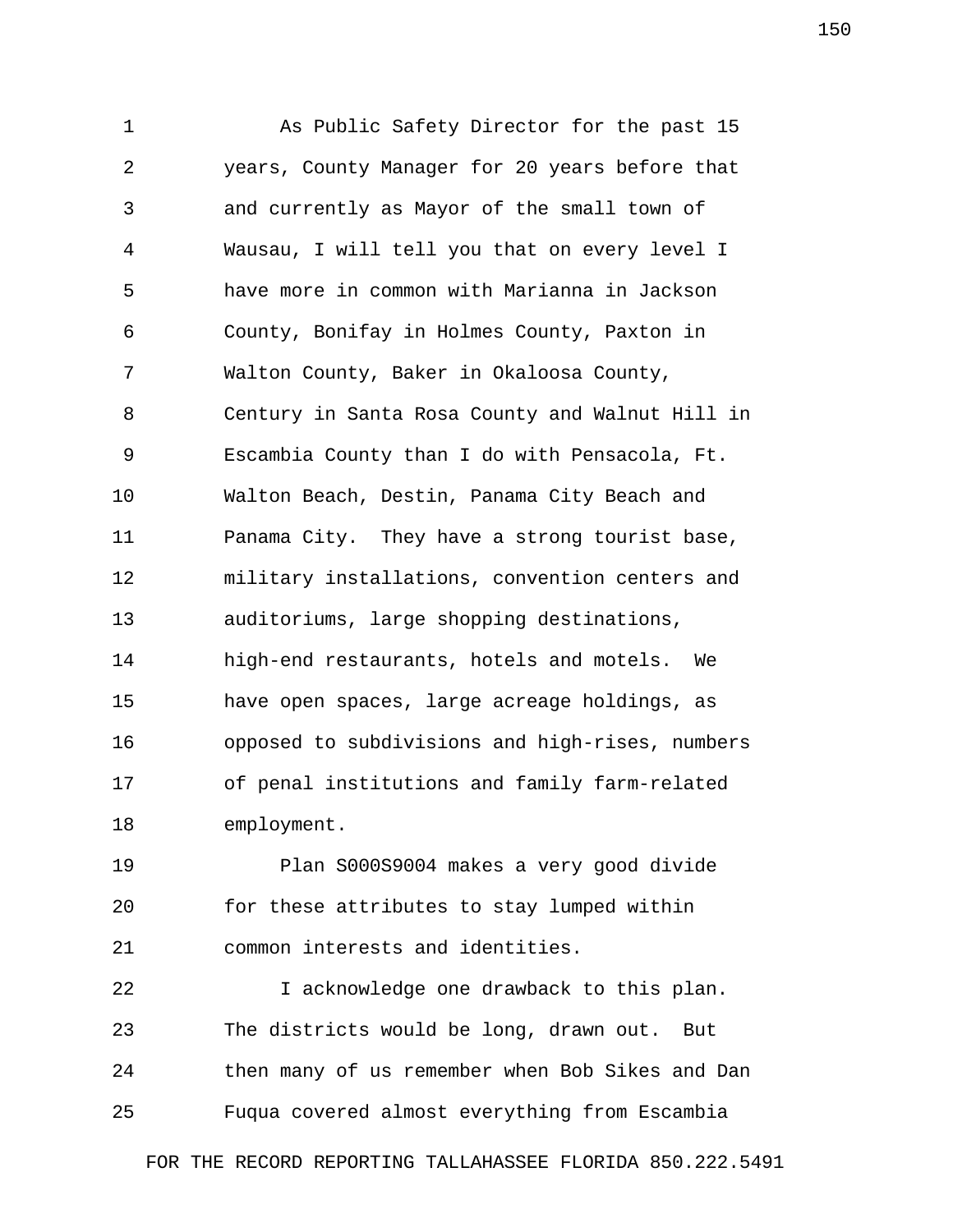1 County to the Suwannee River. They made it 2 work, and so our representatives can today. 3 MR. BRUEN: Jim Bruen of Bradenton writes: 4 I am disappointed that the redistricting work 5 coming out of Tallahassee does not keep with 6 the spirit of the voters' wish for fair 7 districting. What must we do to get your 8 attention to do your job without bias? 9 RENALDA S.: And this e-mail from Renalda 10 S.: Thank you to the Senate redistricting 11 committee for listening to the public and using 12 our input when redrawing the districts. I like 13 the fact that they are more compact and follow 14 geographical boundaries when possible. The 15 newly proposed districts look much fairer and 16 make much more sense than the current ones. I 17 ask that everyone vote for Senate plan 18 S000S9004.

19 MR. TRAUTMANN: Michael Trautmann had this 20 post on Facebook: Please ensure fair 21 redistricting in Florida. Voters should be 22 fairly represented and not apportioned in favor 23 of just the GOP.

24 MR. YORK: Justin York writes: I, Justin 25 York, support the proposed redistricting maps

FOR THE RECORD REPORTING TALLAHASSEE FLORIDA 850.222.5491

151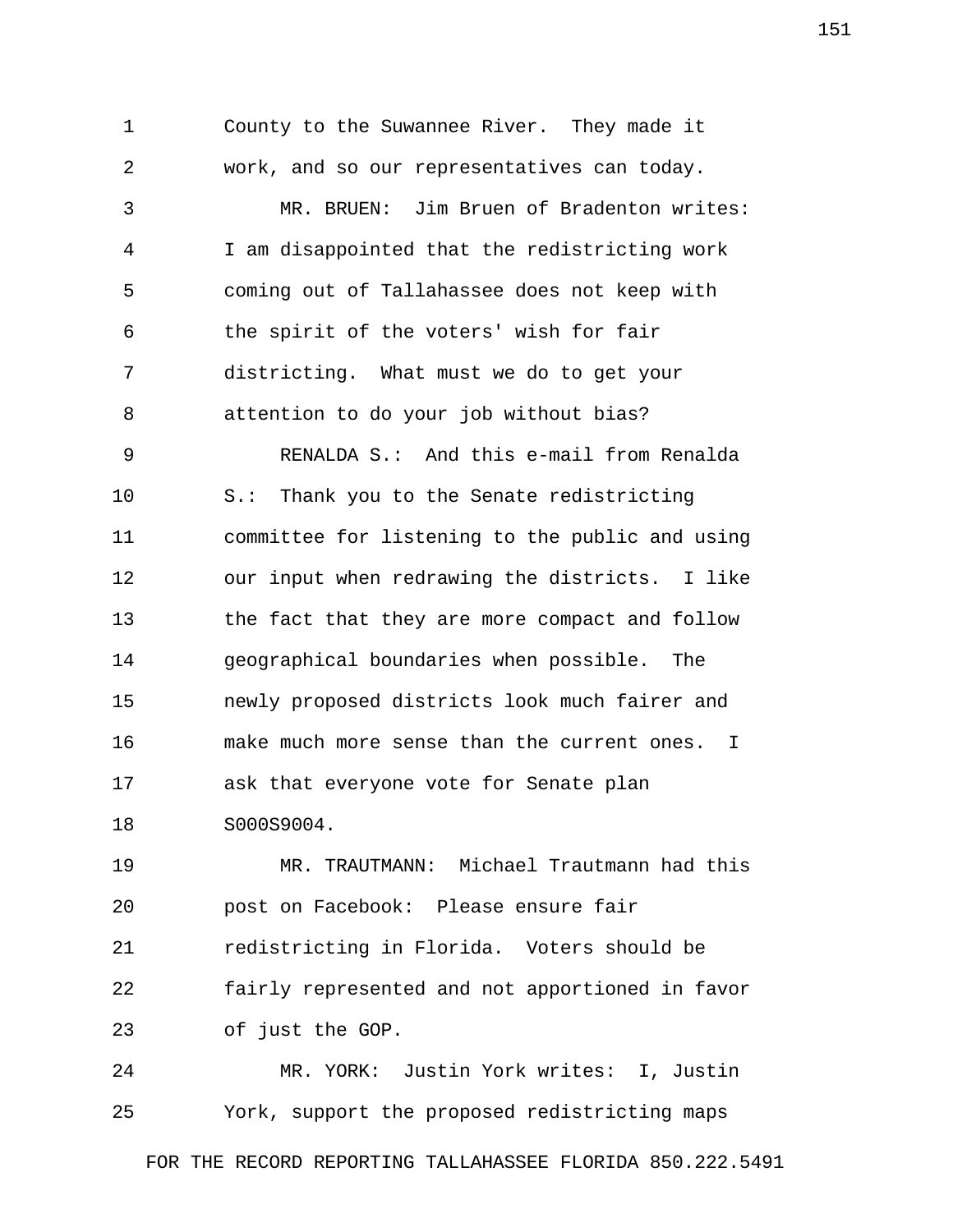1 proposed by the redistricting committee, and 2 hope that you support it when it comes to a 3 vote. I believe that the votes are a step in 4 the right direction for Florida and thank you 5 for listening to the people over these past 6 several months. Keep up the good work and God 7 bless.

 8 MR. ANDERSEN: And this final e-mail from 9 Mark Andersen: Please see the attached PDF 10 markups of your proposed map. I believe if you 11 take another look, you will result in the same 12 concerns. Contact me anytime. Thank you for 13 your hard work on a very difficult project.

14 (Whereupon, the video presentation ended.) 15 SENATOR GAETZ: And there endeth the input 16 we have received from the public. I appreciate 17 the patience of the Committee, but we had 18 hundreds of people across Florida who cared 19 enough to take a second bite at this apple, and 20 I appreciate the fact that the members of the 21 Committee have cared enough to patiently and 22 thoughtfully listen to this input.

23 Mr. Guthrie, an issue was raised by the 24 very last piece of input, and I am wondering if 25 you could discuss the issues that Mr. Andersen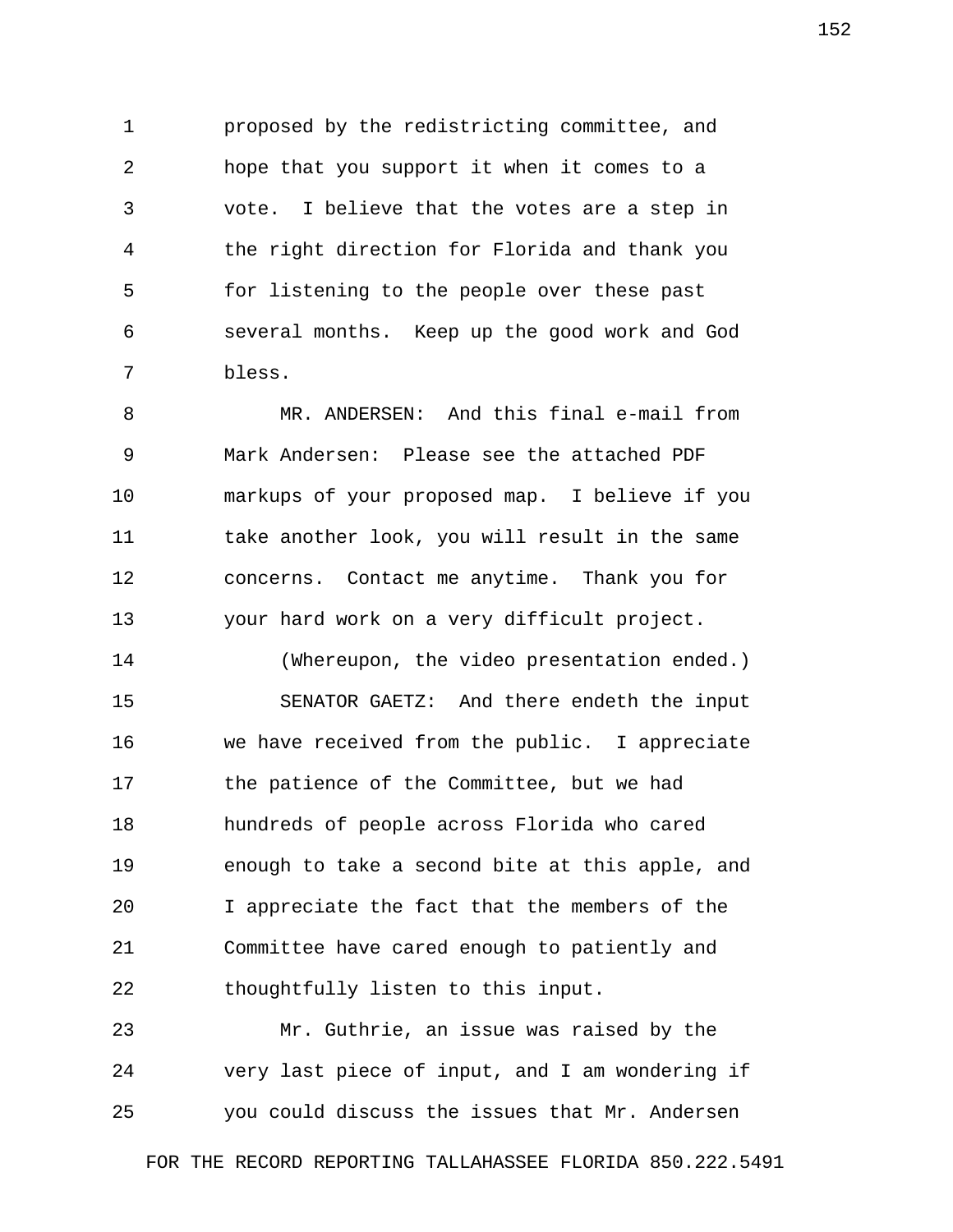1 points out in his message before we move into 2 debate?

 3 MR. GUTHRIE: Thank you, Mr. Chairman. 4 The supervisor of Bay County wrote and 5 sent in a graphic, including four maps that he 6 printed off of District Explorer, and here is 7 -- here is the input that he gave us. What I 8 am going to do is walk you through, looking at 9 District Explorer, the kinds of issues that we 10 had to deal with in putting these maps 11 together.

12 So let's flip to District Explorer, and 13 the area where Mr. Andersen was writing about 14 was in the Panama City area of Bay County, and 15 his first area of concern is this peninsula 16 here coming out to the bridge. One side of the 17 district is -- or of the road is in District 4. 18 The other side is in District 2. 19 Mr. Andersen's recommendation is that both 20 sides of the peninsula should be in District 4. 21 This is actually an example of the kind of 22 input that will be very helpful to the 23 Committee.

24 If we look at this area, we see, turning 25 on cities, that the City of Lynn Haven is south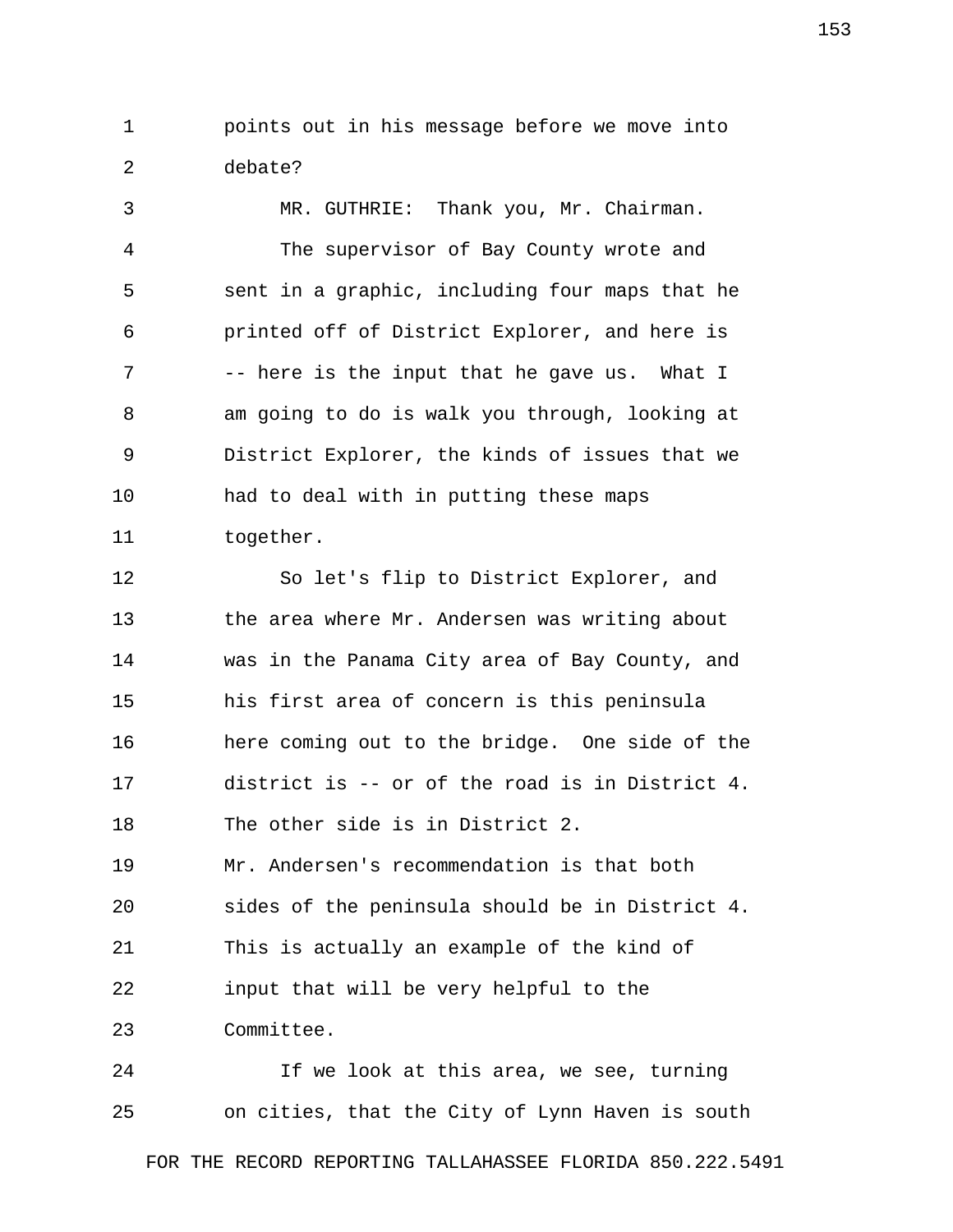1 of the road. It is all unincorporated property 2 to the north side of the road.

 3 The population of the area that -- that we 4 are talking about, let's turn on data labels 5 here, is only about 59 people. So adding that 6 additional territory to the district actually 7 would be sensible. It would be following a 8 different boundary, following the bay instead 9 of the major highway as the basis for the 10 geographic boundary being followed by the 11 district, but that is one that makes sense, and 12 we thank Mr. Andersen for that feedback.

13 He also writes in about this little 14 extrusion coming out of District 4 in this 15 area. If we flip to the map in District 16 Explorer, what we see -- and we will leave on 17 city boundaries here -- is that that extrusion 18 actually is the city boundary of the City of 19 Springfield. So true to the constitutional 20 requirement that district boundaries be drawn 21 in a manner that follows political boundaries, 22 the proposed district line traces the city 23 boundary of the City of Springfield as it 24 exists right now.

25 And the next area that Mr. Andersen looked FOR THE RECORD REPORTING TALLAHASSEE FLORIDA 850.222.5491 154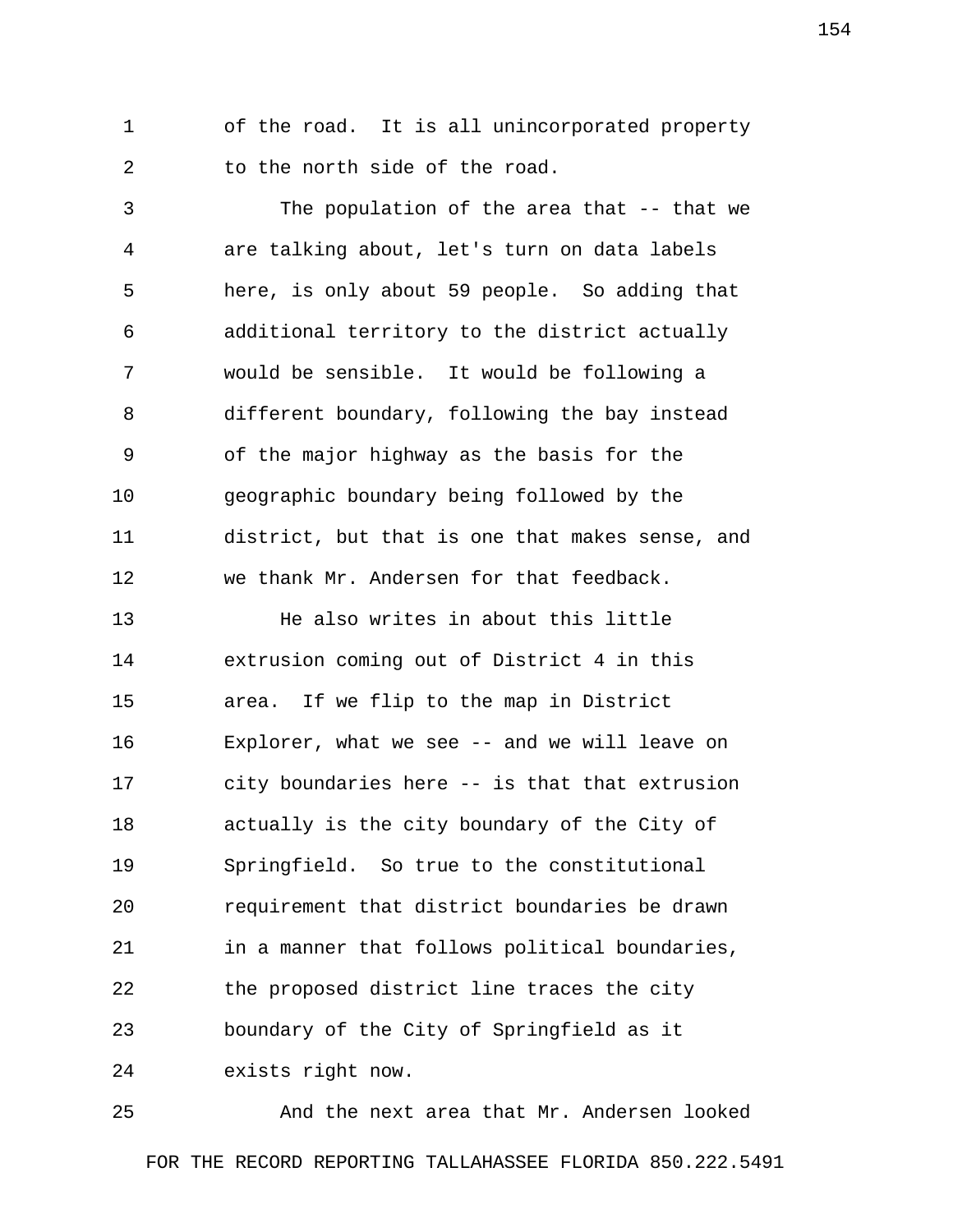1 at was this same -- a similar extrusion. If we 2 look at the map live in District Explorer, we 3 see that it actually, again, is an extension of 4 the municipal boundaries of the City of 5 Springfield. Those of you who have -- have 6 been working with me on the phone as we have 7 looked at some of these districts know that I 8 like to flip out to Google Map, and what we see 9 is that there's actually a developed property 10 that was part of the boundary there of -- or 11 included in the city boundary of Springfield 12 and therefore gets included in the district.

13 So that is an example of some quirks about 14 the lines, and I think you will find those in 15 many places of the map where it seems that the 16 map is not as compact as it could be, but the 17 reason why the lines were drawn as they were 18 was to follow city boundaries.

19 I am going to be talking with the Florida 20 State Association of Supervisors of Elections 21 at their biannual meeting this Saturday. We 22 will look at this and other examples in 23 District Builder and let the Supervisors of 24 Elections know that we are very receptive to 25 their input as this process rolls on.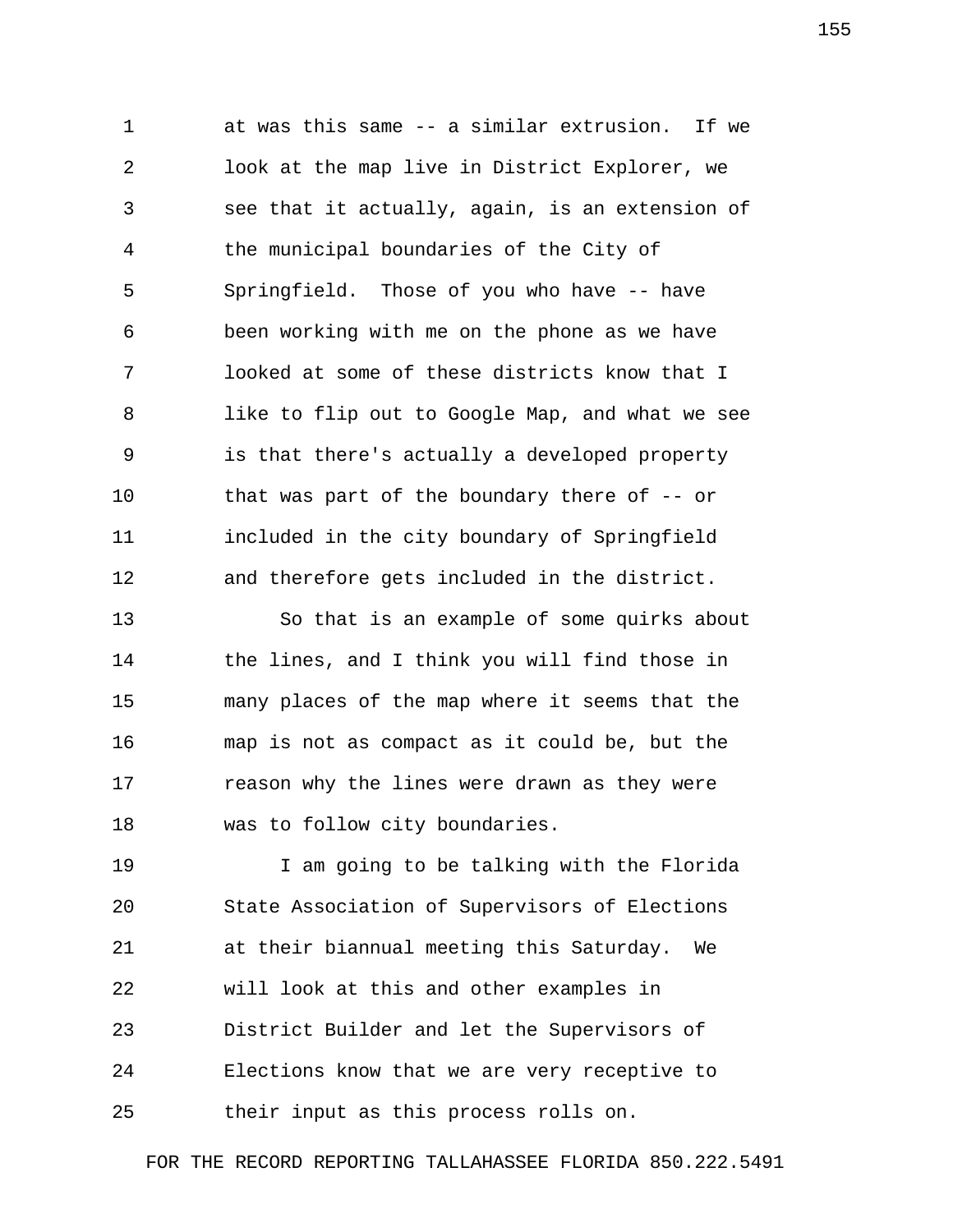1 SENATOR GAETZ: Thank you very much, Mr. 2 Guthrie. We will now move into committee 3 questions and discussion, beginning with 4 President Margolis. Madam President, you are 5 recognized.

 6 SENATOR MARGOLIS: I don't know whether 7 you did an overlay of the congressional and 8 Senate seats as far as the supervisors are 9 concerned. A lot of them have mentioned as we 10 moved around the state that you should try and 11 keep the precincts together as opposed to 12 having -- you know, and I don't know whether 13 you have ever done an overlay to see how the 14 precincts would respond to congressional and 15 Senate, because that does come into play as the 16 elections get closer.

17 SENATOR GAETZ: Mr. Guthrie, any comment 18 on that, sir?

19 MR. GUTHRIE: We did get a lot of feedback 20 from Supervisors of Elections during the 21 listening tour that they would like for the 22 Legislature to pay attention to what are called 23 Voting Tabulation Districts or the precinct 24 lines that they helped draw as an official 25 layer of census geography.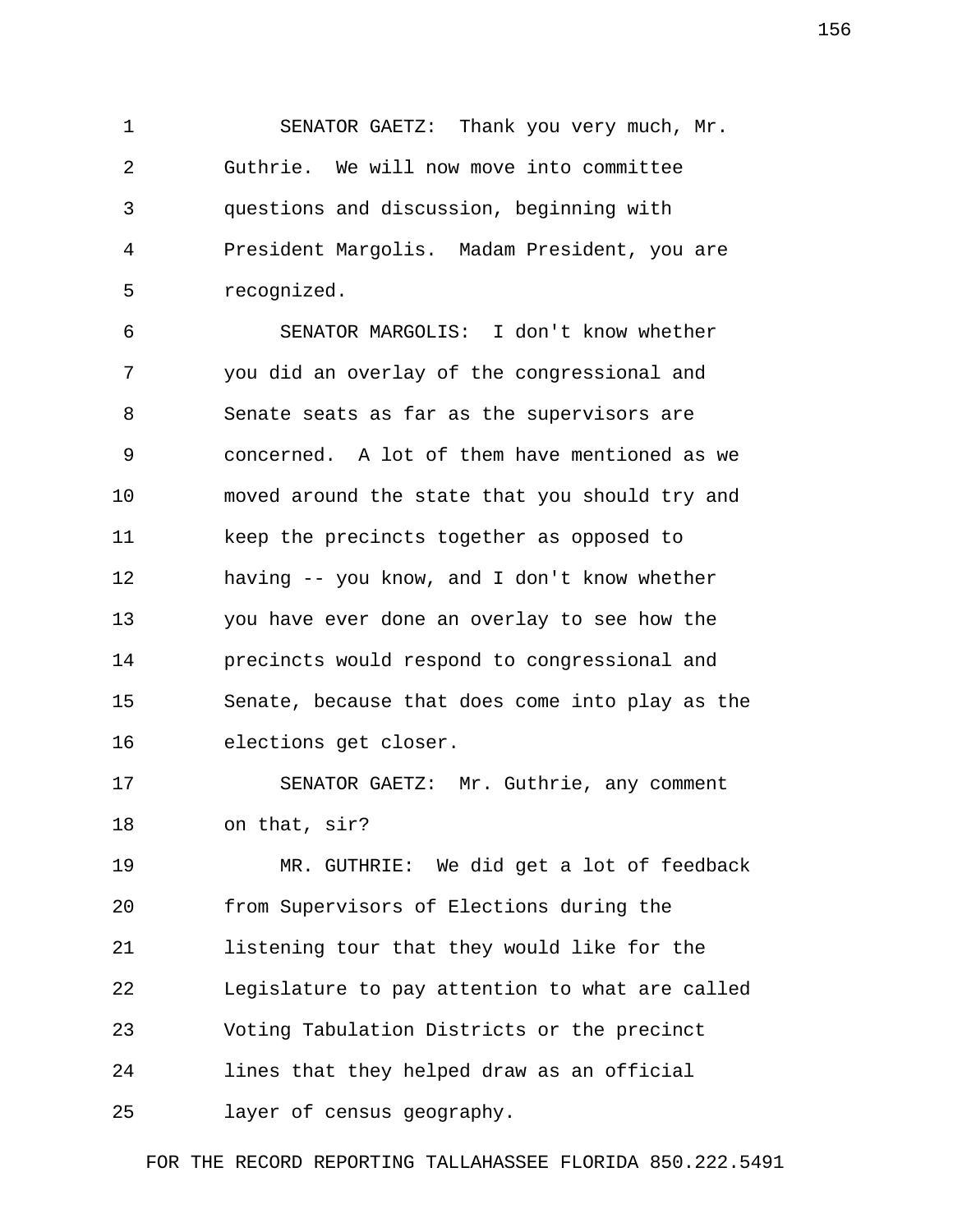1 What I can tell you is that similar to 2 what we saw with counties and cities, the 3 proposed plan does a much better job of 4 avoiding splits of VTDs than does the 5 benchmark -- than the benchmark plan, even 6 though the benchmark plan is the one that the 7 precincts were actually drawn to implement. 8 For instance, the congressional plan has 1,339 9 VTD splits, and the proposed plan has 698.

10 We are going to -- over the coming weeks, 11 we are going to be continuing to try to hone 12 those districts and working with supervisors, 13 working with the House staff, coming close -- 14 closer to closure on a recommendation for a 15 final Senate and congressional plan. We will 16 try to do even better than we have already. 17 SENATOR GAETZ: Thank you, Mr. Guthrie. 18 Senator Latvala.

19 SENATOR LATVALA: Thank you, Mr. Chairman. 20 First of all, I just want to commend you and 21 the staff for what I think is a very fine job 22 on both of these maps. Having done the job in 23 the past in the old way, I know how hard it has 24 been for you to do it the new way, and that is, 25 you know, trying very, very diligently to abide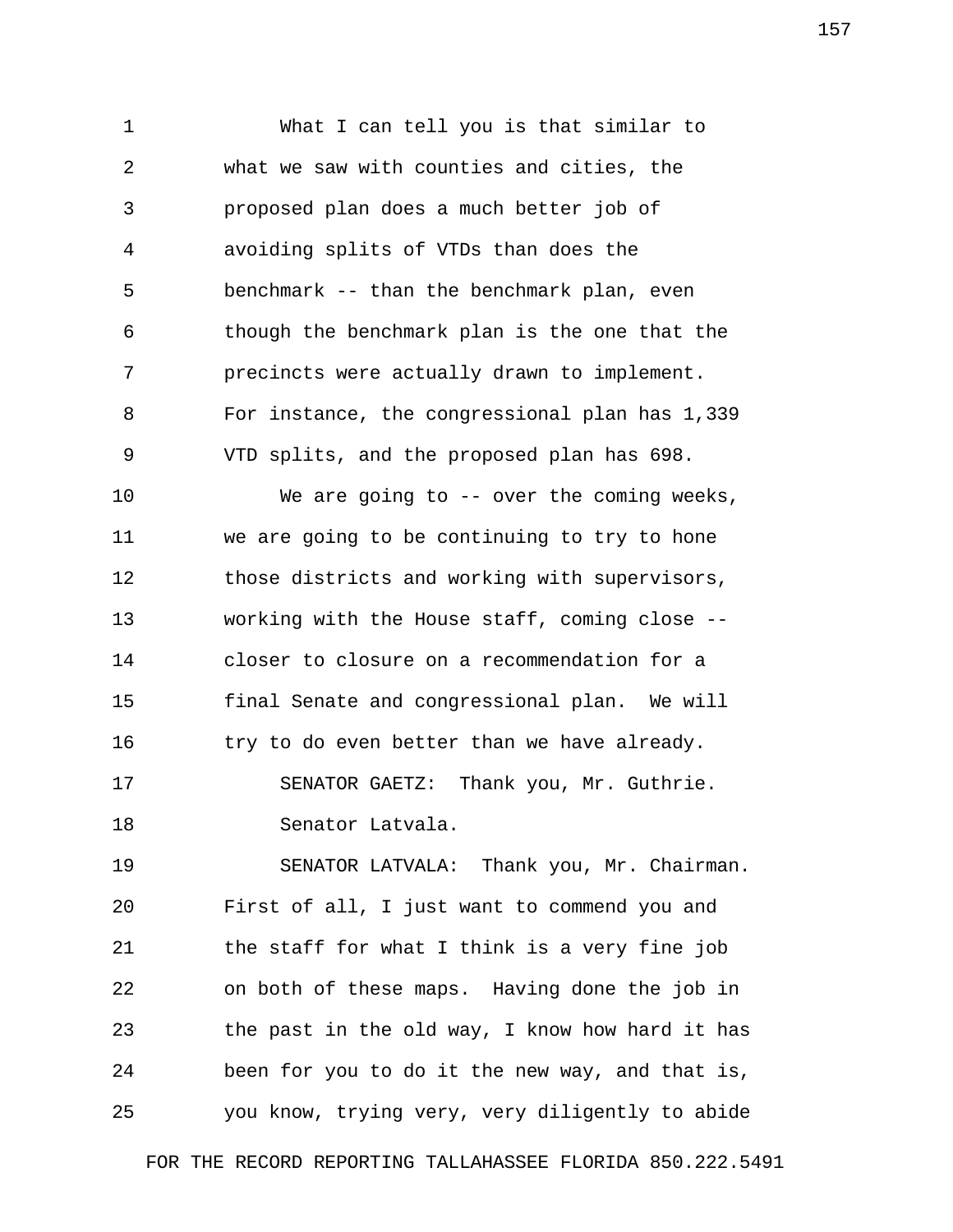1 by the law as well as the public testimony and 2 try to meld that all into one product. And I 3 think you have done a wonderful, wonderful job, 4 all of you.

 5 I just have one issue that has been 6 brought to my attention by some of my 7 constituents. It involves a congressional map. 8 And, John, you may want to get the 9 congressional map up for the Tampa Bay area.

10 From the Mayor of St. Petersburg, right on 11 down the line, I have heard from a number of 12 folks in St. Petersburg their concerns about 13 the new alignment of Congressional District 11, 14 and that is a district that is based very -- 15 primarily in the City of Tampa, and has in the 16 past gone down along the coast and into 17 Bradenton and Palmetto, and then come back into 18 south St. Petersburg, and is one of the 19 districts that Senator -- that John Guthrie had 20 indicated that there was some concern that we 21 not retrogress in the ability to elect 22 minorities and candidates of their choice. 23 What the staff has done with this plan is

24 they have added a little twist over what the 25 district has been the last ten years, and that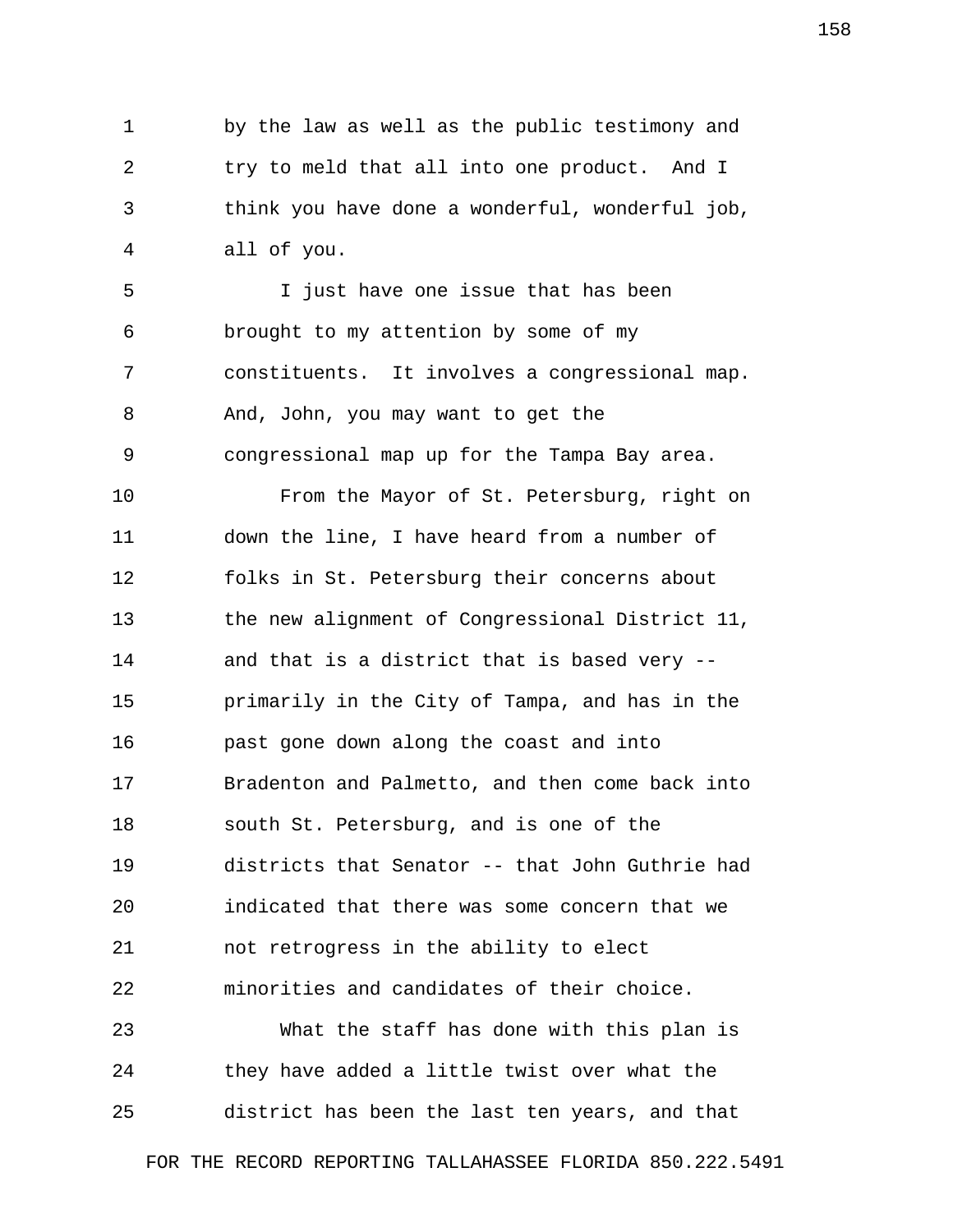1 is that they have gone across the Gandy Bridge, 2 which is that lower bridge, and that line that 3 goes directly south there adds about 60,000 4 people in the City of St. Petersburg to that 5 district, everybody east of Fourth Street. And 6 there is a lot of concern that what we have 7 effectively done is we have taken the 8 fourth-largest city in the state of Florida and 9 we've divided it in half, and we may have 10 impacted their ability as a city to elect 11 candidates of their choice, and we might not 12 have helped particularly the ability of the 13 people that have been in the Tenth 14 Congressional District for the last ten years 15 to elect a candidate of their choice. And I 16 would just be -- because, you know, I don't 17 live in St. Petersburg, but I represent St. 18 Petersburg, and I am very conscious of my 19 constituents' concerns that they have expressed 20 to me about -- about this particular change in 21 the map that we have made from what they are 22 used to over the last ten years, and I would 23 certainly hope that the staff, when we are 24 doing our next pass and the PCB, you know, 25 committee substitute if we do it, that that be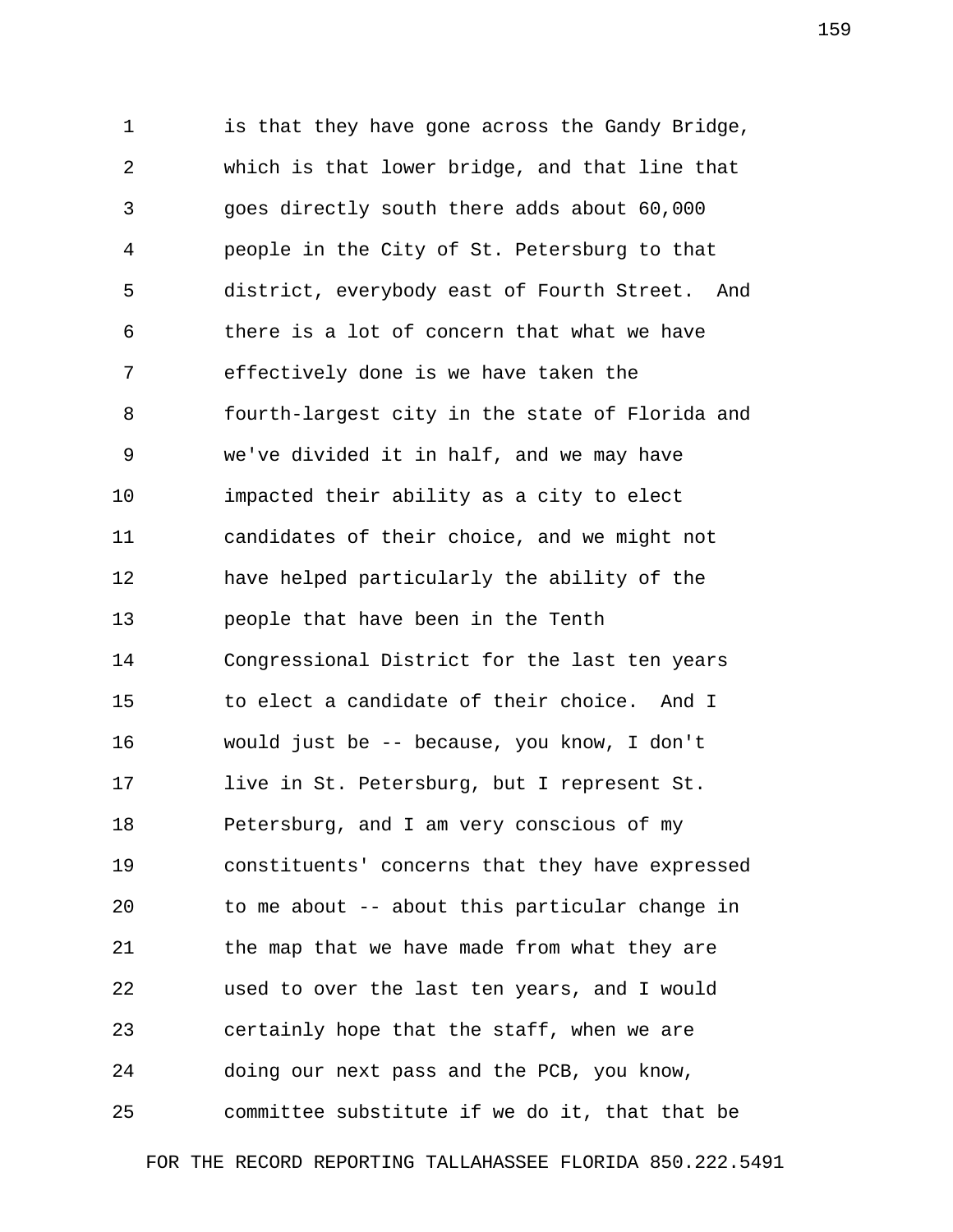1 taken into consideration, or if it -- you know, 2 if you can't take it into consideration, let me 3 know, and I will prepare an amendment to do 4 that, but I feel like it is something we really 5 need to look at.

 6 SENATOR GAETZ: Thank you, Senator 7 Latvala, and that is, I guess, a good point of 8 departure for me to share with the committee 9 members that as Mr. Guthrie has pointed out, 10 there are technical -- and I realize, Senator 11 Latvala, you are not talking about a technical 12 issue, you are talking about a substantive 13 issue, but there are various technical points 14 that have arisen as we have -- as we have 15 observed the -- all of the descriptions, the 16 narrative descriptions and the maps themselves, 17 and so there will be a Chairman's amendment to 18 deal with technical issues, and we may again, 19 if we can reach consensus on some of these 20 things -- and I realize consensus may be more 21 difficult to reach as we get into higher waves, 22 but if we can reach consensus on issues that 23 are material but noncontroversial, those -- 24 those matters could as well be included in a 25 Chairman's amendment that the Committee can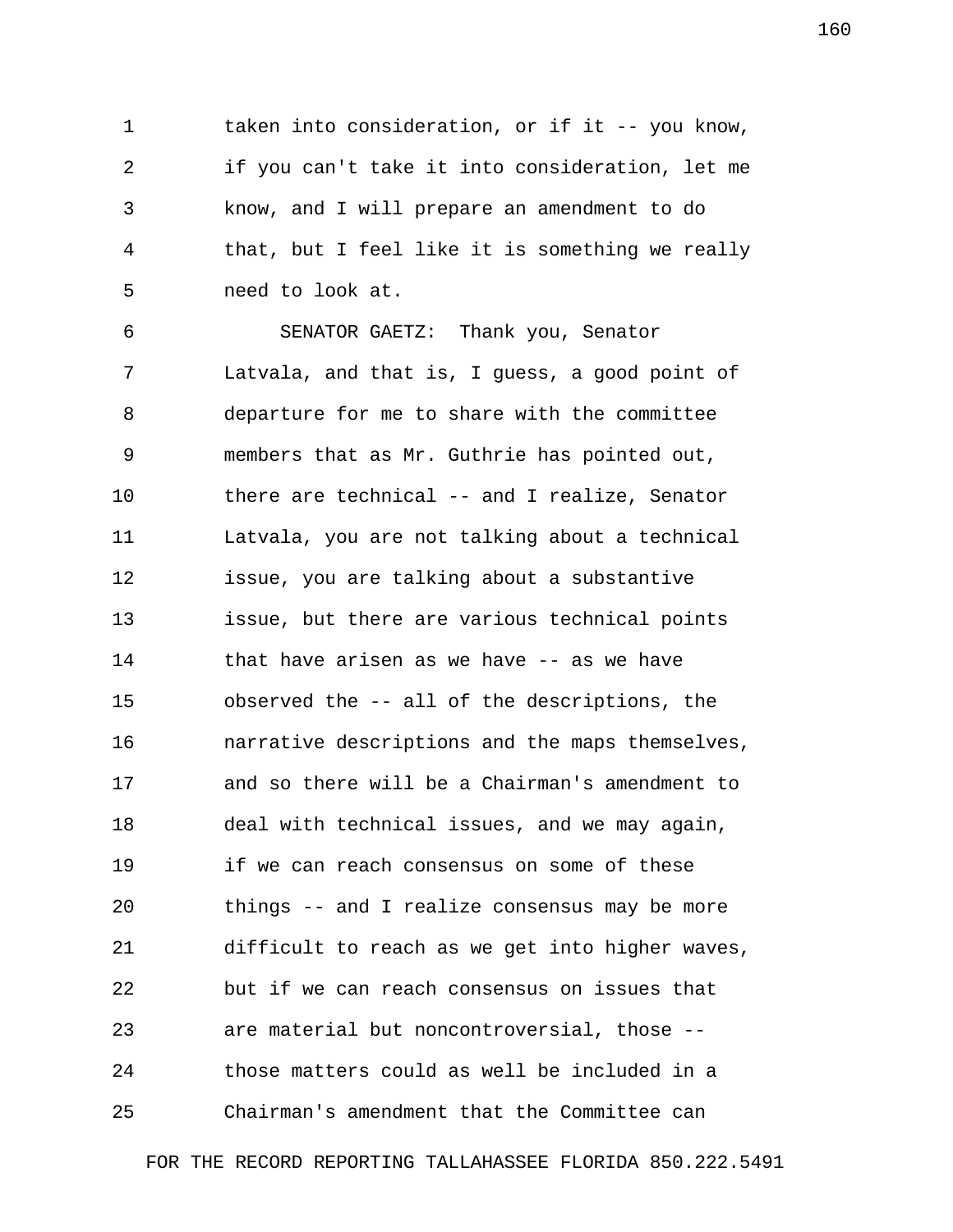1 consider when we meet again in January. 2 Other questions or comments? Leader Rich. 3 SENATOR RICH: Thank you, Mr. Chair. I 4 just have a couple of questions. 5 Mr. Guthrie, you said that -- we had a 6 conversation at different points about partisan 7 performance data, and you indicated that we 8 were not using that, if I recall correctly? 9 SENATOR GAETZ: Mr. Guthrie. 10 MR. GUTHRIE: Thank you, Mr. Chairman. 11 That is correct. The District Builder/District 12 Explorer applications do not have any voter 13 registration or election results data included 14 in them. 15 SENATOR RICH: Okay. So I guess my 16 question is, you mentioned that the 17 congressional maps were collaborated on by the 18 House and the Senate, and the House has 19 performance data. So I am wondering how it 20 could be, then, that our maps don't have some 21 kind of inclusion. Did they not discuss that? 22 Was that -- I mean, if the House is using that, 23 and we are not, it would appear to me that then 24 that would be a factor in the congressional 25 map.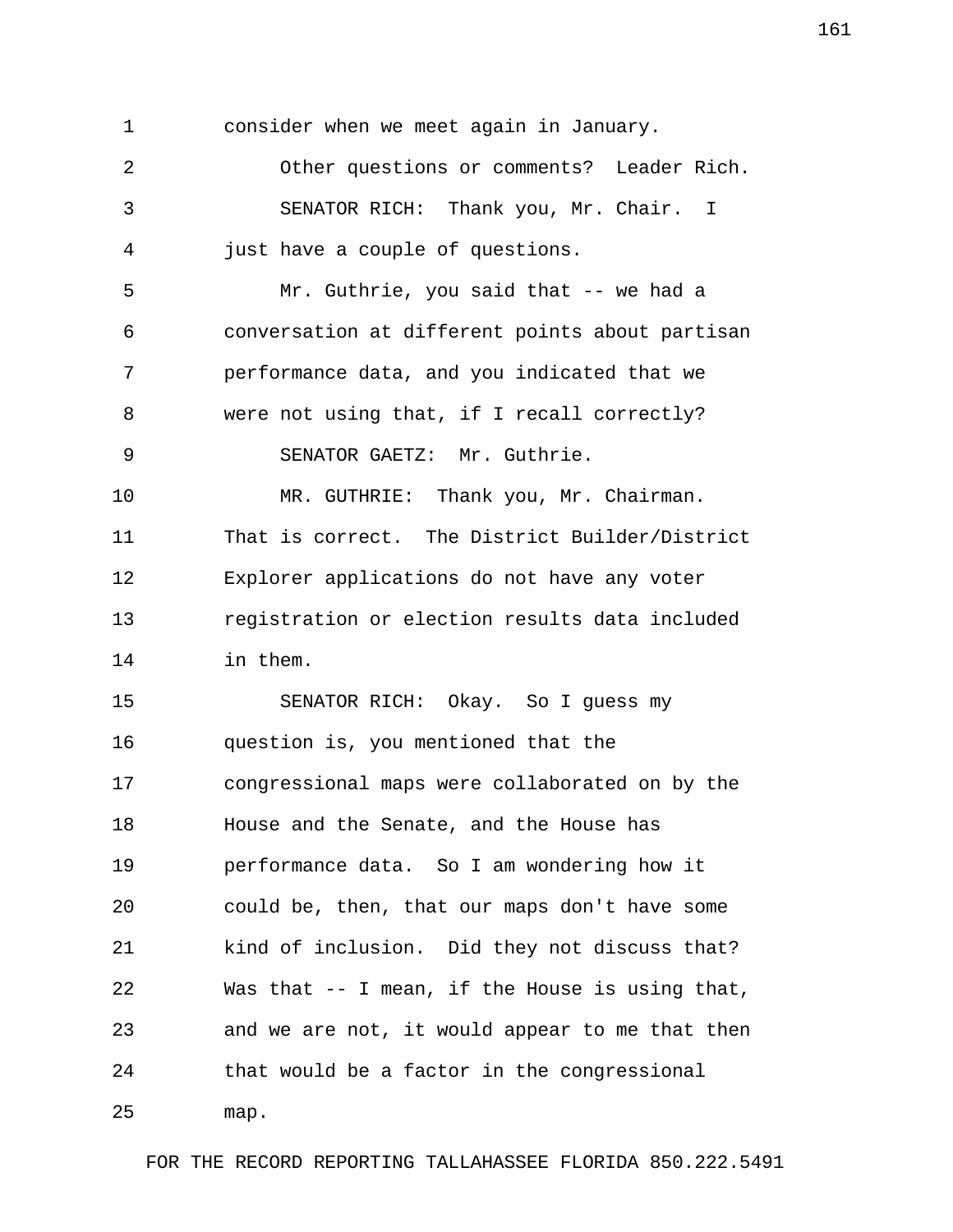1 SENATOR GAETZ: Mr. Guthrie, I would ask 2 you to comment in a moment, but Leader Rich, 3 you raise an excellent question. The House has 4 operated somewhat differently as to political 5 data. I can assure you that the House made 6 a -- provided us with one of their maps. I 7 think the House today actually is publishing 8 more than one congressional map. But the House 9 did, I think a couple of weeks ago, provide us 10 with a congressional map as sort of an 11 indication of where they were in their thinking 12 at that time. And one must agree with Leader 13 Rich, that they used all of the data at their 14 disposal in coming up with that map.

15 We did not follow that map. We used it, 16 we accepted it, we paid respectful deference to 17 our partners in the House, but then we went 18 forward and created our own congressional map. 19 And what will occur, I would suspect, is that 20 when the House settles on a congressional map 21 and if we settle on one today, that then our 22 presiding officers would direct us to negotiate 23 as to those two maps to come up with a unified 24 proposal, but I -- I would defer to Mr.

25 Guthrie, but I can tell you that regardless of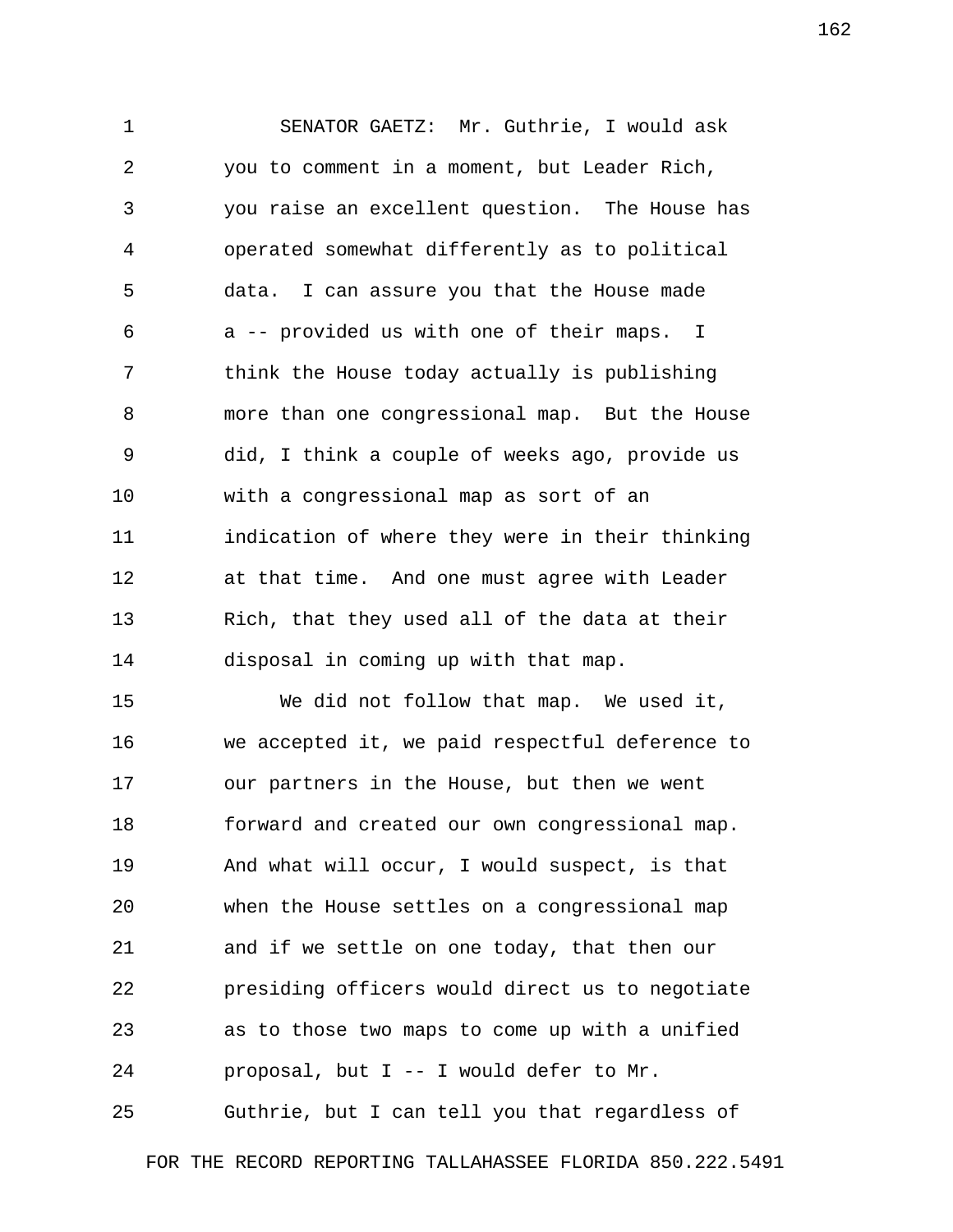1 what inputs the House may have used to come up 2 with an early map that they shared with us, 3 that we did not -- we did not use their 4 political data and we did not use any political 5 data in coming up with our proposed 6 congressional map, which is markedly different 7 from the House's. 8 Mr. Guthrie, would you care to comment? 9 MR. GUTHRIE: I think you have stated 10 where we are perfectly right -- 11 SENATOR GAETZ: In your conversations with 12 professional staff on the House side, did they 13 share with you political data that then you 14 used in the production of the congressional map 15 that is before us today? 16 MR. GUTHRIE: At the time they delivered 17 the map, they gave us a one-page spreadsheet 18 which included the registration of Hispanic 19 voters, so Hispanic registered voter 20 information, but that is the only data relating 21 to registration or elections that we have ever 22 received from the House relative to a map. 23 SENATOR GAETZ: Thank you. 24 Leader Rich, did you wish to continue, 25 ma'am?

FOR THE RECORD REPORTING TALLAHASSEE FLORIDA 850.222.5491

163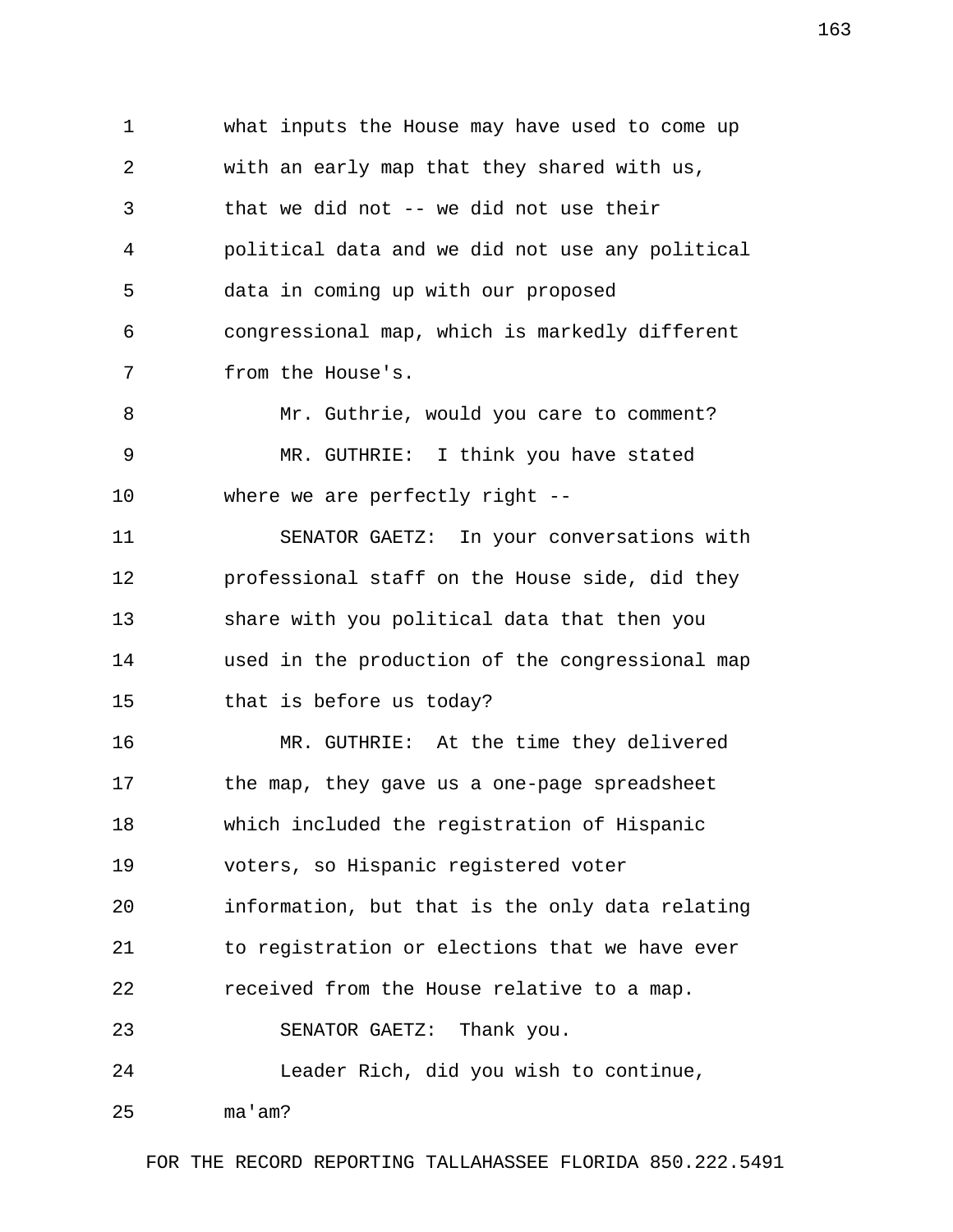1 SENATOR RICH: Yes, I just -- thank you, 2 Mr. Chair. I guess I just find it hard -- if 3 people are sitting down together and 4 collaborating, the word was "collaboration" 5 that was used, that all the data that was there 6 on both sides would not have been part of a 7 conversation or a collaboration. So, I mean, 8 that is -- would just be a -- I think it is 9 kind of strange.

10 But let me just follow up with -- Mr. 11 Bardos, at one point, you know, had talked 12 about a functional analysis, I believe, and I 13 would like to just go back to that and ask -- 14 because I am still trying to understand how you 15 can draw these maps without having any kind of 16 partisan data, and it appears to be from some 17 of these districts that there was partisan 18 data, but how can you do this? How can you do 19 a functional analysis of a district without -- 20 without having partisan data?

21 SENATOR GAETZ: Mr. Bardos.

22 MR. BARDOS: Yes, sir. Yes, functionality 23 does not relate -- doesn't relate to politics. 24 Functionality relates to things such as common 25 interests that we heard about at the public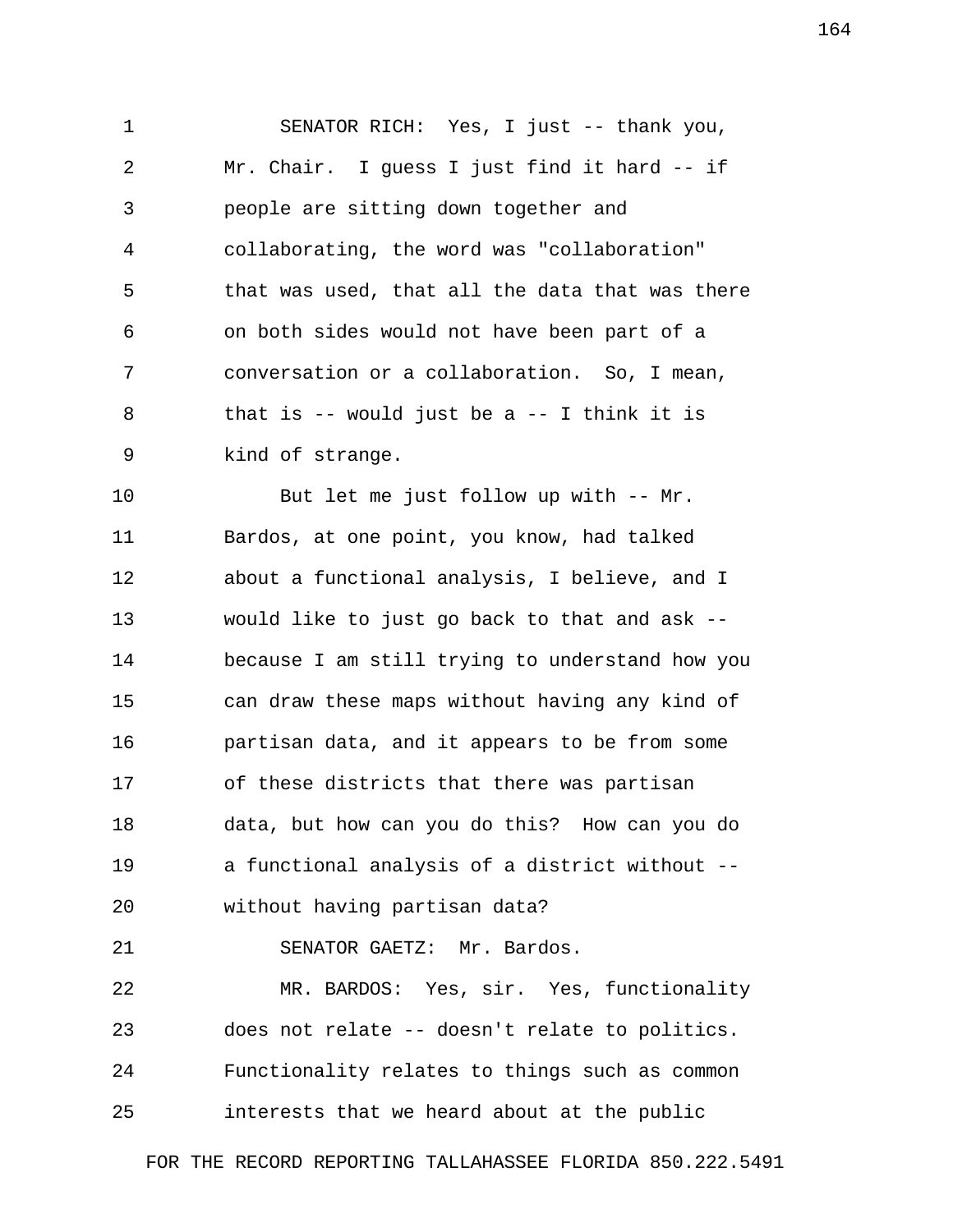1 hearings, what sort of economic interests 2 people share, where they -- where they go to 3 school, where they work. Functionality as it 4 has been applied in other states relating to 5 compactness has not been a partisan measure at 6 all. 7 SENATOR GAETZ: Leader Rich, did you wish 8 to continue, ma'am? 9 SENATOR RICH: No, I just have one other 10 -- if you don't mind -- 11 SENATOR GAETZ: Of course, ma'am. 12 SENATOR RICH: -- one other question about 13 this. I know that, you know, Mr. Guthrie and 14 others came around and took data information 15 from Senators, I don't know about staff 16 members, but certainly Senators about their 17 districts. So, again, I am trying to get at 18 this issue of partisan performance, because if 19 -- if Senators, you know, commented about what 20 they liked about their district or they didn't, 21 I mean, would not -- I am asking you, I guess, 22 Mr. Guthrie, you know, would not it appear to 23 you that Senators know how their districts 24 perform, and if they had a choice of what to 25 suggest to put in their district, they would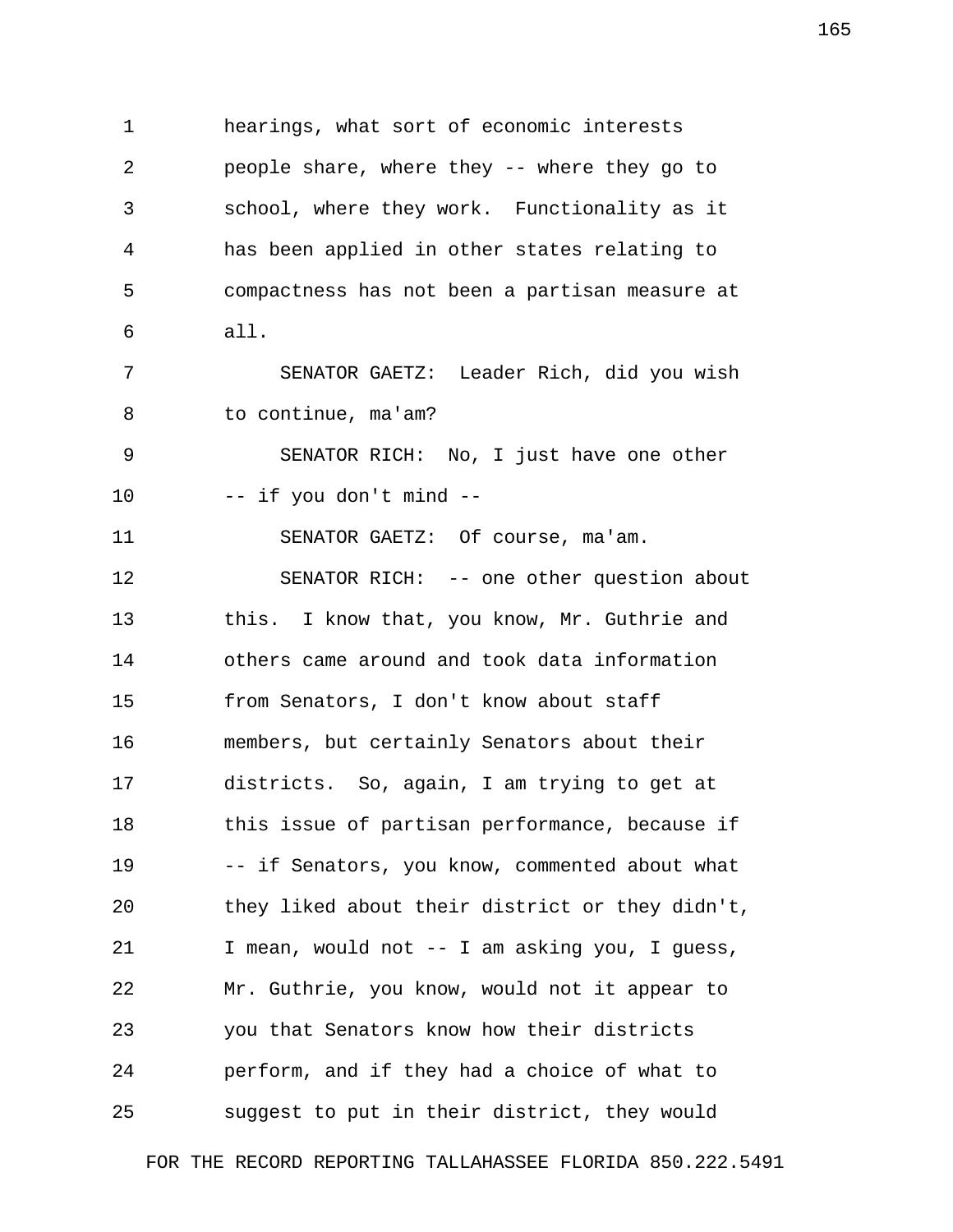1 put something that an area where they -- that 2 they knew voted for them the last time versus 3 an area that they knew they didn't carry the 4 last time?

 5 SENATOR GAETZ: Well, Mr. Guthrie, be 6 prepared to respond, but let me as well 7 respond. We gave an open invitation to any 8 Senators to have access to professional 9 committee staff and to discuss with us how 10 individual Senators felt we could be most 11 faithful to Amendments 5 and 6 and to sound 12 redistricting principles. Every one of the 13 conversations that was held to which I was a 14 party was preceded by sending an e-mail, and 15 that e-mail -- you received one, Senator Rich, 16 in the conversation we had with you. That 17 e-mail stated that our conversations would be 18 governed by strict adherence to no discussion 19 of partisan advantage for any political party 20 and no discussion of any partisan advantage for 21 any incumbent. And at the beginning of the 22 conversations that we held with Democratic 23 Senators and Republican Senators, when we were 24 asking them as individuals who live in these 25 areas and who understand the areas, all of the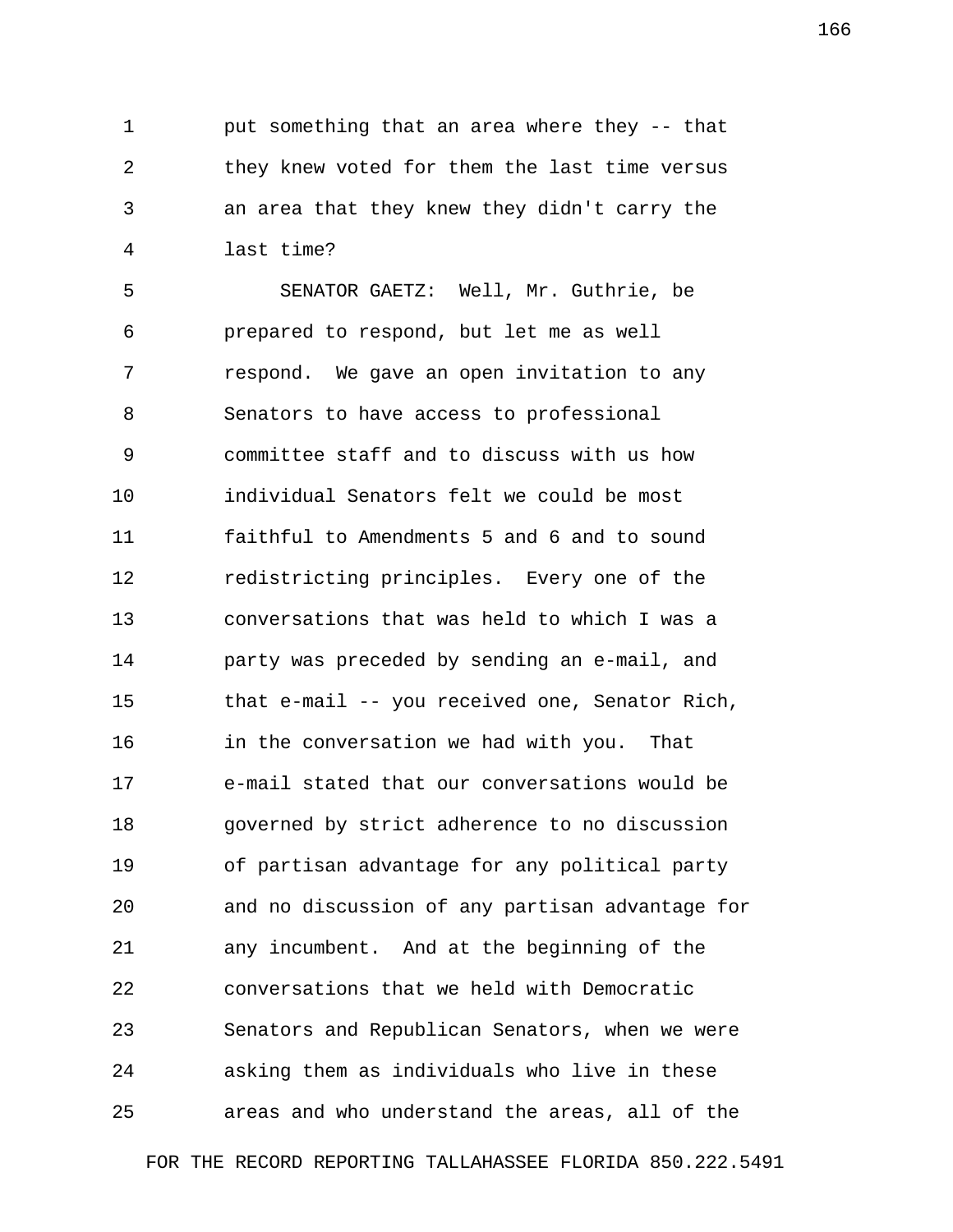1 conversations were preceded by my stating, 2 "Now, you realize we will not be discussing any 3 partisan advantage or any partisan data, any 4 political data, we are not going to be 5 discussing what is good or bad for any 6 incumbent or any challenger," and I would say, 7 Leader Rich, that the members of your caucus 8 were faithful to that admonition, and I would 9 tell Leader Gardiner that the members of his 10 caucus were faithful to that admonition, and 11 every member of this Committee who consulted 12 with professional staff when I was part of the 13 conversation handled themselves very, very well 14 and very professionally and ethically.

15 Now, your question is, do incumbent 16 Senators and do potential challengers have some 17 idea of the areas in which they are running, 18 and do they -- do they have a political 19 grounding? I am sure they do. But did we 20 allow that kind of discussion to be part of any 21 influencing of the drawing of these maps? I 22 would assure you, Leader Rich, and I would give 23 you my word that that was not the case for 24 members of your caucus or members of Leader 25 Gardiner's caucus.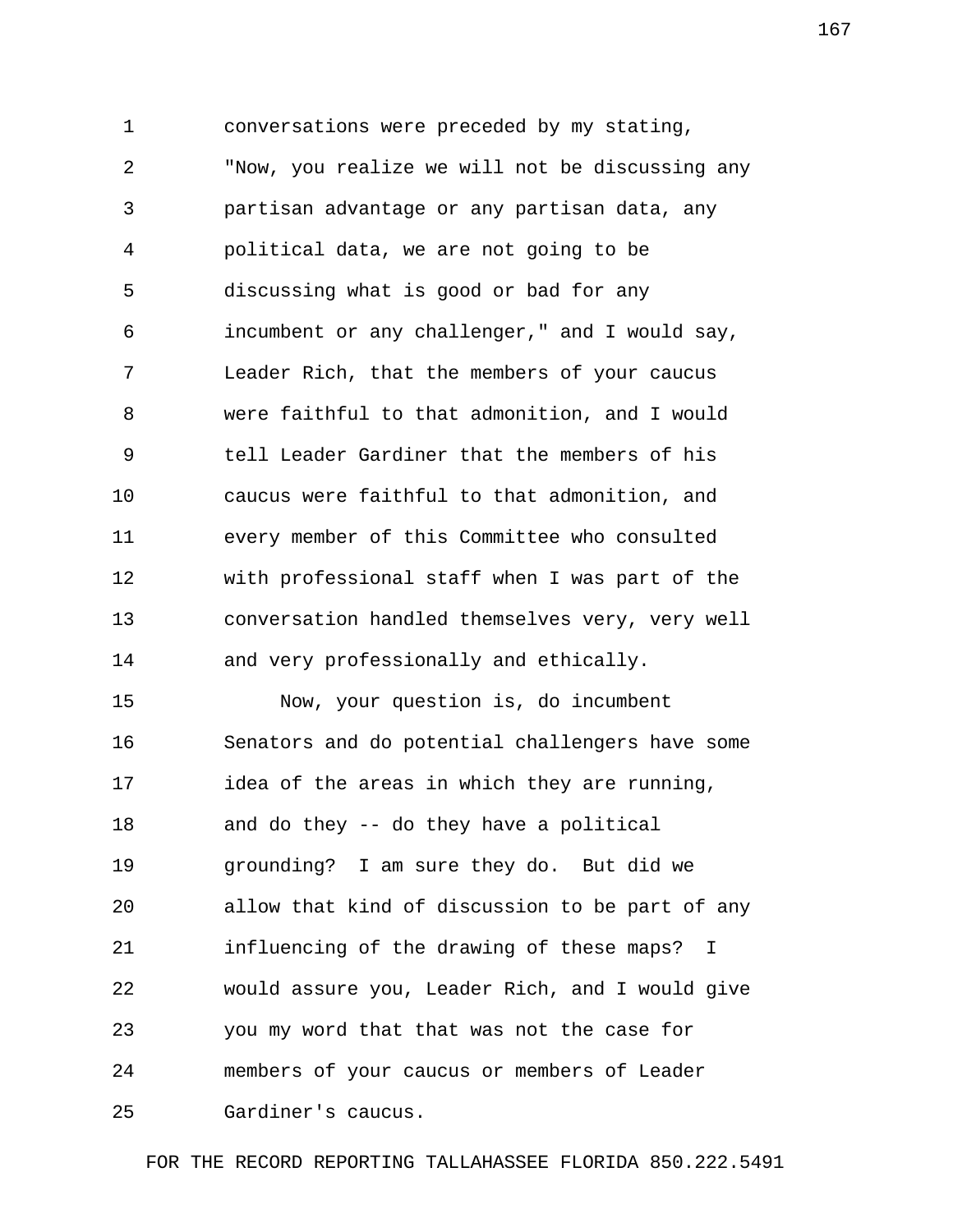1 But, Mr. Guthrie, I would like to ask if 2 you would respond since you also, and Mr. 3 Bardos, had conversations with Senators when I 4 was not there. And would you give Leader Rich 5 whatever reassurances you believe the facts 6 would sustain?

 7 MR. GUTHRIE: Thank you, Mr. Chairman, and 8 what I can assure the Minority Leader, Senator 9 Rich, and I have reassured you time and time 10 again, because you have asked me time and time 11 again, the same rules of engagement applied to 12 the conversations we had at times when you were 13 not present that applied when you were present. 14 So -- so the rule was that no consideration of 15 incumbency or partisan advantage went into how 16 I drew the lines that go into these maps. 17 SENATOR THRASHER: Mr. Chairman? 18 SENATOR GAETZ: Thank you, Mr. Guthrie. 19 Leader Rich still has the floor, if you would 20 like to follow up, ma'am. 21 SENATOR RICH: That is okay. Thank you. 22 SENATOR GAETZ: Thank you. Speaker 23 Thrasher. 24 SENATOR THRASHER: Well, Mr. Chairman, and

25 I direct this somewhat to the Leader, I am

FOR THE RECORD REPORTING TALLAHASSEE FLORIDA 850.222.5491

168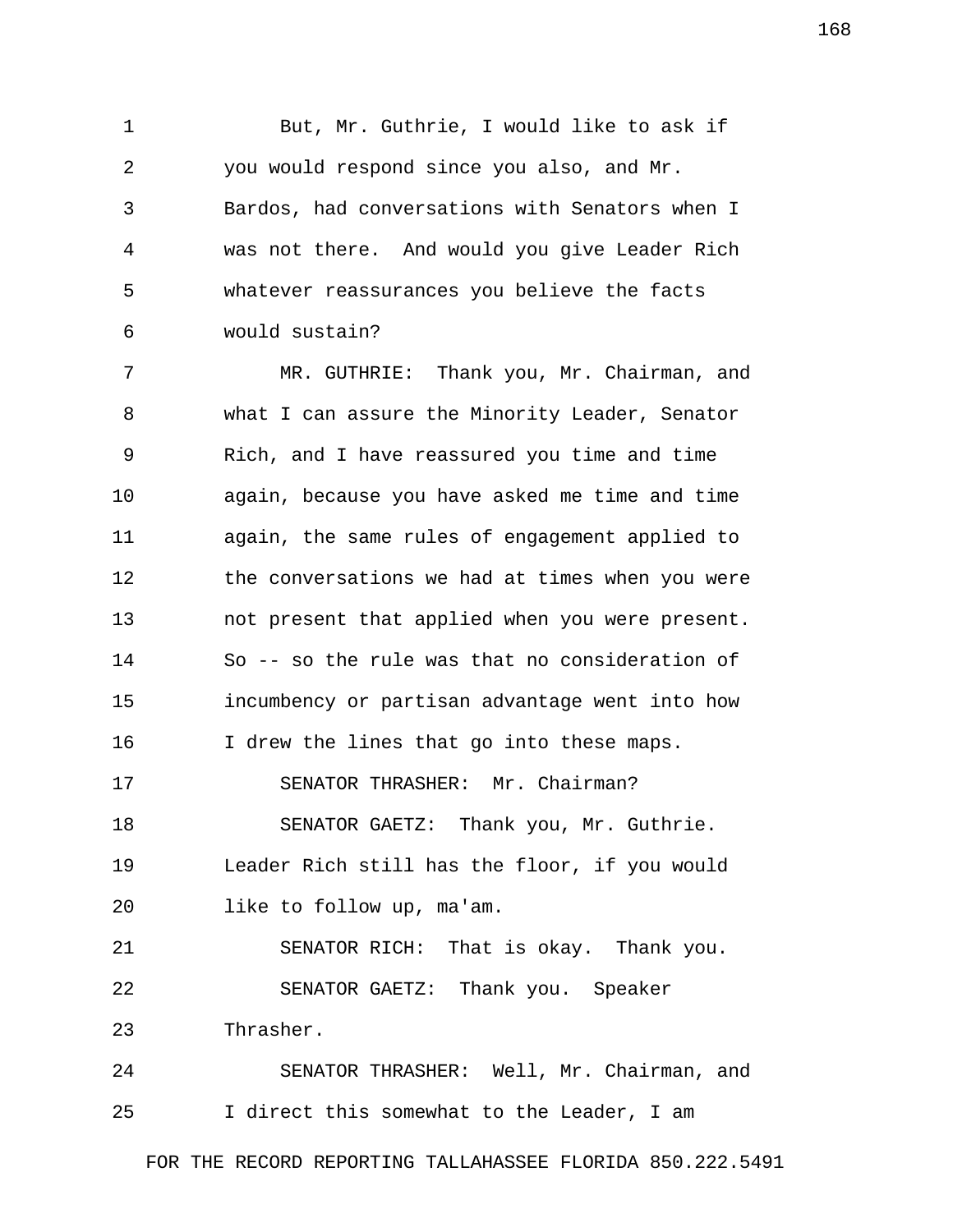1 sure -- I hope I didn't hear you correctly, 2 Leader, to suggest that in respect to the 3 collaboration issue, that our staff was in any 4 way misrepresenting anything that they have 5 told this Committee. I have the greatest 6 respect for our staff, and I think there is 7 absolutely no evidence that they have indicated 8 that anything they have done was based upon 9 partisan considerations or input from members 10 about partisan considerations.

11 1 I can tell you from my perspective, I have 12 had one meeting with them, and it was strictly 13 to understand the process and where we were 14 going. And I just hope that that is not what 15 you were suggesting.

16 SENATOR GAETZ: Leader Rich.

17 SENATOR RICH: Thank you, Mr. Chair. That 18 certainly was not what I was suggesting, but I 19 felt the question needed to be asked. When you 20 say you collaborate with somebody on a map, the 21 House and Senate staff together, and one uses 22 partisan performance data, and one doesn't, the 23 question obviously has to be asked, did that 24 factor into the conversation that was had. So 25 that is why the question was asked. Thank you.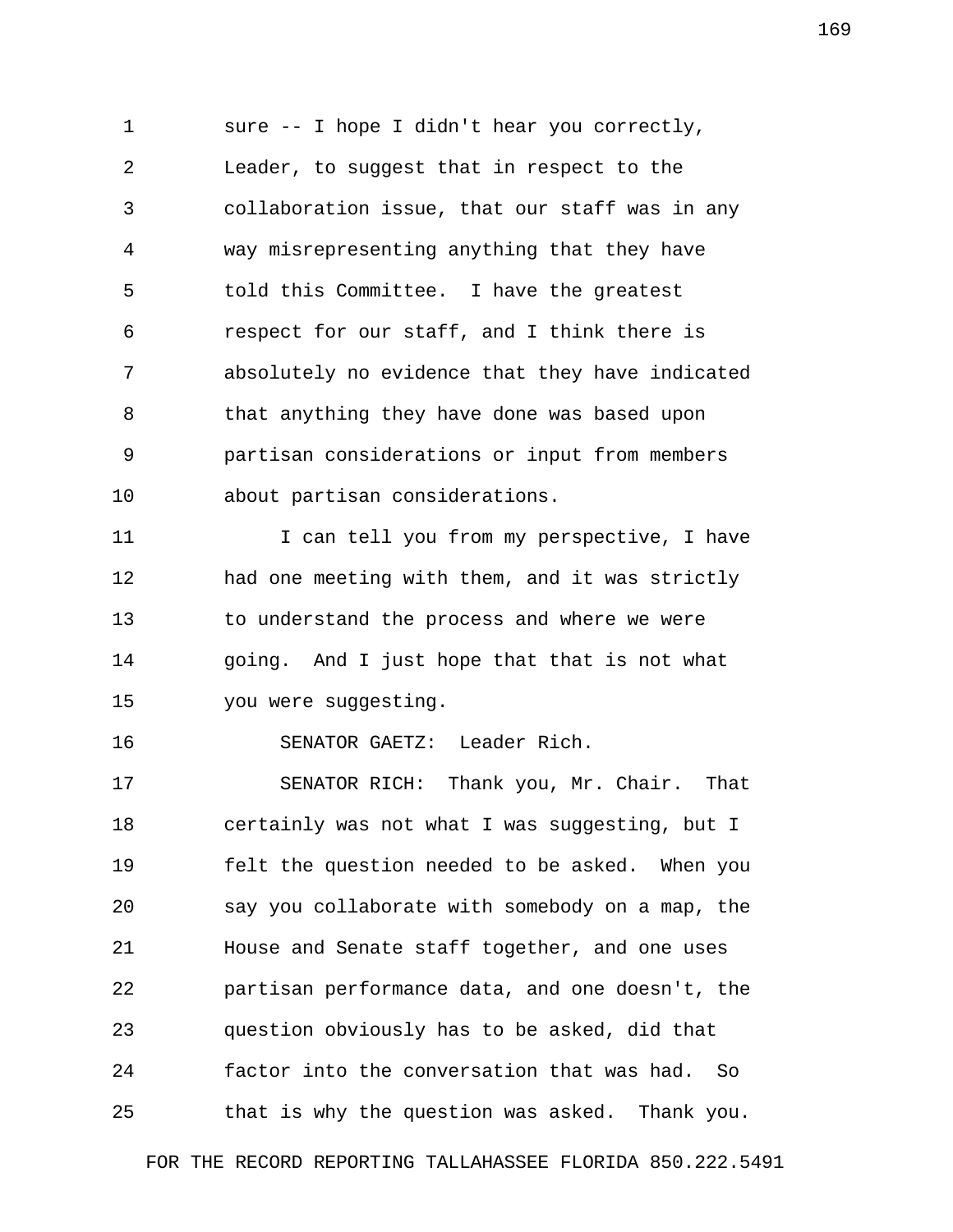1 SENATOR GAETZ: And, Leader Rich, I think 2 your question was entirely appropriate, and I 3 apologize to you if we did not properly define 4 "collaborate." "Collaborate" did not mean that 5 the two staffs sat down together to draw a map. 6 Instead, it meant that our partners in the 7 House had their professional staff deliver an 8 early rendition of a House congressional map to 9 us, together with a -- the single sheet of 10 paper that Mr. Guthrie described, and then, you 11 know, bearing in mind the information that we 12 received from the House, which was their 13 proffered early rendition of a map, our 14 professional staff proceeded to draw a map that 15 was markedly different and relied on no data, 16 partisan or otherwise, furnished by the House 17 of Representatives, and we want to be very, 18 very clear about that for the record.

19 Other comments or questions? Senator 20 Negron.

21 SENATOR NEGRON: Mr. Chairman, just so 22 that our record is clear, I understood Mr. 23 Guthrie specifically to testify and to state to 24 us today that in his discussions with the 25 House, and when they delivered a proposed map

FOR THE RECORD REPORTING TALLAHASSEE FLORIDA 850.222.5491

170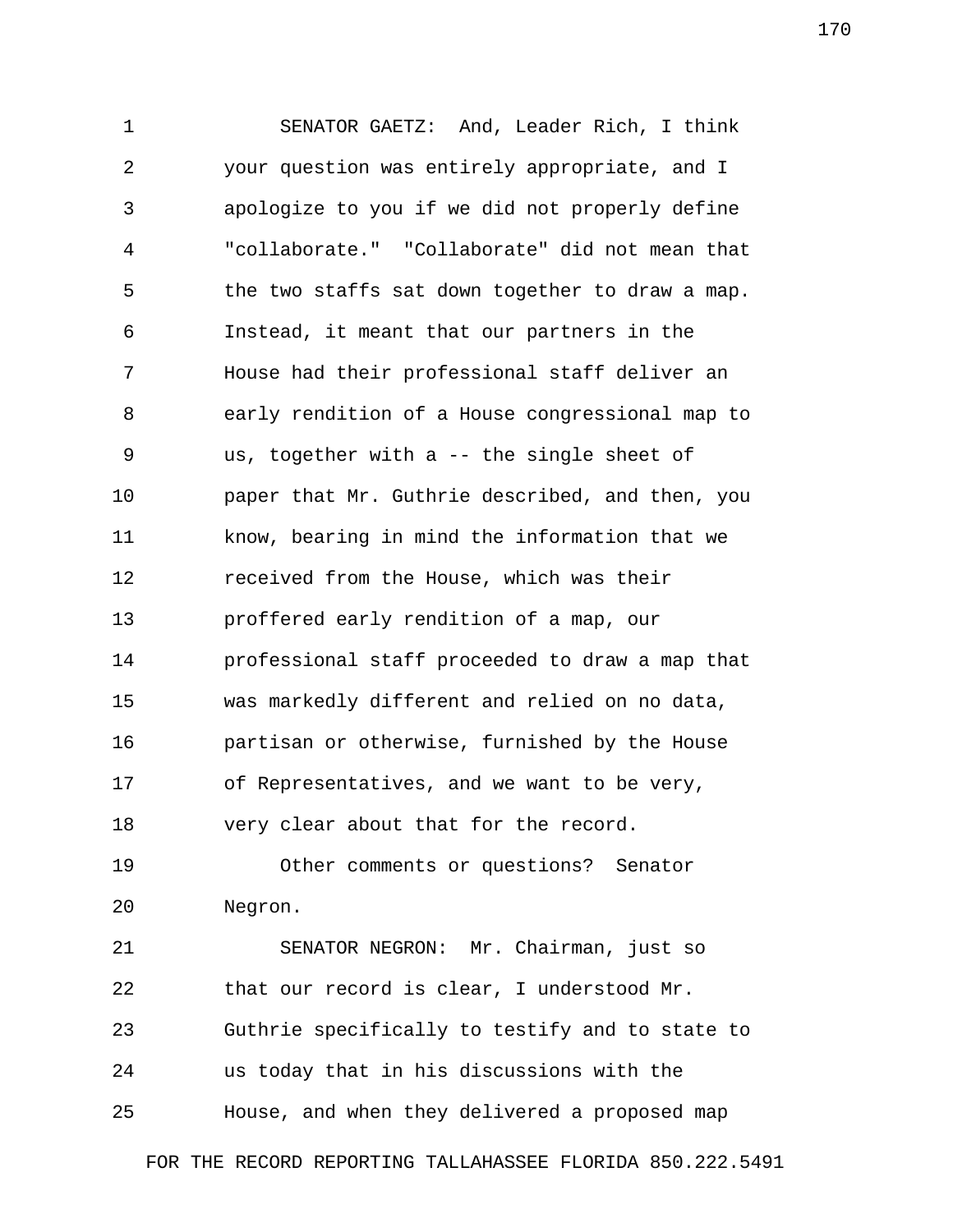1 that they were looking at for Congress, that he 2 did not receive any data whatsoever from the 3 House about party registration in any 4 particular communities about incumbency or 5 anything else. The only thing that he -- the 6 only document he received from the House was a 7 one-page document that set out percentage of 8 Hispanics in a district, which is already 9 available in the Senate materials. So I just 10 want to make sure that that point is clear, 11 that there is not confusion about what the 12 House provided. They provided us with 13 information we already have about the 14 percentage of Hispanics in a particular 15 community so that we followed 5 and 6 and 16 protected the rights of minorities, and he's 17 been -- he's clearly stated, and he can correct 18 me if I misstate it, that he didn't receive 19 other data.

20 So to create an inference that somehow 21 because staff is working together, that 22 everything staff A knows, staff B, that is 23 guilt by association, that is unfair to our 24 professional staff to imply something, well, I 25 don't know how we could collaborate, we didn't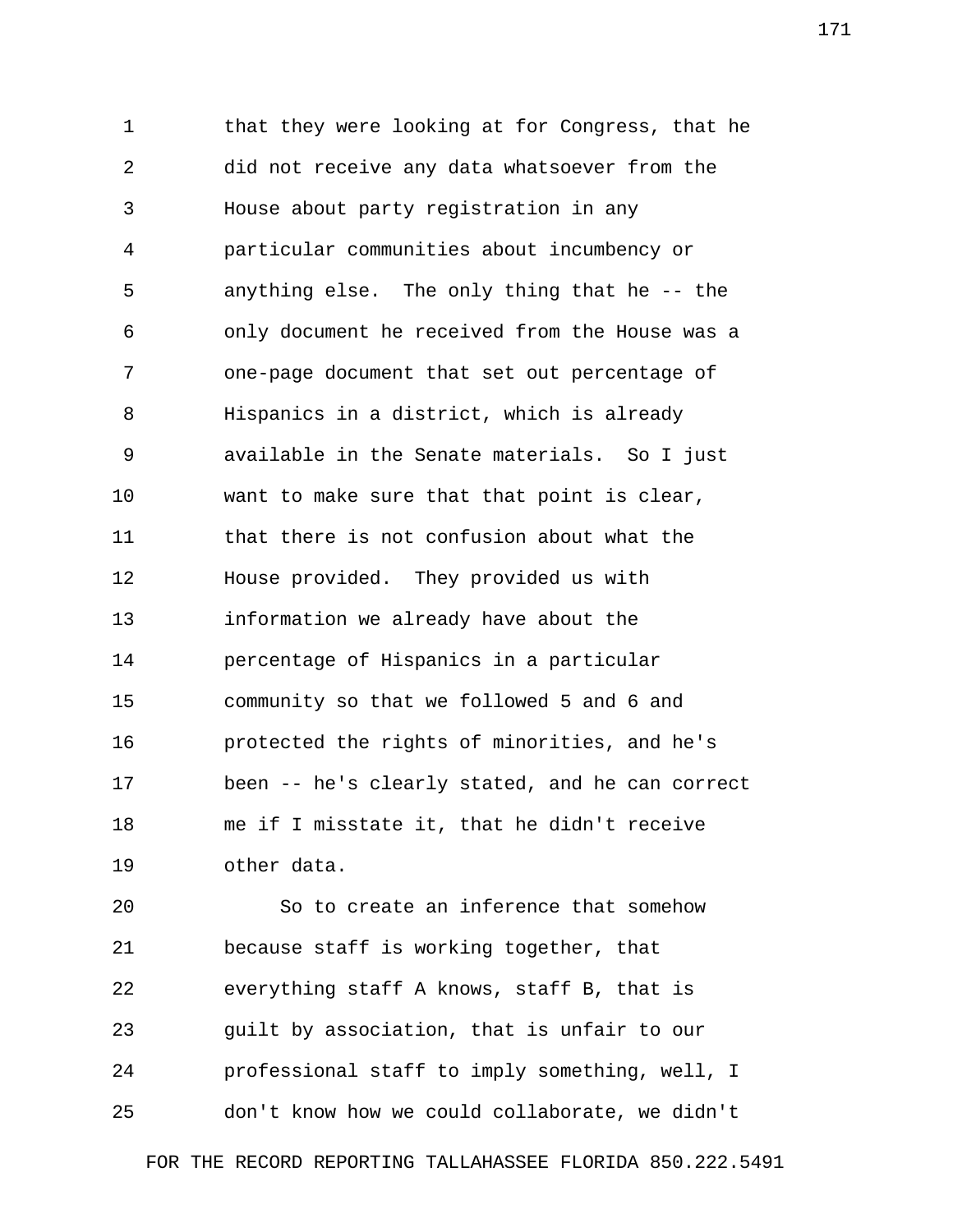1 know everything. Well, people can work 2 together in a collegial manner and have 3 separate information and separate databases, 4 and unless there's proof that our Senate staff 5 looked at partisan performance or looked at 6 incumbency, then the burden of proof is on the 7 person making that allegation, and if that -- I 8 don't think this should be left out in the air, 9 because that is how -- that is how reputations 10 are tarnished and that is how things that 11 aren't true are made to appear to be true.

12 The truth is they got information from the 13 House on Hispanic numbers. That's what our 14 staff director testified, and until somebody 15 has evidence of something else, that is what I 16 am going to rely on.

17 SENATOR GAETZ: Other comments or 18 questions? Yes, Senator Braynon, and then -- 19 I'm sorry, Mr. Guthrie, did you wish to be 20 recognized before we go to Senator Braynon? 21 MR. GUTHRIE: Just for one tiny bit of 22 clarification.

23 SENATOR GAETZ: Of course.

24 MR. GUTHRIE: There was a little -- the 25 data that we got from the House did include a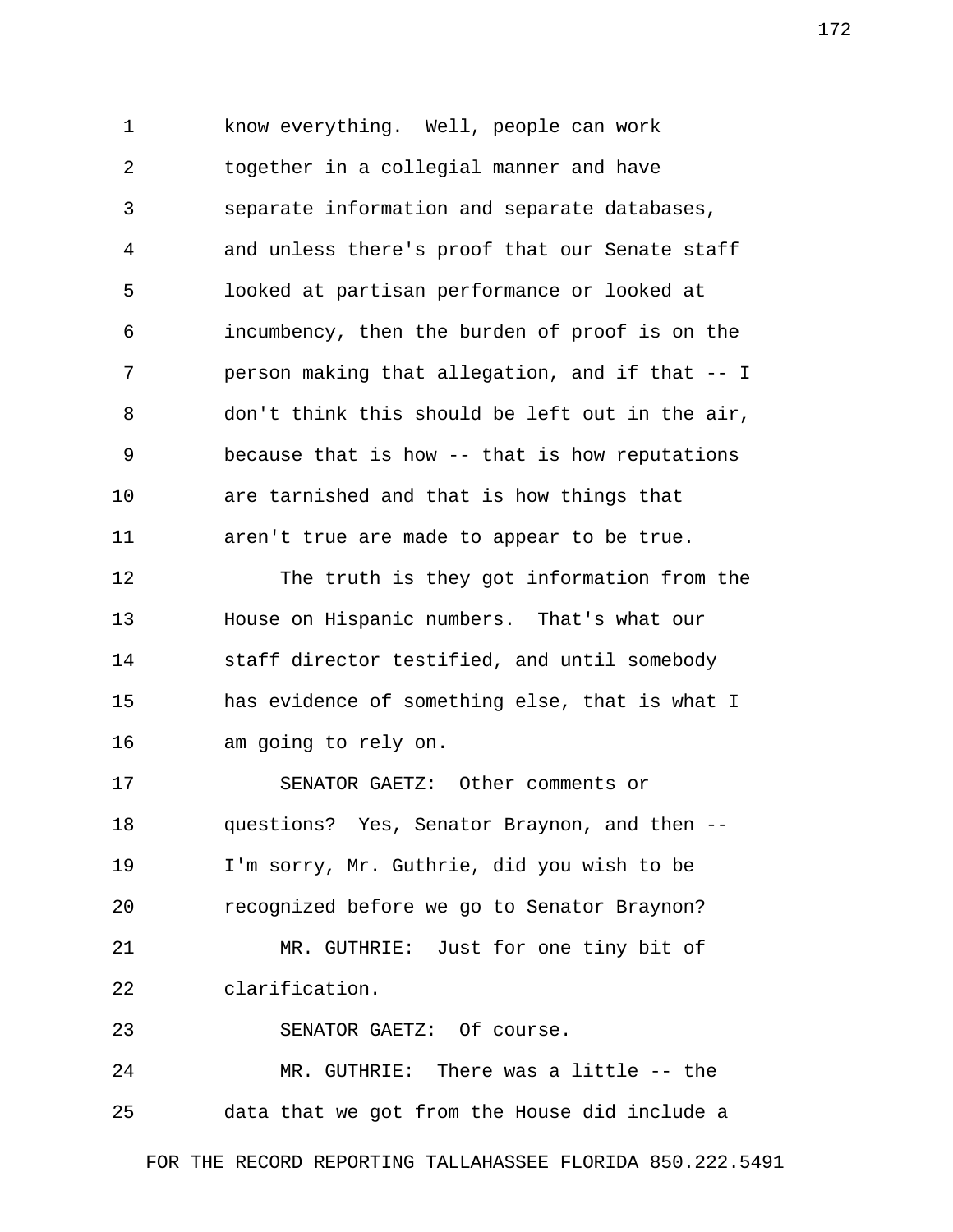1 Hispanic registered voter counts, which is data 2 that we do not have as part of our 3 redistricting system. So we are looking at the 4 population and the voting age population. They 5 gave us in addition to that the counts of 6 registered voters broken down by Hispanic 7 persons. 8 SENATOR GAETZ: Thank you for that. 9 Senator Braynon. Senator Braynon, you are 10 recognized, sir. 11 SENATOR BRAYNON: Thank you. On the same 12 -- along the same lines -- maybe I need to ask 13 this question first: In the past when we 14 talked about minority districts and how their 15 performance is done, or in the past with 16 redistricting or even traditionally in 17 redistricting, what information is 18 traditionally used to figure out the 19 performance of a minority district in 20 traditional redistricting? 21 SENATOR GAETZ: Mr. Guthrie. 22 MR. GUTHRIE: That gets to a very 23 technical discussion. Voting age population is 24 one of the factors that is typically used to 25 gauge opportunities for minorities to elect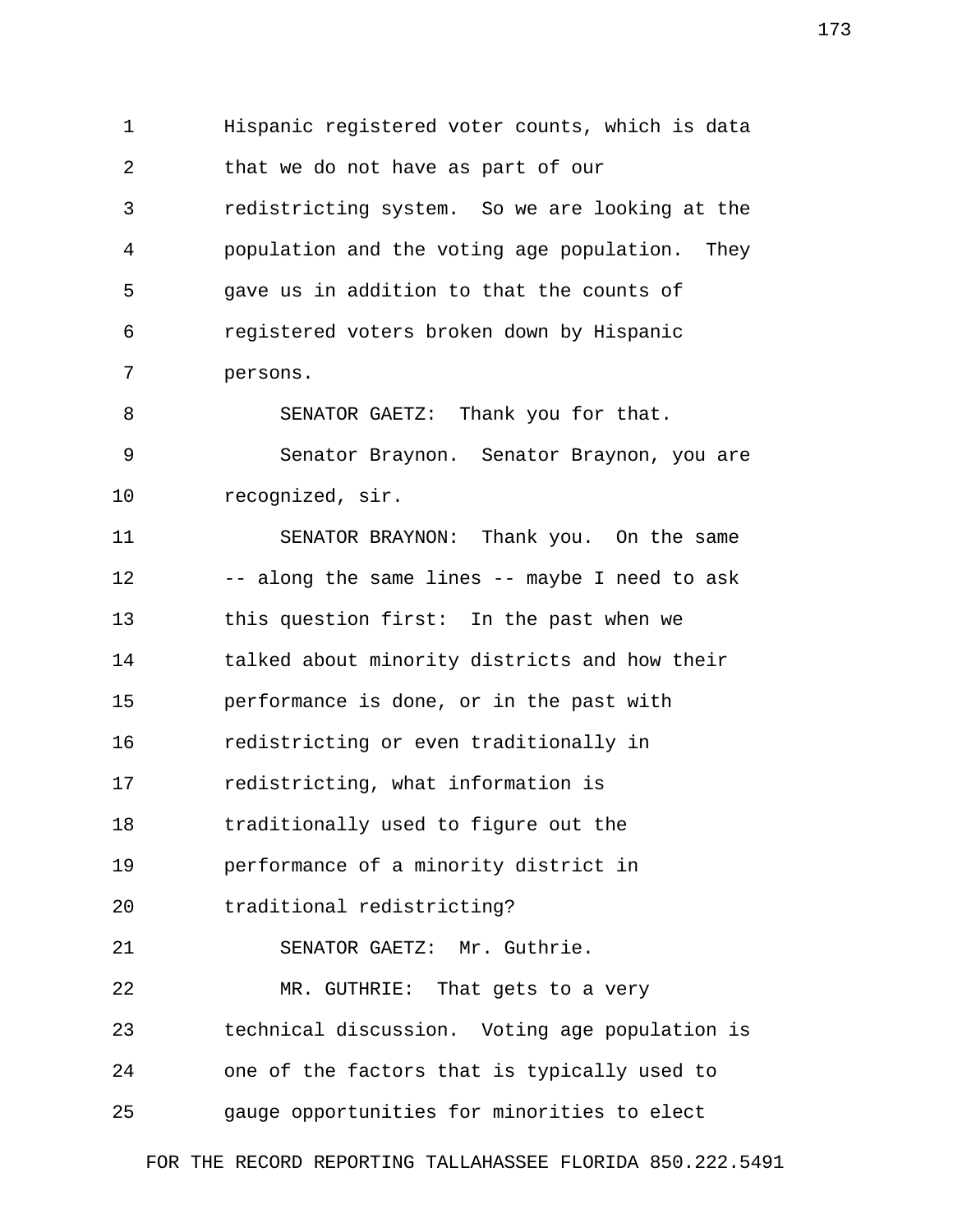1 candidates of their own choosing, but in voting 2 rights litigation, you typically have expert 3 witnesses who are engaging in voting right 4 analyses and looking at homogenous precincts 5 and ecological regressions and making 6 inferences from voting behaviors as well, or in 7 addition to just using the voting age 8 population. Those additional levels of 9 analyses are not anything that we have done to 10 this point in time. 11 SENATOR GAETZ: Senator Braynon. 12 SENATOR BRAYNON: Just to clarify, so we 13 only use voting age population only to create 14 our seats -- or this map, excuse me? 15 SENATOR GAETZ: Mr. Guthrie. 16 MR. GUTHRIE: The data we used are the 17 data that came from the United States Census, 18 which includes, yes, the voting age population, 19 the total population. We have not factored 20 into the building of districts or our analysis 21 of districts to this point any kind of analyses 22 based on registered voters or election results. 23 SENATOR GAETZ: Senator Braynon. 24 SENATOR BRAYNON: We've spoke a few times, 25 and we've used the word "performance" in a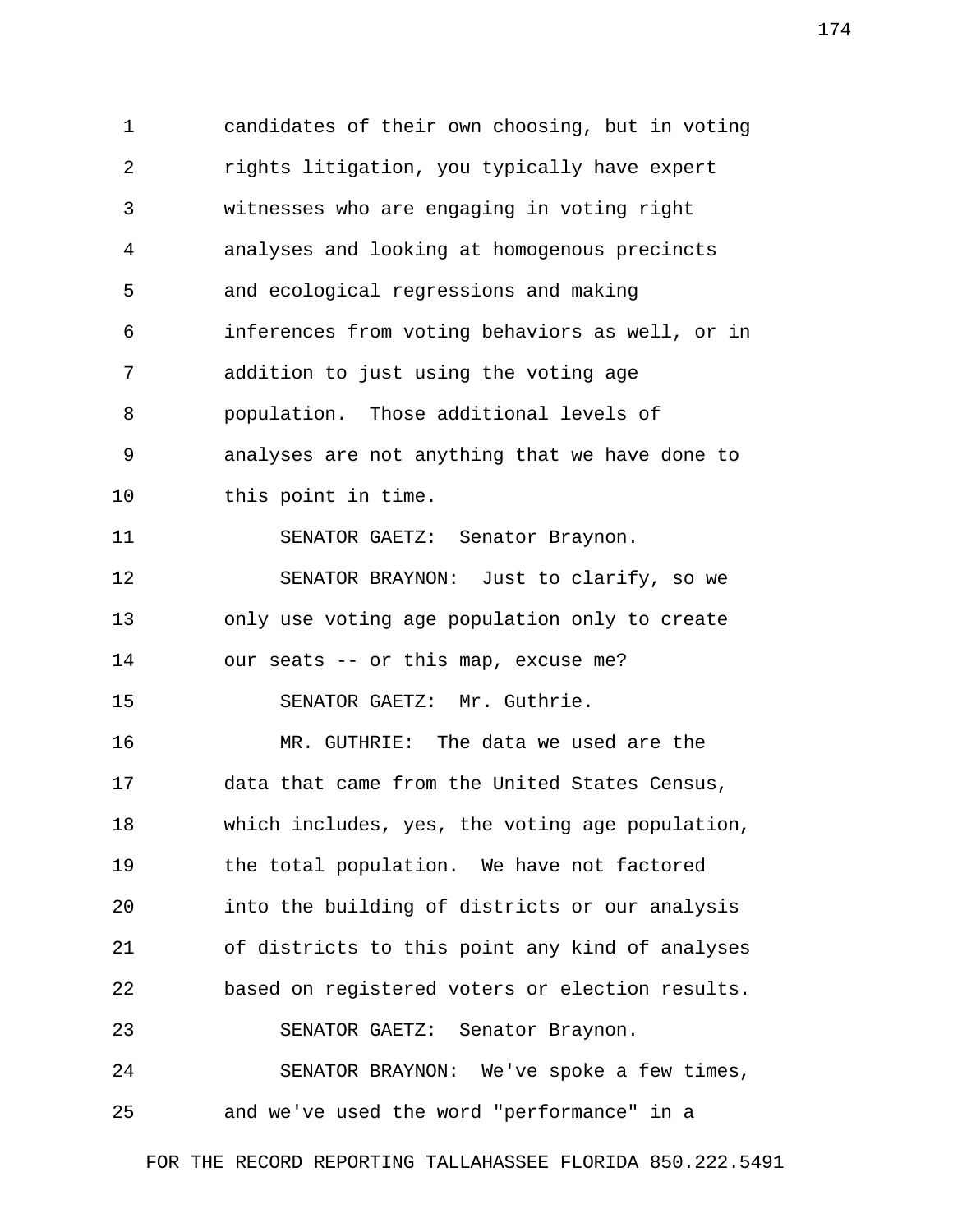1 district. So when we use the word 2 "performance," we're not actually talking about 3 performance, we're talking about only the 4 actual population? 5 SENATOR GAETZ: Mr. Guthrie. 6 MR. GUTHRIE: If I have used the word 7 "performance," it's -- I have been guilty of 8 being less exact than I like to be. I use the 9 word "opportunity" a lot, and that is based on 10 just a -- the fact that we have significant 11 numbers of persons who happen to live in 12 neighborhoods where you have a large number of 13 minority persons living. That -- shorthand for 14 that is "minority opportunity," and I have used 15 that term. I really am not qualified at this 16 point in time to talk about whether a district 17 is going to perform or not perform in terms of 18 who -- who will be elected, because I have not 19 conducted those analyses. 20 SENATOR GAETZ: Senator Braynon. 21 SENATOR BRAYNON: So I guess then that 22 leads to the question of, well, how do we know 23 that this district will elect a minority? I 24 mean, are we only using -- and let me not 25 answer the question for you. Go ahead.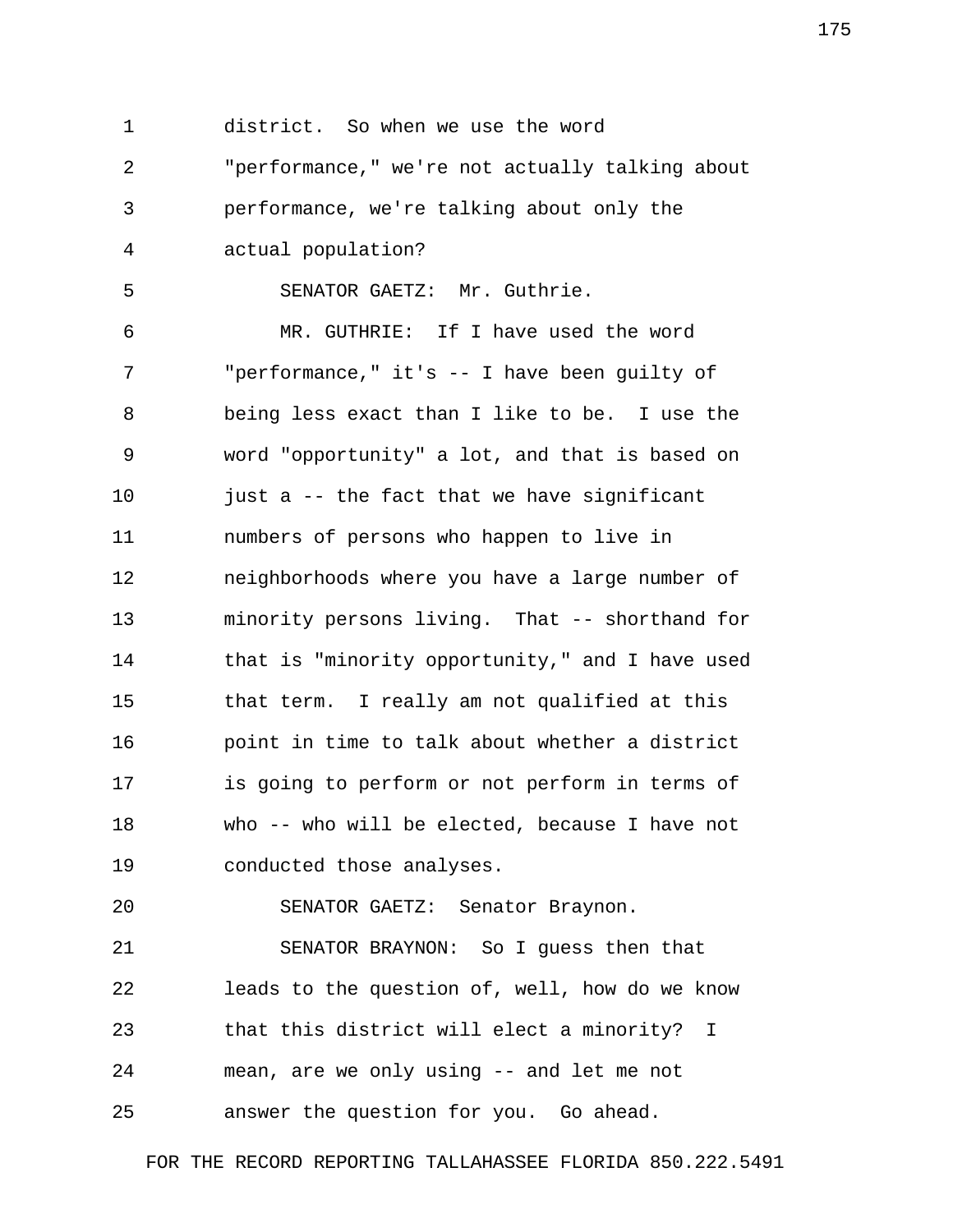1 SENATOR GAETZ: Please, Mr. Guthrie, and 2 Counselor, if you wish to chime in, too.

 3 MR. BARDOS: Sure. I think an important 4 point to be made is that, in general, where we 5 have had districts with the ability to -- that 6 have shown that they have the ability to elect 7 minority preferred candidates, we've generally 8 preserved the core of the existing district, we 9 have not made substantial changes to those. 10 And so we have ten years of election results in 11 a sense that we know who won those elections. 12 So we know that in the existing district, a 13 certain person was elected, or that that person 14 was the candidate of choice of the minority 15 groups. And so the fact that those districts 16 are not undergoing great change gives us a 17 pretty good level of assurance that those 18 districts will continue to perform for minority 19 voters.

20 SENATOR GAETZ: Senator Braynon, did you 21 wish to follow up, sir?

22 SENATOR BRAYNON: Yes. That kind of 23 confused me, because -- and maybe I 24 misunderstood, so maybe you can clarify for me.

25 But you said that by using the performance in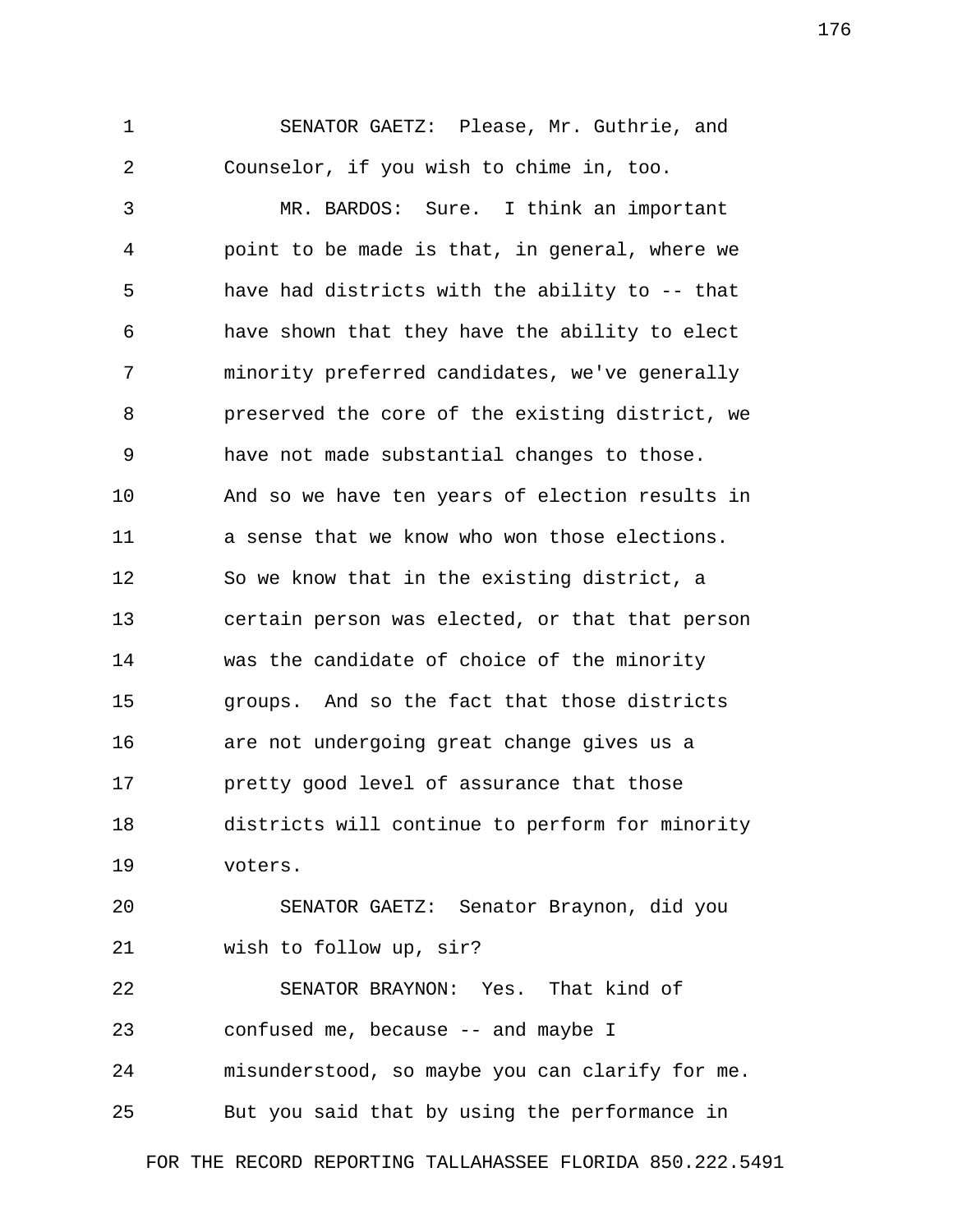1 the past ten years which led to the person in 2 the seat, which is the incumbent, then we know 3 that that seat would perform for a minority. 4 It sounds like we just crossed -- I mean, how 5 does that not violate the things that we have 6 been saying that we are not trying to violate? 7 MR. BARDOS: Right, we don't have that 8 data in the system, we don't have that 9 information there, but we know how the 10 districts -- whether minorities in those 11 districts have been able to elect the 12 candidates of their choice just by common 13 knowledge. That is something that is not in 14 the redistricting application. And so because 15 we have preserved the cores of those district 16 -- districts, because there is a certain 17 continuity there, it gives us a level of 18 assurance that the Tier 1 requirements have 19 been satisfied. 20 SENATOR GAETZ: Other comments? 21 SENATOR BRAYNON: Mr. Chair, I am going to

22 allow other people to speak, because I've got a 23 lot more questions, because it was on another 24 subject, but I just heard them talking about 25 that one, so I will --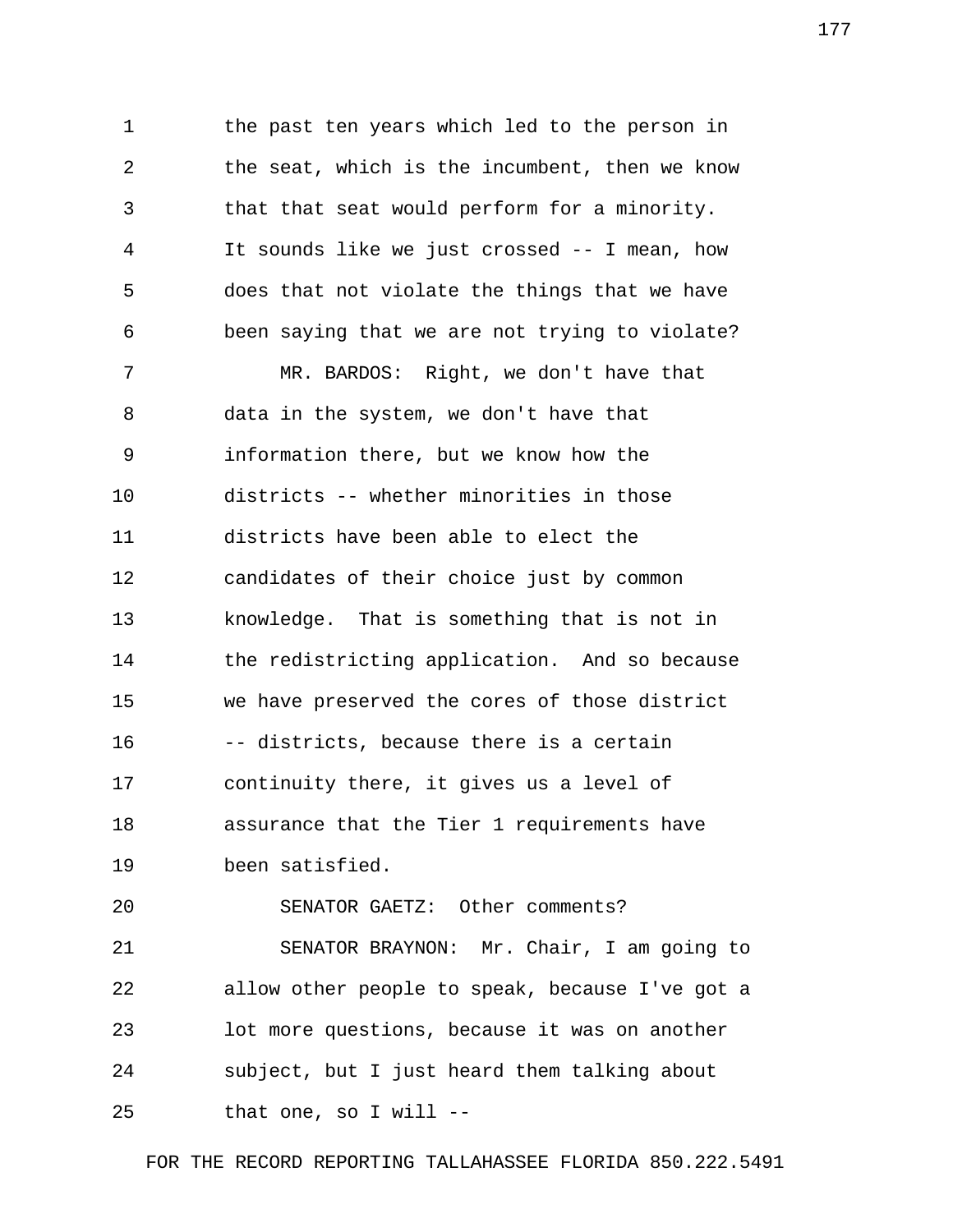1 SENATOR GAETZ: If you have a follow-up on 2 this matter, Senator Braynon -- 3 SENATOR BRAYNON: Keep going. 4 SENATOR GAETZ: Otherwise, we will go to 5 Senator Storms and then come back to you if you 6 have a different question. 7 SENATOR BRAYNON: I have a -- I don't know 8 if anybody wants to talk about this topic, but 9 I wanted to go to another topic, which was 10 counties. 11 SENATOR GAETZ: Would you allow Senator -- 12 I promise we will come back to you. Senator 13 Storms, you are recognized. 14 SENATOR STORMS: Thank you, Mr. Chair. I 15 just have a couple of observations that I don't 16 know if it is helpful to stay on the record or 17 not, and forgive me if it is not helpful, and 18 yea for me if it is helpful, or yea for the 19 record, whichever. 20 But, you know, when staff came and talked 21 to me -- the first time I think, Mr. Guthrie, 22 when you came to talk to me about the bill, 23 about proposed maps and what would be helpful, 24 I don't know if I was very helpful to you or 25 not. I think I recall saying to you, you know,

FOR THE RECORD REPORTING TALLAHASSEE FLORIDA 850.222.5491

178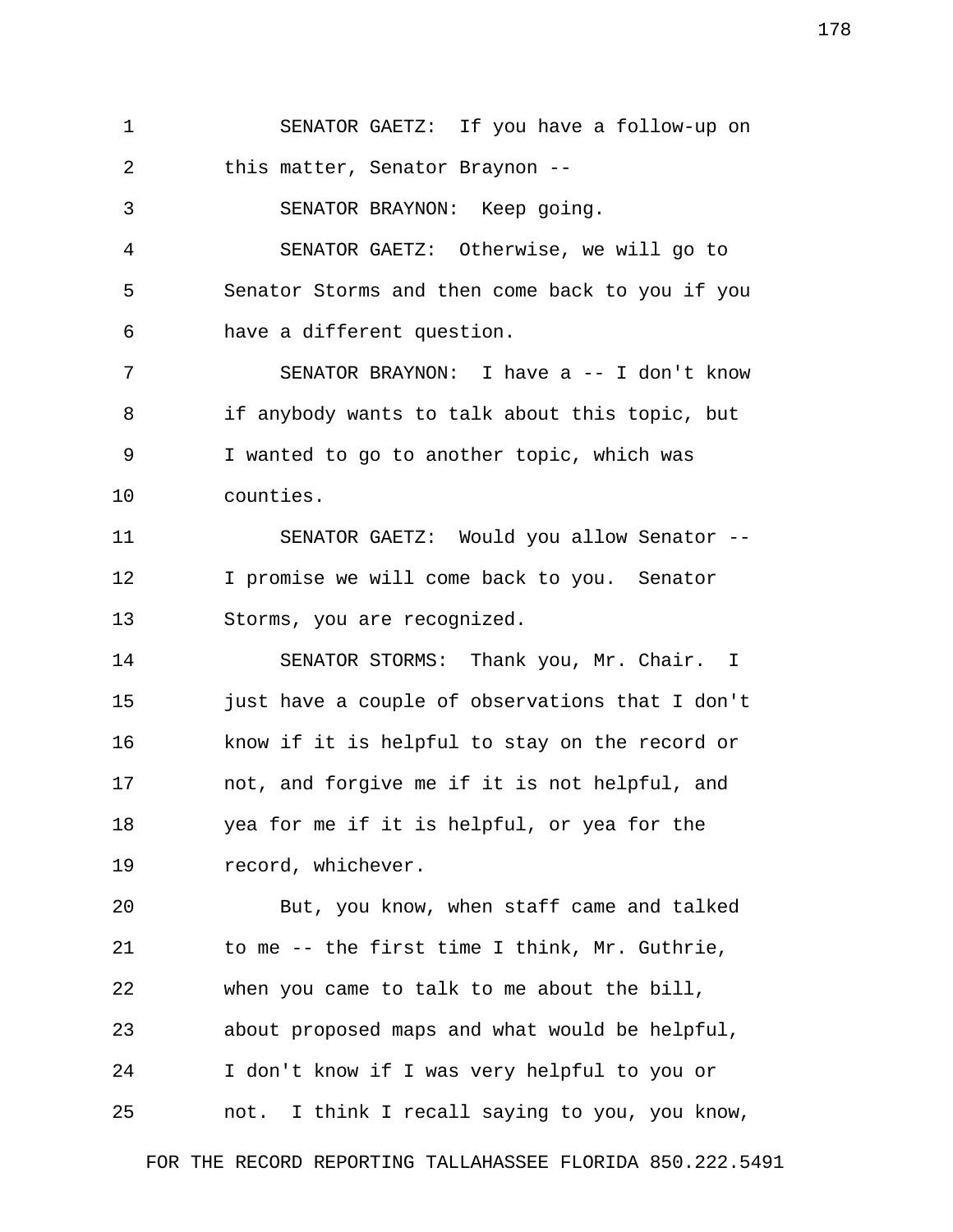1 I am trying to do what is best for the 2 community. And at that time, it was just you, 3 I think Jay was there at the time and maybe one 4 other person was with you, I think there were 5 maybe three people in the room, so I hope that 6 everybody has the same recollection, but I 7 don't think that, for instance, I gave you any 8 direction on party affiliation or anything. I 9 think at that time I said, "I just want what is 10 best -- what is in the best interest for my 11 district historically, and I want to make sure 12 that the communities that are together continue 13 in those same -- continue in those same 14 districts."

15 I think some of the ideas that you were 16 showing divided up Hillsborough County four 17 different ways or had a finger coming down 18 I-75, and one of the ways to protect the 19 minority population was to come down I-75 and 20 to swing down 674 in some like little balloon 21 and balloon out (inaudible), and I was like I 22 don't think that is defensible from -- from a 23 legal perspective. So I just, you know, wanted 24 to say that in the follow-up meeting that when 25 you came back to talk to me, we talked about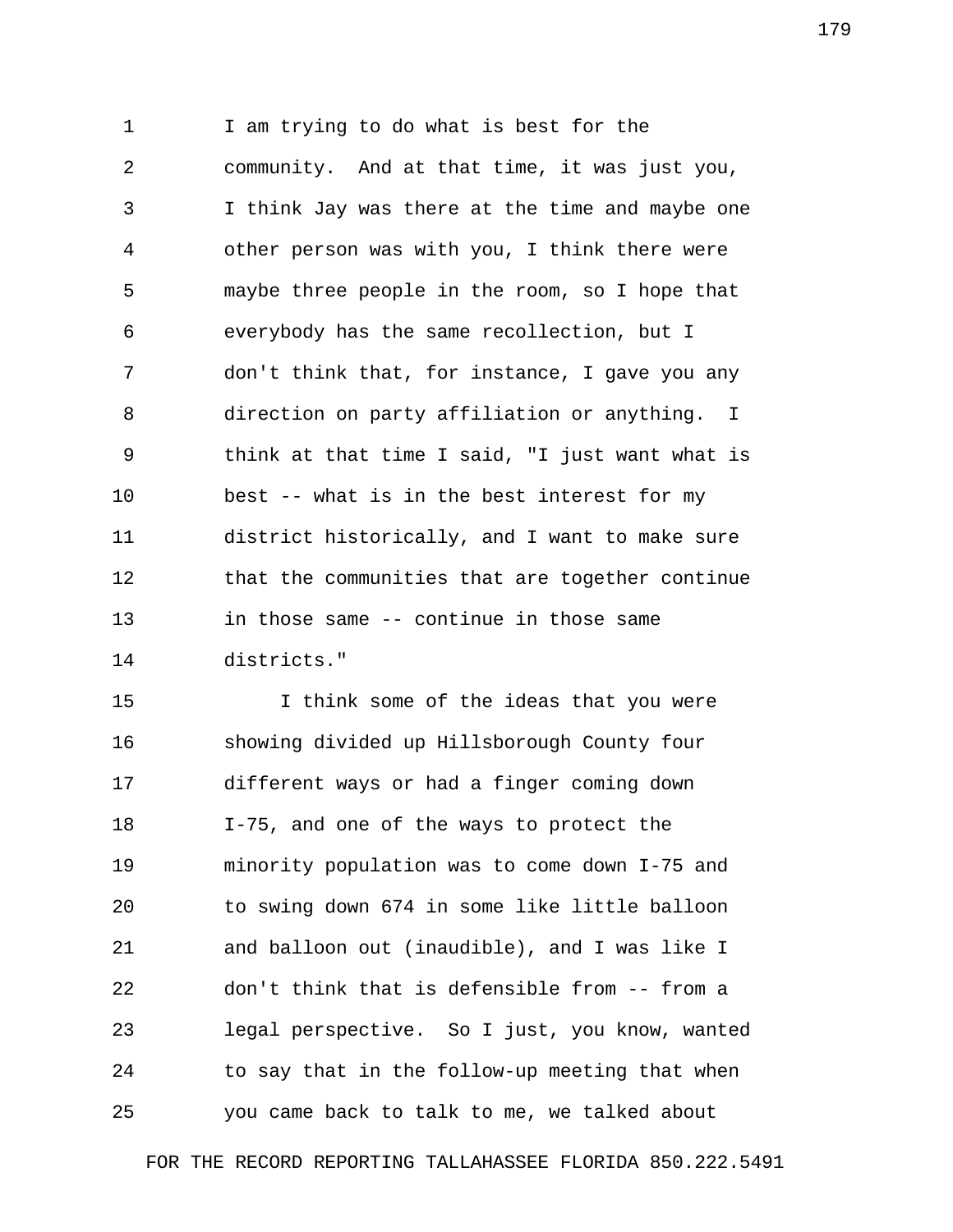1 the two minority -- the two competing minority 2 districts, and at that time, Senator Gaetz was 3 on the phone with me, and I said, "So as I 4 understand it, my district is being compressed 5 by the minority access seat to my -- to my east 6 and then the minority access seat to the west," 7 the newly-created minority access seat being 8 the one to the east, the Hispanic minority 9 access seat. And so because of that, since my 10 population, since my district had to lose, I 11 was -- and because there were these two 12 competing -- not competing, but compressing 13 minority access seats, I was given a couple of 14 places to lose from. I lad to lose Pasco 15 County, I had to lose from somewhere, I lost 16 Polk County, and then I was given the choice to 17 lose more from the southern part of the 18 district or more from the eastern part of the 19 district. And as you know, I mean, I was not 20 happy about for -- on behalf of my 21 constituents, losing, although for me 22 personally, and I think I said this on the 23 record, that either one of the seats, I 24 think -- you know, call me arrogant, call me 25 overconfident or call me foolish, I thought if

FOR THE RECORD REPORTING TALLAHASSEE FLORIDA 850.222.5491

180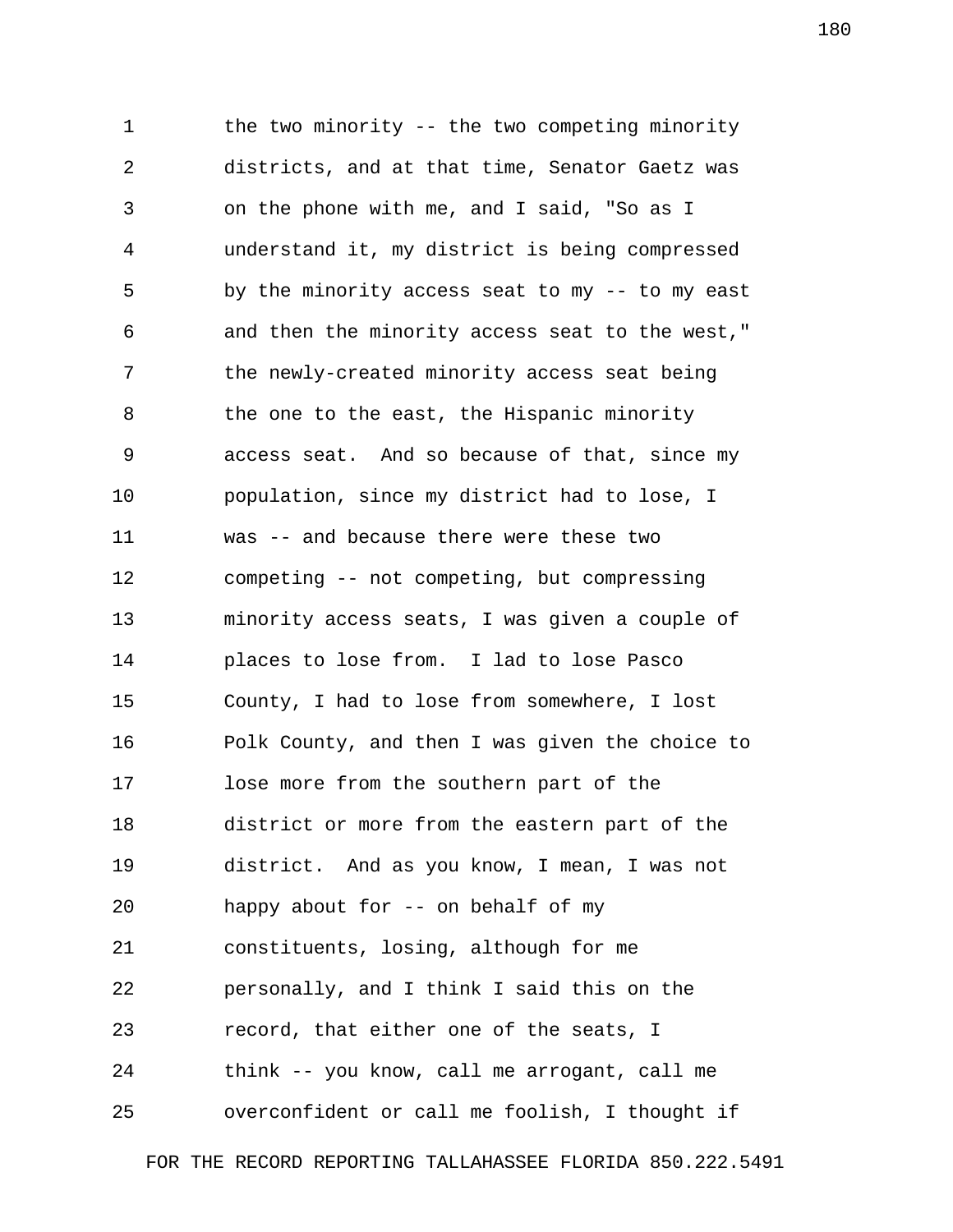1 I ran in any one of those seats, I would be 2 okay, so it is not a personal issue to me. I 3 am not saying, okay, this one and not that one, 4 because I felt like anyplace in Hillsborough 5 County, if I ran as a candidate, you know, I 6 think that I could give it a good shot.

 7 So instead I made the argument based on 8 what was in the best interest of that 9 community. And if a community had a whole 10 city, and in that case it was Plant City, the 11 City of Plant City, it was in the best interest 12 of that city to be in there whole as a city, 13 whereas the unincorporated part of the county 14 didn't have a city available to it, and so it 15 seemed to me that it was in that unincorporated 16 part's best interest to stay with the 17 unincorporated part. To me, that argues for 5 18 and 6, and not against 5 and 6.

19 So for the benefit of the Leader, I am 20 just trying to give you a perspective of how I 21 made my analysis. When staff came to me, I 22 certainly never said anything about -- about 23 party affiliation or what was in the best 24 interest, and I think that probably everybody 25 did that. Staff never at anytime said to me,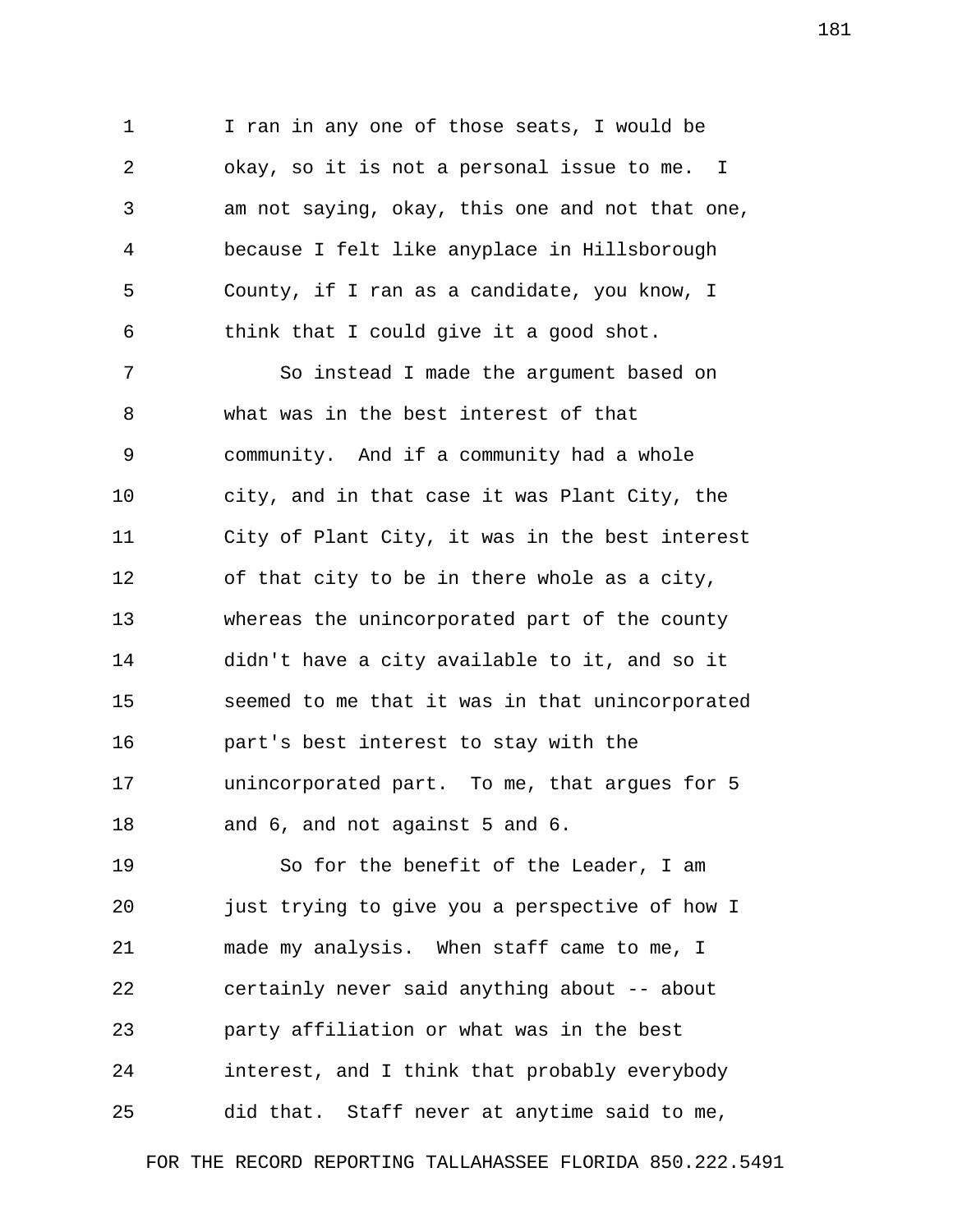1 "Hey, stop that, you can't talk like that," and 2 said, "You know, you are straying off the 3 record." So I just -- I think it is all 4 helpful for people on the record to hear that. 5 Now, having said that, Mr. Chair, if there 6 is any way from a technical modification, if 7 there is any way for all of my communities to 8 still be in my district, or to still be in 9 Hillsborough County, I would like that too so 10 nobody has their feelings hurt. So there you 11 go. 12 SENATOR GAETZ: I think that may fall 13 outside the term "technical modification." 14 Senator Siplin, you are up next. 15 SENATOR SIPLIN: Thank you, Mr. Chair, 16 and, you know, I think it is incumbent upon the 17 staff in compliance with Amendments 5 and 6 to 18 make sure that there is no diminution of black 19 or racial minority's or language minority's 20 seats, that you must consider some aspect of 21 those -- those characteristics. 22 So my question is, what did you consider 23 in order to make sure that you didn't diminish 24 African-American votes or Hispanic votes -- 25 SENATOR GAETZ: Mr. Guthrie.

FOR THE RECORD REPORTING TALLAHASSEE FLORIDA 850.222.5491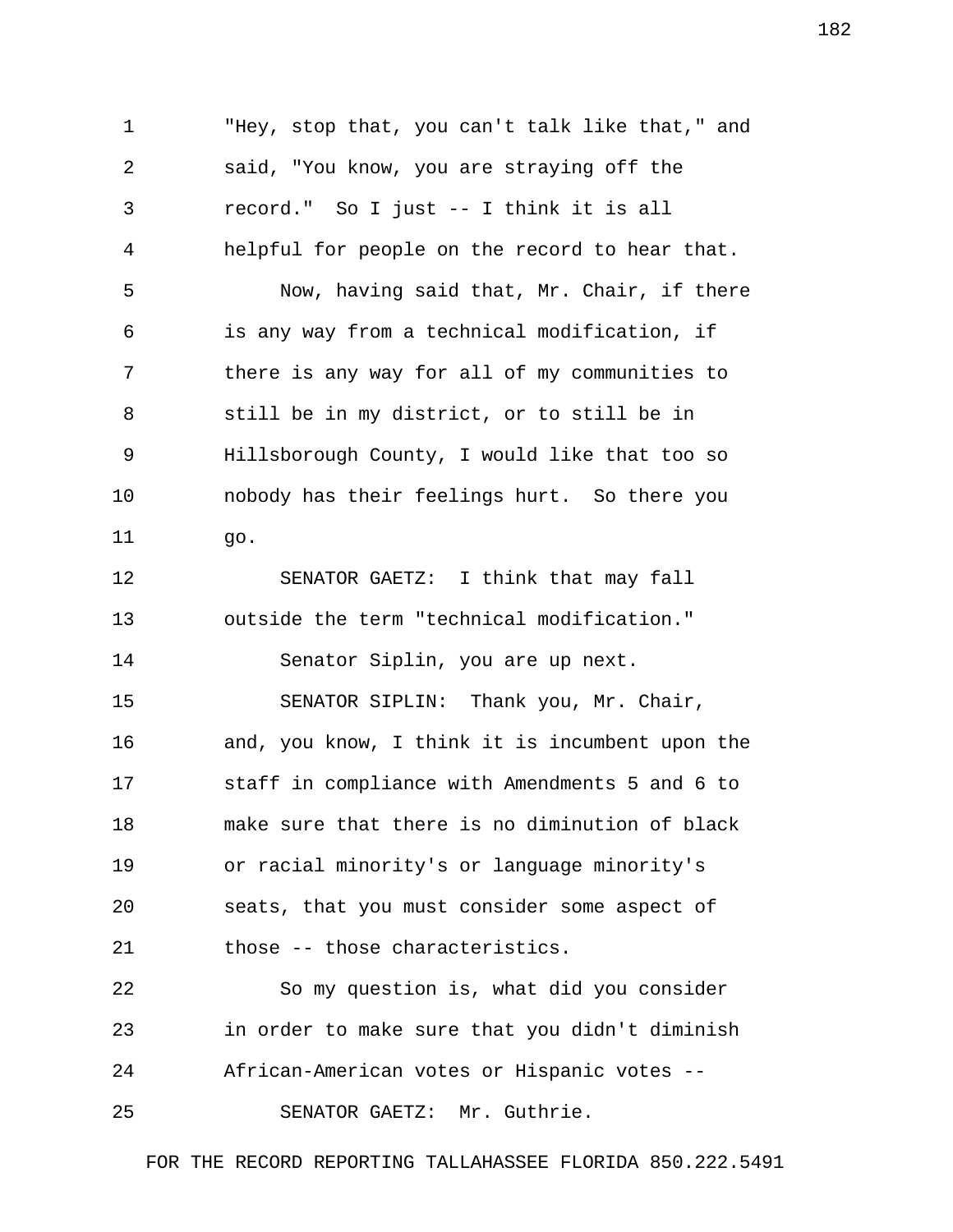1 SENATOR SIPLIN: -- or the population in 2 terms of those seats?

 3 MR. GUTHRIE: Yes, in terms -- in terms of 4 diminishment, we were looking at the voting age 5 population, black and Hispanic. 6 SENATOR SIPLIN: Mr. Chair? 7 SENATOR GAETZ: Yes, sir. 8 SENATOR SIPLIN: And, sir, when you -- who 9 devised this District Builder? 10 MR. GUTHRIE: That was developed by Senate 11 Reapportionment Committee staff. 12 SENATOR SIPLIN: Okay. Did y'all require 13 or request any information about voting -- 14 votes or performance in the devising of this 15 District Builder? 16 MR. GUTHRIE: Because -- Mr. Chairman? 17 SENATOR GAETZ: Of course. 18 MR. GUTHRIE: Because the software was 19 developed internally, we could -- we decided 20 what to include and what to not include in the 21 software, and consulting with leadership, we 22 determined not to include any registration or 23 election results information in District 24 Builder or District Explorer.

25 SENATOR SIPLIN: So there's no numbers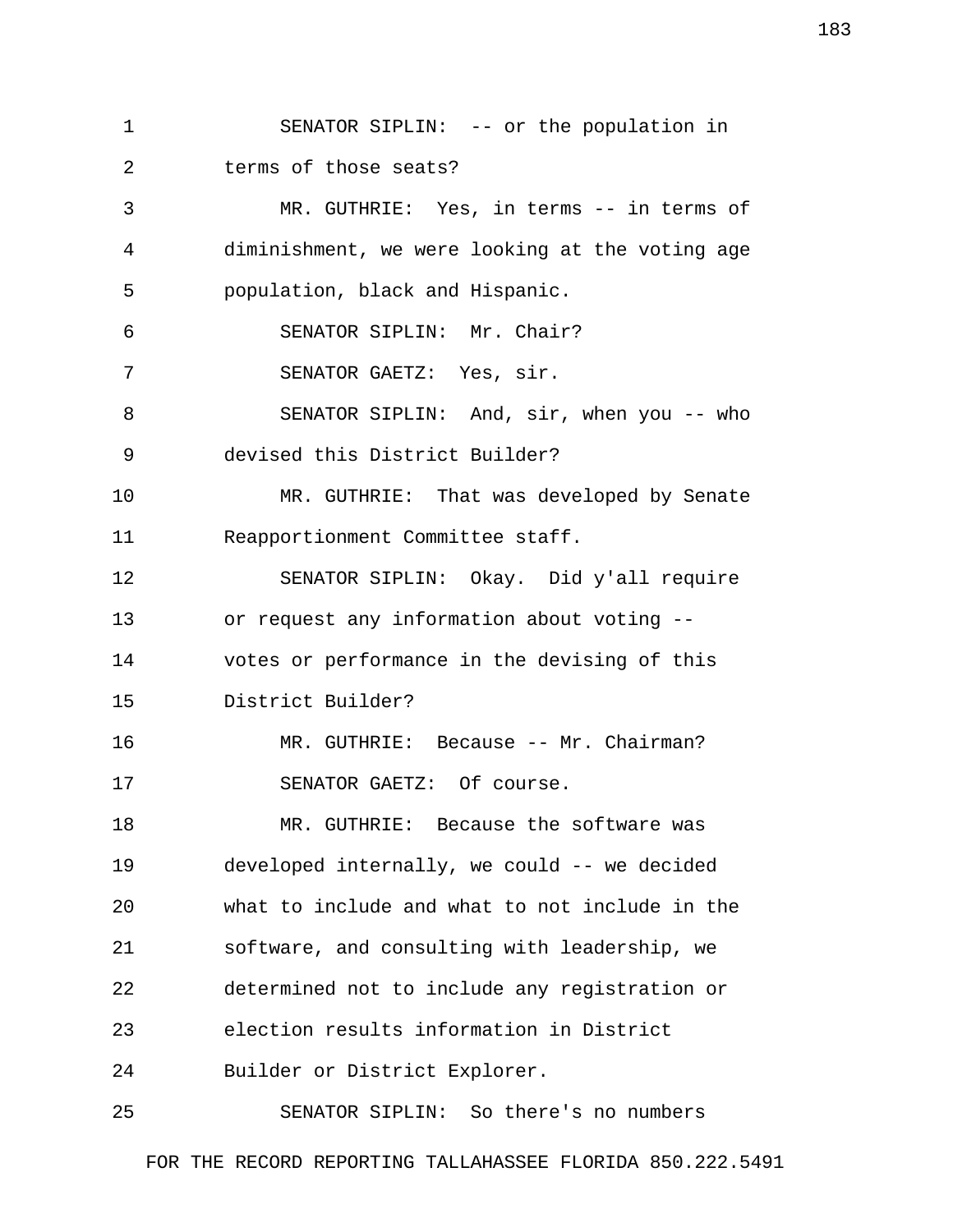1 about the election returns and performance or 2 anything like that in the District Builder? 3 MR. GUTHRIE: There is none. 4 SENATOR GAETZ: Senator Hays. 5 SENATOR HAYS: Thank you, Mr. Chairman. 6 My experience was somewhat like that of 7 Senator Thrasher. When professional staff came 8 to visit with me, it was early, early, early in 9 the process. They simply explained to me how 10 to get onto District Builder -- I mean, this 11 was before District Builder was even up and 12 running, or it was right as it came up to run, 13 and -- and that is the last time I had a 14 conversation with them about my district and 15 its boundaries, et cetera. 16 Now, I recognize the fact that since my 17 district currently has the greatest population 18 of any Senate district in the state, 576,000 19 people, I am going to have to divest myself of 20 106,000 very good constituents. And -- and if 21 you -- John, if you could put that map -- the 22 new -- the proposed map for Senate District 20 23 up there, I would like to point out a few 24 things that will verify that we had no 25 conversations about political affiliation or

FOR THE RECORD REPORTING TALLAHASSEE FLORIDA 850.222.5491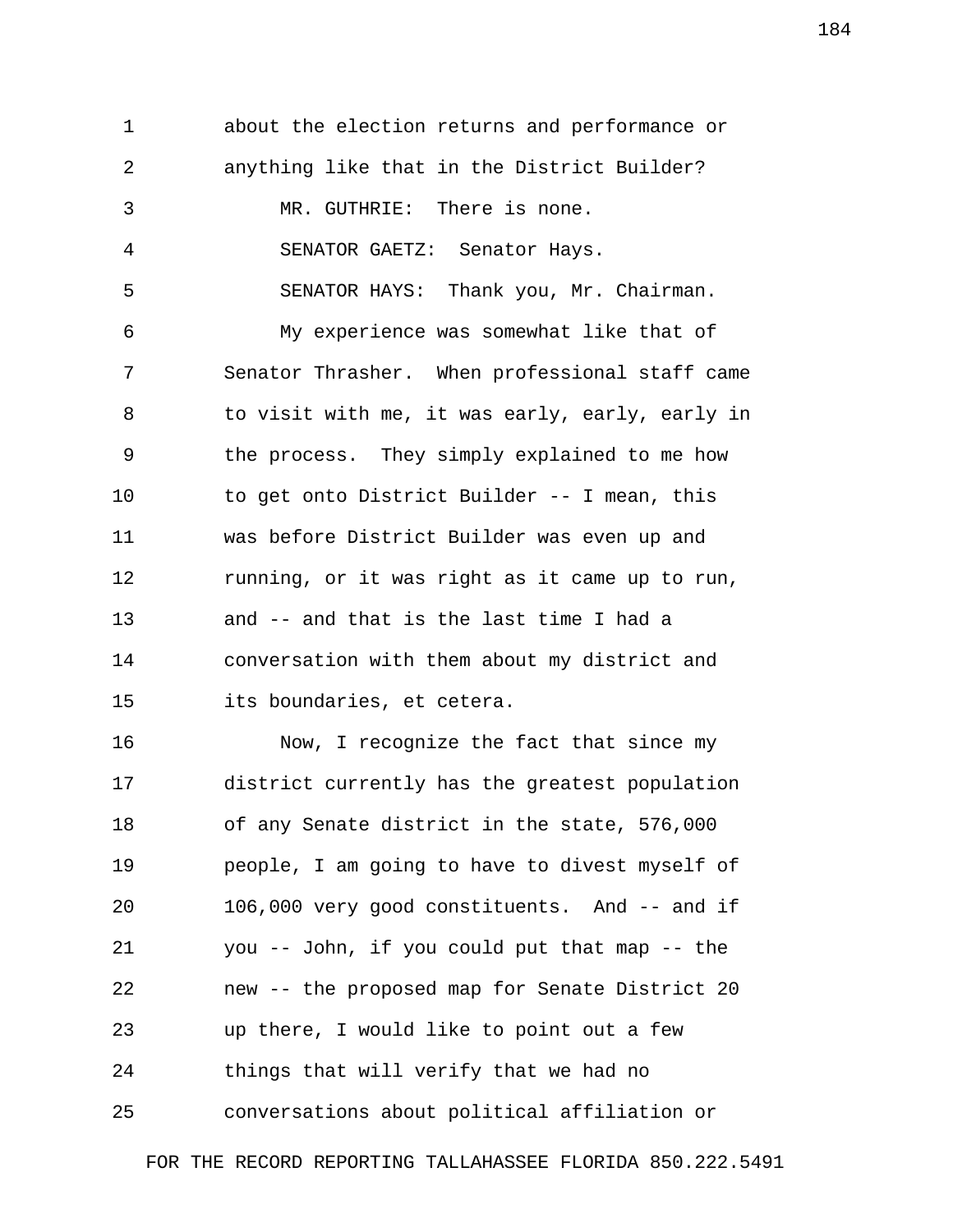1 voting records or anything of the sort. 2 In -- in that district right there, you 3 can see it has a very small part of the 4 northern third of Lake County, a smidgen of 5 Sumter County, and then we go all the way up 6 there to include the eastern two-thirds of 7 Marion County. I probably know two dozen 8 people in Marion County. I have no idea 9 whether they are Republican, Democrat or 10 what-not. In Putnam County, I can give you the 11 name of one person that I know in Putnam 12 County, and the entire county almost is 13 included in my district. 14 So there was nothing that this 15 professional staff did that they got input from 16 me, anyhow, relating to political affiliation 17 or personal affiliation or anything of the 18 sort. That was just purely a numerical 19 district that fell out into my lap. 20 SENATOR GAETZ: Thank you, Senator Hays. 21 Senator Braynon. 22 SENATOR BRAYNON: I guess we are moving to 23 some new things, so I'm -- 24 SENATOR GAETZ: Of course, sir, you are 25 recognized.

FOR THE RECORD REPORTING TALLAHASSEE FLORIDA 850.222.5491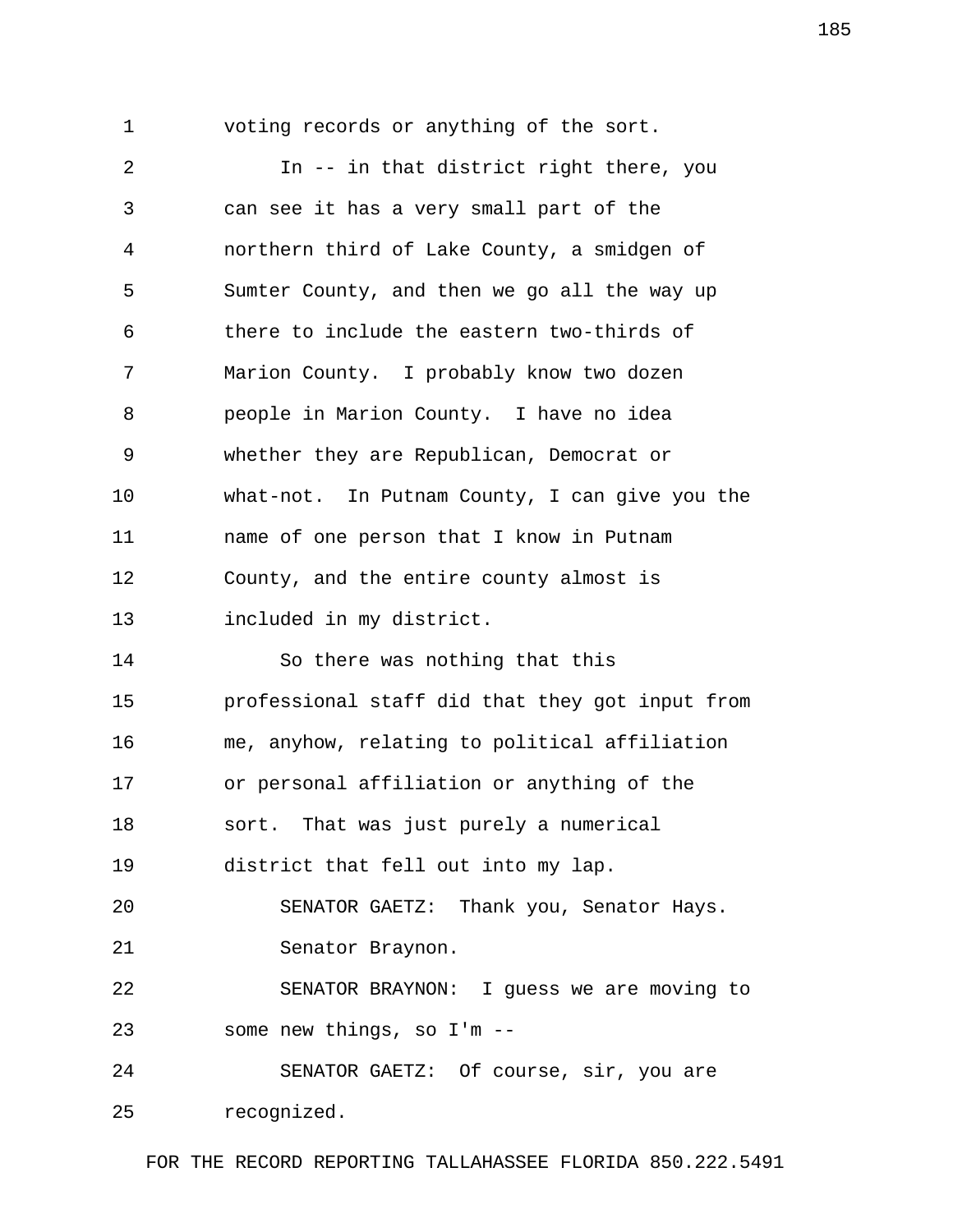1 SENATOR BRAYNON: Okay. If you could go 2 to -- I guess let's just pick Orange County for 3 an -- as an example. It has, I think, six -- 4 is it six Senate seats in Orange County? And 5 is that -- and my question is, because I know 6 one of the things we tried to stick to was 7 staying with counties and making sure that some 8 counties would remain whole and cities, and I 9 was just wondering how we got six Senate seats 10 in Orange -- it is about six, am I wrong? 11 MR. GUTHRIE: It is six, that is correct. 12 SENATOR BRAYNON: How we got six in there. 13 And there's other examples similar to that, but 14 I assume we used some logic to get to that, or 15 there was some reason how we got to that, and I 16 guess I am asking how we got to that. 17 SENATOR GAETZ: Well, Senator Braynon, I 18 asked Mr. Guthrie to give you specifics. You 19 can start with the fact that there are too many 20 people in Orange County for one Senate 21 district. You can start with that. And Mr. 22 Guthrie can, if you would like, give you the 23 population of Orange County.

24 The second consideration is that we were 25 following the Unanimous Consent Agreement of

FOR THE RECORD REPORTING TALLAHASSEE FLORIDA 850.222.5491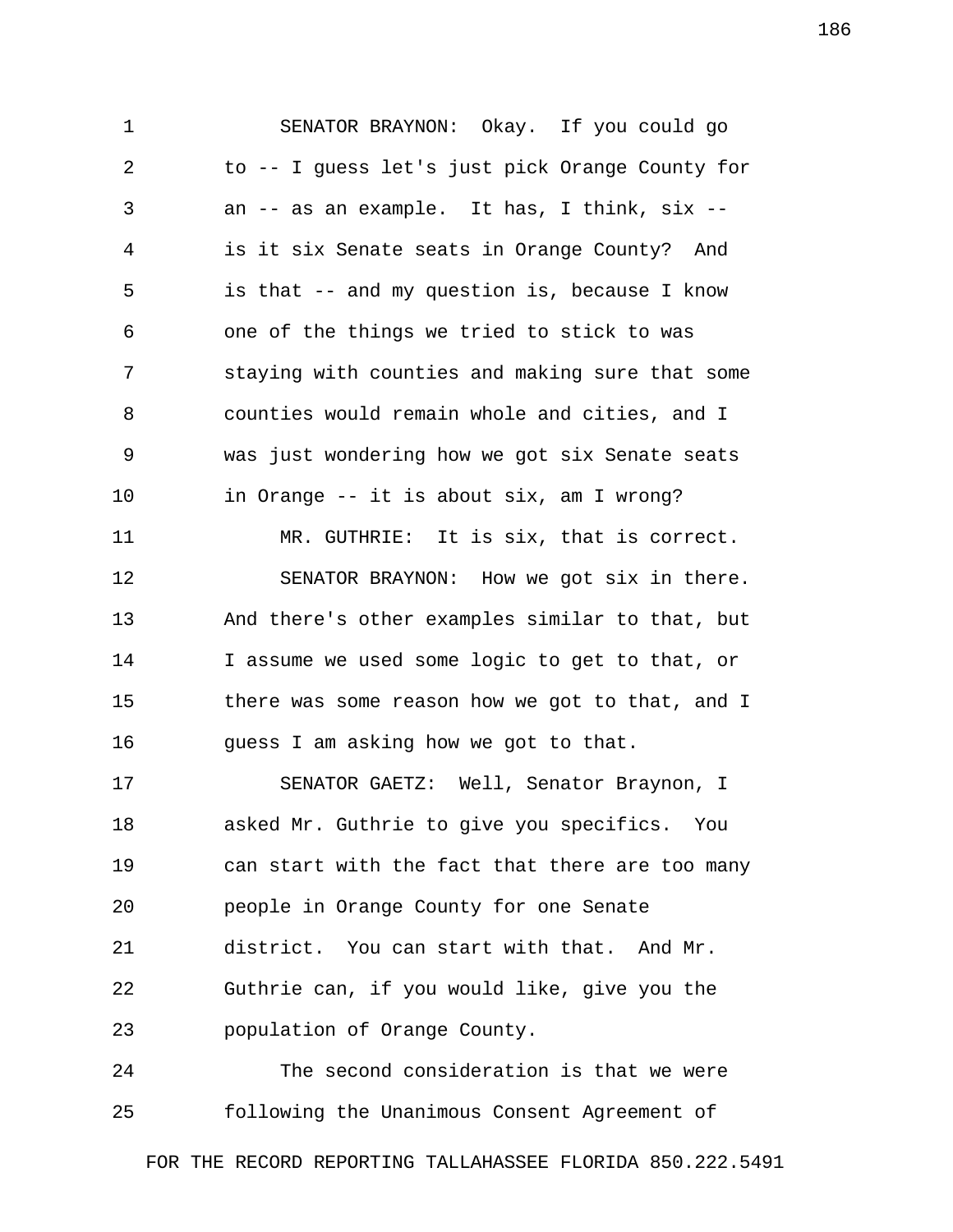1 this Committee to establish a Hispanic Senate 2 district in that county in response to the 3 overwhelming amount of testimony that we have 4 received.

 5 Third, we have a minority district, a 6 preexisting minority district, which, you know, 7 those who were here at the time can correct me, 8 but I understand the courts had a good bit to 9 do with ordering, that also invades Orange 10 County.

11 So those are three reasons why Orange 12 County couldn't just be neatly considered as 13 one Senate district.

14 Mr. Guthrie.

15 MR. GUTHRIE: Yes, I think it is fair to 16 say that it -- what you have in Orange County 17 is partially a result of what is going on with 18 the districts to the north, partially a result 19 of what is going on to the district -- with the 20 districts to the south and partially as a 21 result of what is going on with districts to 22 the west, as well as the fact that we have not 23 one, but two minority districts in the Orange 24 County area, the existing black opportunity 25 district, Senate District 19, plus the new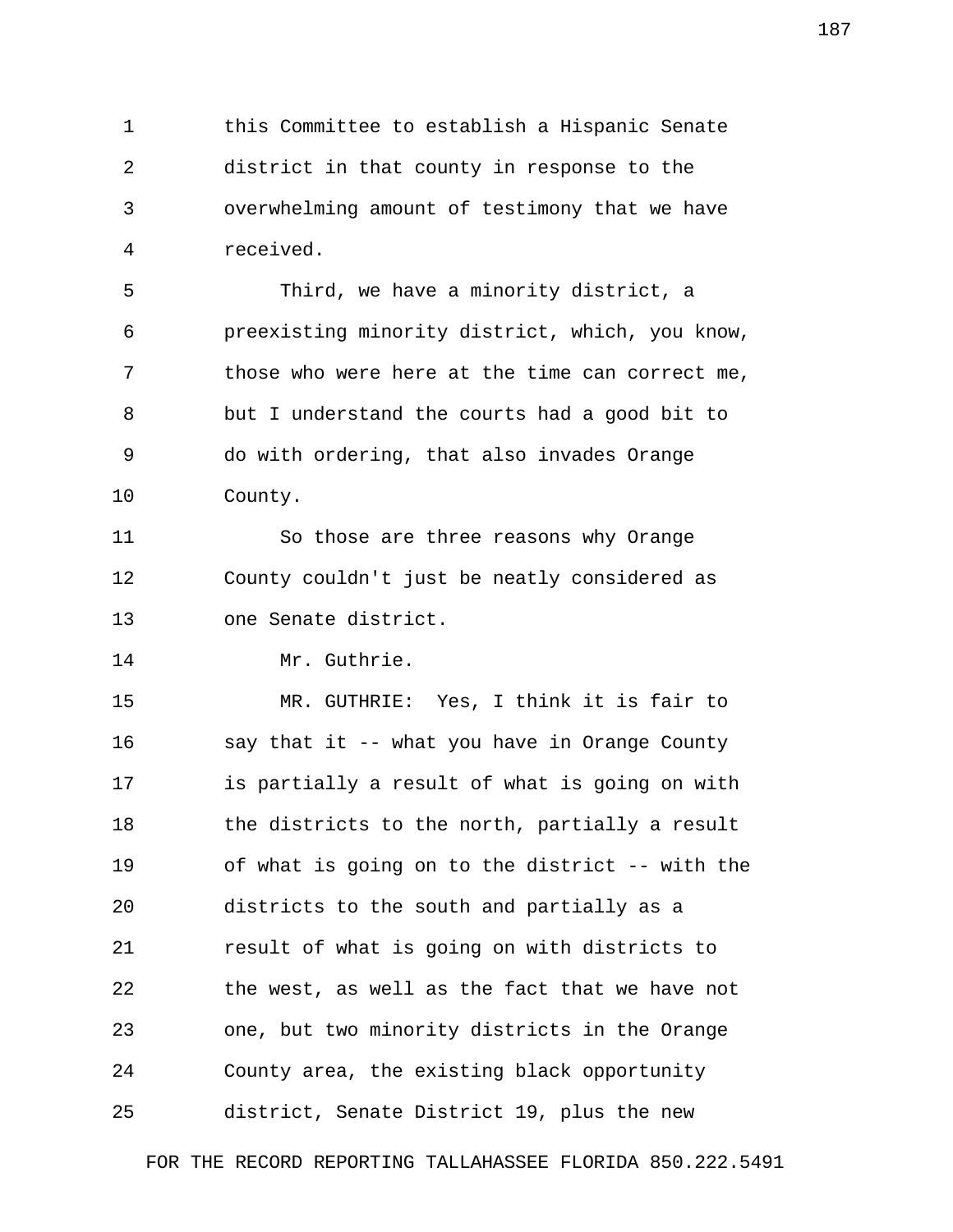1 Hispanic opportunity district, District 24.

 2 So with redistricting, we work from every 3 direction, and it just turned out that even 4 though one of our objectives was following 5 county boundaries and avoiding splits of 6 counties, that Orange County ended up with six 7 Senate districts.

 8 SENATOR BRAYNON: I guess a follow-up. 9 SENATOR GAETZ: Of course, Senator 10 Braynon.

11 SENATOR BRAYNON: The -- so when we are 12 protect -- and I know we went over this, but I 13 just want to clarify, because I didn't know we 14 would go to -- it would get exactly like this, 15 but are we saying that because of minority 16 districts, we can maybe slip into what could be 17 considered gerrymandering? Because --

18 SENATOR GAETZ: Well, Senator Braynon, I 19 think the word "gerrymander," if we struck it 20 from the language, there would be a lot of 21 people who couldn't talk about this issue. It 22 is -- it is a verb and a noun which has been 23 abused a great deal. I think the answer to 24 that question is no. You know, one person's 25 gerrymander is the next person's court-ordered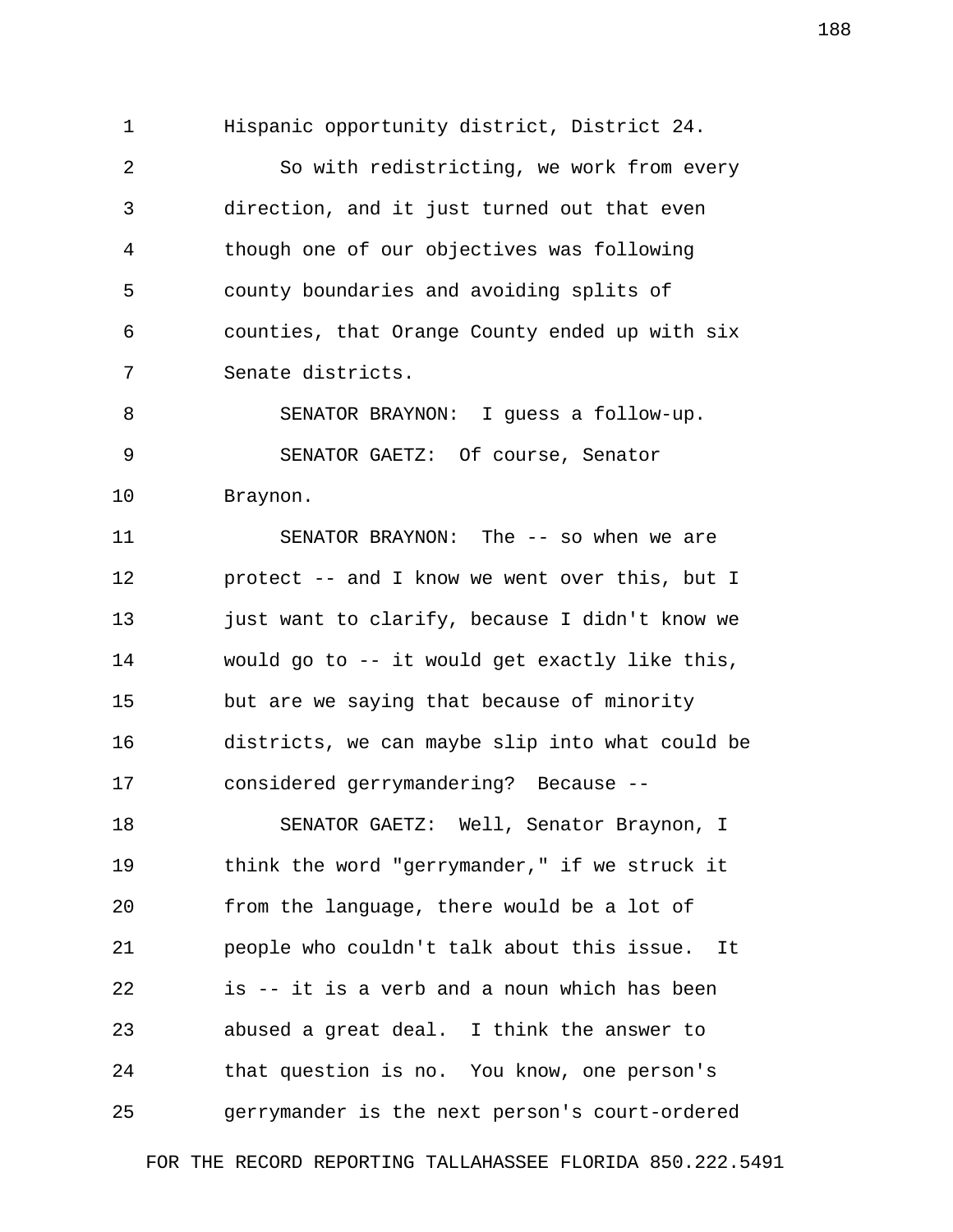1 district.

| 2  | SENATOR BRAYNON: I guess that is my             |
|----|-------------------------------------------------|
| 3  | question then, that is the answer to my         |
| 4  | question, is the court ordered -- because I     |
| 5  | heard an hour of -- however long of people      |
| 6  | saying that we gerrymandered districts already  |
| 7  | and on the things being read --                 |
| 8  | SENATOR GAETZ: Well, "gerrymander" may be       |
| 9  | a synonym for "I didn't get what I wanted."     |
| 10 | SENATOR BRAYNON: Okay. And the next             |
| 11 | question I will ask is, did we use also -- did  |
| 12 | we use -- what was -- there was a term that was |
| 13 | used, "areas of interest" or "communities of    |
| 14 | interest" or something. Did we use those in     |
| 15 | making these maps at all?                       |
| 16 | SENATOR GAETZ: Mr. Guthrie.                     |
| 17 | MR. GUTHRIE: The principal considerations       |
| 18 | that went into drawing these maps was -- as I   |
| 19 | stated earlier, was number one, following       |
| 20 | federal and state law; number two, paying       |
| 21 | attention to what we heard listening to voters  |
| 22 | and constituents all over the state; and number |
| 23 | three, taking the direction that we got from    |
| 24 | this Committee, mostly in the meetings that you |
| 25 | have had during the interim.                    |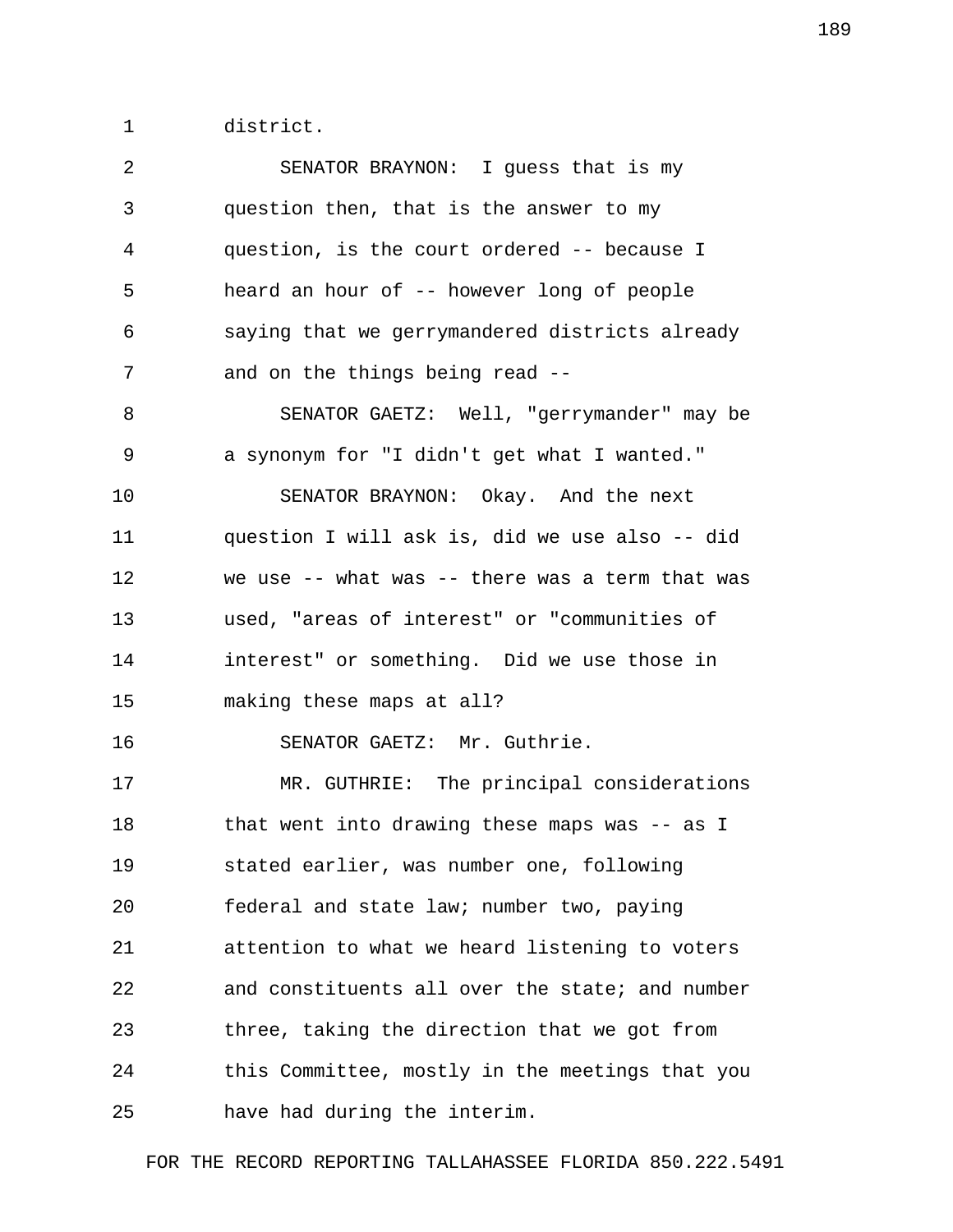1 So those were the principal factors that 2 went into me and my staff sitting down and 3 saying, "Okay, we've gotten all of this input. 4 Now how do we start drawing lines on the page?" 5 And the truth is we -- we didn't start in 6 Pensacola and work our way down to Key West, we 7 didn't start in Key West and work our way to 8 Pensacola. We started at all of the various 9 corners of the state and kind of worked our way 10 toward the middle, and in this case, it looks 11 like the middle might have been Orange County. 12 SENATOR GAETZ: Senator -- I'm sorry, 13 Senator Braynon, did you wish to follow up? 14 SENATOR BRAYNON: So I guess the answer is 15 you didn't use areas -- because, I mean, people 16 mentioned it a million times in our committee. 17 SENATOR GAETZ: Well, Senator Braynon, I 18 would just say this: "Communities of interest" 19 is also a term that has come to mean many 20 things. 21 SENATOR BRAYNON: Like "gerrymandering." 22 SENATOR GAETZ: There are those who use

24 about a community that may share the same

23 the term "communities of interest" to talk

25 ethnic makeup or racial or Latin -- language

FOR THE RECORD REPORTING TALLAHASSEE FLORIDA 850.222.5491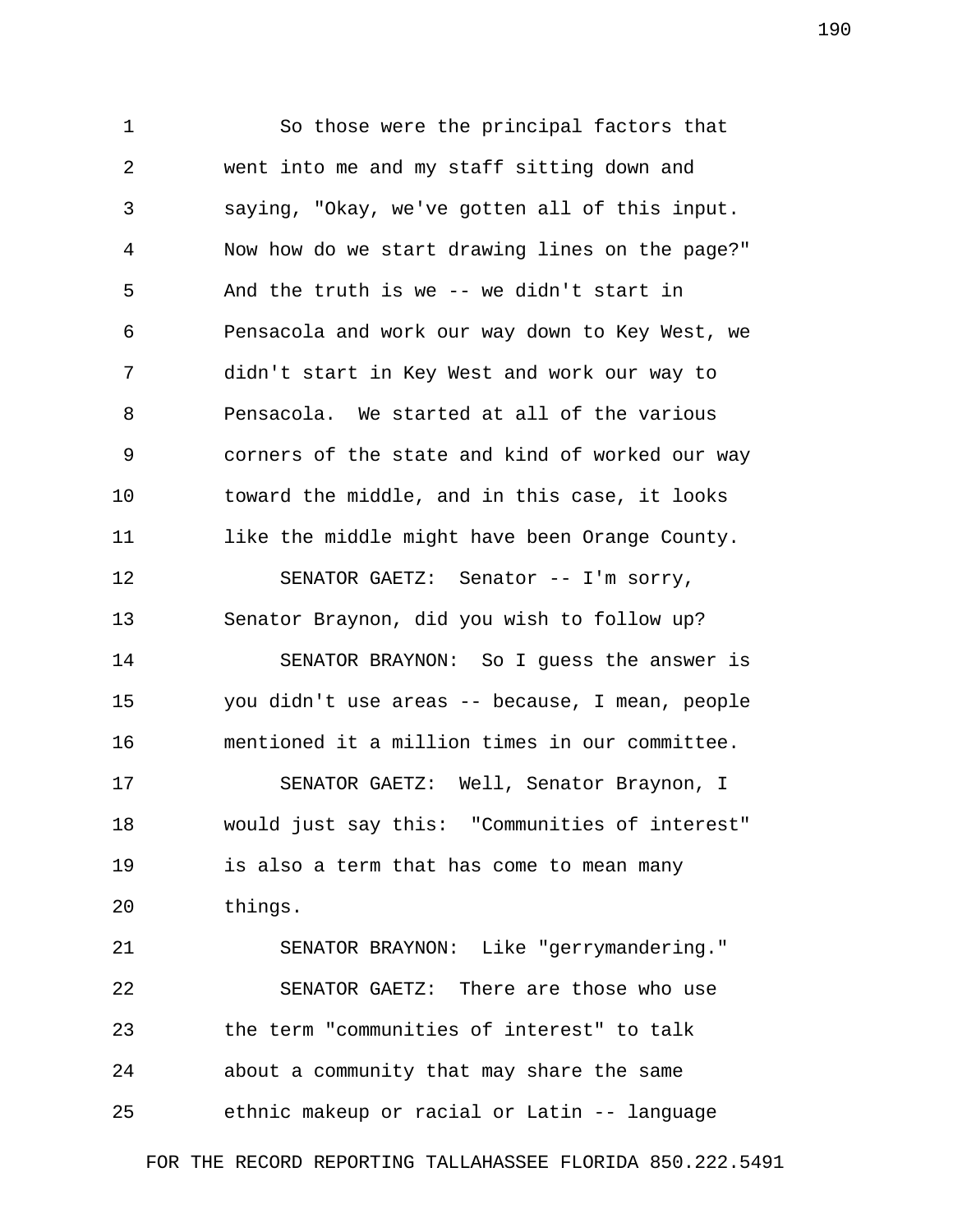1 minority makeup. There are others who use the 2 term "community of interest" to discuss people 3 who may be retired and be living in high-rises 4 and appear to some folks to have the same kind 5 of interests perhaps economically or 6 culturally.

 7 So I -- it would be hard to answer your 8 question without having every Senator here and 9 all of those who testified using the term 10 "communities of interest," and I grant you, it 11 was used a great deal. At one hearing, I 12 counted it being used over a hundred times. I 13 don't know what everyone meant by that, but I 14 can tell you that we followed the unanimous 15 consent direction that was articulated by 16 Speaker Thrasher in giving direction to our 17 committee staff, and I believe our staff has 18 been faithful to that.

19 Now, will you find that there are 20 circumstances where it seemed logical after you 21 had used all of the legal requirements and then 22 you are down to -- and you divide it by all 23 those legal requirements, and then you are down 24 to the question, well, is there any -- is there 25 any kind of common threads that define this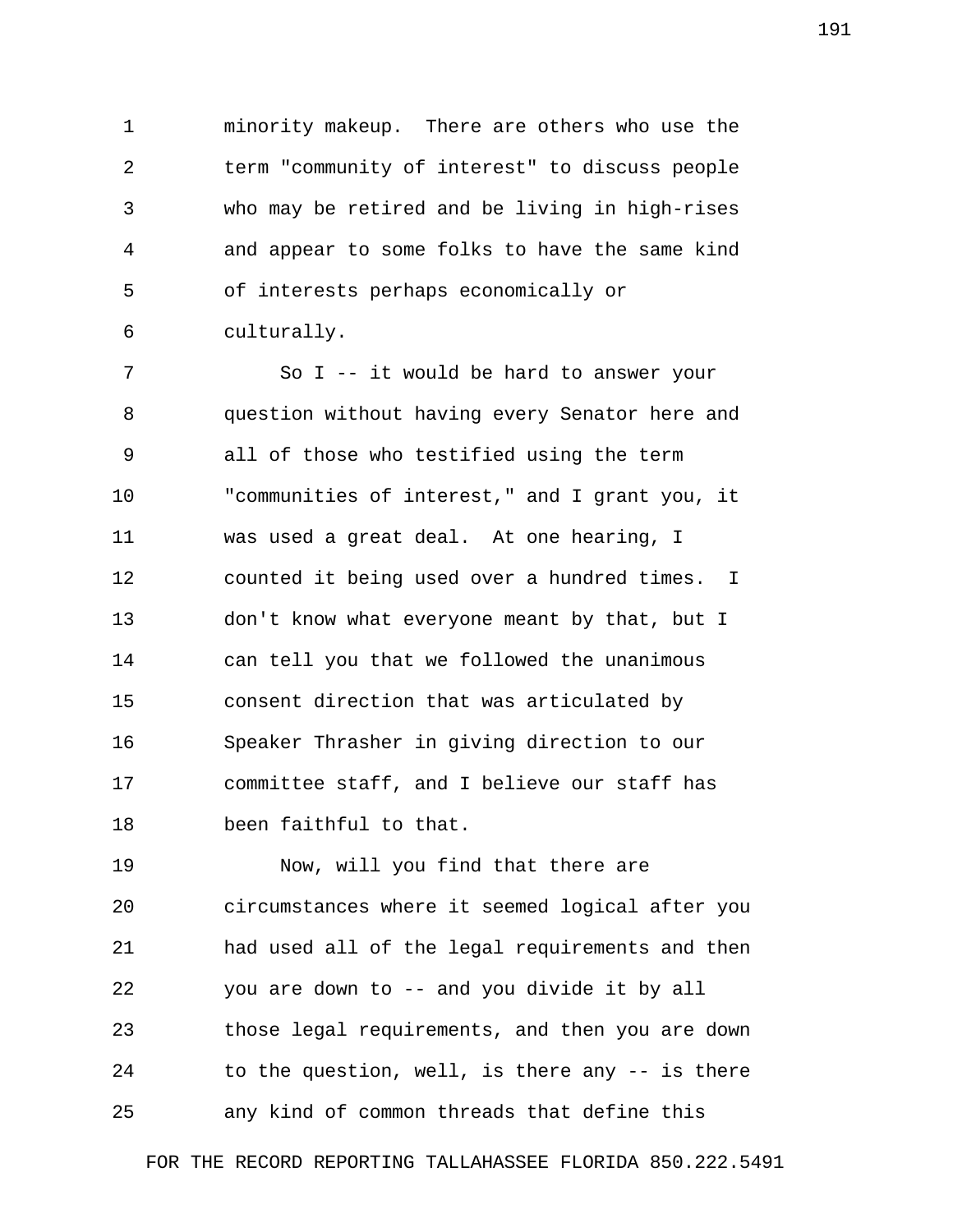1 particular set of neighborhoods as opposed to 2 dividing them or trisecting them or bisecting 3 them. And we listened to local officials, we 4 listened to people who live in those 5 neighborhoods give us their input. Now, if you 6 want to call that "communities of interest," 7 you may, but I think it is a term that came to 8 many things to different people. 9 Senator Lynn. 10 SENATOR LYNN: Thank you, Mr. Chairman. 11 11 If we could get to the congressional 12 districts, a number of the comments spoke to 13 the congressional district that we have heard 14 so many things about over the years that starts 15 in Duval County, I believe, and then sort of 16 snakes its way down. I guess it ends maybe in 17 Volusia, I can't really tell. Where does it 18 come down to? 19 MR. GUTHRIE: The southern boundary of

20 that district is in Orange County in the City 21 of Orlando.

22 SENATOR LYNN: And I guess -- I know it is 23 a minority district and certainly attempts to 24 maintain that, and I was wondering if there was 25 no other way to expand it to the east and west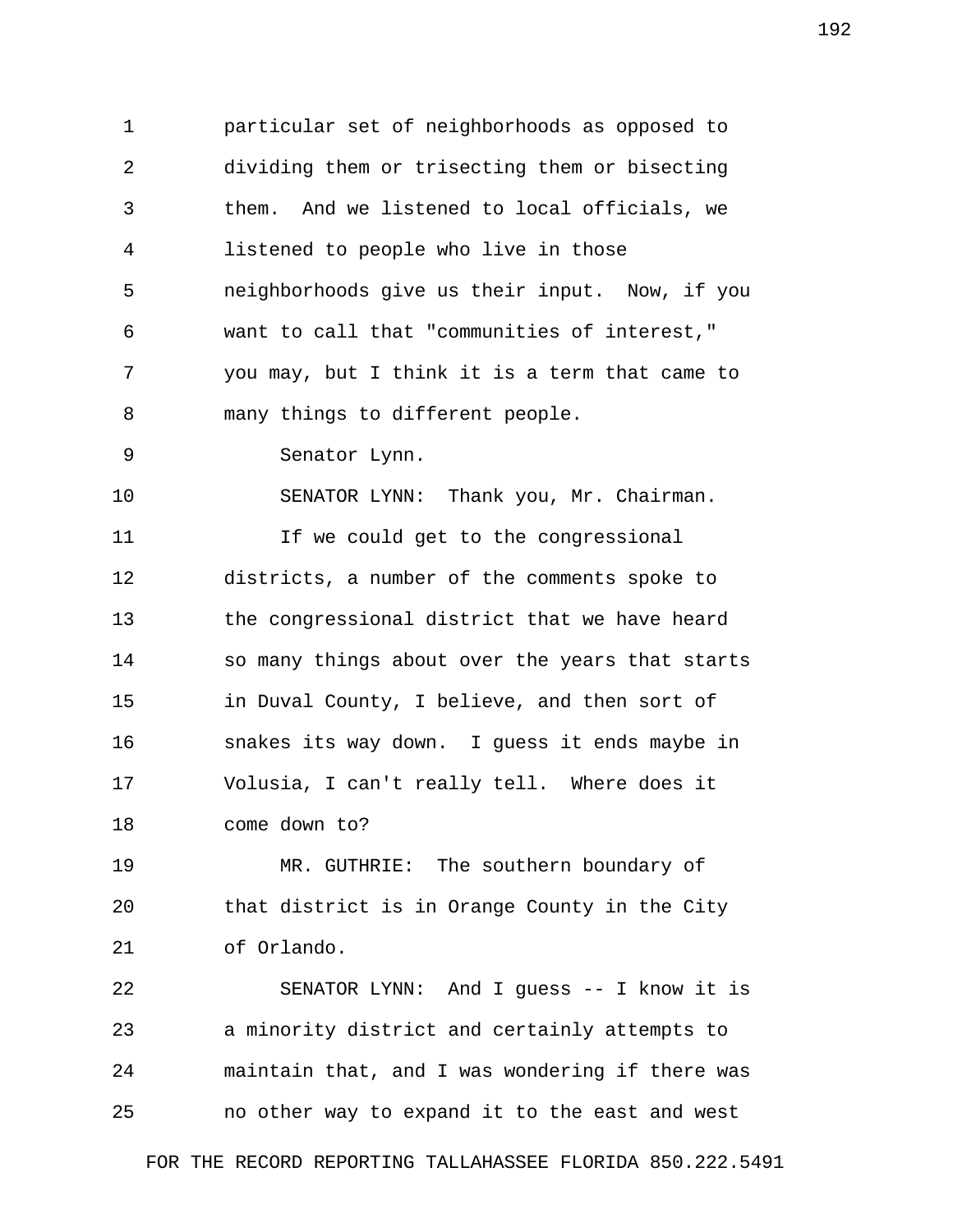1 in some way to still maintain it in a more 2 compact way?

 3 SENATOR GAETZ: Mr. Guthrie. 4 MR. GUTHRIE: Among the proposals that -- 5 the 157 maps that were submitted to the 6 Committee was one by Reverend Spooney, which 7 had an orientation of a Jacksonville district 8 heading west through Baker, Columbia, I believe 9 it included parts of Union and Bradford, 10 Hamilton, Madison, Jefferson, Leon, Gadsden, 11 and in fact all of the way over to Jackson 12 County, and that came up slightly over 13 40 percent African-American voting age 14 population.

15 I am not aware of any proposals -- the 16 NAACP submitted a map similar to what you see 17 the orientation here is of this proposed 18 Congressional District 3 extending from Duval 19 to Orange County. It was almost 50 percent 20 African-American VAP. I am not aware of any 21 proposals that were at or near 50 percent 22 African-American voting age population that did 23 not include both Jacksonville and Orlando for 24 the northeast central Florida area.

25 SENATOR GAETZ: Senator Lynn.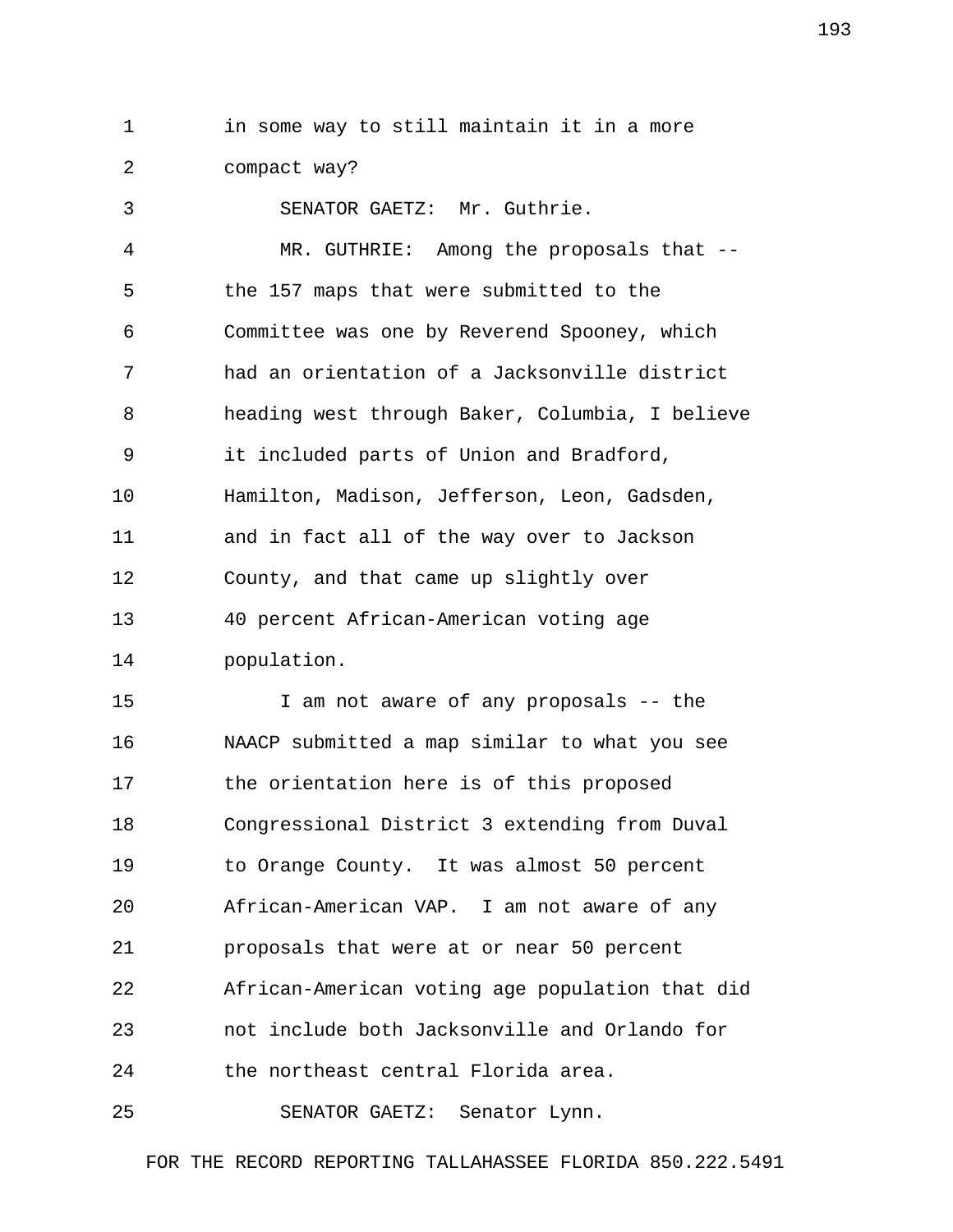1 SENATOR LYNN: Thank you. I understand 2 the Jacksonville. I guess it is a 50 percent, 3 is that what you are saying, minority is 4 50 percent? 5 MR. GUTHRIE: Right about, yes, I don't 6 know -- 7 SENATOR LYNN: Because I was looking and 8 asking about it being more than 50 percent 9 without going way down as far as it has gone, 10 that is the one that we have had so much 11 criticism about, and I guess -- I mean, if 12 there was no other way to do it, perhaps -- but 13 it seems to me that there are other minority 14 areas that would perhaps make that even a 15 larger minority district that would not have to 16 come down as far. Or go up as far, I mean, I 17 guess it could go either way. 18 SENATOR GAETZ: Mr. Guthrie, any comment? 19 MR. GUTHRIE: All I can say is that I and 20 your professional staff have looked at those 21 scenarios, we have not found a way to do it 22 that does not involve both Orlando and 23 Jacksonville and gets close to or exceeds 24 50 percent. 25 SENATOR LYNN: Thank you.

FOR THE RECORD REPORTING TALLAHASSEE FLORIDA 850.222.5491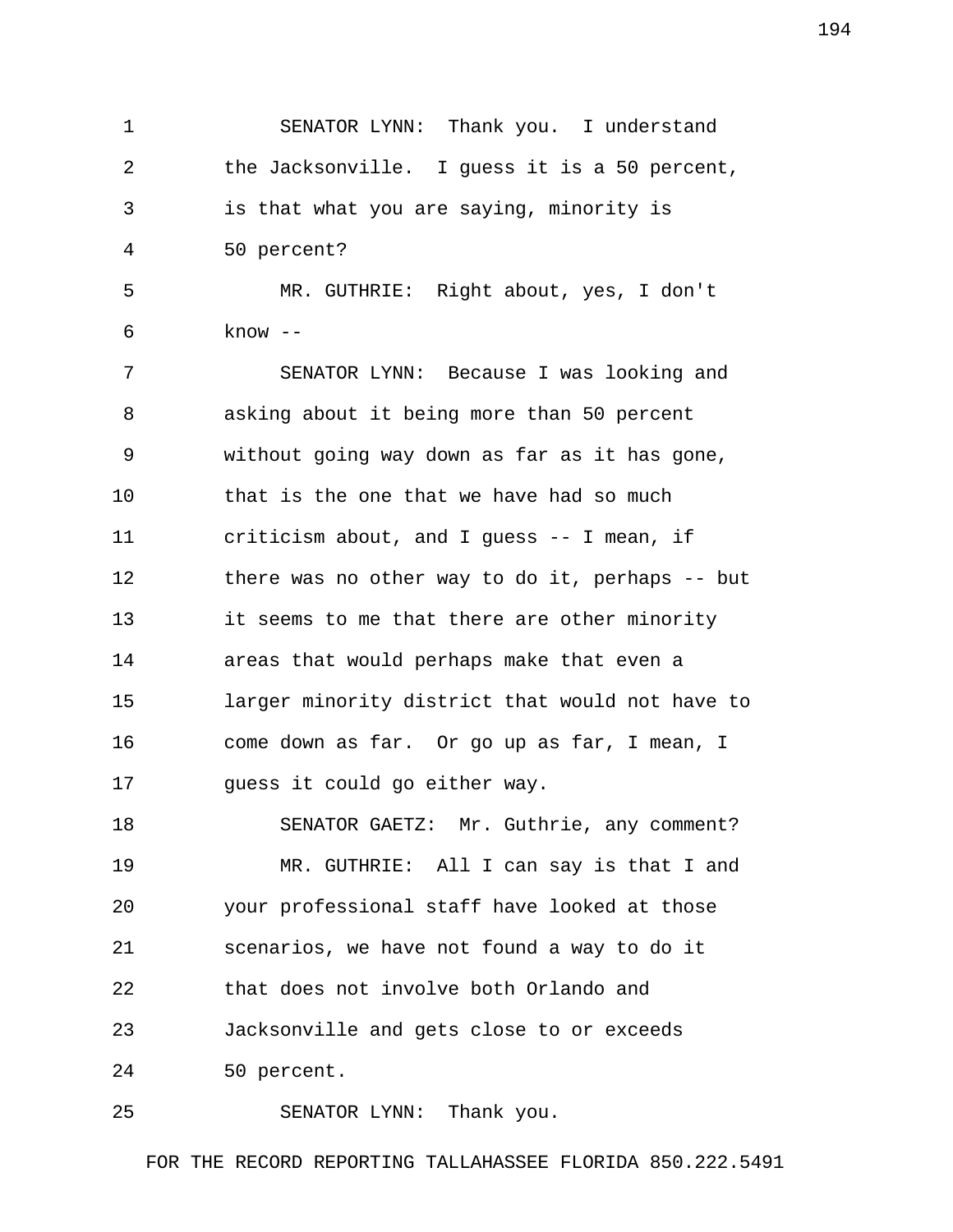1 SENATOR GAETZ: Senator Joyner. 2 SENATOR JOYNER: I guess it relates to 3 that, because my question to you is going to 4 be, what is the rationale for creating a 5 minority district in excess of 50 percent, I 6 mean, if -- if there is a possibility that we 7 would violate the criteria to stand within 5 8 and 5? 9 A VOICE: I am chairing for a moment. 10 MR. GUTHRIE: Thank you, Madam Chairman. 11 The current Congressional District 3 has a 12 black voting age population of 49.9 percent. 13 Consistent with what we heard from the 14 Committee and consistent with reading the 15 provisions of Sections 20 and 21 of Article III 16 of the Florida Constitution, our aim was not to 17 diminish minority opportunities in those 18 districts, so it was at 49.9 percent in the 19 proposed plan, it is at 50.0 percent. 20 SENATOR JOYNER: Follow-up, Madam Chair. 21 And I did say "minority districts." I was not 22 speaking specifically to 3. There are other 23 minority districts where the numbers exceed -- 24 at 50 or more. And then there are minority 25 districts like mine that are in the 30s.

FOR THE RECORD REPORTING TALLAHASSEE FLORIDA 850.222.5491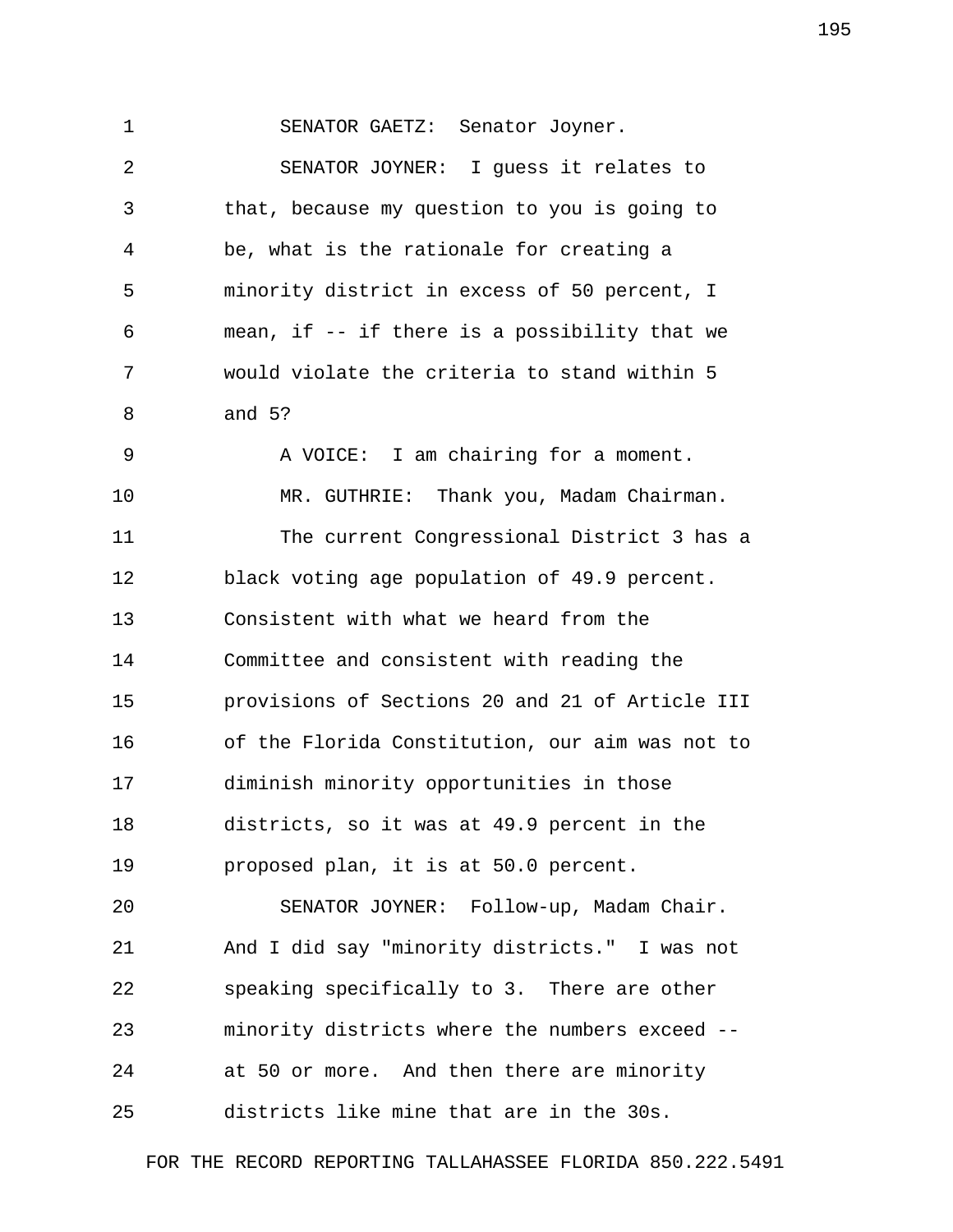1 So I just want to know why is it necessary 2 in the creation of the minority districts that 3 some have to be at 50? Are you saying that if 4 it was at 49 or 50 for the last ten years, that 5 it's got to continue to be 49 or 50 in order 6 for the minority persons who live in that 7 district to elect a person of their choice? 8 MR. GUTHRIE: Perhaps Mr. Bardos will want

 9 to comment on this, but what I can say is that 10 our aim in drawing these districts was not to 11 dismantle existing opportunities for 12 minorities. Our aim was not to dismantle those 13 communities.

14 MR. BARDOS: And I think there is no -- 15 there is no single number. I don't think that 16 we can say that not diminishing the ability to 17 elect means 30 percent or 35 percent or 18 50 percent. So there is no single number.

19 I think that the -- the word "diminish" is 20 a relative term. It relates to what was there 21 in the past plan that is consistent with the 22 way that the Department of Justice has 23 interpreted Section 5. We don't know how the 24 Florida Supreme Court will interpret our 25 Amendments 5 and 6, but we thought that the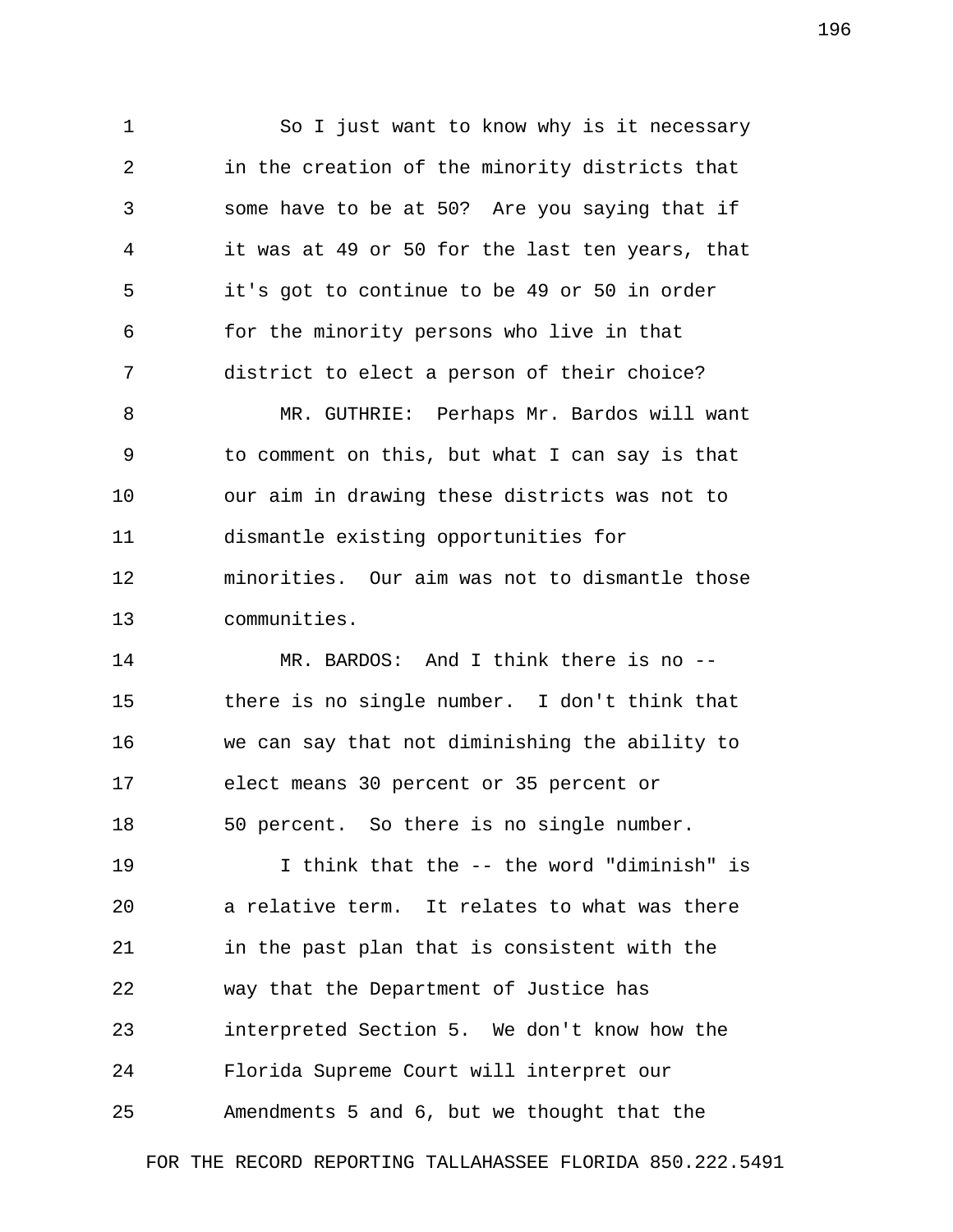1 safest course was not to make these districts 2 less likely to elect minority preferred 3 candidates, and so that is why you see some of 4 the districts that you do.

 5 I think it is also important to make the 6 point that just as we got the instruction that 7 consistent with Amendments 5 and 6, the 8 preservation of minority voting strength is a 9 principle to be followed, we also received 10 instruction that we should take into account in 11 doing that, traditional redistricting 12 principles. And I think if you look at some of 13 the socioeconomic data that Mr. Guthrie 14 referred to at the beginning of our 15 presentation, you will find that the districts 16 are bound together by more than just race, and 17 that race was not the predominant factor in 18 this, and that -- and that that's consistent 19 with the Equal Protection Clause of the U.S. 20 Constitution. 21 SENATOR GAETZ: Other comments, or other 22 questions? 23 SENATOR JOYNER: Mr. Chair? 24 SENATOR GAETZ: Yes, Senator Joyner.

25 SENATOR JOYNER: As it relates to packing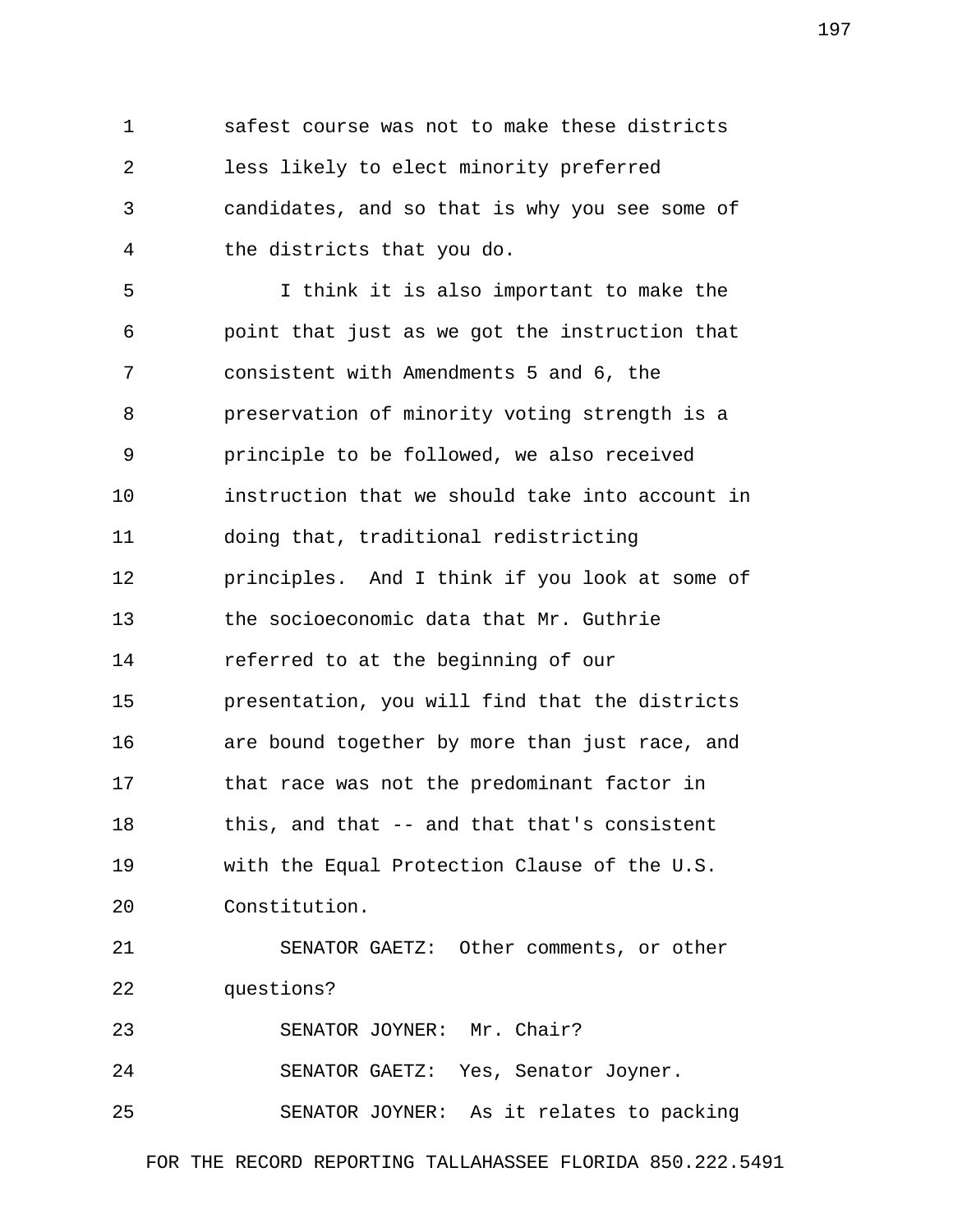1 then, doesn't -- I am trying -- it appears that 2 if you exceed the 50 -- I mean, 50 percent 3 black voting population, voting age population, 4 you can assume that they can -- that district 5 can elect a person of their choice. But it 6 appears to me that at some point it gets where 7 you don't need 50 -- 60 percent, 70 percent 8 if -- because, hey, 70, and that only levers 9 30 percent out there, and you've got the 10 performance and they have always elected 11 someone, why -- I still am on this -- I can't 12 understand why is it that we are fixed at 13 maintaining the number where it was when in 14 fact we have minority districts like mine that 15 don't have these 50 and over numbers that 16 people elect people of their choice. So do you 17 consider the minority districts in the map 18 that -- in the maps that we have seen, are they 19 unnecessarily packed with minorities where the 20 number is very high?

21 SENATOR GAETZ: Well, why don't we do a 22 little fact-checking here just to get ourselves 23 back onto reality. Facts are stubborn things. 24 Are there any African-American districts with 25 70 percent?

FOR THE RECORD REPORTING TALLAHASSEE FLORIDA 850.222.5491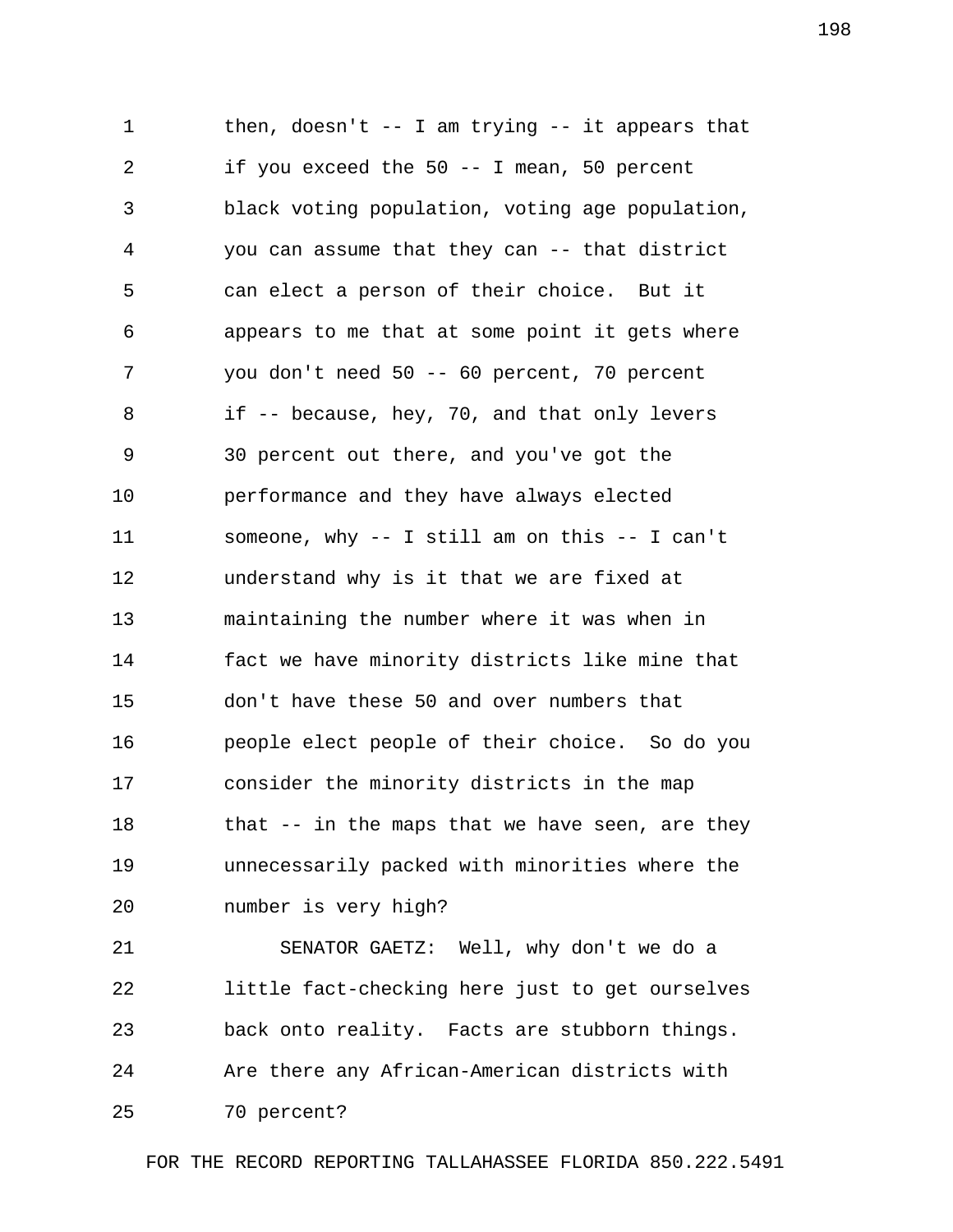1 MR. GUTHRIE: No. 2 SENATOR GAETZ: How about 60 percent? 3 MR. GUTHRIE: No. 4 SENATOR GAETZ: Thank you. That -- 5 perhaps those facts will help. 6 Senator Siplin. 7 SENATOR SIPLIN: Yes, thank you, 8 Mr. Chair, and I saw on the calendar events for 9 January and February, we had a time period for 10 the Supreme Court to rule on the maps, is that 11 correct? 12 SENATOR GAETZ: Mr. Guthrie. 13 MR. GUTHRIE: That is correct. The joint 14 resolution of apportionment for legislative 15 districts will be reviewed by the Florida 16 Supreme Court after adoption by the 17 Legislature. 18 SENATOR SIPLIN: And is this the first 19 time the Supreme Court will review it, or did 20 they review it in 2000? 21 MR. GUTHRIE: That has been a provision of 22 the Florida Constitution since 1968. 23 SENATOR SIPLIN: So did the Supreme Court 24 review the seven black Senate seats and the 25 three Hispanic Senate seats in 2000?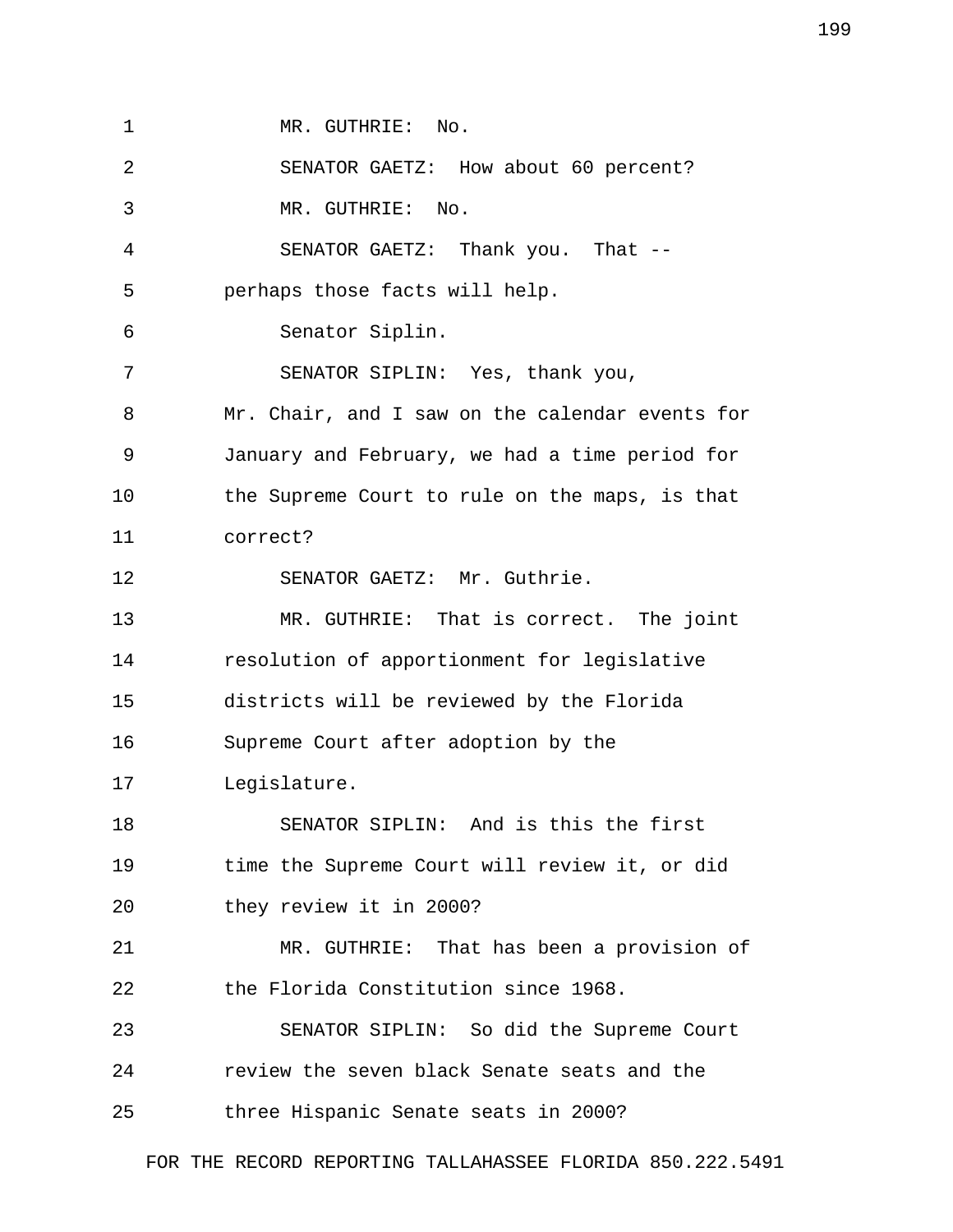1 MR. GUTHRIE: The current Senate districts 2 and House districts were reviewed and validated 3 by the Florida Supreme Court. 4 SENATOR SIPLIN: Were they considered 5 packing? 6 SENATOR GAETZ: Mr. Guthrie. 7 MR. GUTHRIE: I -- 8 SENATOR GAETZ: That calls for a legal 9 conclusion. Why don't we defer to counsel. 10 MR. BARDOS: Packing would be a claim 11 brought under Section 2. The Florida Supreme 12 Court declined to analyze Voting Rights Act 13 claims ten years ago, but we did not have any 14 packing challenges to our maps over the last 15 ten years, and certainly no successful ones. 16 SENATOR SIPLIN: That was my question. 17 Thank you, sir. 18 SENATOR GAETZ: Thank you, Senator Siplin. 19 Any other comments or questions? 20 SENATOR JOYNER: Mr. Chair, just for -- 21 SENATOR GAETZ: Yes, Senator Joyner, of 22 course. 23 SENATOR JOYNER: I would like to know, 24 what are the numbers in Districts 40, 38 and 36 25 as --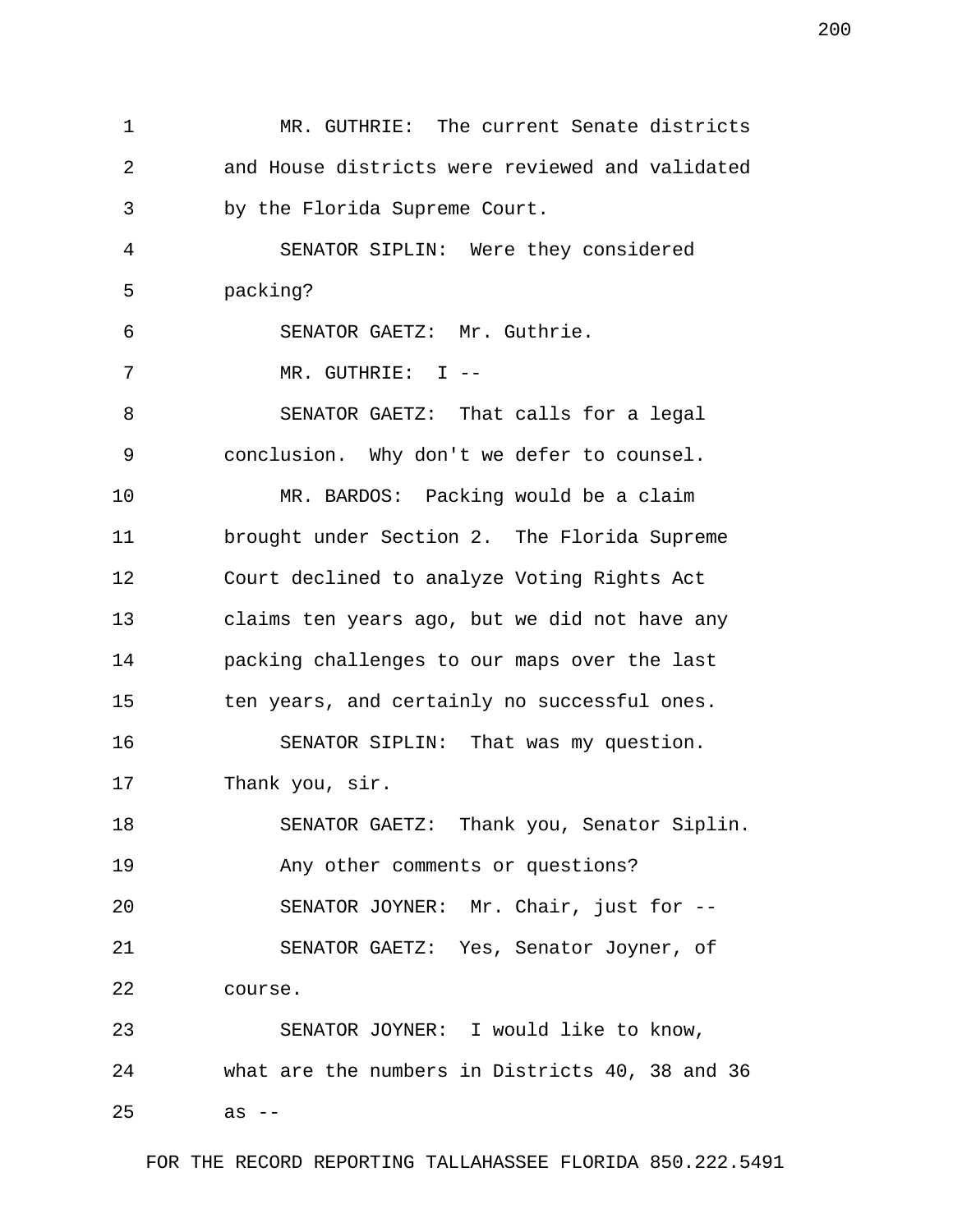1 SENATOR GAETZ: Could you articulate those 2 numbers one more time, ma'am? Forty what? 3 SENATOR JOYNER: Forty, 38 and 36. I 4 thought that I saw numbers in -- they are 5 Hispanic districts where the numbers exceeded 6 all 50 percent. And so since, you know, you 7 asked about 50 and you asked about 60 and 70, I 8 did talk about 50 also, so I would just like to 9 know if there are any in the 50s, because I 10 know I saw somewhere that there were districts 11 that exceeded --

12 SENATOR GAETZ: So is your question -- 13 just so we can get your question down, is your 14 question, are there African-American seats that 15 approach 50 percent?

16 SENATOR JOYNER: No, minority seats, 17 African-American or Hispanic.

18 SENATOR GAETZ: Yes, and having lived in 19 Miami for ten years and owning a business there 20 for 20, I would defer to our other colleagues 21 from Miami-Dade, but I think it is a -- it is a 22 largely Hispanic community now, is it not? To 23 not have -- to not have districts with 60 or 24 70 percent Hispanic would require deportation, 25 would it not?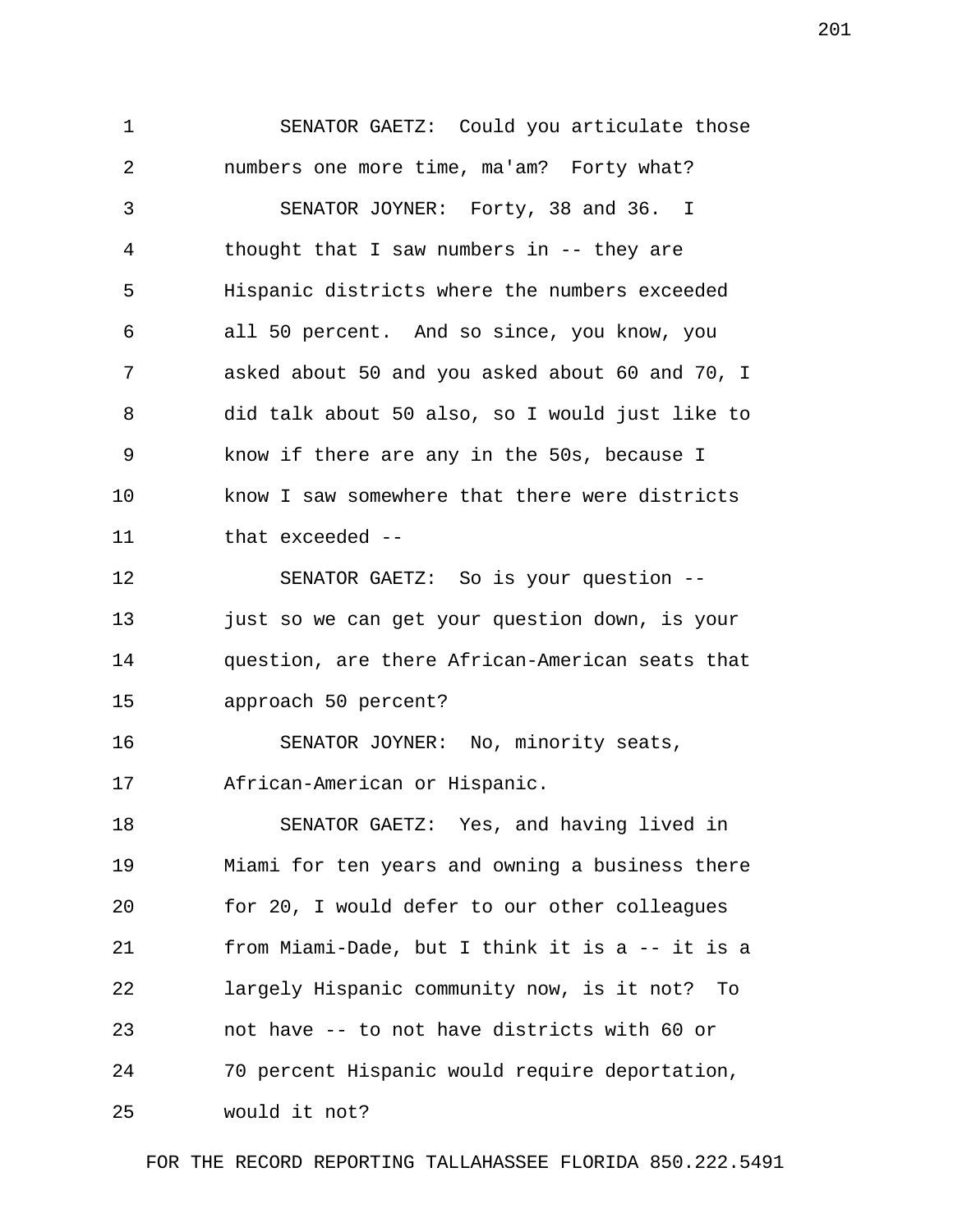1 SENATOR DE LA PORTILLA: Mr. Chairman? 2 SENATOR GAETZ: Yes, Senator Diaz de la 3 Portilla.

 4 SENATOR DE LA PORTILLA: If I may, I think 5 you are absolutely correct on that. It is 6 almost impossible to draw a district in 7 Miami-Dade County that isn't overwhelmingly 8 Hispanic.

 9 SENATOR GAETZ: Other questions? 10 SENATOR JOYNER: One follow-up. 11 SENATOR GAETZ: Yes, Senator Joyner. 12 SENATOR JOYNER: Congressional district 13 that is presently occupied by Senator Frederica 14 Wilson, 17, what is the number there as it 15 relates --

16 SENATOR GAETZ: Congressional -- the 17 congressional district that Senator -- or that 18 Congresswoman Wilson has? What is the 19 African-American percentage in that district? 20 MR. GUTHRIE: The benchmark district that 21 was enacted in 2002, the current district, it 22 has a black voting age population of 57.7 23 percent. The district in the proposed 24 committee bill has a black voting age 25 population of 56.3 percent.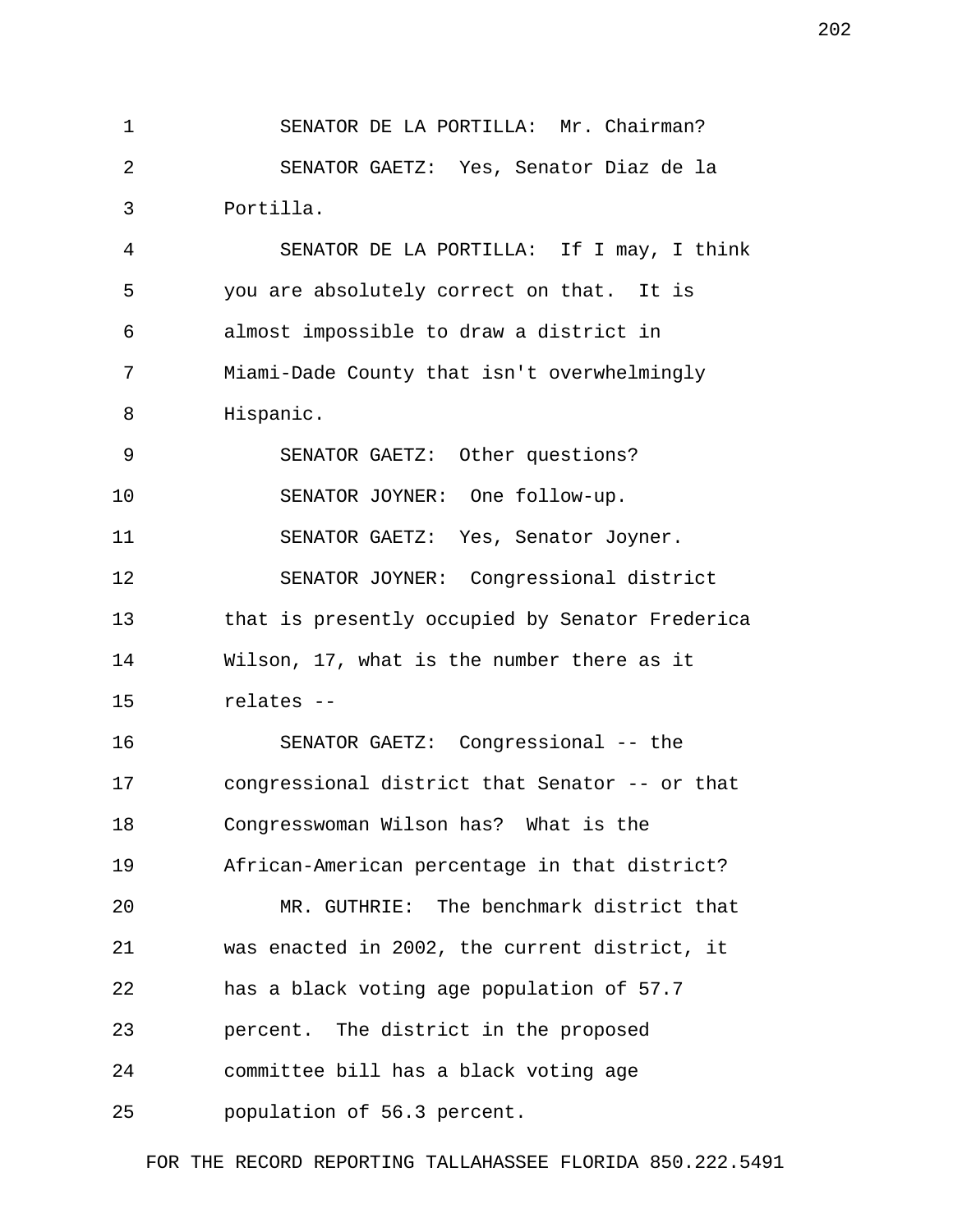1 SENATOR GAETZ: So actually a reduction? 2 MR. GUTHRIE: Yes. 3 SENATOR GAETZ: Any other questions, 4 Senator Joyner? If not, by previous agreement, 5 the Majority Leader will close and then the 6 Minority Leader will close and then we will go 7 to the vote. 8 Mr. Majority Leader. 9 SENATOR GARDINER: Thank you, 10 Mr. Chairman, and members, I will be very 11 brief. 12 As I stated at the beginning, thank you, 13 Chairman, for your leadership on this. I have 14 often joked with you that you should get a 15 special plaque for perfect attendance at every 16 one of the public hearings around the state. 17 To those of you that weren't able to attend 18 every one of them, our Chairman took notes the 19 entire time, and I think that this product is 20 an example of listening to the voters and being 21 prepared.

22 What I would say to you, members, and to 23 the colleagues of our caucus and I would say to 24 the Minority Leader as well is I hope that we 25 will have a unanimous vote to move forward in

FOR THE RECORD REPORTING TALLAHASSEE FLORIDA 850.222.5491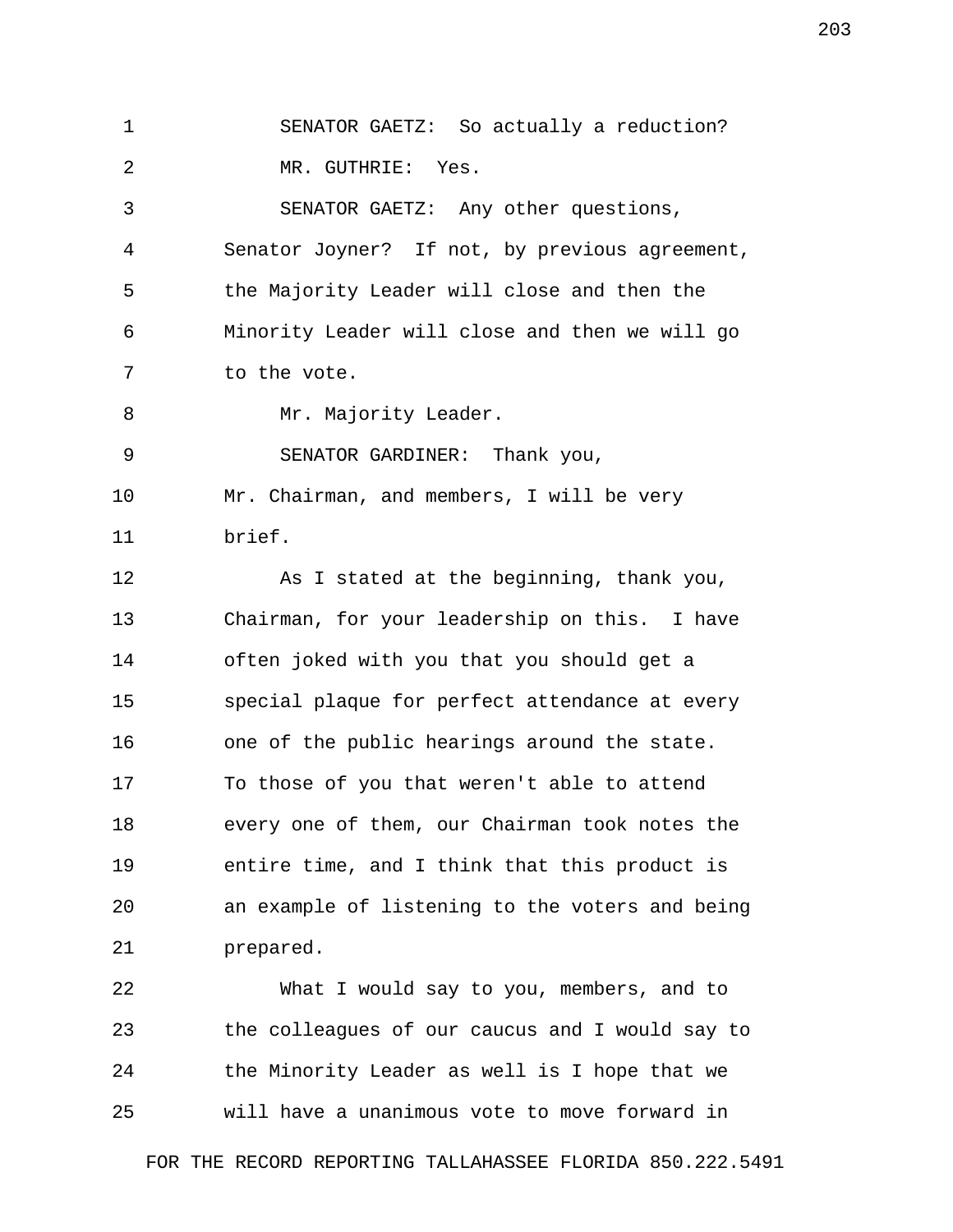1 the presentation of a PCB, and here is why: 2 Even if there are issues in this particular 3 proposal that you may not necessarily agree 4 with, this gives us the opportunity to come 5 back with an actual bill, hear amendments, hear 6 public testimony and discuss further. To walk 7 away from the opportunity to -- just to present 8 the PCB says to all those individuals that came 9 before the hearings and said you are taking too 10 much time, you are not going to give the courts 11 the opportunity to review, I think that that 12 would be a complete tragedy, and I hope that 13 you will give us the opportunity to move 14 forward.

15 Members, we have all worked at unanimously 16 when issues have come forward, when we have 17 talked about minority access seats, when we 18 have talked about how we wanted these districts 19 to look, and each one of the issues that have 20 come forward, each one -- each time we have 21 come to some type of an agreement as a 22 committee. That is how the Senate works. And 23 I hope that you will move this bill forward. 24 And, again, thank you, Chairman, for your

25 leadership, and thank you, members, for your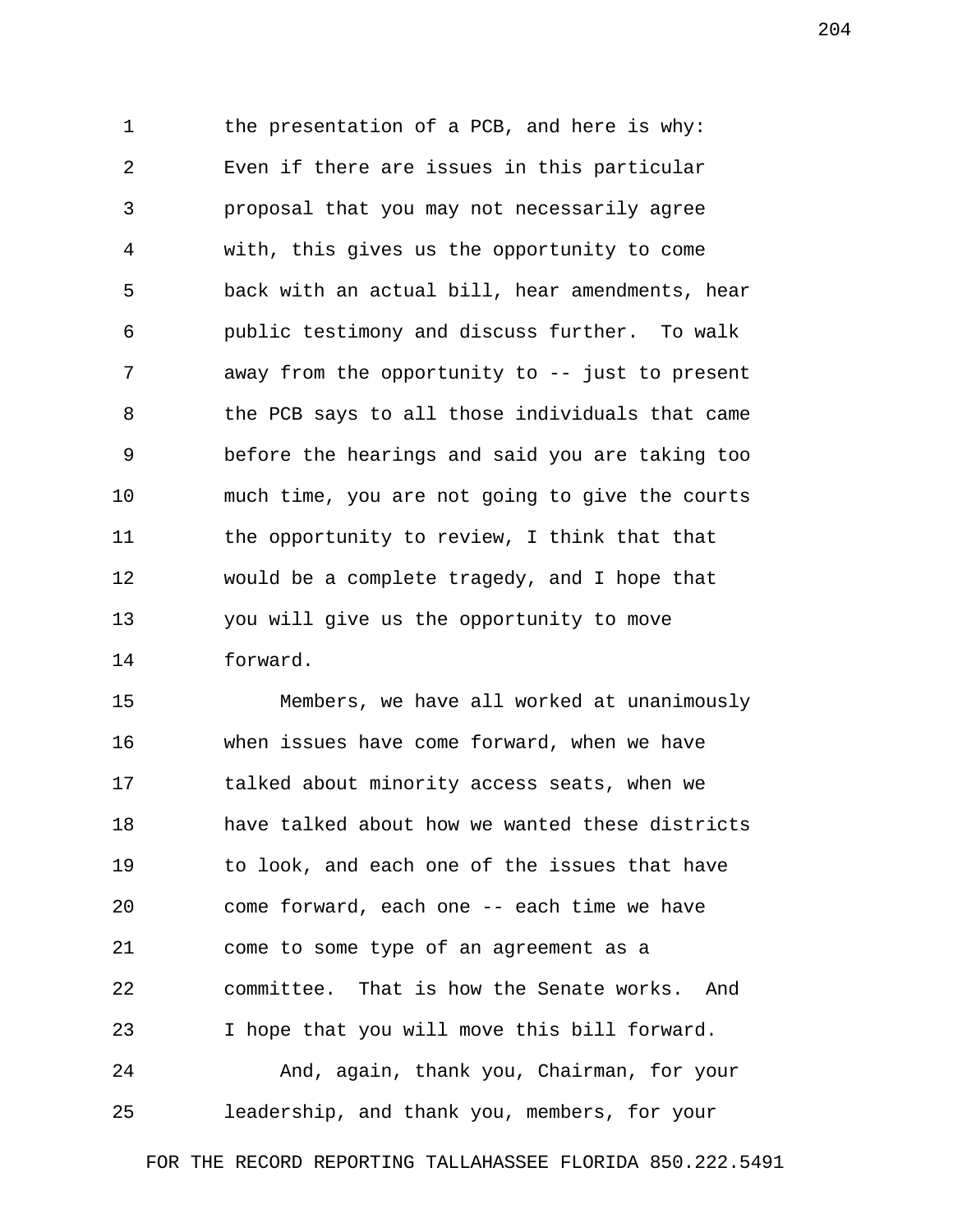1 participation with us.

 2 SENATOR GAETZ: Thank you, Senator 3 Gardiner.

 4 Senator Rich, our Minority Leader. 5 SENATOR RICH: Thank you, Mr. Chair, and 6 I, again, appreciate the way you have conducted 7 these meetings, and as I mentioned to you 8 before, we may not all come out on the same 9 side all the time, but I agree with Senator 10 Gardiner that we are a collegial body that does 11 try to work together.

12 However, I will say that I will be voting 13 against the map at this time, because I believe 14 that it does not comply with the specific 15 standards that are now in our Constitution as a 16 result of the vote of 63 percent of Florida's 17 voters. They told us that they did not like 18 the way we created the districts in the past, 19 and we were directed by them, I believe, to 20 make sure that we comported with these 21 standards that are in the Constitution, such 22 things and terms that have been probably 23 overused, but favoring or disfavoring 24 incumbents, political parties, gerrymandering, 25 compactness and so forth.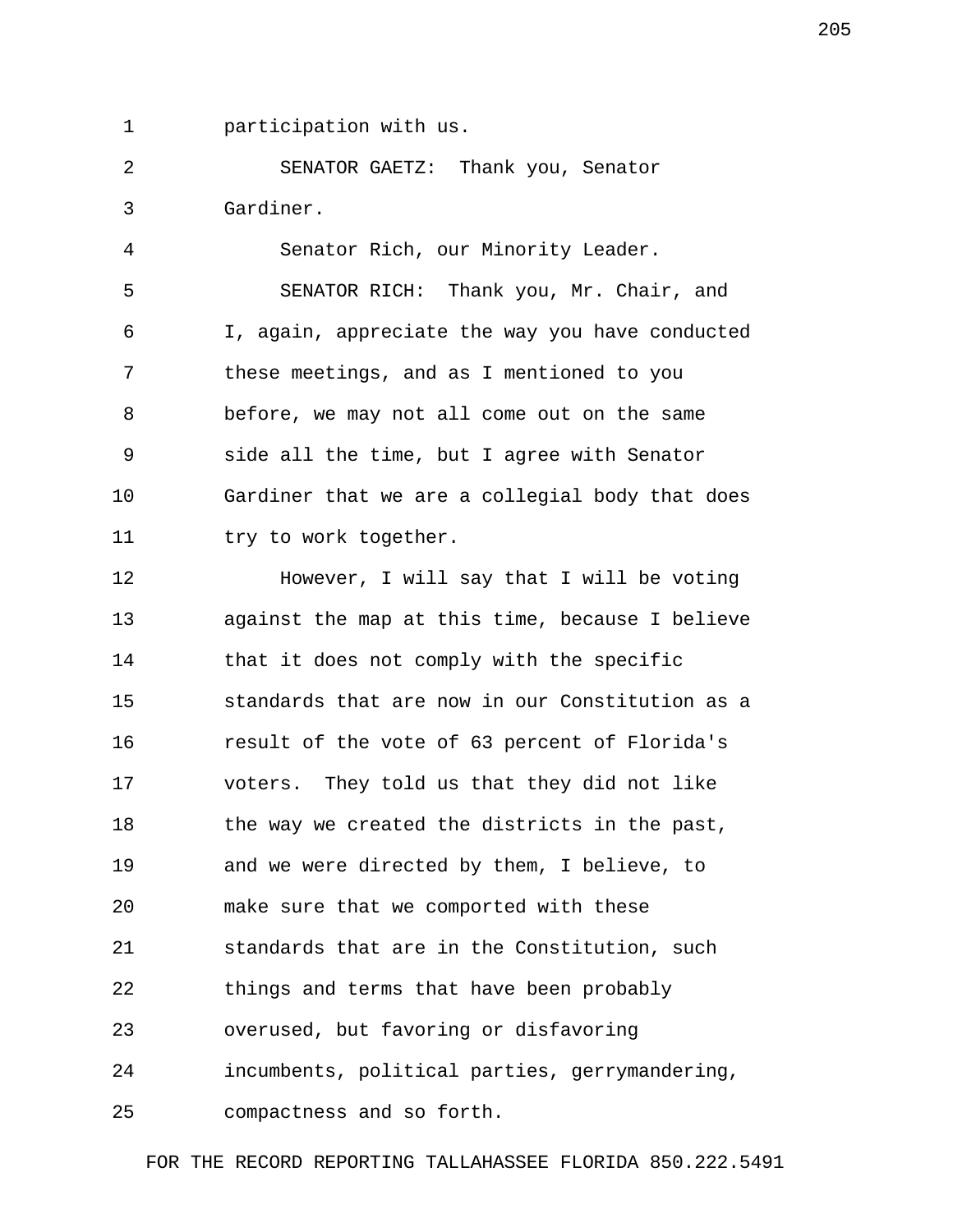1 1 I think we were directed by them to allow 2 the voters to select their elected officials, 3 not the other way around, and, unfortunately, I 4 don't think we have made it to that standard.

 5 I have to say that I do agree with a 6 recent comment that was attributed to Senator 7 Gaetz, actually in an *Orlando Sentinel* article. 8 He was referring to a former colleague, someone 9 that was in the -- in the State Senate ten 10 years ago when he said that he voted for one of 11 the most gerrymandered redistricting proposals 12 in state history ten years ago, and I totally 13 agree with that.

14 My problem is that these maps, I believe, 15 are tremendously familiar and similar to those 16 maps because we started out with the 2002 maps. 17 I think that the voters told us that they 18 wanted a clean slate, not a map making 19 adjustments to gerrymandered maps from ten 20 years ago.

21 1 I am just going to mention three specific 22 districts quickly that would, I think, 23 substantiate my point. District 14 I believe 24 now favors an incumbent by the addition of a -- 25 of Clay County, which is a -- has a 90 percent

FOR THE RECORD REPORTING TALLAHASSEE FLORIDA 850.222.5491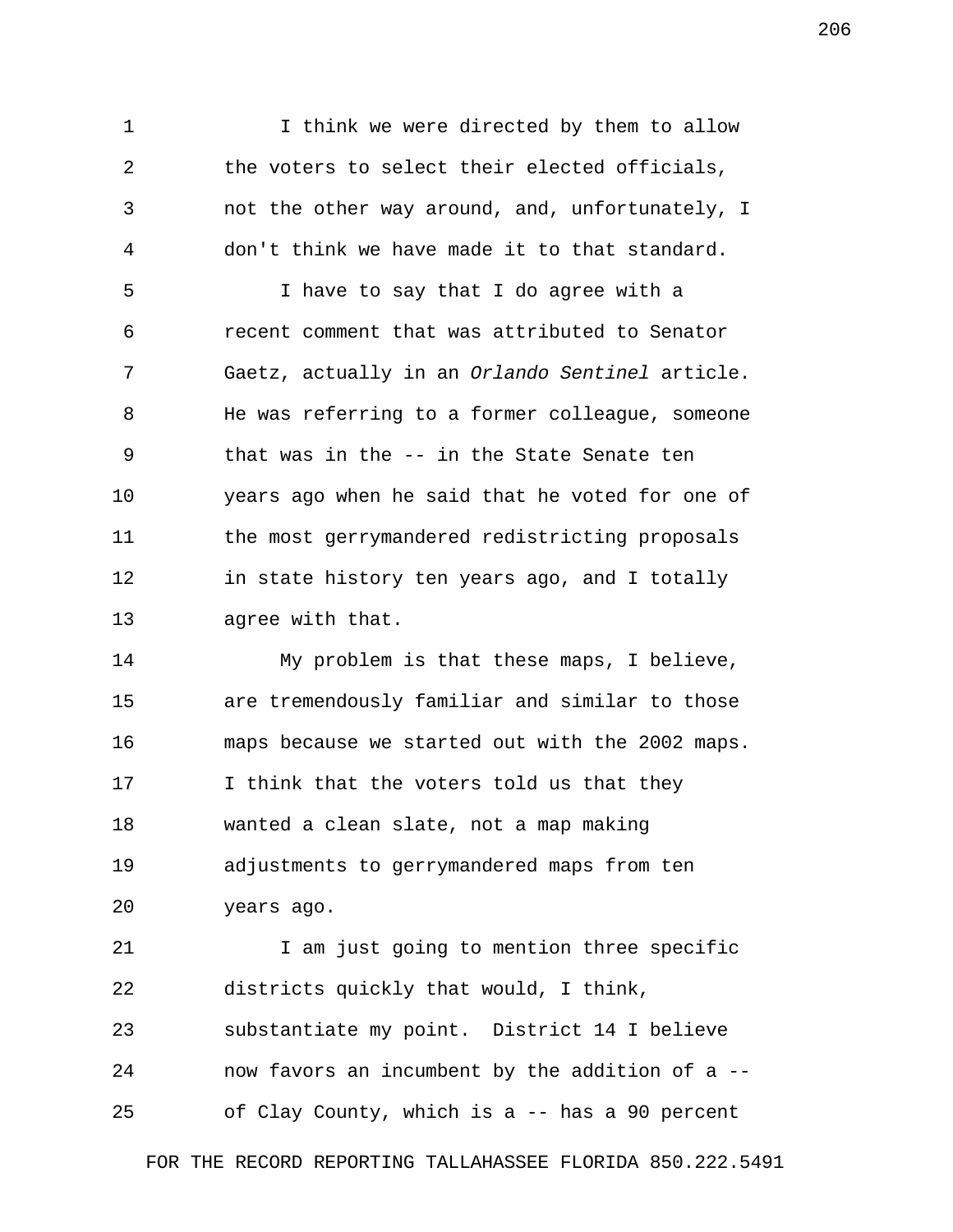1 voter registration and is 54 percent 2 Republican, and it would pretty much determine 3 that Alachua County would probably not be able 4 to elect a Democrat in the next ten years. The 5 other one would be District 9, which I think, 6 if people look at the map, is clearly 7 gerrymandered. And then I come to the district 8 that I will no longer be representing, so I 9 feel comfortable stating this, because I am 10 speaking on behalf of constituents and people 11 in Broward County, that District 34, now 12 instead of being gerrymandered all the way down 13 to the southern tip of Broward County, will now 14 be gerrymandered all the way up to the northern 15 tip of Palm Beach County. And I think that no 16 one at the Broward hearings or the Palm Beach 17 hearings, to my knowledge, suggested or 18 requested that they be part of an 19 agricultural-based district in the western part 20 of Palm Beach County, and we, therefore, have 21 eliminated this idea of compactness, and when 22 you look at the cities within that district, 23 they are split, with the exception of two, and 24 then go all the way up, as I said, to the 25 northern end of Palm Beach County.

FOR THE RECORD REPORTING TALLAHASSEE FLORIDA 850.222.5491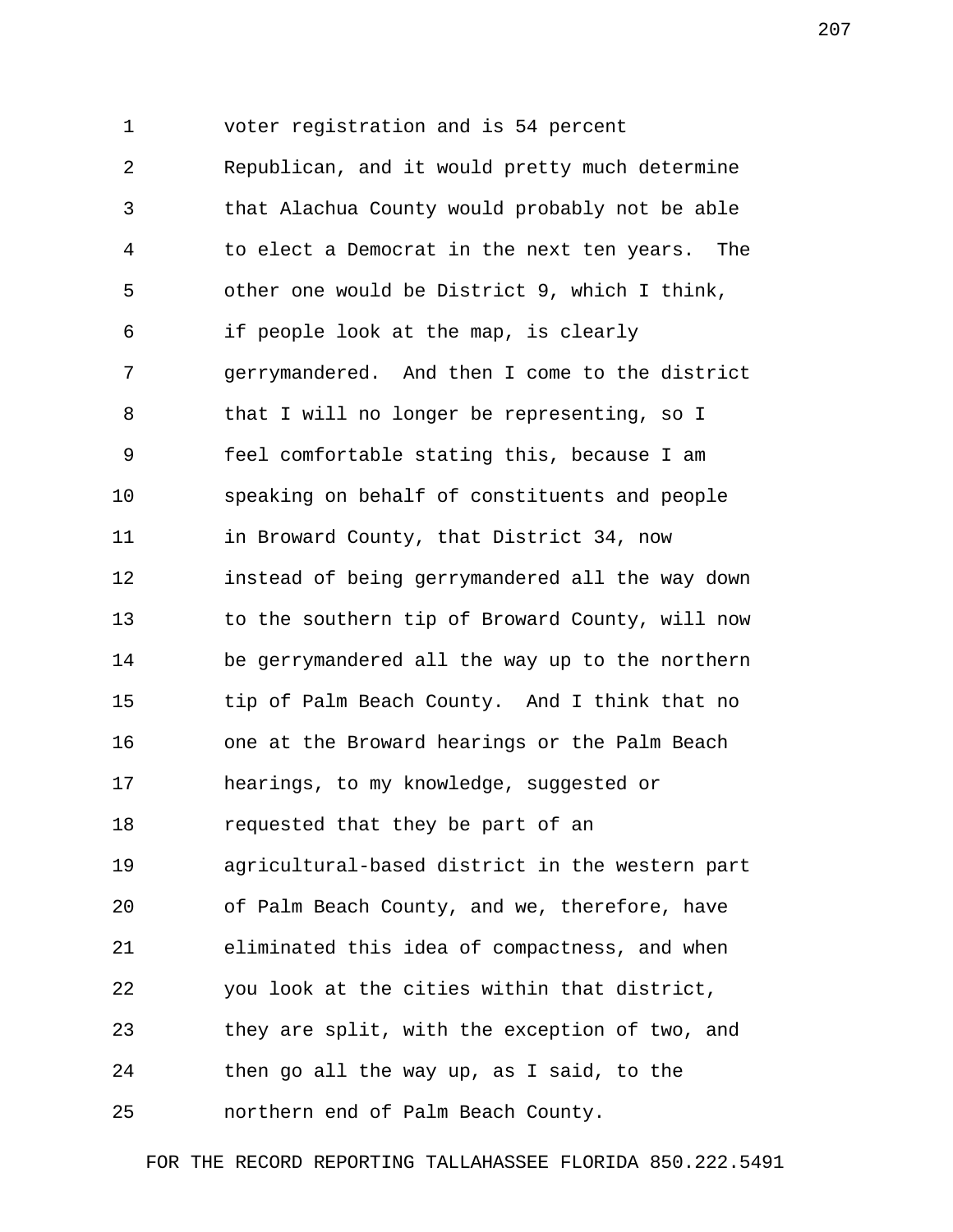1 So we -- I believe that we have some 2 serious problems with the maps. The only look 3 -- districts that I believe really look 4 different are the ones where these seats are 5 termed out and where there is no incumbent. So 6 I believe that we need to do better than this 7 and to gain the confidence of the voters who 8 told us that they were not happy with the way 9 we did things in the past, and I believe that 10 we need to go back to work and to figure out a 11 way to do what the voters mandated us to do. 12 SENATOR GAETZ: Thank you very much, 13 Leader.

14 President Margolis.

15 SENATOR MARGOLIS: I had an amendment to 16 fix that Palm Beach issue, and I agreed with 17 the Minority Leader to wait until later on 18 to -- until the bill comes back to do something 19 about that amendment, and I continue to do 20 that, but I do have an amendment that will be 21 helpful to that Palm Beach/Broward issue. 22 SENATOR GAETZ: Thank you very much, Madam 23 President, and that is a -- I think a good 24 opportunity for us -- and I realize there's one

25 or two other people who wish now recognition.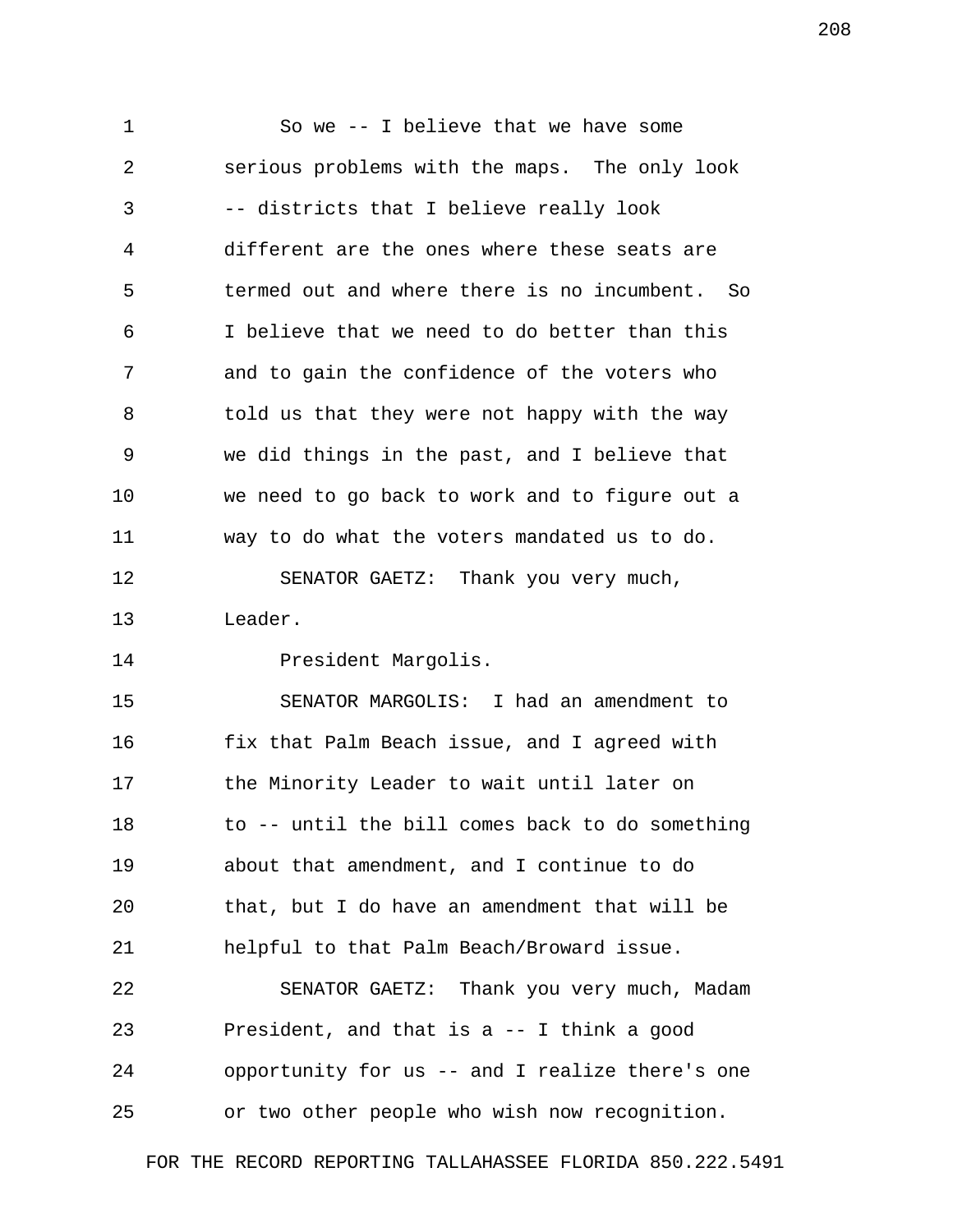1 I think it is a good opportunity for us to 2 point out that the PCB, which is being voted on 3 today, was open for amendment. We called for 4 amendments. We laid out an amendment deadline 5 and schedule. No amendments were filed, for 6 whatever reason. So if there is a better way 7 to do some of the things that were discussed 8 today, sadly, no one proposed that way thus 9 far.

10 And I would just mention, as the President 11 has, that January 11th will be the next meeting 12 of this Committee, at which time we suppose 13 that the President, President Haridopolos, and 14 Rules Chair Thrasher will have referred this 15 matter back to us for a final vote, and at that 16 time, amendments will also be in order. We 17 will follow an amendment deadline that this 18 Committee has agreed to unanimously, no 19 surprises, no midnight amendments, but, rather, 20 a 48-hour notice to Senators and the public so 21 that everyone will have an opportunity to see 22 President Margolis' amendment, if she files it, 23 or any other amendment fully debated, fully 24 vetted and its consequences for other districts 25 throughout the state.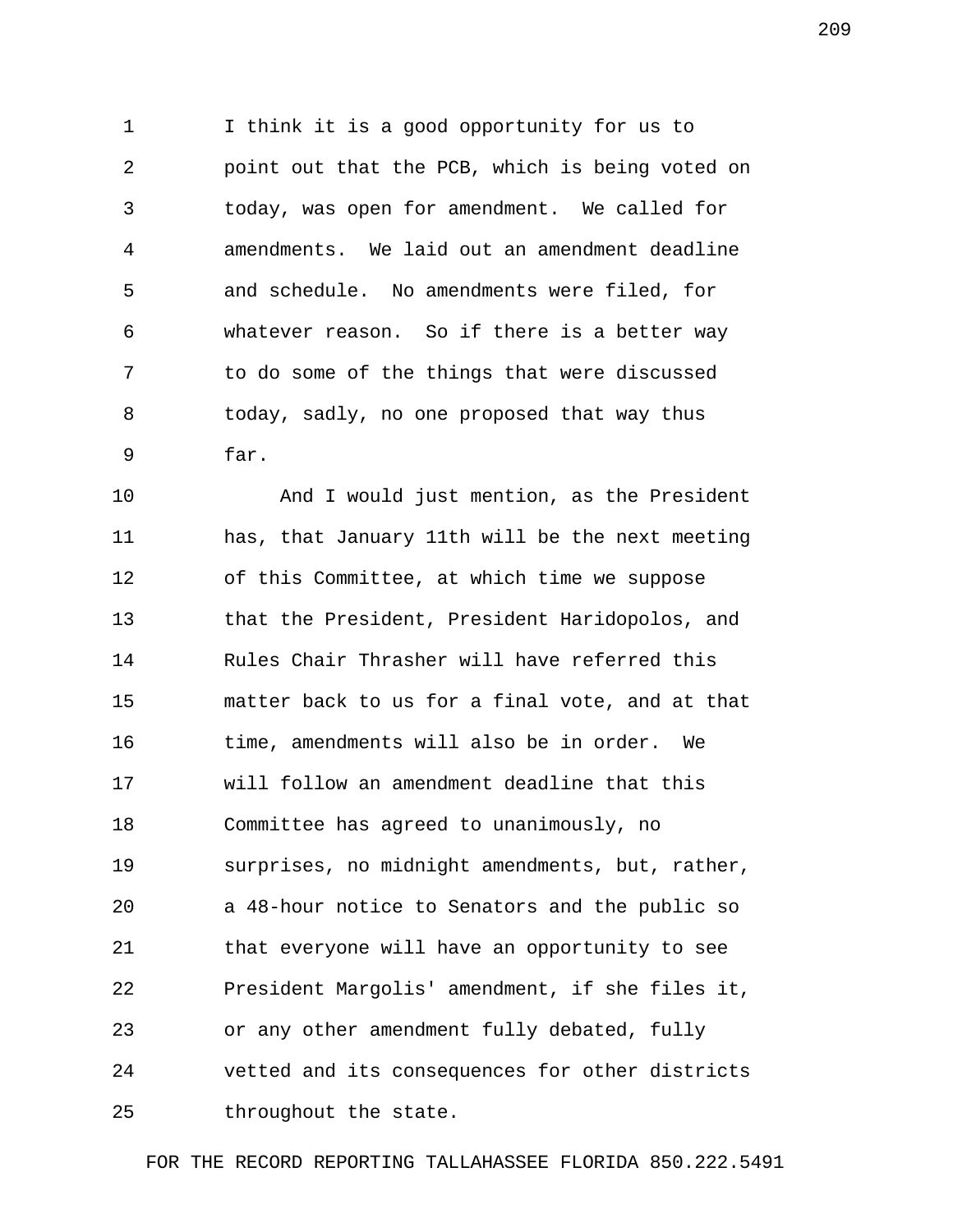1 Senator Negron wished recognition and then 2 Leader Gardiner and then we will be up on the 3 vote time.

4 Senator Negron.

 5 SENATOR NEGRON: Thank you very much, 6 Mr. Chairman. Just in brief response to the 7 Minority Leader, whose views I respect and her 8 representing her point of view, but it is one 9 thing to make arguments, and it is another 10 thing to have facts to back up the argument. 11 And I just want to say I have not heard any 12 facts today from the Minority Leader or from 13 anyone else showing that Amendments 5 and 6 14 were not scrupulously followed, any evidence 15 that there were factors taken into 16 consideration that should not have been taken 17 into consideration. And to suggest that 18 somehow we are violating the Constitution 19 because of a county line that could be easily 20 fixed through an amendment, that is hardly 21 evidence of some endemic corruption in the 22 process, and just to make a wholesale statement 23 condemning something without having specific 24 facts to back it up, I just think that we 25 should look at what do the facts show. And the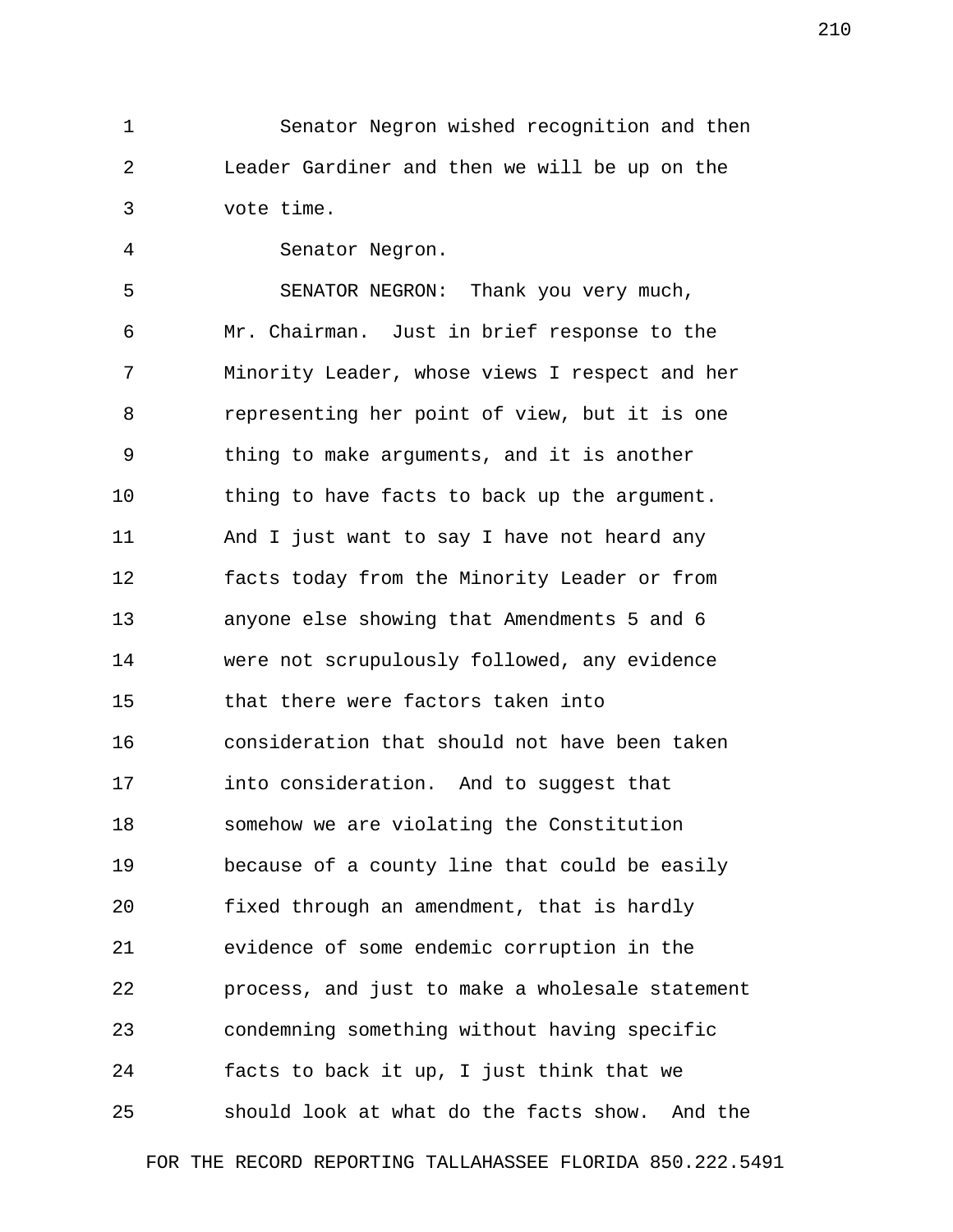1 facts show that this was done through hearings, 2 done through public testimony, done through 3 having our staff look at nothing except what 4 was following the law and what was in the best 5 interest of Florida. There has been no 6 evidence that our process has been tainted in 7 any way by political considerations. So I just 8 wanted to make that clear on the record. 9 SENATOR GAETZ: Thank you, Senator Negron. 10 Leader Gardiner, and then we will close. 11 SENATOR GARDINER: Thank you, 12 Mr. Chairman. I will be very brief. 13 Again, members, as the Chairman has 14 stated, this is about offering a PCB that will 15 come back to this Committee. This happens all 16 the time in other committees, and in many 17 respects, it is just a procedural move and 18 rarely are they voted down. 19 If the Minority Leader had her way, the 20 amendment that Senator Margolis would like to 21 run, to fix, wouldn't be allowed to be offered 22 if we did not have a PCB moving forward in this 23 process.

24 Members, I hope that -- you know, former 25 President Jeff Atwater used to say, "Don't fear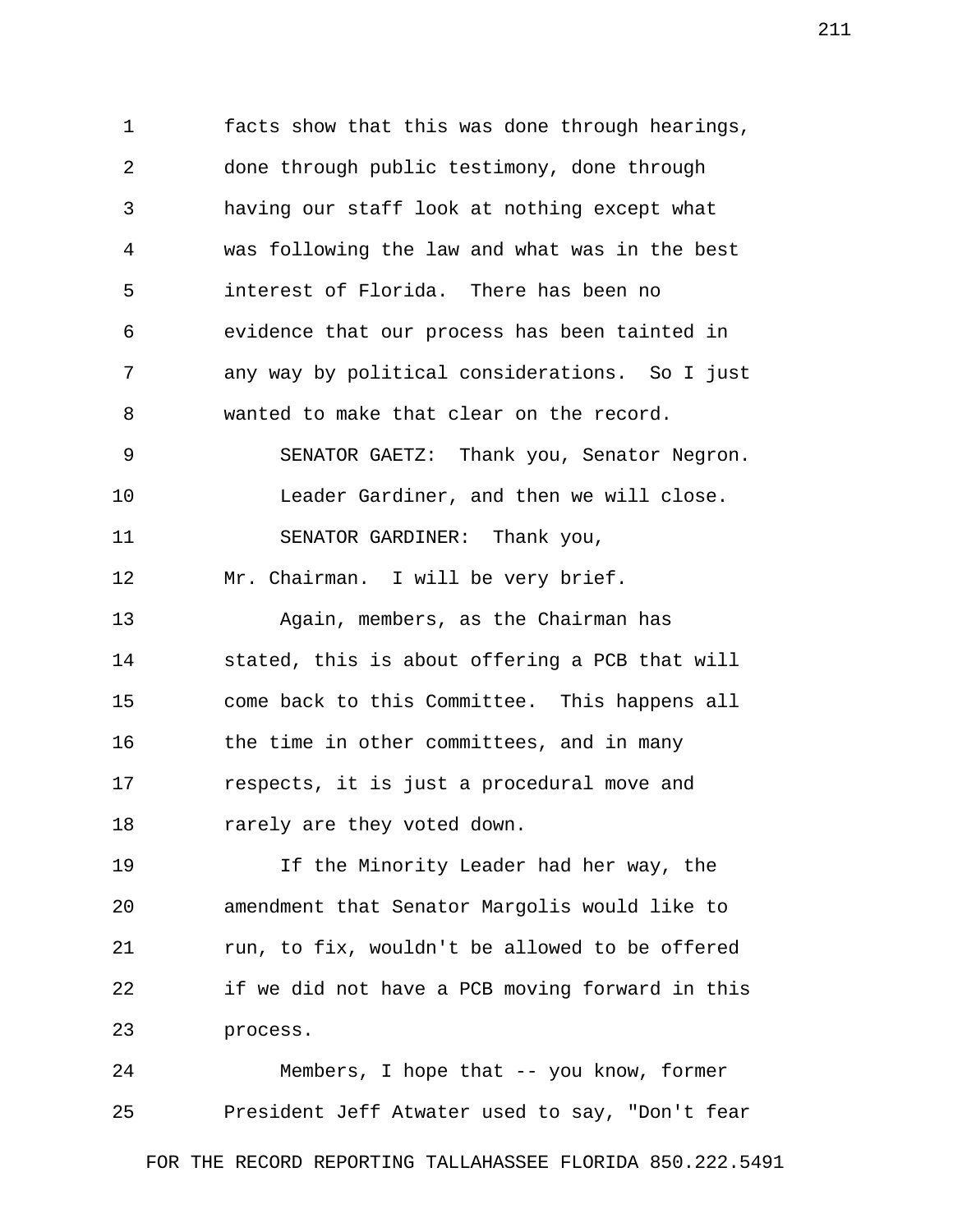1 the debate." Don't fear the debate. We have 2 heard the discussions around this state to get 3 moving and get this thing coming forward. It 4 is two months earlier than it ever has been, 5 and this is a great opportunity for us to bring 6 this bill back, offer the amendments. And to 7 be quite honest, Leader, if you have issues 8 with the bill before us, then there is an 9 amendment process to try to fix those, but 10 let's come back here with a bill that we can 11 actually vote on. Thank you. 12 SENATOR GAETZ: Thank you, Leader. 13 SENATOR RICH: Mr. Chair? Mr. Chair? 14 SENATOR GAETZ: Yes, Leader Rich, you have 15 just a couple of minutes, ma'am. 16 SENATOR RICH: Thank you. I just would 17 like to comment on the fact that I actually 18 gave three specific districts that I felt 19 violated the Amendments 5 and 6. That was only 20 on the Senate map. Because I didn't want to 21 prolong it, I didn't go in to the congressional 22 map, which was mentioned multiple times today 23 when you look at Congressional District 3. So 24 I did use specifics. And I hope that when we 25 come back in the -- in January that we will

FOR THE RECORD REPORTING TALLAHASSEE FLORIDA 850.222.5491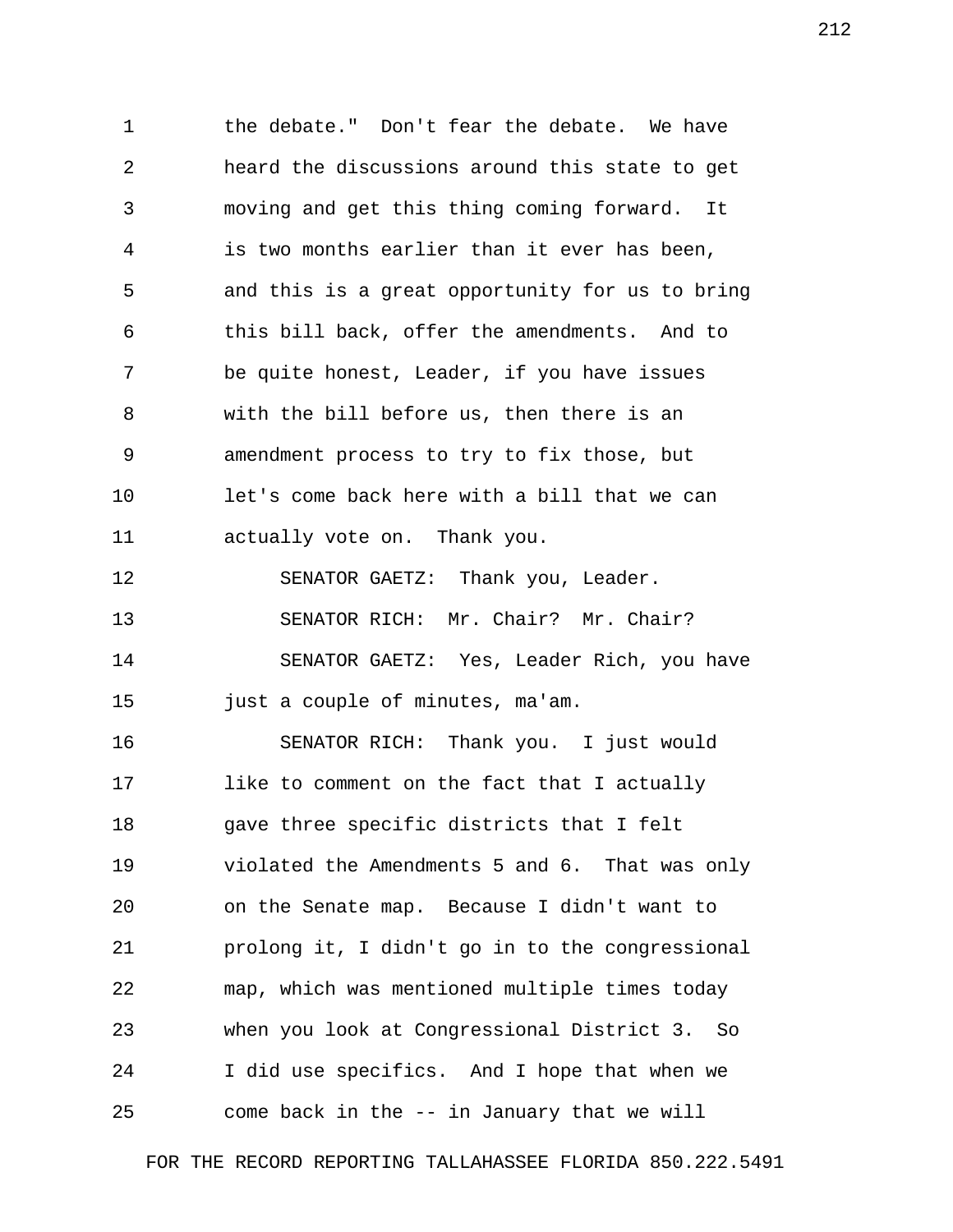1 have a map that we can bring to you and maybe 2 correct some of these things. But I am 3 entitled, I believe, to the fact that I don't 4 believe this comports with Amendments 5 and 6, 5 I have used specific districts to point that 6 out, and that is why I have decided not to 7 support this proposed committee bill. 8 SENATOR GAETZ: As is your right, Leader, 9 and it is also your right to come forward with 10 your own map, and I have been waiting for five 11 months to say this: Show us the map. 12 **And with that, Senator Thrasher, you are** 13 recognized for a motion. 14 SENATOR THRASHER: Thank you, 15 Mr. Chairman. I move that SPB 7032 16 establishing the congressional districts of the 17 State of Florida be introduced. 18 SENATOR GAETZ: Senator Thrasher has moved 19 the introduction of the committee bill. The 20 administrative assistant will call the roll on 21 introduction of SPB 7032, the congressional 22 map. 23 THE CLERK: Senator Altman? 24 SENATOR ALTMAN: Yes. 25 THE CLERK: Senator Benacquisto?

FOR THE RECORD REPORTING TALLAHASSEE FLORIDA 850.222.5491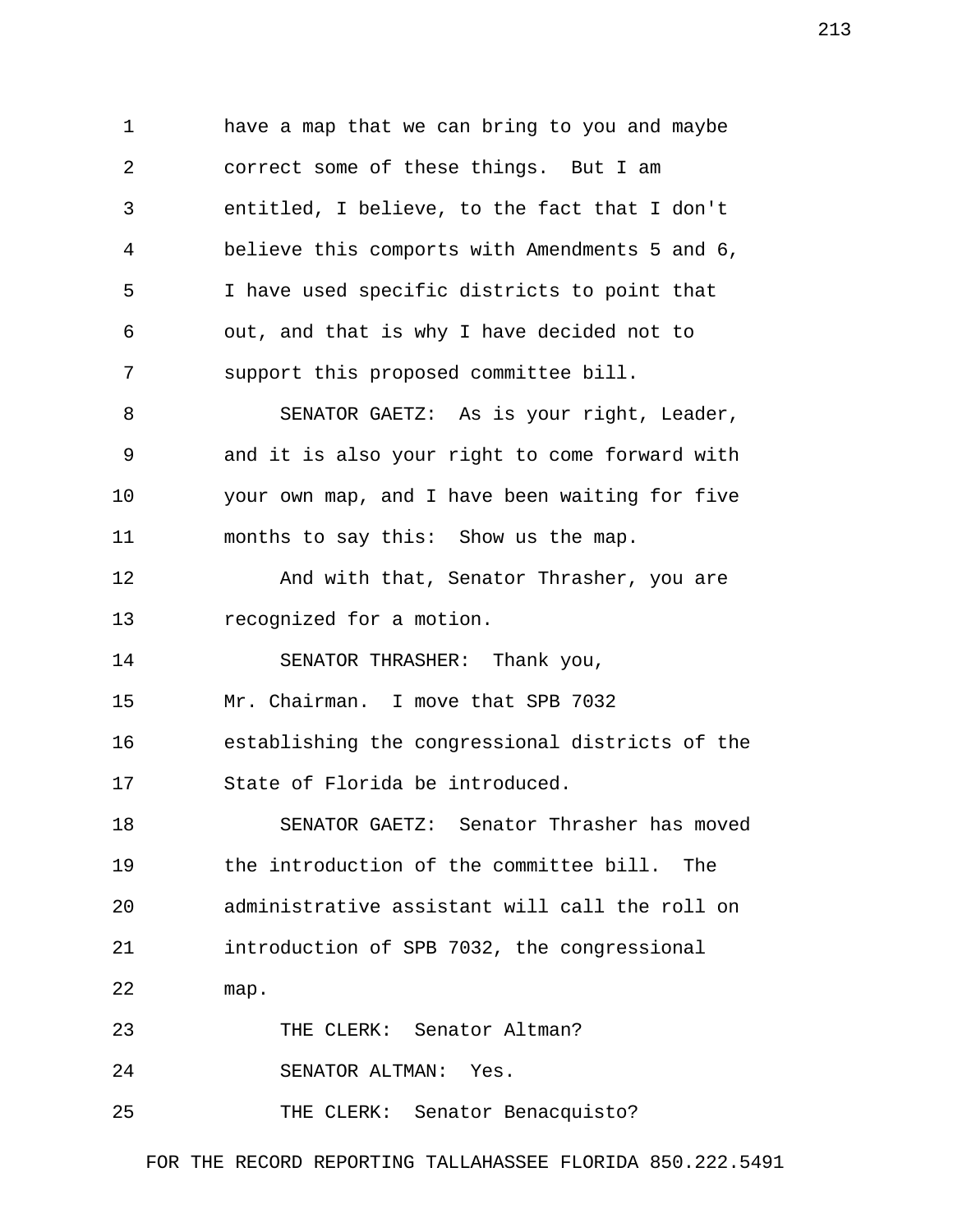- 1 SENATOR BENACQUISTO: Yes.
- 2 THE CLERK: Senator Braynon?
- 3 SENATOR BRAYNON: No.
- 4 THE CLERK: Senator Bullard?
- 5 Senator Dean?
- 6 SENATOR DEAN: Yes.
- 7 THE CLERK: Senator Detert?
- 8 SENATOR DETERT: Yes.
- 9 THE CLERK: Senator Diaz de la Portilla?

10 SENATOR DE LA PORTILLA: Yes.

- 11 THE CLERK: Senator Evers?
- 12 SENATOR EVERS: Yes.
- 13 THE CLERK: Senator Flores?
- 14 SENATOR FLORES: Yes.
- 15 REPRESENTATIVE CLARK: Senator Garcia?
- 16 SENATOR GARCIA: Yes.
- 17 THE CLERK: Senator Gardiner?
- 18 SENATOR GARDINER: Yes.
- 19 THE CLERK: Senator Gibson?
- 20 SENATOR GIBSON: Yes.
- 21 THE CLERK: Senator Hays?
- 22 SENATOR HAYS: Yes.
- 23 THE CLERK: Senator Joyner?
- 24 SENATOR JOYNER: No.
- 25 THE CLERK: Senator Latvala?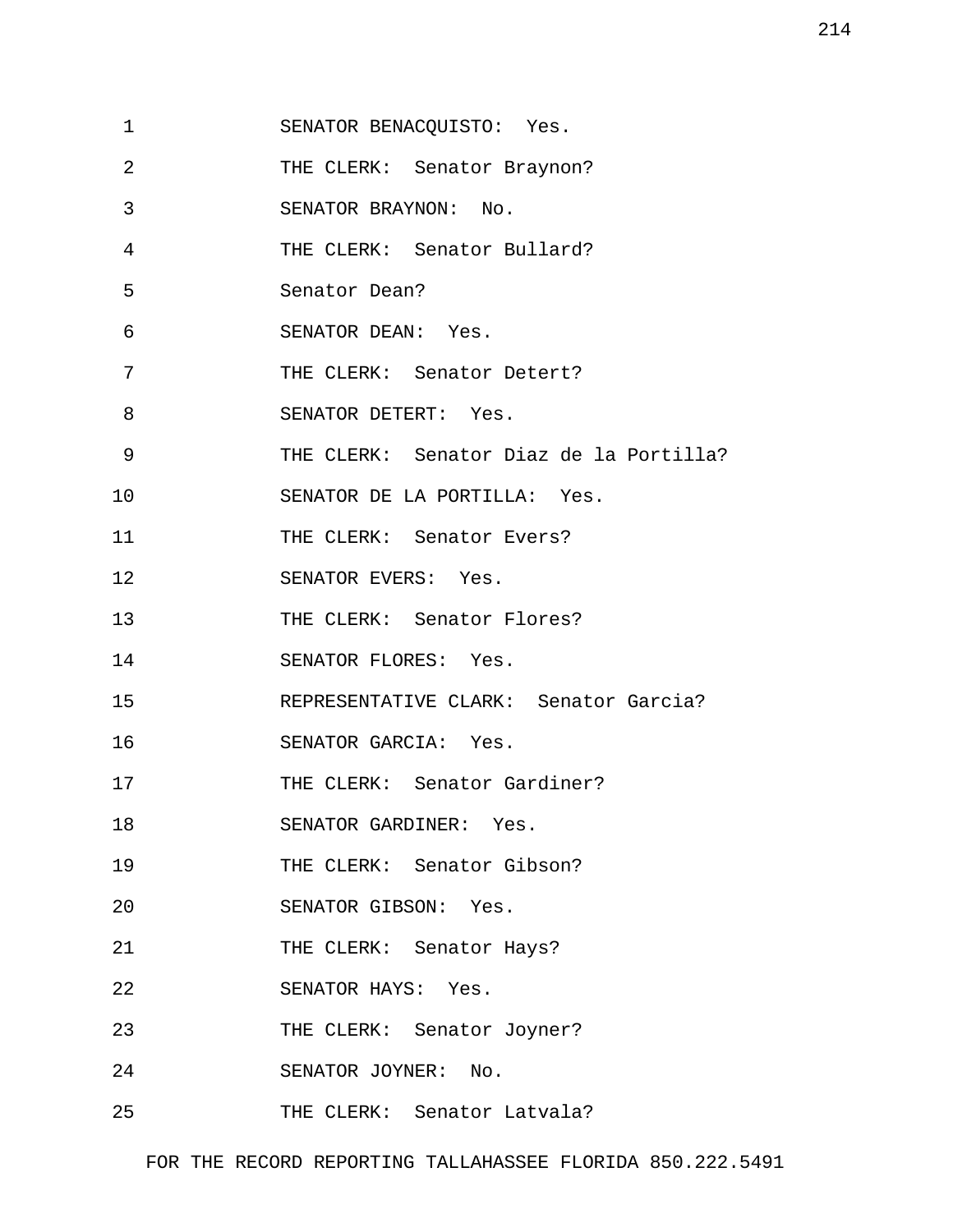| Yes. |
|------|
|      |

- 2 THE CLERK: Senator Lynn?
- 3 SENATOR LYNN: Yes.
- 4 THE CLERK: Senator Montford?
- 5 SENATOR MONTFORD: Yes.
- 6 THE CLERK: Senator Negron?
- 7 SENATOR NEGRON: Yes.
- 8 THE CLERK: Senator Rich?
- 9 SENATOR RICH: No.
- 10 THE CLERK: Senator Sachs?
- 11 SENATOR SACHS: Yes.
- 12 THE CLERK: Senator Simmons?
- 13 SENATOR SIMMONS: Yes.
- 14 THE CLERK: Senator Siplin?
- 15 SENATOR SIPLIN: Yes.
- 16 THE CLERK: Senator Sobel?
- 17 SENATOR SOBEL: Yes, and I am going to
- 18 vote this proposed committee bill today to
- 19 move --

20 SENATOR GAETZ: Senator Sobel, I'm sorry, 21 ma'am, you can't -- by Senate rules, you can't 22 make a statement while you are voting, so it is

- 23 a yes or a no.
- 24 SENATOR SOBEL: Yes.
- 25 THE CLERK: Senator Storms?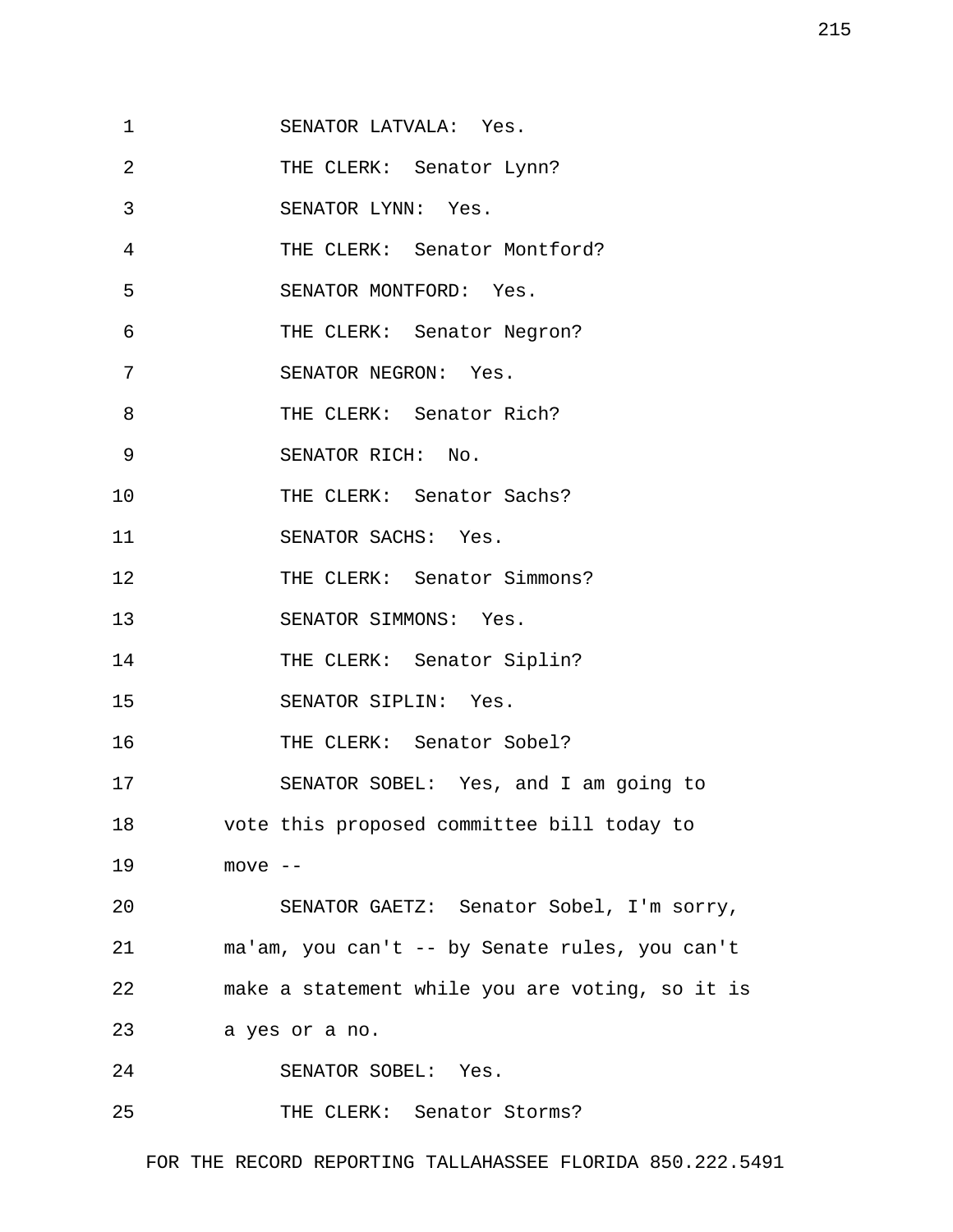1 SENATOR STORMS: Yes.

2 THE CLERK: Senator Thrasher?

3 SENATOR THRASHER: Yes.

4 THE CLERK: Senator Margolis?

5 SENATOR MARGOLIS: Yes.

6 THE CLERK: Senator Gaetz?

7 SENATOR GAETZ: Yes.

 8 And by your vote, the motion is adopted 9 and Senate SPB 7032 is introduce. And, Senator 10 Thrasher, you are recognized for another 11 motion.

12 SENATOR THRASHER: Thank you,

13 Mr. Chairman. I move that SPB 7034, joint

14 resolution of apportionment, be introduced.

15 SENATOR GAETZ: Senator Thrasher has moved 16 the introduction of the joint resolution having 17 to do with Senate districts. The

18 administrative assistant will now call the roll

19 on the introduction of SPB 7034.

20 THE CLERK: Senator Altman?

21 SENATOR ALTMAN: Yes.

22 THE CLERK: Senator Benacquisto?

23 SENATOR BENACQUISTO: Yes.

24 THE CLERK: Senator Braynon?

25 SENATOR BRAYNON: No.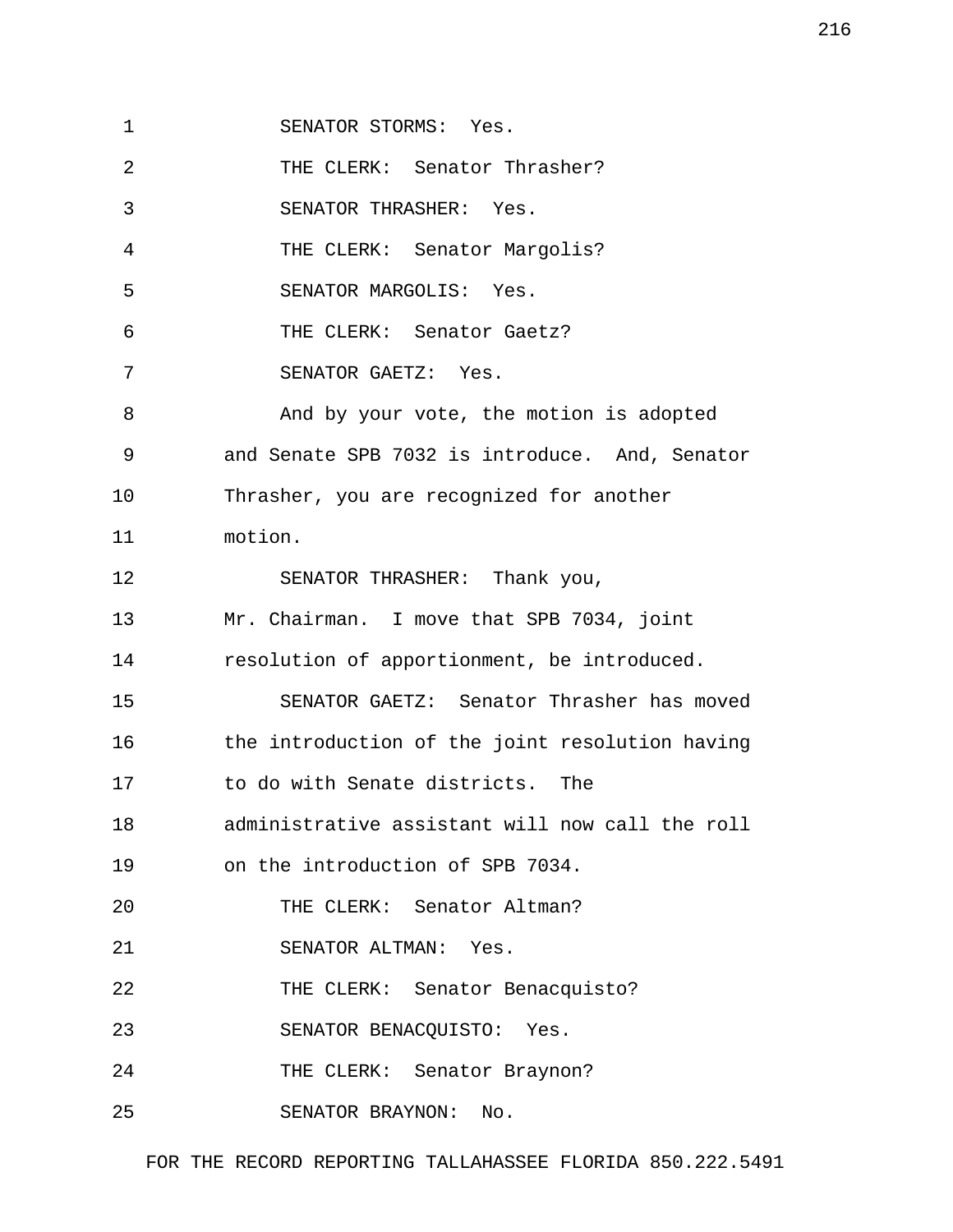- 1 THE CLERK: Senator Bullard?
- 2 Senator Dean?
- 3 SENATOR DEAN: Yes.
- 4 THE CLERK: Senator Detert?
- 5 SENATOR DETERT: Yes.
- 6 THE CLERK: Senator Diaz de la Portilla?
- 7 SENATOR DE LA PORTILLA: Yes.
- 8 THE CLERK: Senator Evers?
- 9 SENATOR EVERS: Yes.
- 10 THE CLERK: Senator Flores?
- 11 SENATOR FLORES: Yes.
- 12 THE CLERK: Senator Garcia?
- 13 SENATOR GARCIA: Yes.
- 14 THE CLERK: Senator Gardiner?
- 15 SENATOR GARDINER: Yes.
- 16 THE CLERK: Senator Gibson?
- 17 SENATOR GIBSON: Yes.
- 18 THE CLERK: Senator Hays?
- 19 SENATOR HAYS: Yes.
- 20 THE CLERK: Senator Joyner?
- 21 SENATOR JOYNER: No.
- 22 THE CLERK: Senator Latvala?
- 23 SENATOR LATVALA: Yes.
- 24 THE CLERK: Senator Lynn?
- 25 SENATOR LYNN: Yes.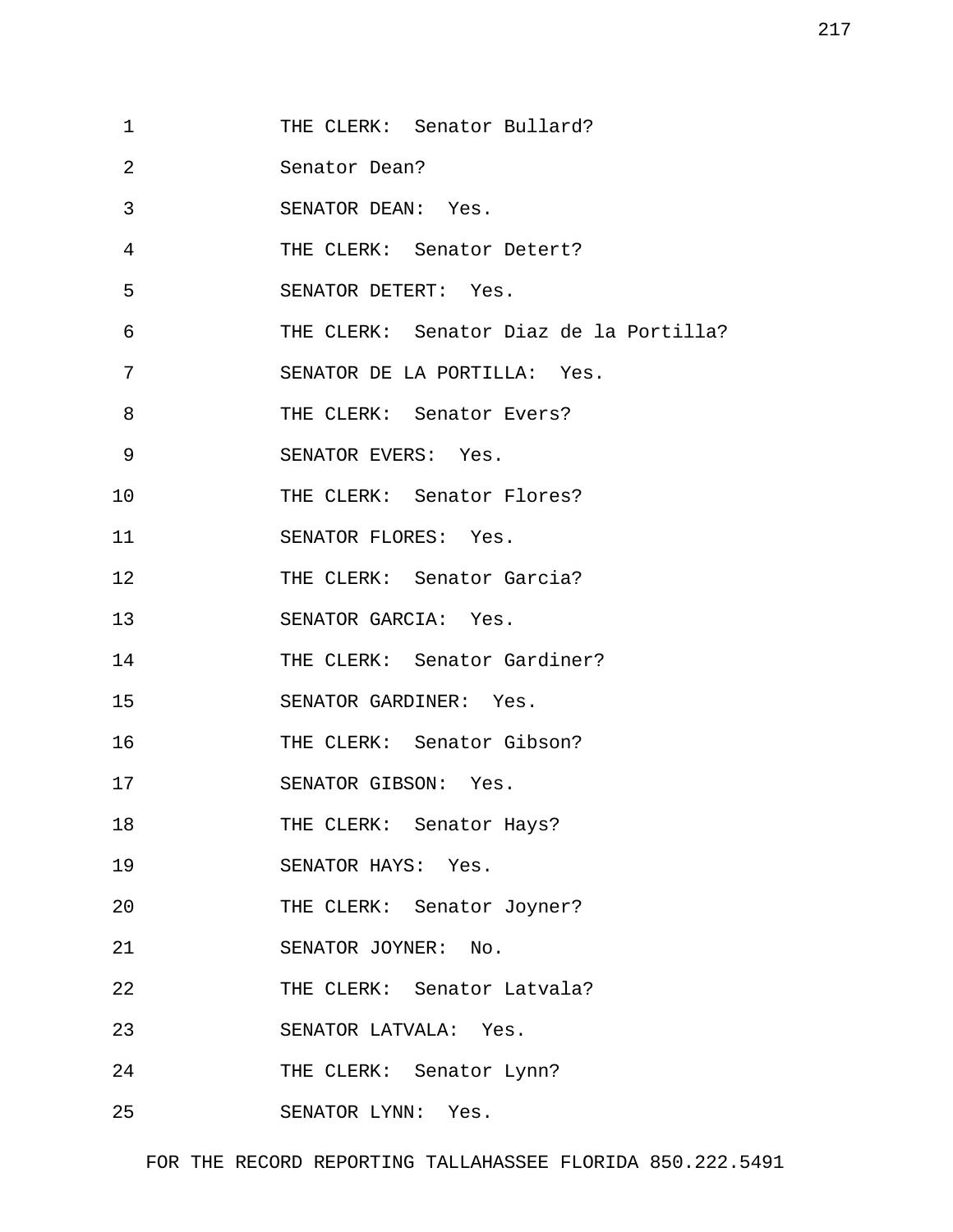| 1  | THE CLERK: Senator Montford?               |
|----|--------------------------------------------|
| 2  | SENATOR MONTFORD: Yes.                     |
| 3  | THE CLERK: Senator Negron?                 |
| 4  | SENATOR NEGRON: Yes.                       |
| 5  | THE CLERK: Senator Rich?                   |
| 6  | SENATOR RICH: Yes.                         |
| 7  | THE CLERK: Senator Sachs?                  |
| 8  | SENATOR SACHS: Yes.                        |
| 9  | THE CLERK: Senator Simmons?                |
| 10 | SENATOR SIMMONS: Yes.                      |
| 11 | THE CLERK: Senator Siplin?                 |
| 12 | SENATOR SIPLIN: Yes.                       |
| 13 | THE CLERK: Senator Sobel?                  |
| 14 | SENATOR SOBEL: Yes.                        |
| 15 | THE CLERK: Senator Storms?                 |
| 16 | SENATOR STORMS: Yes.                       |
| 17 | THE CLERK: Senator Thrasher?               |
| 18 | SENATOR THRASHER: Yes.                     |
| 19 | THE CLERK: Senator Margolis?               |
| 20 | SENATOR MARGOLIS: Yes.                     |
| 21 | THE CLERK: Senator Gaetz?                  |
| 22 | SENATOR GAETZ: Yes.                        |
| 23 | And by your action, the motion is approved |
| 24 | and SPB 7034 is introduced.                |
| 25 | Before we conclude for the day, let me     |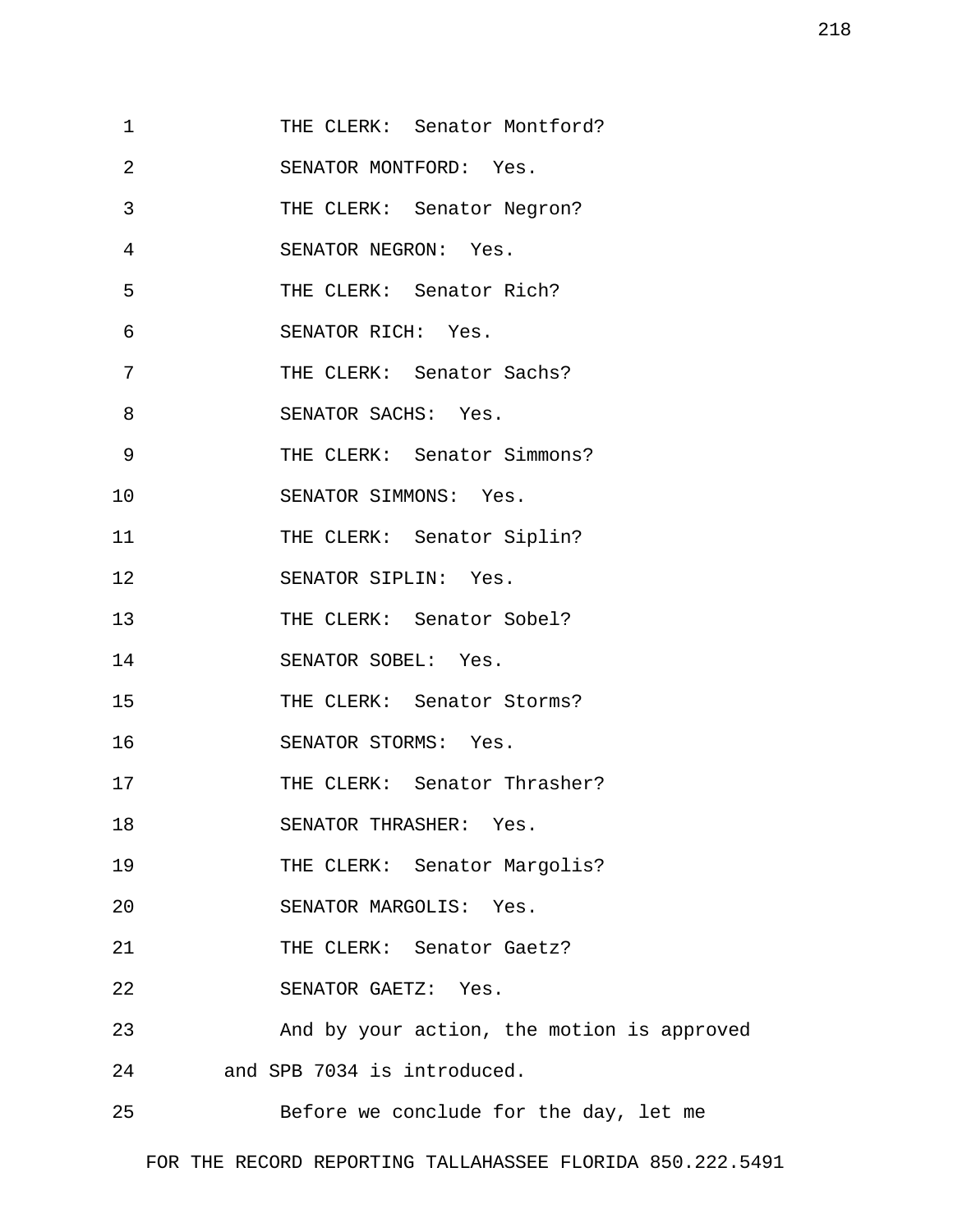1 remind you that the next meeting will be 2 January 11th when we come back from our 3 Hanukkah and Christmas break, and then the 4 President has scheduled January 17th for 5 introduction and second reading of our work 6 product on the floor of the Senate, and we will 7 vote -- if all goes well, we will vote on the 8 18th of January on Senate and congressional and 9 House redistricting.

10 I wish to thank Majority Leader Gardiner 11 and Minority Leader Rich for their diligent and 12 cooperative efforts to keep us on schedule, on 13 time, and having procedures that are open and 14 transparent and inclusive.

15 We have reached a point now where we begin 16 to see that there will be differences of 17 opinion expressed in votes. These differences 18 of opinion are understandable, they are honest, 19 they are expected, but we walk out of here 20 today with thanks to members of both parties 21 for their cooperation, for their civic 22 mindedness and for their faithfulness to the 23 law.

24 And with that, President Margolis moves we 25 rise.

FOR THE RECORD REPORTING TALLAHASSEE FLORIDA 850.222.5491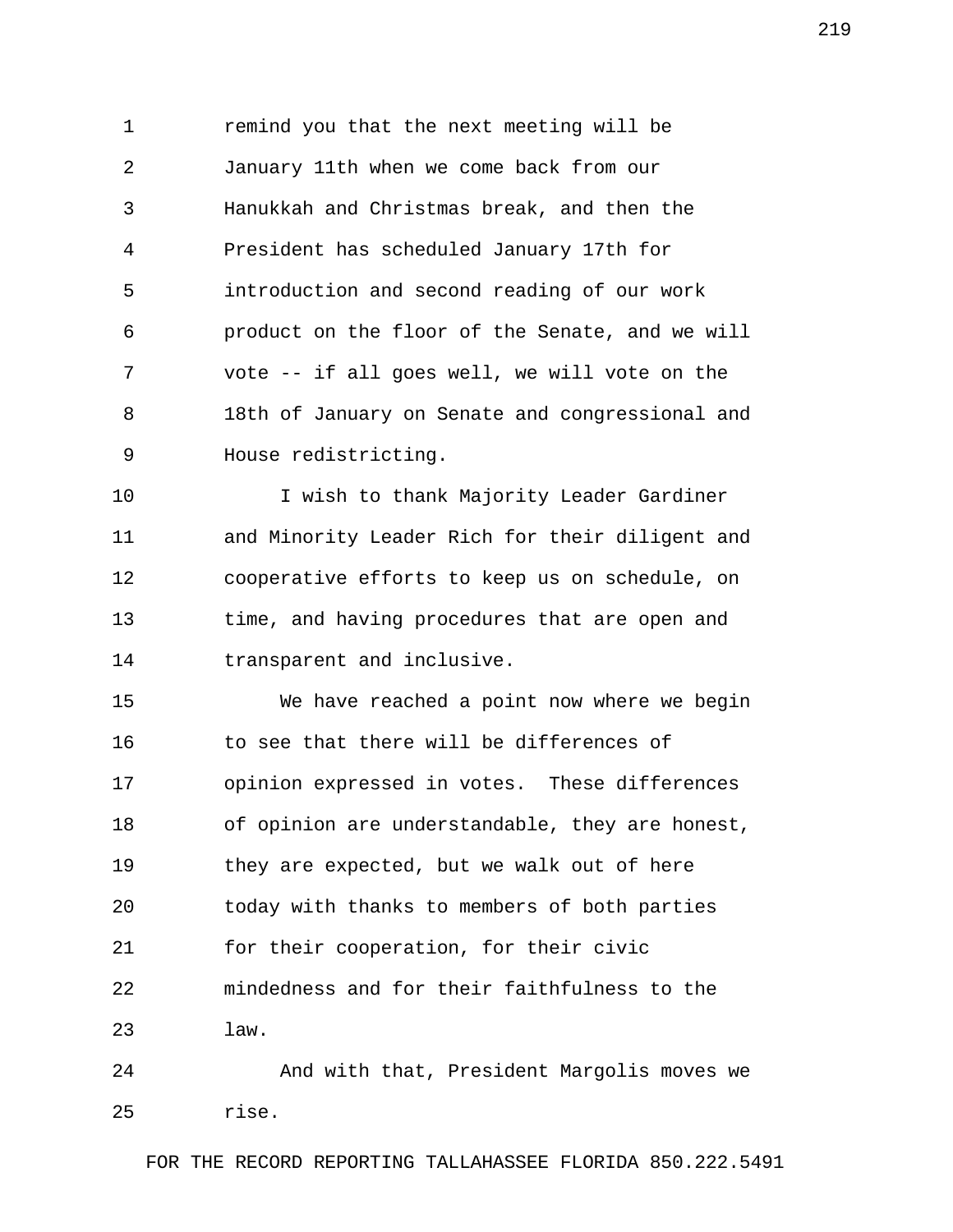| $\mathbf 1$      |             | (Whereupon, the proceedings were |  |
|------------------|-------------|----------------------------------|--|
| $\sqrt{2}$       | concluded.) |                                  |  |
| $\mathfrak{Z}$   |             |                                  |  |
| $\overline{4}$   |             |                                  |  |
| $\mathsf S$      |             |                                  |  |
| $\epsilon$       |             |                                  |  |
| $\boldsymbol{7}$ |             |                                  |  |
| $\,8\,$          |             |                                  |  |
| $\overline{9}$   |             |                                  |  |
| $10\,$           |             |                                  |  |
| $11\,$           |             |                                  |  |
| $12\,$           |             |                                  |  |
| $13\,$           |             |                                  |  |
| $14\,$           |             |                                  |  |
| $15\,$           |             |                                  |  |
| $16\,$           |             |                                  |  |
| $17\,$           |             |                                  |  |
| $18\,$           |             |                                  |  |
| 19               |             |                                  |  |
| $20$             |             |                                  |  |
| $21\,$           |             |                                  |  |
| $2\sqrt{2}$      |             |                                  |  |
| 23               |             |                                  |  |
| $2\sqrt{4}$      |             |                                  |  |
| 25               |             |                                  |  |